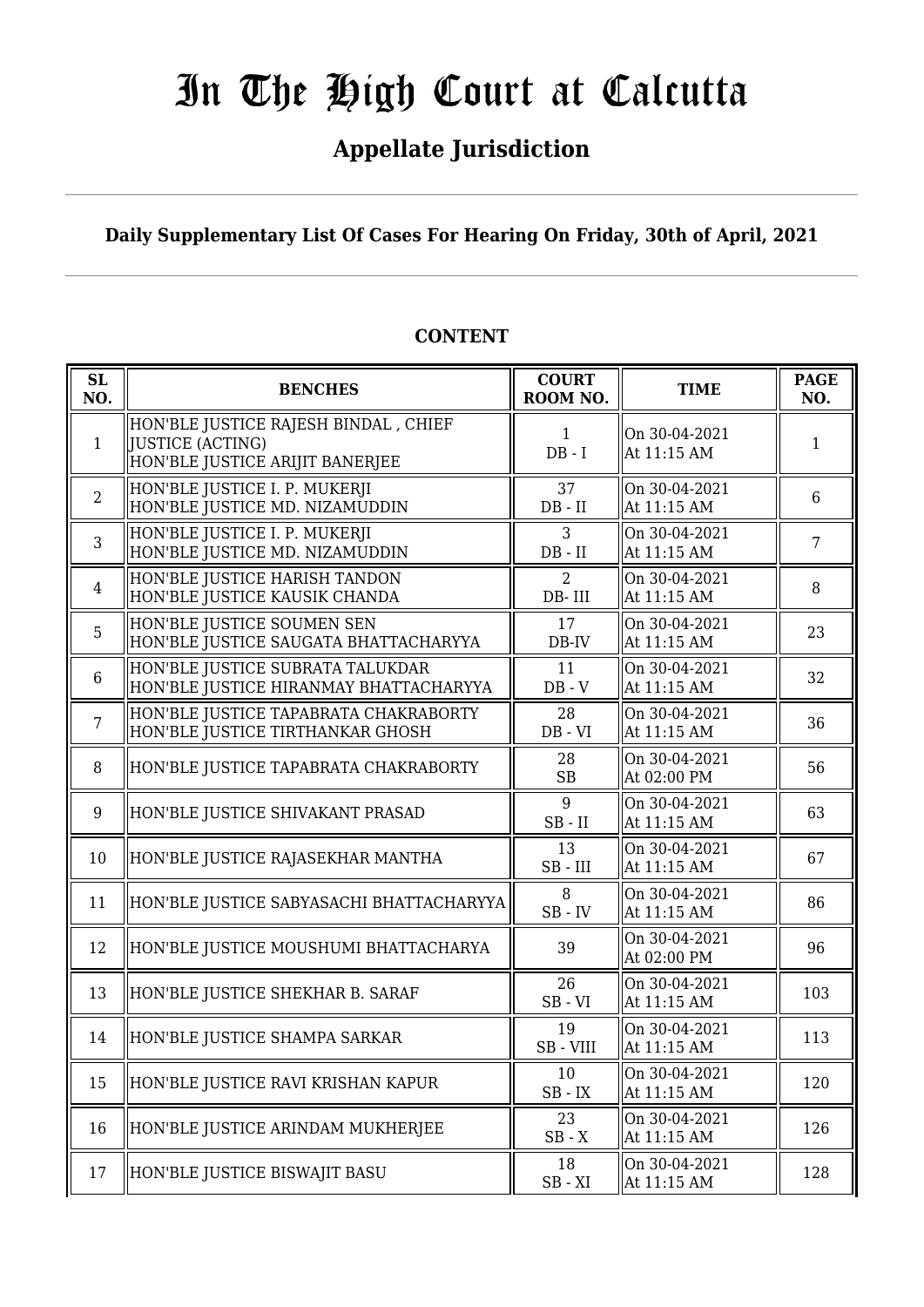| SL <sub>NO</sub> | <b>BENCHES</b>                       | <b>COURT</b><br>ROOM NO. | <b>TIME</b>                  | <b>PAGE</b><br>NO. |
|------------------|--------------------------------------|--------------------------|------------------------------|--------------------|
| 18               | HON'BLE JUSTICE AMRITA SINHA         | 24<br>SB-XII             | On 30-04-2021<br>At 11:15 AM | 130                |
| 19               | HON'BLE JUSTICE ABHIJIT GANGOPADHYAY | 22<br>SB-XIII            | On 30-04-2021<br>At 11:15 AM | 134                |
| 20               | HON'BLE JUSTICE JAY SENGUPTA         | 32<br>SB-XIV             | On 30-04-2021<br>At 11:15 AM | 139                |
| 21               | HON'BLE JUSTICE BIBEK CHAUDHURI      | 30<br>SB-XV              | On 30-04-2021<br>At 11:15 AM | 142                |
| 22               | HON'BLE JUSTICE SUBHASIS DASGUPTA    | 42<br>SB-XVI             | On 30-04-2021<br>At 11:15 AM | 146                |
| 23               | HON'BLE JUSTICE TIRTHANKAR GHOSH     | 34<br><b>SB</b>          | On 30-04-2021<br>At 02:00 PM | 150                |
| 24               | HON'BLE JUSTICE ANIRUDDHA ROY        | 16<br><b>SB</b>          | On 30-04-2021<br>At 11:15 AM | 153                |
| 25               | WARNING LIST                         | 10                       | On 30-04-2021                | 156                |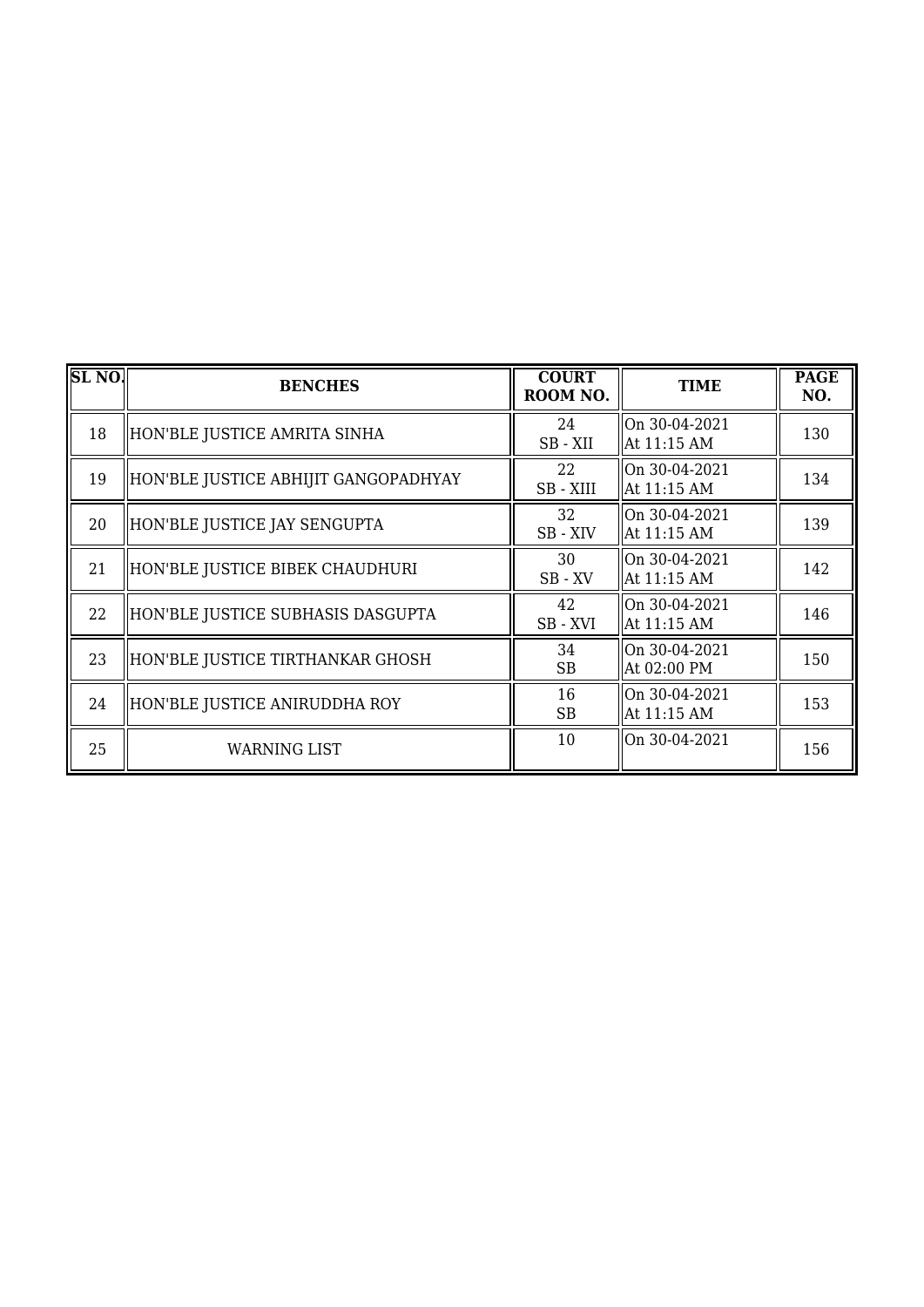

# **Appellate Side**

**DAILY CAUSELIST For Friday The 30th April 2021**

**COURT NO. 1 DIVISION BENCH (DB-I) AT 11:15 AM HON'BLE JUSTICE RAJESH BINDAL , CHIEF JUSTICE (ACTING) HON'BLE JUSTICE ARIJIT BANERJEE (VIA VIDEO CONFERENCE)**

**ON 30.04.2021**

**ROSTER NOTIFIED ON 8TH JANUARY, 2021 IS PARTIALLY MODIFIED TO THE FOLLOWING EXTENT:- FOR FRIDAY, THE 30TH APRIL, 2021 -**

**APPEALS FROM ORDERS RELATING TO RESIDUARY UNDER GROUP IX INCLUDING APPLICATIONS CONNECTED THERETO;**

> **PUBLIC INTEREST LITIGATION; CRIMINAL CONTEMPT MATTERS; APPEALS UNDER SECTION 19(1)(a) OF THE CONTEMPT OF COURT'S ACT;**

**APPLICATIONS UNDER SECTION 27 OF THE ELECTRICITY REGULATORY COMMISSION ACT, 1998, INCLUDING APPLICATIONS CONNECTED THERETO; HABEAS CORPUS;**

**DEATH REFERENCE CASES (INCLUDING ADMISSION OF CRIMINAL APPEALS RELATING TO SUCH REFERENCE AGAINST THE SAME CONVICTION ORDER);**

**ADMISSION OF CRIMINAL APPEALS;**

**HEARING OF CRIMINAL APPEALS & APPLICATIONS CONNECTED THERETO INCLUDING APPLICATION FOR SUSPENSION OF SENTENCE IN PENDING APPEALS;**

**CRIMINAL APPEALS RELATING TO CRIMES AGAINST WOMEN. APPEALS RELATING TO LABOUR UNDER GROUP III AND APPLICATION CONNECTED THERETO;**

**APPEALS FROM ORDERS RELATING TO REVENUE UNDER GROUP - IV & OTHER STATUTORY REVENUE APPEALS EXCEPT LAND REVENUE TO BE HEARD BY DIVISION BENCH;**

**APPEALS RELATING TO CHARTERED ACCOUNTANTS ACT, COMPANY SECRETARIES ACT AND TAX TRIBUNAL MATTERS; INCOME TAX REFERENCE UNDER SECTION 256 OF THE INCOME TAX ACT;**

**MATTERS RELATING TO TRIBUNALS UNDER ARTICLE 323A & 323B OF THE CONSTITUTION OF INDIA INCLUDING APPLICATION CONNECTED THERETO.**

**ALL MATTERS RELATED TO PONZY SCHEMES.**

**ANY OTHER MATTER, IRRESPECTIVE OF CLASSIFICATION, AS DIRECTED BY THE HON'BLE CHIEF JUSTICE (ACTING).**

**NOTE:**

**E-MENTIONING WILL BE TAKEN UP AT THE FIRST SITTING OF THE COURT. OUT OF WHICH ORIGINAL SIDE MATTERS WILL BE TAKEN UP FIRST AND THEN APPELLATE SIDE MATTERS WILL BE TAKEN UP.**

**ON AND FROM FRIDAY i.e., 19-02-2021, AFTER COMPLETION OF ORIGINAL SIDE MATTERS, APPELLATE SIDE MATTERS WILL BE TAKEN UP SERIALLY.**

**NOTE: MATTERS WILL BE TAKEN UP THROUGH PHYSICAL HEARING ONLY WHEN BOTH THE PARTIES ARE AGREED.**

**PIL MATTERS**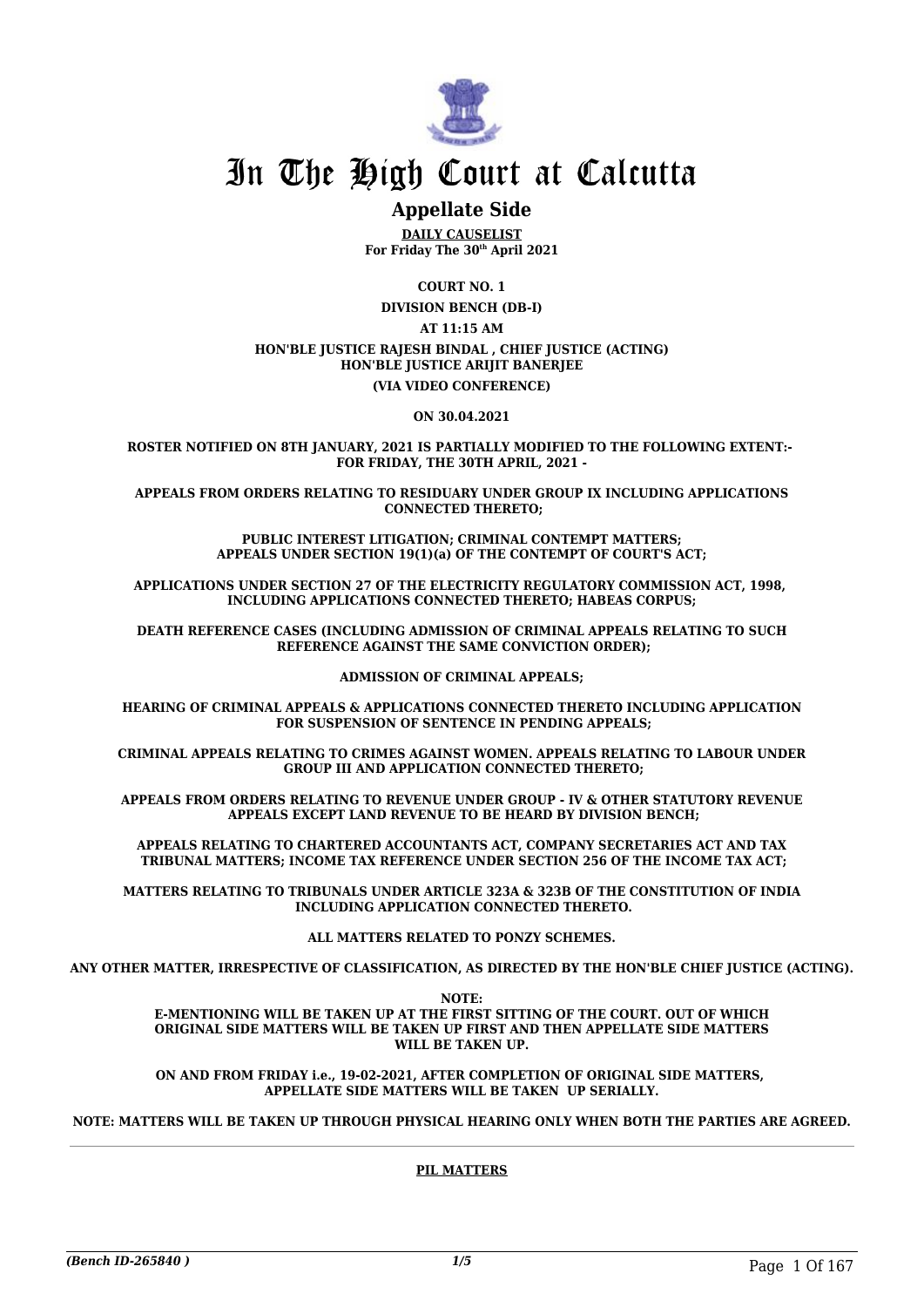| $\mathbf{1}$ | WPA(P)/50/2021                          | TUKTUKI NAG<br>VS.                                                          | SURYANEEL DAS               |
|--------------|-----------------------------------------|-----------------------------------------------------------------------------|-----------------------------|
|              |                                         | GOVERNMENT OF WEST BENGAL<br>AND ORS                                        |                             |
| 2            | WPA(P)/130/2021                         | <b>HOOGHLY DISTRICT BAR</b><br>ASSOCIATION AND ANR.<br>VS.                  | DIPAYAN KUNDU               |
|              |                                         | STATE OF WEST BENGAL AND<br>ORS.                                            |                             |
| 3            | WPA(P)/133/2021                         | ANINDYA SUNDAR DAS<br>VS<br>ADMINISTRATION OF HIGH<br>COURT AT CALCUTTA AND | DEBAPRIYA SAMANTA           |
|              |                                         | <b>OTHERS</b>                                                               |                             |
| 4            | WPA(P)/135/2021                         | RAMA PRASAD SARKAR<br>VS<br>ELECTION COMMISSION OF                          | RAMA PRASAD SARKAR          |
|              |                                         | <b>INDIA AND ORS</b><br><b>ASSIGNED MATTERS</b>                             |                             |
| 5            | WPA/5366/2021                           | MAYA MAJUMDER                                                               | <b>AVIK GHOSH</b>           |
|              |                                         | VS<br>STATE OF WEST BENGAL AND<br>ORS.                                      |                             |
|              |                                         | <b>MOTION</b>                                                               |                             |
| 6            | WP.ST/103/2014                          | <b>ANISHA KHATUN</b><br>VS                                                  | SANDIPAN BANERJEE           |
|              |                                         | STATE OF WEST BENGAL & ORS                                                  |                             |
|              | IA NO: CAN/1/2015(Old No:CAN/6710/2015) |                                                                             |                             |
| 7            | WP.ST/200/2016                          | DEBASIS PRADHAN & ORS<br>VS                                                 | RAJU BHATTACHARYYA          |
|              |                                         | STATE OF WEST BENGAL & ORS                                                  |                             |
| 8            | WP.CT/20/2020                           | <b>SUSHOVAN SARKAR</b><br>VS<br>UNION OF INDIA & ORS10                      | <b>BARUN CHATTERJEE</b>     |
| 9            | WP.ST/88/2020                           | STATE OF WEST BENGAL AND<br>ORS.<br>VS                                      | NILOTPAL CHATTERJEE         |
|              |                                         | <b>ANKUR GHOSH</b>                                                          |                             |
| 10           | WP.ST/97/2020                           | PRADIP KR. CHATTERJEE<br>VS                                                 | MANOJIT PAL                 |
|              |                                         | STATE OF WEST BENGAL AND<br>ORS.                                            |                             |
| 11           | WPLRT/3/2021                            | NIRMAL KUMAR CHATTERJEE<br>VS                                               | <b>D BANERJEE</b>           |
|              |                                         | STATE OF WEST BENGAL AND<br>ORS.                                            |                             |
| 12           | WPLRT/4/2021                            | <b>SUBODH JANA</b><br>VS                                                    | AMITAVA DASGUPTA            |
|              |                                         | STATE OF WEST BENGAL AND<br>ORS.                                            |                             |
| 13           | WPLRT/5/2021                            | <b>ASRAFUL HAOUE</b>                                                        | ARPITA BASU                 |
|              |                                         | VS<br>STATE OF WEST BENGAL AND<br>ORS.                                      |                             |
| 14           | WPLRT/6/2021                            | <b>BIVAS DE</b><br>VS                                                       | PRANTICK GHOSH              |
|              |                                         | STATE OF WEST BENGAL AND<br>ORS.                                            |                             |
| 15           | WP.CT/8/2021                            | NAVODAYA VIDYALAYA SAMITI<br>VS                                             | PULAKESH BAJPAYEE           |
|              |                                         | MRINMOY KONAR AND ORS                                                       |                             |
| 16           | WPLRT/9/2021                            | SAFIUDDIN MONDAL<br>VS                                                      | SUBIR KUMAR<br>BHATTACHRYYA |
|              |                                         | STATE OF WEST BENGAL AND<br>ORS.                                            |                             |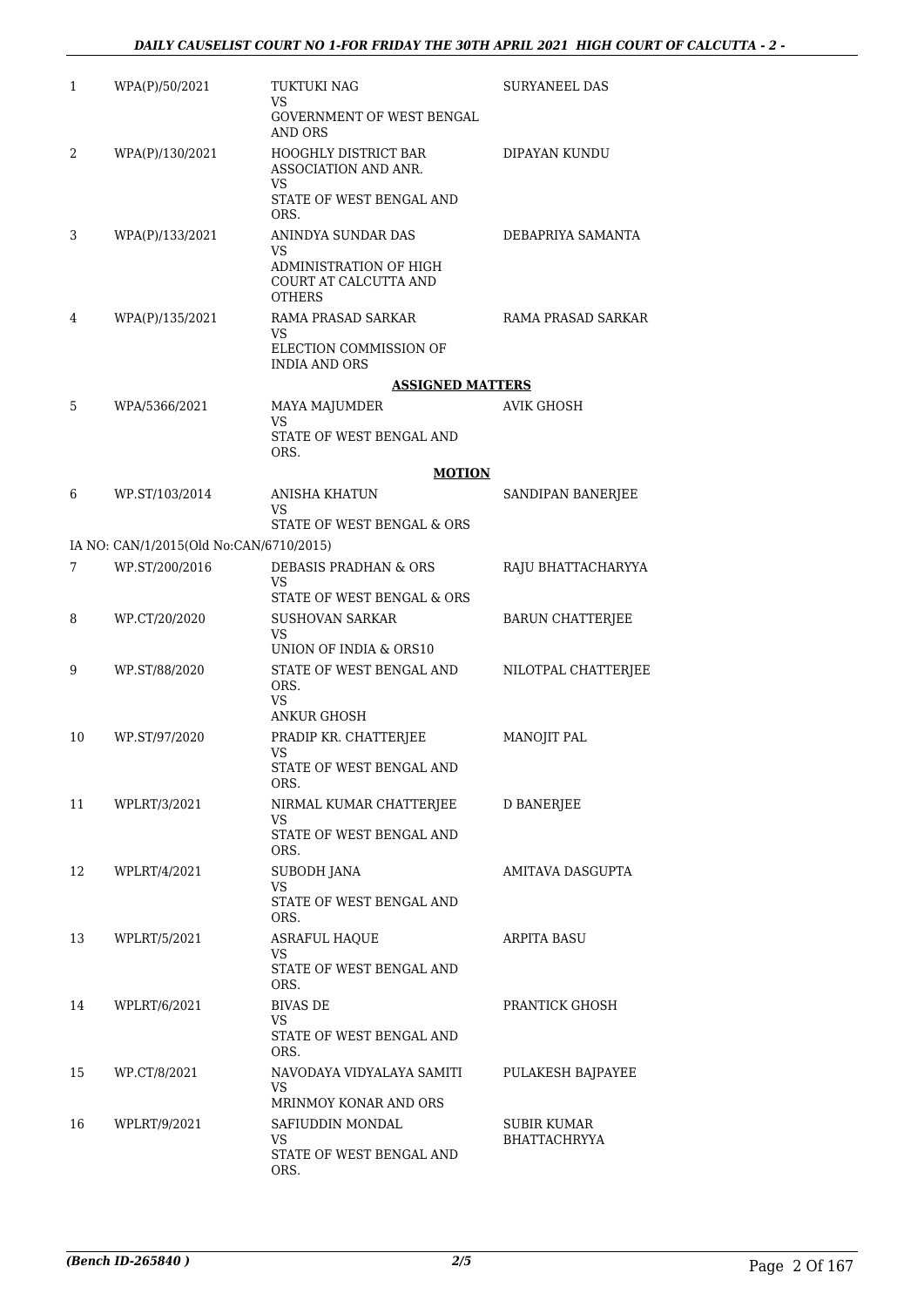## *DAILY CAUSELIST COURT NO 1-FOR FRIDAY THE 30TH APRIL 2021 HIGH COURT OF CALCUTTA - 3 -*

| 17 | WP.CT/9/2021                                        | NAVODAYA VIDYALAYA SAMITI<br>VS                                                  | PULAKESH BAJPAYEE                |
|----|-----------------------------------------------------|----------------------------------------------------------------------------------|----------------------------------|
| 18 | WPLRT/10/2021                                       | SATYASIS PRADHAN AND ORS<br>ARUN KUMAR JANA                                      | SAMIRAN GIRI                     |
|    |                                                     | VS<br>STATE OF WEST BENGAL AND<br>ORS.                                           |                                  |
| 19 | WPLRT/12/2021                                       | <b>GOUR MONDAL AND ORS</b><br>VS<br>STATE OF WEST BENGAL AND<br>ORS.             | SATYAJIT MAHATA                  |
| 20 | WP.CT/16/2021                                       | SMEETA PAUL<br>VS<br>UNION OF INDIA AND ORS.                                     | JOYJIT DUTTA                     |
| 21 | WPLRT/17/2021                                       | JOGESH CHANDRA RAY AND ANR.<br>VS.<br>STATE OF WEST BENGAL AND                   | <b>BHABANI PRASAD</b><br>MONDAL  |
| 22 | WP.CT/19/2021                                       | ORS.<br>SANDHYA DUTTA AND ANR<br>VS<br>UNION OF INDIA AND ORS.                   | SK SAYEDUL HAQUE<br><b>MOLLA</b> |
|    | IA NO: CAN/1/2021                                   |                                                                                  |                                  |
| 23 | WP.ST/20/2021                                       | SAMIR SARKAR AND ANR<br>VS.                                                      | SURYASARATHI BASU                |
|    |                                                     | STATE OF WEST BENGAL AND<br>ORS.                                                 |                                  |
| 24 | WP.CT/21/2021                                       | PROGYADYUTI DUTTA<br>VS<br>UNION OF INDIA AND ORS.                               | <b>BARUN CHATTERJEE</b>          |
| 25 | WP.ST/21/2021                                       | SUBAL CHANDRA SINGHA AND<br>ORS.<br>VS                                           | SAMIRAN MANDAL                   |
|    |                                                     | STATE OF WEST BENGAL AND<br>ORS.                                                 |                                  |
|    |                                                     | <b>TO BE MENTIONED</b>                                                           |                                  |
| 26 | WPA/5506/2021<br>[Swasta Steel Industries]<br>Ltd.] | SATYA RANJAN CHAUDHURI<br>VS<br>SECURITIES AND EXCHANGE<br><b>BOARD OF INDIA</b> | RUPRAJ BANERJEE                  |
| 27 | FMAT/146/2021                                       | <b>GAUTAM KUNDU</b><br>VS                                                        | <b>MINAL PALANA</b>              |
|    |                                                     | THE JOINT DIRECTOR,<br>ENFORCEMENT DIRECTORATE,<br>GOVT. OF INDIA                |                                  |
|    | IA NO: CAN/1/2021                                   |                                                                                  |                                  |
|    |                                                     | <b>FOR ORDERS</b>                                                                |                                  |
| 28 | WPA/28391/2015<br>[Togo Group of<br>Companies ]     | SUBHAS CHANDRA MONDAL &<br>ANR<br>VS.                                            | SUBHASIS CHAKRABORTY             |
|    |                                                     | UNION OF INDIA & ORS                                                             |                                  |
|    | IA NO: CAN/1/2019(Old No:CAN/4225/2019)             |                                                                                  |                                  |
|    | wt29 WPA/12663/2019                                 | MD. SHER SAHA HAQUE<br>VS<br>UNION OF INDIA & ORS.                               | <b>ARINDAM DAS</b>               |
|    | $wt30$ WPA/235/2018                                 | AMITAVA RAY & ORS<br>VS<br>UNION OF INDIA & ORS                                  | <b>BISWAJIT SARKAR</b>           |
| 31 | WPA/4368/2016<br>[ Sivam Agro Farming<br>Ltd. 1     | SACHIN BISWAS & ANR<br>VS<br>UNION OF INDIA & ORS                                | SUBHASIS CHAKRABORTY             |
| 32 | WPA/19813/2015<br>[Saviour Gr. of<br>Companies ]    | BABLU KUMAR GARAI & ORS<br>VS<br>UNION OF INDIA                                  | ARINDAM DAS                      |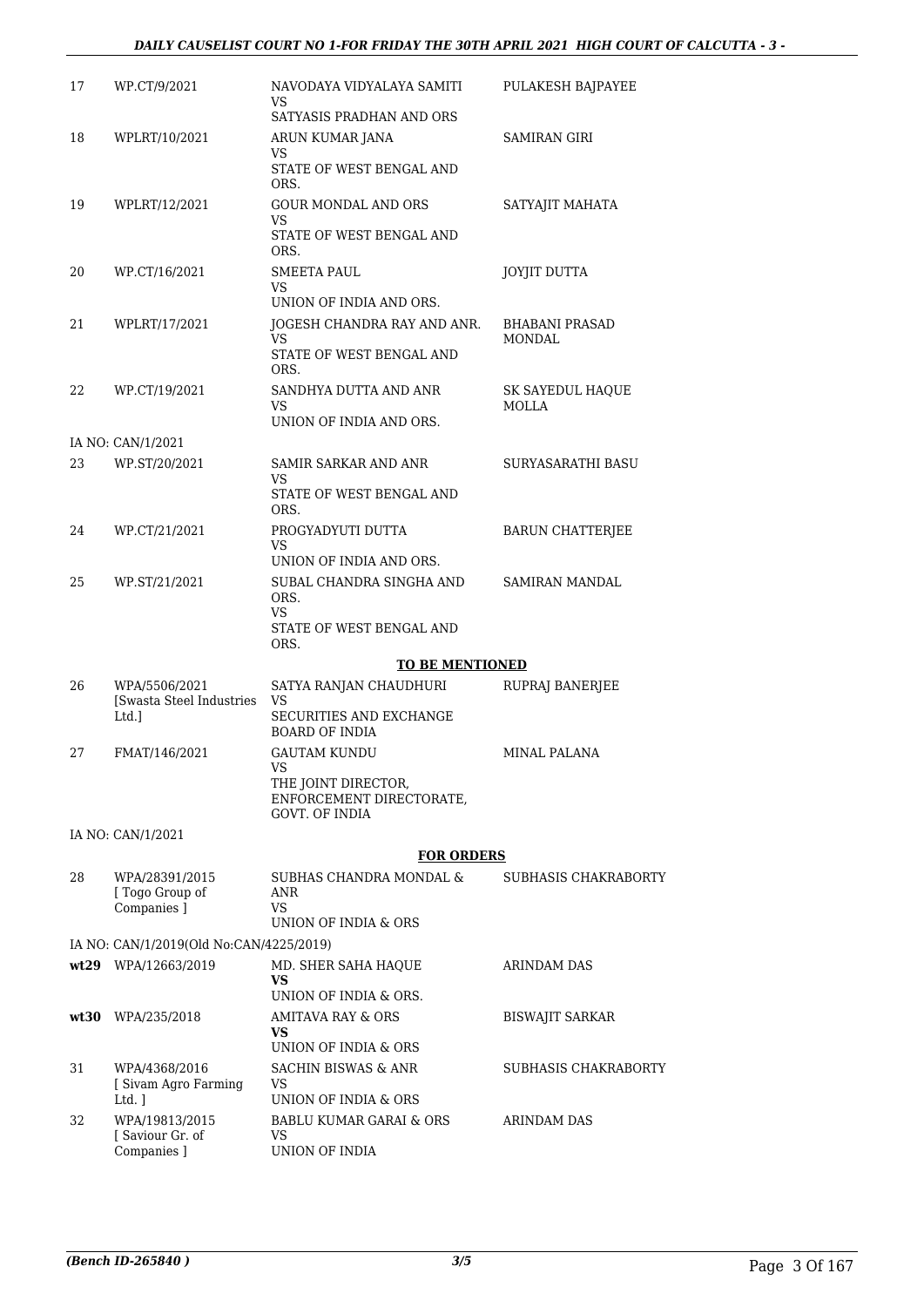| 33   | WPA/4356/2018<br>Magnox Infra Projects<br>Ltd.]            | TAPAN KUMAR MAITI & ORS<br>VS<br>UNION OF INDIA & ORS                      | RAMA HALDER                       |
|------|------------------------------------------------------------|----------------------------------------------------------------------------|-----------------------------------|
| 34   | WPA/4352/2018<br>[ Everlight Realcom Infra VS<br>Ltd. 1    | TAPAN KUMAR MAITI & ANR<br><b>UNION OF INDIA &amp;ORS</b>                  | RAMA HALDER                       |
| 35   | WPA/5920/2018<br>[ Falkon Industries ]                     | AMAL KUMAR SAHA & ORS<br>VS<br>STATE OF WEST BENGAL & ORS                  | <b>SUMAN</b><br>SEHANABIS(MANDAL) |
| 36   | WPA/27029/2015<br>[ VMG Agro ]                             | LATIKA GHOSH & ORS<br>VS<br>UNION OF INDIA & ORS                           | <b>PUJA BERIWAL</b>               |
| 37   | WPA/15902/2017<br>[ Nirmal Bang Securities<br>Pvt. Ltd. ]  | SUNIL KUMAR CHAKRABORTY<br>VS<br>UNION OF INDIA & ORS                      | A ROY CHOWDHURY                   |
| 38   | WPA/20538/2018<br>[ Green Touch Project<br>Ltd.]           | ASHOK KUMAR SINGH & ORS<br>VS<br>UNION OF INDIA & ORS                      | RAMJI MUNSI                       |
| wt39 | WPA/11716/2019                                             | RAJARAM PASWAN & ORS<br>VS.<br>UNION OF INDIA & ORS                        | DIPANKAR HALDER                   |
| wt40 | WPA/3402/2020                                              | ARVIND KUMAR PATEL & ORS<br>VS.<br>UNION OF INDIA & ORS                    | RAMIJ MUNSI                       |
|      | wt41 WPA/5026/2019                                         | AJAY KR VERMA<br>VS<br>UNION OF INDIA & ORS                                | SUBHASIS CHAKRABORTY              |
| 42   | WPA/24543/2015<br>[ MRS Group ]                            | AJIT MANDAL & ORS<br>VS<br>UNION OF INDIA & ORS                            | <b>ARINDAM DAS</b>                |
|      | IA NO: CAN/1/2017(Old No:CAN/3353/2017)                    |                                                                            |                                   |
| 43   | WPA/183/2018<br>[ Real Sunrise Chemtech VS<br>Ltd.]        | SHESH KUMAR YADAV<br>STATE OF WEST BENGAL & ORS                            | SAMIT BHANJA                      |
| 44   | WPA/25201/2016<br>[ Gurukul Project Ltd.]                  | ARDHENDU BIKASH SAMANTA &<br><b>ORS</b><br>VS<br>UNION OF INDIA & ORS      | PRASANTA BEHARI<br>MAHATA         |
| 45   | WPA/18268/2015<br>[ Sun Heven Agro (I)<br>Ltd.             | DULAL CHANDRA DUTTA<br>VS<br>UNION OF INDIA & ORS                          | GAUTAM NARAYAN<br>BHATTACHARJEE   |
| 46   | WPA/18264/2015<br>[ Swabhumi Real Estate<br>$(I)$ Ltd. $]$ | SUMANTA SAHA & ANR<br>VS<br>UNION OF INDIA & ORS                           | S CHAKRABORTY                     |
| 47   | WPA/25929/2016<br>[ RMB Textile<br>International Ltd.]     | <b>NURUDDIN MIR &amp; ORS</b><br>VS<br>UNION OF INDIA & ORS                | SANDIP ROY CHOUDHURY              |
|      | IA NO: CAN/1/2017(Old No:CAN/8861/2017)                    |                                                                            |                                   |
| 48   | WPA/11801/2015<br>[Ramel Industries Ltd.]                  | PRABIR MONDAL & ANR<br>VS<br>UNION OF INDIA & ORS                          | SUBHASISH<br><b>CHAKRABORTY</b>   |
|      | IA NO: CAN/1/2021                                          |                                                                            |                                   |
|      | wt49 WPA/1231/2017                                         | SUKANTA DEB & ANR<br>VS<br>UNION OF INDIA & ORS                            | J SAMANTA                         |
|      | IA NO: CAN/1/2019(Old No:CAN/10477/2019)                   |                                                                            |                                   |
|      | wt50 WPA/13097/2014                                        | NIL RATAN JHA & ORS<br>VS<br>STATE OF WEST BENGAL & ORS                    | MD IDRISH                         |
|      |                                                            | IA NO: CAN/1/2014(Old No:CAN/5338/2014), CAN/2/2014(Old No:CAN/10713/2014) |                                   |
|      | wt51 WPA/19814/2015                                        | <b>GADADHAR DAS &amp; ORS</b><br><b>VS</b><br>UNION OF INDIA               | ARINDAM DAS                       |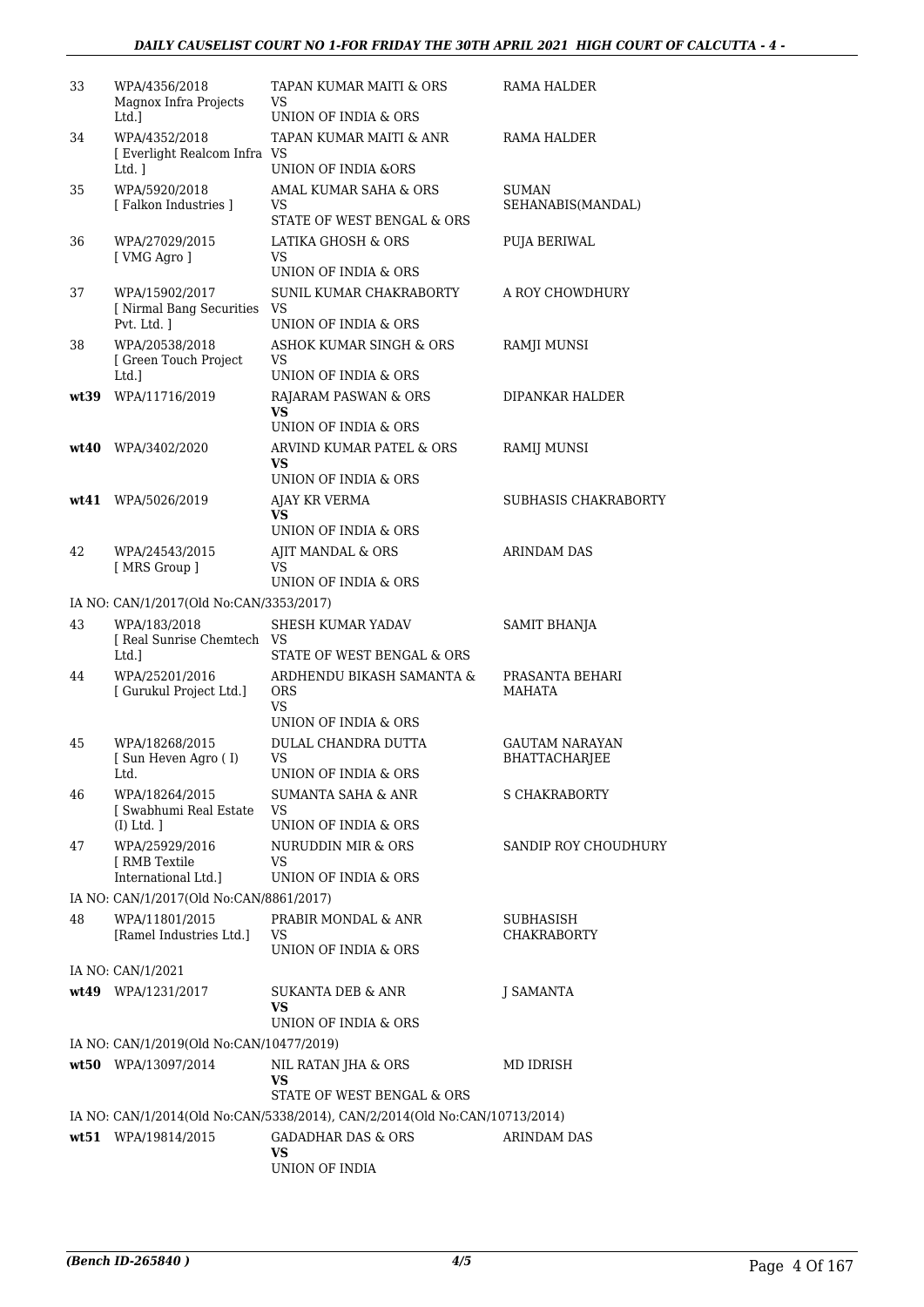## *DAILY CAUSELIST COURT NO 1-FOR FRIDAY THE 30TH APRIL 2021 HIGH COURT OF CALCUTTA - 5 -*

|       | wt52 WPA/26117/2017                      | <b>SUBHASIS KOLEY</b><br><b>VS</b><br>UNION OF INDIA & ORS                           | <b>SUBIR KR</b><br><b>BHATTACHARYYA</b> |
|-------|------------------------------------------|--------------------------------------------------------------------------------------|-----------------------------------------|
| 53    | WPA/25389/2016<br>[Sahara]               | <b>ASTAPADA DAS &amp; ANR</b><br>VS.<br><b>UNION OF INDIA &amp; ORS</b>              | KUNAL GANGULY                           |
|       |                                          | IA NO: CAN/1/2019(Old No:CAN/384/2019), CAN/2/2019(Old No:CAN/5732/2019)             |                                         |
|       | wt54 WPA/22732/2019                      | PRABIR DUTTA<br><b>VS</b>                                                            | <b>MADAN MOHAN ROY</b>                  |
| wt:55 | WPA/22733/2019                           | UNION OF INDIA & ORS<br>BIPUL CHANDRA DANDAPATH<br><b>VS</b><br>UNION OF INDIA & ORS | <b>MADAN MOHAN ROY</b>                  |
|       | wt56 WPA/22734/2019                      | PHOOL CHAND SHAW<br><b>VS</b><br>UNION OF INDIA & ORS                                | <b>MADAN MOHAN ROY</b>                  |
|       | wt57 WPA/22735/2019                      | <b>INDU DEVI SHAW</b><br><b>VS</b><br>UNION OF INDIA & ORS                           | <b>MADAN MOHAN ROY</b>                  |
|       | wt58 WPA/4149/2020                       | MD NOORULLAH<br>VS.<br>UNION OF INDIA & ROS                                          | <b>MADAN MOHAN ROY</b>                  |
| wt.59 | WPA/4482/2020                            | <b>BINA SINHA</b><br>VS<br>STATE OF WEST BENGAL & ORS                                | ANIRBAN CHAKRABORTY                     |
|       | wt60 WPA/5859/2021                       | MD MOZAMMEL HOOUE<br><b>VS</b><br>UNION OF INDIA AND ORS.                            | LIPIKA CHATTERJEE                       |
| wt.61 | WPA/888/2019                             | MD. ALI & ANR<br>VS<br>UNION OF INDIA & ORS                                          | SOMESH KUMAR GHOSH                      |
| 62    | WPA/27950/2017<br>[ Win of Earth Group ] | <b>IMRAN ALI BISWAS &amp; ANR</b><br><b>VS</b><br>UNION OF INDIA & ORS               | <b>S. CHAKRABORTY</b>                   |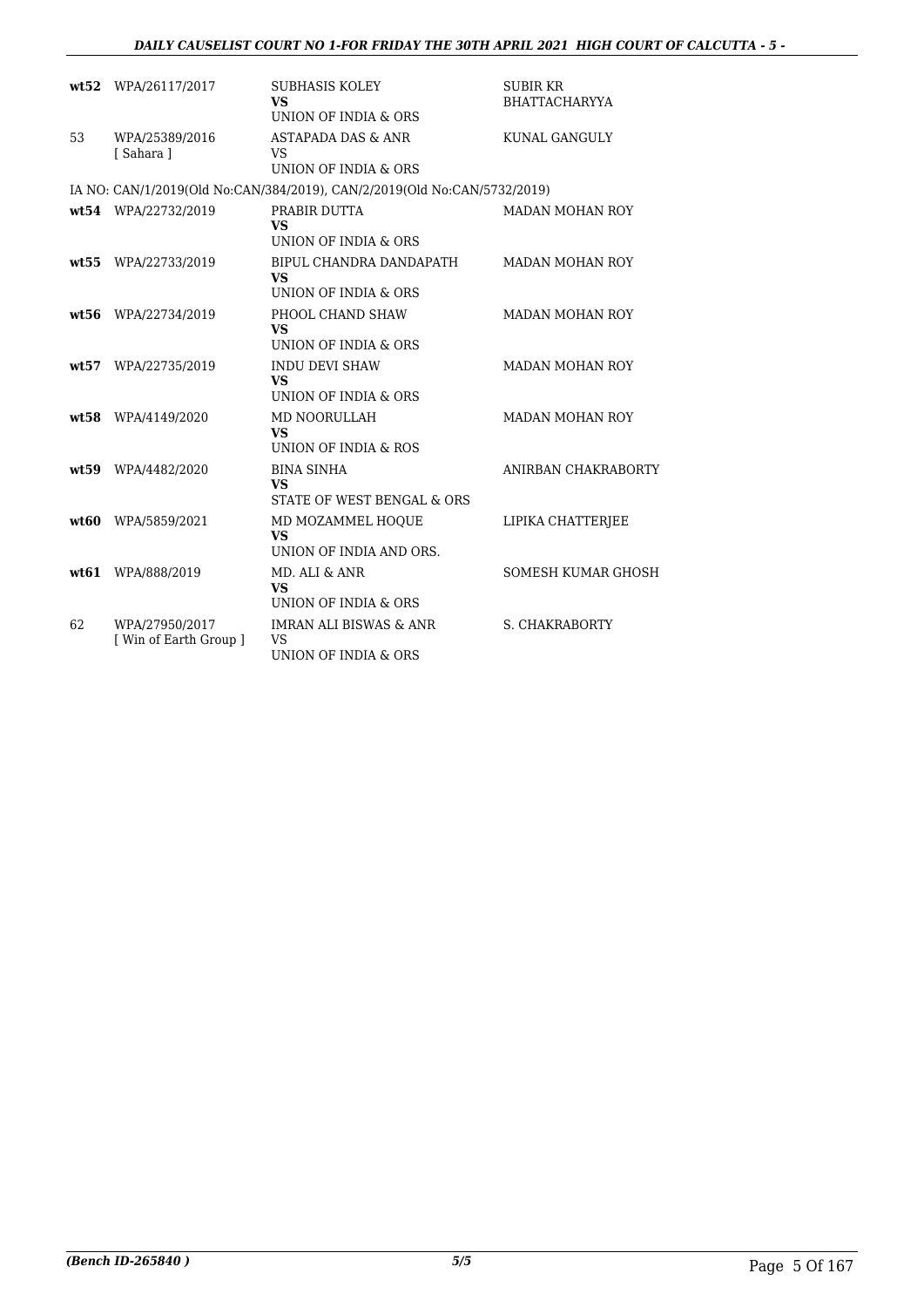

# **Appellate Side**

**DAILY CAUSELIST For Friday The 30th April 2021**

**COURT NO. 37**

**DIVISION BENCH (DB - II)**

**AT 11:15 AM**

**HON'BLE JUSTICE I. P. MUKERJI HON'BLE JUSTICE MD. NIZAMUDDIN**

 **(VIA VIDEO CONFERENCE)**

**ON AND FROM TUESDAY, THE 23RD FEBRUARY, 2021 – ROSTER NOTIFIED ON 8TH JANUARY, 2021 IS MODIFIED TO THE FOLLOWING EXTENT :- WILL SIT TOGETHER TO TAKE UP ALL APPEALS UNDER COMMERCIAL COURTS, COMMERCIAL DIVISION AND COMMERCIAL APPELLATE DIVISION OF THE HIGH COURT'S ACT, 2015**

**ON AND FROM TUESDAY i.e. 20.04.2021 APPELLATE SIDE AND ORIGINAL SIDE COMMERCIAL MATTERS SHOULD BE TAKEN UP IN COURT ROOM NO. 3.** 

**SPECIAL NOTE : (1) APPELLATE SIDE MATTERS, COMMERCIAL AND NON-COMMERCIAL SHALL BE TAKEN UP FIRST.**

**(2) MENTIONING OF COMMERCIAL AND NON-COMMERCIAL APPELLATE SIDE AND ORIGINAL SIDE MATTERS SHALL BE ENTERTAINED AT FIRST SITTING OF THE COURT.**

 **ORIGINAL SIDE LIST WILL BE TAKEN UP AFTER EXHAUSTION OF APPELLATE SIDE LIST.** 

**APPELLATE SIDE MATTERS WILL BE TAKEN UP FIRST.**

**APPLICATION**

SWETA GANDHI

1 FMAT/85/2021 M/S DBAR CODE RESTRO BAR

AND CLUB LLP VS SIDDHANT COMMOTRADE PVT. LTD. AND ANR

IA NO: CAN/4/2021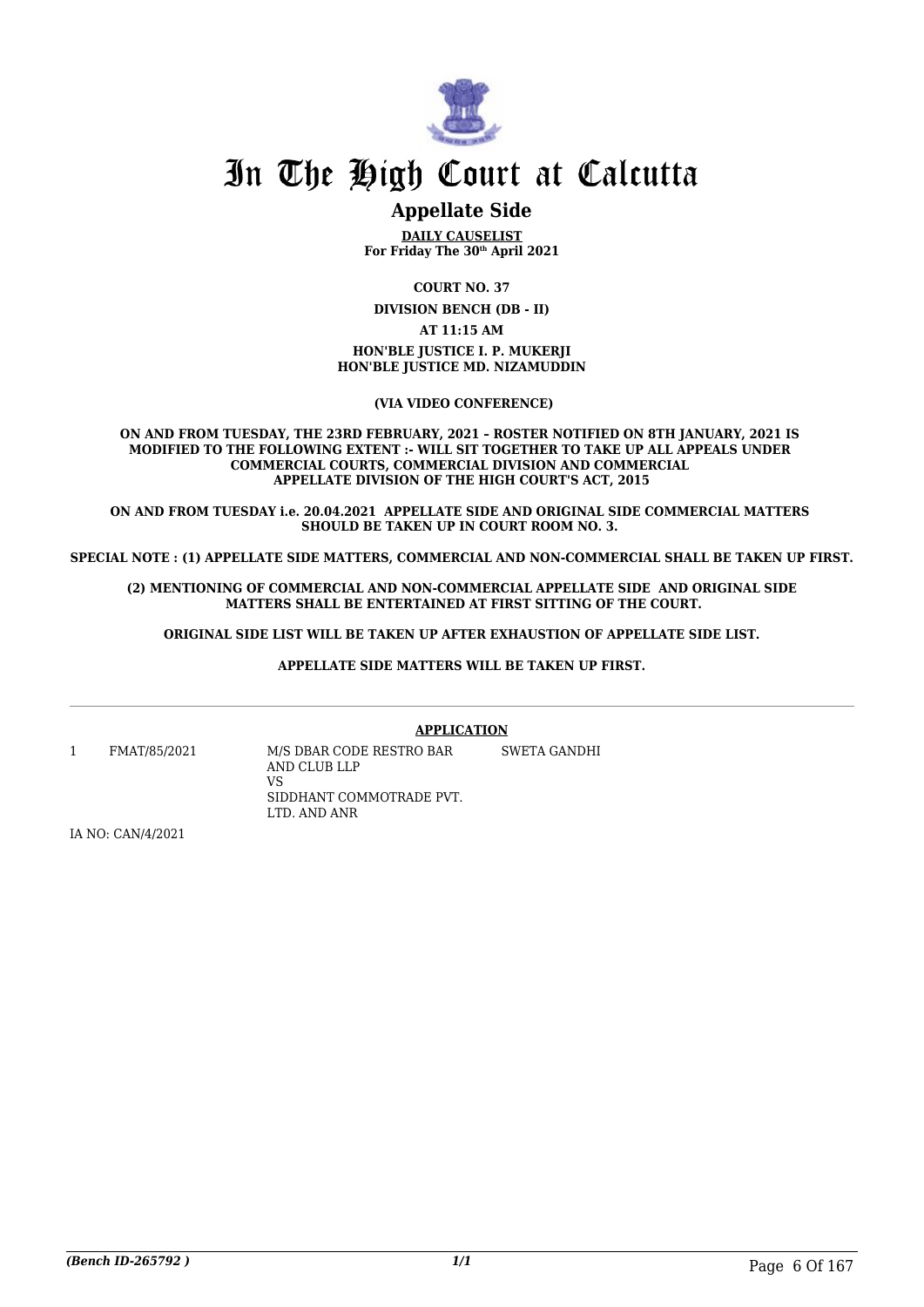

# **Appellate Side**

**DAILY CAUSELIST For Friday The 30th April 2021**

**COURT NO. 3**

**DIVISION BENCH (DB - II)**

**AT 11:15 AM**

**HON'BLE JUSTICE I. P. MUKERJI HON'BLE JUSTICE MD. NIZAMUDDIN**

 **(VIA VIDEO CONFERENCE)**

**ON AND FROM MONDAY, THE 11TH JANUARY 2021 - AFTER COMPLETION OF COMMERCIAL APPELLATE DIVISION BENCH – WILL TAKE UP APPEALS UNDER ARBITRATION ACT, 1940 AND ARBITRATION & CONCILIATION ACT, 1996, INCLUDING APPLICATIONS CONNECTED THERETO;**

**HEARING OF WRIT APPEALS IRRESPECTIVE OF CLASSIFICATION INCLUDING APPLICATIONS CONNECTED THERETO.**

**ON AND FROM TUESDAY i.e. 20.04.2021 APPELLATE SIDE AND ORIGINAL SIDE COMMERCIAL MATTERS SHOULD BE TAKEN UP IN COURT ROOM NO. 3.**

**SPECIAL NOTE: (1) APPELLATE SIDE MATTERS, COMMERCIAL AND NON-COMMERCIAL SHALL BE TAKEN UP FIRST.**

**(2) MENTIONING OF COMMERCIAL AND NON-COMMERCIAL APPELLATE SIDE AND ORIGINAL SIDE MATTERS SHALL BE ENTERTAINED AT FIRST SITTING OF THE COURT.**

 **ORIGINAL SIDE LIST WILL BE TAKEN UP AFTER EXHAUSTION OF APPELLATE SIDE LIST.** 

#### **APPELLATE SIDE MATTERS WILL BE TAKEN UP FIRST.**

**IF THERE IS NO APPELLATE SIDE MATTERS IN THE LIST THEN ORIGINAL SIDE MATTERS WILL BE TAKEN UP FOR THE WHOLE DAY.** 

#### **APPLICATION**

1 FMA/467/2021 RELIANCE JIO INFOCOMM LTD VS PRADIPTA KUMAR JANA & ORS V V V SHASTRY

IA NO: CAN/2/2020(Old No:CAN/3592/2020), CAN/3/2020, CAN/4/2021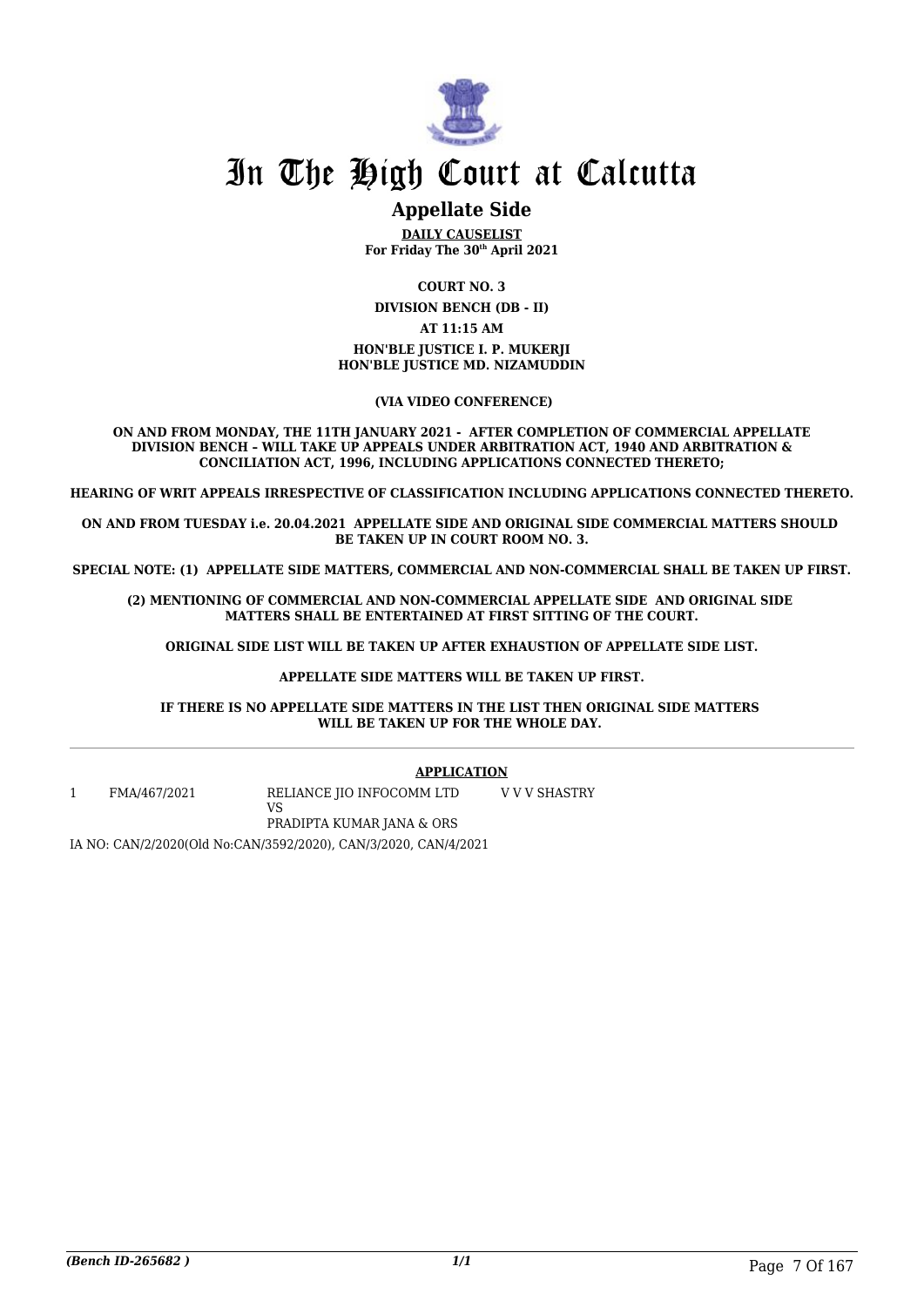

# **Appellate Side**

**DAILY CAUSELIST For Friday The 30th April 2021**

**COURT NO. 2**

**DIVISION BENCH (DB- III)**

**AT 11:15 AM**

**HON'BLE JUSTICE HARISH TANDON HON'BLE JUSTICE KAUSIK CHANDA**

**(VIA VIDEO CONFERENCE) ON AND FROM MONDAY, THE 11TH JANUARY, 2021 - ADMISSION OF APPEALS UNDER ORDER XLI OF THE CODE OF CIVIL PROCEDURE INCLUDING APPLICATIONS CONNECTED THERETO; ANY OTHER FIRST APPEALS & FIRST MISCELLANEOUS APPEALS NOT ASSIGNED TO ANY OTHER BENCH & APPLICATIONS CONNECTED THERETO, LAWAZIMA; APPEALS RELATING TO LAND UNDER GROUP I AND APPLICATIONS**

**CONNECTED THERETO;**

**APPEALS RELATING TO TRANSPORT & TELECOMMUNICATION UNDER GROUP VII AND REGULATION OF INDUSTRIES & ESSENTIAL COMMODITIES & VARIOUS CENTRAL ORDERS UNDER GROUP VIII AND APPLICATIONS CONNECTED THERETO;**

**AND**

**ON AND FROM WEDNESDAY, 10TH MARCH 2021 (IN ADDITION TO THEIR OWN LISTS AND DETERMINATIONS) – THE DIVISION BENCH PRESIDED OVER BY HON'BLE JUSTICE HARISH TANDON SHALL TAKE UP ATTERS (FROM ITEM NO. 200 TO 261) FROM THE LIST OF HON'BLE JUSTICE TAPABRATA CHAKRABORTY AND HON'BLE JUSTICE TIRTHANKAR . GHOSH DATED 9TH MARCH 2021.**

**NOTE: ON WEDNESDAY: CONTEMPT, MANDAMUS APPEALS AND APPLICATIONS WILL BE TAKEN UP FROM 2 P.M. ONWARDS. IF TIME PERMITS, OTHER MATTERS WILL BE TAKEN UP SERIALLY. ON THURSDAY: HEARING MATTERS WILL BE TAKEN UP FROM 2.00 ONWARDS.**

**NOTE: MATTERS WILL BE TAKEN UP THROUGH PHYSICAL HEARING ONLY WHEN BOTH THE PARTIES ARE AGREED**

## **TO BE MENTIONED**

1 FMAT/204/2021  $[CI]$ RANJIT KUMAR SHAW VS HARI NARAYAN SHAW M SINGH

#### **LAWAZIMA**

2 SA/104/2017 SK. NOUSAD ALI VS PARVATI DEVI ANIT KUMAR RAKSHIT

IA NO: CAN/1/2012(Old No:CAN/2577/2012), CAN/2/2016(Old No:CAN/3085/2016)

## **FOR ORDERS**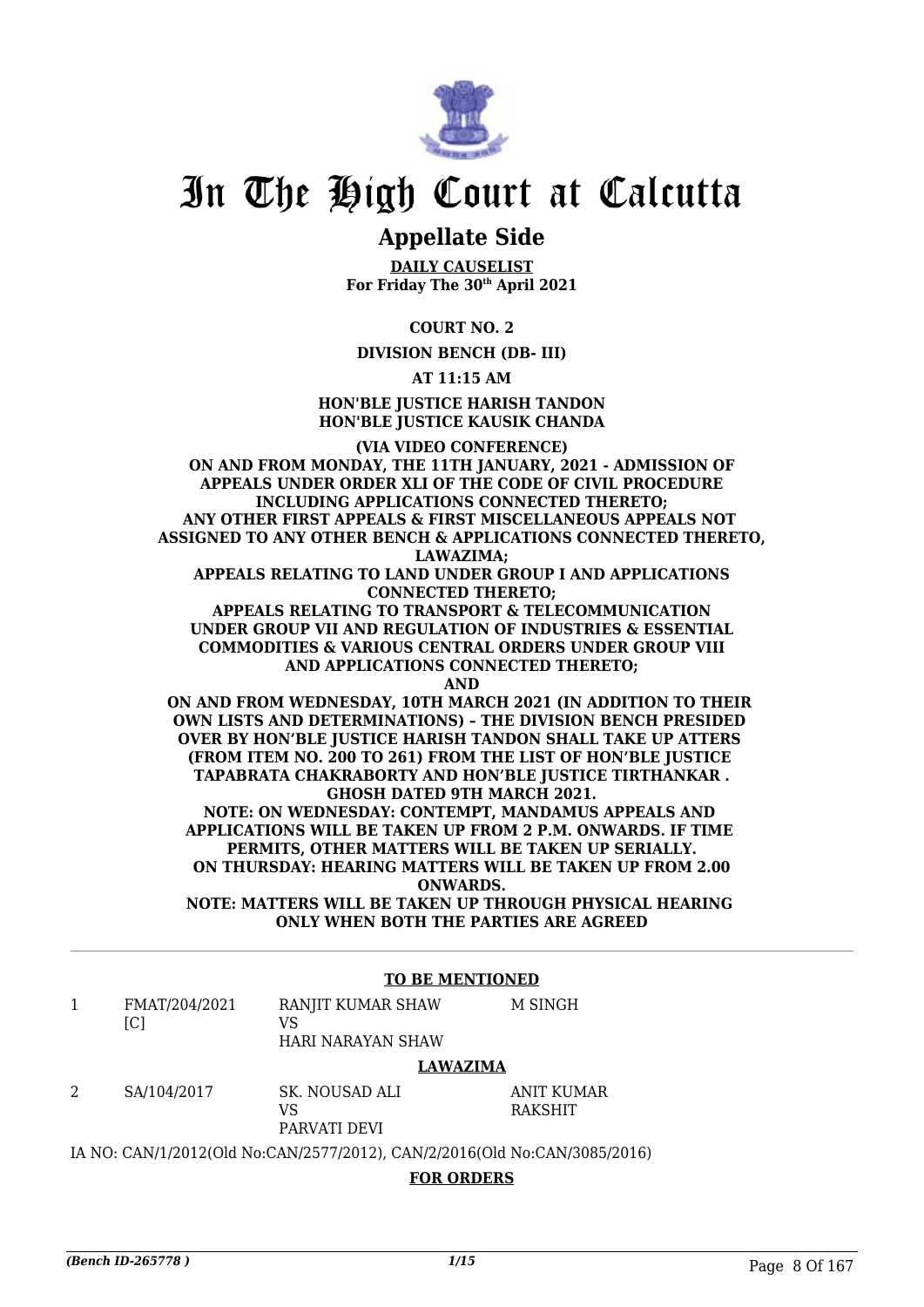| 3               | FA/7/2019<br>$[30-04-2021]$             | DILIP KR KHAITAN<br><b>VS</b>                                                                                | <b>B K SINGH</b>                                                                                   |
|-----------------|-----------------------------------------|--------------------------------------------------------------------------------------------------------------|----------------------------------------------------------------------------------------------------|
|                 |                                         | PRADIP KR KHAITAN & ORS                                                                                      |                                                                                                    |
|                 |                                         |                                                                                                              | IA NO: CAN/2/2019(Old No:CAN/5017/2019), CAN/3/2019(Old No:CAN/12187/2019), CAN/4/2021, CAN/5/2021 |
|                 |                                         | <b>SPECIALLY FIXED MATTERS</b>                                                                               |                                                                                                    |
| 4               | FMAT/590/2020<br>[N.T.W.]               | RAJLAKSHMI SYAM AND<br><b>ANOTHER</b><br><b>VS</b><br>SHARBANI NANDI A DN<br><b>OTHERS</b>                   | DEBAJYOTI DEB                                                                                      |
|                 | IA NO: CAN/1/2021                       |                                                                                                              |                                                                                                    |
| 5               | MAT/193/2021<br>[Assigned]              | HOOGHLY MILLS COMPANY<br><b>LIMITED</b><br><b>VS</b><br>NETAI KHAN AND OTHERS                                | <b>BHASKAR</b><br>MUKHERJEE                                                                        |
|                 | IA NO: CAN/1/2021                       |                                                                                                              |                                                                                                    |
| wt <sub>6</sub> | MAT/192/2021                            | HOOGHLY MILLS COMPANY<br>LIMITED AND ANOTHER<br><b>VS</b><br>STATE OF WEST BENGAL                            | <b>BHASKAR</b><br><b>MUKHERJEE</b>                                                                 |
|                 |                                         | AND ORS.                                                                                                     |                                                                                                    |
|                 | IA NO: CAN/1/2021                       | <b>ORDER XLI RULE II</b>                                                                                     |                                                                                                    |
|                 | SAT/35/2014                             |                                                                                                              |                                                                                                    |
| 7               |                                         | SANJOY KUMAR BISWAS &<br><b>ANR</b><br><b>VS</b><br><b>SUMIT BISWAS &amp; ORS</b>                            | JAYABRATA GHOSH                                                                                    |
|                 | No:CAN/1983/2020)                       |                                                                                                              | IA NO: CAN/2/2014(Old No:CAN/6887/2014), CAN/3/2020(Old No:CAN/1443/2020), CAN/4/2020(Old          |
| 8               | SAT/207/2016<br>[N.T.W.]                | KUMAR PARITOSH<br><b>NARAYAN &amp; ORS</b><br>VS<br><b>JUTHIKA DUTTA</b>                                     | <b>MANAS KUMAR DAS</b>                                                                             |
|                 | IA NO: CAN/2/2021, CAN/3/2021           |                                                                                                              |                                                                                                    |
| 9               | SAT/104/2017<br>[NT.W.]                 | BADAL KUMAR DAS & ANR<br><b>VS</b><br>SUKUMAR BANDOPADHYAY<br>& ORS                                          | <b>SHOHINI</b><br><b>CHAKRABORTY</b>                                                               |
|                 | IA NO: CAN/2/2017(Old No:CAN/3036/2017) |                                                                                                              |                                                                                                    |
| 10              | SAT/134/2018<br>(Defective)             | MAJEDUR RAHAMAN DEAD<br>R/P BY FARUK HOSSAIN &<br><b>ORS</b><br><b>VS</b><br><b>SUNIRMAL SOREN &amp; ORS</b> | <b>ASIF DEWAN</b>                                                                                  |
| 11              | SA/155/2018                             | <b>GOPAL NAIYA</b><br>VS.<br>SANNYASI NASKAR                                                                 | S.K.<br><b>BHATTACHAARJEE</b>                                                                      |
| 12              | SA/175/2018                             | <b>GOPINATH MONDAL</b><br><b>VS</b><br>PANCHUGOPAL MONDAL &<br><b>ORS</b>                                    | <b>SANDIP DAS</b>                                                                                  |

IA NO: CAN/1/2017(Old No:CAN/2058/2017), CAN/2/2020(Old No:CAN/57/2020)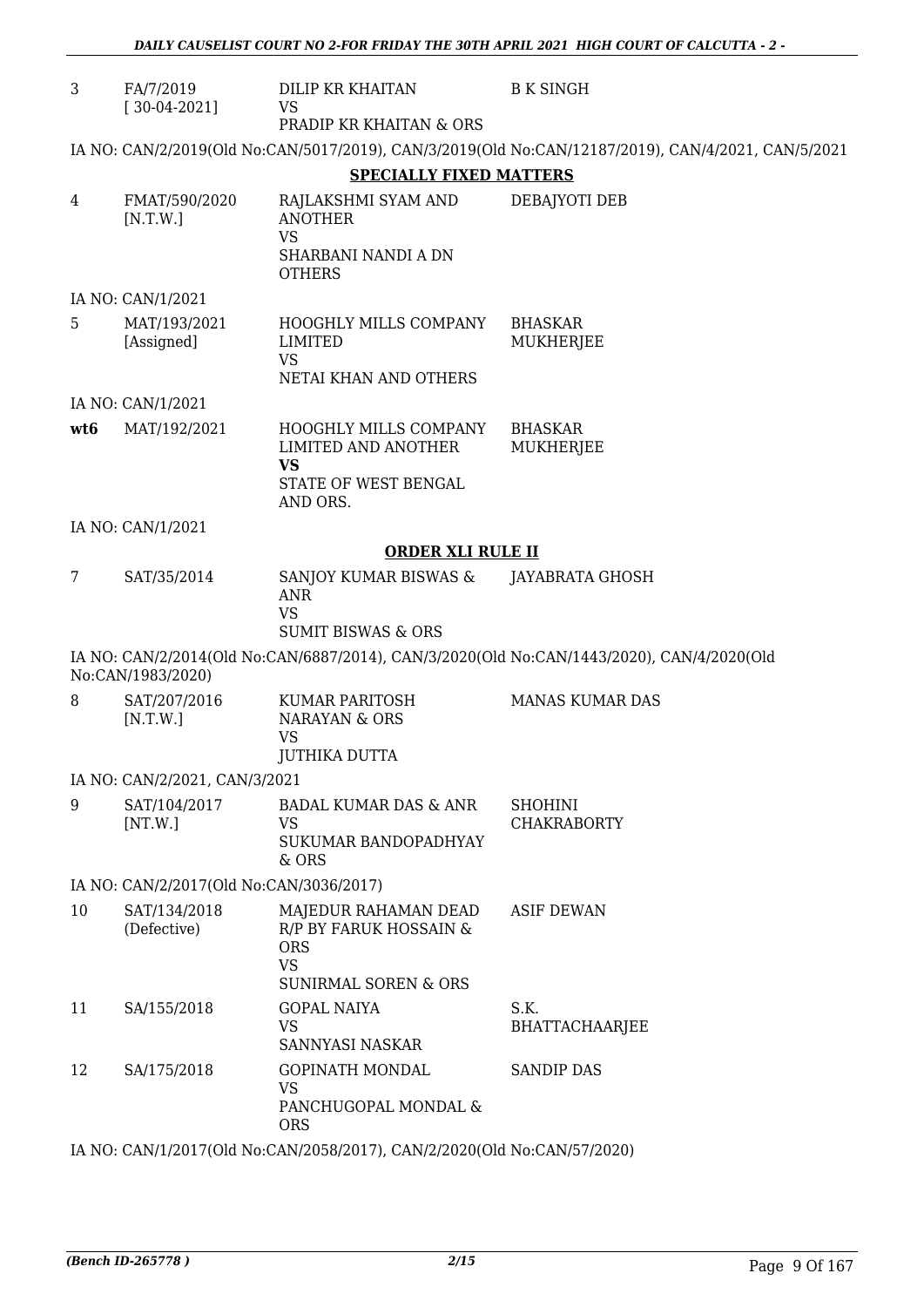| 13 | SAT/261/2018<br>(Defective)[N.T.W.]             | <b>GURUDAS</b><br><b>CHATTOPADHYAY</b><br><b>VS</b><br>JAGANNATH                         | SHEBATEE DATTA                |
|----|-------------------------------------------------|------------------------------------------------------------------------------------------|-------------------------------|
|    |                                                 | <b>CHATTOPADHYAY &amp; ORS</b>                                                           |                               |
|    | IA NO: CAN/1/2018(Old No:CAN/4635/2018)         |                                                                                          |                               |
| 14 | SAT/501/2018                                    | ANIL KUMAR JANA<br>VS<br><b>ANIL KUMAR PATRA &amp; ORS</b>                               | PRIYABRATA GHOSH              |
|    | IA NO: CAN/2/2021                               |                                                                                          |                               |
| 15 | SAT/98/2019                                     | SK HASAN@SK HASSAN<br><b>VS</b><br>MD KAMAL                                              | <b>SK MOINUDDIN</b>           |
|    | IA NO: CAN/1/2019(Old No:CAN/7915/2019)         |                                                                                          |                               |
| 16 | SAT/128/2019<br>[Defective]                     | <b>GOPINATH ROY &amp; ORS</b><br>VS                                                      | <b>TANMOY MUKHERJEE</b>       |
|    |                                                 | SASTHI CHARAN GHOSH                                                                      |                               |
|    |                                                 | IA NO: CAN/1/2019(Old No:CAN/3962/2019), CAN/2/2019(Old No:CAN/3963/2019)                |                               |
| 17 | SAT/133/2019<br>[Defective]                     | MRITYUNJOY BASU & ANR<br><b>VS</b><br><b>TAPAS DEY &amp; ORS</b>                         | <b>AMARNATH SUKUL</b>         |
| 18 | SAT/135/2019<br>[Defective]                     | <b>JAYANTA DAS</b><br>VS<br>MINA RANISAMANTA                                             | DEBABRATA DAS<br><b>GUPTA</b> |
|    | IA NO: CAN/1/2019(Old No:CAN/9763/2019)         |                                                                                          |                               |
| 19 | SAT/143/2019<br>$[Pt I + II 2 LCR + 2]$<br>P.B. | KABEDUL MONDAL & ANR<br>VS<br><b>NURUL HODA &amp; ORS</b>                                | PROSENJIT<br>MUKHERJEE        |
|    |                                                 | IA NO: CAN/1/2019(Old No:CAN/5942/2019), CAN/2/2019(Old No:CAN/9050/2019)                |                               |
| 20 | FMAT/233/2019<br>[Defective]                    | NEELIMA DHAR<br>VS<br>RINA GHOSH & ANR                                                   | <b>SHRABANI SARKAR</b>        |
|    | IA NO: CAN/1/2019(Old No:CAN/2798/2019)         |                                                                                          |                               |
| 21 | SAT/341/2019<br>(Defective)                     | HRISHIKESH<br><b>CHATTOPADHYAY</b><br>VS<br>DHANANJOY BAUL DAS &<br>ANR.                 | HIMADRI KR.<br>MAHATA         |
|    | IA NO: CAN/1/2019(Old No:CAN/10316/2019)        |                                                                                          |                               |
| 22 | SAT/344/2019                                    | MOULANA ABDUL KASHEM<br><b>CHOWDHURY</b><br><b>VS</b><br>FIROZ ALI KHAN @ BOBI &<br>ORS. | SANATAN MONDAL                |
|    | IA NO: CAN/1/2020(Old No:CAN/497/2020)          |                                                                                          |                               |
| 23 | SAT/355/2019                                    | SUBIR KUMAR GHOSH<br><b>VS</b><br>SITANGSHU MALLICK &<br><b>ORS</b>                      | <b>SK ABU ABBASUDDIN</b>      |
|    | IA NO: CAN/1/2019(Old No:CAN/10954/2019)        |                                                                                          |                               |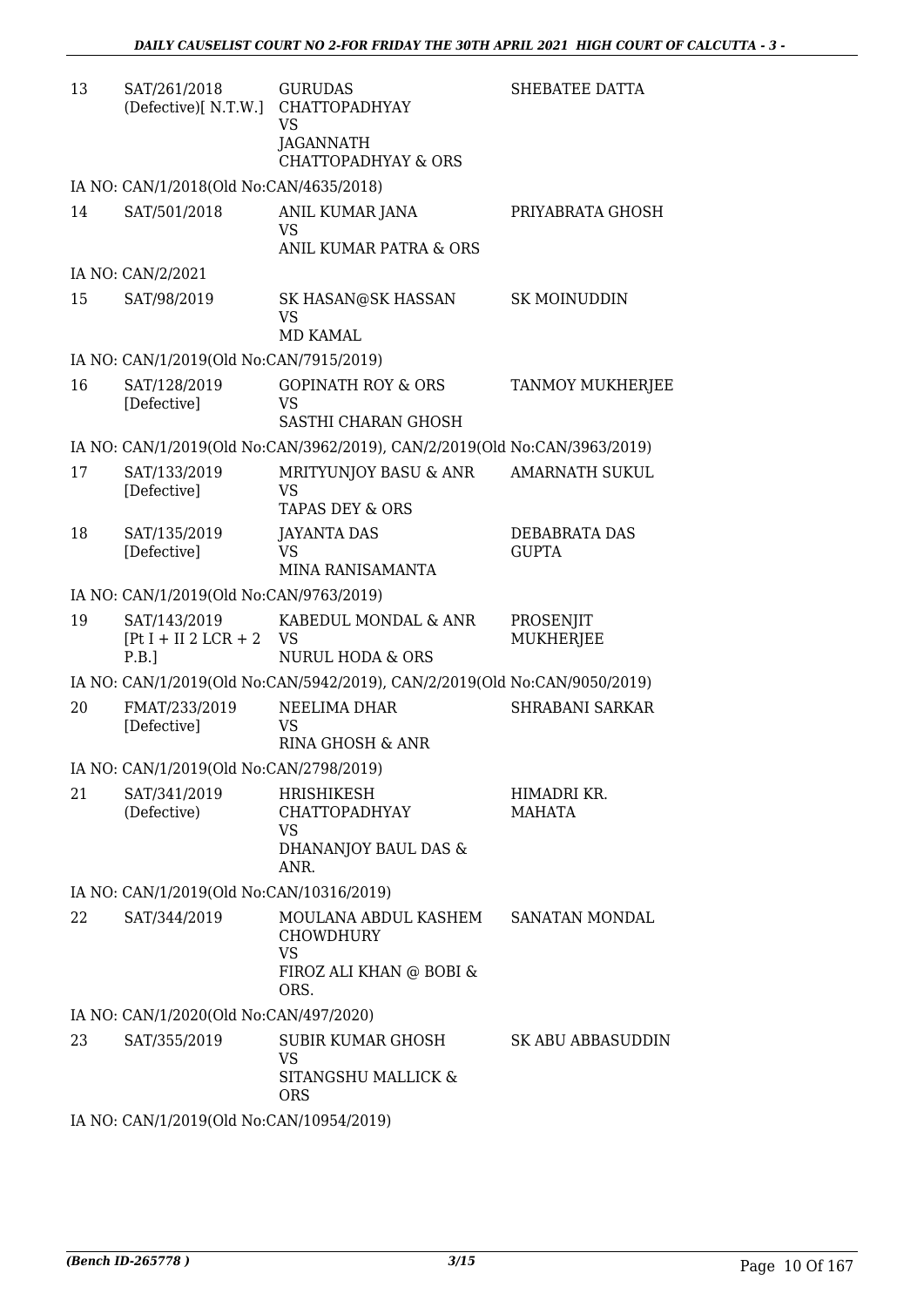| 24   | FMAT/375/2019                           | KAABIL DEVELOPERS (P)<br>LTD.<br><b>VS</b><br>NATHULAL GUPTA @ SHAW<br>$&$ ANR. | <b>ABHIJIT RAY</b>                                                                   |
|------|-----------------------------------------|---------------------------------------------------------------------------------|--------------------------------------------------------------------------------------|
| 25   | FMAT/387/2019                           | <b>SUBRATA GHOSH &amp; ANR</b><br><b>VS</b><br><b>BHARATI MONDAL &amp; ORS</b>  | PARTHA PRATIM<br>MUKHOPADHYAY                                                        |
| 26   | FMAT/404/2019<br>[Defective]            | RAFIK ALI KHAN & ORS<br><b>VS</b><br><b>SURATAN BIBI &amp; ORS</b>              | <b>MUSHARROF</b><br><b>HUSSAIN</b>                                                   |
|      | IA NO: CAN/1/2020(Old No:CAN/2225/2020) |                                                                                 |                                                                                      |
| 27   | FMAT/1010/2019                          | HIRAK NATH SOUNTH<br>VS<br>GOURHARI KAMILA                                      | REAZUL ISLAAM                                                                        |
| 28   | FMA/1011/2019<br>[N.T.W.]               | ARABINDA KUMAR MARIK &<br><b>ORS</b><br><b>VS</b><br>PRAFULLA KR GHOSH &        | SHEBATEE DATTA                                                                       |
|      |                                         | <b>ORS</b>                                                                      |                                                                                      |
|      |                                         |                                                                                 | IA NO: CAN/1/2019(Old No:CAN/392/2019), CAN/2/2019(Old No:CAN/6122/2019), CAN/3/2021 |
| 29   | FMAT/1390/2019                          | <b>SWETA SARKAR</b>                                                             | PRADIP KUMAR                                                                         |
|      | (Inj.)                                  | <b>VS</b><br><b>SWAPAN BASU &amp; ORS</b>                                       | <b>KUNDU</b>                                                                         |
|      | IA NO: CAN/1/2020(Old No:CAN/6/2020)    |                                                                                 |                                                                                      |
| 30   | SAT/54/2021                             | SMT DIPALI PATTANAYAK                                                           | <b>SEAGATA DUTTA</b>                                                                 |
|      |                                         | <b>VS</b><br>ASIT PATTANAYAK AND ORS                                            |                                                                                      |
|      | IA NO: CAN/1/2021                       |                                                                                 |                                                                                      |
| 31   | FMAT/165/2021<br>[N.T.W.]               | <b>SMT SAVITA DEVI MALLA</b><br>AND ANR<br>VS                                   | PRAN GOPAL DAS                                                                       |
|      |                                         | AVS GLOBAL PVT LTD AND<br><b>ORS</b>                                            |                                                                                      |
|      | IA NO: CAN/1/2021                       |                                                                                 |                                                                                      |
|      |                                         | <b>CONTEMPT</b>                                                                 |                                                                                      |
| 32   | CPAN/312/2020                           | <b>AVIJIT GHOSH</b>                                                             | ARKADIPTA                                                                            |
|      |                                         | <b>VS</b><br>AMITABHA SENGUPTA                                                  | <b>SENGUPTA</b>                                                                      |
|      | IA NO: CAN/1/2021                       |                                                                                 |                                                                                      |
| wt33 | MAT/1620/2017                           | THE STATE OF W B & ORS                                                          | <b>LAL MOHAN BASU</b>                                                                |
|      |                                         | <b>VS</b><br><b>AVIJIT GHOSH &amp; ORS</b>                                      |                                                                                      |
| 34   | CPAN/349/2020                           | MD ZIAUR RAHAMN MOLLA<br><b>VS</b><br>PAPPU MOLLA & ORS                         | <b>SAIRA BANU</b>                                                                    |
|      | IA NO: CAN/1/2020(Old No:CAN/3613/2020) |                                                                                 |                                                                                      |
| wt35 | FMA/542/2020                            | MD ZIAUR RAHAMAN                                                                | <b>SAIRA BANU</b>                                                                    |
|      |                                         | MOLLA<br><b>VS</b>                                                              |                                                                                      |
|      |                                         | STATE OF WEST BENGAL &<br><b>ORS</b>                                            |                                                                                      |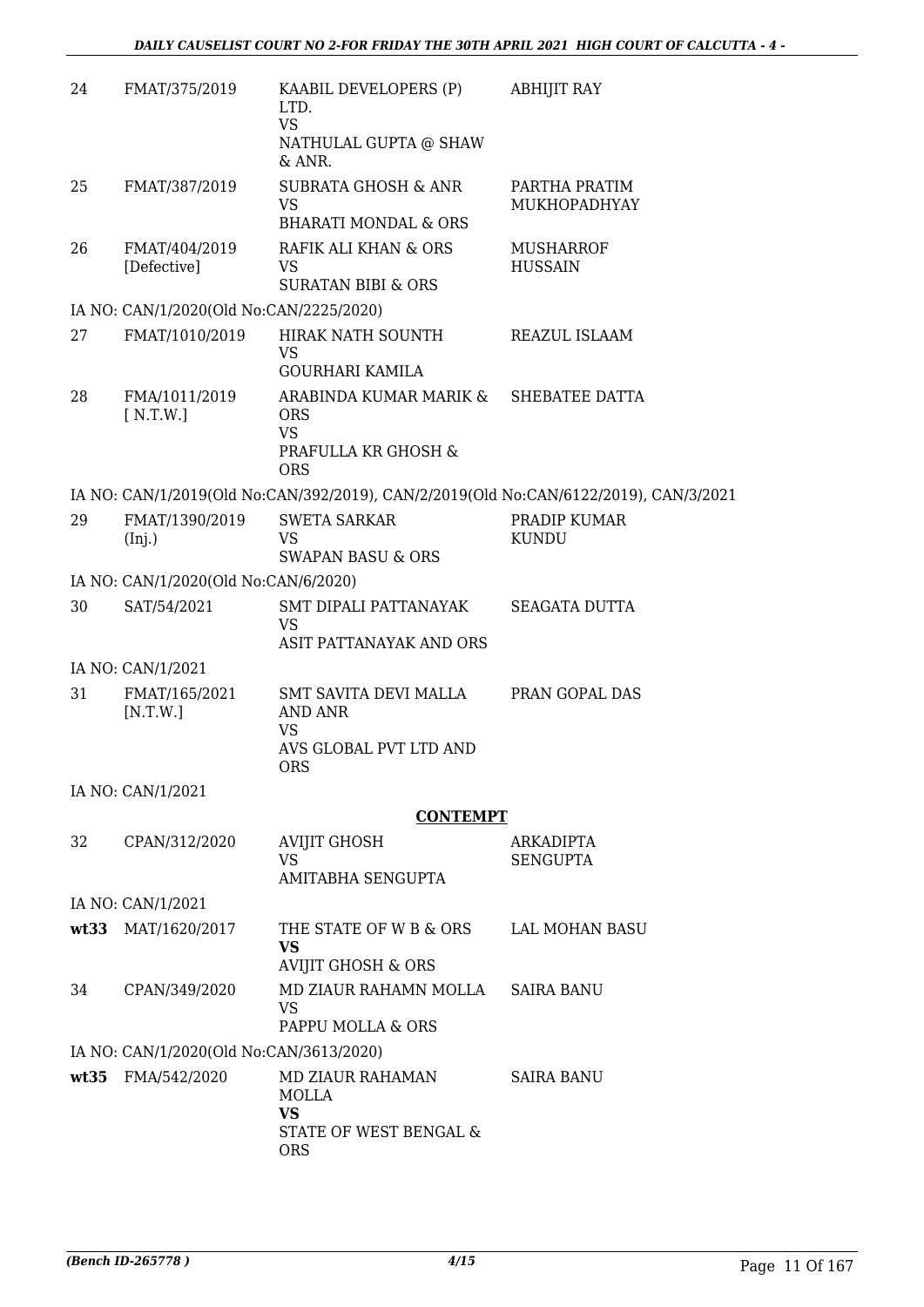| 36 | CPAN/204/2021                            | <b>SUKUMAR GHOSH</b>                                                                 | <b>RAJARSHI BASU</b>                                                                  |
|----|------------------------------------------|--------------------------------------------------------------------------------------|---------------------------------------------------------------------------------------|
|    | IN FA/880/2015                           | <b>VS</b><br>SRIKUMAR GHOSH AND<br><b>ANR</b>                                        |                                                                                       |
|    |                                          | <b>GROUP I - APPLICATION</b>                                                         |                                                                                       |
| 37 | MAT/168/2016                             | THE STATE OF W.B. & ORS<br>VS<br><b>AVIJIT SAHA</b>                                  | <b>SIRSANYA</b><br><b>BANDOPADHYAY</b>                                                |
|    |                                          | IA NO: CAN/1/2016(Old No:CAN/1298/2016), CAN/2/2016(Old No:CAN/1299/2016)            |                                                                                       |
| 38 | FMA/4676/2016                            | <b>BINAPANI CHOWDHURY</b><br><b>VS</b><br>UNION OF INDIA & ORS                       | SNIGDHA SAHA                                                                          |
|    | IA NO: CAN/1/2016(Old No:CAN/12140/2016) |                                                                                      |                                                                                       |
|    | wt39 FMA/89/2017                         | <b>ALIK KHAMRUI</b><br><b>VS</b><br>UNION OF INDIA & ORS                             | SNIGDHA SAHA                                                                          |
|    | IA NO: CAN/1/2016(Old No:CAN/12133/2016) |                                                                                      |                                                                                       |
|    | wt40 FMA/99/2017                         | SUDHARAM SINHA ROY<br><b>VS</b><br>UNION OF INDIA & ORS                              | SNIGDHA SAHA                                                                          |
|    | IA NO: CAN/1/2016(Old No:CAN/12132/2016) |                                                                                      |                                                                                       |
| 41 | MAT/804/2018                             | SUPRABHAT GHOSH<br>VS<br><b>BHARAT PRTROLEUM</b><br><b>CORPORATION LTD &amp; ORS</b> | P. BHATTACHARYYA                                                                      |
| 42 | FMA/302/2019                             | STATE OF WEST BENGAL &<br><b>ORS</b><br><b>VS</b><br>M/S K.C. DAS PVT. LTD.          | ANIRUDDHA SEN                                                                         |
|    | IA NO: CAN/3/2021                        |                                                                                      |                                                                                       |
| 43 | MAT/380/2019                             | UJJAL KUMAR MONDAL<br><b>VS</b><br>STATE OF WEST BENGAL&<br><b>ORS</b>               | <b>DEBAPRATIM</b><br><b>BANERJEE</b>                                                  |
|    |                                          | IA NO: CAN/1/2019(Old No:CAN/4209/2019), CAN/2/2020(Old No:CAN/1978/2020)            |                                                                                       |
| 44 | MAT/1095/2019                            | STATE OF WEST BENGAL &<br>ORS.<br><b>VS</b><br>RAMESWAR PRAMANIK &<br>ORS.           | <b>SUPRATIM DHAR</b>                                                                  |
|    | IA NO: CAN/1/2019(Old No:CAN/12494/2019) |                                                                                      |                                                                                       |
| 45 | MAT/1269/2019                            | <b>SUBRATA DAS</b><br><b>VS</b><br>SITANGSHU ADAK & ORS.                             | PARTHA SARATHI<br>MONDAL                                                              |
|    |                                          |                                                                                      | IA NO: CAN/1/2019(Old No:CAN/8803/2019), CAN/2/2019(Old No:CAN/8804/2019), CAN/3/2020 |
| 46 | MAT/1363/2019                            | MOTHABARI DHIBAR<br>SAMABAY SAMITY LTD<br><b>VS</b><br>UMA KANTI HALDER & ORS        | <b>ASHOK KUMAR JHA</b>                                                                |
|    | IA NO: CAN/1/2019(Old No:CAN/9590/2019)  |                                                                                      |                                                                                       |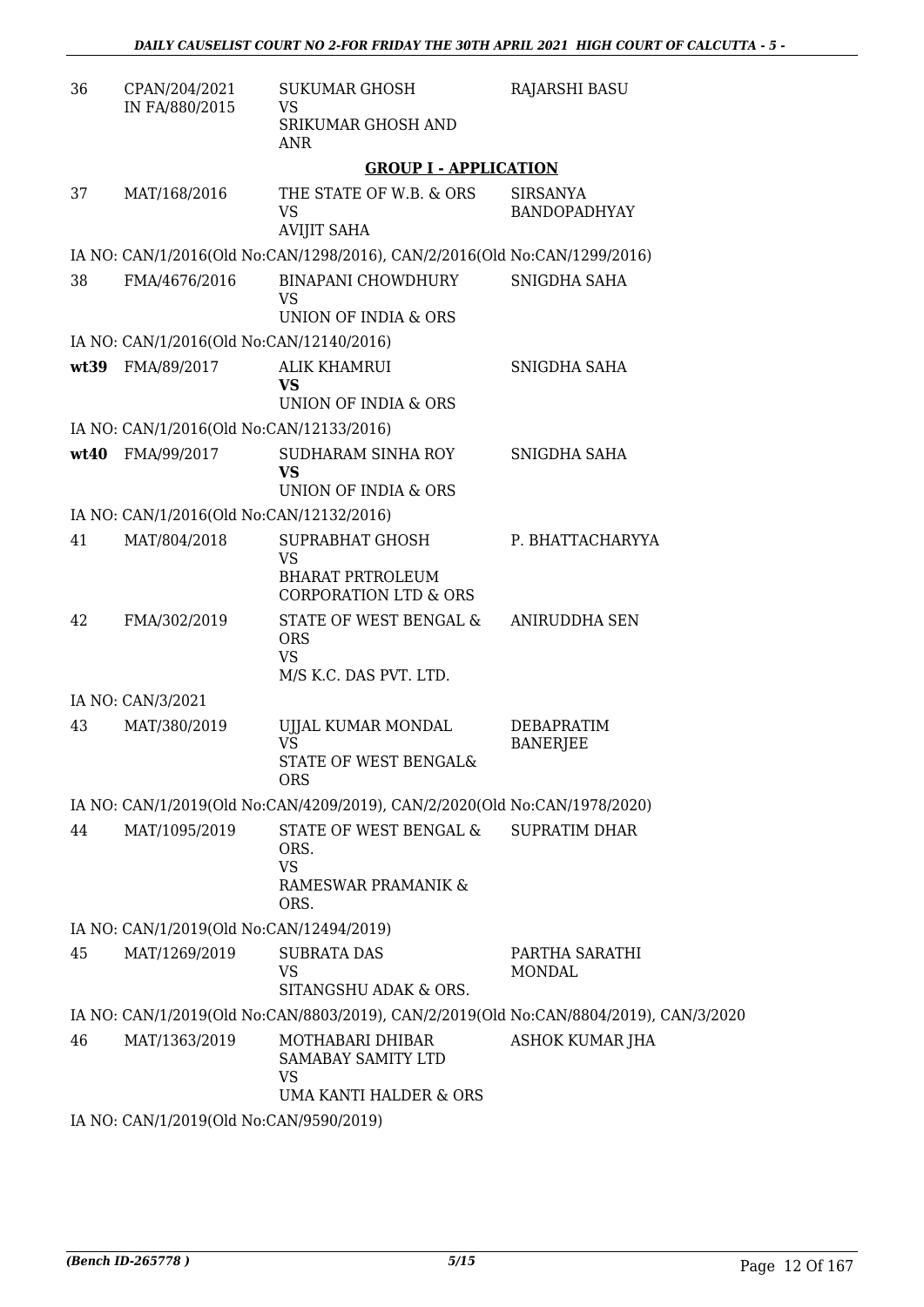| 47 | MAT/1520/2019                            | GANESH CHANDRA GHOSH SATYAM MUKHERJEE<br>$&$ ORS<br><b>VS</b><br>STATE OF WEST BENGAL<br>&ORS      |                                       |
|----|------------------------------------------|----------------------------------------------------------------------------------------------------|---------------------------------------|
|    | IA NO: CAN/2/2021                        |                                                                                                    |                                       |
| 48 | MAT/1664/2019<br>$[2$ PBS]               | BANGUR LAND DEVP. CORP. PUJA BERIWAL<br>LTD. & ANR.<br><b>VS</b><br>STATE OF WEST BENGAL &<br>ORS. |                                       |
|    |                                          | IA NO: CAN/1/2019(Old No:CAN/12086/2019), CAN/2/2019(Old No:CAN/12088/2019)                        |                                       |
| 49 | MAT/1687/2019<br>[Defective]             | SHYAMLATA MUNDARI<br>VS<br>STATE OF WEST BENGAL &<br><b>ORS</b>                                    | DHANANJAY NAYAK                       |
|    | IA NO: CAN/1/2019(Old No:CAN/11804/2019) |                                                                                                    |                                       |
| 50 | MAT/137/2020                             | ISLAM SHEIKH & ORS.<br><b>VS</b><br>STATE OF WEST BENGAL &<br>ORS.                                 | <b>AVIROOP</b><br><b>BHATTACHARYA</b> |
|    | IA NO: CAN/1/2020(Old No:CAN/2058/2020)  |                                                                                                    |                                       |
| 51 | MAT/784/2020                             | MINOTI BISWAS AND ORS<br><b>VS</b><br>STATE OF WEST BENGAL<br>AND ORS.                             | SARBANADA SANYAL                      |
|    | IA NO: CAN/1/2020, CAN/2/2020            |                                                                                                    |                                       |
| 52 | MAT/177/2021                             | MANAB PANDEY AND<br><b>OTHERS</b><br><b>VS</b><br>SHYAMALI BISWAS AND<br><b>OTHERS</b>             | ALI AHSAN ALAMGIR                     |
|    | IA NO: CAN/1/2021, CAN/2/2021            |                                                                                                    |                                       |
|    | 53 MAT/194/2021 TUSHAR KARFA             | VS.<br>STATE OF WEST BENGAL<br>AND ORS.                                                            | <b>ABHISHEK BANERJEE</b>              |
|    | IA NO: CAN/1/2021                        |                                                                                                    |                                       |
| 54 | MAT/205/2021                             | NAMITA GANGULI AND<br><b>ANOTHER</b><br><b>VS</b><br>STATE OF WEST BENGAL<br>AND ORS.              | ANAND JHA                             |
|    | IA NO: CAN/1/2021                        |                                                                                                    |                                       |
| 55 | MAT/206/2021                             | DEBASHISH GANGULY<br><b>VS</b><br>STATE OF WEST BENGAL<br>AND ORS.                                 | ANAND JHA                             |

IA NO: CAN/1/2021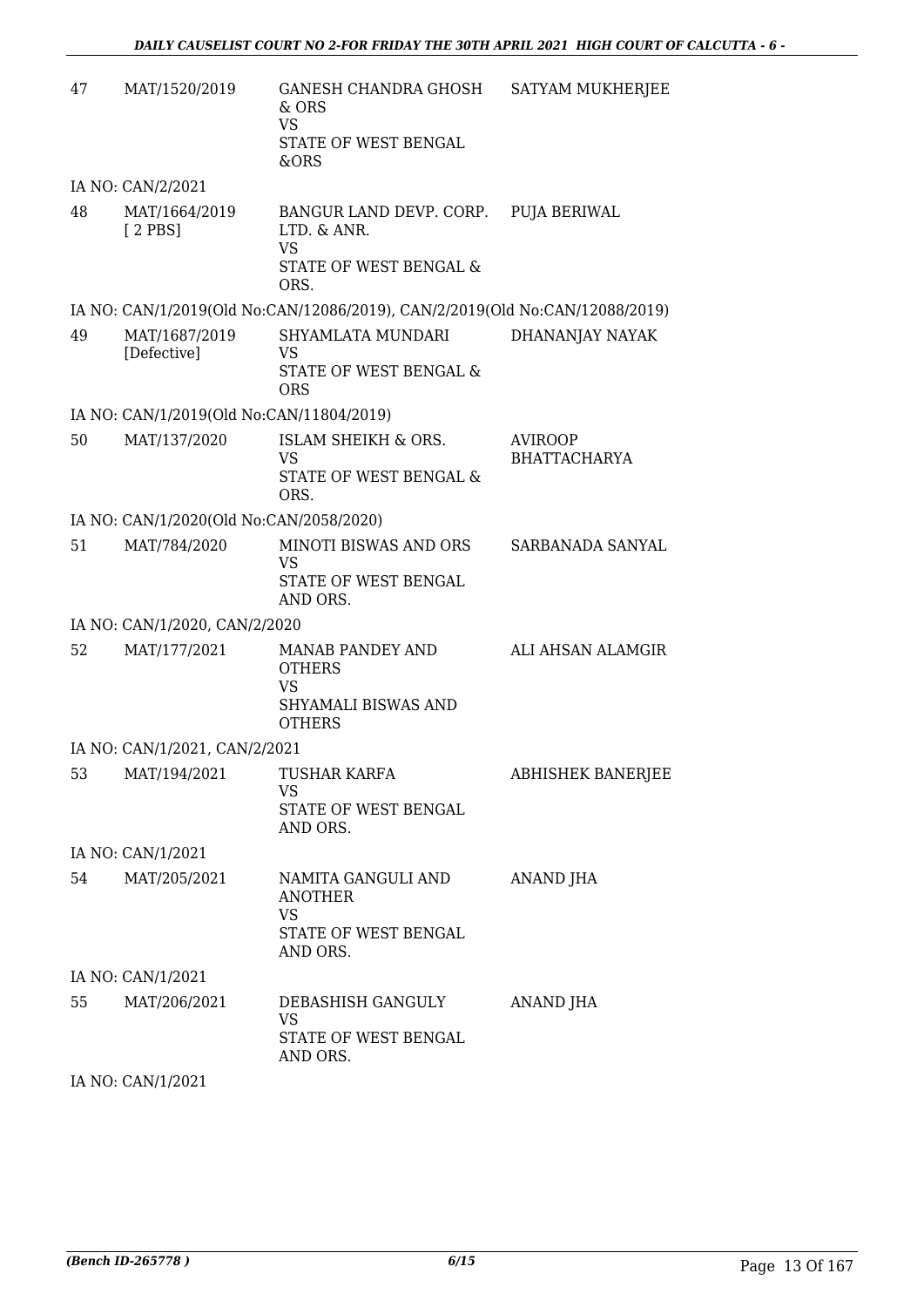| 56 | MAT/282/2021                                      | SARAF TEXIM LTD AND ANR<br>VS<br>STATE OF WEST BENGAL<br>AND ORS.                                         | <b>SANTANU</b><br><b>CHATTERJEE</b>   |        |
|----|---------------------------------------------------|-----------------------------------------------------------------------------------------------------------|---------------------------------------|--------|
|    | IA NO: CAN/1/2021, CAN/2/2021                     |                                                                                                           |                                       |        |
| 57 | FMA/285/2021                                      | PULIN HALDER & ORS.<br><b>VS</b><br><b>STATE OF WEST BENGAL &amp;</b><br>ORS.                             | <b>AVIROOP</b><br><b>BHATTACHARYA</b> |        |
|    | IA NO: CAN/1/2020(Old No:CAN/2193/2020)           |                                                                                                           |                                       |        |
|    |                                                   | <b>APPLICATION (FA AND FMA)</b>                                                                           |                                       |        |
| 58 | FA/160/1985                                       | JAGABANDHU MAJHI<br><b>VS</b><br>ANU BALA DASI                                                            | <b>AMIT PRAKASH</b><br>LAHIRI         |        |
|    | IA NO: CAN/7/2017(Old No:CAN/3230/2017)           |                                                                                                           |                                       |        |
| 59 | FA/266/1986                                       | SARASWATI DEVI & ORS.<br><b>VS</b><br>DILIP KR. BANERJEE                                                  | U.S.CHATTERJEE                        | A.PAIN |
|    | No:CAN/125/2020), CAN/6/2021                      | IA NO: CAN/2/2009(Old No:CAN/5318/2009), CAN/3/2009(Old No:CAN/5319/2009), CAN/5/2020(Old                 |                                       |        |
| 60 | FA/276/1995                                       | RAJ KUMAR KUNDU<br><b>VS</b><br>KHUDU RANI DEY                                                            | D.K.PATTANAYAK                        |        |
|    |                                                   | IA NO: CAN/1/1998(Old No:CAN/2608/1998), CAN/2/2019(Old No:CAN/8409/2019)                                 |                                       |        |
| 61 | FA/143/1999<br>$[Pt - I + II + 2LCR +$<br>$2Pb$ ] | SRI PRATAP CHANDRA<br><b>SINHA</b><br><b>VS</b><br><b>BIDYUTKANA MITRA</b>                                | <b>CHHABI DEY</b>                     |        |
|    |                                                   | IA NO: CAN/3/2012(Old No:CAN/2152/2012), CAN/5/2020, CAN/6/2020                                           |                                       |        |
| 62 | FA/311/2008                                       | KAMRUZZAMAN & ORS<br>VS<br>NANIGOPAL KARMOKAR                                                             | <b>USOF ALI DEWAN</b>                 |        |
|    |                                                   | IA NO: CAN/1/2008(Old No:CAN/5965/2008), CAN/3/2014(Old No:CAN/1486/2014)                                 |                                       |        |
| 63 | FA/312/2008                                       | UTSA SINHA<br>VS<br>DEBJANI DUTTA                                                                         | <b>SK. ABU SUFIAN</b>                 |        |
|    | No:CAN/6269/2019)                                 | IA NO: CAN/4/2010(Old No:CAN/5389/2010), CAN/6/2019(Old No:CAN/3713/2019), CAN/7/2019(Old                 |                                       |        |
| 64 | FA/113/2009                                       | <b>GAYATRI PAL</b><br><b>VS</b><br>NETAI NANDI @ NETISH                                                   | PARTHA PRATIM ROY                     |        |
|    | No:CAN/2202/2017)                                 | NANDI & ORS.<br>IA NO: CAN/2/2012(Old No:CAN/3351/2012), CAN/4/2016(Old No:CAN/1864/2016), CAN/5/2017(Old |                                       |        |
| 65 | FA/228/2010                                       | AMAL BHATTACHARJEE &<br>ANR.<br><b>VS</b><br>CHITRA GHOSH & ORS.                                          | NIMAI CH. DEBNATH                     |        |
|    |                                                   | IA NO: CAN/7/2011(Old No:CAN/10838/2011), CAN/10/2021                                                     |                                       |        |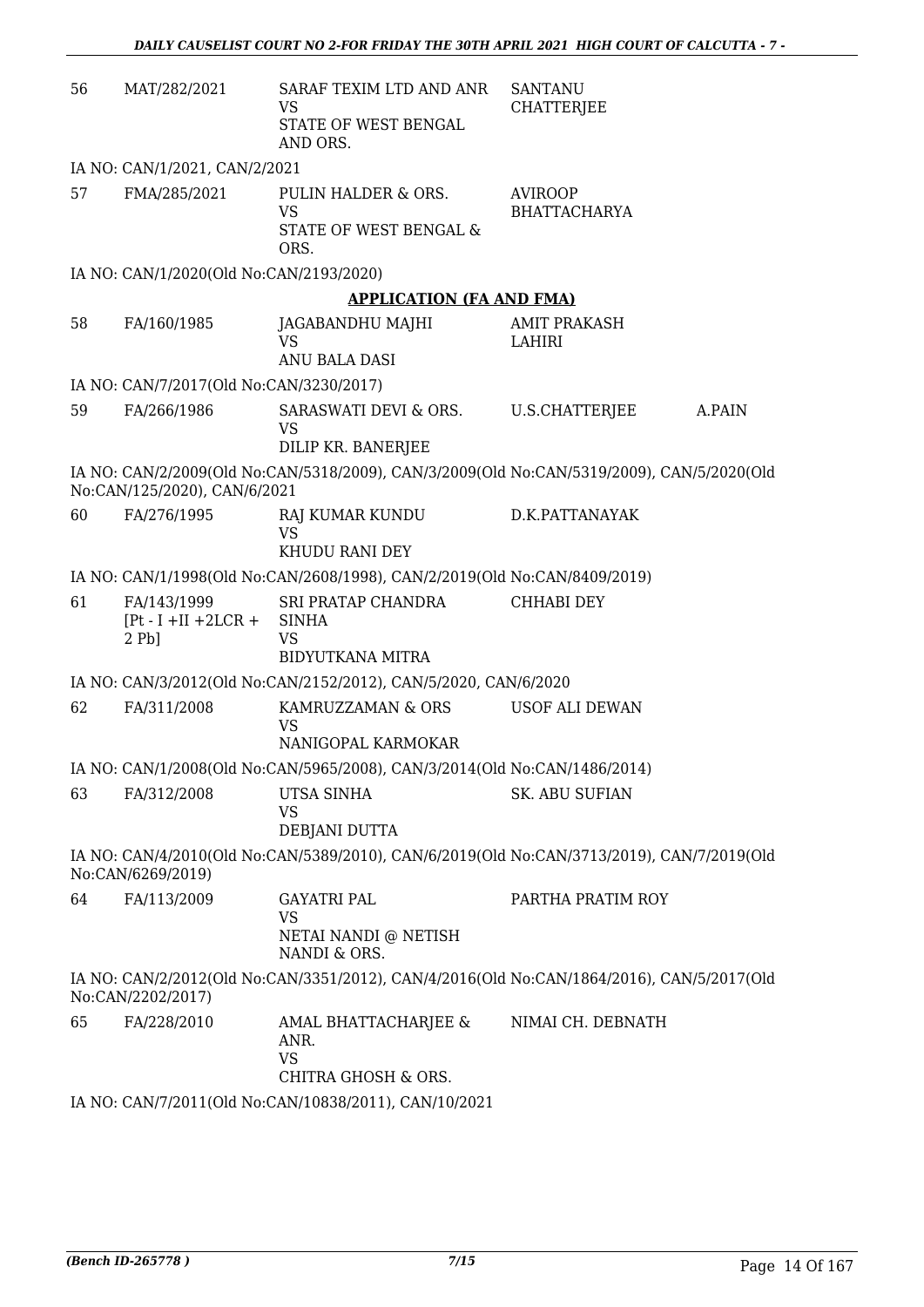| 66 | FAT/282/2010                                | SMT.LAKSHMI SINGH<br>VS                                                      | ARABINDA RAY                                                                               |
|----|---------------------------------------------|------------------------------------------------------------------------------|--------------------------------------------------------------------------------------------|
|    |                                             | <b>DULAL DUTTA</b>                                                           |                                                                                            |
|    |                                             | IA NO: CAN/2/2016(Old No:CAN/7601/2016), CAN/3/2020(Old No:CAN/2899/2020)    |                                                                                            |
| 67 | FA/128/2011                                 | FUL KUMARI KESHARI<br><b>VS</b>                                              | <b>RWITENDRA</b><br><b>BANERJEE</b>                                                        |
|    |                                             | NILMANI KESHARI& ORS                                                         |                                                                                            |
| 68 | IA NO: CAN/4/2017(Old No:CAN/12031/2017)    |                                                                              |                                                                                            |
|    | FAT/487/2012<br>[2 P.B.]                    | PRIYA RANJAN NAHA<br>VS<br><b>MAMATA NAHA &amp; ORS</b>                      | <b>AJOY SANKAR</b><br><b>SANYAL</b>                                                        |
|    |                                             |                                                                              | IA NO: CAN/4/2017(Old No:CAN/10711/2017), CAN/5/2019(Old No:CAN/1523/2019), CAN/6/2021     |
| 69 | FA/317/2013<br>$[Pt I + II + 4 LCR + 2 VS]$ | M/S SHARP TOOL & ANR                                                         | <b>JAYANTA MUKHERJEE</b>                                                                   |
|    | P.B.                                        | <b>SANKAR GHOSH</b>                                                          |                                                                                            |
|    | IA NO: CAN/3/2021, CAN/4/2021, CAN/5/2021   |                                                                              |                                                                                            |
| 70 | FA/337/2013                                 | KUMUD RANJAN JOARDAR<br><b>VS</b>                                            | <b>SURYA PRASAD</b><br><b>CHATTOPADHYAY</b>                                                |
|    |                                             | PRITHWISH RANJAN<br><b>JOARDAR</b>                                           |                                                                                            |
|    | IA NO: CAN/4/2018(Old No:CAN/7510/2018)     |                                                                              |                                                                                            |
| 71 | SAT/33/2014                                 | SARADINDU SEN & ANR<br><b>VS</b><br>NARHATA GOPESWAR &<br><b>ANR</b>         | <b>MOLOY ROY</b>                                                                           |
|    |                                             | IA NO: CAN/2/2014(Old No:CAN/4765/2014), CAN/3/2021, CAN/4/2021              |                                                                                            |
| 72 | FA/109/2014                                 | <b>DIPAK SARKAR</b><br><b>VS</b><br>ANJU ROY CHOWDHURY<br>(NEE SARKAR) & ANR | SUPRATICK SYAMAL                                                                           |
|    |                                             | No:CAN/4108/2019), CAN/5/2019(Old No:CAN/7418/2019)                          | IA NO: CAN/1/2014(Old No:CAN/1706/2014), CAN/3/2016(Old No:CAN/10657/2016), CAN/4/2019(Old |
|    | 73 FAT/230/2014 SANTANU DEY                 | <b>VS</b><br>PRADIP KUMAR DEBNATH &<br><b>ANR</b>                            | SUJAY<br>BANDYOPADHYAY                                                                     |
|    | IA NO: CAN/5/2020                           |                                                                              |                                                                                            |
| 74 | FA/11/2015                                  | MANOJIT BHATTACHARJEE AJAY DEBNATH<br>& ORS<br><b>VS</b>                     |                                                                                            |
|    |                                             | <b>SUMAN GANGULY &amp; ANR</b>                                               |                                                                                            |
|    | IA NO: CAN/4/2021, CAN/5/2021               |                                                                              |                                                                                            |
| 75 | FA/153/2015<br>[AY]                         | MS. RAJKUMARI ROY & ANR<br>VS                                                | <b>RITA MALLICK</b>                                                                        |
|    |                                             | <b>SHAMBHUNATH ROY &amp; ORS</b>                                             |                                                                                            |
|    | IA NO: CAN/3/2021, CAN/4/2021               |                                                                              |                                                                                            |
| 76 | FA/166/2015                                 | <b>STATE OF WB</b><br>VS<br>M/S. DEBENDRA BIJAY<br><b>GHOSH</b>              | <b>AMIT PROKASH</b><br>LAHIRI                                                              |
|    |                                             | IA NO: CAN/6/2017(Old No:CAN/4546/2017), CAN/8/2018(Old No:CAN/7267/2018)    |                                                                                            |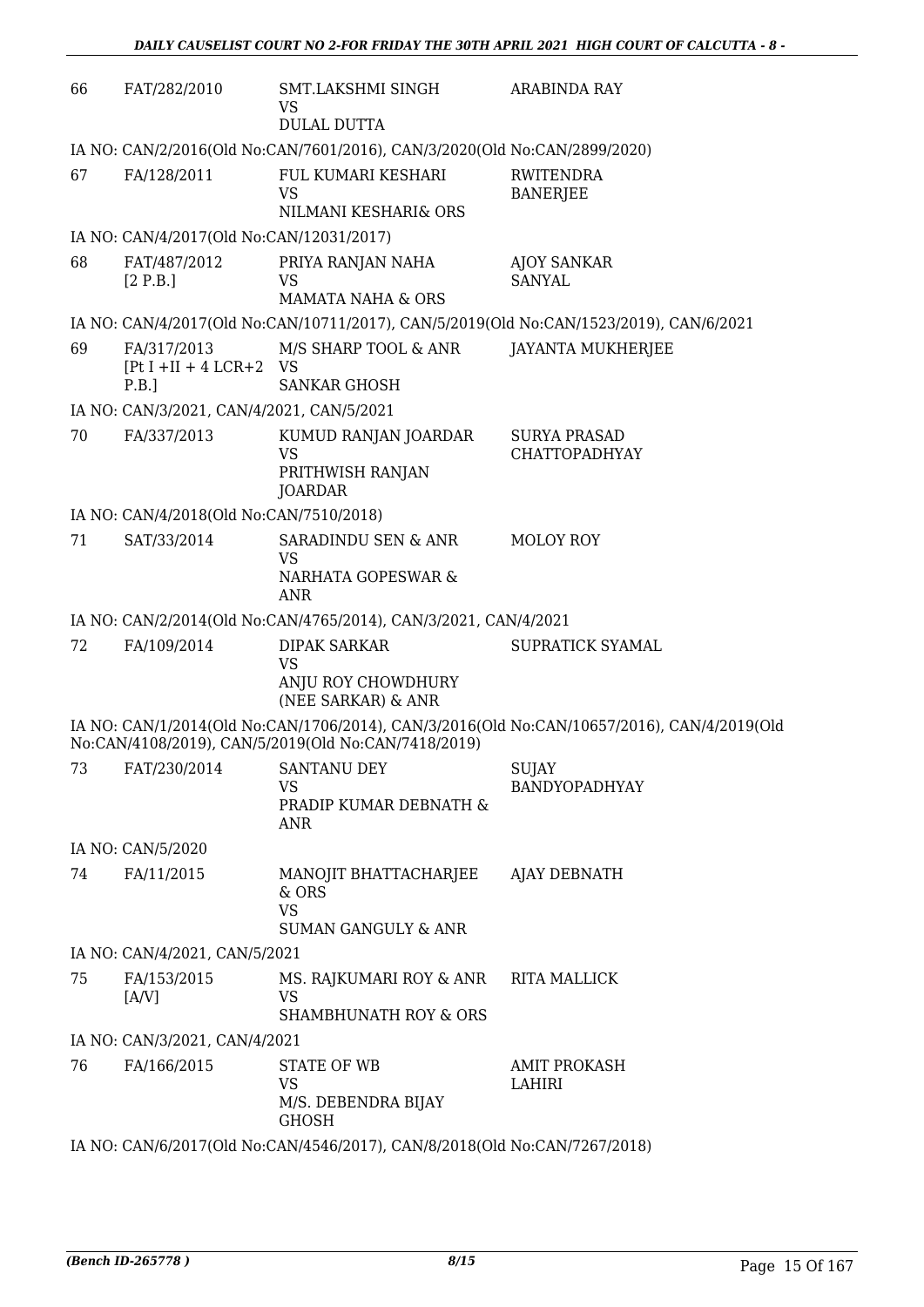| 77 | FAT/258/2015<br>[ N.T.W.]                                                  | <b>ABDUL RAUF &amp; ORS</b><br>VS<br>MD. ILLIAS & ORS                                    | ANAJLI AGARWAL                                                                                                                                                                      |  |
|----|----------------------------------------------------------------------------|------------------------------------------------------------------------------------------|-------------------------------------------------------------------------------------------------------------------------------------------------------------------------------------|--|
|    | IA NO: CAN/1/2015(Old No:CAN/10357/2015), CAN/2/2016(Old No:CAN/2526/2016) |                                                                                          |                                                                                                                                                                                     |  |
| 78 | FAT/286/2015                                                               | BIKASH CHANDRA BERA &<br><b>ORS</b><br><b>VS</b><br>MADHUSUDAN DAS & ORS                 | <b>SOUNAK</b><br><b>BHATTACHARYYA</b>                                                                                                                                               |  |
|    | No:CAN/7673/2017), CAN/4/2021                                              |                                                                                          | IA NO: CAN/1/2017(Old No:CAN/1280/2017), CAN/2/2017(Old No:CAN/7672/2017), CAN/3/2017(Old                                                                                           |  |
| 79 | FAT/514/2015                                                               | SK. ARMAN ALI & ORS<br><b>VS</b><br><b>ASRAF ALI SK &amp; ORS</b>                        | <b>SOUNAK</b><br><b>BHATTACHARYA</b>                                                                                                                                                |  |
|    | CAN/7/2020(Old No:CAN/1286/2020)                                           |                                                                                          | IA NO: CAN/2/2016(Old No:CAN/8546/2016), CAN/3/2017(Old No:CAN/6578/2017), CAN/4/2017(Old<br>No:CAN/6579/2017), CAN/5/2017(Old No:CAN/7745/2017), CAN/6/2020(Old No:CAN/1258/2020), |  |
| 80 | FAT/13/2016                                                                | ASANSOL DURGAPUR DEV.<br><b>AUTHORITY</b><br><b>VS</b>                                   | SAYANTAN BOSE                                                                                                                                                                       |  |
|    |                                                                            | DILIP KUMAR MUKHERJEE<br>$&$ ORS                                                         |                                                                                                                                                                                     |  |
|    |                                                                            | IA NO: CAN/1/2016(Old No:CAN/3445/2016), CAN/2/2016(Old No:CAN/5422/2016)                |                                                                                                                                                                                     |  |
| 81 | FA/62/2016                                                                 | PIJUSH DEB<br><b>VS</b><br>PRANAB RANJAN DEB &<br><b>ORS</b>                             | SARMISTHA GHOSH<br><b>SARMA</b>                                                                                                                                                     |  |
|    |                                                                            | IA NO: CAN/1/2019(Old No:CAN/6331/2019), CAN/2/2020(Old No:CAN/1234/2020)                |                                                                                                                                                                                     |  |
| 82 | FA/179/2016                                                                | <b>SHANTI POLLEY &amp; ORS</b><br><b>VS</b><br><b>ASHOK POLLEY &amp; ORS</b>             | <b>AYANAVA</b><br><b>BHATTACHARYYA</b>                                                                                                                                              |  |
|    |                                                                            | IA NO: CAN/2/2017(Old No:CAN/6412/2017), CAN/3/2018(Old No:CAN/2814/2018)                |                                                                                                                                                                                     |  |
| 83 | FA/212/2016                                                                | <b>MIRA ROY</b><br><b>VS</b>                                                             | R. BANERJEE                                                                                                                                                                         |  |
|    |                                                                            | M/S TRIVENI HOLDINGS<br>PVT. LTD. & ORS                                                  |                                                                                                                                                                                     |  |
|    |                                                                            | No:CAN/4917/2017), CAN/4/2018(Old No:CAN/2840/2018)                                      | IA NO: CAN/1/2016(Old No:CAN/8433/2016), CAN/2/2016(Old No:CAN/8584/2016), CAN/3/2017(Old                                                                                           |  |
| 84 | FAT/666/2016                                                               | <b>DILIP KUMAR</b><br><b>CHAKRABORTY &amp; ANR</b><br><b>VS</b><br>DURGA DAS CHAKRABORTY | <b>SAURABH MAITRA</b>                                                                                                                                                               |  |
|    | IA NO: CAN/1/2017(Old No:CAN/587/2017)                                     |                                                                                          |                                                                                                                                                                                     |  |
| 85 | FA/64/2017                                                                 | NEJAMUDDIN & ORS<br><b>VS</b><br>MD AFYAD (MINOR) & ORS                                  | DYUTIMAN BANERJEE                                                                                                                                                                   |  |
| 86 | FA/146/2017                                                                | DULAL CHANDRA SINGHA<br>VS<br>USHA SINGHA & ANR                                          | <b>DEBAMITRA</b><br><b>BHARDWAJ</b>                                                                                                                                                 |  |
|    |                                                                            | IA NO: CAN/3/2019(Old No:CAN/3436/2019), CAN/4/2021, CAN/5/2021                          |                                                                                                                                                                                     |  |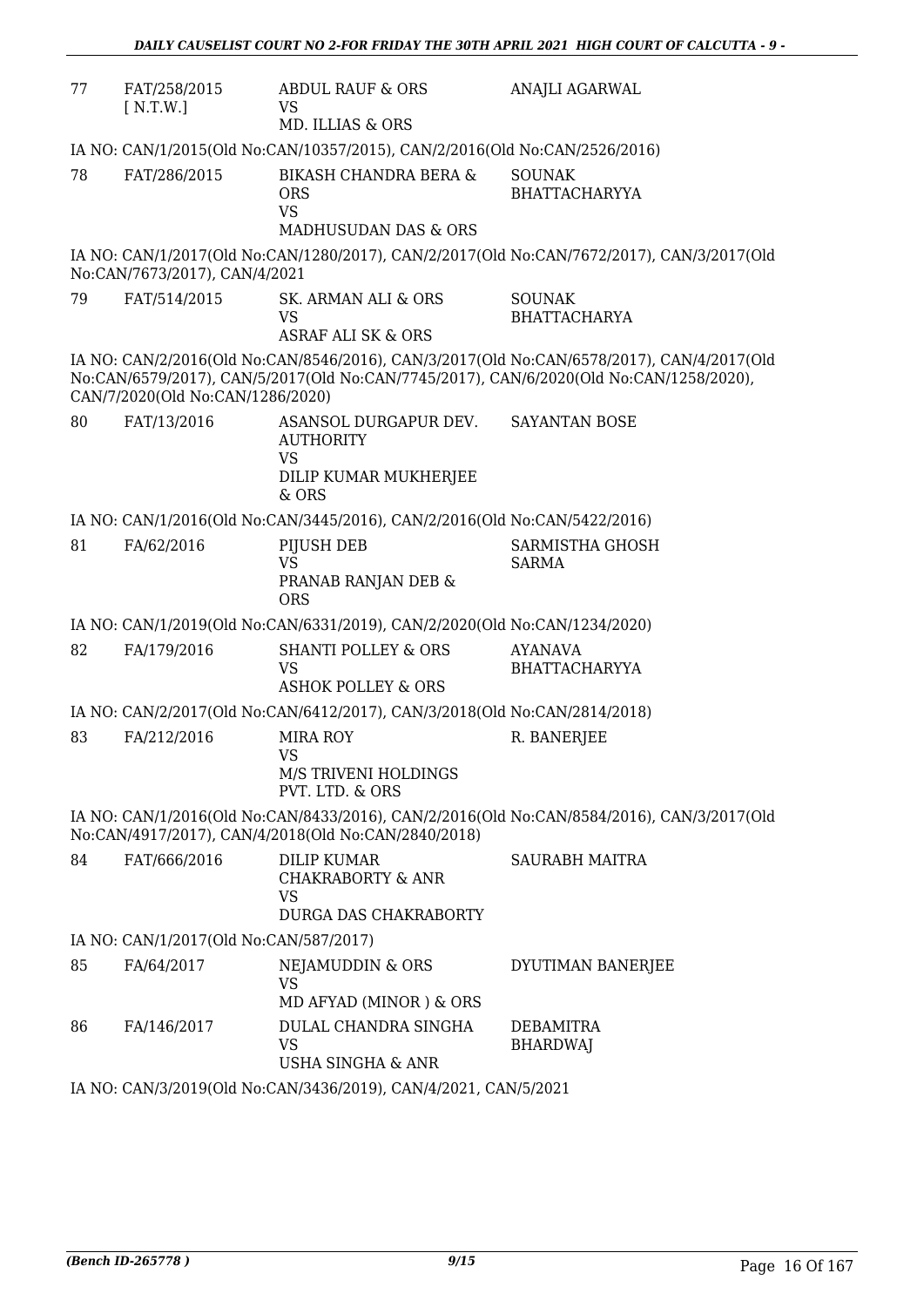| 87 | FAT/445/2017<br>[ N.T.W.]               | BRAJ DULAL BORAL<br>VS<br>MADHAB CH. BORAL & ORS.                                                                   | KARTIK KR. RAY                                                                            |  |  |
|----|-----------------------------------------|---------------------------------------------------------------------------------------------------------------------|-------------------------------------------------------------------------------------------|--|--|
|    | IA NO: CAN/3/2019(Old No:CAN/9413/2019) |                                                                                                                     |                                                                                           |  |  |
| 88 | FAT/40/2018                             | ASHIM KUMAR HAZRA<br><b>VS</b><br>NANDA KISHOR HAZRA &<br><b>ANR</b>                                                | <b>SUHRID SUR</b>                                                                         |  |  |
|    | IA NO: CAN/1/2018(Old No:CAN/1097/2018) |                                                                                                                     |                                                                                           |  |  |
| 89 | FAT/69/2018<br>[N.T.W.]                 | THE STATE OF WB<br>VS<br>SUSAMA DAS & ORS.                                                                          | RAM CH. GUCHAIIT                                                                          |  |  |
|    | IA NO: CAN/2/2018(Old No:CAN/2745/2018) |                                                                                                                     |                                                                                           |  |  |
| 90 | FAT/175/2018                            | SK.<br>LAKUS(DECEASED)REPTD<br>BY LEGAL HEIRS SK.<br><b>SALAUDDIN &amp; ORS</b><br><b>VS</b><br>SK. RIAJUDDIN & ORS | RAJARSHI HALDER                                                                           |  |  |
|    | No:CAN/11742/2019)                      |                                                                                                                     | IA NO: CAN/1/2018(Old No:CAN/2198/2018), CAN/2/2018(Old No:CAN/2202/2018), CAN/3/2019(Old |  |  |
| 91 | FAT/256/2018                            | PIJUSH KANTI KUNDU<br><b>VS</b><br>RATHINDRA NATH KUNDU                                                             | <b>SOUMO CHAUDHURY</b>                                                                    |  |  |
|    | IA NO: CAN/1/2018(Old No:CAN/3583/2018) |                                                                                                                     |                                                                                           |  |  |
| 92 | FMAT/275/2018                           | PETRA STARKE<br><b>VS</b><br>BIKRAM YOGA COLLEGE OF<br><b>INDIA LP &amp; ORS</b>                                    | V WADEHRA                                                                                 |  |  |
|    |                                         | IA NO: CAN/1/2018(Old No:CAN/3615/2018), CAN/3/2019(Old No:CAN/7223/2019)                                           |                                                                                           |  |  |
| 93 | FAT/296/2018                            | UDAY GHOSH @ UDAY<br><b>CHAND GHOSH &amp; ORS</b><br><b>VS</b><br>RAJKUMAR GHOSH & ORS                              | <b>MONISH SEN</b>                                                                         |  |  |
|    |                                         | IA NO: CAN/1/2019(Old No:CAN/10562/2019), CAN/2/2019(Old No:CAN/10563/2019)                                         |                                                                                           |  |  |
| 94 | FAT/316/2018                            | LEGAL HEIRS OF LATE<br>KANU SHARMA ,ASHA<br><b>SHARMA &amp; ANR</b><br><b>VS</b><br><b>NAKUL SHARMA</b>             | <b>SUBRATA GHOSH</b>                                                                      |  |  |
|    | IA NO: CAN/1/2019(Old No:CAN/9789/2019) |                                                                                                                     |                                                                                           |  |  |
| 95 | FAT/523/2018                            | PINTU GIRI<br>VS<br><b>SUNIL ADAK &amp; ORS</b>                                                                     | UTTIYA RAY                                                                                |  |  |
|    |                                         | IA NO: CAN/1/2018(Old No:CAN/7536/2018), CAN/2/2021, CAN/3/2021                                                     |                                                                                           |  |  |
| 96 | FMAT/840/2018                           | JYOTIRINDRA<br><b>CHATTOPADHYAY</b><br><b>VS</b><br>GYANENDRA CHANDRA<br><b>CHATTOPADHYAY&amp; ORS</b>              | AVIROOP<br><b>BHATTACHARYA</b>                                                            |  |  |
|    | IA NO: CAN/1/2018(Old No:CAN/6829/2018) |                                                                                                                     |                                                                                           |  |  |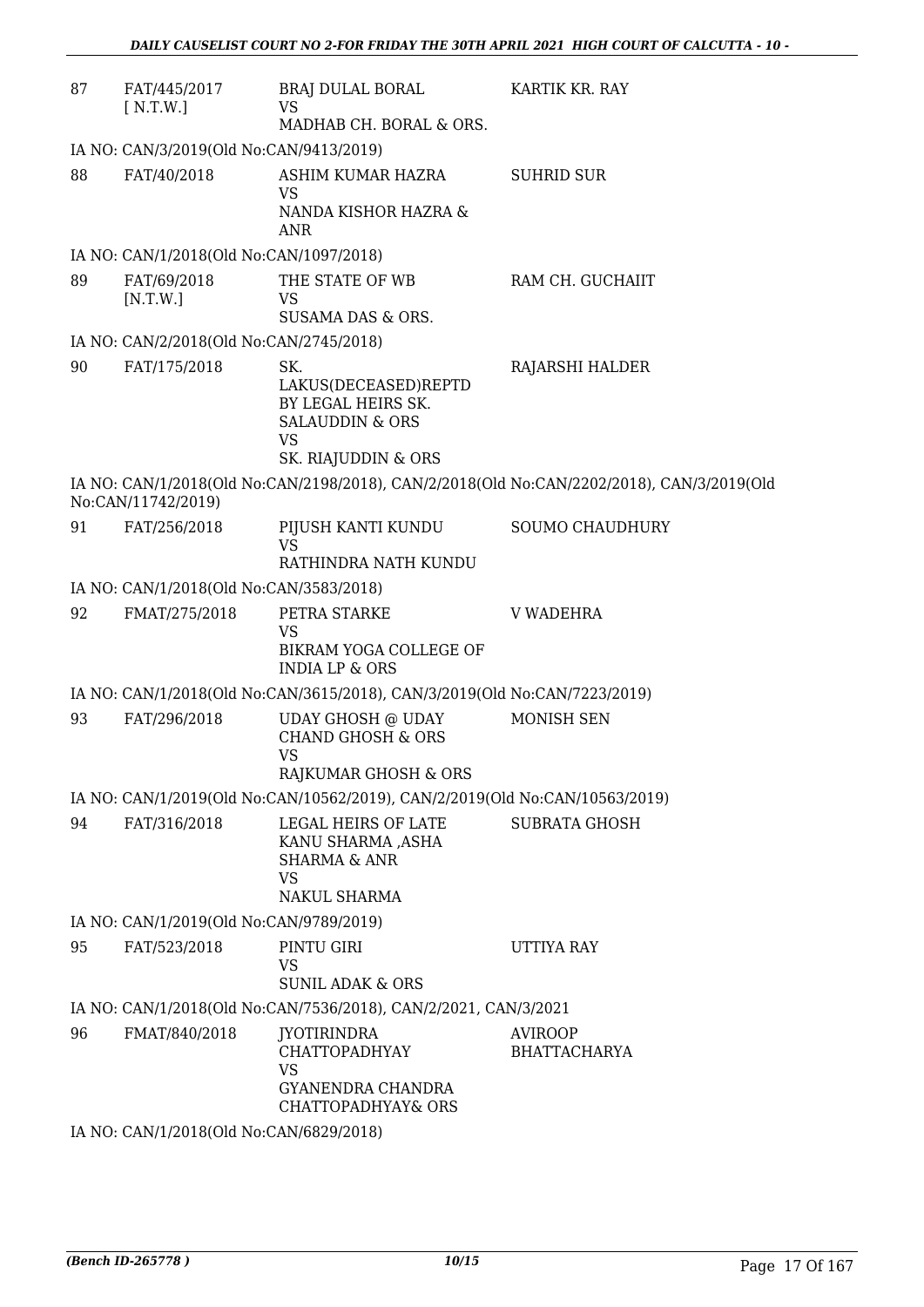| 97  | FAT/100/2019                            | KHETRANATH MONDAL &<br><b>ORS</b><br><b>VS</b><br><b>SUBAL MONDAL &amp; ORS</b>                                    | UTTIYA ROY                                                                                 |
|-----|-----------------------------------------|--------------------------------------------------------------------------------------------------------------------|--------------------------------------------------------------------------------------------|
|     | IA NO: CAN/1/2020(Old No:CAN/1206/2020) |                                                                                                                    |                                                                                            |
| 98  | FA/133/2019                             | MITA RANI BASAK @ MITA<br><b>RANI BASAK &amp; ORS</b><br><b>VS</b>                                                 | <b>BIBHASADITYA</b><br><b>CHAKRABARTY</b>                                                  |
|     |                                         | PRABHAT KUMAR BASAK                                                                                                |                                                                                            |
|     | IA NO: CAN/1/2019(Old No:CAN/3961/2019) |                                                                                                                    |                                                                                            |
| 99  | FAT/202/2019                            | <b>BALAI CHAND KUNDU</b><br><b>VS</b><br>SAMIRENDRA NATH<br>MULLICK & ORS.                                         | NITIN KR. DAS                                                                              |
|     | IA NO: CAN/1/2019(Old No:CAN/5371/2019) |                                                                                                                    |                                                                                            |
| 100 | FA/227/2019                             | <b>SWAPNA BASU (MITRA)</b><br><b>VS</b><br>SAMIR KUMAR MITRA &<br><b>ORS</b>                                       | KALYANI<br><b>BHATTACHARYYA</b>                                                            |
|     | No:CAN/1538/2020)                       |                                                                                                                    | IA NO: CAN/2/2019(Old No:CAN/6848/2019), CAN/3/2019(Old No:CAN/11536/2019), CAN/4/2020(Old |
| 101 | FAT/346/2019                            | <b>IBRAHIM &amp; ORS</b><br><b>VS</b><br><b>ABID &amp; ORS</b>                                                     | MD. M. NAZAR<br><b>CHOWDHURY</b>                                                           |
|     |                                         | IA NO: CAN/1/2019(Old No:CAN/9707/2019), CAN/2/2019(Old No:CAN/9788/2019)                                          |                                                                                            |
| 102 | FAT/412/2019<br>[N.T.W.]                | RAMESH KUMAR SINGH &<br><b>ORS</b><br><b>VS</b><br>KASHI NATH SINGH & ORS                                          | <b>SOURAV ROY</b>                                                                          |
|     |                                         | IA NO: CAN/1/2019(Old No:CAN/9236/2019), CAN/2/2021                                                                |                                                                                            |
| 103 | FAT/423/2019                            | DILI[P GHOSH<br><b>VS</b>                                                                                          | <b>ANIMESH PAUL</b>                                                                        |
|     | IA NO: CAN/1/2019(Old No:CAN/9863/2019) | <b>CHHAYA SARKAR</b>                                                                                               |                                                                                            |
| 104 | FAT/621/2019                            | BIDIT KUMAR CHATTERJEE                                                                                             | <b>JAYANTA BANERJEE</b>                                                                    |
|     |                                         | <b>VS</b><br>AMRIT MUKHOPADHYAY &<br>ANR                                                                           |                                                                                            |
|     | IA NO: CAN/1/2020, CAN/2/2020           |                                                                                                                    |                                                                                            |
| 105 | FMAT/1340/2019                          | ALOK NIWAS PVT LTD<br><b>VS</b>                                                                                    | <b>DIPAYAN</b><br><b>CHOWDHURY</b>                                                         |
|     |                                         | <b>DEBASISH PAL &amp; ORS</b>                                                                                      |                                                                                            |
|     |                                         | IA NO: CAN/1/2019(Old No:CAN/12383/2019), CAN/2/2020                                                               |                                                                                            |
| 106 | SAT/3/2020<br>[Restoration]             | SAMIRAN BIBI @ SAMIYA<br>BEGUM @ SAMRUN BIBI @<br><b>SAMRUL BIBI</b><br><b>VS</b><br><b>SRINIWAS RAO &amp; ANR</b> | SATTWIK MAJUMDER                                                                           |
|     |                                         | IA NO: CAN/1/2020(Old No:CAN/458/2020), CAN/2/2020(Old No:CAN/2610/2020)                                           |                                                                                            |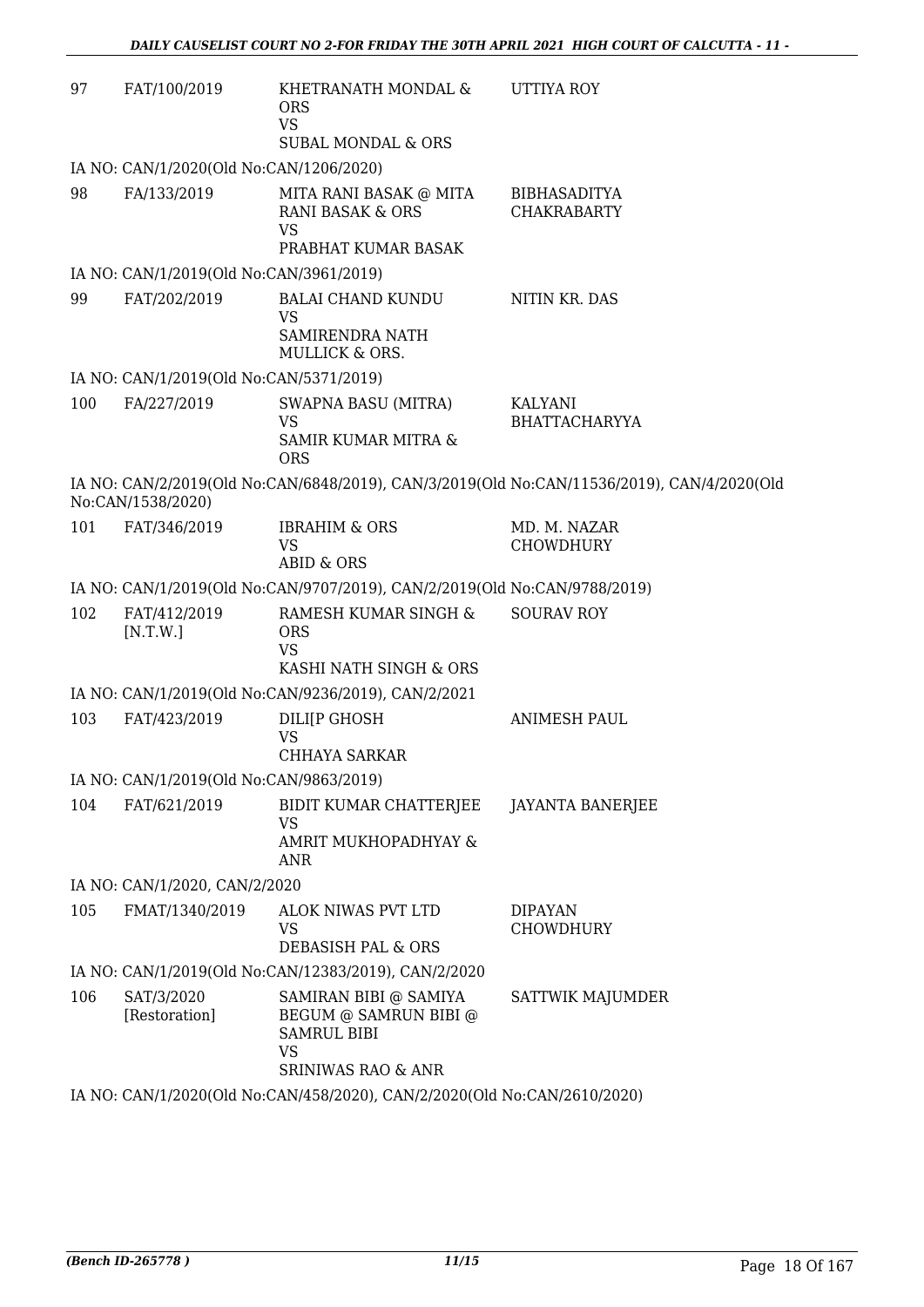| 107 | FAT/62/2020                               | KANIZ FATIMA & ORS<br>VS<br>HAROON RASHID & ORS                                                                         | <b>ATREYEE DE</b><br><b>GANGULY</b>                                                       |
|-----|-------------------------------------------|-------------------------------------------------------------------------------------------------------------------------|-------------------------------------------------------------------------------------------|
|     |                                           | IA NO: CAN/1/2020(Old No:CAN/1438/2020), CAN/2/2021, CAN/3/2021, CAN/4/2021                                             |                                                                                           |
| 108 | FMAT/113/2020                             | <b>GOPAL MUKHERJEE</b><br>VS<br>SITARAM MUKHERJEE &<br>ORS.                                                             | <b>SANTIMAY</b><br><b>BHATTACHARYYA</b>                                                   |
|     | IA NO: CAN/1/2020(Old No:CAN/1091/2020)   |                                                                                                                         |                                                                                           |
| 109 | FAT/132/2020<br>(Defective)               | MANJU BANDOPADHYAY &<br>ORS.<br><b>VS</b>                                                                               | SUPRATIK SYAMAL                                                                           |
|     |                                           | PARUL CHAKRABORTY                                                                                                       |                                                                                           |
|     |                                           | IA NO: CAN/1/2020(Old No:CAN/2827/2020), CAN/2/2020(Old No:CAN/2828/2020)                                               |                                                                                           |
| 110 | FAT/140/2020                              | THE STATE OF WEST<br>(Defective) [N.T.W.] BENGAL REP BY LAND<br>ACQUISTION COLLECTOR<br><b>VS</b><br>ANIRUDDHA BANERJEE | <b>ANIRUDDHA SEN</b>                                                                      |
|     |                                           | IA NO: CAN/1/2020(Old No:CAN/2944/2020), CAN/2/2020(Old No:CAN/2946/2020)                                               |                                                                                           |
| 111 | FAT/236/2020                              | AMJAD ANSARI & ORS<br><b>VS</b><br>MD. AZIZUL HAQUE ANSARI<br>& ORS                                                     | APURBA KRISHNA<br><b>DAS</b>                                                              |
|     |                                           | No:CAN/5675/2020), CAN/4/2020(Old No:CAN/5677/2020)                                                                     | IA NO: CAN/1/2020(Old No:CAN/5673/2020), CAN/2/2020(Old No:CAN/5674/2020), CAN/3/2020(Old |
| 112 | FAT/262/2020                              | <b>BASUDEB DAS</b><br><b>VS</b><br><b>JHARNA ROY</b>                                                                    | DEBABRATA DAS<br><b>GUPTA</b>                                                             |
|     | IA NO: CAN/1/2020, CAN/2/2020, CAN/3/2020 |                                                                                                                         |                                                                                           |
| 113 | FAT/325/2020<br>[Defective]               | AMAL CHANDRA SARKAR<br><b>VS</b><br>MIRA GOPE ALIAS MIRA<br><b>SARKAR AND ANR</b>                                       | <b>BIRENDRA KUMAR</b><br>JHA                                                              |
|     | IA NO: CAN/1/2020                         |                                                                                                                         |                                                                                           |
| 114 | FAT/333/2020                              | NASIM MONDAL AND ORS<br><b>VS</b><br>SHIPRA CHOWDHURY AND<br>ANR                                                        | PRIYAKSHI BANERJEE                                                                        |
|     | IA NO: CAN/1/2021, CAN/2/2021             |                                                                                                                         |                                                                                           |
| 115 | FMAT/504/2020                             | M/S S.S. ENTERPRISES<br>VS<br>KRISHNA RANJAN<br><b>CHAKRABORTY</b>                                                      | ARIF ALI                                                                                  |
|     | IA NO: CAN/1/2020                         |                                                                                                                         |                                                                                           |
| 116 | FMAT/51/2021                              | ISWAR DAMODAR JEW<br>THAKURER SEBAIT MADAN<br>MOHAN MONDAL<br><b>VS</b><br>SACHI MONDAL AND ORS.                        | <b>SUKANTA DAS</b>                                                                        |
|     | IA NO: CAN/1/2021                         |                                                                                                                         |                                                                                           |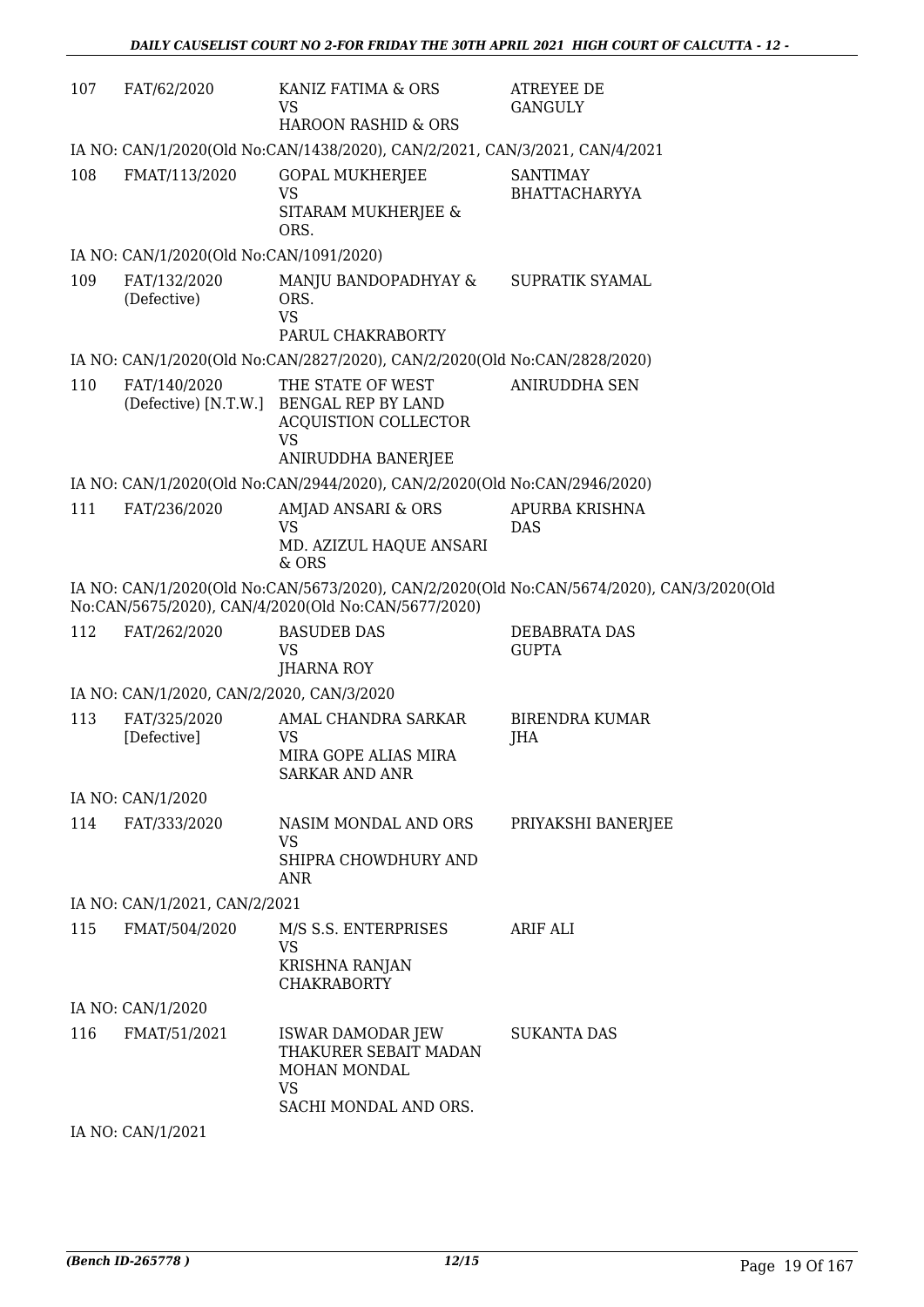ANIRBAN DAS

| 117 | FMAT/170/2021 | KHALEDA AHAMED<br>VS<br>KAZI RUKSANA @KAZI<br>RUKSANA AHMED |
|-----|---------------|-------------------------------------------------------------|
|     |               |                                                             |

IA NO: CAN/1/2021

#### **FOR HEARING**

| 118 | FA/315/1969 | RAMESH CH.         |
|-----|-------------|--------------------|
|     | [N.T.W.]    | CHAKRABORTY & ORS  |
|     |             | VS.                |
|     |             | BHUPATI CHARAN     |
|     |             | <b>CHAKRABORTY</b> |

IA NO: CAN/1/1998(Old No:CAN/6389/1998), CAN/3/2004(Old No:CAN/9607/2004), CAN/4/2004(Old No:CAN/10369/2004), CAN/5/2006(Old No:CAN/2444/2006), CAN/6/2006(Old No:CAN/2445/2006), CAN/7/2006(Old No:CAN/2446/2006), CAN/8/2006(Old No:CAN/4630/2006), CAN/10/2011(Old No:CAN/2187/2011), CAN/11/2012(Old No:CAN/7045/2012), CAN/16/2020(Old No:CAN/1937/2020), CAN/17/2020(Old No:CAN/1938/2020), CAN/18/2020, CAN/19/2021

| 119 | FA/180/2010<br>$[Pt I + II + 2 PB + 4 VS]$ | PRABIR DAS & ANR                                                                      | NITAI CH. SAHA |  |
|-----|--------------------------------------------|---------------------------------------------------------------------------------------|----------------|--|
|     |                                            | LCR+one tin box KINU RAM MONDAL                                                       |                |  |
|     |                                            | IA NO: CAN/2/2016(Old No:CAN/3668/2016), CAN/3/2018(Old No:CAN/9485/2018), CAN/4/2020 |                |  |
| 120 | FAT/321/2011                               | SANDHYA SARKAR                                                                        | JAYDIP BASU    |  |

 $[Pt I + II + 2 P.B.]$ VS PRASANTA DAS & ORS IA NO: CAN/1/2011(Old No:CAN/8352/2011), CAN/2/2012(Old No:CAN/511/2012), CAN/3/2017(Old

No:CAN/6463/2017)

| 121 | FA/10/2015<br>$[Pt I+4+LCR+2 PB]$            | <b>SMT PRANATI GHOSH &amp;</b><br><b>ORS</b><br>VS<br>ANIL KUMAR GHOSH                               | ASHIS KUMAR DUTTA                     |
|-----|----------------------------------------------|------------------------------------------------------------------------------------------------------|---------------------------------------|
| 122 | FAT/287/2015<br>$(6$ PB + 2 files of<br>LCR) | THE EXECUTIVE OFFICER,<br>BURDWAN DEV.<br><b>AUTHORITY</b><br>VS<br>KHONDEKAR HEFAZUL<br>KARIM & ANR | <b>SANCHARI</b><br><b>CHAKRABORTY</b> |

IA NO: CAN/2/2015(Old No:CAN/6062/2015), CAN/3/2019(Old No:CAN/5106/2019)

| wt123 FAT/190/2015 | THE EXECUTIVE OFFICER.<br>BURDWAN DEVELOPMENT<br>AUTHORITY<br>VS | SANCHARI<br>CHAKRABORTY |
|--------------------|------------------------------------------------------------------|-------------------------|
|                    | UDAY KUMAR SAIN & ANR                                            |                         |

IA NO: CAN/2/2015(Old No:CAN/4291/2015), CAN/6/2019(Old No:CAN/5110/2019), CAN/7/2019(Old No:CAN/8772/2019)

| <b>wt124</b> FAT/524/2012 | THE EX. OFFICER.<br>BURDWAN DEVP.<br>AUTHORITY<br>VS | KBS MAHAPATRA |
|---------------------------|------------------------------------------------------|---------------|
|                           | ABDUL ALIM                                           |               |

IA NO: CAN/1/2017(Old No:CAN/3193/2017), CAN/2/2019(Old No:CAN/4725/2019), CAN/3/2019(Old No:CAN/8306/2019)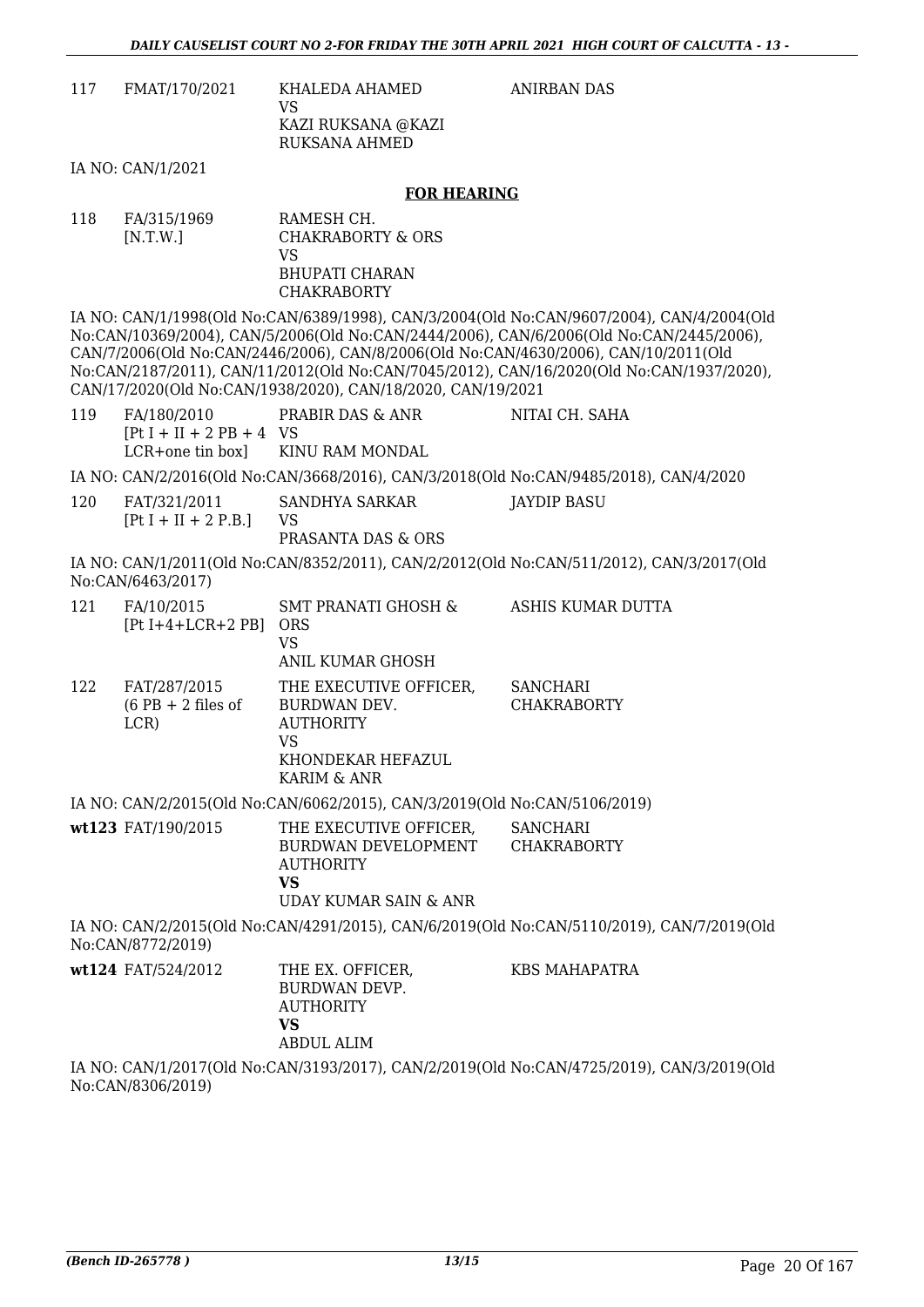|                          | wt125 FAT/587/2014                                            | BURDWAN DEVELOPMENT<br><b>AUTHORITY</b><br><b>VS</b><br>ANOWAR ALI & ORS                                                       | <b>SANCHARI</b><br><b>CHAKRABORTY</b>                                                                                                                                                |
|--------------------------|---------------------------------------------------------------|--------------------------------------------------------------------------------------------------------------------------------|--------------------------------------------------------------------------------------------------------------------------------------------------------------------------------------|
|                          | CAN/8/2019(Old No:CAN/8307/2019)                              |                                                                                                                                | IA NO: CAN/2/2014(Old No:CAN/12051/2014), CAN/3/2014(Old No:CAN/12476/2014), CAN/4/2015(Old<br>No:CAN/41/2015), CAN/5/2015(Old No:CAN/10469/2015), CAN/7/2019(Old No:CAN/4726/2019), |
| 126                      | $(Pt I + II + 6 PB + LCR VS)$<br>+one yellow cover<br>file)   | FA/144/2017 PUNJAB & SIND BANK<br>M/S. CHAINRUP<br><b>SAMPATRAM</b>                                                            | RAMESH CH. PRUSTI                                                                                                                                                                    |
|                          | IA NO: CAN/1/2016(Old No:CAN/1198/2016)                       |                                                                                                                                |                                                                                                                                                                                      |
| 127                      | FA/147/2017<br>$[Pt I + 3 LCR + 1 tin VS]$<br>$box + 4 P.B]$  | AJOY KUMAR SAHA<br>VISHNUPUR ELECTRI<br><b>SUPPLY &amp; INDUSTRIAL</b><br>DEV. CO. LTD&ORS                                     | <b>SAUNAK</b><br><b>BHATTACHARYYA</b>                                                                                                                                                |
|                          |                                                               | IA NO: CAN/1/2017(Old No:CAN/812/2017), CAN/2/2017(Old No:CAN/817/2017)                                                        |                                                                                                                                                                                      |
| 128                      | FAT/79/2019                                                   | KALABARAN SHIT & ORS<br><b>VS</b><br>NILANJAN KUNDU & ORS                                                                      | <b>SOUNAK</b><br><b>BHATTACHARYA</b>                                                                                                                                                 |
|                          | IA NO: CAN/1/2019(Old No:CAN/1942/2019)                       |                                                                                                                                |                                                                                                                                                                                      |
| 129                      | FAT/170/2019<br>$(4$ PBs + 4LCR+ One ORS.<br>Blue Cover File) | <b>BIJOYA LAXMI PARUI &amp;</b><br><b>VS</b><br>DR.RAJENDRANATH PARUI<br>& ORS.                                                | <b>SUKANTA DAS</b>                                                                                                                                                                   |
|                          |                                                               | IA NO: CAN/3/2020(Old No:CAN/5267/2020), CAN/4/2020(Old No:CAN/5268/2020)                                                      |                                                                                                                                                                                      |
|                          | wt130 FAT/44/2018                                             | A. NATH PARUI SINCE<br>DECEASD REP. BY BIJOYA<br><b>LAXMI PARUI &amp; ORS</b><br><b>VS</b><br>DE. RAJENDRA NATH PARUI<br>& ORS | <b>ARUP KUMAR</b><br><b>CHATTERJEE</b>                                                                                                                                               |
|                          | IA NO: CAN/1/2018(Old No:CAN/1227/2018)                       |                                                                                                                                |                                                                                                                                                                                      |
| 131                      | FMA/292/2019                                                  | <b>IVA JHA &amp; ORS</b>                                                                                                       | <b>SHILA SARKAR</b>                                                                                                                                                                  |
|                          |                                                               | <b>VS</b><br>RITA THAKUR @ RIPU &<br><b>ORS</b>                                                                                |                                                                                                                                                                                      |
|                          |                                                               | IA NO: CAN/1/2018(Old No:CAN/10185/2018), CAN/2/2021                                                                           |                                                                                                                                                                                      |
| <b>ANTICIPATORY BAIL</b> |                                                               |                                                                                                                                |                                                                                                                                                                                      |
| 132                      | CRM/11032/2020<br>[ N.T.W.]                                   | KHOKAN DEBNATH AND<br>ANR<br><b>VS</b><br>State of West Bengal                                                                 | PRONOJIT ROY                                                                                                                                                                         |
| 133                      | CRM/11042/2020                                                | <b>SWAPAN BISWAS</b><br><b>VS</b><br>State of West Bengal                                                                      | <b>SARTHAK BURMAN</b>                                                                                                                                                                |
| 134                      | CRM/11077/2020                                                | DEBASISH ROY<br><b>VS</b>                                                                                                      | <b>ADITYA TIWARI</b>                                                                                                                                                                 |

State of West Bengal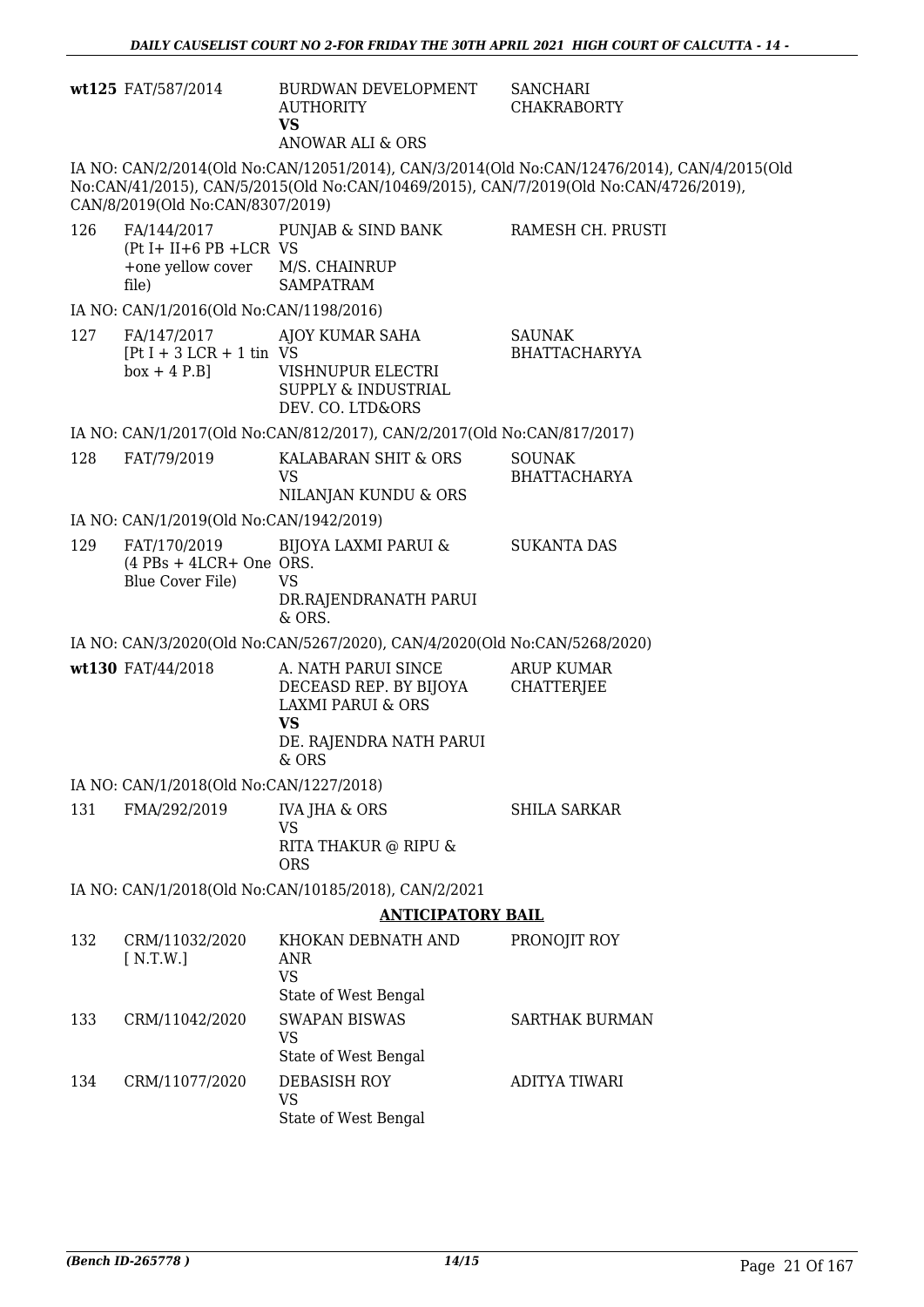| 135 | CRM/11086/2020 | VIKRAM MUNDRA<br>VS<br>THE STATE OF WEST<br>BENGAL | STEVEN SOURODIP<br><b>BISWAS</b> |
|-----|----------------|----------------------------------------------------|----------------------------------|
| 136 | CRM/11113/2020 | <b>BIKASH BARMAN</b><br>VS<br>State of West Bengal | SUBRATA SAHA                     |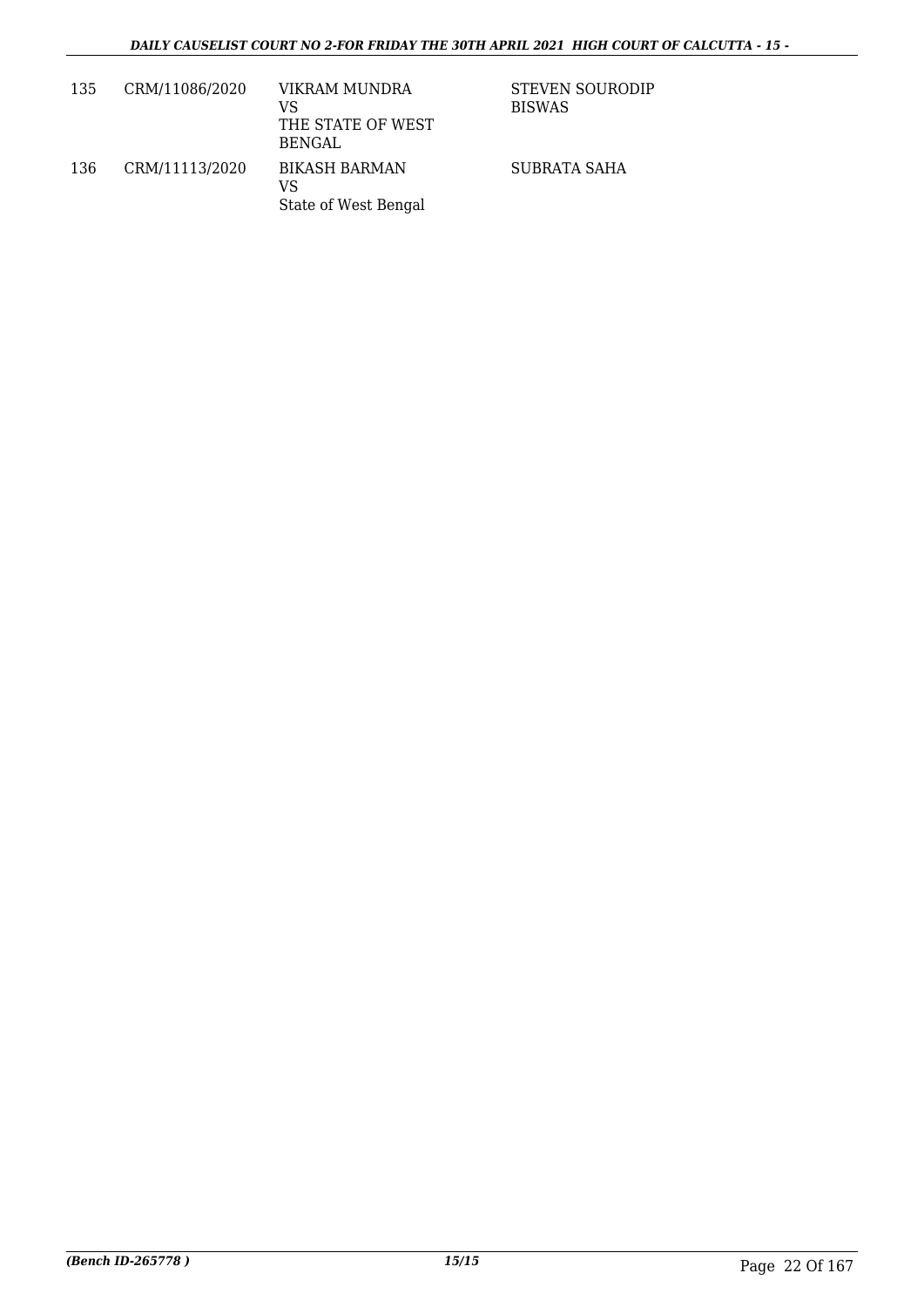

# **Appellate Side**

**DAILY CAUSELIST For Friday The 30th April 2021**

**COURT NO. 17**

## **DIVISION BENCH (DB-IV)**

**AT 11:15 AM**

**HON'BLE JUSTICE SOUMEN SEN HON'BLE JUSTICE SAUGATA BHATTACHARYYA (VIA VIDEO CONFERENCE )**

## **ON AND FROM MONDAY, THE 11TH JANUARY, 2021 - APPEALS RELATING TO EDUCATION UNDER GROUP - II AND APPLICATIONS CONNECTED THERETO; HEARING OF CIVIL APPEALS, IRRESPECTIVE OF CLASSIFICATION, FILED TILL 2018. ADMISSION OF APPEALS UNDER ORDER XLI RULE 11 OF CODE OF CIVIL PROCEDURE INCLUDING APPLICATIONS CONNECTED THERETO;**

**FIRST APPEALS RELATING TO EJECTMENT SUITS AND DECREES AND APPLICATIONS CONNECTED THERETO.**

## **LAWAZIMA;**

**HEARING OF WRIT APPEALS IRRESPECTIVE OF CLASSIFICATION INCLUDING APPLICATIONS CONNECTED THERETO.**

**NOTE : EXCEPT URGENT MATTERS WITH PRIOR NOTICE TO THE OTHER SIDE PRESENTLY, NO MENTIONING WILL BE ALLOWED UNTIL FURTHER ORDER.**

**NOTE: ORDER XLI RULE 11 MATTERS WILL BE TAKEN UP FIRST.** 

**NOTE: MATTERS WILL BE TAKEN UP THROUGH PHYSICAL HEARING ONLY WHEN BOTH THE PARTIES ARE AGREED.**

## **TO BE MENTIONED**

| 1 | SAT/328/2019                           | <b>BIJOY KUMAR MONDAL</b><br>VS<br><b>SUBAL MONDAL</b>             | <b>ARUP SARKAR</b> |
|---|----------------------------------------|--------------------------------------------------------------------|--------------------|
|   | IA NO: CAN/1/2020(Old No:CAN/545/2020) |                                                                    |                    |
| 2 | SAT/25/2021                            | ANISUR ALI @ ANSARUL<br>AND ORS<br>VS<br>MOKBUL HOSSAIN AND<br>ORS | <b>ARUP SARKAR</b> |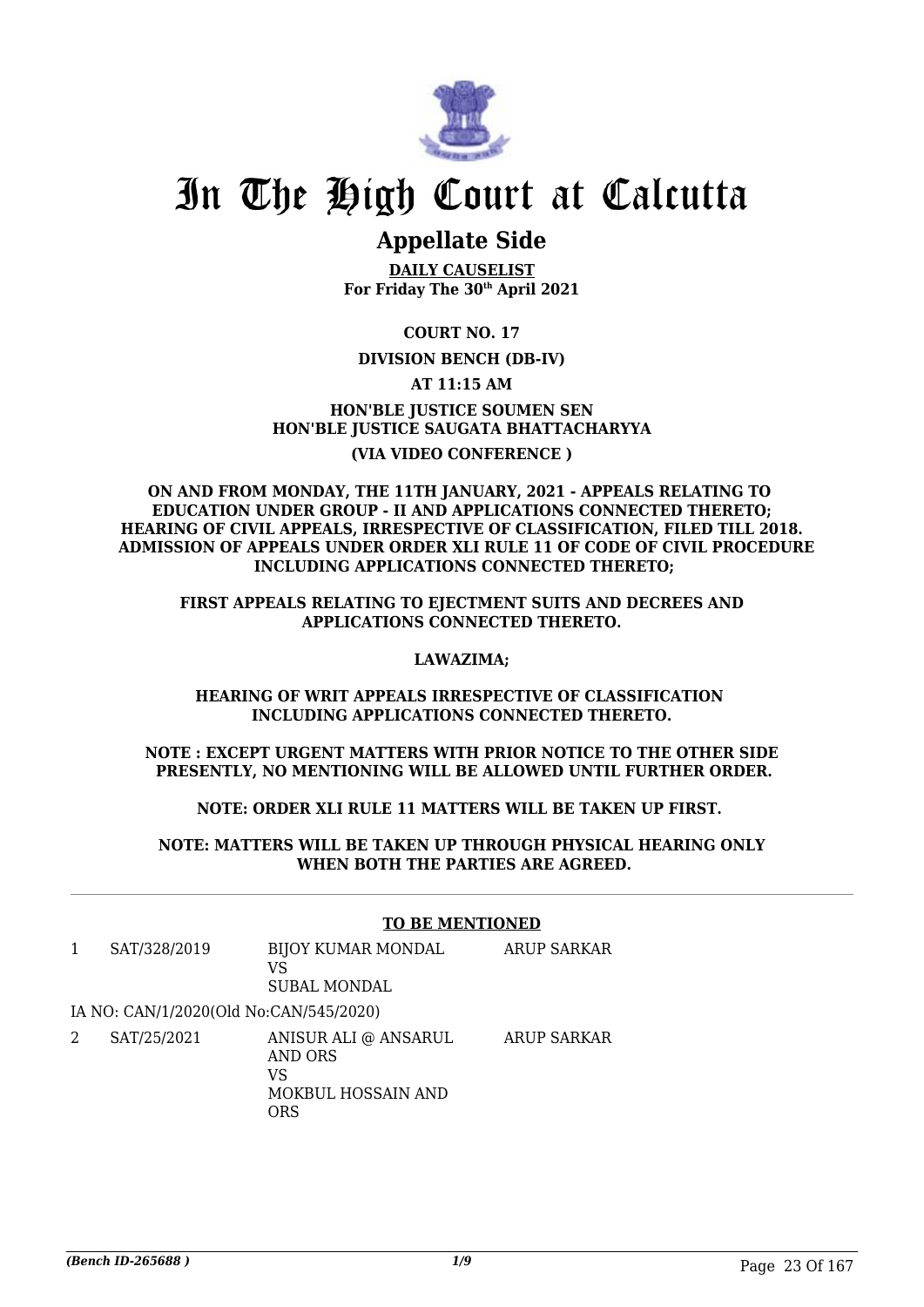| 3  | MAT/363/2021                            | <b>SUMAN PAL</b><br><b>VS</b><br>STATE OF WEST BENGAL<br>AND ORS.                                                      | <b>SUBHANKAR DAS</b>     |
|----|-----------------------------------------|------------------------------------------------------------------------------------------------------------------------|--------------------------|
|    | IA NO: CAN/1/2021                       |                                                                                                                        |                          |
| 4  | MAT/364/2021                            | MOHAN SADHUKHAN<br><b>VS</b><br>STATE OF WEST BENGAL<br>AND ORS.                                                       | <b>SUBHANKAR DAS</b>     |
|    | IA NO: CAN/1/2021                       |                                                                                                                        |                          |
| 5  | FMA/1128/2019                           | T.K. BANDYOPADHYAY<br>CONSTRUCTION COMPANY<br>PRIVATE LIMITED<br>VS<br><b>STATE OF WEST BENGAL &amp;</b><br><b>ORS</b> | SAPTARSHI KUMAR<br>MAL   |
|    | IA NO: CAN/1/2019(Old No:CAN/8312/2019) |                                                                                                                        |                          |
|    |                                         | <b>CONTEMPT APPLICATION</b>                                                                                            |                          |
| 6  | CRC/3/2021                              | EFCALON TIE UP PVT LTD<br><b>VS</b><br>PRADIP KUMAR SETT AND<br><b>ORS</b>                                             | RAJESH UPADHYAY          |
| 7  | CRC/4/2021                              | EFCALON TIE UP LTD<br><b>VS</b><br><b>SUKUMAR BHOOTRA</b>                                                              | RAJESH UPADHYAY          |
|    |                                         | <b>REVIEW APPLICATION</b>                                                                                              |                          |
| 8  | RVW/114/2020                            | STATE OF WEST BENGAL<br>AND ORS.<br><b>VS</b><br>HEMANTA KUMAR NASKAR<br><b>AND ORS</b>                                | DHANANJAY NAYAK          |
|    | IA NO: CAN/1/2021, CAN/2/2021           |                                                                                                                        |                          |
| 9  | RVW/109/2020                            | WEST BENGAL CENTRAL<br><b>SCHOOL SERVICE AND ORS</b><br><b>VS</b><br><b>BENOY KRISHNA BISWAS</b>                       | DHANANJAY NAYAK          |
|    |                                         | <b>AND ORS</b>                                                                                                         |                          |
|    | IA NO: CAN/1/2020, CAN/2/2020           |                                                                                                                        |                          |
|    |                                         | <b>APPLICATION</b>                                                                                                     |                          |
| 10 | MAT/265/2021                            | SAJAL KUMAR KHANRA<br><b>VS</b><br>STATE OF WEST BENGAL<br><b>AND ORS</b>                                              | <b>SANTI PADA PAHARI</b> |
|    | IA NO: CAN/1/2021                       |                                                                                                                        |                          |
| 11 | MAT/452/2021                            | NITISH KUMAR BISWAS<br><b>VS</b><br>STATE OF WEST BENGAL<br>AND ORS.                                                   | <b>SUNNY NANDY</b>       |

IA NO: CAN/1/2021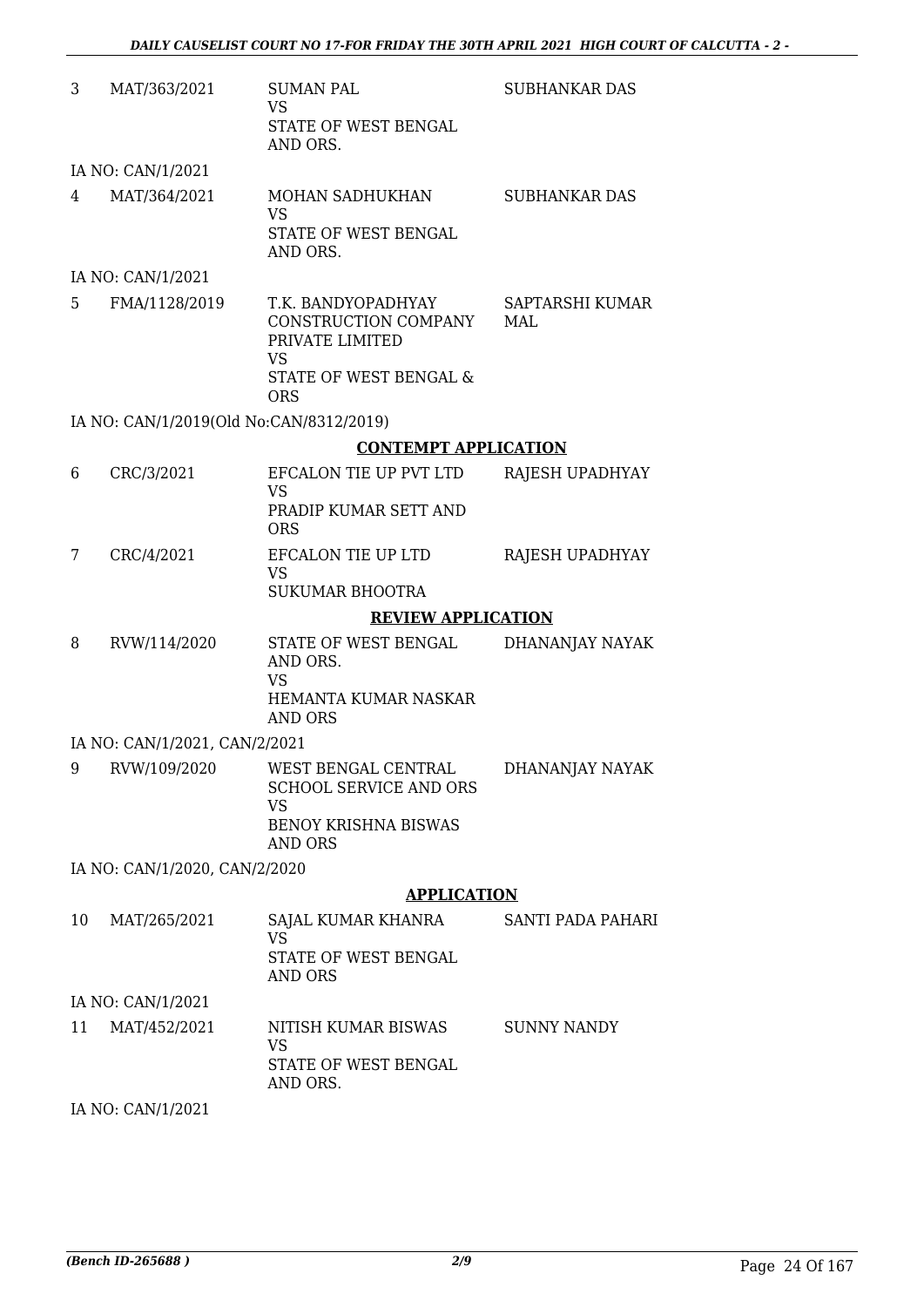| 12 | MAT/355/2021                   | ANURADHA SARKAR AND<br><b>ORS</b><br><b>VS</b><br>STATE OF WEST BENGAL<br>AND ORS.              | <b>DINYENDU</b><br><b>CHATTERJEE</b> |
|----|--------------------------------|-------------------------------------------------------------------------------------------------|--------------------------------------|
|    | IA NO: CAN/1/2021              |                                                                                                 |                                      |
| 13 | FMA/515/2021                   | DIPAK KARMAKAR<br><b>VS</b><br>STATE OF WEST BENGAL                                             | <b>SUMAN BANERJEE</b>                |
|    |                                | IA NO: CAN/1/2020(Old No:CAN/1947/2020), CAN/2/2020                                             |                                      |
| 14 | MAT/333/2020                   | MD. SHIARAF ALI MOLLA &<br>ORS.<br><b>VS</b><br>PR. SEC. GOVT. OF WB &<br>ORS.                  | <b>ANINDA</b><br><b>BHATTACHARYA</b> |
|    | IA NO: CAN/1/2020              |                                                                                                 |                                      |
| 15 | MAT/116/2020                   | THE STATE OF WEST<br><b>BENGAL &amp; ORS</b><br><b>VS</b><br>RAKHAL CHANDRA DAS &<br><b>ORS</b> | <b>SUCHARITA PAUL</b>                |
|    | IA NO: CAN/1/2020, CAN/2/2020  |                                                                                                 |                                      |
| 16 | MAT/610/2018                   | THE STATE OF W B & ORS<br>VS<br><b>BONGAON KABI</b><br>KESHABLAL VIDYAPITH<br>$(HS)$ & ORS      | <b>SHAMIM UL BARI</b>                |
|    |                                | <b>APPLICATION 1</b>                                                                            |                                      |
| 17 | MAT/1626/2019                  | <b>BUDDHADEB MONDAL</b><br><b>VS</b><br>STATE OF WEST BENGAL                                    | JHUMA<br><b>CHAKRABORTY</b>          |
|    |                                | IA NO: CAN/1/2019(Old No:CAN/10959/2019), CAN/2/2021, CAN/3/2021                                |                                      |
|    | 18 MAT/1627/2019 MD NASIRUDDIN | VS.<br>THE STATE OF WEST<br><b>BENGAL</b>                                                       | JHUMA<br><b>CHAKRABORTY</b>          |
| 19 | MAT/1628/2019                  | TUMPA BERA<br><b>VS</b><br>THE STATE OF WEST<br><b>BENGAL</b>                                   | JHUMA<br><b>CHAKRABORTY</b>          |
| 20 | MAT/1629/2019                  | SAJIDUL MONDAL<br>VS.<br>THE STATE OF WEST<br><b>BENAGL</b>                                     | JHUMA<br><b>CHAKRABORTY</b>          |
| 21 | MAT/1630/2019                  | <b>SAMARESH RANA</b><br><b>VS</b><br>THE STATE OFWEST<br><b>BENGAL</b>                          | <b>JHUMA</b><br><b>CHAKRABORTY</b>   |
| 22 | MAT/1631/2019                  | <b>ILIAS BISWAS</b><br><b>VS</b><br>THE STATE OF WEST<br><b>BENGAL</b>                          | JHUMA<br><b>CHAKRABORTY</b>          |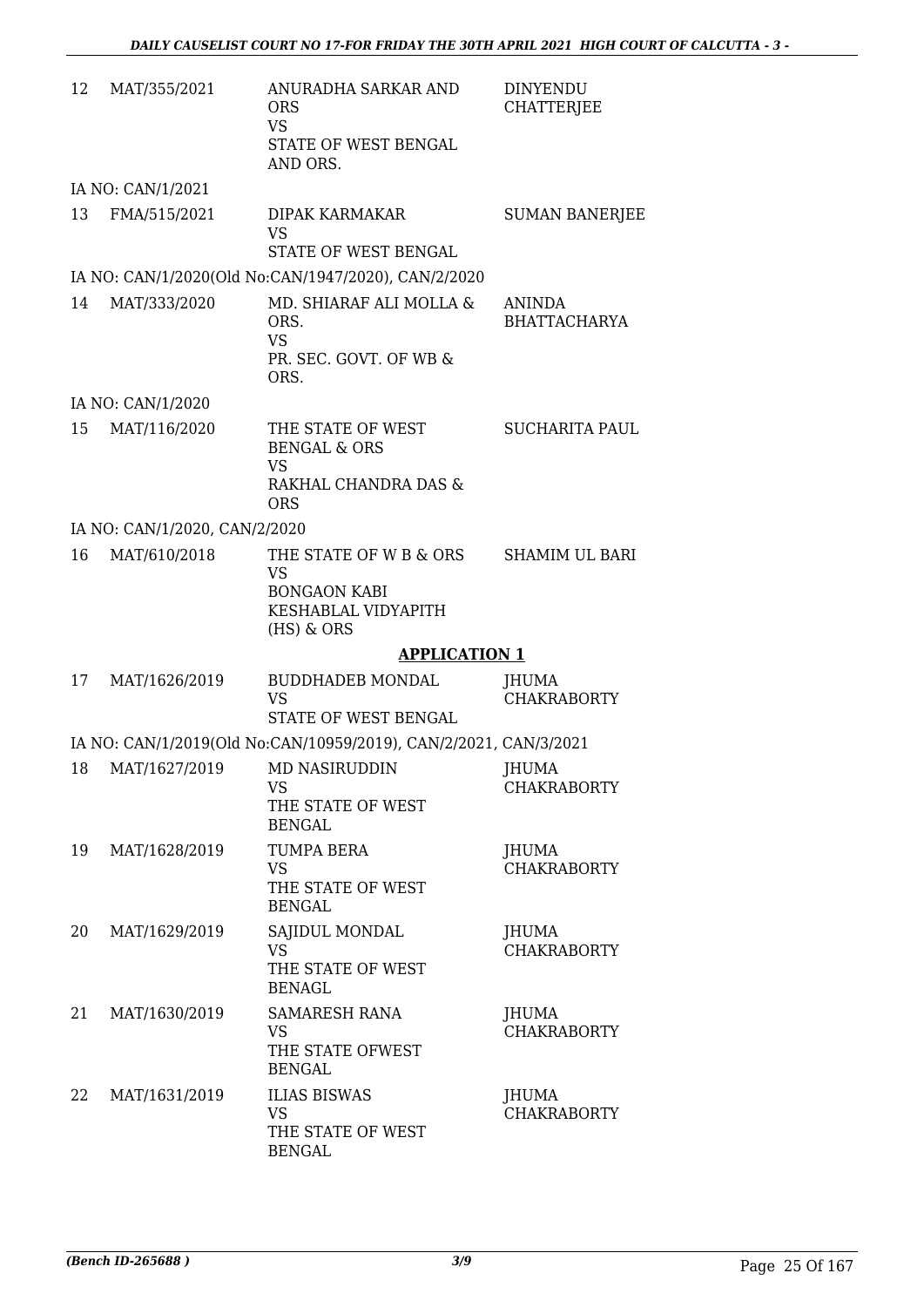| 23 | MAT/1632/2019 | <b>JINAT AFRIN</b><br><b>VS</b><br>THE STATE OF WEST<br><b>BENGAL</b>         | JHUMA<br><b>CHAKRABORTY</b>          |
|----|---------------|-------------------------------------------------------------------------------|--------------------------------------|
| 24 | MAT/1633/2019 | <b>BISHNUPRIYA SAHA</b><br><b>VS</b><br>STATE OF WEST BENGAL                  | JHUMA<br><b>CHAKRABORTY</b>          |
| 25 | MAT/1634/2019 | PRIYANKA DANDAPAT<br><b>VS</b><br>THE STATE OF WEST<br><b>BENGAL</b>          | <b>JHUMA</b><br><b>CHAKRABORTY</b>   |
| 26 | MAT/1635/2019 | MADHUMANTI MAHATA<br>VS<br>THE STATE OF WEST<br><b>BENGAL</b>                 | <b>JHUMA</b><br><b>CHAKRABORTY</b>   |
| 27 | MAT/1636/2019 | MADHUMITA BARMAN<br>VS<br>THE STATE OF WEST<br><b>BENGAL</b>                  | <b>DIBYENDU</b><br><b>CHATTERJEE</b> |
|    |               | IA NO: CAN/1/2021, CAN/2/2021, CAN/3/2021, CAN/4/2021                         |                                      |
| 28 | MAT/1637/2019 | <b>ARUP DAS</b><br>VS                                                         | <b>DIBYENDU</b><br><b>CHATTERJEE</b> |
|    |               | THE STATE OIF WEST<br><b>BENAGL</b>                                           |                                      |
| 29 | MAT/1638/2019 | <b>JAYANTA HAZRA</b><br>VS<br>THE STATE OF WEST<br><b>BENGAL</b>              | <b>DIBYENDU</b><br><b>CHATTERJEE</b> |
| 30 | MAT/1639/2019 | SATARUPA PRADHAN<br>VS<br>THE STATE OF WEST<br><b>BENGAL</b>                  | <b>DIBYENDU</b><br><b>CHATTERJEE</b> |
| 31 | MAT/1640/2019 | <b>DIPANKAR GHOSH</b><br>VS FOR STRUMP.<br>THE STATE OF WEST<br><b>BENGAL</b> | <b>DIBYENDU</b><br><b>CHATTERJEE</b> |
| 32 | MAT/1641/2019 | ABBASUDIN MOLLAH<br>VS.<br>THE STATE OF WEST<br><b>BENGAL</b>                 | <b>DIBYENDU</b><br><b>CHATTERJEE</b> |
| 33 | MAT/1642/2019 | <b>KUDRAT E KABIR</b><br><b>VS</b><br>THE STATE OF WEST<br><b>BENAGL</b>      | <b>DIBYENDU</b><br><b>CHATTERJEE</b> |
| 34 | MAT/1643/2019 | ADITI ADHIKARI<br>VS<br>THE STATE OF WEST<br><b>BENAGL</b>                    | <b>DIBYENDU</b><br><b>CHATTERJEE</b> |
| 35 | MAT/1644/2019 | KAUSHIK MONDAL<br><b>VS</b><br><b>STATE OF WB</b>                             | <b>DIBYENDU</b><br><b>CHATTERJEE</b> |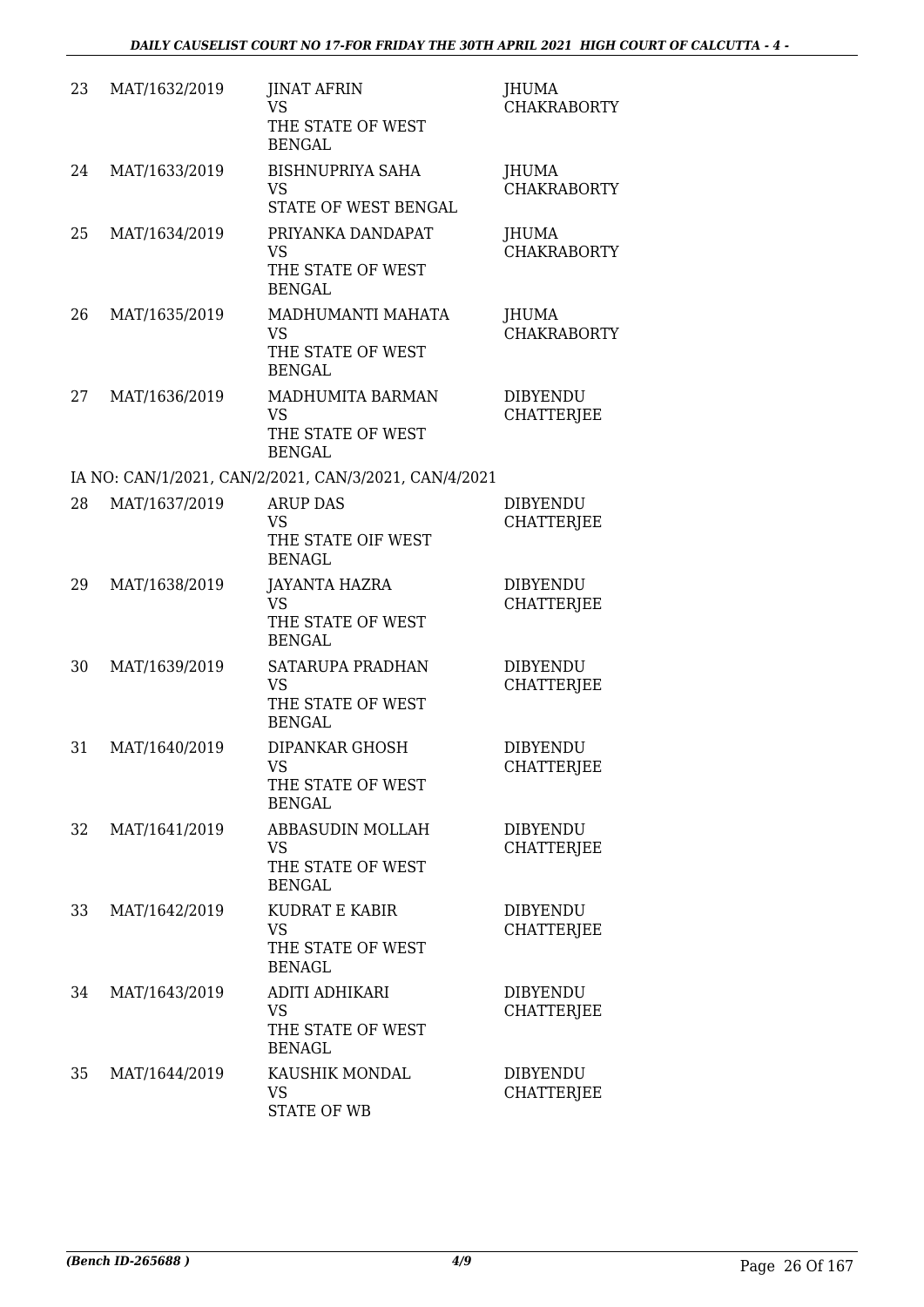| 36 | MAT/1645/2019                 | <b>SOUMEN RAKSHIT</b><br><b>VS</b>                                                                             | <b>DIBYENDU</b><br><b>CHATTERJEE</b>   |
|----|-------------------------------|----------------------------------------------------------------------------------------------------------------|----------------------------------------|
|    |                               | STATE OF WEST BENGAL                                                                                           |                                        |
| 37 | MAT/1646/2019                 | <b>GOPAL BASAK</b><br><b>VS</b><br>STATE OF WEST BENGAL                                                        | <b>DIBYENDU</b><br><b>CHATTERJEE</b>   |
| 38 | MAT/301/2021                  | <b>ABHIJIT SEN</b><br><b>VS</b><br><b>VISVA BHARATI AND</b><br><b>OTHERS</b>                                   | <b>SALONI</b><br><b>BHATTACHARJEE</b>  |
|    | IA NO: CAN/1/2021             |                                                                                                                |                                        |
| 39 | MAT/302/2021                  | KHALID AIZAZ ANWAR, THE<br>DIRECTOR DPPG FINANCE<br><b>DEPARTMENT</b><br><b>VS</b><br><b>GAYATRI MUKHERJEE</b> | <b>SUMAN DEY</b>                       |
|    | IA NO: CAN/1/2021             |                                                                                                                |                                        |
|    |                               | <b>ORDER XLI RULE II</b>                                                                                       |                                        |
| 40 | FMA/373/2021                  | KUMARI JHILIK PARICHHA<br>(MINOR)<br><b>VS</b>                                                                 | NONIGOPAL<br><b>CHAKRABORTY</b>        |
|    |                               | MOHONPUR VILLAGERS                                                                                             |                                        |
|    | IA NO: CAN/1/2021             |                                                                                                                |                                        |
| 41 | FMA/522/2021                  | TACHHLIMA BIBI & ORS<br><b>VS</b><br>MST SABIYARA BIBI & ORS                                                   | <b>LABANYAMOY</b><br><b>SARKAR</b>     |
| 42 | FMAT/164/2021                 | <b>DULAL DEBNATH</b><br><b>VS</b><br>ARUN KUMAR SINGH AND<br><b>OTHERS</b>                                     | <b>SUPRIYO</b><br><b>CHATTOPADHYAY</b> |
|    | IA NO: CAN/1/2021, CAN/2/2021 |                                                                                                                |                                        |
| 43 | FMAT/290/2021                 | KUSVIN VYAPAAR PVT LTD<br>VS<br>JANARDAN NIRMAN PVT<br><b>LTD</b>                                              | Abhijit Sarkar                         |
|    | IA NO: CAN/1/2021, CAN/2/2021 |                                                                                                                |                                        |
| 44 | FMAT/306/2021                 | <b>BROADWAY CENTRE</b><br>VS<br><b>BROJONATH BORAL</b>                                                         | <b>SUMAN MAJUMDER</b>                  |
|    | IA NO: CAN/1/2021             |                                                                                                                |                                        |
| 45 | FMAT/347/2021                 | <b>SHRIRAM TRANSPORT</b><br>FINANCE COMPANY<br>LIMITED<br><b>VS</b><br><b>SHANKAR YADAV ROY</b>                | SAYAK RANJAN<br><b>GANGULY</b>         |

IA NO: CAN/1/2021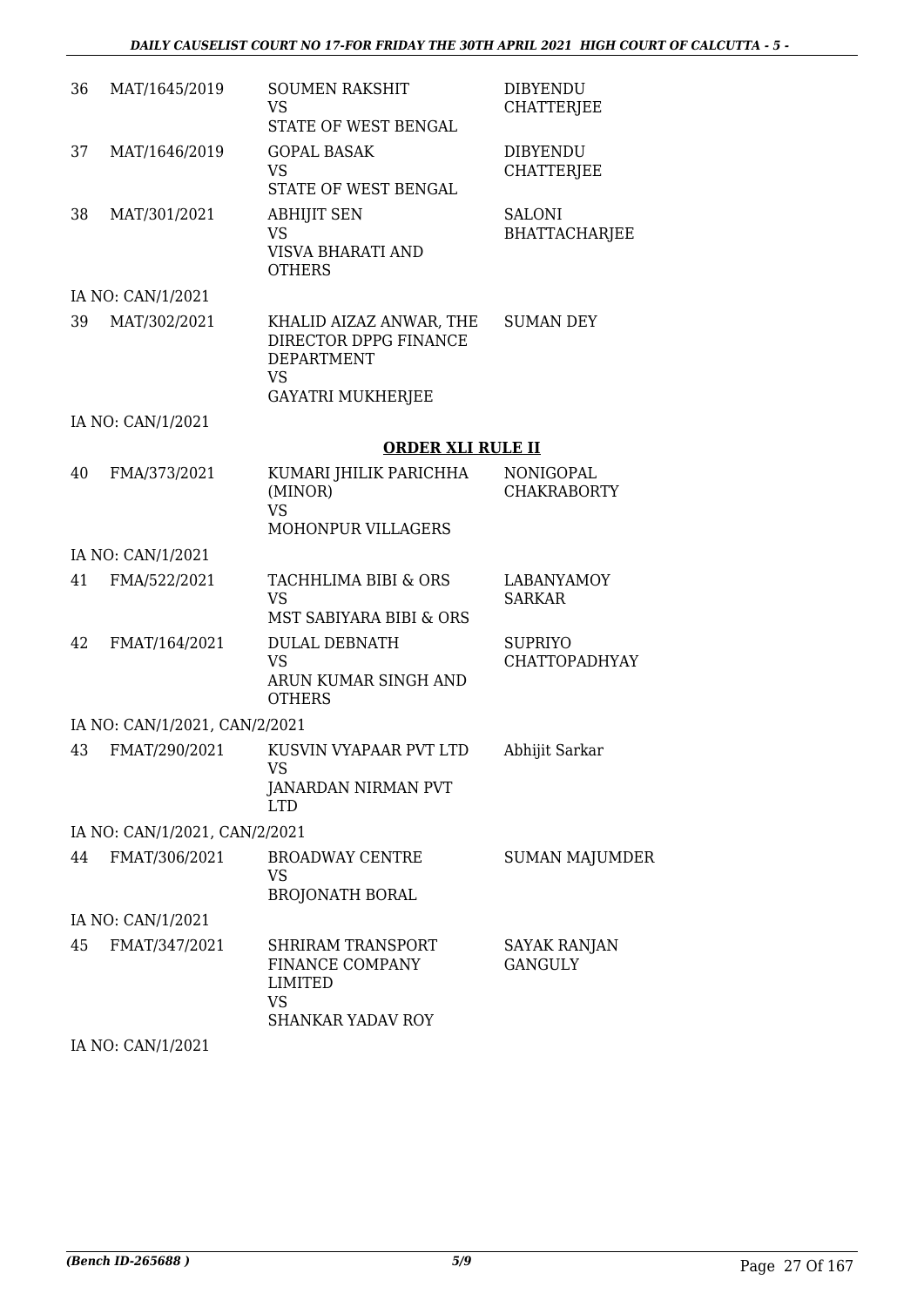| 46 | FMA/400/2021                              | SOMNATH KUSARI AND<br><b>ORS</b><br><b>VS</b><br>MANAS KUMAR DAS AND<br><b>ANR</b>                                                  | RAGHUNATH DAS                                                                         |
|----|-------------------------------------------|-------------------------------------------------------------------------------------------------------------------------------------|---------------------------------------------------------------------------------------|
|    | IA NO: CAN/1/2021                         |                                                                                                                                     |                                                                                       |
| 47 | FMAT/190/2021                             | KAUSHIK SAMANTA AND<br><b>ORS</b><br><b>VS</b><br>TAPSIL JATI, ADIBASI,<br>PRAKTAN SAINIK, KRISHI<br>BIKASH SILPA KENDRA AND<br>ANR | TARA PADA DAS                                                                         |
|    | IA NO: CAN/1/2021, CAN/2/2021, CAN/3/2021 |                                                                                                                                     |                                                                                       |
| 48 |                                           | FMAT/463/2020 UTTAM GHOSH@KATA<br><b>GHOSH AND ORS</b><br><b>VS</b>                                                                 | SUBHRAJYOTI GHOHS                                                                     |
|    |                                           | <b>RAMENDRA BISWAS AND</b><br><b>ORS</b>                                                                                            |                                                                                       |
|    | IA NO: CAN/1/2020, CAN/2/2020             |                                                                                                                                     |                                                                                       |
| 49 | FMAT/329/2020                             | SANAT KUMAR DAS & ORS<br><b>VS</b>                                                                                                  | DEBASREE DHAMALI                                                                      |
|    |                                           | JAY SHREE TRANSPORT PVT<br>LTD & ORS                                                                                                |                                                                                       |
|    | IA NO: CAN/1/2021                         |                                                                                                                                     |                                                                                       |
| 50 | FMAT/562/2020                             | <b>BIKASH SIKDAR</b><br><b>VS</b><br>HDB FINANCIAL SERVICES                                                                         | ASIT KR<br><b>BHATTACHARYA</b>                                                        |
|    | IA NO: CAN/1/2020                         |                                                                                                                                     |                                                                                       |
| 51 | FMAT/1165/2019                            | PARAG ROY CHOWDHURY & MARISHA MULLICK<br><b>ANR</b><br><b>VS</b><br><b>JAYASHREE ROY</b><br>CHOWDHURY                               |                                                                                       |
|    | IA NO: CAN/1/2021, CAN/2/2021             |                                                                                                                                     |                                                                                       |
| 52 | FMAT/705/2019                             | <b>SWARUP BISWAS</b><br><b>VS</b>                                                                                                   | KAMAL KANTA KAR                                                                       |
|    |                                           | KASHINATH PATRA & ORS                                                                                                               |                                                                                       |
|    |                                           |                                                                                                                                     | IA NO: CAN/1/2019(Old No:CAN/7019/2019), CAN/2/2019(Old No:CAN/7499/2019), CAN/3/2021 |
| 53 | FMAT/1015/2019                            | <b>SUDIP KUMAR MITRA</b><br>@SUDIP MITRA<br><b>VS</b>                                                                               | <b>ARIJEET DAS</b><br><b>MALLICK</b>                                                  |
|    |                                           | <b>SUVAJIT DUTTA</b>                                                                                                                |                                                                                       |
|    | IA NO: CAN/1/2021                         |                                                                                                                                     |                                                                                       |
| 54 | FMAT/1071/2019                            | MD. SALAHUDDIN<br><b>VS</b><br>MD. USMAN & ORS                                                                                      | <b>SAMPA BHADRA</b>                                                                   |
|    | IA NO: CAN/1/2020(Old No:CAN/1146/2020)   |                                                                                                                                     |                                                                                       |
| 55 | FMAT/1168/2018                            | <b>BISWANATH CHOWDHURY</b><br><b>VS</b><br>PARNA CHOWDHURY                                                                          | <b>SOUMEN</b><br><b>BHATTACHARJEE</b>                                                 |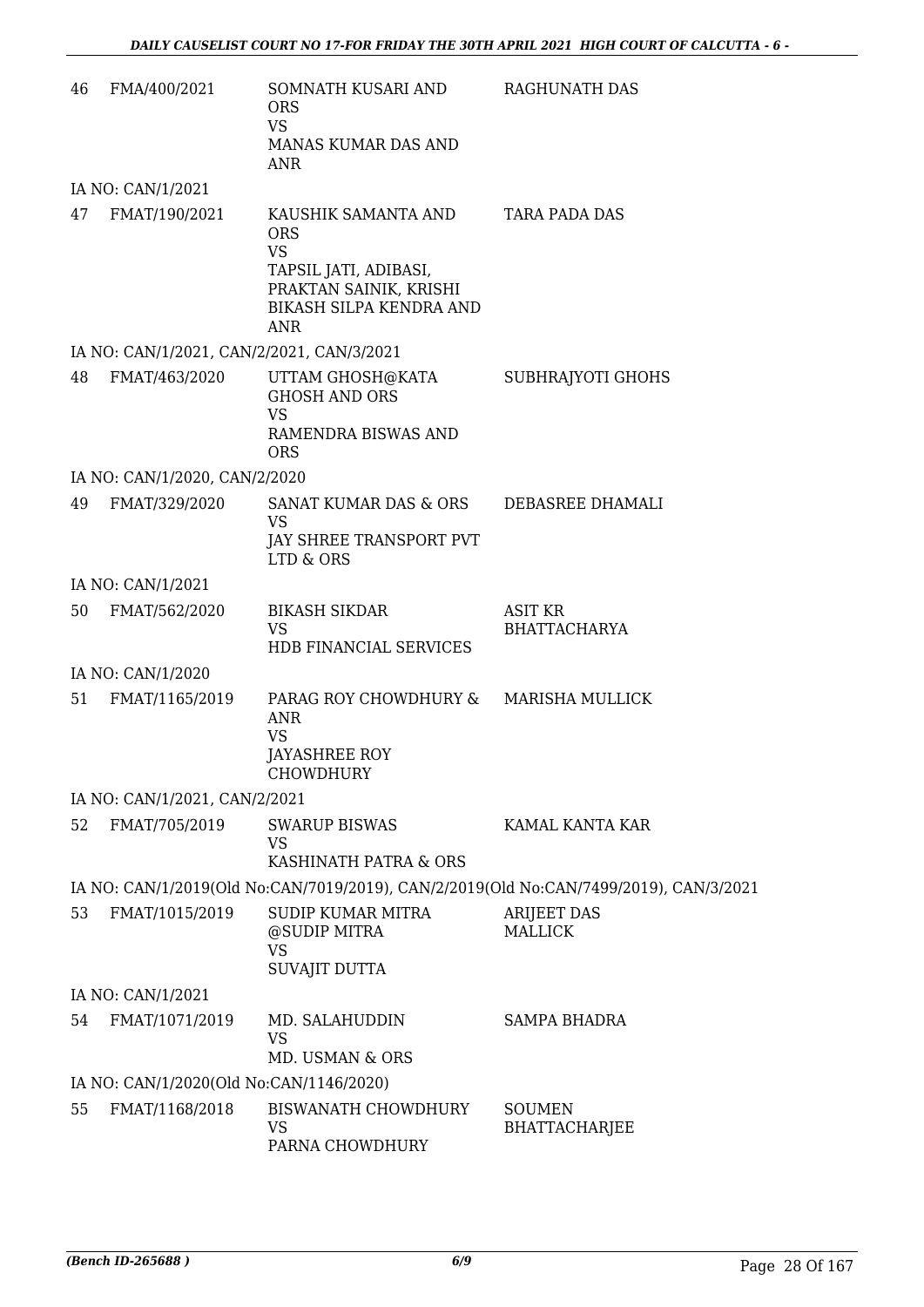| 56 | FMAT/695/2018                           | <b>GAUTAM CHATTERJEE</b><br><b>VS</b><br>SHYAMA PADA BISWAS<br>DEAD R/P BY SUBHENDU<br><b>BISWAS &amp; ORS</b> | ABHIJIT<br><b>CHAKRABORTY</b>    |
|----|-----------------------------------------|----------------------------------------------------------------------------------------------------------------|----------------------------------|
| 57 | FMAT/1074/2018                          | BIJENDAR SINGH & ORS<br>VS<br>MR WASIM KAPOOR & ORS                                                            | <b>ABHA TEWARI</b>               |
|    | IA NO: CAN/1/2021, CAN/2/2021           |                                                                                                                |                                  |
| 58 | FMAT/1125/2018                          | <b>SMT SOBHA MANDAL</b><br><b>VS</b><br>SANJAY MANDAL & ORS                                                    | <b>S SARKAR</b>                  |
| 59 | FMAT/1157/2018                          | UTTAM SANYAL & ORS.<br><b>VS</b><br>TRIPTI BHATTACHARJEE                                                       | <b>SAIDUR RAHAMAN</b>            |
| 60 | FMAT/1179/2018                          | SK. ASRAFUL ALAM & ORS<br><b>VS</b><br><b>SYED SHAMANJAR</b><br><b>HOSNAIN &amp; ORS</b>                       | <b>MAHAMMAD</b><br><b>MAHMUD</b> |
| 61 | FMAT/1270/2018                          | SUJATA KAPASNEEGHOSH<br>DEAD R/P BY T K GHOSH<br><b>VS</b><br>THE ESTATE OFFICER &<br><b>SDE &amp; ANR</b>     | <b>SOURAV CHATTERJEE</b>         |
| 62 | FMAT/1317/2018                          | MD RIAZUDDIN<br><b>VS</b><br>ABDUL HAMID@LASSAN                                                                | <b>ABHIJIT RAY</b>               |
| 63 | FMAT/926/2018                           | <b>BUDDHISWAR KARMAKAR</b><br>& ORS<br><b>VS</b><br>SHADIKUL DAPTARI & ORS                                     | <b>SOURAV BOSE</b>               |
| 64 | FMAT/973/2018                           | NIRMALEDNU DEY<br><b>VS</b><br>SMT IRA RANI DEY & ORS                                                          | <b>SURAJIT ROY</b>               |
| 65 | FMAT/975/2018                           | <b>SHARMISTHA</b><br>CHAKRABORTY & ANR<br>VS<br>PRONATH CHATTERJEE &                                           | ASIS<br><b>BHATTACHARYYA</b>     |
| 66 | FMAT/988/2018                           | <b>ORS</b><br>ALL CARIBBEAN TRADING<br>CORP<br><b>VS</b><br>PRECISION ENGINEERING                              | NILADRI BANERJEE                 |
| 67 | FMAT/223/2018                           | & FABRICATORS PVT LTD<br>AJIT KUMAR SURANA<br>VS<br>MILKFOOD LTD & ORS                                         | <b>JYOTI SINGH</b>               |
|    | IA NO CANILIZO 10(OLI No CANIZOTO 2010) |                                                                                                                |                                  |

IA NO: CAN/1/2018(Old No:CAN/2078/2018)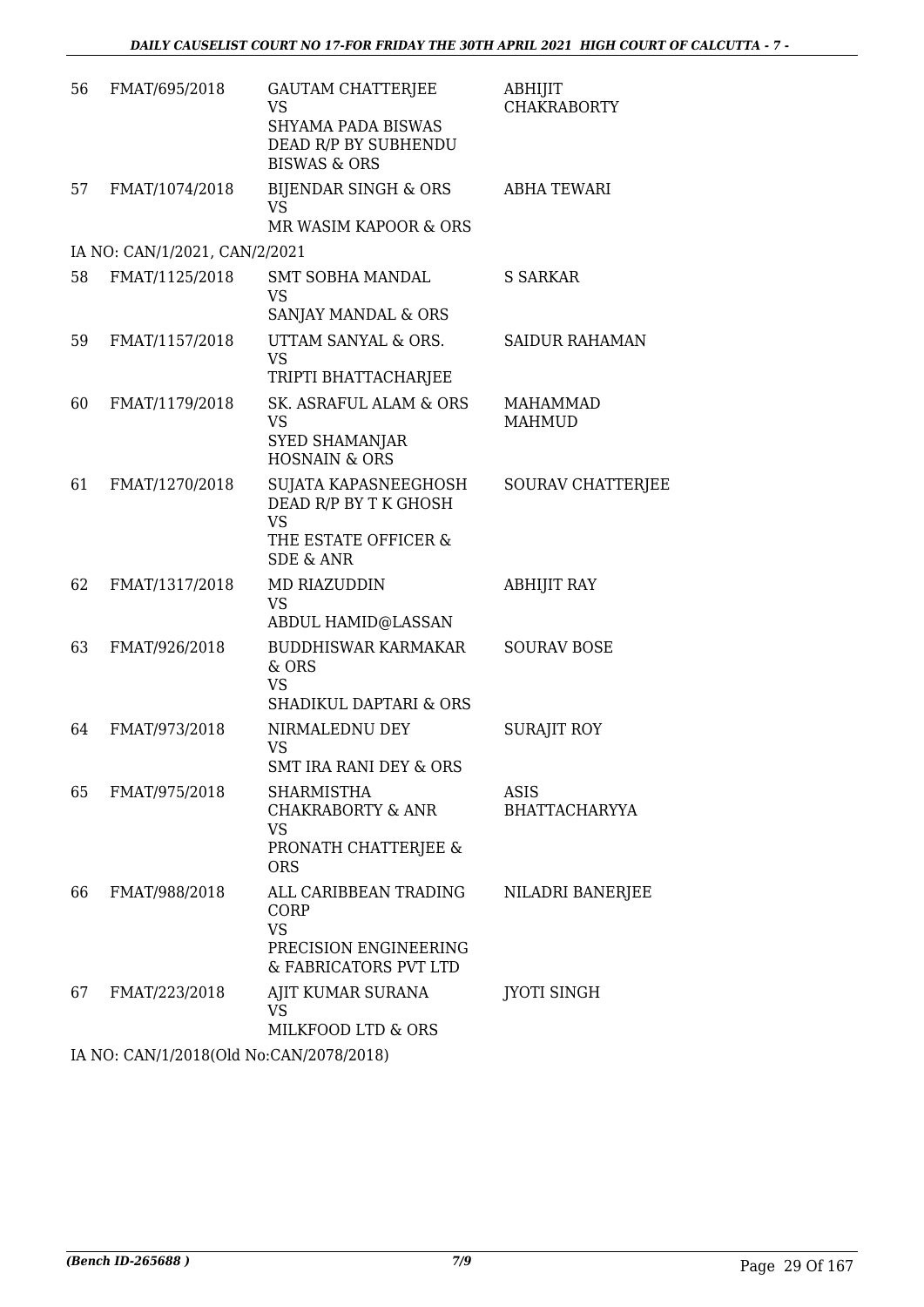| 68 | FMAT/331/2018                                                           | ADHIR CHANDRA CHUAN<br>(DEAD) REPD BY SANDHYA<br><b>RANI CHUAN &amp;ORS</b><br><b>VS</b><br><b>INDU BHUSAN CHUAN &amp;</b><br><b>ORS</b> | KAPIL CHANDRA<br><b>SAHOO</b>          |  |
|----|-------------------------------------------------------------------------|------------------------------------------------------------------------------------------------------------------------------------------|----------------------------------------|--|
|    |                                                                         | <b>ORDER XLI RULE - II</b>                                                                                                               |                                        |  |
| 69 | FMAT/758/2017                                                           | SAJAN KR BHAGAT HUF & S AGARWAL & CO<br><b>ORS</b><br><b>VS</b><br>SANJAY KR BHAGAT HUF &                                                |                                        |  |
|    |                                                                         | <b>ANR</b>                                                                                                                               |                                        |  |
|    |                                                                         | IA NO: CAN/1/2017(Old No:CAN/6438/2017), CAN/2/2017(Old No:CAN/8958/2017)                                                                |                                        |  |
| 70 | FMAT/287/2017                                                           | RISHABH DEV BUILDERS<br>PVT. LTD. & ORS<br><b>VS</b><br>HINSDUSTHAN NATIONAL<br><b>GLASS &amp; INDUSTRIES LTD.</b>                       | SANDIP DAS GUPTA                       |  |
|    | IA NO: CAN/1/2017(Old No:CAN/2563/2017)                                 |                                                                                                                                          |                                        |  |
| 71 | FMAT/23/2017                                                            | ARUN ROY CHOUDHURY<br><b>VS</b><br><b>ASHIT KUMAR ROY</b><br><b>CHOUDHURY &amp; ORS</b>                                                  | <b>ANYAPURBA</b><br><b>BANERJEE</b>    |  |
|    | IA NO: CAN/1/2017(Old No:CAN/1958/2017)                                 |                                                                                                                                          |                                        |  |
| 72 | FMAT/302/2017                                                           | ASHOK SENGUPTA & ANR<br><b>VS</b><br><b>PRADIP KR BOSE &amp; ORS</b>                                                                     | <b>G PUKAYASTHA</b>                    |  |
|    | IA NO: CAN/1/2017(Old No:CAN/3089/2017)                                 |                                                                                                                                          |                                        |  |
| 73 | FMAT/227/2017                                                           | KOTAK MAHINDRA BANK<br><b>LIMITED</b><br><b>VS</b><br>REKHA DEVI SINGH                                                                   | <b>SHIBNATH</b><br><b>BHATTACHARYA</b> |  |
|    |                                                                         | IA NO: CAN/1/2017(Old No:CAN/1955/2017), CAN/2/2017(Old No:CAN/1956/2017)                                                                |                                        |  |
| 74 | FMAT/232/2017                                                           | <b>BANK OF INDIA</b><br><b>VS</b><br>KISHAN TOSHNIWAL & ORS                                                                              | <b>DIPANKAR DAS</b>                    |  |
|    |                                                                         | IA NO: CAN/1/2017(Old No:CAN/1966/2017), CAN/2/2017(Old No:CAN/1976/2017)                                                                |                                        |  |
| 75 | FMAT/366/2017                                                           | ABISH KUMAR DAS<br><b>VS</b><br>TANDRANI DAS & ANR                                                                                       | <b>SHUVAJIT BOSE</b>                   |  |
|    | IA NO: CAN/1/2017(Old No:CAN/3337/2017)                                 |                                                                                                                                          |                                        |  |
| 76 | FMAT/331/2017                                                           | <b>ANIL GHORAI</b><br><b>VS</b><br>DILIP KUMAR BERA & ORS                                                                                | SNEHASIS JANA                          |  |
|    |                                                                         | IA NO: CAN/1/2017(Old No:CAN/6677/2017), CAN/2/2017(Old No:CAN/6678/2017)                                                                |                                        |  |
| 77 | FMAT/90/2017                                                            | PAPPU SAH & ORS<br><b>VS</b><br>LAKSHMI NARAYAN DAS &<br><b>ORS</b>                                                                      | <b>BISWAJIT MITRA</b>                  |  |
|    | IA NO: CAN/1/2017(Old No:CAN/878/2017), CAN/2/2017(Old No:CAN/879/2017) |                                                                                                                                          |                                        |  |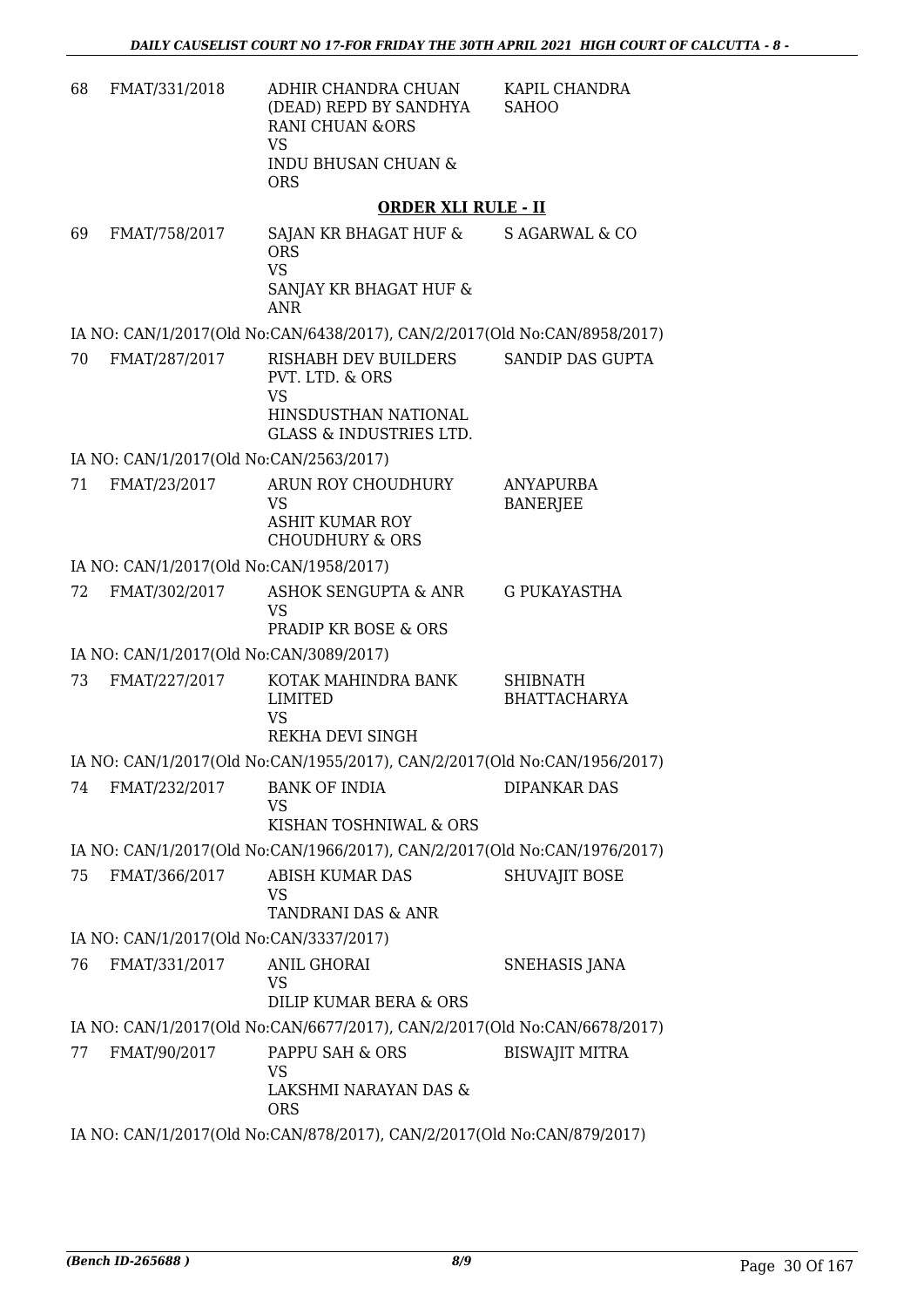| 78 | FMAT/498/2020                 | MOUSUMI KHAN ANDS ORS<br>VS.                                               | <b>SOUMIK GANGULI</b> |
|----|-------------------------------|----------------------------------------------------------------------------|-----------------------|
|    |                               | AMARNATH KHAN AND ORS                                                      |                       |
|    | IA NO: CAN/1/2021, CAN/2/2021 |                                                                            |                       |
| 79 | FMAT/314/2020                 | <b>AMALESH MAITY &amp; ORS</b><br>VS.<br><b>HRISHIKESH MAITY &amp; ORS</b> | TARASANKAR<br>SAMANTA |
|    | IA NO: CAN/1/2021             |                                                                            |                       |
| 80 | FMAT/50/2021                  | DEBASISH PAL<br>VS<br>ALOK NIWAS P. LTD. AND32                             | <b>TAUHID KHAN</b>    |
|    | IA NO: CAN/1/2021             |                                                                            |                       |
| 81 | FMAT/464/2020                 | ANIMESH ROY AND ORS<br>VS<br><b>MANAB ROY AND ANR</b>                      | <b>BISWAJIT NAG</b>   |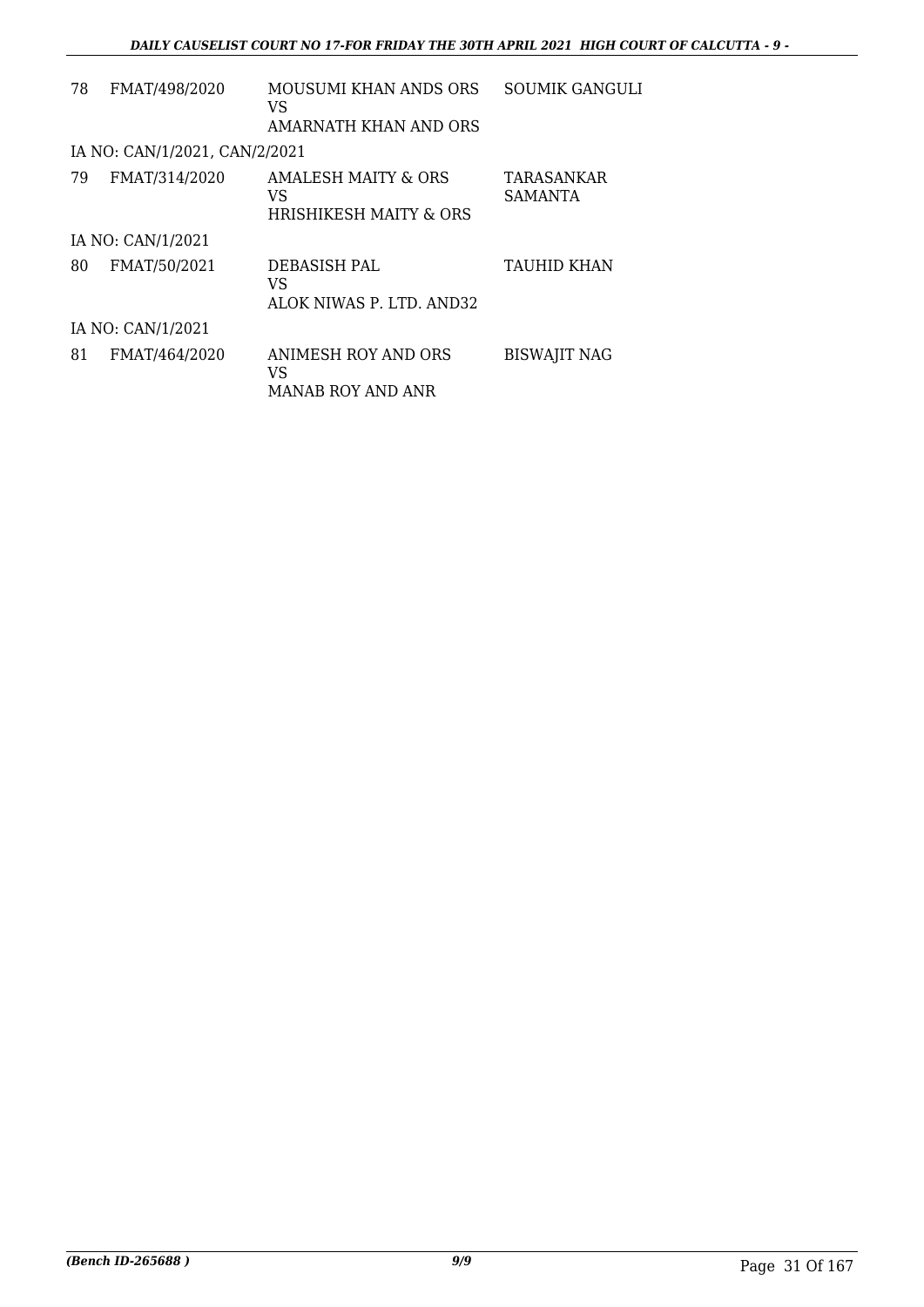

# **Appellate Side**

**DAILY CAUSELIST For Friday The 30th April 2021**

**COURT NO. 11**

## **DIVISION BENCH (DB - V)**

## **AT 11:15 AM**

**HON'BLE JUSTICE SUBRATA TALUKDAR HON'BLE JUSTICE HIRANMAY BHATTACHARYYA (VIA VIDEO CONFERENCE)**

### **ON AND FROM MONDAY, THE 11TH JANUARY 2021 - APPEALS FROM ORDERS RELATING TO MUNICIPALITIES, CO-OPERATIVES & PANCHAYATS UNDER GROUP-V INCLUDING APPLICATIONS CONNECTED THERETO;**

## **HEARING OF WRIT APPEALS IRRESPECTIVE OF CLASSIFICATION INCLUDING APPLICATIONS CONNECTED THERETO;**

**AND**

### **ON AND FROM MONDAY, THE 19TH APRIL 2021 TO FRIDAY, 30TH APRIL 2021- IN ADDITION TO THEIR OWN LIST AND DETERMINATION WILL SIT TOGETHER AND TAKE UP THE MATTERS FROM THE LIST AND DETERMINATION OF HON'BLE JUSTICE ARINDAM SINHA AND HON'BLE JUSTICE SUVRA GHOSH.**

## **SPECIAL NOTE:**

#### **1.(A) MENTIONING OF URGENT MATTERS WILL BE ALLOWED ON EVERY MONDAY AND WEDNESDAY AT THE FIRST SITTING OF THE COURT. (B) FIXED MATTERS MARKED IN EACH GROUP WILL BE CALLED ON FIRST FROM THE GROUP. 2. APPELLATE SIDE MATTERS WILL BE TAKEN UP UPTO RECESS ON EVERY TUESDAY AND THURSDAY.**

## **ASSIGNED MATTER**

1 FMAT/435/2020 [Heard-in-part] [30.04.2021] rais ahmed and ors VS STATE OF WEST BENGAL AND ORS. tanoy roy

IA NO: CAN/1/2020, CAN/2/2020, CAN/3/2021

2 FMAT/389/2020 [Heard-in-part] [30.04.2021] HOOGHLY MOTORS PVT. LTD VS KANISHK SINHA SOUVIK MAJUMDER

IA NO: CAN/1/2020, CAN/2/2020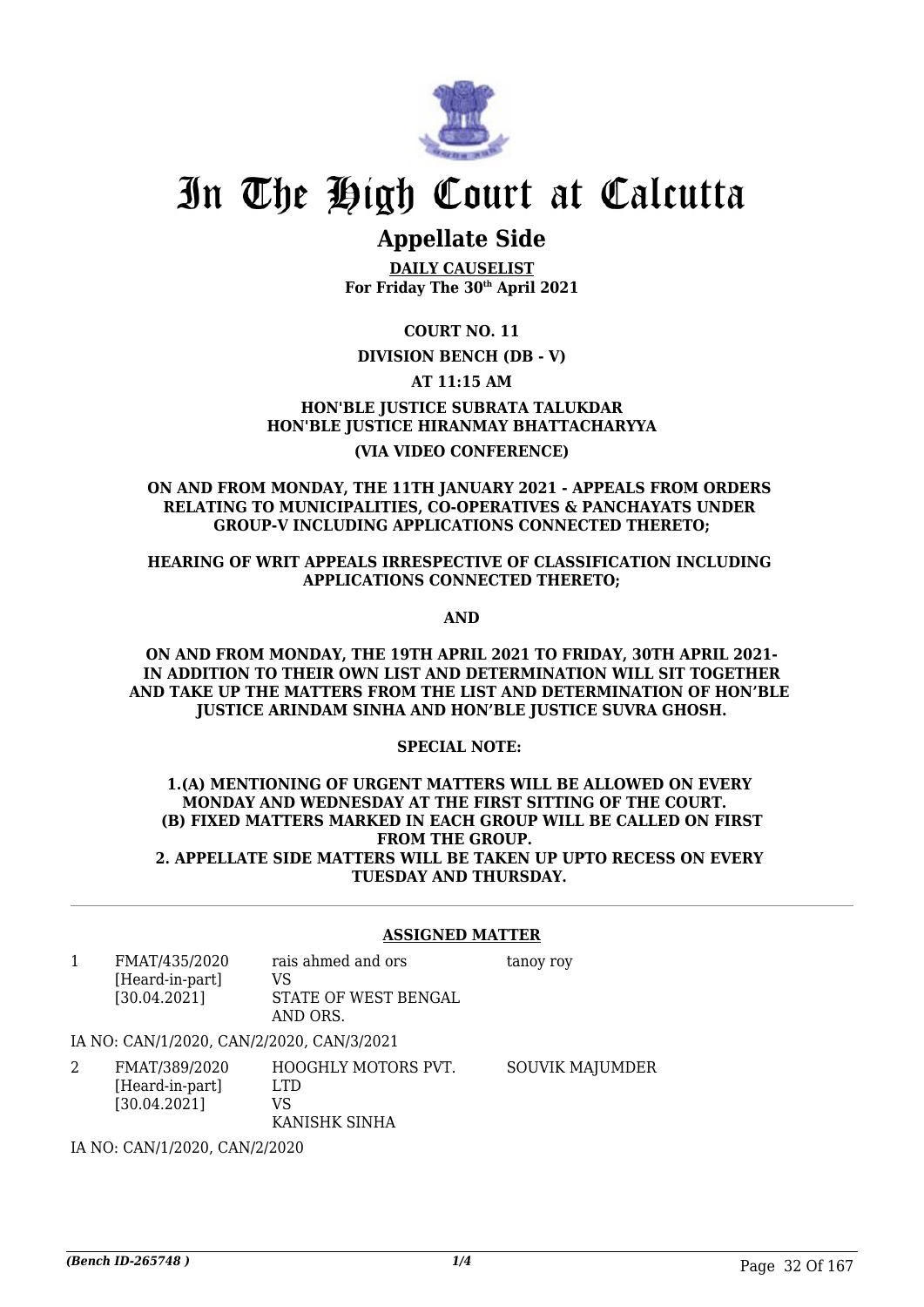| 3   | MAT/1089/2018<br>$[2 P.B.]$ [At 2 P.M.] | JYOTIRMOY ROY<br><b>VS</b>                                                                          | <b>K K KAR</b>                      |
|-----|-----------------------------------------|-----------------------------------------------------------------------------------------------------|-------------------------------------|
|     | [03.05.2021]                            | STATE OF WEST BENGAL &<br><b>ORS</b>                                                                |                                     |
|     | IA NO: CAN/1/2018(Old No:CAN/7801/2018) |                                                                                                     |                                     |
| wt4 | COT/132/2018                            | UNIVERSITY OF CALCUTTA<br><b>VS</b><br>JYOTIRMOY ROY                                                | SANDIP DASGUPTA                     |
|     |                                         | <b>APPLICATION(S)</b>                                                                               |                                     |
| 5   | MAT/368/2021                            | <b>BARUN DAS</b>                                                                                    | PARNA ROY                           |
|     | [30.04.2021] [Deptt.] VS                | THE KOLKATA MUNICIPAL<br><b>CORPORATION AND ORS</b>                                                 | <b>CHOWDHURY</b>                    |
|     | IA NO: CAN/1/2021                       |                                                                                                     |                                     |
| 6   | MAT/132/2020                            | THE KOLKAT MUNICIPAL<br><b>CORPORATON</b><br><b>VS</b><br>FIROZA BEGUM                              | MIHIR KUNDU                         |
|     | IA NO: CAN/1/2020(Old No:CAN/1414/2020) |                                                                                                     |                                     |
| 7   | MAT/276/2017                            | FARIDA KHATOON @<br><b>LASKAR</b><br><b>VS</b><br>STATE OF WEST BENGAL &                            | JASOBANTA RAKSHIT                   |
|     |                                         | <b>ORS</b>                                                                                          |                                     |
|     |                                         | IA NO: CAN/1/2020(Old No:CAN/2664/2020), CAN/2/2020(Old No:CAN/2669/2020)                           |                                     |
| 8   | MAT/1139/2019<br>[2nd Time]             | NETAJEE MONDAL<br><b>VS</b><br>STATE OF WEST BENGAL &<br><b>ORS</b>                                 | <b>GOUTAM ACHARYA</b>               |
|     |                                         | IA NO: CAN/1/2019(Old No:CAN/12429/2019), CAN/3/2020(Old No:CAN/977/2020)                           |                                     |
| 9   | MAT/407/2020                            | CHANDI CHARAN ROY &<br><b>ORS</b><br>VS<br>STATE OF WEST BENGAL &<br><b>ORS</b>                     | PARASH NATH YADAV                   |
|     | IA NO: CAN/1/2020                       |                                                                                                     |                                     |
| 10  | MAT/297/2020<br>[Contempt]              | <b>MUKTA ARYA</b><br><b>VS</b><br><b>BASED HALDER &amp; ORS</b>                                     | MANJULI<br><b>CHOUDHURI</b>         |
|     | IA NO: CAN/1/2020(Old No:CAN/2144/2020) |                                                                                                     |                                     |
| 11  | MAT/319/2021                            | AMITABHA DE BHOWMICK<br>AND ORS<br><b>VS</b><br>THE KOLKATA MUNICIPAL<br><b>CORPORATION AND ORS</b> | <b>GOUTA ACHARYA</b>                |
|     | IA NO: CAN/1/2021, CAN/2/2021           |                                                                                                     |                                     |
| 12  | FMA/2400/2004                           | <b>SUMIT SINHA</b><br><b>VS</b><br>JAGIGRAM GRAM<br><b>PANCHAYAT</b>                                | <b>IPSITA</b><br><b>CHAKRABORTY</b> |
|     |                                         | IA NO: CAN/2/2016(Old No:CAN/11264/2016), CAN/3/2016(Old No:CAN/11265/2016)                         |                                     |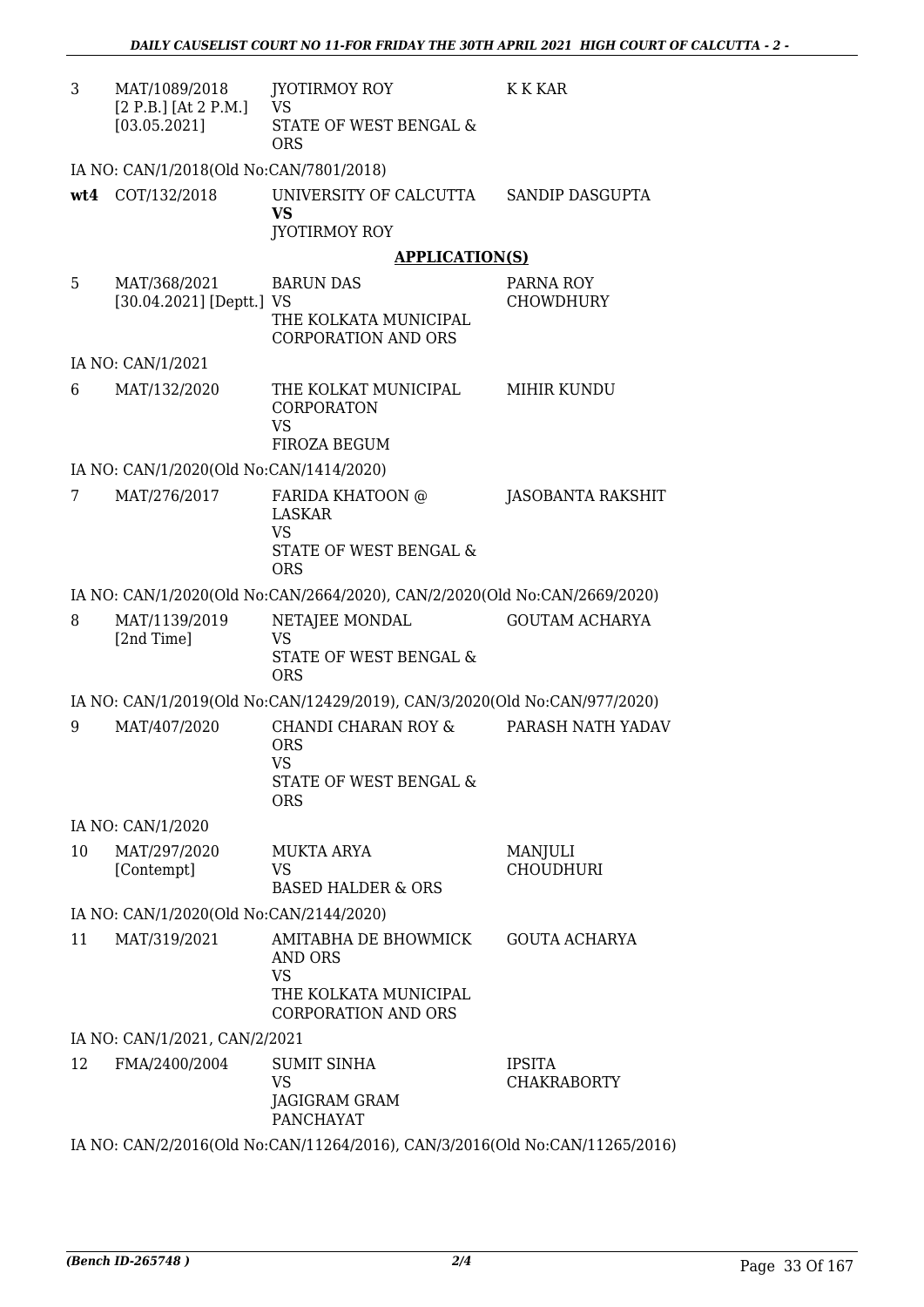| 13 | FMA/501/2020<br>[Stay]                   | RUPA DASGUPTA @<br><b>CHOWDHURY</b><br><b>VS</b>                                               | SHIBENDU PATRA                                                                      |
|----|------------------------------------------|------------------------------------------------------------------------------------------------|-------------------------------------------------------------------------------------|
|    |                                          | TAPAS CHATTERJEE & ANR                                                                         |                                                                                     |
| 14 | MAT/401/2021                             | NANDITA MONDAL<br><b>VS</b>                                                                    | TANUJA BASAK                                                                        |
|    |                                          | <b>GOUTAM GHOSH AND ORS</b>                                                                    |                                                                                     |
|    | IA NO: CAN/1/2021                        |                                                                                                |                                                                                     |
| 15 | MAT/419/2021                             | NANDITA MONDAL<br><b>VS</b><br><b>GOUTAM GHOSH AND ORS</b>                                     | TANUJA BASAK                                                                        |
|    | IA NO: CAN/1/2021                        |                                                                                                |                                                                                     |
|    |                                          |                                                                                                |                                                                                     |
| 16 | MAT/221/2020                             | SUJOY MONDAL<br>VS.                                                                            | KALYANI<br><b>BHATTACHARYA</b>                                                      |
|    |                                          | STATE OF WEST BENGAL &<br><b>ORS</b>                                                           |                                                                                     |
|    | IA NO: CAN/1/2020(Old No:CAN/1451/2020)  |                                                                                                |                                                                                     |
| 17 | FMA/815/2019                             | SHASHI AGARWAL<br><b>VS</b><br><b>BIDHANNAGAR MUNICIPAL</b><br><b>CORPORATION &amp; ORS</b>    | <b>SHOVAN GHOSH</b>                                                                 |
|    | IA NO: CAN/1/2019(Old No:CAN/7447/2019)  |                                                                                                |                                                                                     |
| 18 | MAT/1976/2019                            | JOTEGHANASHAYM<br>SAMABAY KRISHI UNNAYAN<br><b>SAMITI</b><br><b>VS</b><br>MANAS KUAMR GUCHHAIT | <b>UTTAM BANIK</b>                                                                  |
|    |                                          |                                                                                                |                                                                                     |
|    |                                          |                                                                                                | IA NO: CAN/1/2020(Old No:CAN/579/2020), CAN/2/2020(Old No:CAN/580/2020), CAN/3/2021 |
| 19 | CPAN/70/2021<br>[Contempt]               | PRABHAT KUMAR<br><b>CHAKRAVARTY</b><br><b>VS</b><br>PRASANTA RAY AND<br><b>OTHERS</b>          | <b>SOMOULI SARKAR</b>                                                               |
|    | wt20 FMA/1171/2019                       | SK GOLAP ALI                                                                                   | <b>BISWARANJAN</b>                                                                  |
|    |                                          | <b>VS</b><br>PRABHAT KUMAR<br><b>CHAKRAVARTY &amp; ORS</b>                                     | <b>BHAKAT</b>                                                                       |
| 21 | FMA/469/2021                             | SANGHITA SHAW<br><b>VS</b><br>THE CHAIRMAN, BHATPARA<br><b>MUNICIPALITY &amp; ORS</b>          | SAURABH SANKAR<br><b>SENGUPTA</b>                                                   |
|    | IA NO: CAN/1/2020(Old No:CAN/765/2020)   |                                                                                                |                                                                                     |
| 22 | FMA/356/2021                             | SANDIPAN CHAKRABORTY<br><b>VS</b>                                                              | MD. IDRISH                                                                          |
|    |                                          | STATE OF WEST BENGAL &<br>ORS.                                                                 |                                                                                     |
|    | IA NO: CAN/2/2019(Old No:CAN/10020/2019) |                                                                                                |                                                                                     |
| 23 | FMA/764/2020                             | LATA BOSE & ANR<br><b>VS</b>                                                                   | <b>SHREYA BASU</b>                                                                  |
|    |                                          | MAHESHTALA<br>MUNICIPALITY & ORS                                                               |                                                                                     |
|    |                                          | IA NO: CAN/2/2019(Old No:CAN/10183/2019), CAN/3/2021                                           |                                                                                     |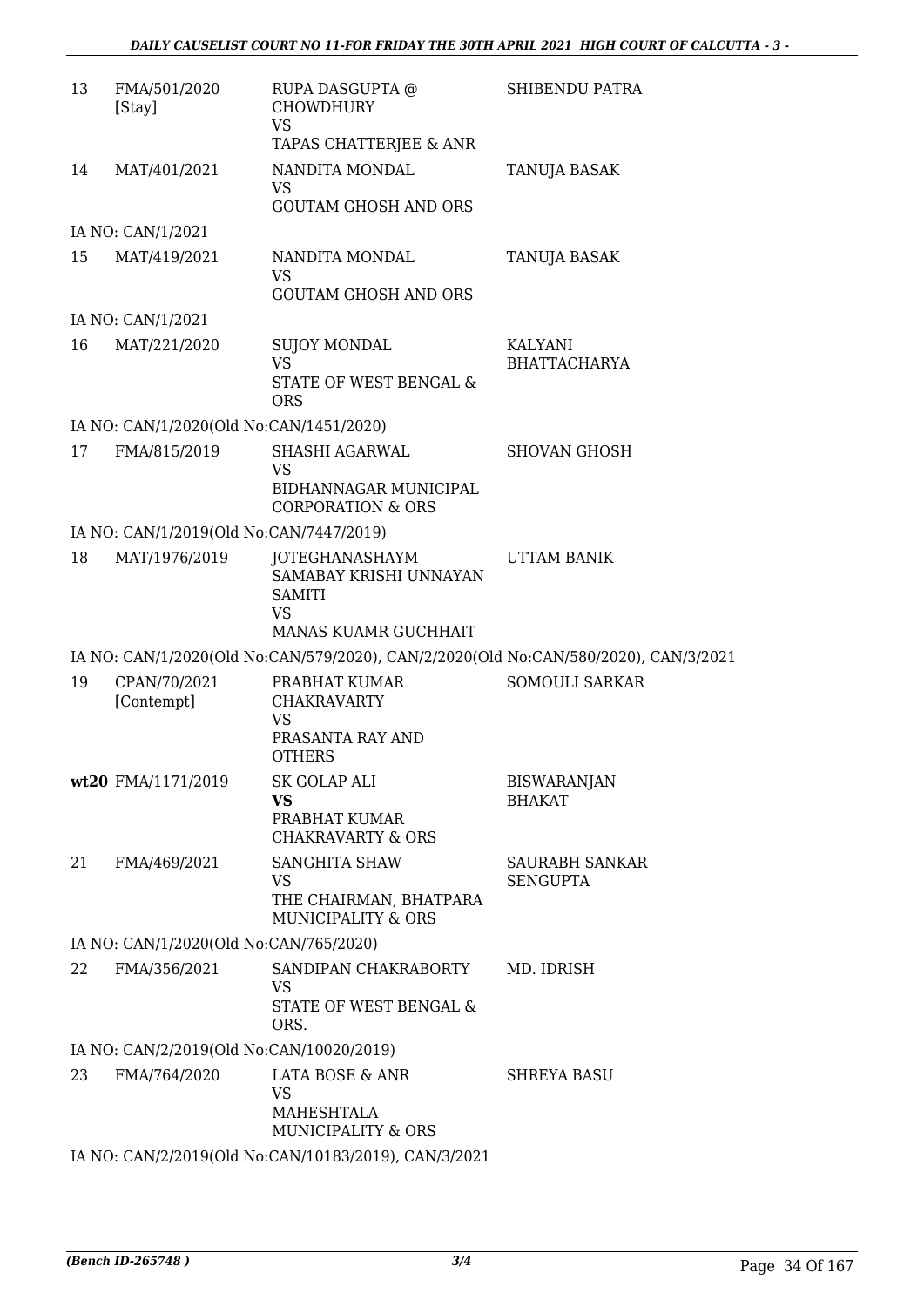| KOLKATA MUNICIPAL       |
|-------------------------|
| CORPORATION AND         |
|                         |
|                         |
| UNION OF INDIA AND ORS. |
|                         |

IA NO: CAN/1/2021

ANINDYA SUNDAR CHATTERJEE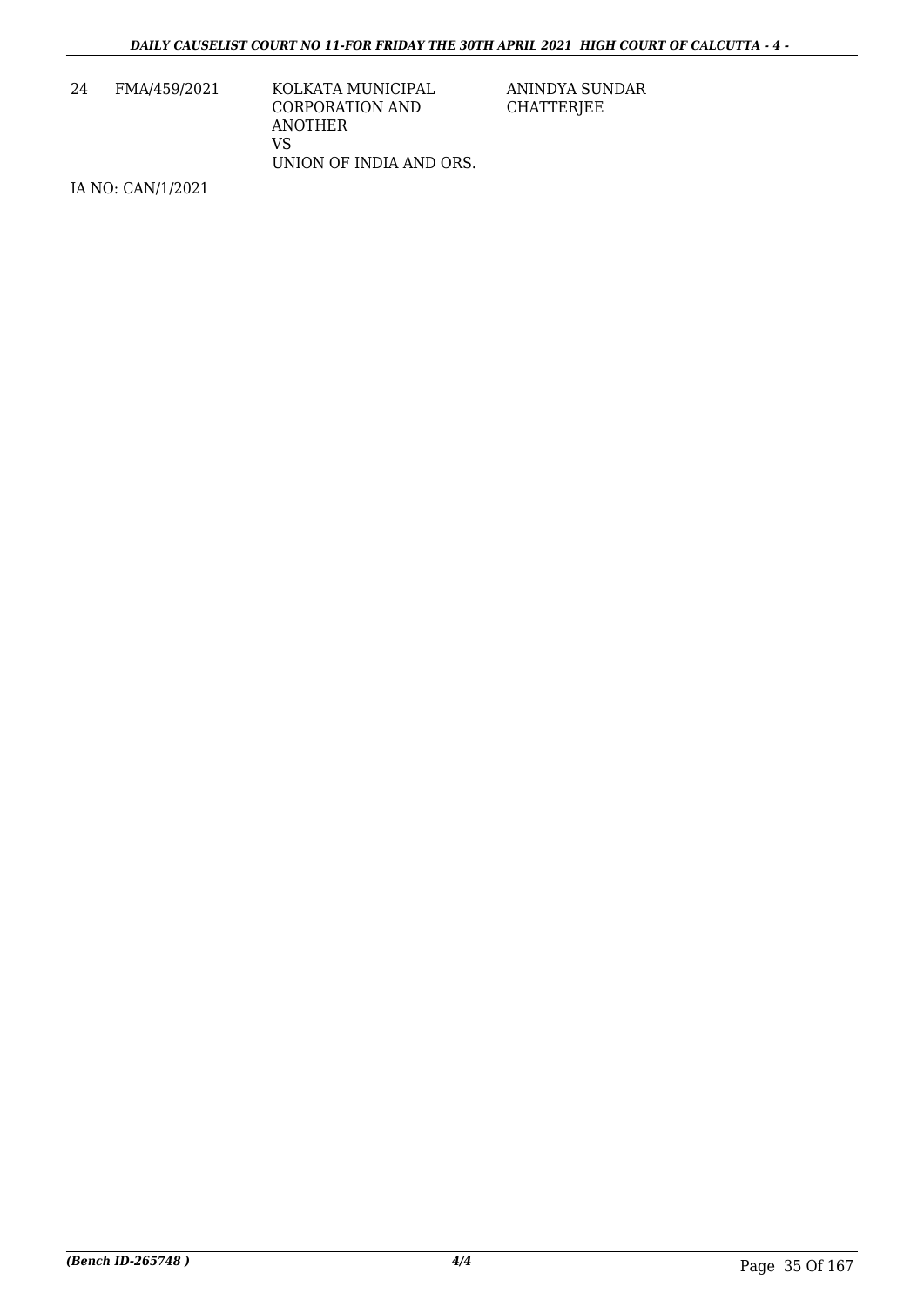

# **Appellate Side**

**DAILY CAUSELIST For Friday The 30th April 2021**

**COURT NO. 28**

**DIVISION BENCH (DB - VI) AT 11:15 AM HON'BLE JUSTICE TAPABRATA CHAKRABORTY HON'BLE JUSTICE TIRTHANKAR GHOSH (VIA VIDEO CONFERENCE)**

**ON AND FROM WEDNESDAY, THE 13TH JANUARY, 2021 - ANTICIPATORY BAIL UNDER SECTION 438 OF THE CODE OF CRIMINAL PROCEDURE INCLUDING MODIFICATION/CANCELLATION AND RELAXATION OF THE SAME;**

**BAIL UNDER SECTION 439 OF THE CODE OF CRIMINAL PROCEDURE (PUNISHMENT ABOVE 7 YEARS) INCLUDING MODIFICATION/CANCELLATION AND RELAXATION OF THE SAME.**

**SPECIAL NOTE: MENTIONING WILL BE ALLOWED AT THE FIRST SITTING OF THE COURT ON MONDAY**

**TODAY, i.e., ON 30-04-2021, AFTER "PERSONAL APPEARANCE", "TO BE MENTIONED", "FIXED MATTER" AND MENTIONED MATTERS. BAIL APPLICATIONS WILL BE TAKEN UP SERIALLY FROM CRM 1832/2021 ONWARDS.** 

**NOTE: MATTERS WILL BE TAKEN UP THROUGH PHYSICAL HEARING ONLY WHEN BOTH THE PARTIES ARE AGREED**

|              |                               | PERSONAL APPEARANCE                                                                        |                                  |
|--------------|-------------------------------|--------------------------------------------------------------------------------------------|----------------------------------|
| $\mathbf{1}$ | CRM/1321/2021<br>(Part-Heard) | <b>SUJON BARMAN ALIAS</b><br><b>HIMANSHU</b><br>VS.<br><b>STATE OF WEST BENGAL</b>         | JUIN DUTTA<br><b>CHAKRABORTY</b> |
|              |                               | <b>TO BE MENTIONED</b>                                                                     |                                  |
| 2            | CRM/10510/2020                | MINU SK@MD AWAL SK<br>VS.<br>State of West Bengal                                          | JISAN IQUBAL HOSSAIN             |
| 3            | CRR/375/2021                  | COURT ON ITS OWN MOTION<br>VS.<br><b>BABLU SK ALIAS SADDAM</b><br>HOSSAIN OF CRM 8480/2020 | <b>NA</b>                        |
| in           | CRM/317/2021                  | <b>DIPEN SK</b><br><b>VS</b><br><b>STATE OF WEST BENGAL</b>                                | SAMIRUL SARDAR                   |
| wt4          | CRM/8480/2020                 | BABLU SK @ SADDAM HOSSAIN<br>VS.<br><b>STATE OF WEST BENGAL</b>                            | ANISUR RAHAMAN                   |
| 5            | CRM/1007/2021                 | DURJANA BIBI@GULFISHA<br><b>KHATUN AND ORS</b><br>VS.<br><b>STATE OF WEST BENGAL</b>       | Kalidas Saha                     |
| 6            | CRM/1819/2021                 | YASHWANT MISHRA<br>VS.<br>STATE OF WEST BENGAL                                             | <b>SUJAN CHATTERJEE</b>          |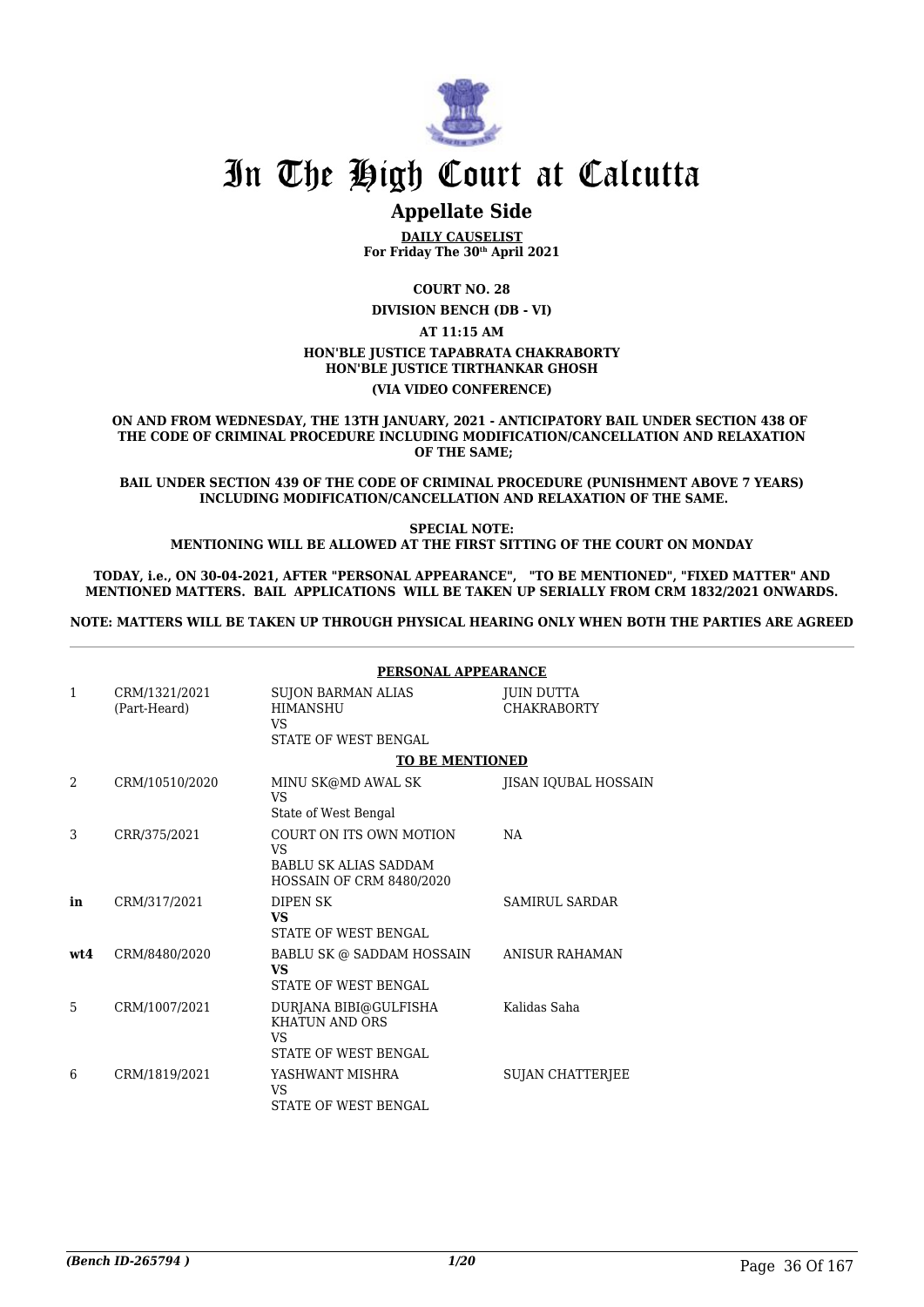| wt7 | CRM/3023/2021  | KHUSHBU KUMARI MISHRA @<br><b>GURIYA DUBEY</b><br><b>VS</b>              | <b>SHREYA TRIVEDI</b>   |
|-----|----------------|--------------------------------------------------------------------------|-------------------------|
|     |                | STATE OF WEST BENGAL                                                     |                         |
|     |                | <b>FIXED MATTER</b>                                                      |                         |
| 8   | CRM/9534/2020  | BISWAJIT ADHIKARY<br>VS<br>State of West Bengal                          | <b>JAMIRUDDIN KHAN</b>  |
| 9   | CRM/10053/2020 | PRITAM DAS AND ORS<br>VS<br>State of West Bengal                         | <b>ARINDAM DAS</b>      |
| 10  | CRM/1709/2021  | RAHUL ADHIKARY @ ASHOK<br><b>ADHIKARY</b><br>VS<br>STATE OF WEST BENGAL  | ARINDAM SEN             |
| 11  | CRM/1715/2021  | <b>SAMIRAN BISWAS</b><br>VS.<br>STATE OF WEST BENGAL                     | <b>SAYAN DE</b>         |
| 12  | CRM/1735/2021  | MANAB MUKHERJEE<br><b>VS</b><br>STATE OF WEST BENGAL                     | HUSEN MUSTAFI           |
|     |                |                                                                          |                         |
|     |                | <b>MENTIONED MATTERS</b>                                                 |                         |
| 13  | CRM/1067/2021  | ASRAF @ ARSHAD @ ARSAD<br>VS<br>STATE OF WEST BENGAL                     | <b>SEKHAR MUKHERJEE</b> |
| 14  | CRM/1149/2021  | <b>GORA CHAND</b><br>MUKHERJEE@HARU<br><b>VS</b><br>STATE OF WEST BENGAL | SUMITAVA CHAKRABORTY    |
| 15  | CRM/1159/2021  | APURBA MAHATO@BAPI<br>VS<br>STATE OF WEST BENGAL                         | <b>SOUGATA MITRA</b>    |
| 16  | CRM/1211/2021  | NABA KUMAR MONDAL<br>VS<br>STATE OF WEST BENGAL                          | <b>SONALI DAS</b>       |
| 17  | CRM/1221/2021  | <b>FULLARA MONDAL</b><br>VS<br>CENTRAL BUREAU OF<br><b>INVESTIGATION</b> | SANTANU MAJI            |
| 18  | CRM/1270/2021  | SAIDUL MONDAL<br>VS<br>STATE OF WEST BENGAL                              | NILANJAN ADHIKARI       |
| 19  | CRM/1287/2021  | BAPI TARAFDAR AND ORS<br>VS<br>STATE OF WEST BENGAL                      | SHIBAJI KUMAR DAS       |
| 20  | CRM/1477/2021  | KALIKINKAR MUKHERJEE<br>VS<br>THE STATE OF WEST BENGAL                   | ANKITA DEY              |
| 21  | CRM/1764/2021  | VIKRAMJEET SINGH AND ANR<br>VS<br>STATE OF WEST BENGAL                   | ABHIJIT SINGH           |
| 22  | CRM/1977/2021  | ASHIMA DEY @ASIMA DEY<br>VS<br>STATE OF WEST BENGAL                      | SREYASREE BISWAS        |
| 23  | CRM/2127/2021  | <b>BISWAJIT TUDU</b><br><b>VS</b><br>STATE OF WEST BENGAL                | AMIT RANJAN PATI        |
| 24  | CRM/2181/2021  | CHAITANNYA MANNA AND ANR<br>VS<br>STATE OF WEST BENGAL                   | SK SAHJAHAN ALI         |
| 25  | CRM/2288/2021  | RAKESH BERA<br>VS<br>STATE OF WEST BENGAL                                | BISWAJIT NAG            |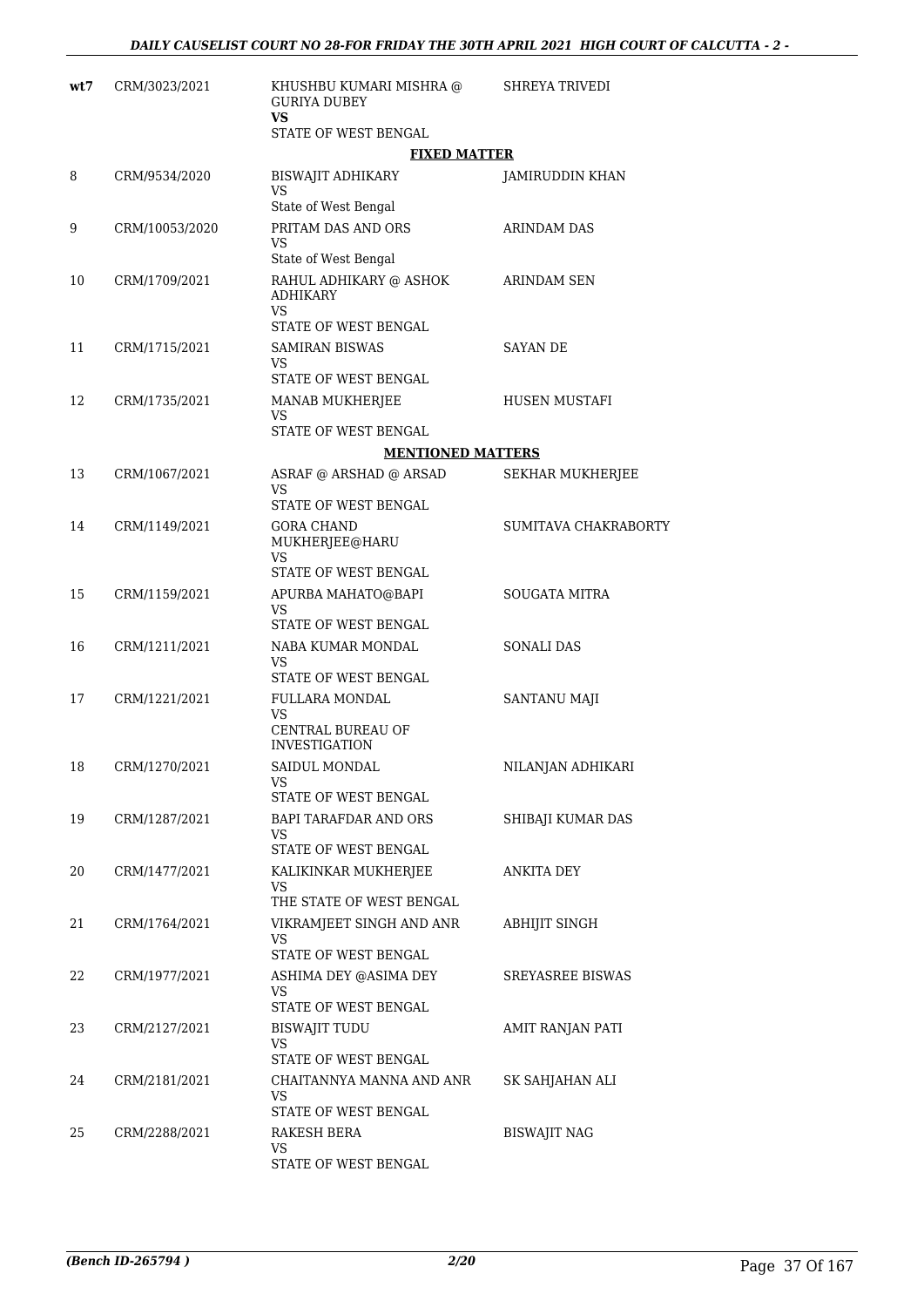| 26 | CRM/2386/2021 | NILMADHAB CHOWDHURY AND<br>ANR<br>VS.                      | MIRZA FIROJ AHMED<br><b>BEGG</b> |
|----|---------------|------------------------------------------------------------|----------------------------------|
|    |               | THE STATE OF WEST BENGAL                                   |                                  |
| 27 | CRM/2425/2021 | NAFAI SK @ NAFIKUL MOLLICK<br>AND ORS<br>VS                | MIRZA FIROJ AHMED<br><b>BEGG</b> |
|    |               | STATE OF WEST BENGAL                                       |                                  |
| 28 | CRM/2426/2021 | SUBHAB SK @ SUBASH SK<br><b>VS</b><br>STATE OF WEST BENGAL | MIRZA FIROJ AHMED<br><b>BEGG</b> |
| 29 | CRM/2453/2021 | KUMUD RANJAN TEWARI AND<br><b>ORS</b><br><b>VS</b>         | RAMESWAR SINHA                   |
|    |               | STATE OF WEST BENGAL                                       |                                  |
| 30 | CRM/2488/2021 | SUBHRA JYOTI SARDAR<br><b>VS</b><br>STATE OF WEST BENGAL   | RISHAV KUMAR THAKUR              |
| 31 | CRM/2520/2021 | KOUSALLYA TANTI@KOSHALYA<br><b>DEBI</b><br><b>VS</b>       | DEO KANT SHARMA                  |
|    |               | STATE OF WEST BENGAL                                       |                                  |
| 32 | CRM/2604/2021 | <b>SAGAR PAIK AND ANR</b><br>VS                            | PARNA MUKHERJEE                  |
|    |               | UNION OF INDIA AND ANR                                     |                                  |
| 33 | CRM/2656/2021 | AVIRUP CHOWDHURY @<br><b>ABHIROOP CHOWDHURY</b>            | <b>ARUSHI RATHORE</b>            |
|    |               | <b>VS</b><br>STATE OF WEST BENGAL                          |                                  |
| 34 | CRM/2746/2021 | BISWARANJAN PAL @<br><b>MONORANJAN</b>                     | PARTHA SARATHI<br><b>MONDAL</b>  |
|    |               | VS<br>STATE OF WEST BENGAL                                 |                                  |
| 35 | CRM/2804/2021 | KHABIR @ KHABIRUL KHAN AND<br>ANR.                         | MANIKA SARKAR                    |
|    |               | VS<br>STATE OF WEST BENGAL                                 |                                  |
| 36 | CRM/2886/2021 | RANJIT DAS AND ANR<br>VS                                   | TARUN KUMAR GAYEN                |
|    |               | STATE OF WEST BENGAL                                       |                                  |
| 37 | CRM/3132/2021 | SHYAMALI PATRA<br>VS<br>STATE OF WEST BENGAL               | PREETU CHAUDHARY                 |
| 38 | CRM/3140/2021 | PRANAB PRAMANIK                                            | SUMANTA CHAKRABORTY              |
|    |               | VS                                                         |                                  |
|    |               | STATE OF WEST BENGAL                                       |                                  |
| 39 | CRM/3224/2021 | JAHANDAR SK. AND ORS<br>VS.<br>THE STATE OF WEST BENGAL    | SYED MURSHID ALAM                |
| 40 | CRM/3451/2021 | TAJUDDIN SK<br>VS.                                         | MAIDUL ISLAM KAYAL               |
|    |               | STATE OF WEST BENGAL AND<br>ORS.                           |                                  |
|    |               | <b>APPLICATION FOR BAIL</b>                                |                                  |
| 41 | CRM/2662/2020 | SANJAY DAS                                                 | <b>ANKITA DAS</b>                |
|    |               | VS<br>SUPERINTENDENT OF                                    | <b>CHAKRABORTY</b>               |
|    |               | CUSTOMS, SPECIAL<br><b>INVESTIGATION BRANCH</b>            |                                  |
| 42 | CRM/7496/2020 | AZAD SK ALIAS ABUL KALAM<br><b>AZAD</b>                    | SOUMYA NAG                       |
|    |               | <b>VS</b><br>State of West Bengal                          |                                  |

IA NO: CRAN/1/2020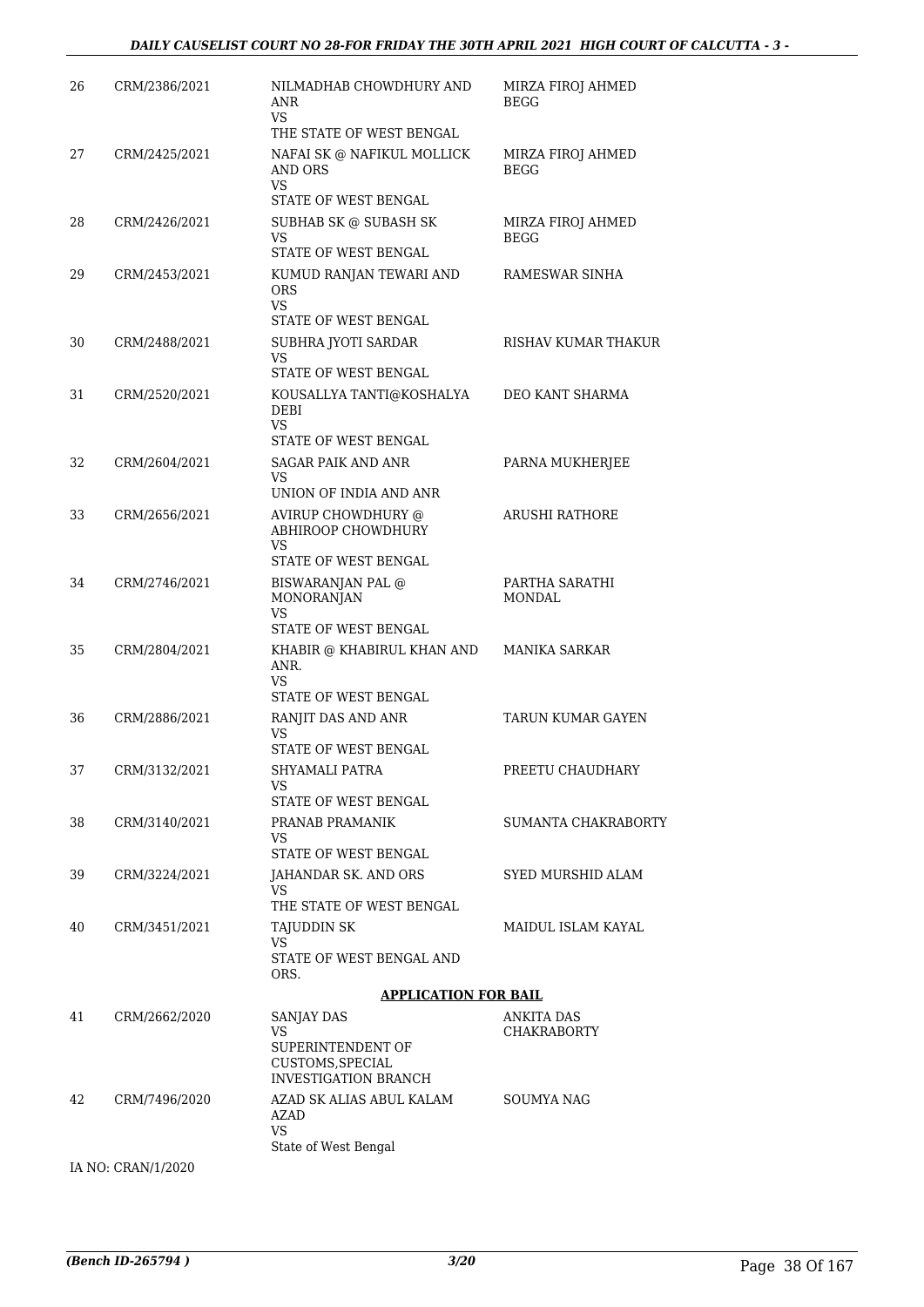| 43 | CRM/9610/2020                             | SANJIB KUMAR MONDAL<br>VS                                                         | ARGHYA CHAKRABARTI                  |
|----|-------------------------------------------|-----------------------------------------------------------------------------------|-------------------------------------|
|    |                                           | State of West Bengal                                                              |                                     |
| 44 | CRM/10898/2020                            | VIKASH KUMAR YADAV @ VIVESH<br>YADAV @ BIKASH YADAV<br>VS                         | SOUMYA BASU ROY<br><b>CHOWDHURY</b> |
|    |                                           | State of West Bengal                                                              |                                     |
| 45 | CRM/11054/2020                            | <b>SUNNY HELA</b><br>VS                                                           | GAGANJYOT SINGH                     |
|    |                                           | Union of India                                                                    |                                     |
| 46 | CRM/11181/2020                            | <b>MITHUN DHARA</b><br>VS.<br>Union of India                                      | KOUSTAV BAGCHI                      |
|    |                                           |                                                                                   |                                     |
| 47 | CRM/341/2021                              | MD SHAMI @ MOHAMMAD<br>SHAMI<br>VS.                                               | NAZIR AHMED                         |
|    |                                           | State of West Bengal                                                              |                                     |
|    | $wt48$ CRM/117/2021                       | MITHUN CHANDRA<br>VS.                                                             | <b>AMRIN KHATOON</b>                |
|    |                                           | STATE OF WEST BENGAL AND<br>ORS.                                                  |                                     |
| 49 | CRM/633/2021                              | BAPI SAMANTA @ NILMONI<br><b>SAMANTA</b><br>VS                                    | RAMASHIS MUKHERJEE                  |
|    |                                           | State of West Bengal                                                              |                                     |
| 50 | CRM/701/2021                              | SHANKAR PROSAD SHARMA @<br><b>SHANKAR SHARMA</b><br>VS.                           | APURBA KUMAR DUTTA                  |
|    |                                           | State of West Bengal                                                              |                                     |
| 51 | CRM/816/2021                              | <b>SUMAN BARMAN</b>                                                               | ROMA ROY                            |
|    |                                           | VS                                                                                |                                     |
|    |                                           | State of West Bengal                                                              |                                     |
|    |                                           | <b>FOR ORDERS</b>                                                                 |                                     |
| 52 | CRM/11017/2020                            | UTPAL MONDAL @ IMAM<br>SAMUNUR @ SABNUR MONDAL<br>@ ALAUDDIN MONDAL AND ORS<br>VS | MADHUMITA BASAK                     |
|    |                                           | THE STATE OF WEST BENGAL                                                          |                                     |
|    |                                           | <b>BAIL APPLICATION</b>                                                           |                                     |
| 53 | CRM/562/2020                              | SHYAMAL KUNDU<br>VS                                                               | SNEHANSU MAJUMDER                   |
|    |                                           | STATE OF WEST BENGAL                                                              |                                     |
|    | IA NO: CRAN/1/2020                        |                                                                                   |                                     |
| 54 | CRM/2583/2020                             | GOBINDO SEN @ GOVIND SAIN<br>VS                                                   | JANNAT UL FIRDOUS                   |
|    |                                           | STATE OF WEST BENGAL                                                              |                                     |
| 55 | CRM/3248/2020                             | SOVAN CHAKRABORTY @ TUKAI<br>VS<br>STATE OF WEST BENGAL                           | <b>ASHISH DEY</b>                   |
|    |                                           |                                                                                   |                                     |
|    | IA NO: CRAN/2/2021                        |                                                                                   |                                     |
| 56 | CRM/3277/2020                             | CHANDAN KHATICK<br>VS<br>STATE OF WEST BENGAL                                     | <b>BITASOK BANERJEE</b>             |
| 57 | CRM/3335/2020                             | TAFAJJEL HOSSAIN                                                                  | DEBAPRIYA SAMANTA                   |
|    |                                           | MONDAL@TAFAJJEL<br>MONDAL@TOFAJEL MOLLA<br>VS                                     |                                     |
|    |                                           | STATE OF WEST BENGAL                                                              |                                     |
|    | IA NO: CRAN/1/2020(Old No:CRAN/1686/2020) |                                                                                   |                                     |
| 58 | CRM/5808/2020                             | ARUN KUMAR DAS<br>VS                                                              | RAJDEEP HALDAR                      |
|    |                                           | STATE OF WEST BENGAL & ANR                                                        |                                     |
|    | IA NO: CRAN/1/2020(Old No:CRAN/4219/2020) |                                                                                   |                                     |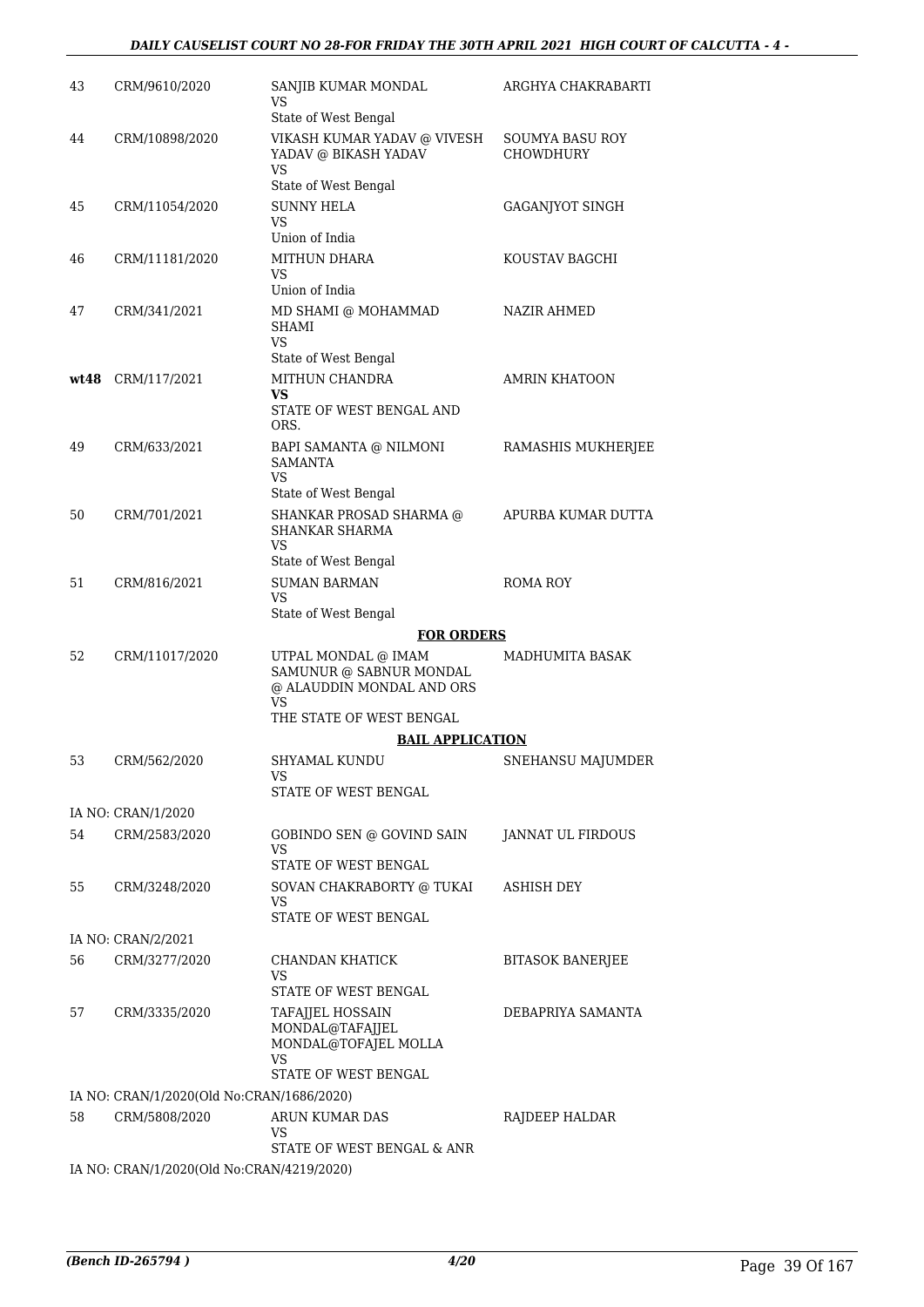#### *DAILY CAUSELIST COURT NO 28-FOR FRIDAY THE 30TH APRIL 2021 HIGH COURT OF CALCUTTA - 5 -*

| 59   | CRM/7610/2020  | <b>SK.SADDAM HOSSAIN</b><br>VS.<br>State of West Bengal                                          | DATTATREYA DUTTA                    |
|------|----------------|--------------------------------------------------------------------------------------------------|-------------------------------------|
| 60   | CRM/8129/2020  | TARIKUL ISLAM @ TARIK<br>VS.                                                                     | SANTANU MAJI                        |
| 61   | CRM/8246/2020  | State of West Bengal<br>JAYNAL GAZI<br>VS                                                        | SUDARSHAN GHOSH                     |
| 62   | CRM/8560/2020  | State of West Bengal<br><b>BHASKAR MUKHERJEE</b><br>VS.                                          | TANMAY BASU                         |
| 63   | CRM/8667/2020  | State of West Bengal<br>SUTPAL GHOSH AND ORS<br>VS.                                              | PRABIR MAJUMDER                     |
| 64   | CRM/8697/2020  | State of West Bengal<br>DEB KUAMR CHAKRABORTY<br>VS                                              | ANKITA DAS<br><b>CHAKRABORTY</b>    |
| 65   | CRM/9535/2020  | State of West Bengal<br>SISHUTOSH SOREN<br>VS.                                                   | KAZI M RAHMAN                       |
| 66   | CRM/9991/2020  | State of West Bengal<br><b>BIPLAB DAS @ BAPAN</b><br>VS                                          | Ramashis Mukherjee                  |
| 67   | CRM/10162/2020 | State of West Bengal<br>ALIM KHAN@ALI@MD ALI<br>@MUBARAK<br>VS.                                  | <b>SANJIB MITRA</b>                 |
|      |                | State of West Bengal                                                                             |                                     |
| wt68 | CRM/10091/2020 | SK. KALAM<br>VS<br>STATE OF WEST BENGAL                                                          | <b>SOUMYA BASU ROY</b><br>CHOWDHURI |
| 69   | CRM/10244/2020 | NIZAMUDDIN GAZI<br>VS.<br>State of West Bengal                                                   | Ramashis Mukherjee                  |
| 70   | CRM/10439/2020 | PARDEEP KUMAR AND ANR<br>VS.<br>State of West Bengal                                             | MD N RABBEER                        |
| 71   | CRM/10486/2020 | <b>SANTAN BHUIYA</b><br>VS<br>State of West Bengal                                               | <b>SOUVIK DAS</b>                   |
| 72   | CRM/10687/2020 | MRI REJAUL ALI@RIKUL<br>VS                                                                       | <b>SAGAR SAHA</b>                   |
| 73   | CRM/10910/2020 | State of West Bengal<br>SHAMIM HUSSAIN @ GILL921782<br>VS<br>State of West Bengal                | HUSEN MUSTAFI                       |
| 74   | CRM/11058/2020 | <b>SOLEMAN MOLLA</b><br>VS                                                                       | MD ZEESHAN UDDIN                    |
| 75   | CRM/11108/2020 | State of West Bengal<br>SANOJ SINGH AND ORS<br>VS.                                               | KOMAL SINGH                         |
| 76   | CRM/11109/2020 | State of West Bengal<br>KALYAN MURMU<br>VS                                                       | <b>BITASOK BANERJEE</b>             |
| 77   | CRM/11122/2020 | State of West Bengal<br>PALASH CHANDRA DEY @ PALAS<br>CH. DEY @ APPU DEY @ BAPI DEY<br><b>VS</b> | SUMANTA GANGULY                     |
| 78   | CRM/11128/2020 | State of West Bengal<br>SANDEEP LAKRA<br>VS<br>State of West Bengal                              | <b>BISWAJIT MITRA</b>               |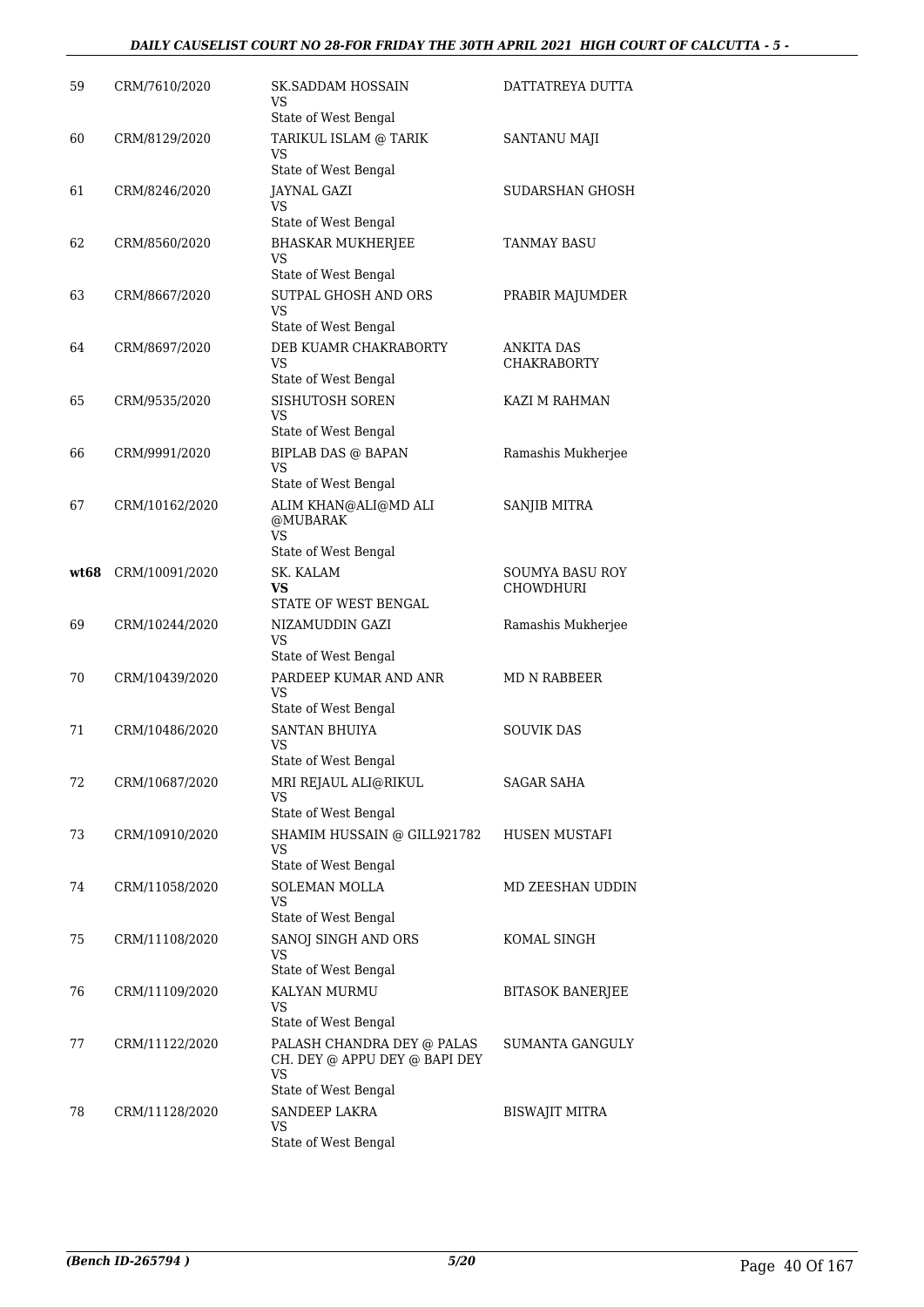| 79 | CRM/11153/2020 | SUJOY MONDAL<br>VS.                                                   | SHAMIK BAGCHI            |
|----|----------------|-----------------------------------------------------------------------|--------------------------|
| 80 | CRM/11214/2020 | State of West Bengal<br>DR. DILIP GHOSH @ DILIP<br><b>KUMAR GHOSH</b> | MINAL PALANA             |
|    |                | VS.<br>State of West Bengal                                           |                          |
| 81 | CRM/11227/2020 | TAHIJUDDIN SHAIKH@RAJU                                                | ANGSHUMAN                |
|    |                | VS                                                                    | <b>CHAKRABORTY</b>       |
|    |                | State of West Bengal                                                  |                          |
| 82 | CRM/11261/2020 | <b>NASIR MALLICK</b><br>VS.                                           | <b>SUMAN DE</b>          |
|    |                | State of West Bengal                                                  |                          |
|    |                | <b>BAIL APPLICATION [NEW]</b>                                         |                          |
| 83 | CRM/469/2021   | MD KALU @ ATAUR RAHAMAN<br>VS                                         | SOUMYA NAG               |
|    |                | Union of India                                                        |                          |
| 84 | CRM/747/2021   | <b>LAKHAN GHOSH</b><br>VS.                                            | SNEHASISH PAL            |
|    |                | State of West Bengal AND ANR                                          |                          |
| 85 | CRM/750/2021   | <b>BIREN MANDAL</b><br>VS                                             | PRITHVIRAJ SINHA ROY     |
|    |                | State of West Bengal                                                  |                          |
| 86 | CRM/766/2021   | HASAN IMAM @ HASNU @<br>ZUBAIR AHMED @ ASIF HOSSAIN<br>@ ARIF HASAN   | PRATIK GHOSH             |
|    |                | VS.<br>State of West Bengal                                           |                          |
|    |                |                                                                       |                          |
| 87 | CRM/772/2021   | PARITOSH MISTRY<br>VS.<br>State of West Bengal                        | FRANCIS SAMSON<br>CORREA |
| 88 | CRM/809/2021   | TINKU KUMAR SINGH                                                     | DEV KUMAR SHARMA         |
|    |                | VS.<br>State of West Bengal                                           |                          |
| 89 | CRM/834/2021   | SOMNATH DUTTA                                                         | KAUSTAV SHOME            |
|    |                | VS.<br>State of West Bengal                                           |                          |
| 90 | CRM/835/2021   | <b>SATTAR AHAMED</b>                                                  | <b>ASIF DEWAN</b>        |
|    |                | VS.<br>State of West Bengal                                           |                          |
| 91 | CRM/838/2021   | MONORANJAN DAS                                                        | <b>NAZIR AHMED</b>       |
|    |                | @MONORANJAN DAS<br><b>VS</b>                                          |                          |
|    |                | State of West Bengal                                                  |                          |
| 92 | CRM/861/2021   | KOHINOOR BIBI<br>VS                                                   | SOURAV MUKHERJEE         |
|    |                | State of West Bengal                                                  |                          |
| 93 | CRM/878/2021   | SHUBHANKAR HALDER<br>VS                                               | DONA AKTER               |
|    |                | State of West Bengal                                                  |                          |
| 94 | CRM/881/2021   | <b>BISWAJIT SHIL</b><br>VS<br>State of West Bengal                    | Jeenia Rudra             |
|    |                |                                                                       |                          |
| 95 | CRM/886/2021   | BAPPADITYA PAN @ BAPPA<br>VS<br>State of West Bengal                  | SIDHANT CHOWDHURY        |
| 96 | CRM/938/2021   | RAKIBUL MONDAL                                                        | Asraf Mandal             |
|    |                | VS<br>State of West Bengal                                            |                          |
| 97 | CRM/940/2021   | TANMOY HOWLADAR                                                       | <b>MAZHAR HOSSAIN</b>    |
|    |                | VS<br>State of West Bengal                                            | <b>CHOWDHURY</b>         |
|    |                |                                                                       |                          |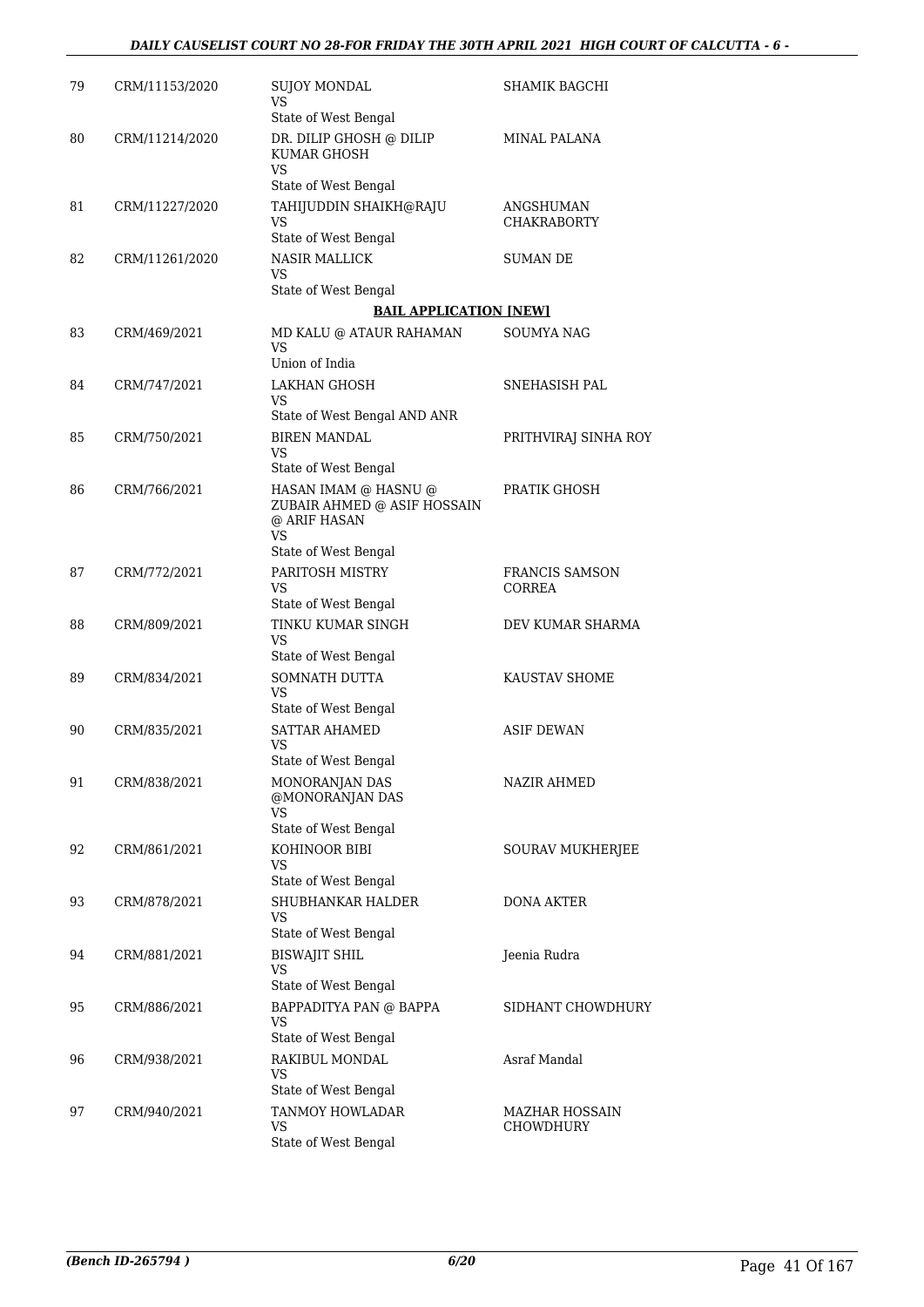#### *DAILY CAUSELIST COURT NO 28-FOR FRIDAY THE 30TH APRIL 2021 HIGH COURT OF CALCUTTA - 7 -*

| 98  | CRM/943/2021  | <b>SANTOSH ROUT</b><br>VS<br>State of West Bengal                                              | MAZHAR HOSSAIN<br><b>CHOWDHURY</b>     |
|-----|---------------|------------------------------------------------------------------------------------------------|----------------------------------------|
| 99  | CRM/968/2021  | <b>AINAL HAQUE</b><br>VS<br>State of West Bengal                                               | ARNAB SAHA                             |
| 100 | CRM/982/2021  | PRADIP RUIDAS<br>VS<br>State of West Bengal                                                    | PINTU KARAR                            |
| 101 | CRM/986/2021  | <b>TAPAS SARKAR</b><br>VS<br>State of West Bengal                                              | PINTU KARAR                            |
| 102 | CRM/998/2021  | RABJEL MONDAL@KALU<br>VS                                                                       | Anisur Rahaman                         |
| 103 | CRM/1039/2021 | State of West Bengal<br><b>SAILEN GHARAI</b><br>VS<br>STATE OF WEST BENGAL AND<br>ORS.         | <b>SUMAN DE</b>                        |
| 104 | CRM/1046/2021 | SAMAR BISWAS ALIAS GUYE<br>VS<br>STATE OF WEST BENGAL AND<br>ORS.                              | <b>AMIT SINGH</b>                      |
| 105 | CRM/1048/2021 | SUBRATA GHOSH<br>VS<br>STATE OF WEST BENGAL                                                    | ARKA CHAKRABORTY                       |
| 106 | CRM/1052/2021 | NIDUL PAUL<br>VS<br>STATE OF WEST BENGAL AND<br>ORS.                                           | SUMANTA CHAKRABORTY                    |
| 107 | CRM/1058/2021 | RABI SHARMA @RABI KUMAR<br><b>SHARMA</b><br>VS<br>STATE OF WEST BENGAL                         | SOURADEEP DUTTA                        |
| 108 | CRM/1080/2021 | ARUN BASAK<br>VS<br>STATE OF WEST BENGAL                                                       | KOUSTUV SHOME                          |
| 109 | CRM/1089/2021 | KANCHAN SONKAR<br>VS<br>THE STATE OF WEST BENGAL                                               | Subhabrata Chowdhury                   |
| 110 | CRM/1105/2021 | LAL MAHAMMAD DHUKRE @ LAL<br>MAHAMMAD DUKRE @LALTUU<br>VS.<br>STATE OF WEST BENGAL AND<br>ORS. | <b>SUMIT ROUTH</b>                     |
| 111 | CRM/1108/2021 | SAJIB BISWAS @ SANJIT<br>VS.<br>STATE OF WEST BENGAL AND<br>ORS.                               | NARAYAN DEBNATH                        |
| 112 | CRM/1110/2021 | SANJIB BISWAS @ SANJIT<br>VS<br>STATE OF WEST BENGAL                                           | NARAYAN DEBNATH                        |
| 113 | CRM/1111/2021 | SAHARAB MONDAL<br>VS.<br>STATE OF WEST BENGAL AND<br>ORS.                                      | <b>ASHOK KUMAR</b><br><b>CHOWDHURY</b> |
| 114 | CRM/1112/2021 | RAJ CHAKRABORTY<br>VS<br>STATE OF WEST BENGAL                                                  | ASHOK KR. CHOWDHURY                    |
| 115 | CRM/1130/2021 | NIYAJUL SK<br>VS<br>STATE OF WEST BENGAL                                                       | Anisur Rahaman                         |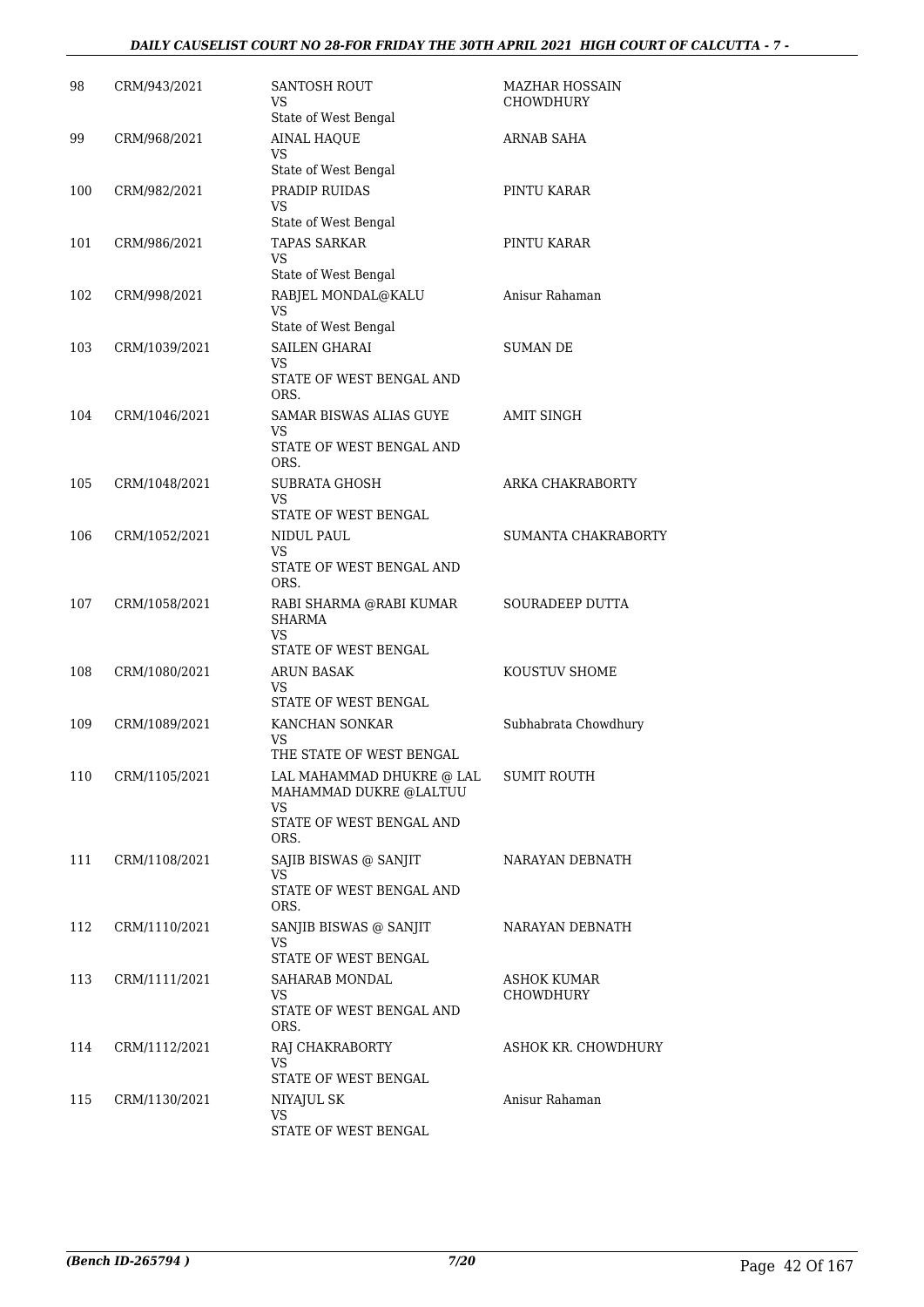| 116 | CRM/1132/2021     | RUBEL ALI @ ABDUL AZIZ<br>VS<br>STATE OF WEST BENGAL                                                                                   | HABIBUR RAHAMAN                            |
|-----|-------------------|----------------------------------------------------------------------------------------------------------------------------------------|--------------------------------------------|
| 117 | CRM/1143/2021     | PRODIP CHOWDHURY@PRADIP<br>KR CHOWDHURY@PRDEEP<br>KUMAR CHOWDHURY<br><b>VS</b>                                                         | PRONOJIT ROY                               |
| 118 | CRM/1178/2021     | STATE OF WEST BENGAL<br>SUKANTA KUMAR SAHOO<br>VS.<br>STATE OF WEST BENGAL AND<br>ORS.                                                 | <b>SOUMYA BASU ROY</b><br><b>CHOWDHURY</b> |
| 119 | CRM/1206/2021     | <b>SAMIR ADHIKARY</b><br>VS<br>STATE OF WEST BENGAL                                                                                    | SHASANKAR SEKHAR<br>SAHA                   |
| 120 | CRM/1213/2021     | JIYARUL MONDAL<br>VS.<br>STATE OF WEST BENGAL                                                                                          | ARUNIMA DAS SHARMA                         |
| 121 | CRM/1253/2021     | S.K.CHAND @CHAND<br>VS<br>STATE OF WEST BENGAL                                                                                         | DEVRANJAN DAS                              |
| 122 | CRM/1255/2021     | TAHERUL HOSSAIN<br>VS<br>STATE OF WEST BENGAL AND<br>ORS.                                                                              | <b>ABDUS SALAM</b>                         |
| 123 | CRM/1257/2021     | KARTICK SAMMADAR<br>VS<br>STATE OF WEST BENGAL AND<br>ORS.                                                                             | HUSEN MUSTAFI                              |
| 124 | CRM/1258/2021     | <b>SUJOY CHANDRA @SUJOY</b><br><b>CHANDA</b><br><b>VS</b><br>STATE OF WEST BENGAL                                                      | <b>BITASOK BANERJEE</b>                    |
| 125 | CRM/1291/2021     | BIKASH HARI<br>VS<br>STATE OF WEST BENGAL                                                                                              | <b>AMIT SINGH</b>                          |
| 126 | CRM/1313/2021     | ARIF ALI MOLLA<br>VS.<br>STATE OF WEST BENGAL AND<br>ORS.                                                                              | <b>ARUPO KUMAR</b><br><b>BHOWMICK</b>      |
|     | 127 CRM/1325/2021 | AMIN AKHTAR @AMIM AKTAR<br>VS.<br>STATE OF WEST BENGAL                                                                                 | SAGAR SAHA                                 |
| 128 | CRM/1350/2021     | ASHOK KUMAR CHOUDHURY<br>@ASHOK CHOUDHURY @ASHOKE<br>CHOWDHURY@RAMESH<br>PRAJAPATI@CHOWDHURY<br>VS<br>STATE OF WEST BENGAL AND<br>ORS. | SOUMYA NAG                                 |
| 129 | CRM/1352/2021     | MD. SAUKAT SEKH<br>VS.<br>UNION OF INDIA, AIR<br>INTELLIGENCE UNIT, ,                                                                  | ARKACHAKRABORTY                            |
| 130 | CRM/1354/2021     | MEHER ALI SK AND OTHERS<br>VS.<br>STATE OF WEST BENGAL                                                                                 | KRISHNENDU DE                              |
| 131 | CRM/1357/2021     | SK SAKIR ALI @SK JIKSARUL ALI<br>VS.<br>STATE OF WEST BENGAL                                                                           | ANINDYA GHOSH                              |
| 132 | CRM/1373/2021     | SAMIRAN KR DAS<br>VS.<br>STATE OF WEST BENGAL                                                                                          | MAZHAR HOSSAIN<br><b>CHOWDHURY</b>         |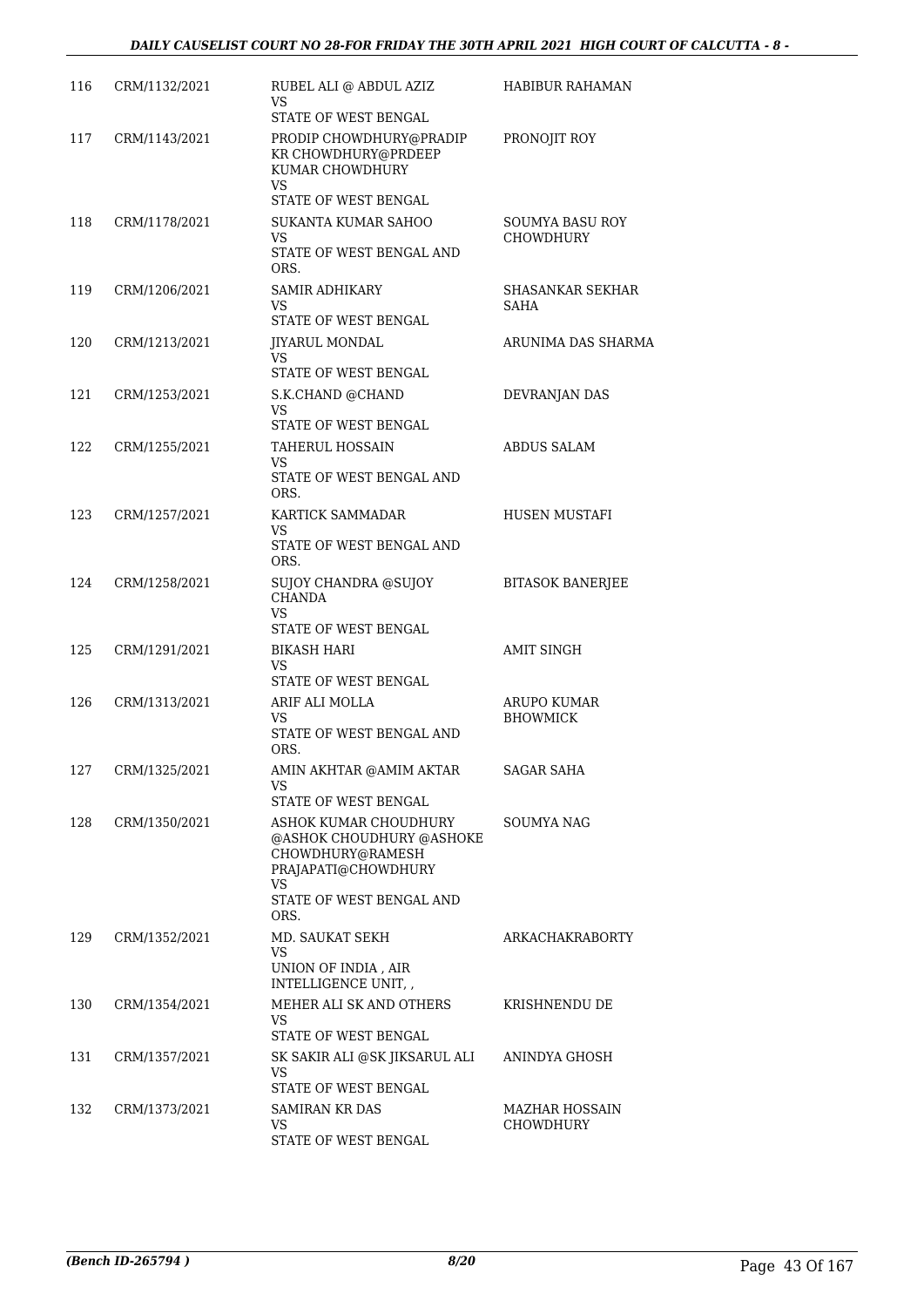| 133 | CRM/1380/2021 | ABARUN SHARMA@VARUN<br><b>KUMAR SHARMA</b><br>VS.      | Kunal Ganguly              |
|-----|---------------|--------------------------------------------------------|----------------------------|
|     |               | STATE OF WEST BENGAL                                   |                            |
| 134 | CRM/1399/2021 | RAHUL SK @ BABU SK<br>VS                               | <b>ABDUS SALAM</b>         |
|     |               | STATE OF WEST BENGAL                                   |                            |
| 135 | CRM/1400/2021 | SUSANTA GHOSH @ LAL<br>VS.<br>STATE OF WEST BENGAL     | PRABIR MAJUMDER            |
| 136 | CRM/1404/2021 | SURENDRA RAI                                           | ANAMITRA BANERJEE          |
|     |               | VS.<br>STATE OF WEST BENGAL                            |                            |
| 137 | CRM/1405/2021 | ANSARUL ALAM<br>VS.                                    | PARVEJ ANAM                |
|     |               | STATE OF WEST BENGAL                                   |                            |
| 138 | CRM/1429/2021 | ANIMESH ADAK AND ANR<br>VS.                            | MAIDUL ISLAM KAYAL         |
|     |               | STATE OF WEST BENGAL                                   |                            |
| 139 | CRM/1591/2021 | RAHIMA BIBI<br>VS                                      | <b>SOUMA SUBHRA ROY</b>    |
|     |               | STATE OF WEST BENGAL                                   |                            |
| 140 | CRM/1657/2021 | <b>BARI SHAK AND ANR</b><br>VS.                        | KAMAL CHANDRA SAHA         |
|     |               | STATE OF WEST BENGAL                                   |                            |
| 141 | CRM/1658/2021 | UJJAL MONDAL @ BABU<br>VS<br>STATE OF WEST BENGAL      | KAMALESH CH SAHA           |
| 142 | CRM/1671/2021 | <b>BASU DEBNATH</b>                                    | DEEPAK KR. SHAW            |
|     |               | VS                                                     |                            |
|     |               | STATE OF WEST BENGAL                                   |                            |
| 143 | CRM/1722/2021 | ALAM HOSSAIN<br>VS.<br>N.C.B. AND ANR                  | <b>BENAJIR HASNA</b>       |
| 144 | CRM/1758/2021 | RUHUL AMIN @ KALU                                      | MD JANNAT FIRDOUS          |
|     |               | <b>VS</b><br>STATE OF WEST BENGAL                      |                            |
| 145 | CRM/1761/2021 | MANOTOSH GHOSH                                         | MOHAMMAD KHAIRUL           |
|     |               | VS                                                     |                            |
|     |               | STATE OF WEST BENGAL<br>REKHA BIBI                     | <b>TAPODIP GUPTA</b>       |
| 146 | CRM/1780/2021 | VS<br>STATE OF WEST BENGAL                             |                            |
| 147 | CRM/1781/2021 | DILIP GORAI                                            | LAKSHMINATH                |
|     |               | VS                                                     | <b>BHATTACHARYA</b>        |
|     |               | STATE OF WEST BENGAL                                   |                            |
| 148 | CRM/1787/2021 | MAKBUL AKTAR SK AND ANR<br>VS.<br>STATE OF WEST BENGAL | <b>BHQASKAR CHATTERJEE</b> |
| 149 | CRM/1789/2021 | ISRAIL SK @ ESRAIL AND ANR                             | PRATIMA BANERJEE           |
|     |               | VS.<br>STATE OF WEST BENGAL                            |                            |
| 150 | CRM/1798/2021 | AMRUL SK@BABUA@AMIRUL<br>AND ANR                       | MUSHARRAF ALAM SK          |
|     |               | VS.<br>STATE OF WEST BENGAL                            |                            |
| 151 | CRM/1804/2021 | SOMNATH GHOSH                                          | PRABIR MAJUMDER            |
|     |               | VS                                                     |                            |
|     |               | STATE OF WEST BENGAL                                   |                            |
| 152 | CRM/1805/2021 | BISWARUP GIRI ALIAS BISU<br>VS.                        | KESHAB CHANDRA DAS         |
|     |               | STATE OF WEST BENGAL                                   |                            |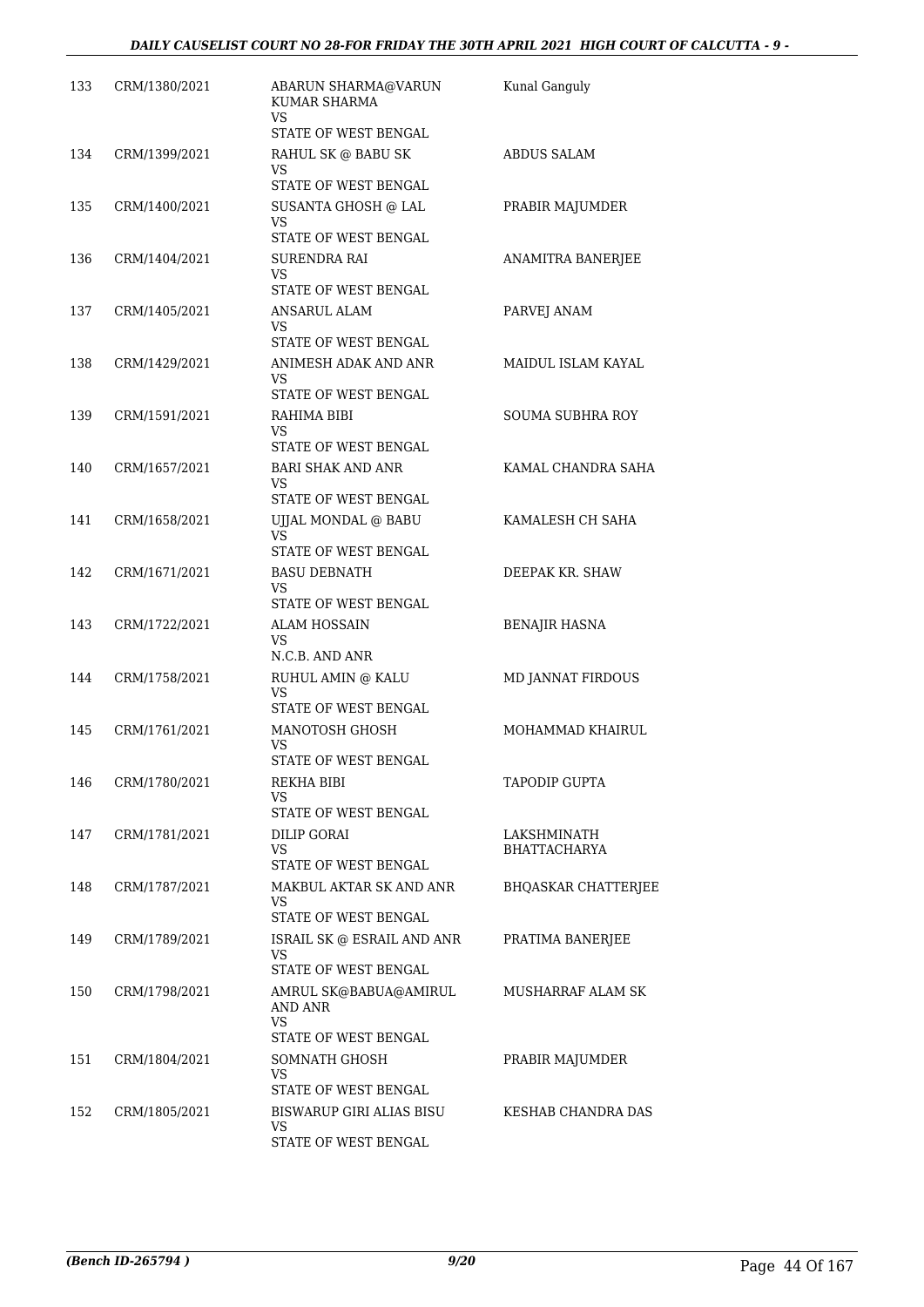| 153 | CRM/1808/2021 | JAGANNATH GHOSH<br>VS                              | KRISHNENDU DE                   |
|-----|---------------|----------------------------------------------------|---------------------------------|
|     |               | STATE OF WEST BENGAL                               |                                 |
| 154 | CRM/1830/2021 | RAJIB BERA<br>VS<br>STATE OF WEST BENGAL           | SUGATA MAITI                    |
| 155 | CRM/1832/2021 | JALAL MONDAL                                       | MINOTI GOMES                    |
|     |               | VS                                                 |                                 |
|     |               | STATE OF WEST BENGAL                               |                                 |
| 156 | CRM/1833/2021 | SUKUMONI SOREN @<br><b>SUKURMANI HEMRAM</b><br>VS. | <b>BUSRA KHATOON</b>            |
|     |               | <b>STATE OF WEST BENGAL</b>                        |                                 |
| 157 | CRM/1836/2021 | LAXMAN ROY<br>VS.<br>STATE OF WEST BENGAL          | SANANDA<br><b>BHATTACHARYYA</b> |
| 158 | CRM/1838/2021 | SK NADEEM AKHTER @ NADIM                           | SHAREQUL HAQUE                  |
|     |               | AKHTAR AK @ NADEEM AKHTAR<br>AND ANR<br><b>VS</b>  |                                 |
|     |               | STATE OF WEST BENGAL                               |                                 |
| 159 | CRM/1845/2021 | <b>TAPAS BISWAS</b><br>VS<br>STATE OF WEST BENGAL  | <b>MINOTI GOMES</b>             |
| 160 | CRM/1846/2021 | SUKUMAR HALDAR@SUJIT                               | <b>BUSRA KHATUN</b>             |
|     |               | HALDAR<br>VS                                       |                                 |
|     |               | STATE OF WEST BENGAL                               |                                 |
| 161 | CRM/1848/2021 | <b>BAPPA SARDAR</b><br>VS<br>STATE OF WEST BENGAL  | TAPAS KUMAR DEY                 |
| 162 | CRM/1851/2021 | HASAN MONDAL AND ANR                               | SUMANTA CHAKRABORTY             |
|     |               | VS<br>STATE OF WEST BENGAL                         |                                 |
| 163 | CRM/1855/2021 | DABLU SINGH                                        | <b>TAPODIP GUPTA</b>            |
|     |               | VS                                                 |                                 |
|     |               | STATE OF WEST BENGAL                               |                                 |
| 164 | CRM/1856/2021 | MIHID SK<br>VS.                                    | SIDDHARTHA SARKAR               |
|     |               | STATE OF WEST BENGAL                               |                                 |
| 165 | CRM/1857/2021 | ALAUDDIN KHAN<br>VS                                | Ramashis Mukherjee              |
|     |               | STATE OF WEST BENGAL                               |                                 |
| 166 | CRM/1864/2021 | JOLLY BASU<br>VS.                                  | SK. MUJIBAR RAHMAN              |
|     |               | STATE OF WEST BENGAL                               |                                 |
| 167 | CRM/1866/2021 | SUBALCHANDRA SARKAR @<br>BARMAN<br>VS.             | <b>BARNA KHATOON</b>            |
|     |               | STATE OF WEST BENGAL                               |                                 |
| 168 | CRM/1869/2021 | JAHIRUDDIN @BABUA<br>VS<br>STATE OF WEST BENGAL    | Md. Safiur Rahaman              |
| 169 | CRM/1871/2021 | JASHODA DEVI@JASODHA DEBI                          | S G GHOSHCHOUDHURY              |
|     |               | VS<br>STATE OF WEST BENGAL                         |                                 |
| 170 | CRM/1873/2021 | KABER @ KUBER SK @ KABIR SK                        | RAJESHWAR                       |
|     |               | AND ANR<br>VS.<br>STATE OF WEST BENGAL             | CHAKRABORTY                     |
| 171 | CRM/1874/2021 | ASRAFUL MULLICK@ABUBAKAR                           | RAFIKUL ISLAM SARDAR            |
|     |               | MOLLICK<br>VS.                                     |                                 |
|     |               | STATE OF WEST BENGAL                               |                                 |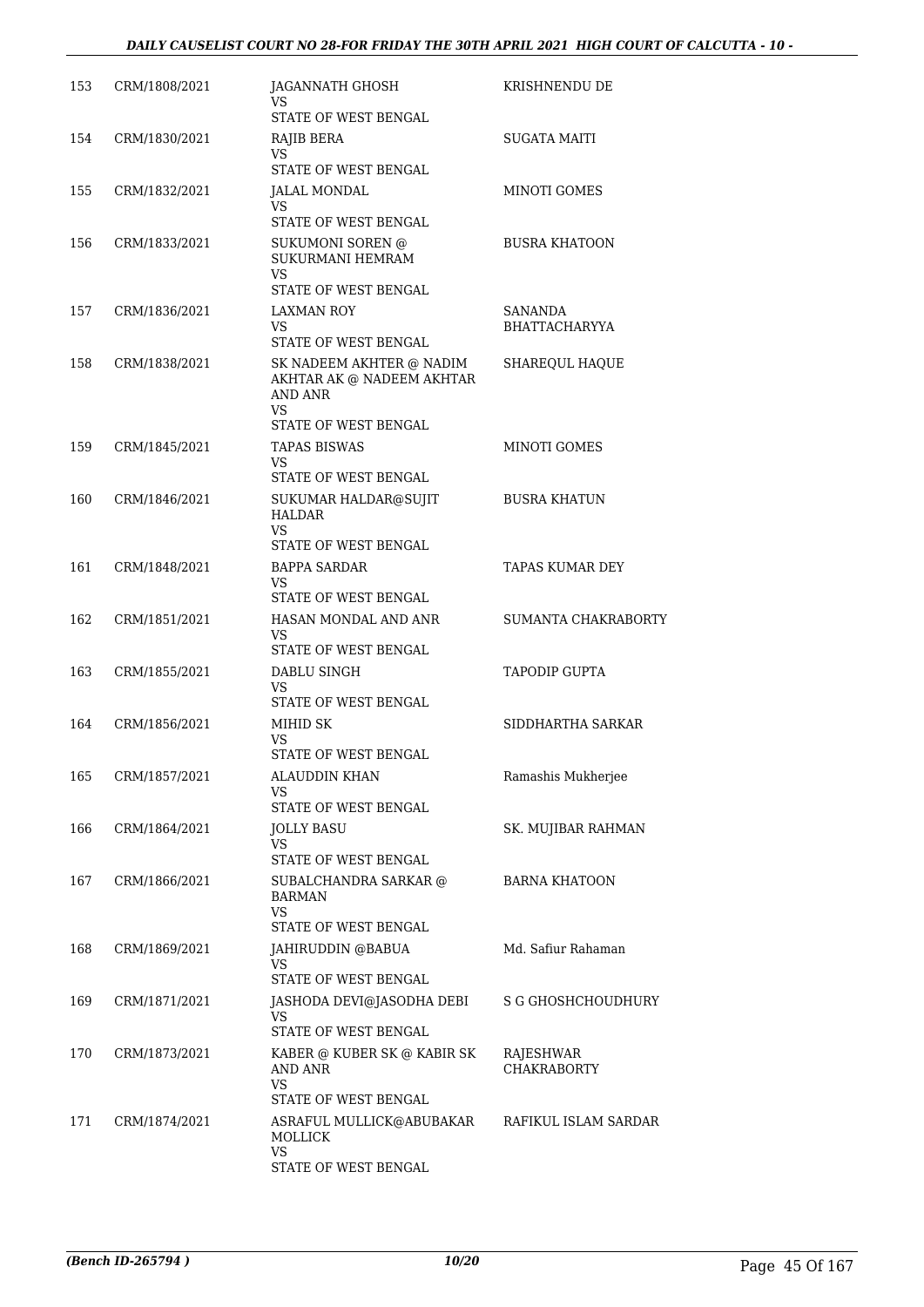| 172 | CRM/1876/2021 | SARIF SK AND ANR<br><b>VS</b><br>STATE OF WEST BENGAL | MD GOLAM NURE IMROHI            |
|-----|---------------|-------------------------------------------------------|---------------------------------|
| 173 | CRM/1878/2021 | <b>SENTU SHAH</b><br>VS                               | SNEHANSU MAJUMDER               |
|     |               | STATE OF WEST BENGAL                                  |                                 |
| 174 | CRM/1879/2021 | ABDUL KAIYUM<br>VS<br>STATE OF WEST BENGAL            | MUSHARRAF ALAM SK               |
| 175 | CRM/1881/2021 | SUBHAJIT MAHATO@NIKI<br>VS                            | MOYUKH MUKHERJEE                |
|     |               | STATE OF WEST BENGAL                                  |                                 |
| 176 | CRM/1883/2021 | HELAL SK @ LADEN @<br><b>HELALUDDIN SK</b><br>VS      | JAHANGIR HOSSAIN                |
|     |               | STATE OF WEST BENGAL                                  |                                 |
| 177 | CRM/1887/2021 | AKHER SK @ MD AKHER SK<br>VS<br>STATE OF WEST BENGAL  | <b>ARUP SARKAR</b>              |
| 178 |               |                                                       |                                 |
|     | CRM/1890/2021 | AJIBAR MONDAL<br>VS<br>STATE OF WEST BENGAL           | Srimoyee Mukherjee              |
| 179 | CRM/1893/2021 | UTPAL MANDAL                                          | <b>BITASOK BANERJEE</b>         |
|     |               | VS<br>STATE OF WEST BENGAL                            |                                 |
| 180 | CRM/1896/2021 | JAFIRUDDIN SEKH                                       | <b>AMARENDRA</b>                |
|     |               | VS<br>STATE OF WEST BENGAL                            | <b>CHAKRABORTY</b>              |
| 181 | CRM/1899/2021 | SHYAMAPADA BISWAS<br>VS<br>STATE OF WEST BENGAL       | <b>MOUSUMI BISWAS</b>           |
| 182 | CRM/1900/2021 | IRSAD KHA @ IRSHAD KHA @<br>KATTU KHA<br>VS           | PROSENJIT MUKHERJEE             |
|     |               | STATE OF WEST BENGAL                                  |                                 |
| 183 | CRM/1903/2021 | KARTICK SINGH@JAGA<br>VS                              | PRAVAS BHATTACHARYA             |
|     |               | STATE OF WEST BENGAL                                  |                                 |
| 184 | CRM/1904/2021 | SUJAN GHOSH @ BABUSONA<br>GHOSH @ SUJOY GHOSH<br>VS   | PRABIR MAJUMDER                 |
|     |               | STATE OF WEST BENGAL                                  |                                 |
| 185 | CRM/1911/2021 | PRABHAT MONDAL<br>VS                                  | PURNASIS BHUNIA                 |
|     |               | STATE OF WEST BENGAL                                  |                                 |
| 186 | CRM/1915/2021 | <b>SUKDEV RAJBANSHI</b><br>VS                         | SHASHANKA SHEKHAR<br>SAHA       |
|     |               | STATE OF WEST BENGAL                                  |                                 |
| 187 | CRM/1921/2021 | SAMIR BARMAN<br>VS<br>STATE OF WEST BENGAL            | <b>ARUP SARKAR</b>              |
| 188 | CRM/1927/2021 | SUBIR SARKAR @ TAKLA @                                | KAMALESH CH. SAHA               |
|     |               | CHATTU<br>VS.                                         |                                 |
|     |               | STATE OF WEST BENGAL                                  |                                 |
| 189 | CRM/1928/2021 | HAFIJUL HAQUE @ ISLAM<br>VS<br>STATE OF WEST BENGAL   | ASHOK KUMAR<br><b>CHOUDHURY</b> |
| 190 | CRM/1931/2021 |                                                       | <b>MD ABU SAFDER</b>            |
|     |               | ABUL HOSSAIN @ NUNUWA<br>VS.<br>STATE OF WEST BENGAL  |                                 |
|     |               |                                                       |                                 |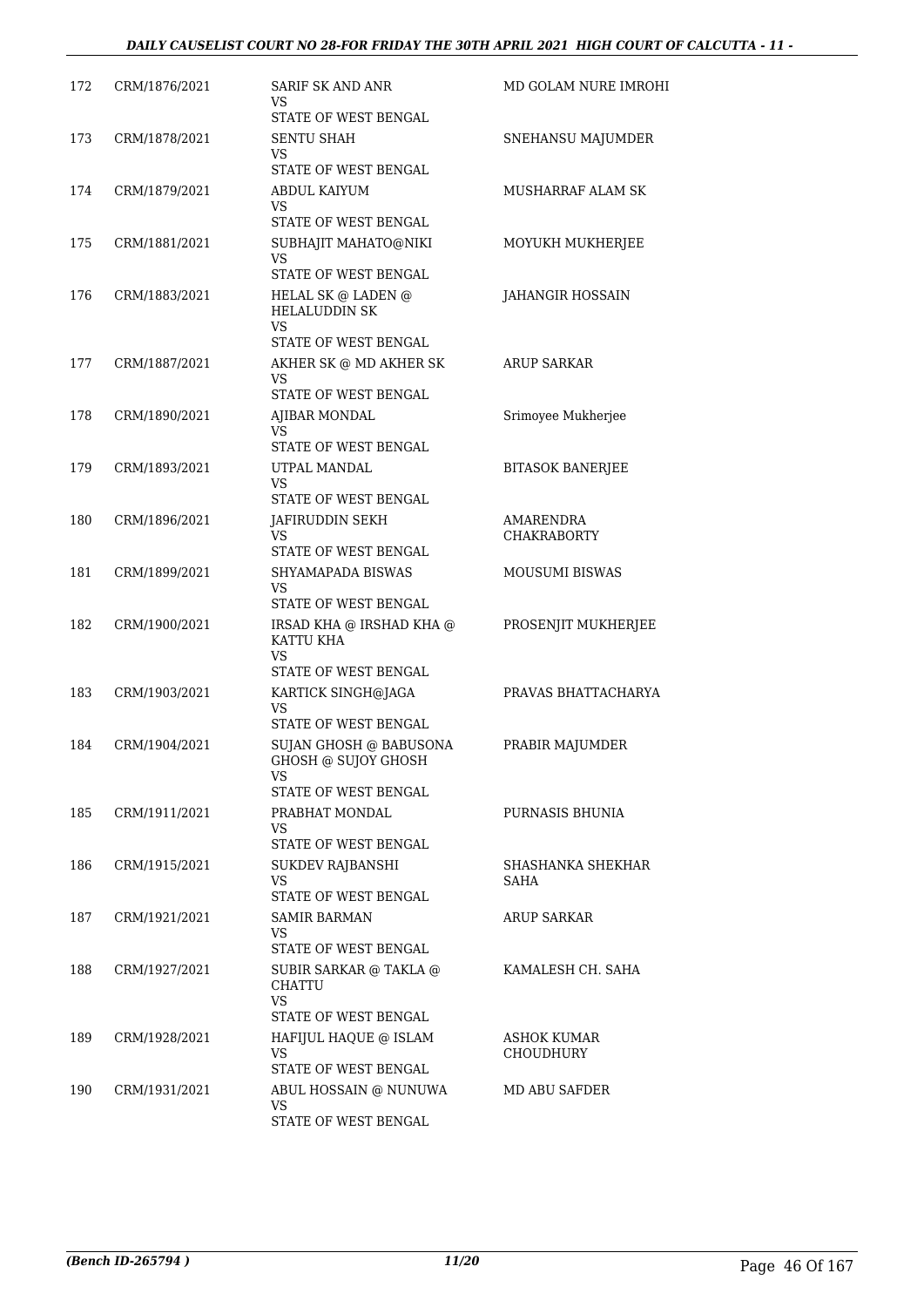| 191 | CRM/1932/2021 | KABUL ALI<br>VS.                                                                                    | <b>IMDADUL HOQUE</b>    |
|-----|---------------|-----------------------------------------------------------------------------------------------------|-------------------------|
| 192 | CRM/1935/2021 | STATE OF WEST BENGAL<br>KALIPADA PRAMANIK AND ORS                                                   | PRONAY BASAK            |
|     |               | VS.<br>STATE OF WEST BENGAL                                                                         |                         |
| 193 | CRM/1937/2021 | ASHISH CHANDA                                                                                       | SANTANU KR ROY          |
|     |               | VS<br>STATE OF WEST BENGAL                                                                          |                         |
| 194 | CRM/1943/2021 | SADDAM MOLLA @ SADDAM @<br>AHEDUL SARKAR<br>VS.<br>STATE OF WEST BENGAL                             | SUBRATA SAHA            |
| 195 | CRM/1945/2021 | SAKIL@SAJIJUL TARAFDAR                                                                              | ARGHA CHOWDHURY         |
|     |               | VS.<br>STATE OF WEST BENGAL                                                                         |                         |
| 196 | CRM/1946/2021 | MOJIBUR RAHAMAN @ RONGBIR<br>SEIKH @ MOHIBUR RAHAMAN @<br>BAPI<br><b>VS</b><br>STATE OF WEST BENGAL | Anisur Rahaman          |
| 197 | CRM/1949/2021 | <b>REJAUL SK</b>                                                                                    | Anisur Rahaman          |
|     |               | VS.<br>STATE OF WEST BENGAL                                                                         |                         |
| 198 | CRM/1951/2021 | <b>KAMAL ROY</b><br>VS.<br>STATE OF WEST BENGAL                                                     | SUBRATA SAHA            |
| 199 | CRM/1954/2021 | ARCHANA ROY                                                                                         | SALMAN HASAN            |
|     |               | VS.<br>STATE OF WEST BENGAL                                                                         |                         |
| 200 | CRM/1955/2021 | AJOY SAROHA<br>VS<br>STATE OF WEST BENGAL                                                           | NILADRI SEKHAR GHOSH    |
| 201 | CRM/1956/2021 | JEKER SK@JAKER SK@JEKER<br>ALI@JAKER ALI AND ANR<br>VS.<br>STATE OF WEST BENGAL                     | TAPODIPT GUPTA          |
| 202 | CRM/1966/2021 | FERAJUL SK@FIRAJUL                                                                                  | ARUP KUMAR BHOWMICK     |
|     |               | VS.<br>STATE OF WEST BENGAL                                                                         |                         |
| 203 | CRM/1974/2021 | <b>BAKKAR HALSANA</b><br>VS                                                                         | <b>SUCHISMITA DUTTA</b> |
| 204 | CRM/1975/2021 | STATE OF WEST BENGAL<br>MUJIBAR RAHAMAN@MOJIBAR                                                     | JISAN IQUBAL HOSSAIN    |
|     |               | SK<br><b>VS</b><br>STATE OF WEST BENGAL                                                             |                         |
| 205 | CRM/1979/2021 | AMAR BAG AND ANR                                                                                    | SANANDA BHATTACHARYA    |
|     |               | VS.<br>STATE OF WEST BENGAL                                                                         |                         |
| 206 | CRM/1981/2021 | SANJIB DOLUI@SANDIP<br>DOLUI@TOTON<br>VS.                                                           | Srimoyee Mukherjee      |
|     |               | STATE OF WEST BENGAL                                                                                |                         |
| 207 | CRM/1982/2021 | SUVAN ALI AND ANR.<br>VS<br>STATE OF WEST BENGAL                                                    | bhaskar chatterjee      |
| 208 | CRM/1983/2021 | YEASIN ALI                                                                                          | Kalidas Saha            |
|     |               | VS.<br>STATE OF WEST BENGAL                                                                         |                         |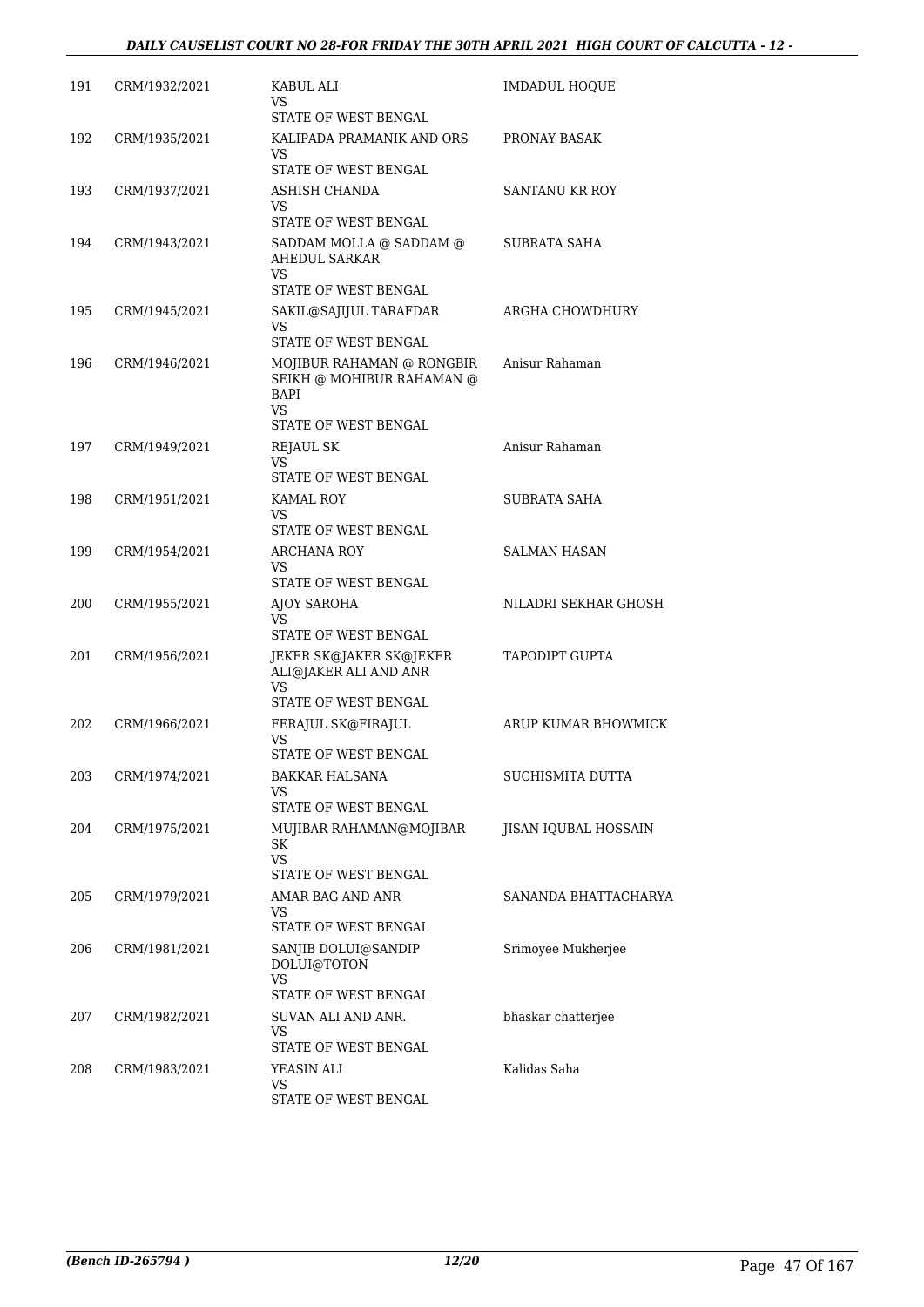| 209 | CRM/1984/2021 | SOFIQUL SK. @ SAFILUL ISLAM @<br>SAFIKUL SK.<br><b>VS</b><br>STATE OF WEST BENGAL AND | Kalidas Saha                               |
|-----|---------------|---------------------------------------------------------------------------------------|--------------------------------------------|
|     |               | ANR.                                                                                  |                                            |
| 210 | CRM/1986/2021 | JANAK MALI<br>VS.                                                                     | sasnjit singh                              |
|     |               | STATE OF WEST BENGAL                                                                  |                                            |
| 211 | CRM/1987/2021 | RANJAN NANDI ALIAS LUCHO<br><b>ORS</b><br>VS.<br>STATE OF WEST BENGAL                 | RAJNANDINI DAS                             |
| 212 | CRM/1988/2021 | <b>SOURAV MAITY</b><br>VS<br>STATE OF WEST BENGAL                                     | ANIL KUMAR<br><b>CHATTOPADHYAY</b>         |
| 213 | CRM/1989/2021 | MIR JUMMAN ALI<br>VS                                                                  | ARUP KUMAR BHOWMICK                        |
| 214 | CRM/1990/2021 | STATE OF WEST BENGAL<br>ARJUN BHUNIA @ KHAISHA<br>VS.<br>STATE OF WEST BENGAL         | Malay Bhattacharyya                        |
| 215 | CRM/1999/2021 | TATAN BASAK @ TOTON<br><b>VS</b><br>STATE OF WEST BENGAL                              | <b>BUSRA KHATOON</b>                       |
| 216 | CRM/2002/2021 | <b>BIPLAB BISWAS</b><br>VS<br>STATE OF WEST BENGAL                                    | SANANDA<br><b>BHATTACHARYYA</b>            |
| 217 | CRM/2003/2021 | DIPANKAR MONDAL<br>VS<br>STATE OF WEST BENGAL                                         | SNEHANSU MAJUMDER                          |
| 218 | CRM/2007/2021 | KALIPADA SARDAR @ KALI<br><b>VS</b><br>STATE OF WEST BENGAL                           | <b>SOUMYA BASU ROY</b><br><b>CHOUDHURY</b> |
| 219 | CRM/2010/2021 | RAJIB PRAMANIK<br>VS<br>STATE OF WEST BENGAL                                          | PRABIR MAJUMDER                            |
| 220 | CRM/2016/2021 | MOHIT JATAB @ MOHIT<br>VS<br>STATE OF WEST BENGAL                                     | SUMITA SARKAR                              |
| 221 | CRM/2019/2021 | USMAN SK @ OSMAN SK<br>VS<br>STATE OF WEST BENGAL                                     | SANANDA<br>BHATTACHARYYA                   |
| 222 | CRM/2021/2021 | NAROTTAM MONDAL<br>VS.<br>STATE OF WEST BENGAL                                        | MINOTI GOMES                               |
| 223 | CRM/2023/2021 | JINNATUN KHATUN JAMADAR<br>VS.<br>STATE OF WEST BENGAL AND<br>ORS.                    | SOMNATH CHAKRABORTY                        |
| 224 | CRM/2024/2021 | JAHANGIR SK.<br>VS<br>STATE OF WEST BENGAL                                            | MONIRA BEGUM                               |
| 225 | CRM/2026/2021 | PRADIP BALA @ AKASH<br>VS<br>STATE OF WEST BENGAL                                     | MINOTI GOMES                               |
| 226 | CRM/2029/2021 | ALAM SK<br>VS<br>STATE OF WEST BENGAL                                                 | ARUP KUMAR BHOWMICK                        |
| 227 | CRM/2031/2021 | BINOY SARDAR @BINAY SARDAR<br>VS.<br>STATE OF WEST BENGAL                             | PRABIR MAJUMKDER                           |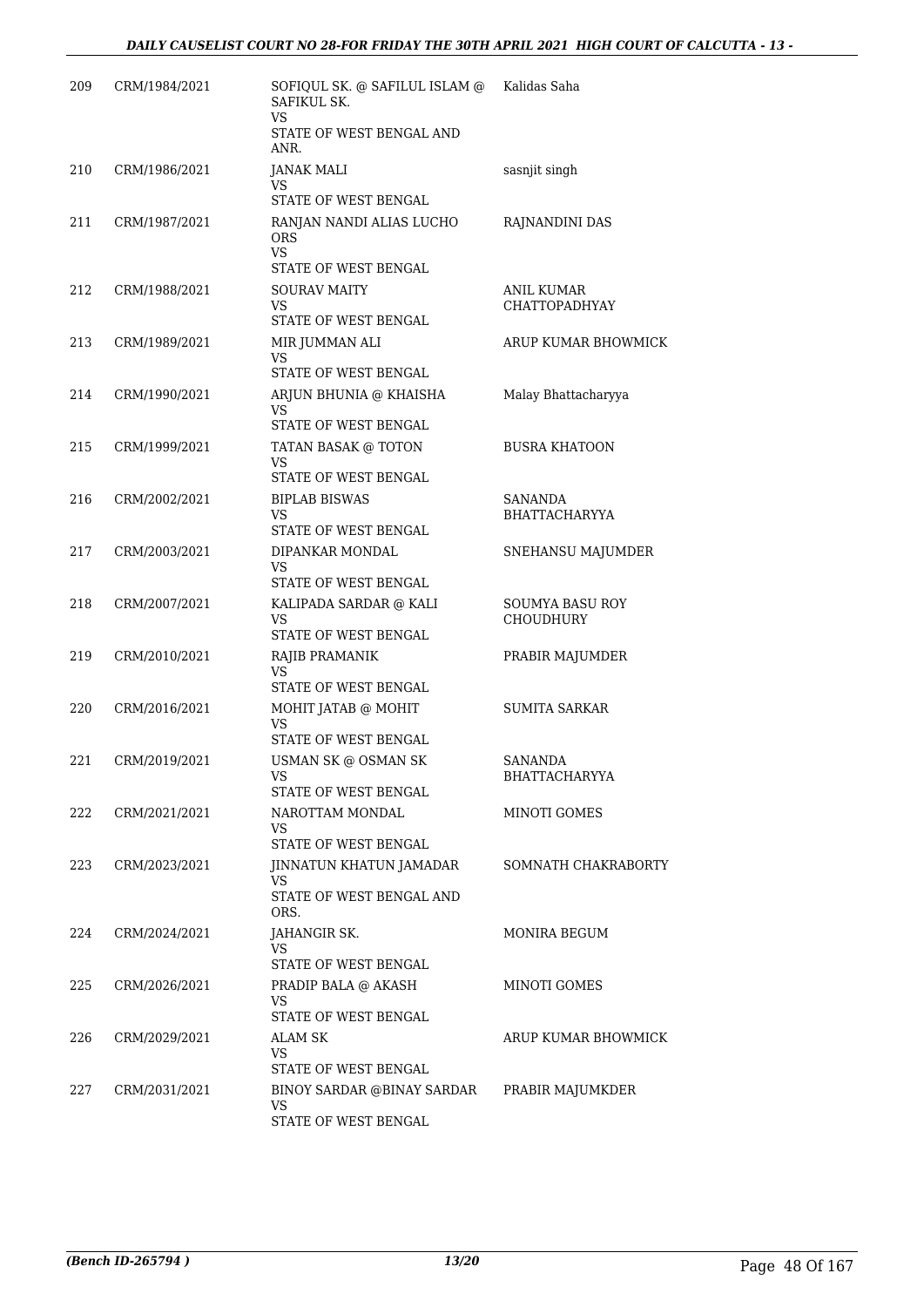| 228 | CRM/2033/2021 | MD. SAIF<br>VS.<br>STATE OF WEST BENGAL                                       | MD. ZEESHAN UDDIN                  |
|-----|---------------|-------------------------------------------------------------------------------|------------------------------------|
| 229 | CRM/2034/2021 | <b>SOUMEN DHARA</b><br>VS.                                                    | AYAN MITRA                         |
| 230 | CRM/2038/2021 | STATE OF WEST BENGAL<br>RAKIB SK<br>VS                                        | PARVEJ ANAM                        |
| 231 | CRM/2039/2021 | STATE OF WEST BENGAL<br><b>SARIFUL ISLAM</b><br>VS<br>STATE OF WEST BENGAL    | <b>BHASKAR CHATTERJEE</b>          |
| 232 | CRM/2042/2021 | HASANUR JAMAN SK @ HASAN<br>VS.<br>STATE OF WEST BENGAL                       | Sumanta Das                        |
| 233 | CRM/2046/2021 | DEBASISH MANDAL<br>VS<br>STATE OF WEST BENGAL                                 | <b>SOVAN DAS GUPTA</b>             |
| 234 | CRM/2047/2021 | SAIFUL ALI MANDAL @ MADDU<br>VS.<br>STATE OF WEST BENGAL                      | SUMANTA DAS                        |
| 235 | CRM/2048/2021 | <b>SAMAR HALDER</b><br>VS<br>STATE OF WEST BENGAL                             | <b>SUMANTA DAS</b>                 |
| 236 | CRM/2053/2021 | RATAN BALA<br>VS<br>STATE OF WEST BENGAL                                      | KOUSTAV SHOME                      |
| 237 | CRM/2055/2021 | <b>DILIP SARKAR</b><br>VS.<br>STATE OF WEST BENGAL                            | KAUSTAV SHOME                      |
| 238 | CRM/2057/2021 | SANDIP PRAMANIK<br>VS<br>STATE OF WEST BENGAL                                 | KAUSTAV SHOME                      |
| 239 | CRM/2059/2021 | SUMAN DAS @ CHHOLU<br>VS<br>STATE OF WEST BENGAL                              | ARUP KUMAR BHOWMICK                |
| 240 | CRM/2060/2021 | SADIKUKL@SADIQUL SK<br>VS<br>STATE OF WEST BENGAL                             | ZIAUL HAQUE                        |
| 241 | CRM/2061/2021 | CHANO MONDAL<br>VS<br>STATE OF WEST BENGAL                                    | SAYAN DE                           |
| 242 | CRM/2062/2021 | RABINDRANATH DINDA<br>VS<br>STATE OF WEST BENGAL                              | SHIBAJI KUMAR DAS                  |
| 243 | CRM/2064/2021 | MD. SHAHED @ MD. SAHID @<br>RAJU<br><b>VS</b>                                 | <b>SHEKHAR BARMAN</b>              |
| 244 | CRM/2066/2021 | STATE OF WEST BENGAL<br>SK. SAHABUDDIN @ HABLU<br>VS.<br>STATE OF WEST BENGAL | <b>JYOTI PRAKASH</b><br>CHATTERJEE |
| 245 | CRM/2069/2021 | NAJIMUL GAZI @ NAZMUL GAZI<br>VS.<br>STATE OF WEST BENGAL                     | SAFDAR AZAM                        |
| 246 | CRM/2074/2021 | PRATIK DAS<br>VS.<br>STATE OF WEST BENGAL                                     | SAYAN DE                           |
| 247 | CRM/2076/2021 | SK. REJAULHAQUE @ REJAUL<br><b>HAQUE</b><br>VS<br>STATE OF WEST BENGAL        | Srimoyee Mukherjee                 |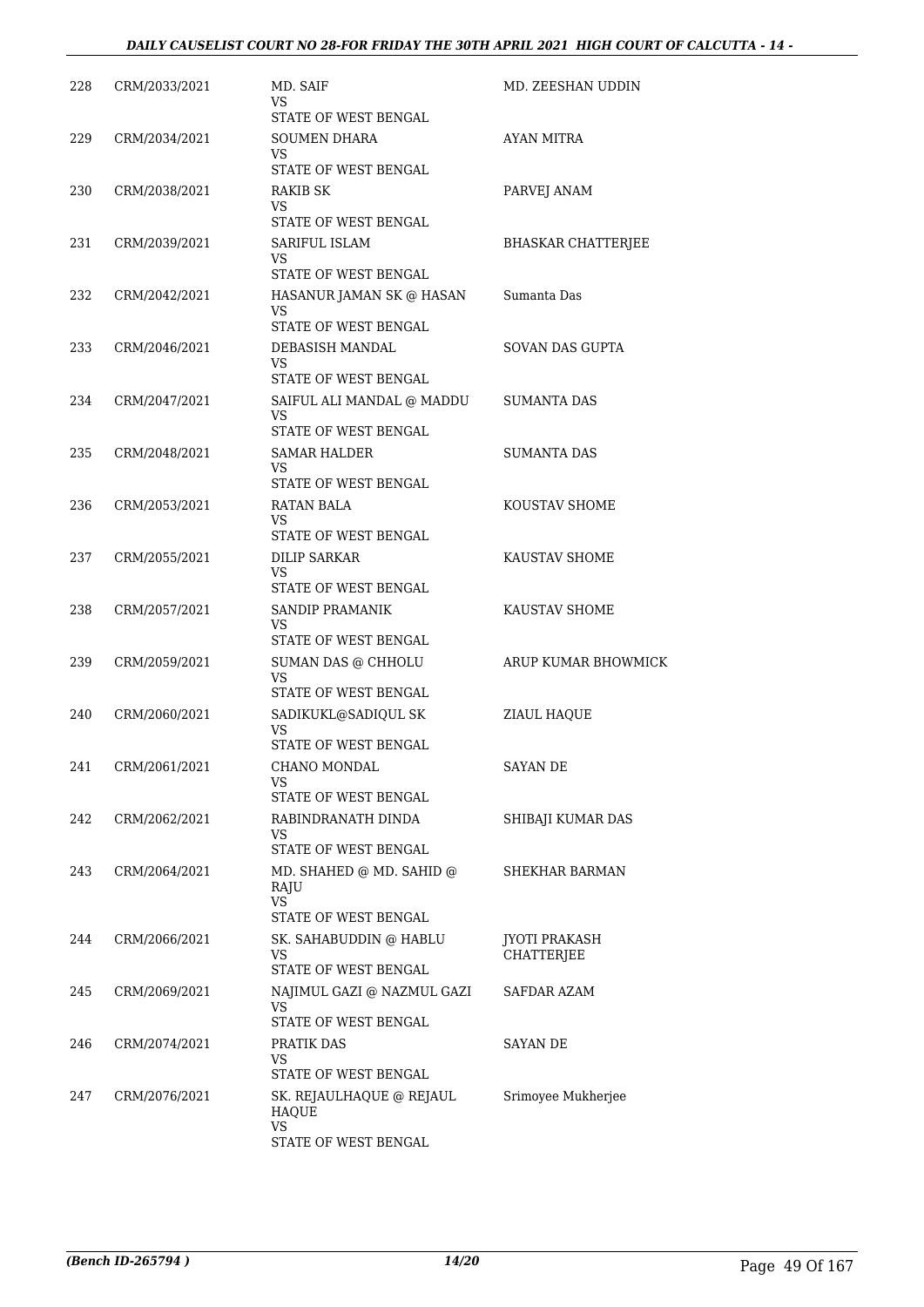| 248 | CRM/2085/2021  | ASISH TEWARI @ ASIS TEWARI<br>VS                                    | SWARNALI SAHA          |
|-----|----------------|---------------------------------------------------------------------|------------------------|
|     |                | STATE OF WEST BENGAL                                                |                        |
| 249 | CRM/2086/2021  | MITHU SIKARI AND ANR<br>VS                                          | <b>ASHOK DAS</b>       |
|     |                | STATE OF WEST BENGAL                                                |                        |
| 250 | CRM/2087/2021  | SK. REHANULLAH @ REHAN<br>VS                                        | ARUP KUMAR BHOWMICK    |
|     |                | STATE OF WEST BENGAL                                                |                        |
| 251 | CRM/2090/2021  | ANKIT TIWARI@TEWARY<br>VS<br>STATE OF WEST BENGAL                   | <b>BISWAJIT MANNA</b>  |
| 252 | CRM/2091/2021  | KRISHNA RANJAN MANDAL                                               | ARUP KUMAR BHOWMICK    |
|     |                | VS                                                                  |                        |
|     |                | STATE OF WEST BENGAL                                                |                        |
|     |                | <b>APPLICATION FOR ANTICIPATORY BAIL</b>                            |                        |
| 253 | CRM/2425/2020  | BAL KRISHNA JHA @ BALAK JHA                                         | NOOR ALAM              |
|     |                | VS<br>STATE OF WEST BENGAL                                          |                        |
| 254 | CRM/2508/2020  | GANGADHAR MONDAL                                                    | RANJAN CHAKRABARTI     |
|     |                | VS                                                                  |                        |
|     |                | STATE OF WEST BENGAL                                                |                        |
| 255 | CRM/8367/2020  | GOLAP RAHAMAN ALIAS MD.<br><b>GOLAM RAHAMAN BISWAS</b><br><b>VS</b> | MD. GOLAM NURE IMROHI  |
|     |                | State of West Bengal                                                |                        |
| 256 | CRM/8436/2020  | AJOY PRAMANIK<br><b>VS</b>                                          | KAZI M. RAHMAN         |
|     |                | State of West Bengal                                                |                        |
| 257 | CRM/8692/2020  | SISIR PAKHIRA AND ORS<br>VS                                         | <b>BIVASH BANERJEE</b> |
|     |                | STATE OF WEST BENGAL AND<br>ORS.                                    |                        |
| 258 | CRM/8791/2020  | AFJAL HOSSAIN                                                       | SHABANA HASIN          |
|     |                | VS<br>State of West Bengal                                          |                        |
| 259 | CRM/8826/2020  | FARAJ ALI SK. ALIAS FARAJ SK.                                       | JISAN IQUBAL HOSSAIN   |
|     |                | VS<br>State of West Bengal                                          |                        |
| 260 | CRM/9529/2020  | ANIMESH DAS                                                         | KAZI M RAHMAN          |
|     |                | VS<br>State of West Bengal                                          |                        |
| 261 | CRM/9559/2020  | <b>BASUDEB PAL</b>                                                  | SAIDUR RAHAMAN         |
|     |                | <b>VS</b>                                                           |                        |
|     |                | State of West Bengal                                                |                        |
| 262 | CRM/9654/2020  | SUBHAS CHANDRA GHOSHAL<br><b>VS</b>                                 | SALONI BHATTACHARYA    |
|     |                | State of West Bengal                                                |                        |
| 263 | CRM/9721/2020  | PREMCHAND SHARMA<br>VS<br>State of West Bengal                      | JNIP BOSE              |
| 264 | CRM/10593/2020 | MIJANUR RAHAMAN                                                     | KALIDAS SAHA           |
|     |                | VS                                                                  |                        |
|     |                | STATE OF WEST BENGAL AND<br>ORS.                                    |                        |
| 265 | CRM/10710/2020 | NASER MOLLICK@NASIR<br>HOSSAIN MOLLICK AND ORS<br>VS                | NILADRI SEKHAR GHOSH   |
|     |                | State of West Bengal                                                |                        |
| 266 | CRM/10778/2020 | SANJAY DAS<br><b>VS</b>                                             | DEVI PRIYA MITRA       |
|     |                | State of West Bengal                                                |                        |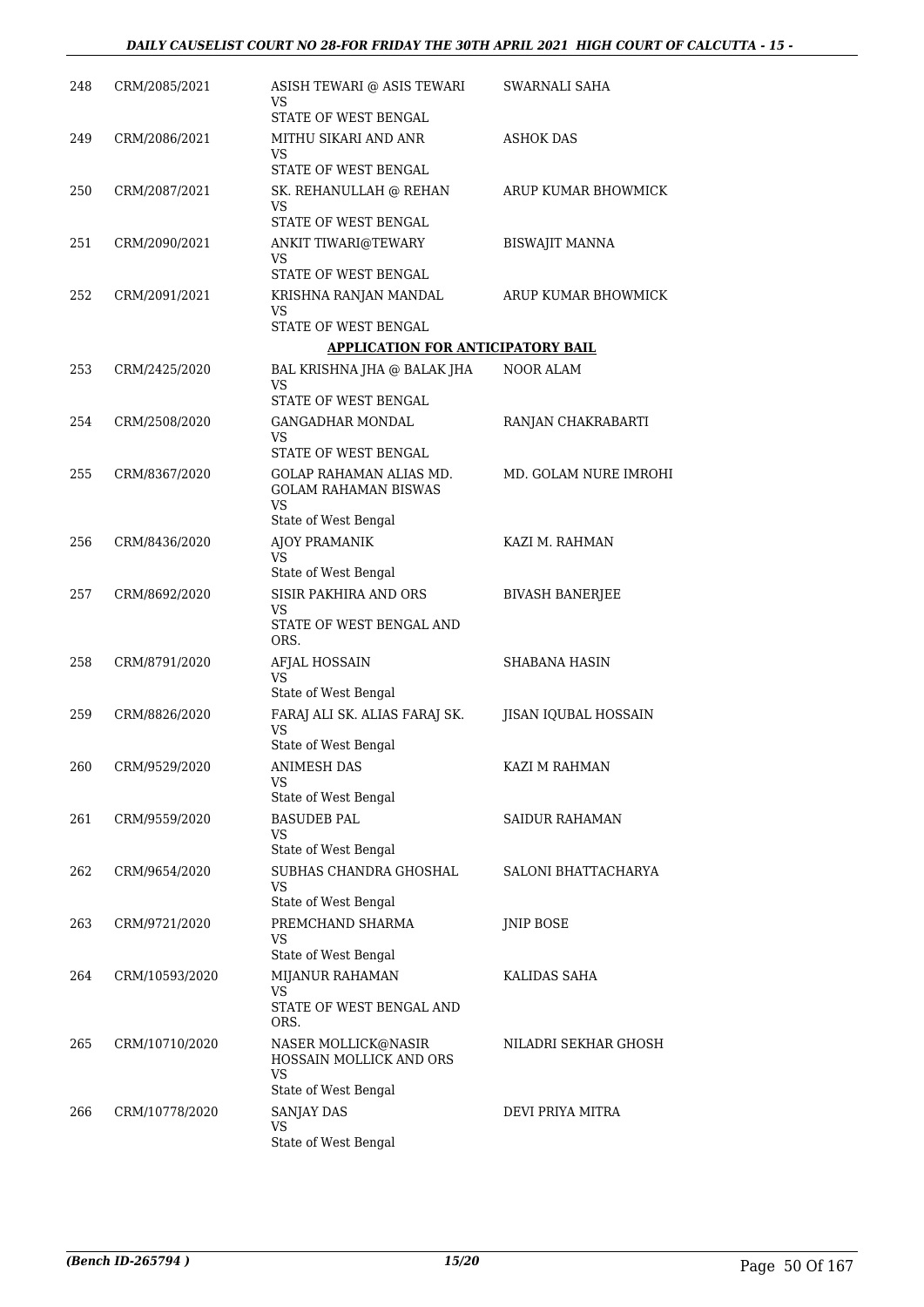| 267 | CRM/10899/2020 | AYAN PAKRASHI<br>VS<br>State of West Bengal                                                              | SATADRU LAHIRI                      |
|-----|----------------|----------------------------------------------------------------------------------------------------------|-------------------------------------|
| 268 | CRM/10930/2020 | <b>BAPAN BHAKTA</b><br>VS                                                                                | Atis Kumar Biswas                   |
| 269 | CRM/10945/2020 | State of West Bengal<br>JANHABI MISTRY @JANNABI<br>MISTRI<br>VS                                          | <b>BIKASH CHAKRABORTY</b>           |
|     |                | State of West Bengal                                                                                     |                                     |
| 270 | CRM/10962/2020 | HARIDAS BISWAS ANDANR<br><b>VS</b><br>State of West Bengal                                               | AMANUL ISLAM                        |
| 271 | CRM/10965/2020 | PRASENJIT ADHIKARY AND ORS<br>VS<br>State of West Bengal                                                 | KAUSTAV SHOM                        |
| 272 | CRM/10967/2020 | MD AKTAR ALI SK @ MD AKTAR<br>ALI<br>VS<br>State of West Bengal                                          | AMANUL ISLAM                        |
| 273 | CRM/10972/2020 | <b>MANIK DEBNATH</b><br>VS                                                                               | <b>AMANUL ISLAM</b>                 |
|     | CRM/10975/2020 | State of West Bengal                                                                                     |                                     |
| 274 |                | ABDUL KADER SEKH @ KADER SK<br>VS<br>State of West Bengal                                                | <b>RIYA DAS</b>                     |
|     |                | <b>ANTICIPATORY BAIL</b>                                                                                 |                                     |
| 275 | CRM/478/2021   | <b>BISWANATH DAS</b><br>VS<br>State of West Bengal                                                       | Supratick Syamal                    |
| 276 | CRM/581/2021   | ASHOKE KR. DAS @ ASHOKE DAS<br>VS<br>State of West Bengal                                                | PALASH BAPARI                       |
| 277 | CRM/613/2021   | <b>ARUP GHOSH</b><br>VS                                                                                  | FARAH ANJUM                         |
| 278 | CRM/617/2021   | State of West Bengal<br>BABUL ALI@BABUL HOSSAIN<br>AND ORS<br>VS<br>State of West Bengal                 | <b>ARUP SARKAR</b>                  |
| 279 | CRM/624/2021   | <b>BABLI DAS AND ANR</b><br>VS                                                                           | TINA BISWAS                         |
| 280 | CRM/627/2021   | State of West Bengal<br>MAHENDRA MANDAL<br><b>VS</b><br>State of West Bengal                             | DEBASIS MITRA                       |
| 281 | CRM/630/2021   | NIRANJAN MIDDE AND ORS<br>VS<br>State of West Bengal                                                     | <b>BAPIN BAIDYA</b>                 |
| 282 | CRM/632/2021   | MD SAMFUL AND ORS<br>VS<br>State of West Bengal                                                          | ARUP KUMAR BHOWMICK                 |
| 283 | CRM/634/2021   | MAJLUM SK @MAJLUM<br>VS<br>State of West Bengal                                                          | ARUP KUMAR BHOWMICK                 |
| 284 | CRM/640/2021   | ASGAR ALI<br>VS                                                                                          | <b>BISWAJIT MITRA</b>               |
| 285 | CRM/642/2021   | State of West Bengal<br>AJMAT SARDAR@AZMAT SARDAR<br><b>AND ORS</b><br><b>VS</b><br>State of West Bengal | <b>SOUMYS BASU ROY</b><br>CHOWDHURY |
|     |                |                                                                                                          |                                     |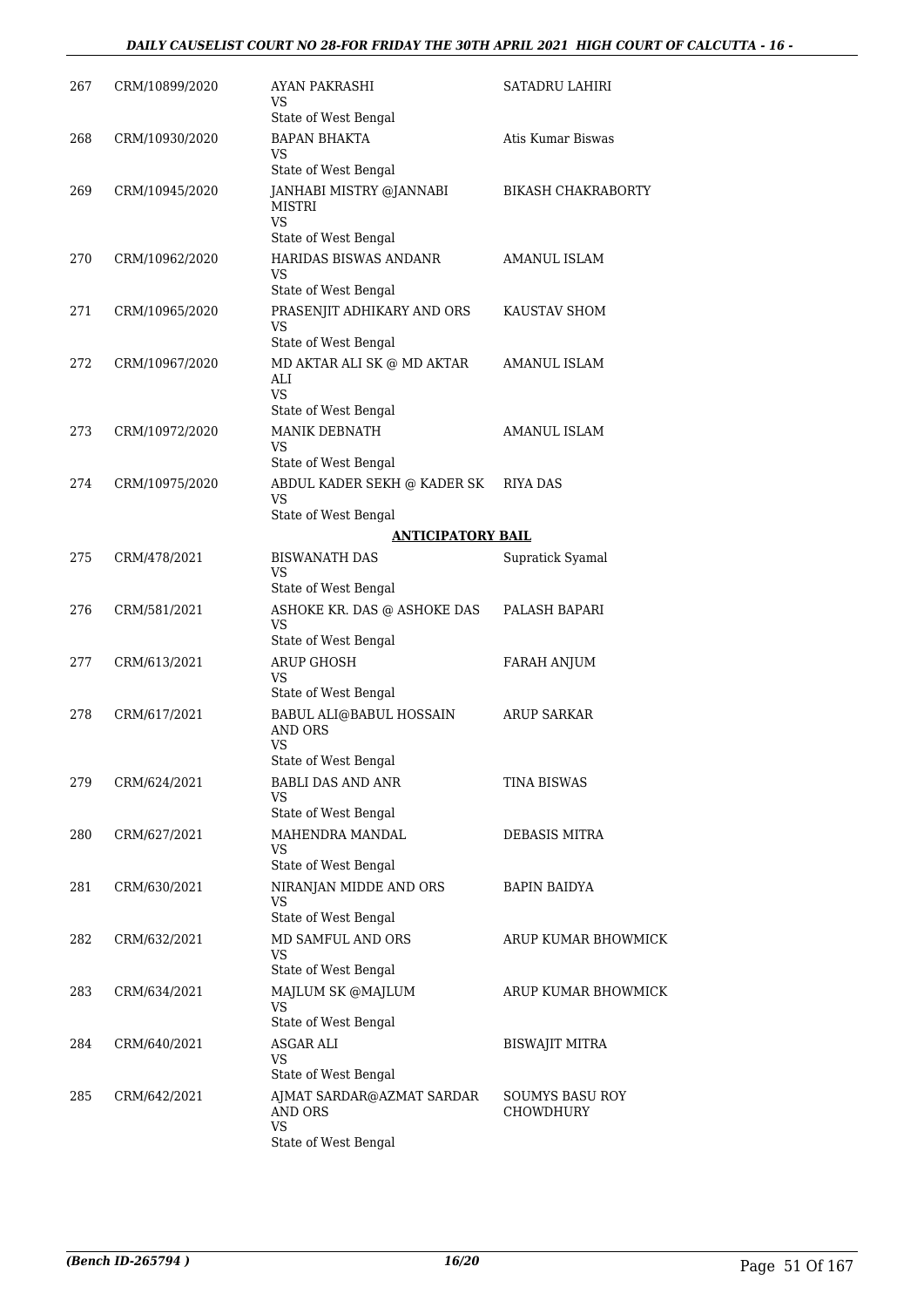| 286 | CRM/649/2021  | SIDHYESWAR SAMANTA @DABLU<br>AND ANOTHER<br>VS.                                                 | <b>SUMAN CHAKRABORTY</b>        |
|-----|---------------|-------------------------------------------------------------------------------------------------|---------------------------------|
| 287 | CRM/682/2021  | State of West Bengal<br>PACHU CHOWHAN AND ORS.<br>VS                                            | <b>BISWAJIT MITRA</b>           |
| 288 | CRM/833/2021  | State of West Bengal<br><b>BHARATI RUIDAS AND ORS</b><br>VS                                     | PINTU KARAR                     |
| 289 | CRM/843/2021  | State of West Bengal<br><b>AMIYA KOLE</b><br>VS<br>State of West Bengal                         | ANJAN BHATTACHARYA              |
| 290 | CRM/912/2021  | sougata dey<br>VS<br>State of West Bengal                                                       | SOMNATH CHAKRABORTY             |
| 291 | CRM/930/2021  | SK MASUD RAHAMAN@LALTU<br>VS<br>State of West Bengal                                            | ABHIJIT KUMAR ADHYA             |
| 292 | CRM/932/2021  | <b>ASANUR ISLAM@RENTU</b><br><b>MONDAL</b><br>VS                                                | <b>TAPODIP GUPTA</b>            |
| 293 | CRM/952/2021  | State of West Bengal<br><b>KAKALI SIL</b><br>VS.<br>State of West Bengal                        | RAJNANDINI DAS                  |
| 294 | CRM/979/2021  | ASHRAF ALI KHAN @ ASHRAF<br>VS<br>State of West Bengal                                          | nazir ahmed                     |
| 295 | CRM/981/2021  | ARIF DOCTOR @ ARIF HOSSAIN @<br><b>MD. ARIF HOSSAIN</b><br>VS.                                  | MUSHARRAF ALAM SK               |
| 296 | CRM/1021/2021 | State of West Bengal<br>SETAAB SEIKH @ SETAB SK AND<br><b>ORS</b><br>VS<br>STATE OF WEST BENGAL | SK. JALALUDDIN                  |
| 297 | CRM/1032/2021 | ARUN PRAMANIK AND ORS<br>VS<br><b>STATE OF WEST BENGAL</b>                                      | PARTHA SARATHI<br>MONDAL        |
| 298 | CRM/1034/2021 | BAPAN MONDAL<br>VS.<br>STATE OF WEST BENGAL                                                     | SUBHAJIT CHOWDHURY              |
| 299 | CRM/1035/2021 | MOKBUL SK AND ORS<br>VS.<br>STATE OF WEST BENGAL                                                | ARUP KUMAR BHOWMICK             |
| 300 | CRM/1036/2021 | SUBHANKAR BHADRA@MANOJ<br>BHADRA<br>VS.<br>STATE OF WEST BENGAL                                 | SHIBAJI KUMAR DAS               |
| 301 | CRM/1040/2021 | ASHIM KR. DE AND ANR.<br>VS<br>STATE OF WEST BENGAL                                             | KOMAL SINGH                     |
| 302 | CRM/1041/2021 | DULAN MOLLICK ALIAS<br><b>BACHHAN</b><br>VS.<br>STATE OF WEST BENGAL AND<br>ORS.                | <b>ANISUR RAHAMAN</b>           |
| 303 | CRM/1042/2021 | SANCHITA BISWAS AND ORS.<br>VS<br>STATE OF WEST BENGAL                                          | SANANDA<br><b>BHATTACHARYYA</b> |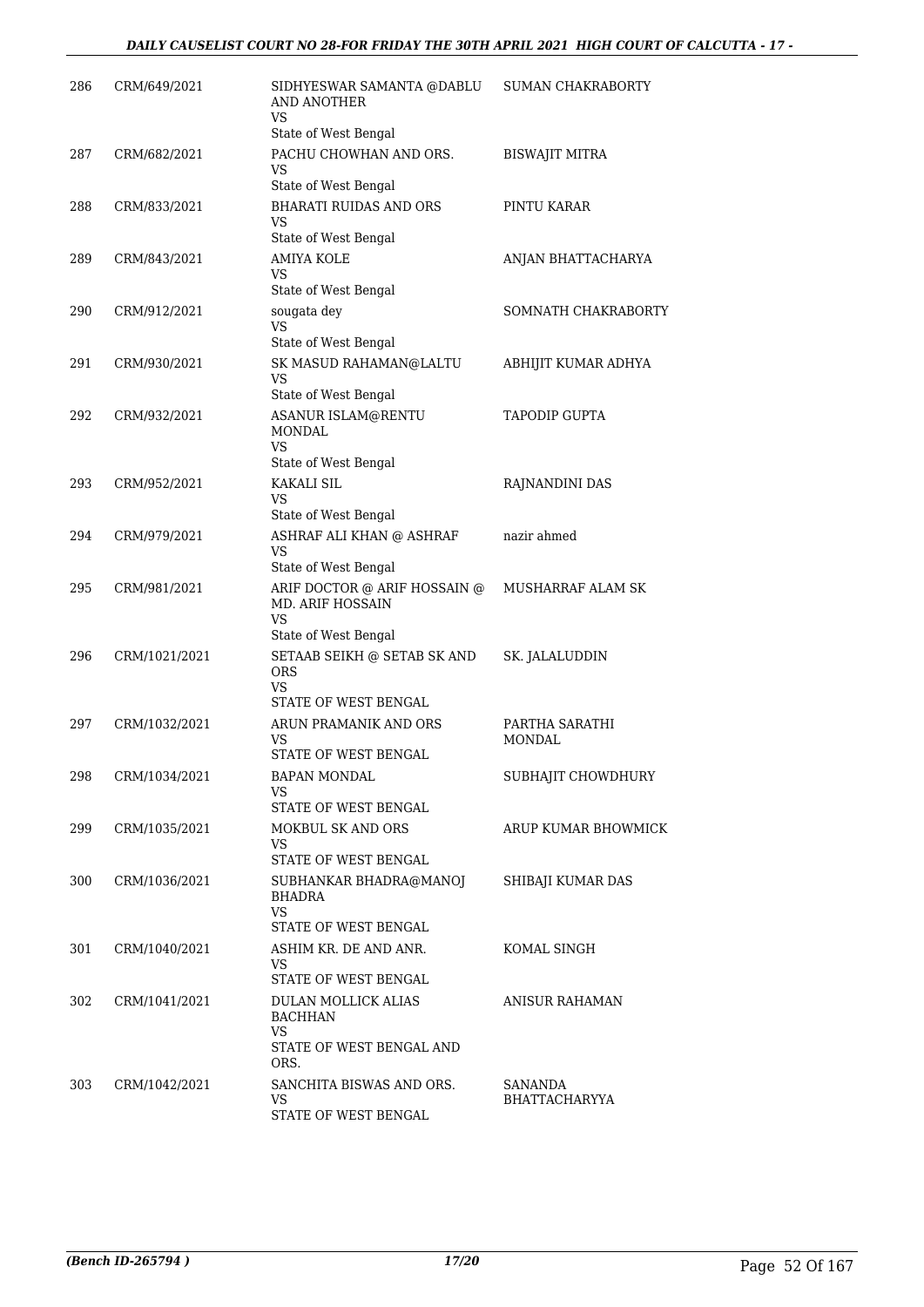| 304 | CRM/1044/2021 | <b>ANJANA ROY</b><br>VS.<br>STATE OF WEST BENGAL AND                             | SANANDA BHATTACHARYA      |
|-----|---------------|----------------------------------------------------------------------------------|---------------------------|
| 305 | CRM/1045/2021 | ORS.<br><b>SK MAZED AND ANR</b><br>VS<br>STATE OF WEST BENGAL AND                | <b>MOUMITA MONDAL</b>     |
| 306 | CRM/1047/2021 | ORS.<br><b>BINA MUKHERJEE</b><br>VS<br>STATE OF WEST BENGAL AND                  | SANJIB MITRA              |
| 307 | CRM/1049/2021 | ORS.<br><b>JIYAR RAHAMAN</b><br>VS.<br>STATE OF WEST BENGAL AND                  | SOURAV MUKHERJEE          |
| 308 | CRM/1053/2021 | ORS.<br><b>LAXMAN SHIT</b><br>VS.<br>STATE OF WEST BENGAL AND                    | <b>BHASKAR HUTAIT</b>     |
| 309 | CRM/1057/2021 | ORS.<br>SK NASIRUDDIN AND ANR<br>VS                                              | SOMNATH CHAKRABORTY       |
| 310 | CRM/1060/2021 | STATE OF WEST BENGAL<br>TAHIDUR RAHAMAN@KHAN<br><b>VS</b>                        | PRAVASH BHATTACHARYA      |
| 311 | CRM/1061/2021 | STATE OF WEST BENGAL<br>TAHIDUR RAHAMAN@KHAN<br><b>VS</b>                        | PRAVAS BHATTACHARYA       |
| 312 | CRM/1063/2021 | STATE OF WEST BENGAL<br>PARESH GHOSH<br>VS                                       | ARUP KUMAR BHOWMICK       |
| 313 | CRM/1064/2021 | STATE OF WEST BENGAL<br>SASHANKA ADHIKARY AND ANR<br>VS.<br>STATE OF WEST BENGAL | ANURAG SARDAR             |
| 314 | CRM/1065/2021 | <b>SUDAM SARKAR AND ORS</b><br>VS<br>STATE OF WEST BENGAL                        | ARUP KUMAR BHOWMICK       |
| 315 | CRM/1066/2021 | RINA BIBI AND ORS<br>VS<br><b>STATE OF WEST BENGAL</b>                           | Kalidas Saha              |
| 316 | CRM/1068/2021 | DIBARUN GHOSH<br>VS.<br>STATE OF WEST BENGAL                                     | ASIM KUMAR<br>CHAKRABORTI |
| 317 | CRM/1070/2021 | TAPAN MONDAL@BISWAS<br>VS<br>STATE OF WEST BENGAL                                | MD JANNAT UL FIRDOUS      |
| 318 | CRM/1071/2021 | MEKAIL ALI@MD MEKAIL AND<br><b>ANR</b><br><b>VS</b><br>STATE OF WEST BENGAL      | SOURAV MUKHERJEE          |
| 319 | CRM/1077/2021 | <b>JOYDEB PAL AND ORS</b><br>VS.<br>STATE OF WEST BENGAL                         | RAMKRISHNA BISWAS         |
| 320 | CRM/1078/2021 | HEMANGINI MONDAL<br>@HMAJYANI DAS<br>VS<br>MD MASUD AKHTER AND ANR               | KUSAL KUMAR<br>MUKHERJEE  |
| 321 | CRM/1079/2021 | SK BARJAHAN AND ORS<br>VS<br>STATE OF WEST BENGAL                                | RANJIT KUMAR GHOSH        |
| 322 | CRM/1082/2021 | JOYDEEP CHAKRABORTY<br>VS.<br>STATE OF WEST BENGAL                               | ANUJIT MOOKHERJI          |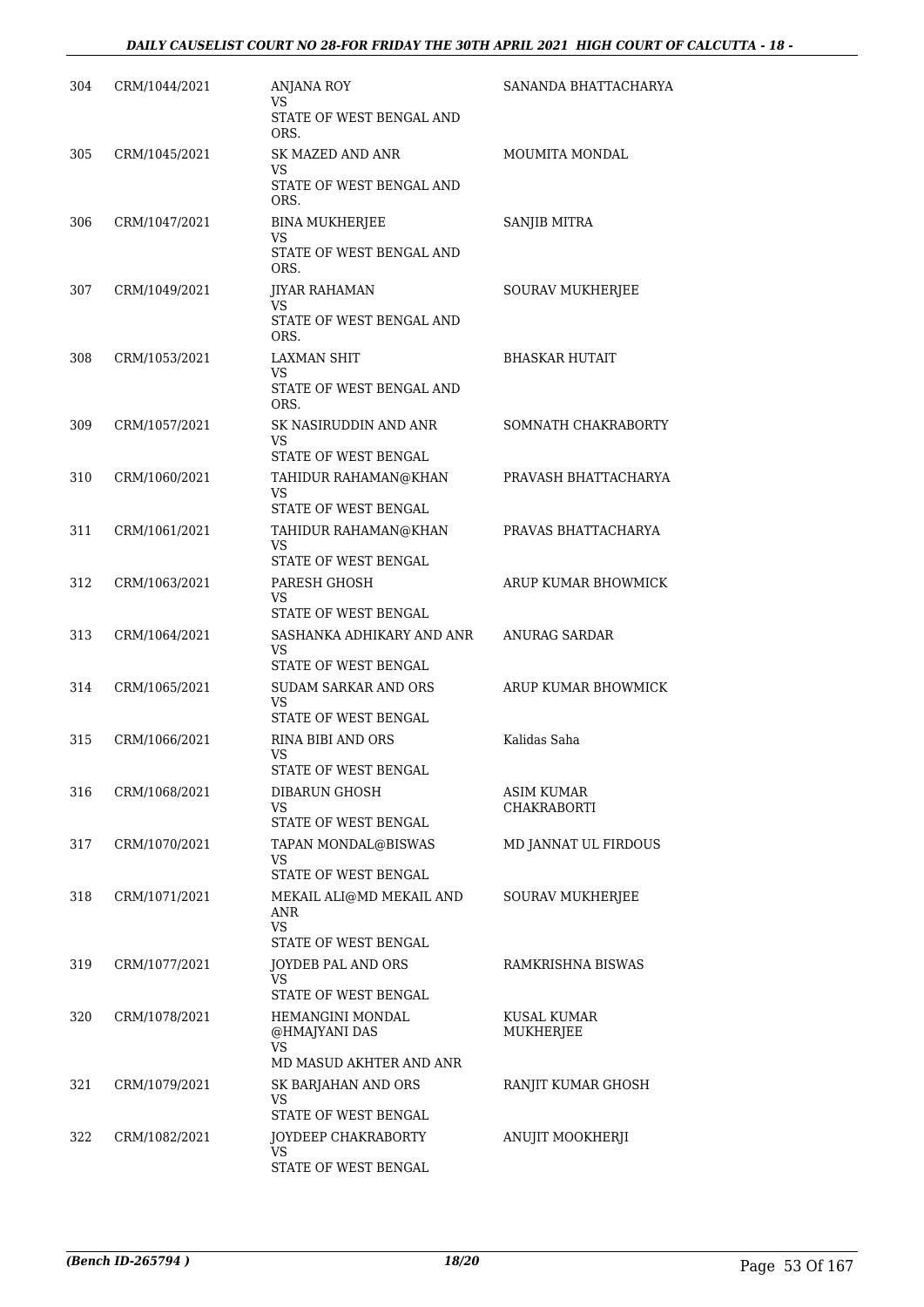| 323 | CRM/1085/2021 | SHIBCHARAN MONDAL AND ORS<br>VS                                                                                  | MRITYUNJOY CHATTERJEE                      |
|-----|---------------|------------------------------------------------------------------------------------------------------------------|--------------------------------------------|
| 324 | CRM/1086/2021 | STATE OF WEST BENGAL<br>MD ROWSHAN ALAM MAZAHIRI<br>VS                                                           | SYED NURUL AREFIN                          |
| 325 | CRM/1090/2021 | <b>STATE OF WEST BENGAL</b><br>JYOTIPROKASH DAS @ JYOTI<br>PRAKASH DAS<br>VS<br>STATE OF WEST BENGAL AND<br>ORS. | <b>BHASKAR SETH</b>                        |
| 326 | CRM/1091/2021 | BABITA HAZRA<br>VS<br>STATE OF WEST BENGAL                                                                       | ARITRA BHATTACHARYA                        |
| 327 | CRM/1094/2021 | AKBAR MALLICK @ AKBOR<br>MALLICK AND ORS.<br>VS                                                                  | RAFIKUL ISLAM SARDAR                       |
| 328 | CRM/1095/2021 | STATE OF WEST BENGAL<br>TOTA KHANRA AND ANR.<br>VS<br>STATE OF WEST BENGAL                                       | <b>SUMAN DE</b>                            |
| 329 | CRM/1096/2021 | PRABIR MONDAL @ BULAN @<br><b>PRABIR</b><br><b>VS</b>                                                            | <b>BUSRA KHATOON</b>                       |
| 330 | CRM/1098/2021 | STATE OF WEST BENGAL<br>NARAYAN SAMANTA AND ORS<br>VS<br>STATE OF WEST BENGAL AND                                | <b>ASIT NAYEK</b>                          |
| 331 | CRM/1099/2021 | ORS.<br>NESHU SEKH<br><b>VS</b>                                                                                  | <b>BHASKAR CHATTERJEE</b>                  |
| 332 | CRM/1100/2021 | STATE OF WEST BENGAL<br>NITAI SUTRADHAR AND ORS<br>VS<br>STATE OF WEST BENGAL AND                                | SUBHOJIT CHOWDHURY                         |
| 333 | CRM/1102/2021 | ORS.<br>MD. GIYASUDDIN ANSARI<br>VS                                                                              | <b>ANKITA DEY</b>                          |
| 334 | CRM/1109/2021 | THE STATE OF WEST BENGAL<br>DIPCHAND MANDAL AND ORS<br>vs<br>STATE OF WEST BENGAL AND                            | ARUP KUMAR BHOWMICK                        |
| 335 | CRM/1115/2021 | ORS.<br>MIHIR CHAKRABORTY AND ANR<br>VS.<br>STATE OF WEST BENGAL AND                                             | PRABIR MAJUMDER                            |
| 336 | CRM/1142/2021 | ORS.<br>DIPENDRA NARAYAN DUTTA AND<br><b>ORS</b><br>VS.                                                          | GEETIKA AGARWAL                            |
| 337 | CRM/1183/2021 | THE STATE OF WEST BENGAL<br>JAYDEB GHOSH<br>VS<br>STATE OF WEST BENGAL                                           | MUSHARRAF ALAM SK                          |
| 338 | CRM/1241/2021 | BISWANATH BERA<br>VS.<br>STATE OF WEST BENGAL AND<br>ORS.                                                        | SABERI SAHA                                |
| 339 | CRM/1285/2021 | TIMPA SINGHA ROY<br>VS.<br>STATE OF WEST BENGAL                                                                  | RAHUL SHARMA                               |
| 340 | CRM/1655/2021 | SUBRATA GUPTA<br>VS<br>STATE OF WEST BENGAL                                                                      | <b>MANI SANKAR</b><br><b>CHATTOPADHYAY</b> |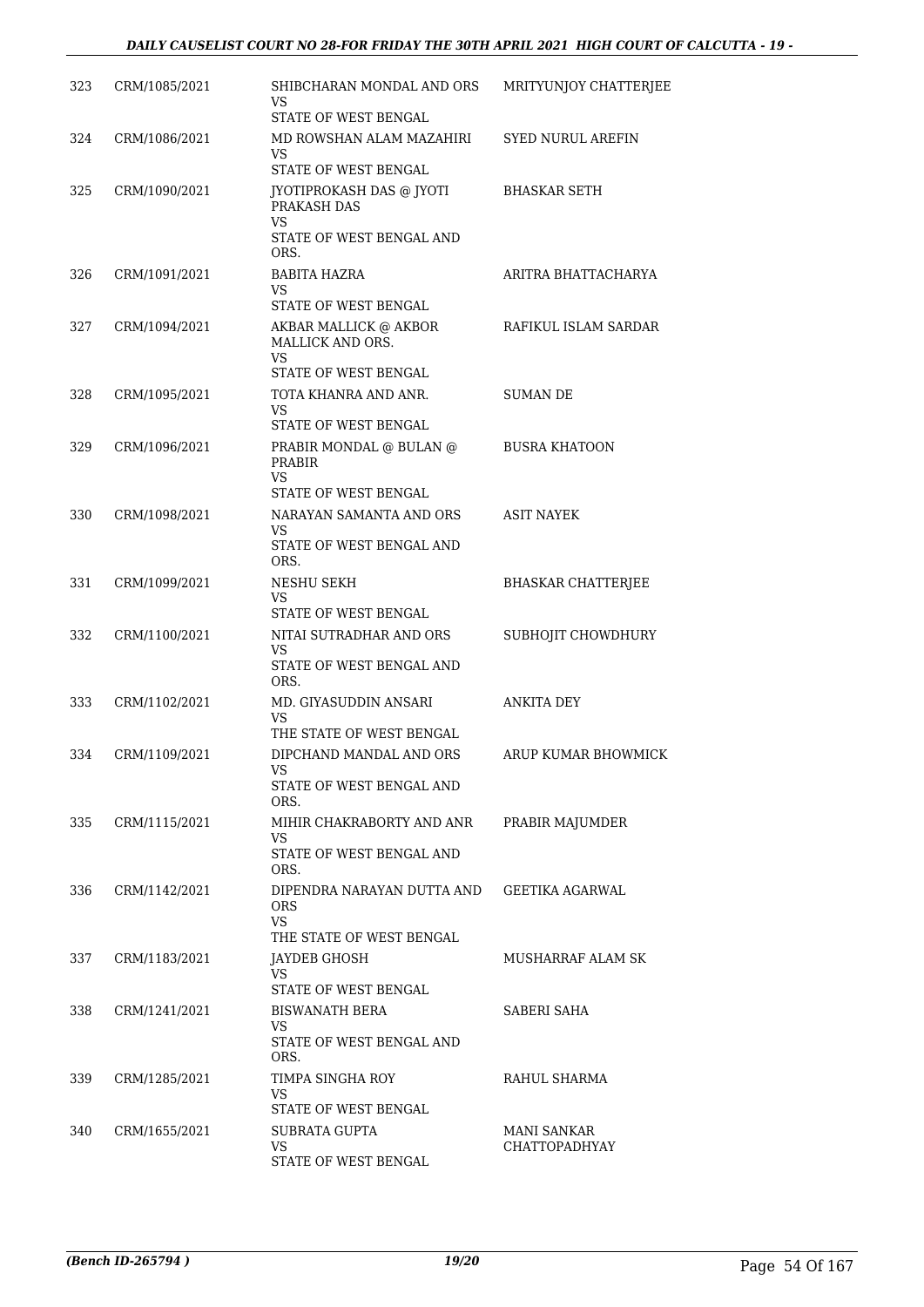#### *DAILY CAUSELIST COURT NO 28-FOR FRIDAY THE 30TH APRIL 2021 HIGH COURT OF CALCUTTA - 20 -*

| 341 | CRM/2011/2021 | SUJAN MISTRI AND ANR<br>VS<br><b>STATE OF WEST BENGAL</b>                  | KANAI LAL MONDAL       |
|-----|---------------|----------------------------------------------------------------------------|------------------------|
| 342 | CRM/2037/2021 | SEKH FAJAL @ FAJAL SEKH AND<br><b>ORS</b><br>VS<br>STATE OF WEST BENGAL    | SANJIB KUMAR DAN       |
| 343 | CRM/2303/2021 | abul hossain @ abul hossain sekh<br>VS<br>STATE OF WEST BENGAL             | SANJIB KR. DAN         |
| 344 | CRM/2759/2021 | RIKTA GHOSH AND ORS<br>VS<br>STATE OF WEST BENGAL AND<br>ORS.              | SANJIB KUMAR DAN       |
| 345 | CRM/3070/2021 | ABHIJIT ADAK AND OTHERS<br>VS<br>STATE OF WEST BENGAL                      | <b>GAUTAM BANERJEE</b> |
| 346 | CRM/3174/2021 | AJMIRA BIBI @ TAJMIRA BIBI<br>VS<br><b>STATE OF WEST BENGAL</b>            | <b>MANAS KUMAR DAS</b> |
| 347 | CRM/3217/2021 | MD ANOWAR HOSSAIN@ANOWAR AMEENA KABIR<br><b>VS</b><br>STATE OF WEST BENGAL |                        |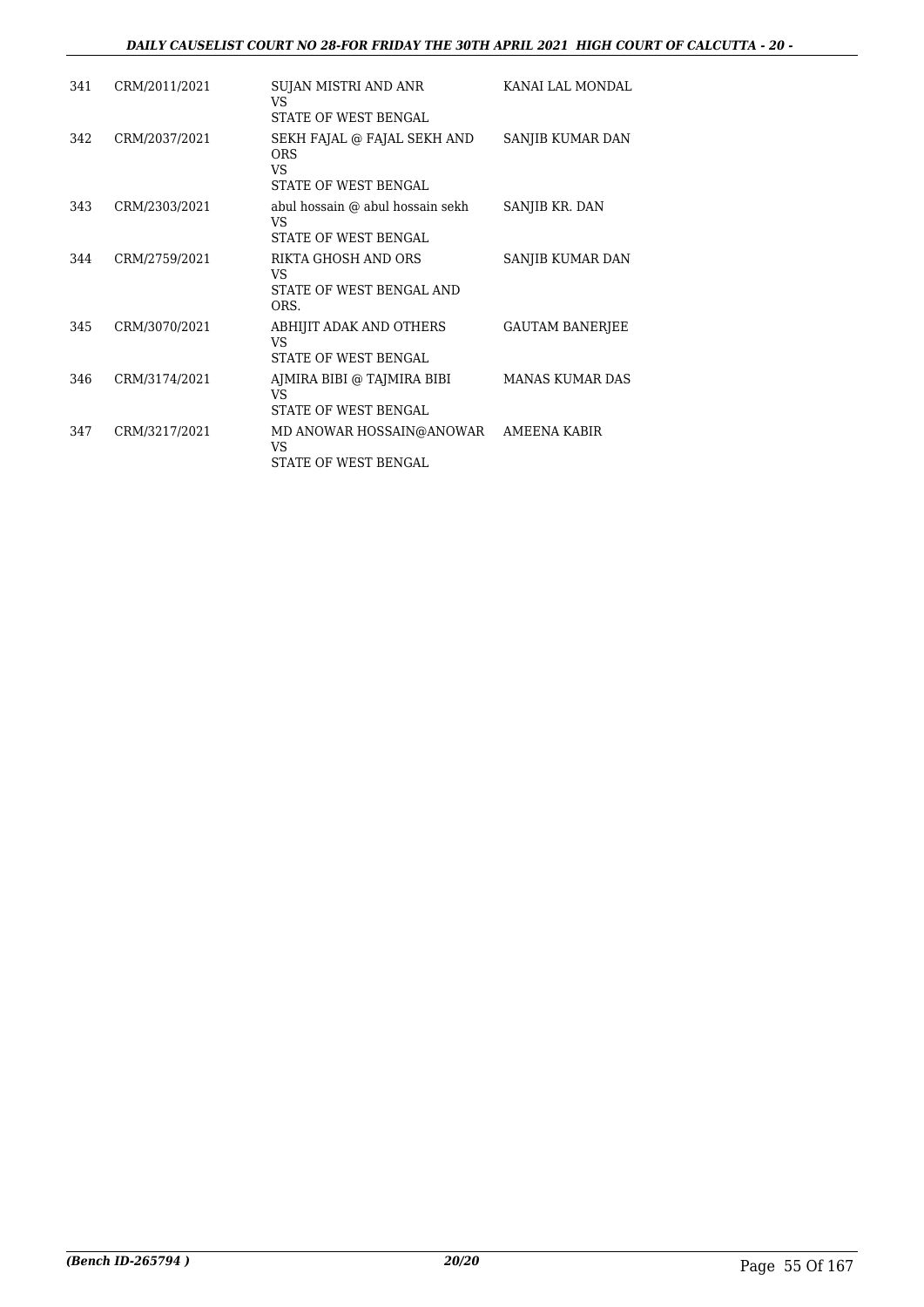

# **Appellate Side**

**DAILY CAUSELIST For Friday The 30th April 2021**

# **COURT NO. 28 SINGLE BENCH (SB) AT 2:00 PM HON'BLE JUSTICE TAPABRATA CHAKRABORTY (VIA VIDEO CONFERENCE)**

**ON FRIDAY, 30TH APRIL, 2021 AT 2.00 P.M. - WILL TAKE UP SOME CONTEMPT, ASSIGNED MATTERS.**

**TODAY, i.e., ON 30.04.2021, MATTERS WILL BE TAKEN UP SERIALLY FROM WPA 4819/2019 ONWARDS.**

**NOTE: MATTERS WILL BE TAKEN UP THROUGH PHYSICAL HEARING ONLY WHEN BOTH THE PARTIES ARE AGREED.**

#### **CONTEMPT APPLICATION**

| $\mathbf{1}$  | CPAN/1993/2014 | KARTICK CH. DAS<br>VS<br><b>ALOKESH TRIPATHY</b>                      | <b>MALYASREE MAITY</b>          |
|---------------|----------------|-----------------------------------------------------------------------|---------------------------------|
| in            | WPA/7574/2006  | KARTICK CHANDRA DAS<br><b>VS</b><br>STATE OF W.B.                     | <b>MALYASREE MAITY</b>          |
| $\mathcal{L}$ | CPAN/1715/2015 | KHAGENDRA NATH GHOSH<br>VS.<br>AVANINDRA SINGH & ORS                  | <b>B. BHAKAT</b>                |
| wt3           | WPA/23371/2007 | KHAGENDRA NATH GHOSH<br><b>VS</b><br>STATE OF WEST BENGAL &<br>ORS.   | <b>SOURAV MITRA</b>             |
| wt4           | WPCRC/264/2013 | KHAGENDRANATH GHOSH<br><b>VS</b><br>SANGHAMITRA MAKUR &<br><b>ORS</b> | KAUSHIK CHANDRA<br><b>GUPTA</b> |
| 5             | CPAN/450/2017  | MD. AMIUDDIN<br>VS.<br>PURABI GHOSH & ORS.                            | ABHIJIT SARKAR                  |
| wt6           | WPA/30590/2015 | MD AMINUDDIN<br><b>VS</b><br>STATE OF WEST BENGAL &<br><b>ORS</b>     | ABHIJIT SARKAR                  |
| 7             | CPAN/599/2018  | MD ABUL KHAYER<br>VS.<br>MANISH JAIN & ORS                            | SRIKANTA DATTA                  |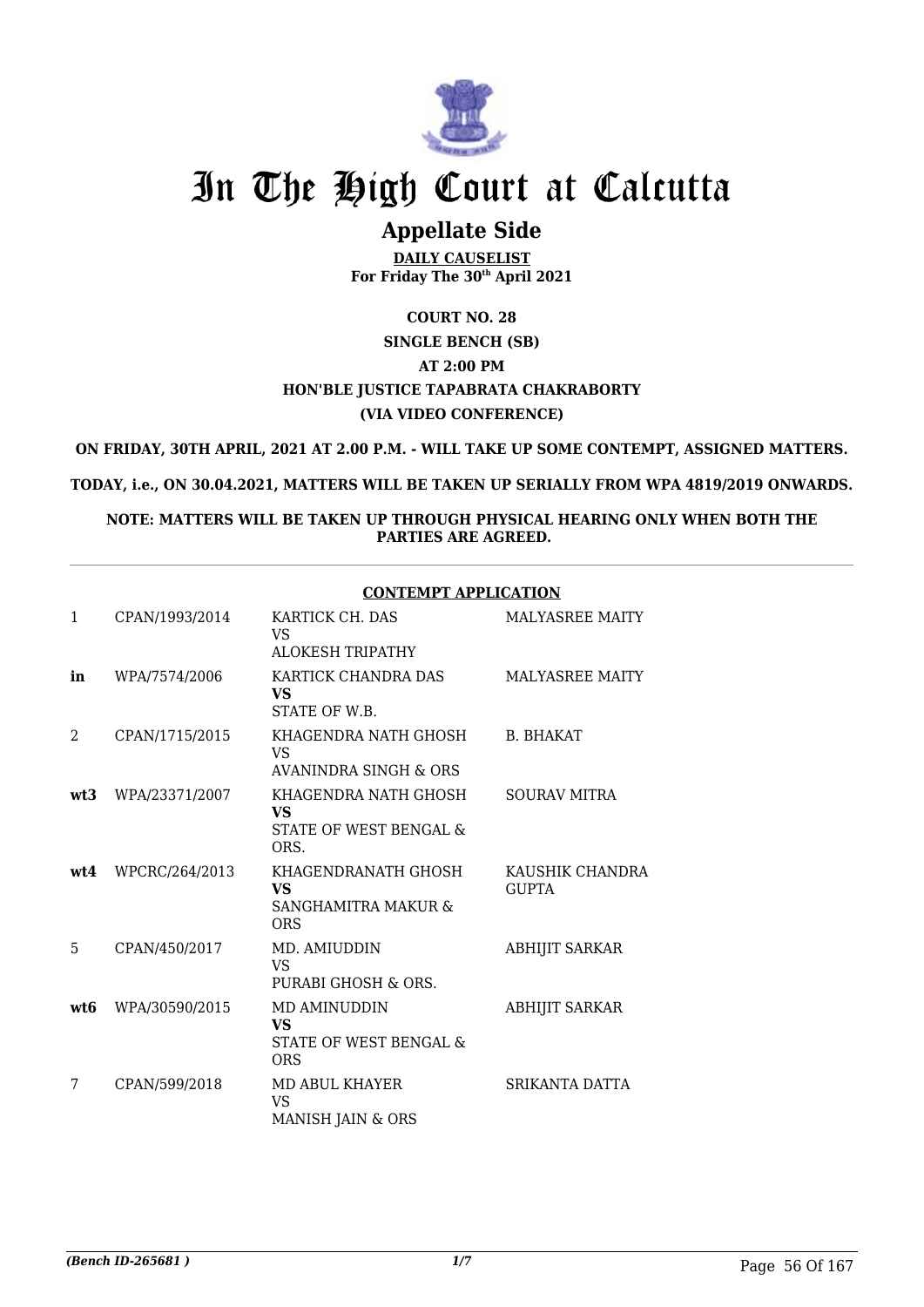| in  | WPA/27710/2017      | MD. ABUL KHAYER<br><b>VS</b><br>STATE OF WEST BENGAL &<br><b>ORS</b>                              | SRIKANTA DATTA                          |
|-----|---------------------|---------------------------------------------------------------------------------------------------|-----------------------------------------|
| 8   | CPAN/632/2018       | <b>ATINMOY GHOSH</b><br>VS<br>ANINDA CHATTERJEE                                                   | SABITA KHUTIA<br><b>BHUNYA</b>          |
| wt9 | WPA/14597/2017      | <b>ATINMOY GHOSH</b><br><b>VS</b><br>STATE OF WEST BENGAL<br>&ORS                                 | SABITA KHUTIA<br><b>BHUNYA</b>          |
| 10  | CPAN/888/2018       | <b>RAJIB ROUTH</b><br><b>VS</b><br><b>BALIKA GHOLE</b>                                            | SUBHRANGSU PANDA                        |
| in  | WPA/15024/2017      | RAJIB ROUTH<br><b>VS</b><br>STATE OF WEST BENGAL &<br><b>ORS</b>                                  | S. PANDA                                |
| 11  | CPAN/236/2019       | TAPAN KUMAR MONDAL<br><b>VS</b><br>ALOK NATH BANERJEE                                             | MANISH KUMAR DAS                        |
|     | wt12 WPA/12877/2018 | TAPAN KUMAR MONDAL<br><b>VS</b><br>STATE OF WEST BENGAL&<br><b>ORS</b>                            | M.K. DAS                                |
| 13  | CPAN/482/2019       | SONALI CHAKRABORTY<br><b>VS</b><br>RASHID MUNIR KHAN & ANR                                        | <b>INDRAJIT</b><br><b>BHATTACHARJEE</b> |
|     | wt14 WPA/25605/2018 | SONALI CHAKRABORTY<br><b>VS</b><br>STATE OF WEST BENGAL &<br><b>ORS</b>                           | <b>INDRAJIT</b><br><b>BHATTACHARJEE</b> |
| 15  | CPAN/588/2019       | <b>TAHAMINA KHATUN</b><br><b>VS</b><br><b>AKHILEASH PANDEY</b>                                    | <b>TUSHER KANTI</b><br><b>MUKHERJEE</b> |
|     | wt16 WPA/25806/2018 | TAHAMINA KHATUN<br><b>VS</b><br>STATE OF WEST BENGAL &<br><b>ORS</b>                              | TUSHER KANTI<br><b>MUKHERJEE</b>        |
| 17  | CPAN/672/2019       | SAHANAWAJ ALAM<br>VS<br><b>DIBYENDU DAS</b>                                                       | <b>SUKUMAR SARKAR</b>                   |
|     | wt18 WPA/26133/2017 | SAHANAWAJ ALAM<br><b>VS</b><br>THE SECRETARY, DEPTT. OF<br>PANCHAYET & RURAL<br>DEVELOPMENT & ORS | <b>SUKUMAR SARKAR</b>                   |
| 19  | CPAN/694/2019       | FAJLUR RAHMAN MOLLA<br><b>VS</b><br>KHALIL AHMED & ANR                                            | ANAND FARMANIA                          |
| in  | WPA/2835/2019       | FAZLUR RAHMAN MOLLA<br><b>VS</b><br>STATE OF WEST BENGAL &<br><b>ORS</b>                          | ANAND FARMANIA                          |

IA NO: CAN/1/2019(Old No:CAN/3470/2019)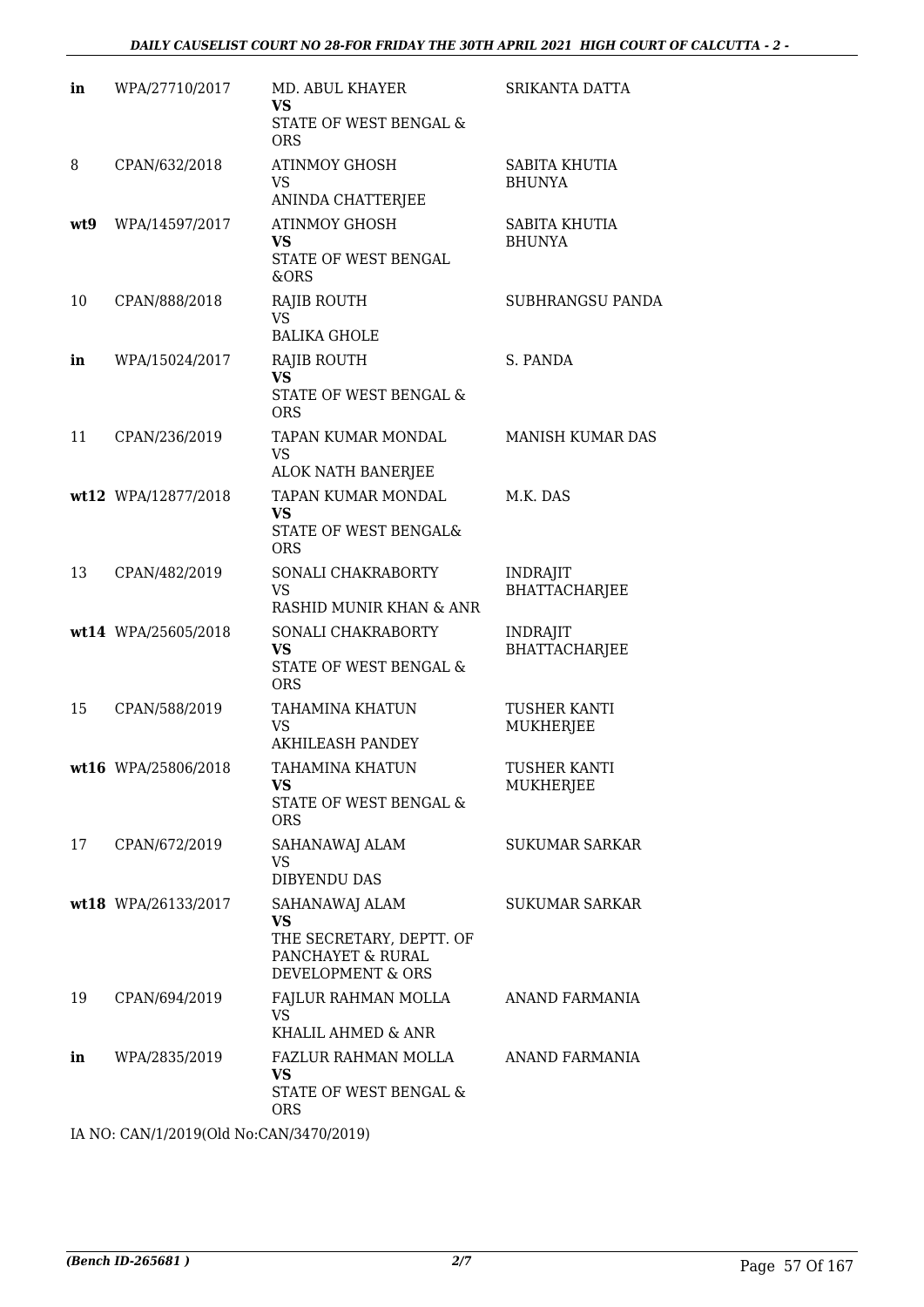| 20 | CPAN/754/2019       | MAYA RANI GIRI & ORS<br>VS<br>SK. JABBAR ALI & ANR                                         | <b>DEBRUP</b><br><b>BHATTACHARJEE</b> |
|----|---------------------|--------------------------------------------------------------------------------------------|---------------------------------------|
|    | wt21 WPA/4819/2019  | MAYA RANI GIRI & ORS<br><b>VS</b><br>STATE OF WEST BENGAL &<br><b>ORS</b>                  | <b>DEBRUP</b><br><b>BHATTACHARJEE</b> |
| 22 | CPAN/765/2019       | <b>ANANDAMOY SINHA</b><br><b>VS</b><br>MAHIRUDDIN SEKH                                     | <b>ARITA SINHA</b>                    |
|    | wt23 WPA/12509/2018 | <b>ANANDAMOY SAHA</b><br><b>VS</b><br>STATE OF WEST BENGAL &<br>ORS                        | ARITRA SINHA                          |
| 24 | CPAN/841/2019       | KARIMUL ISLAM<br><b>VS</b><br>JAMALUDDIN MULLICK                                           | MD. YUSUF ALI                         |
|    | wt25 WPA/8407/2018  | <b>KARIMUL ISLAM</b><br><b>VS</b><br><b>STATE OF WEST BENGAL &amp;</b><br><b>ORS</b>       | MD. YUSUF ALI                         |
| 26 | CPAN/906/2019       | MAMATA TIKADAR & ORS<br>VS<br>TAPAS MONDAL & ANR                                           | <b>DEBANJAN DAS</b>                   |
|    | wt27 WPA/4209/2019  | <b>MAMATA TIKADER &amp; ORS</b><br><b>VS</b><br>STATE OF WEST BENGAL &<br><b>ORS</b>       | <b>DEBANJAN DAS</b>                   |
| 28 | CPAN/907/2019       | PASUPATI HALDER<br><b>VS</b><br>KHALIL AHMED & ANR.                                        | PRATICK MAJUMDER                      |
|    | wt29 WPA/5679/2019  | PASUPATI HALDER<br><b>VS</b><br>THE KOLKATA MUNICIPAL<br><b>CORPORATION &amp; ORS</b>      | PRANTIK MAJUMDER                      |
| 30 | CPAN/1084/2019      | SREEJIB BANDYOPADHYAY<br>VS<br>PANIHATI MUNICIPALITY                                       | <b>SANJIB DAS</b>                     |
|    | wt31 WPA/5068/2019  | SREEJIB BANDYOPADHYAY IFTEKAR MUNSHI<br><b>VS</b><br>PANIHATI MUNICIPALITY &<br><b>ORS</b> |                                       |
| 32 | CPAN/1116/2019      | ARUNAVA BHUNIA<br>VS.<br><b>AMALENDU GIRI</b>                                              | SANTU DAS ADHIKARI                    |
|    | wt33 WPA/8440/2019  | ARUNAVA BHUNIA<br><b>VS</b><br>STATE OF WEST BENGAL &<br><b>ORS</b>                        | SANTU DAS ADHIKARI                    |
| 34 | CPAN/1233/2019      | MAHADEV BHOWMIK<br><b>VS</b><br>KABERI MANNA                                               | M.A. SAMAD                            |
|    | wt35 WPA/8826/2019  | MAHADEB BHOWMICK<br><b>VS</b><br>STATE OF WEST BENGAL &<br><b>ORS</b>                      | M.A. SAMAD                            |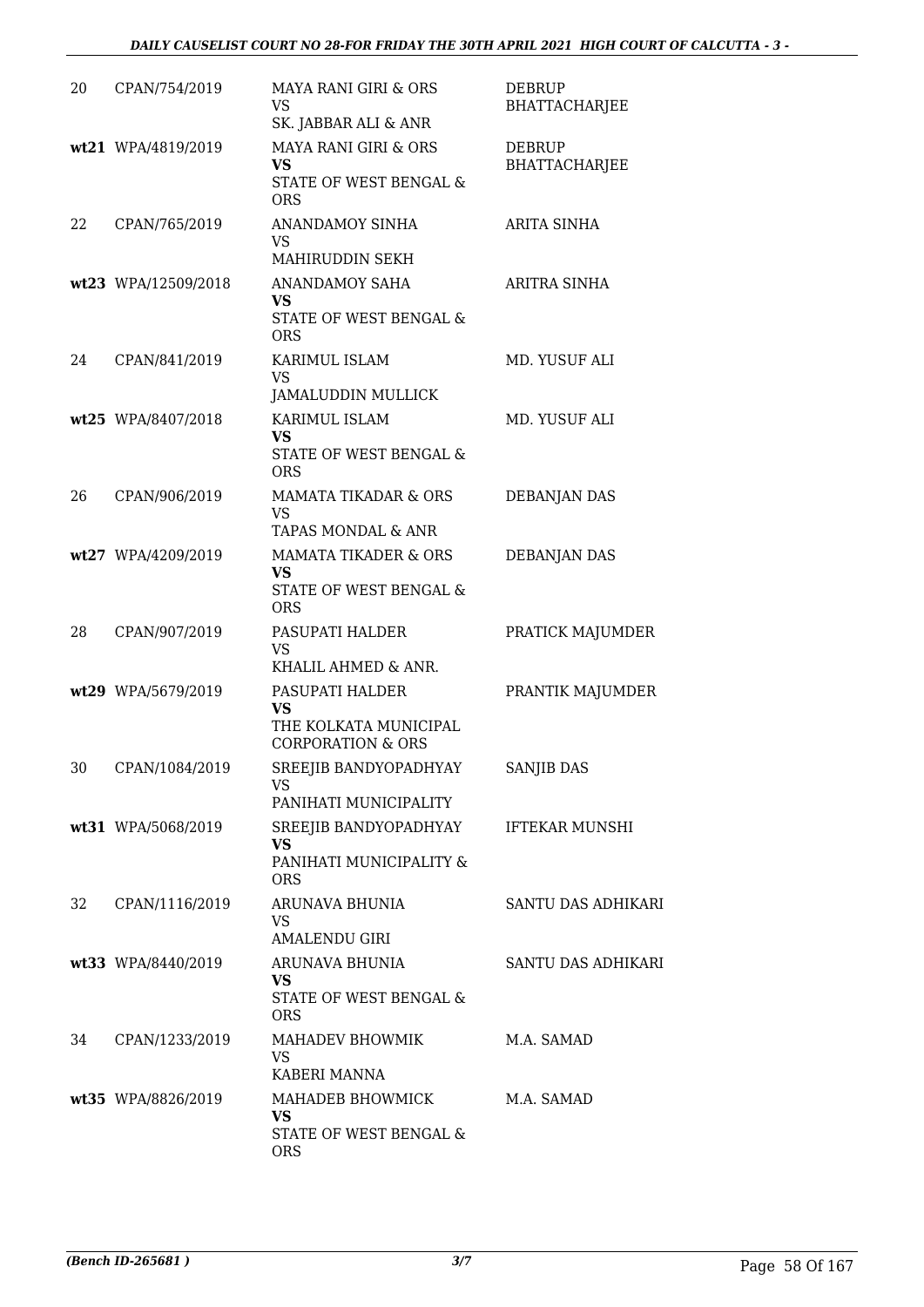| 36 | CPAN/1327/2019                          | LAL MOHAN GHOSH<br><b>CHOWDHURY</b><br><b>VS</b><br><b>BULBUL ISLAM SK.&amp; ORS</b>                                       | ATIS KUMAR BISWAS                      |
|----|-----------------------------------------|----------------------------------------------------------------------------------------------------------------------------|----------------------------------------|
|    | wt37 WPA/6081/2018                      | <b>LALMOHAN GHOSH</b><br><b>CHOWDHURY</b><br><b>VS</b><br>STATE OF WEST BENGAL &<br><b>ORS</b>                             | <b>ATIS KUMAR BISWAS</b>               |
| 38 | CPAN/1451/2019                          | <b>BANSHIDHAR NAYEK</b><br><b>VS</b><br><b>MANISH JAIN</b>                                                                 | <b>SUBRATA</b><br><b>BHATTACHARYA</b>  |
|    | wt39 WPA/9019/2019                      | <b>BANSHIDHAR NAYAK</b><br><b>VS</b><br>STATE OF WEST BENGAL &<br>ORS                                                      | <b>SUBRATA</b><br><b>BHATTACHARJEE</b> |
| 40 | CPAN/117/2020                           | SOMANJANA MUKHERJEE<br><b>VS</b><br><b>BISWAJIT GHOSH</b>                                                                  | <b>SURYANEEL DAS</b>                   |
|    | wt41 WPA/18849/2019                     | SOMANJANA MUKHERJEE<br><b>VS</b><br><b>DINABANDU</b><br>MAHAVIDYALAYA & ORS                                                | <b>SURYANEEL DAS</b>                   |
|    | IA NO: CAN/1/2020                       |                                                                                                                            |                                        |
| 42 | CPAN/208/2020                           | KHARAGPUR TRIBAL<br>PRIMARY TEACHERS<br>TRAINING INSTITUTE & ANR<br><b>VS</b><br>DR. VIJAY KUMAR R.                        | PAPIYA BANERJEE<br><b>BIHANI</b>       |
|    | wt43 WPA/262/2019                       | KHARAGPUR TRIBAL<br>PRIMARY TEACHER'S<br>TRAINING INSTITUTE & ANR<br>VS<br>NATIONAL COUNCIL FOR<br>TEACHER EDUCATION & ORS | PAPIYA BANERJEE<br><b>BIHANI</b>       |
| 44 | CPAN/403/2020                           | SAKSHI GOPAL MAJI<br>VS<br>ANJANI KUMAR & ANR.                                                                             | ARUP KRISHNA DAS                       |
|    | IA NO: CAN/1/2020(Old No:CAN/5471/2020) |                                                                                                                            |                                        |
|    | wt45 WPA/23242/2019                     | SAKSHI GOPAL NAJI<br>VS<br>UNION OF INDIA & ORS                                                                            | ARUP KRISHNA DAS                       |
| 46 | CPAN/658/2020                           | AMIRUL ISLAM<br>VS<br>SOUMITRA MOHAN AND ORS                                                                               | MD YUSUF ALI                           |
|    | wt47 WPA/5243/2018                      | <b>AMIRUL ISLAM</b><br>VS<br>STATE OF WEST BENGAL &<br><b>ORS</b>                                                          | MD YUSUF ALI                           |
| 48 | CPAN/760/2020                           | <b>RANU BISWAS</b><br><b>VS</b><br>DR. SNEHAMANJU BASU                                                                     | MADHUSHRI DUTTA                        |
| in | WPA/819/2020                            | <b>SMT. RANU BISWAS</b><br>VS<br>STATE OF WEST BENGAL &<br><b>ORS</b>                                                      | MADHUSHRI DUTTA<br><b>MAJUMDER</b>     |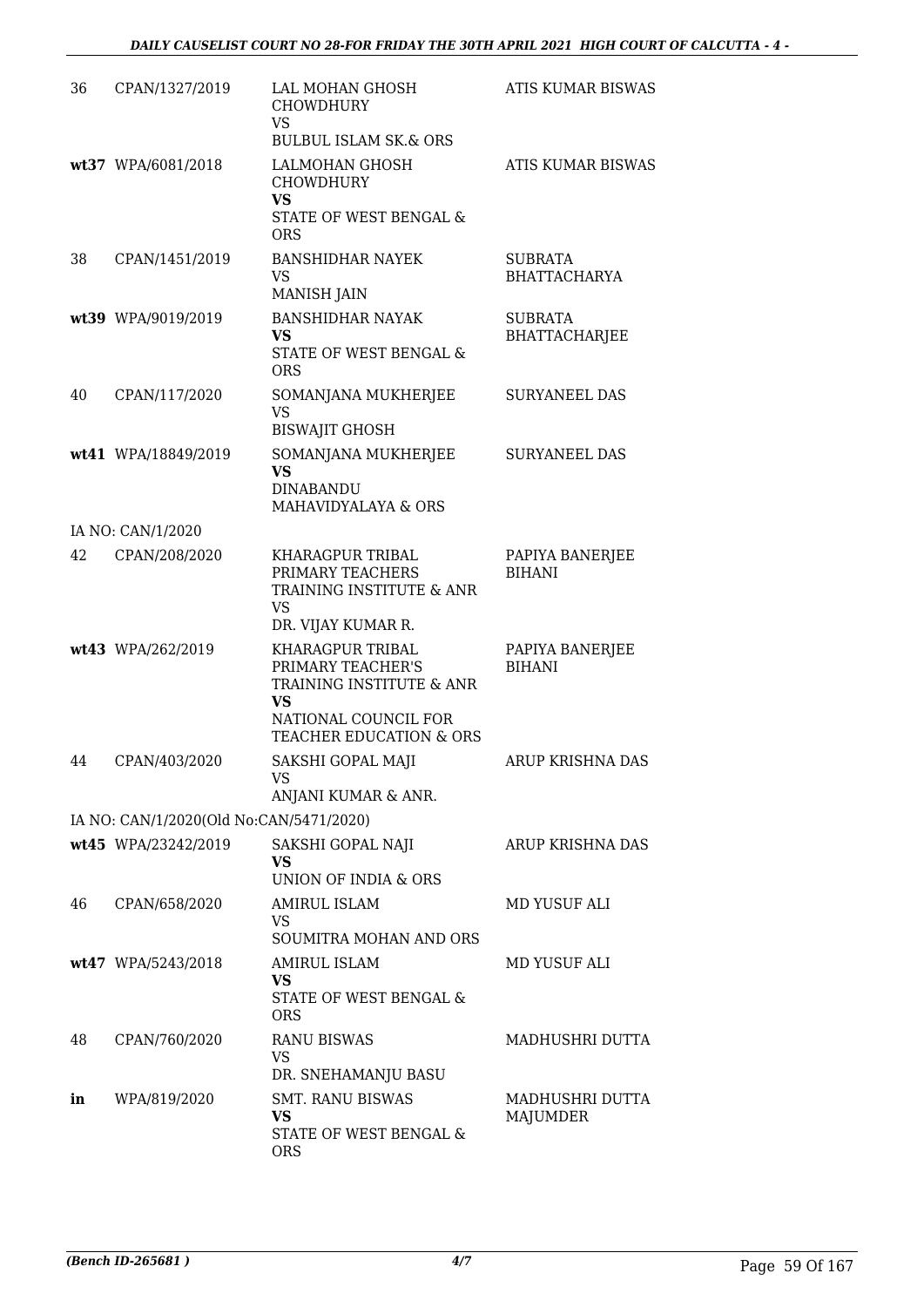| 49 | CPAN/765/2020       | MD RAFIQUE MOLLA<br><b>VS</b><br>DULAL CHANDRA DAS                                                                                               | MAIDUL ISLAM KAYAL              |
|----|---------------------|--------------------------------------------------------------------------------------------------------------------------------------------------|---------------------------------|
|    | wt50 WPA/7248/2019  | MD. RAFIQUE MOLLA<br><b>VS</b><br>STATE OF WEST BENGAL &<br>ORS                                                                                  | MAIDUL ISLAM KAYAL              |
| 51 | CPAN/15/2021        | APAN BARAN BISWAS<br><b>VS</b><br><b>SUBIR ROY AND ANOTHER</b>                                                                                   | <b>AVIK DHAR</b>                |
|    | wt52 WPA/5883/2020  | APAN KUMAR BISWAS<br><b>VS</b><br>STATE OF WEST BENGAL &<br><b>ORS</b>                                                                           | AVIK DHAR                       |
| 53 | CPAN/44/2021        | SUKUMAR MAJUMDER AND<br><b>ORS</b><br><b>VS</b><br>JAYSARI RAY CHAUDHURI,<br>THE DIRECTOR OF PUBLIC<br>INSTRUCTION, DEPT OF<br><b>HIGHER EDU</b> | TAPAN KR MAHAPATRA              |
| in | WPA/23758/2019      | <b>SUKUMAR MAJUMDER &amp; ORS</b><br><b>VS</b><br>STATE OF WEST BENGAL &<br><b>ORS</b>                                                           | TAPAN KUMAR<br><b>MAHAPATRA</b> |
| 54 | CPAN/57/2021        | <b>SUNIRMAL DAS</b><br><b>VS</b><br><b>GHANASREE BAG</b>                                                                                         | <b>BAPIN BAIDYA</b>             |
|    | wt55 WPA/3235/2020  | <b>SUNIRMAL DAS</b><br><b>VS</b><br>STATE OF WEST BENGAL &<br><b>ORS</b>                                                                         | <b>BAPIN BAIDYA</b>             |
| 56 | CPAN/77/2021        | RAGHABEDRA NATH DUTT<br><b>AND ANR</b><br><b>VS</b><br>CHANDRANI TUDU SPL.<br><b>SECRETARY</b>                                                   | <b>SAURAV MAITRA</b>            |
|    | wt57 WPA/16086/2019 | RAGHABENDRA NATH DUTT<br>$&$ ANR<br><b>VS</b><br>43, BENGAL BATELLION,<br><b>NCC &amp; ORS</b>                                                   | SAURABH MAITRA                  |
|    |                     | IA NO: CAN/1/2020(Old No:CAN/2180/2020), CAN/2/2020(Old No:CAN/5521/2020)                                                                        |                                 |
| 58 | CPAN/82/2021        | AKLIMA BEGUM<br><b>VS</b><br>DINEN ROY AND ORS                                                                                                   | <b>SAJAL ROY</b>                |
|    | wt59 WPA/3508/2019  | AKLIMA BEGUM<br>VS.<br>STATE OF WEST BENGAL &<br><b>ORS</b>                                                                                      | <b>ABHIJIT BARAT</b>            |
| 60 | CPAN/182/2021       | ALOKE KUMAR DEY<br><b>VS</b><br>DR.S. UMA SANKAR                                                                                                 | <b>SANDIP GHOSH</b>             |
| in | WPA/26247/2018      | ALOKE KR. DEY<br><b>VS</b><br>STATE OF WEST BENGAL &<br>ORS.                                                                                     | <b>SANDIP GHOSH</b>             |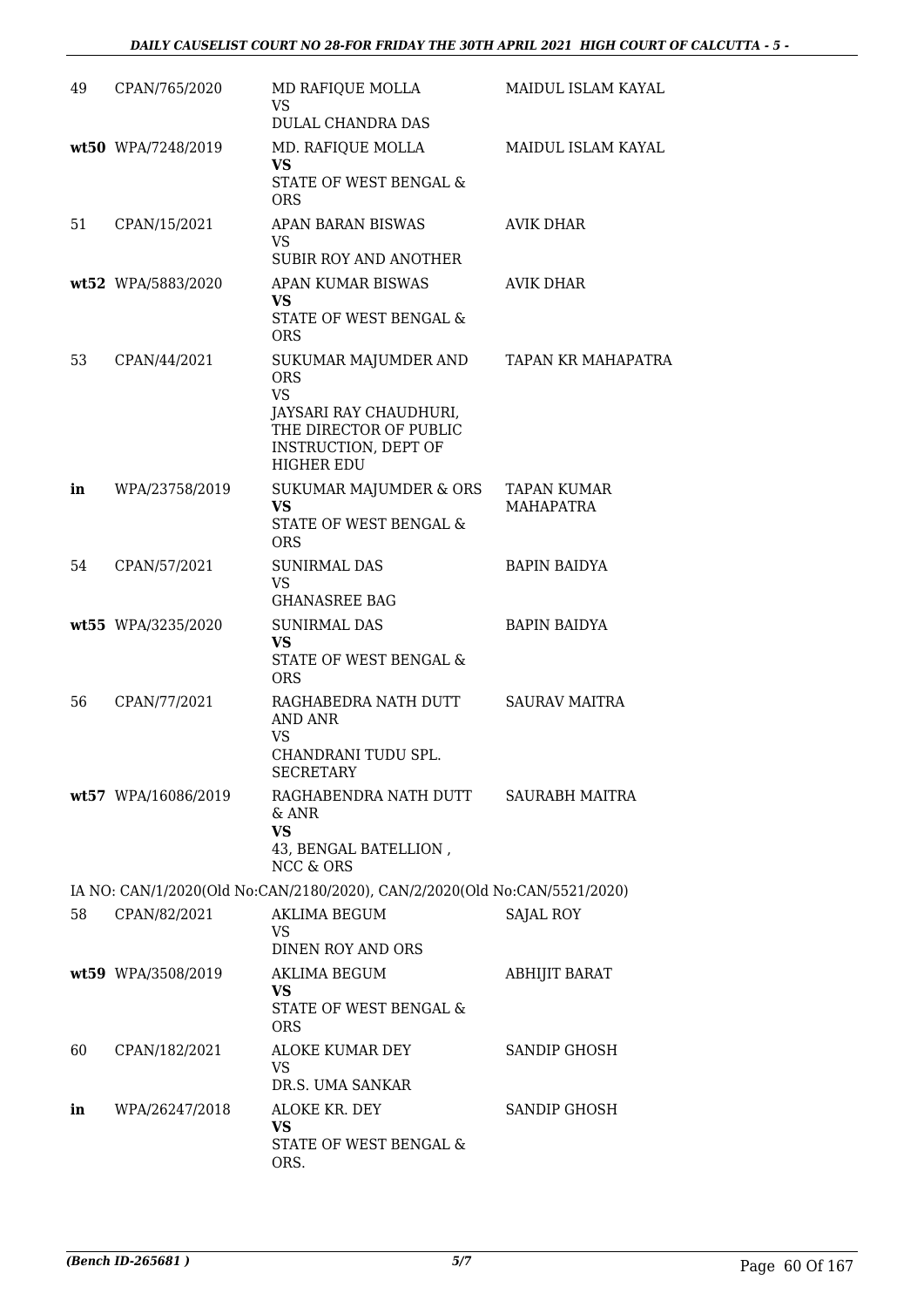| 61                | CPAN/203/2021                             | SUMIT KUMAR SEN<br><b>VS</b>                                                 | SANJUKTA DUTTA                                                                                                                                                                                    |  |  |
|-------------------|-------------------------------------------|------------------------------------------------------------------------------|---------------------------------------------------------------------------------------------------------------------------------------------------------------------------------------------------|--|--|
|                   |                                           | KHALIL AHMED AND ORS                                                         |                                                                                                                                                                                                   |  |  |
|                   | wt62 WPA/6091/2020                        | <b>SUMIT KUMAR SEN</b><br><b>VS</b>                                          | SANJUKTA DUTTA                                                                                                                                                                                    |  |  |
|                   |                                           | STATE OF WEST BENGAL &<br><b>ORS</b>                                         |                                                                                                                                                                                                   |  |  |
| 63                | CPAN/328/2021                             | MURTUJA ALIAND ORS<br><b>VS</b>                                              | Ali Ahsan Alamgir                                                                                                                                                                                 |  |  |
|                   |                                           | SUNITI SAPUI AND ORS                                                         |                                                                                                                                                                                                   |  |  |
| in                | WPA/21997/2017                            | MURTUJA ALI & ORS<br><b>VS</b>                                               | A.H. ALAMGIR                                                                                                                                                                                      |  |  |
|                   |                                           | STATE OF WEST BENGAL &<br><b>ORS</b>                                         |                                                                                                                                                                                                   |  |  |
|                   | wt64 WPA/15128/2017                       | NIHAR BISWAS & ORS                                                           | S. MAZUMDER                                                                                                                                                                                       |  |  |
|                   |                                           | VS<br>STATE OF WEST BENGAL &<br><b>ORS</b>                                   |                                                                                                                                                                                                   |  |  |
|                   |                                           |                                                                              | IA NO: CAN/1/2019(Old No:CAN/5135/2019), CAN/2/2019(Old No:CAN/6812/2019), CAN/3/2019(Old                                                                                                         |  |  |
|                   | CAN/6/2020(Old No:CAN/4365/2020)          |                                                                              | No:CAN/7981/2019), CAN/4/2019(Old No:CAN/12566/2019), CAN/5/2019(Old No:CAN/12567/2019),                                                                                                          |  |  |
|                   | wt65 WPA/1686/2017                        | CHIRANJIT MONDAL & ORS                                                       | <b>S KARATI</b>                                                                                                                                                                                   |  |  |
|                   |                                           | <b>VS</b><br>STATE OF WEST BENGAL &                                          |                                                                                                                                                                                                   |  |  |
|                   |                                           | <b>ORS</b>                                                                   |                                                                                                                                                                                                   |  |  |
|                   | CAN/7/2020                                |                                                                              | IA NO: CAN/1/2019(Old No:CAN/1256/2019), CAN/2/2019(Old No:CAN/10542/2019), CAN/3/2019(Old<br>No:CAN/12237/2019), CAN/4/2020(Old No:CAN/4411/2020), CAN/5/2020(Old No:CAN/4412/2020), CAN/6/2020, |  |  |
|                   | wt66 WPA/21533/2017                       | RANJIT JHA & ANR<br><b>VS</b>                                                | <b>ARNAB SAHA</b>                                                                                                                                                                                 |  |  |
|                   |                                           | STATE OF WEST BENGAL                                                         |                                                                                                                                                                                                   |  |  |
|                   | No:CAN/4560/2020), CAN/4/2020, CAN/5/2020 |                                                                              | IA NO: CAN/1/2020(Old No:CAN/615/2020), CAN/2/2020(Old No:CAN/2941/2020), CAN/3/2020(Old                                                                                                          |  |  |
|                   |                                           | <b>ASSIGNED MATTERS</b>                                                      |                                                                                                                                                                                                   |  |  |
| 67                | WPA/9914/2015                             | DIPAK KR BHATTACHARYA<br><b>VS</b>                                           | <b>B P BANERJEE</b>                                                                                                                                                                               |  |  |
|                   |                                           | STATE OF WEST BENGAL &<br><b>ORS</b>                                         |                                                                                                                                                                                                   |  |  |
|                   | wt68 WPA/11687/2015                       | SATYABRATA HAZRA & ORS                                                       | <b>B P BANERJEE</b>                                                                                                                                                                               |  |  |
|                   |                                           | <b>VS</b><br>STATE OF WEST BENGAL &                                          |                                                                                                                                                                                                   |  |  |
|                   |                                           | <b>ORS</b>                                                                   |                                                                                                                                                                                                   |  |  |
| IA NO: CAN/1/2020 |                                           |                                                                              |                                                                                                                                                                                                   |  |  |
| 69                | WPA/14214/2015                            | OMMEY KULSUM MULLICK                                                         | TANUJA BASAK                                                                                                                                                                                      |  |  |
|                   |                                           | <b>VS</b><br>STATE OF WEST BENGAL &                                          |                                                                                                                                                                                                   |  |  |
|                   |                                           | <b>ORS</b>                                                                   |                                                                                                                                                                                                   |  |  |
|                   | IA NO: CAN/1/2018(Old No:CAN/1814/2018)   |                                                                              |                                                                                                                                                                                                   |  |  |
| 70                | WPA/2645/2018                             | DEBABRATA SARKAR.                                                            | P. MAJUMDER                                                                                                                                                                                       |  |  |
|                   |                                           | <b>VS</b><br>INDIAN JUTE INDUSTRIES'<br>RESEARCH ASSOCIATION &<br><b>ORS</b> |                                                                                                                                                                                                   |  |  |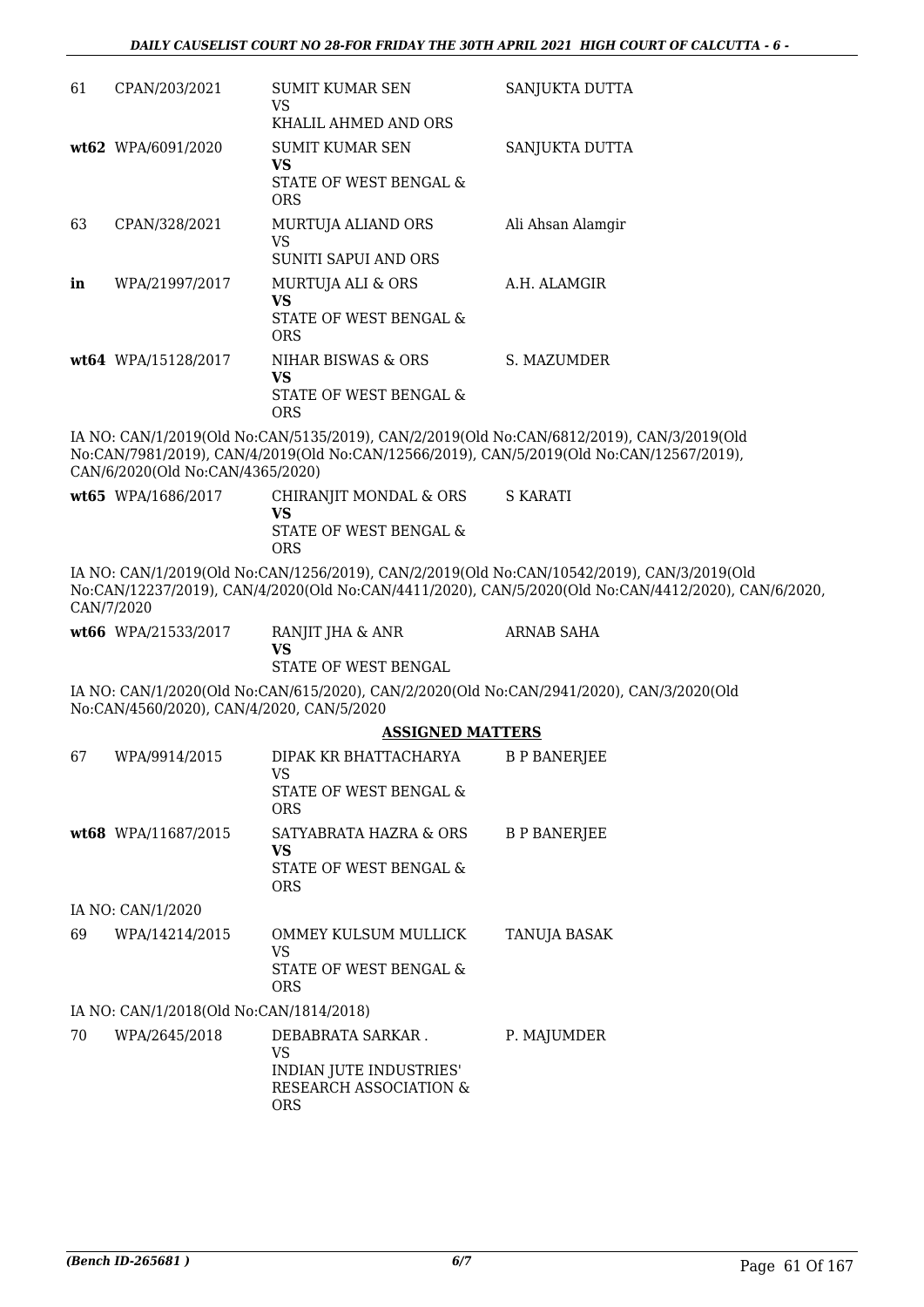**wt71** WPA/26730/2017 DEBABRATA SARKAR

P MAJUMDER

**VS** INDIAN JUTE INDUSTRIES' RESEARCH ASSOCIATION & ORS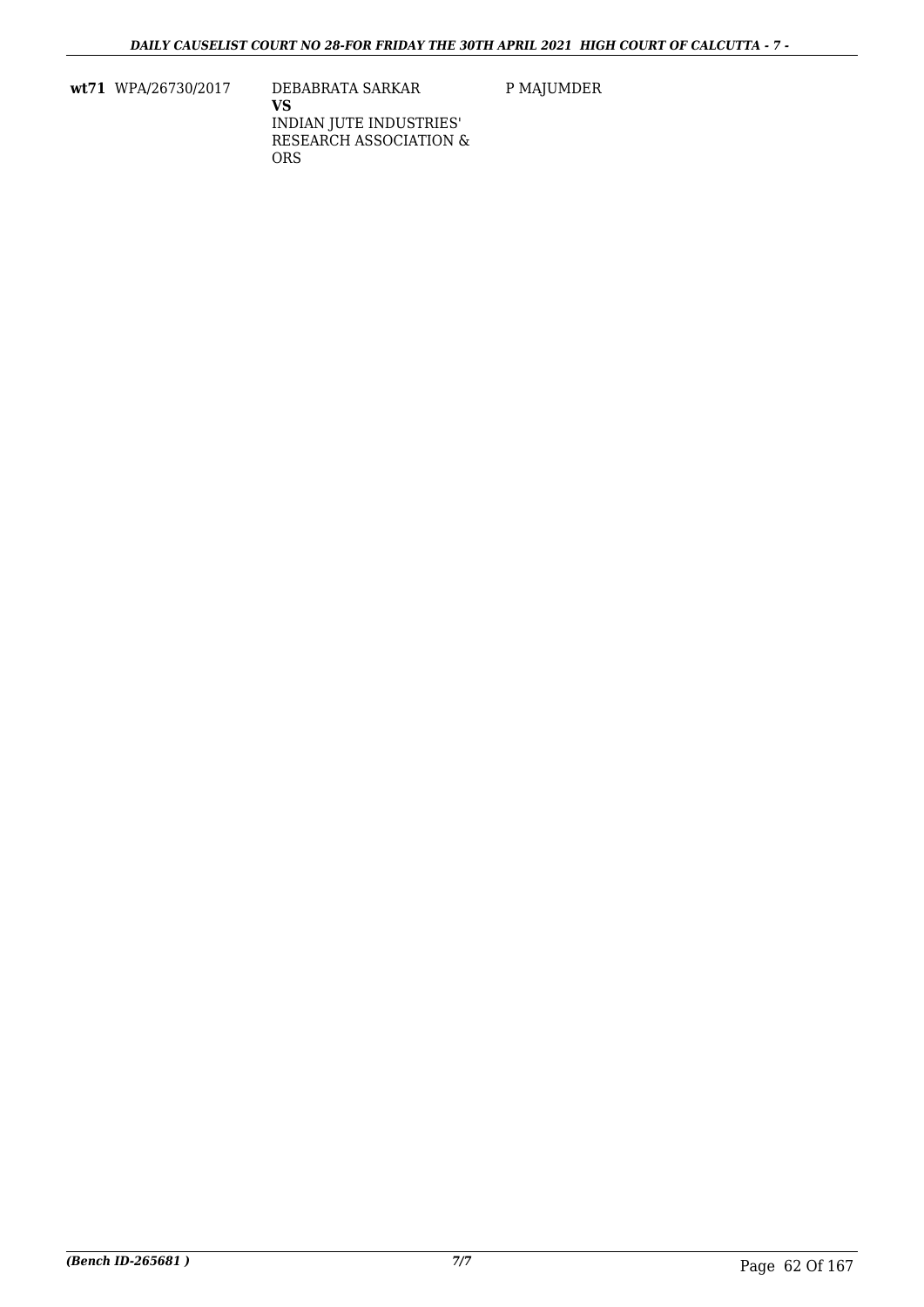

# **Appellate Side**

**DAILY CAUSELIST For Friday The 30th April 2021**

# **COURT NO. 9**

### **SINGLE BENCH (SB - II)**

**AT 11:15 AM**

## **HON'BLE JUSTICE SHIVAKANT PRASAD**

## **(VIA VIDEO CONFERENCE)**

#### **ON AND FROM MONDAY, THE 11TH JANUARY, 2021 – APPLICATIONS UNDER SECTION 24 OF THE CODE OF CIVIL PROCEDURE, SECOND APPEAL, FIRST MISCELLANEOUS APPEAL, SECOND MISCELLANEOUS APPEAL IRRESPECTIVE OF YEARS INCLUDING APPLICATIONS CONNECT THERETO;**

### **MATTERS RELATING TO CONTEMPT (CIVIL) OF SUB-ORDINATE COURTS TO BE HEARD BY A JUDGE SITTING SINGLY.**

**AND**

**ON AND FROM TUESDAY, 13TH, APRIL, 2021 TO SO LONG AS THE SINGLE BENCH OF HON'BLE JUSTICE BIBEK CHAUDHURI DOES NOT SIT - IN ADDITION TO HIS OWN LIST AND DETERMINATION, WILL SIT SINGLY TO TAKE UP MATTERS FROM THE LIST AND DETERMINATION OF HON'BLE JUSTICE BIBEK CHAUDHURI.**

**NOTE: TODAY LIST WILL BE CALLED ON SERIALLY.** 

 **(FROM COURT NO. 30)**

## **TO BE MENTIONED**

1 SA/495/1999 (PTI+OB+Lay note of Ld. Registrar Administration. NEMAI CHANDRA MONDAL VS BASANTI PORE FAZIUL HAQUE

IA NO: CAN/3/2014(Old No:CAN/6074/2014)

### **APPLICATION FOR BAIL**

2 CRM/3346/2021 ARSHAD BAIDYA  $V<sub>C</sub>$ STATE OF WEST BENGAL SOURAV MUKHERJEE 3 CRM/3387/2021 ABHIJIT CHAKRABARTI VS STATE OF WEST BENGAL ANIL KUMAR CHATTAPADHYAYA

## **CONTEMPT APPLICATION**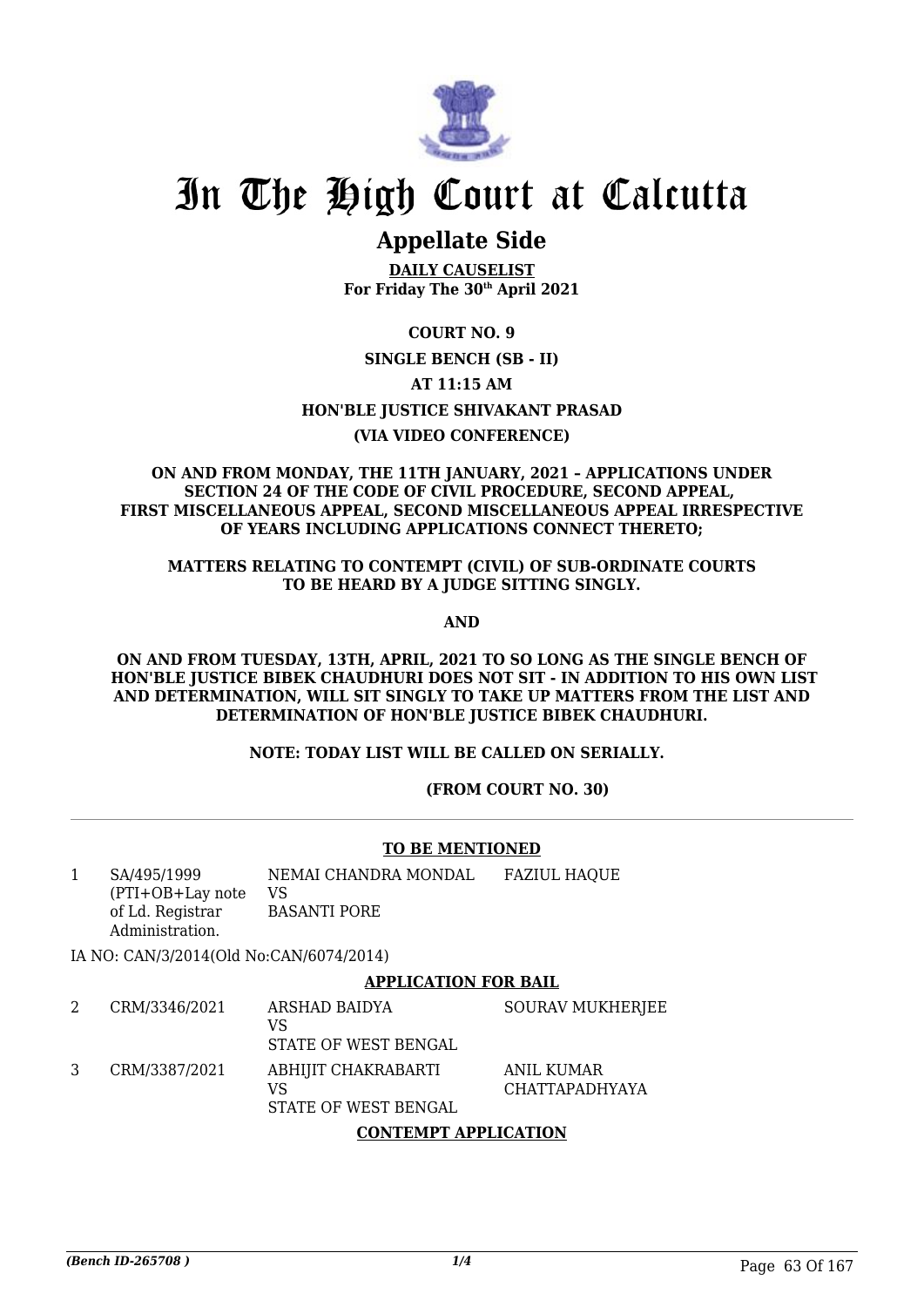| 4  | CPAN/960/2018                             | SACHIN CHANDRA<br><b>MONDAL &amp; ANR</b><br><b>VS</b>                                                              | <b>SHABUDDIN SARDAR</b>             |
|----|-------------------------------------------|---------------------------------------------------------------------------------------------------------------------|-------------------------------------|
|    |                                           | <b>ASHOKE KUMAR SAIGAL</b>                                                                                          |                                     |
|    | wt5 SAT/525/1994                          | <b>SACHIN CHANDRA</b><br>MONDAL<br><b>VS</b><br>SHAKUNTALA MALHOTRA                                                 | <b>SAHABUDDIN</b><br><b>SARDAR</b>  |
| 6  | CPAN/197/2021                             | KOTAK MAHINDRA BANK<br><b>LTD</b><br><b>VS</b><br>MULTILPLE EDUCATIONAL<br>AND MANPOWER DEV<br><b>TRUST AND ORS</b> | <b>PRATIK GHOSE</b>                 |
|    |                                           | <b>FOR ORDERS</b>                                                                                                   |                                     |
| 7  | CPAN/174/2020                             | CHANDAN NATH SEN<br><b>VS</b>                                                                                       | <b>UJJAL RAY</b>                    |
|    |                                           | AMBIKA CHARAN SEN                                                                                                   |                                     |
|    | wt8 SAT/313/2015                          | AMBIKA CHARAN SEN<br><b>VS</b>                                                                                      | <b>SUHRID SUR</b>                   |
|    |                                           | <b>GOBINDA CHANDRA SEN &amp;</b><br><b>ORS</b>                                                                      |                                     |
|    | IA NO: CAN/3/2016(Old No:CAN/9270/2016)   |                                                                                                                     |                                     |
|    |                                           | <b>ASSIGNED MATTERS</b>                                                                                             |                                     |
| 9  | CO/2103/2010                              | LEKHA DUARY<br><b>VS</b>                                                                                            | AFREEN ZAHIR                        |
|    |                                           | RANJIT RANA & ANR.                                                                                                  |                                     |
|    | IA NO: CAN/2/2012(Old No:CAN/11858/2012)  |                                                                                                                     |                                     |
| 10 | CRR/1630/2018                             | <b>GOUTAM SHROFF</b><br><b>VS</b><br>C.B.I                                                                          | KALLOL SAHA                         |
|    | IA NO: CRAN/2/2019(Old No:CRAN/841/2019)  |                                                                                                                     |                                     |
|    | 11 CRR/194/2019                           | REKHA SHAW<br>VS<br><b>SHIV KUMR SHAW &amp; ANR</b>                                                                 | SAURISH RAY                         |
|    | IA NO: CRAN/1/2019(Old No:CRAN/5022/2019) |                                                                                                                     |                                     |
| 12 | CRR/1491/2020                             | SAPTARSI BISWAS@RIKI<br>VS<br>State of West Bengal AND<br>ANR                                                       | <b>SUBHASIS</b><br><b>CHOWDHURY</b> |
|    | IA NO: CRAN/1/2020                        |                                                                                                                     |                                     |
| 13 | CO/15/2021                                | DIPANKAR ROY AND ANR<br><b>VS</b><br><b>MALIN BARIK AND ORS</b>                                                     | AMBU BINDU<br><b>CHAKRABORTY</b>    |
|    |                                           | <b>NEW MOTION</b>                                                                                                   |                                     |
| 14 | CO/1081/2021                              | <b>BARNALI SARKAR</b><br><b>VS</b><br><b>TAPAS SARKAR</b>                                                           | RAJ KUMAR SAIN                      |
|    |                                           |                                                                                                                     |                                     |

**ADJOURNED MOTIONS**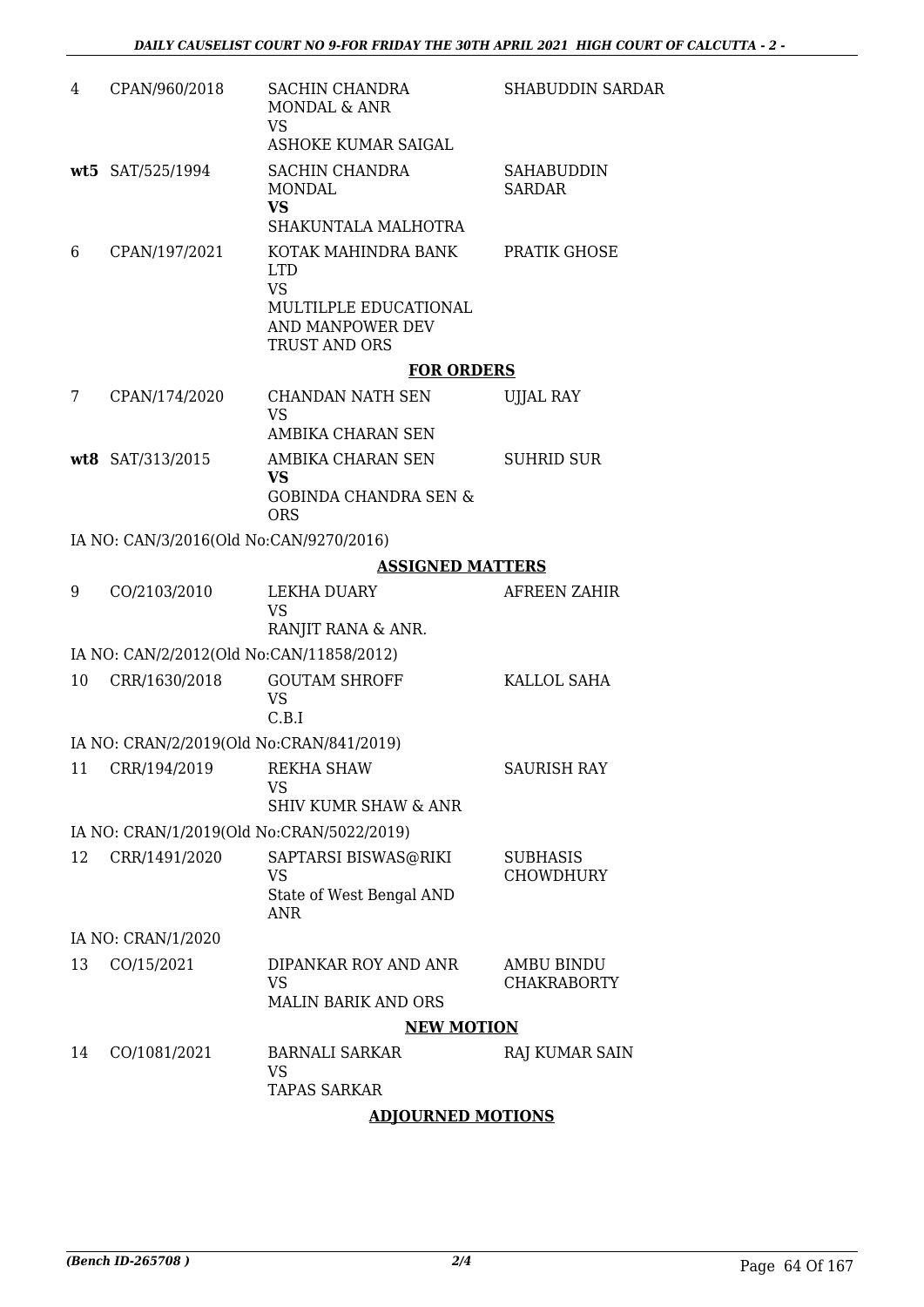| 15 | CO/1274/2020      | SIKHA KARJEE @ SHIKHA                                                           | KAUSIK BISWAS                                |
|----|-------------------|---------------------------------------------------------------------------------|----------------------------------------------|
|    |                   | <b>KARKEE</b><br><b>VS</b><br>PROSENJIT MANDAL                                  |                                              |
| 16 | CO/1296/2020      | RAWNAKI BANDYOPADHYAY<br><b>DUTTA</b><br><b>VS</b><br>ARGHYA BANDYOPADHYAY      | <b>RAJU MONDAL</b>                           |
| 17 | CO/316/2021       | DIPANWITA GUPTA<br><b>CHAKRABORTY</b><br><b>VS</b>                              | <b>SUMITRA DAS</b>                           |
| 18 | CO/324/2021       | <b>MALYABAN GUPTA</b><br>MRS AMRITA GHOSH<br><b>VS</b><br><b>SINCHAN SARKAR</b> | Kausik Biswas                                |
| 19 | CO/394/2021       | <b>CHANDRIKA RAY BISWAS</b><br><b>VS</b><br><b>SOURAV BISWAS</b>                | <b>NANDADULAL</b><br>BANDYOPADHYAY           |
| 20 | CO/432/2021       | KHUKU GHOSH AND ANR<br><b>VS</b><br><b>RATNA DAS AND ORS</b>                    | <b>CHINMOYEE ROY</b><br><b>BHATTACHARYYA</b> |
| 21 | CO/503/2021       | AJANTA BHATTACHARYA<br><b>NEE LAHIRI</b><br><b>VS</b><br>SAYAN BHATTACHARYA     | DYUTIMOY PAUL                                |
|    | IA NO: CAN/1/2021 |                                                                                 |                                              |
| 22 | CO/510/2021       | SAHELI DEY SAMANTA<br><b>VS</b><br><b>SUBIR SAMANTA</b>                         | <b>ABHIMANYU</b><br><b>BANERJEE</b>          |
| 23 | CO/540/2021       | <b>NITU GUPTA</b><br><b>VS</b><br><b>GAUTAM SHAW</b>                            | <b>SOUMAK BERA</b>                           |
| 24 | CO/562/2021       | <b>RINA PAL</b><br>VS<br>PARTHA SARATHI PAL                                     | <b>BASUDEB GAYEN</b>                         |
| 25 | CO/575/2021       | TUHINA BIBI ALIAS TUHINA<br><b>KHATUN</b><br><b>VS</b><br>RAJESH ALI BAYEN      | <b>BIJOY KUMAR SHOW</b>                      |
| 26 | CO/585/2021       | <b>SILPI GIRI</b><br><b>VS</b><br><b>FANINDRA NATH GIRI</b>                     | <b>MUKTESWAR MAITY</b>                       |
| 27 | CO/588/2021       | SUPRIYA MUKHERJEE (ROY)<br><b>VS</b><br>NIRMALENDU ROY                          | SOUMYAJIT MISHRA                             |
| 28 | CO/640/2021       | RUPALI KANU<br><b>VS</b><br><b>SUBRATA KANU</b>                                 | SNEHANSU<br>MAJUMDER                         |
| 29 | CO/643/2021       | SABITA JANA DEY<br><b>VS</b><br>HIRAK KUMAR DEY                                 | <b>BIBEKANDA</b><br><b>TRIPATHY</b>          |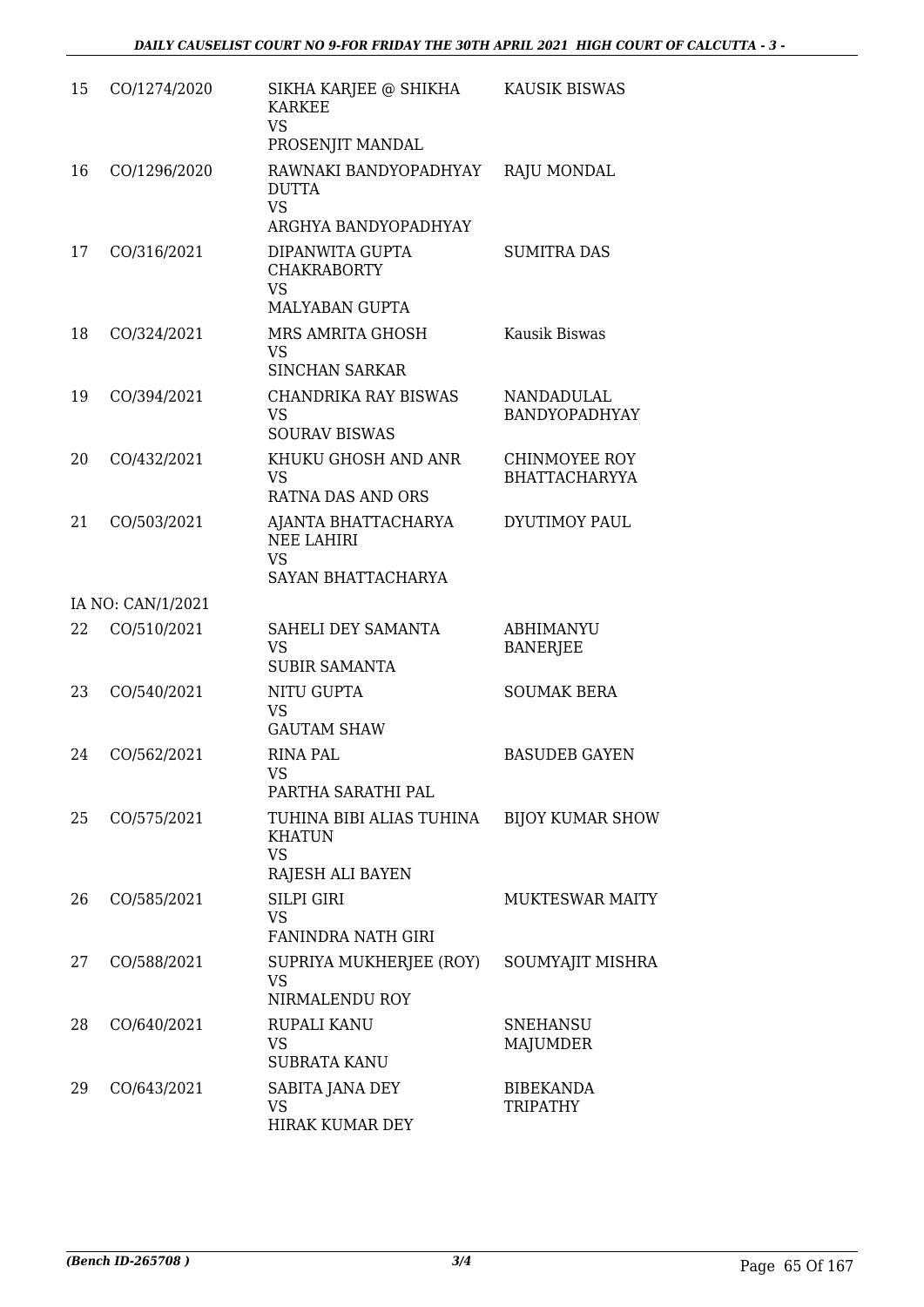| 30 | CO/712/2021 | <b>SUSMITA DUTTA BERA</b><br><b>VS</b><br><b>SOURAV DUTTA</b>                | <b>BHASKAR HUTAIT</b>                       |
|----|-------------|------------------------------------------------------------------------------|---------------------------------------------|
| 31 | CO/733/2021 | <b>BHAGYALAKSHMI DAS</b><br><b>VS</b><br><b>SUJIT MAITY</b>                  | <b>AMAL KUMAR</b><br><b>BANERJEE</b>        |
| 32 | CO/742/2021 | <b>DOLY BHAKAT</b><br><b>VS</b><br>PARAKASH BHAKAT                           | <b>SUNDAR GOPAL</b><br><b>BHATTACHARYYA</b> |
| 33 | CO/781/2021 | <b>BRATATI DEY</b><br><b>VS</b><br><b>DEBASISH HUI</b>                       | Shebatee Datta                              |
| 34 | CO/804/2021 | PAYEL BAKSHI NEE<br><b>BHOWMICK</b><br><b>VS</b><br><b>SAURAV BAKSHI</b>     | <b>SUBHANWITA GHOSH</b>                     |
| 35 | CO/805/2021 | PROSENJIT GANGULY<br>@PRASANJIT GANGULY<br><b>VS</b><br>CHITRA DALAL GANGULY | <b>SUBHANWITA GHOSH</b>                     |
| 36 | CO/818/2021 | <b>JYOTIRUPA BANERJEE</b><br><b>VS</b><br><b>AMIT BANERJEE</b>               | <b>SOURAV SENGUPTA</b>                      |
| 37 | CO/826/2021 | SAMARPITA CHAKRABORTY<br><b>VS</b><br>ANISH BHATTACHARJEE                    | <b>TRINA MITRA</b>                          |
| 38 | CO/855/2021 | NIBEDITA NATTA PAUL<br><b>VS</b><br>ABHISEK NATTA                            | <b>KUSHAL PAUL</b>                          |
|    |             | <b>CONTESTED APPLICATION</b>                                                 |                                             |
| 39 | CO/348/2020 | M. SAFIULLA WAKF ESTATE<br><b>VS</b><br>M/S ACCORD ADVERTISING               | ANIRUDDHA MITRA                             |

PVT LTD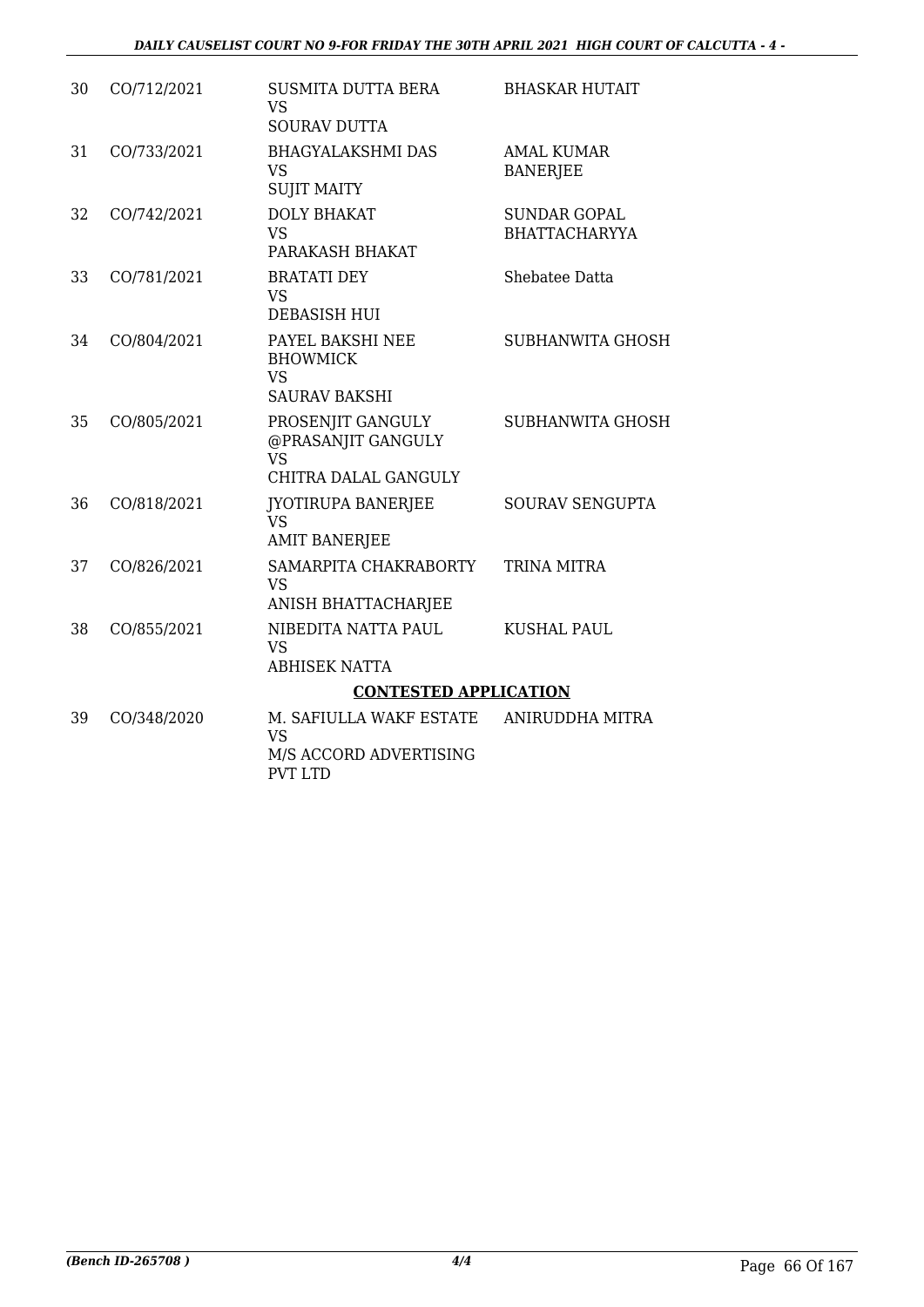

# **Appellate Side**

**DAILY CAUSELIST For Friday The 30th April 2021**

**COURT NO. 13**

**SINGLE BENCH (SB - III)**

**AT 11:15 AM**

**HON'BLE JUSTICE RAJASEKHAR MANTHA**

**(VIA VIDEO CONFERENCE)**

**ON AND FROM MONDAY, THE 11TH JANUARY, 2021- ROSTER NOTIFIED ON 8TH JANUARY, 2021 IS MODIFIED TO THE FOLLOWING EXTENT :- MATTERS (MOTIONS & HEARING) UNDER ARTICLE 226 OF THE CONSTITUTION RELATING TO SERVICE UNDER GROUP VI AND APPLICATIONS CONNECTED THERETO; MATTERS (MOTIONS & HEARING) UNDER ARTICLE 226 OF THE CONSTITUTION RELATING TO ALL SERVICE MATTERS RELATING TO PANCHAYATS AND CO-OPERATIVE SOCIETIES UNDER GROUP V AND APPLICATIONS CONNECTED THERETO;**

**HEARING OF WRIT PETITIONS IRRESPECTIVE OF CLASSIFICATIONS AND APPLICATIONS CONNECTED THERETO;**

**NOTE :1. MENTIONING WILL BE ALLOWED, AT THE FIRST SITTING OF THE COURT, UPON BEING LISTED AS "TO BE MENTIONED" IN THE VIRTUAL MODE AS PER NOTIFICATION NO. 4286-RG DATED 27.11.2020 AND IN PHYSICAL FORM. 2. ALL THE LISTED MATTERS WILL BE TAKEN UP SERIALLY, UNLESS OTHERWISE FIXED.**

**3. APPELLATE SIDE MATTERS WILL CONTINUE AFTER COMPLETION OF ORIGINAL SIDE. 4. WITH EFFECT FROM MONDAY (15.02.2021) GROUP-V MOTIONS SHALL BE TAKEN UP FIRST ON TUESDAY AND THURSDAY.**

**5. CONTEMPT MATTERS AND ALL PERSONAL APPEARANCE MATTERS SHALL BE TAKEN UP ON FRIDAY.**

#### **PERSONAL APPEARANCE**

| 1   | WPCRC/22/2021<br>(Suo Motu Contempt) | MD. GHULAM RABBANI<br>VS<br>KHALID AIZAZ ANWAR                            | CHANDAN DUTTA                          |
|-----|--------------------------------------|---------------------------------------------------------------------------|----------------------------------------|
| wt2 | WPA/12195/2016                       | MD. GHULAM RABBANI<br>VS<br>STATE OF WEST BENGAL &<br><b>ORS</b>          | CHANDAN DUTTA                          |
|     | IA NO: CAN/1/2021                    |                                                                           |                                        |
| wt3 | WPCRC/38/2021                        | THE HONBLE COURTS IN ITS<br><b>OWN MOTION</b><br>VS<br>SWAPAN KUAMR DUTTA | CHANDAN DUTTA                          |
| 4   | WPCRC/29/2021                        | SEKHAR KUMAR CHANDA<br>VS.<br>PRADIP SATPATHI                             | PRADIPTA CHARAN<br><b>BHATTACHARYA</b> |
| wt5 | WPA/21627/2019                       | SEKHAR KUMAR CHANDA<br>VS<br>STATE OF WEST BENGAL &<br>ORS                | PABITRA CHARAN<br><b>BHATTACHARIEE</b> |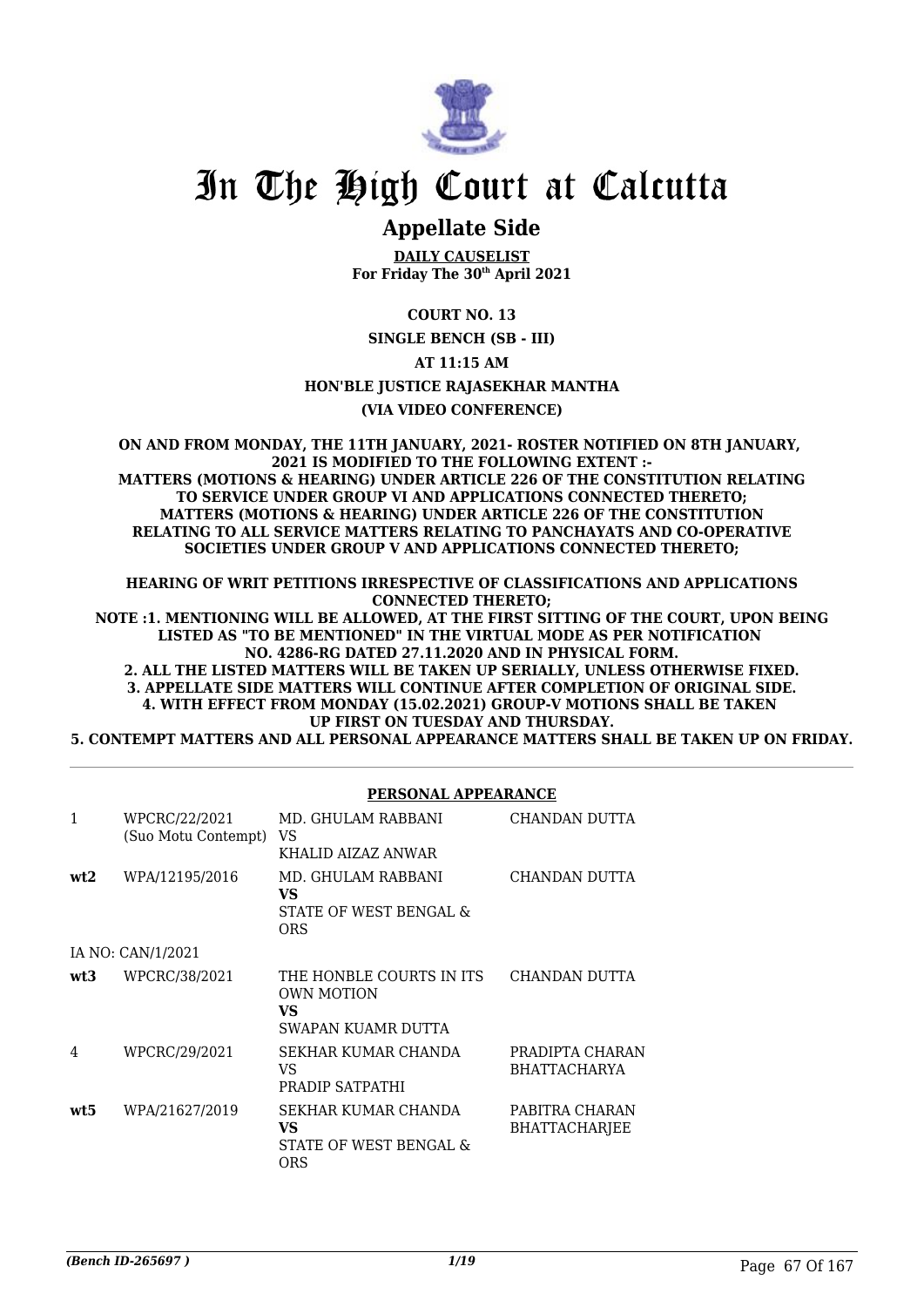| 6    | WPCRC/42/2021                            | abdul khaleque<br><b>VS</b>                                               | dyutiman bnerjee         |
|------|------------------------------------------|---------------------------------------------------------------------------|--------------------------|
|      |                                          | sayeed ahmed baba secretary<br>west bengal board of madrasah<br>education |                          |
|      | IA NO: CAN/1/2021                        |                                                                           |                          |
| wt7  | WPA/23528/2019                           | ABDUL KHALEQUE<br>VS                                                      | MUSHARRAF ALAM SK.       |
|      |                                          | STATE OF WEST BENGAL &<br>ORS                                             |                          |
|      |                                          | <b>CONTEMPT</b>                                                           |                          |
| 8    | WPA/13198/2009                           | NIKHIL HEMBRAM<br><b>VS</b>                                               | ASHIS KUMAR PAUL         |
|      |                                          | UNION OF INDIA & ORS                                                      |                          |
| wt9  | RVW/145/2017                             | UNION OF INDIA & ORS<br>VS<br>NIKHIL HEMBRAM                              | SOMOSHREE SAHA           |
|      | IA NO: CAN/1/2017(Old No:CAN/10138/2017) |                                                                           |                          |
| wt10 | CPAN/780/2017                            | NIKHIL HEMBRAM<br>VS                                                      | A K PAUL                 |
|      |                                          | O P SING, IPS & ORS                                                       |                          |
| 11   | WPA/27475/2012                           | SWAPAN KR. SINHA ROY<br><b>VS</b>                                         | <b>UPENDRA ROY</b>       |
|      |                                          | CALCUTTA DOCK LABOUR<br><b>BOARD &amp; ORS.</b>                           |                          |
| wt12 | CPAN/604/2013                            | SWAPAN KUMAR SINHA ROY                                                    | UPENDRA ROY              |
|      |                                          | VS<br>MR I.JAYAKUMAR, DY.<br>CHAIRMAN, CLDB & ORS                         |                          |
| 13   | WPA/27479/2012                           | RAJENDRA KR. JANA<br><b>VS</b>                                            | UPENDRA ROY              |
|      |                                          | CALCUTTA DOCK LABOUR<br><b>BOARD &amp; ORS.</b>                           |                          |
| wt14 | CPAN/605/2013                            | RAJENDRA KUMAR JANA<br><b>VS</b>                                          | UPENDRA ROY              |
|      |                                          | I. JEYAKUMAR,<br>DY.CHAIRMAN, CDLB & ORS                                  |                          |
| 15   | WPA/13950/2017                           | <b>BHOLA CHAKRABORTY</b>                                                  | <b>ANIRBAN BANERJEE</b>  |
|      |                                          | VS.<br>STATE OF WEST BENGAL &<br><b>ORS</b>                               |                          |
| wt16 | CPAN/143/2018                            | <b>BHOLA CHAKRABORTY</b><br>VS.                                           | ANIRBAN BANERJEE         |
|      |                                          | DEBAHUTI BHOWMIK                                                          |                          |
| 17   | WPA/26785/2017                           | DEBABRATA BAG<br>VS                                                       | <b>MRINAL R PRAMANIK</b> |
|      |                                          | STATE OF WEST BENGAL &<br><b>ORS</b>                                      |                          |
| wt18 | CPAN/944/2019                            | DEBABRATA BAG                                                             | <b>SALONI</b>            |
|      |                                          | <b>VS</b><br>P.R. CHUAKHALI SAMABAY                                       | <b>BHATTACHARJEE</b>     |
|      |                                          | KRISHI UNNAYAN SAMITY<br>LTD. & ORS                                       |                          |
| 19   | WPA/5051/2019                            | <b>SUBODH PATRA</b>                                                       | SHEBATEE DATTA           |
|      |                                          | VS.<br>C E S C LIMITED & ORS                                              |                          |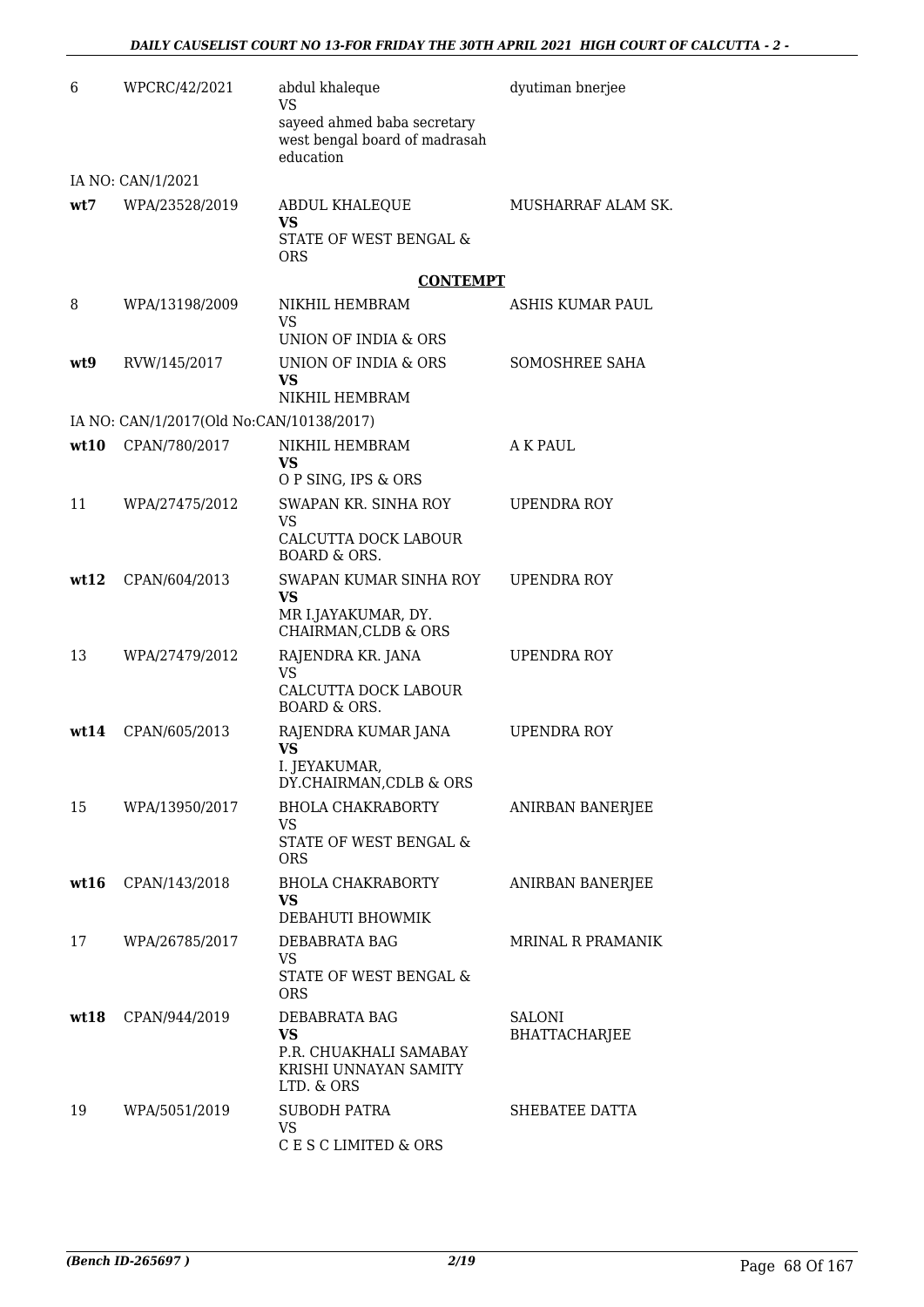| wt20  | CPAN/337/2021                                         | MANJU PATRA AND ANR<br>VS<br>RAJDEEP CHANDRA                                      | SHEBATEE DATTA                        |
|-------|-------------------------------------------------------|-----------------------------------------------------------------------------------|---------------------------------------|
| 21    | WPA/10803/2020                                        | RUPALI ISLAM (KARMAKAR)<br>VS<br>THE STATE OF WEST BENGAL<br><b>AND ORS</b>       | <b>GOPA BISWAS</b>                    |
| wt22  | CPAN/322/2021                                         | RUPALI ISLAM (KARMAKAR)<br><b>VS</b><br>SAZZAD ALI AND ANR.                       | DEBAPRIYA SAMANTA                     |
| 23    | WPCRC/40/2021<br>(CPAN 393/2021)<br>(Upon Mentioning) | NARPUAT SINGH AND ORS<br>VS<br>ANGSHUK CHAKRABORTY                                | <b>SEVANTI ROY</b>                    |
|       | IA NO: CAN/1/2021                                     |                                                                                   |                                       |
| wt24  | WPA/21596/2019                                        | NARPAT SINGH BAID & ORS<br><b>VS</b><br>STATE OF WEST BENGAL &<br>ORS             | HARISH CHANDRA<br><b>TALWAR</b>       |
|       |                                                       | IA NO: CAN/1/2020(Old No:CAN/1482/2020), CAN/2/2020, CAN/3/2020, CAN/4/2020       |                                       |
| 25    | WPA/404/2021                                          | SIPRA GHOSH<br>VS<br>STATE OF WEST BENGAL<br>AND ORS.                             | KAUSTUV MISHRA                        |
| wt26  | CPAN/200/2021                                         | SIPRA GHOSH<br><b>VS</b><br>RACHANA BHAKAT AND<br><b>ANOTHER</b>                  | KAUSTAV MISHRA                        |
| 27    | WPA/3418/2021                                         | <b>BIKASH GUCHHAIT</b><br>VS.<br>STATE OF WEST BENGAL<br>AND ORS.                 | <b>SUBHADEEP</b><br><b>CHATTERJEE</b> |
| wt28  | CPAN/343/2021                                         | <b>SUKHENDU MAJI</b><br><b>VS</b><br><b>BISHNUPADA GUCHHAIT</b><br><b>AND ANR</b> | KAUSTAV MISHRA                        |
| wt.29 | WPA/4989/2021                                         | <b>SUKHENDU MAJI</b><br>VS.<br><b>STA</b>                                         | KAUSTUV MISHRA                        |
|       |                                                       | <b>APPLICATION</b>                                                                |                                       |
| 30    | WPA/23187/2014                                        | DILIP KR. CHAKRABORTY<br><b>VS</b><br>W.B. STATE ELEC. DIST. CO.<br>LTD. & ORS    | <b>SUBRATA GHOSH</b>                  |
|       | IA NO: CAN/1/2017(Old No:CAN/1230/2017)               |                                                                                   |                                       |
| 31    | WPA/20332/2017<br>(06.05.2021)                        | RAJ KR DEY<br><b>VS</b><br>THE STATE BANK OF INDIA &                              | JIBANTARAJ DAN ROY                    |
|       |                                                       | <b>ORS</b>                                                                        |                                       |
| 32    | IA NO: CAN/1/2021<br>WPA/6890/2020<br>(05.05.2021)    | BISWAJIT MUKHERJEE<br><b>VS</b>                                                   | <b>GOUTAM BANERJEE</b>                |
|       |                                                       | STATE OF WEST BENGAL&<br><b>ORS</b>                                               |                                       |
|       | IA NO: CAN/1/2020(Old No:CAN/5970/2020)               |                                                                                   |                                       |

#### **MOTION (GROUP VI)**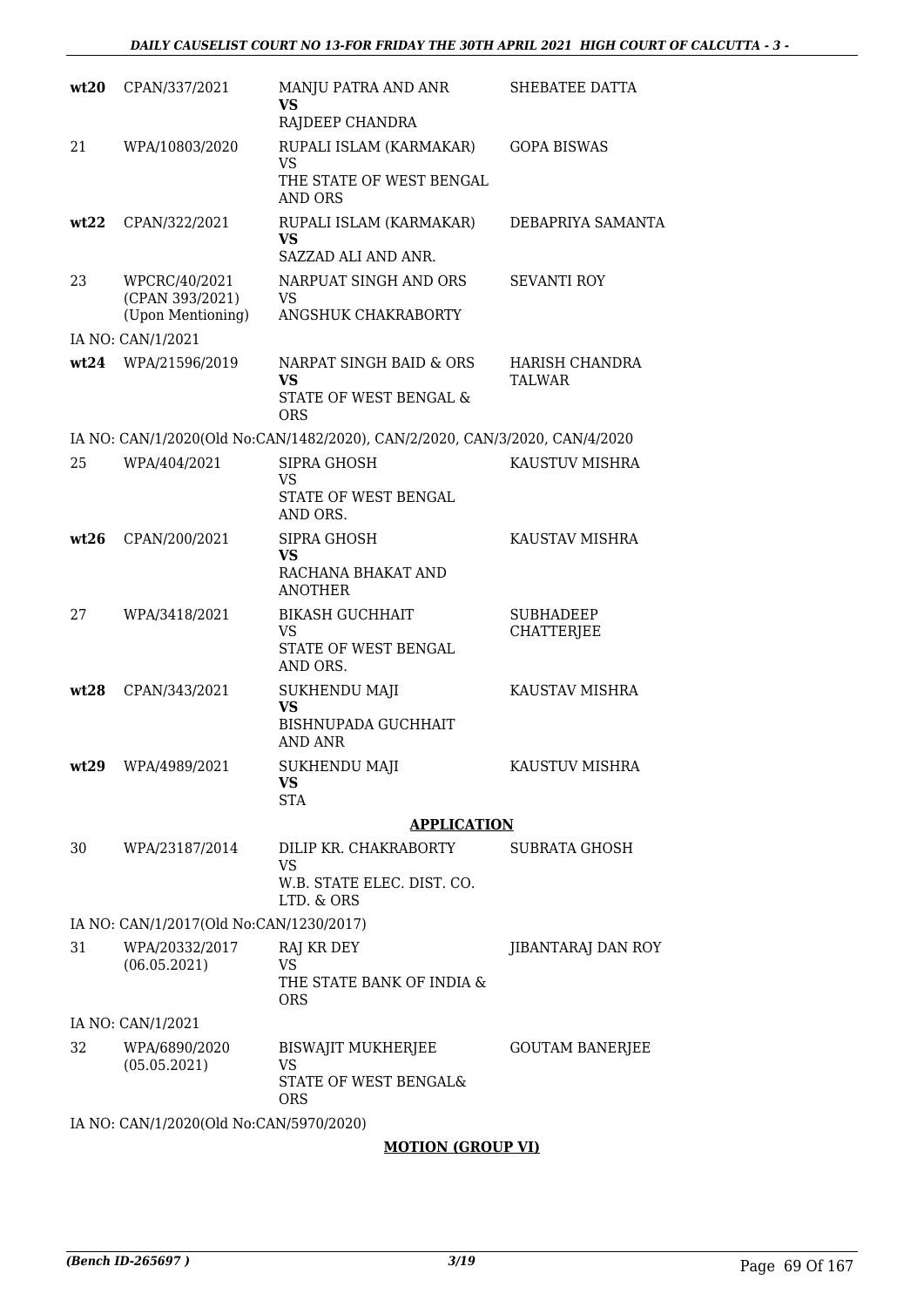### *DAILY CAUSELIST COURT NO 13-FOR FRIDAY THE 30TH APRIL 2021 HIGH COURT OF CALCUTTA - 4 -*

| 33   | WPA/22854/2019<br>(2)                 | <b>JANARDAN SINGH</b><br>VS<br>UNION OF INDIA & ORS                                | PARAMITA ROY                                |
|------|---------------------------------------|------------------------------------------------------------------------------------|---------------------------------------------|
| 34   | WPA/2360/2020<br>(06.05.2021)         | <b>UDAY SK &amp; ORS</b><br><b>VS</b><br>STATE OF WEST BENGAL &<br><b>ORS</b>      | <b>SANDIP KUMAR</b><br><b>BHATTACHARYYA</b> |
| 35   | WPA/3479/2020<br>(2)                  | NAZRUL ISLAM<br><b>VS</b><br>STATE OF WEST BENGAL &<br>ORS.                        | <b>SUSMITA DEY (BASU)</b>                   |
| 36   | WPA/3537/2020<br>(1)                  | <b>ARABINDA ROY</b><br><b>VS</b><br>STATE OF WEST BENGAL &<br><b>ORS</b>           | <b>SUSMITA DEY (BASU)</b>                   |
| 37   | WPA/4216/2020<br>$(03.05.2021)$ $(1)$ | TRIDIP ROYCHOUDHURY<br><b>VS</b><br>EASTERN COALFIELDS<br><b>LIMITED &amp; ORS</b> | <b>DAISY BASU</b>                           |
| 38   | WPA/4320/2020                         | PARESH CH. GORAI<br><b>VS</b><br>BHARAT COOKING COAL LTD.<br>& ORS.                | SARBANANDA SANYAL                           |
| 39   | WPA/4998/2020<br>(Peremptorily)       | <b>SUKLA BARMAN</b><br>VS<br>STATE OF WEST BENGAL &<br><b>ORS</b>                  | NIVEDITA BARUI                              |
| wt40 | WPA/8514/2021                         | <b>FULAN DAS</b><br><b>VS</b><br>STATE OF WEST BENGAL<br>AND ORS.                  | TANUJA BASAK                                |
| 41   | WPA/5005/2020<br>(05.05.2021)         | KAJAL CHAKRABORTY<br><b>VS</b><br>UNION OF INDIA & ORS                             | KAMAL KANTA KAR                             |
| 42   | WPA/11411/2020<br>(12.05.2021)        | <b>MANASH GHOSH</b><br>VS<br>UNION OF INDIA AND ORS.                               | DEBABRATA MANDAL                            |
| 43   | WPA/3551/2021<br>(10.05.2021)(1)      | DHIRENDRA NATH MONDAL<br>VS<br>STATE OF WEST BENGAL<br>AND ORS.                    | <b>SUSMITA DEY(BASU)</b>                    |
| 44   | WPA/3743/2021<br>(06.05.2021)         | AMAR SHIT AND OTHERS<br><b>VS</b><br>STATE OF WEST BENGAL<br>AND ORS.              | <b>SOUMIK GANGULI</b>                       |
| 45   | WPA/4091/2021<br>$(04.05.2021)$ (2)   | DILIP KUMAR GANGULY<br><b>VS</b><br><b>BANGIYA GRAMIN VIKASH</b><br><b>BANK</b>    | KMAKSHYA PRASAD<br>MUKHOPADHYAY             |
| 46   | WPA/5166/2021<br>(1)                  | ANIMESH SAHA<br>VS.<br>STATE OF WEST BENGAL<br>AND ORS.                            | <b>KARUNAMOYEE</b><br><b>SAMANTA</b>        |
| 47   | WPA/5622/2021                         | RAKIB KHAN AND OTHERS<br><b>VS</b><br>STATE OF WEST BENGAL<br>AND ORS.             | MD. KUTUBUDDIN                              |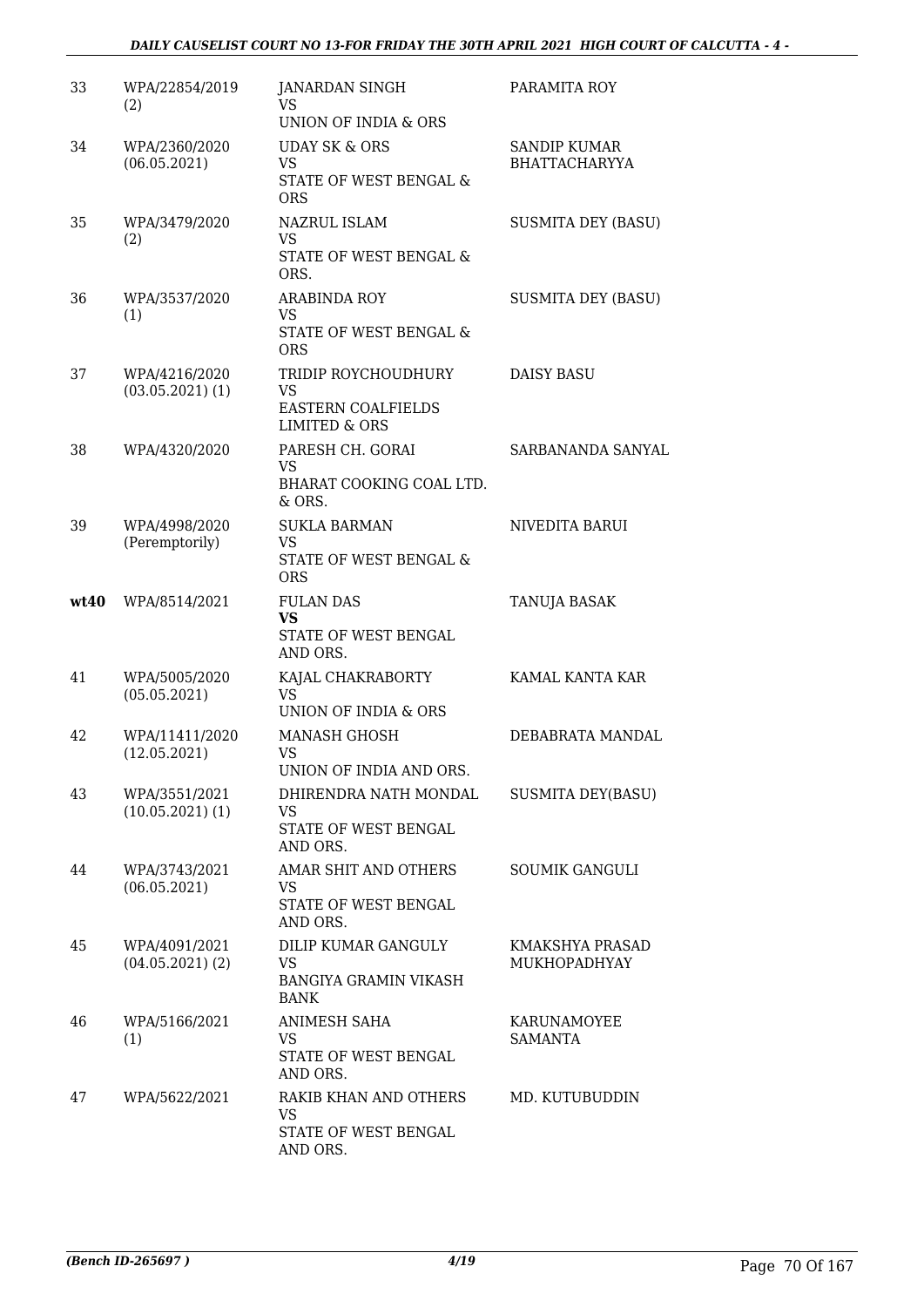| 48 | WPA/5727/2021<br>(03.05.2021) | <b>SANJOY SEN</b><br>VS<br>THE STATE OF WEST BENGAL<br><b>AND ORS</b>                       | <b>MANI SHANKAR</b><br>CHATTOPADHYAY       |
|----|-------------------------------|---------------------------------------------------------------------------------------------|--------------------------------------------|
| 49 | WPA/5744/2021<br>(03.05.2021) | <b>SABINA KHATUN</b><br><b>VS</b><br>STATE OF WEST BENGAL<br>AND ORS.                       | MD MOSIAR RAHAMAN                          |
| 50 | WPA/5746/2021                 | SAMIMA BEGUM<br><b>VS</b><br>THE BOARD OF TRUSTEES OF<br>CALCUTTA PORT AND<br><b>OTHERS</b> | SK. REJAUL ALAM                            |
| 51 | WPA/5915/2021<br>(12.05.2021) | DHARAMDEO RAY<br>VS.<br>UNION OF INDIA AND ORS.                                             | DEBASISH KUNDU                             |
| 52 | WPA/6056/2021<br>(03.05.2021) | CHINA DAS<br><b>VS</b><br>STATE OF WEST BENGAL<br>AND ORS.                                  | SIDDHADEV ADAK                             |
| 53 | WPA/6074/2021                 | <b>DR.SANJIT BISWAS</b><br><b>VS</b><br>UNION OF INDIA AND ORS.                             | RANANEESH GUHA<br>THAKURTA                 |
| 54 | WPA/6102/2021                 | AMALENDU BIKASH PANDA<br><b>VS</b><br>STATE OF WEST BENGAL<br>AND ORS.                      | KAMAL KANTA KAR                            |
| 55 | WPA/6104/2021                 | SHIVAJI ANANDRAO YADAV<br><b>VS</b><br>COAL INDIA LIMITED                                   | <b>SUJIT SAHA</b>                          |
| 56 | WPA/6160/2021                 | NAJIMUDDIN<br><b>VS</b><br>STATE OF WEST BENGAL<br>AND ORS.                                 | Md. Habibur Rahaman                        |
| 57 | WPA/6185/2021                 | NARGISA BIBI<br>VS.<br>UNION OF INDIA AND ORS.                                              | <b>SUSMITA</b><br><b>CHOWDHURY</b>         |
| 58 | WPA/6190/2021                 | PABITRAMAYEE MAJHI<br><b>VS</b><br>STATE OF WEST BENGAL<br>AND ORS.                         | KASHISWAR GHOSAL                           |
| 59 | WPA/6212/2021                 | SANTOSH KUMAR MAHATO<br>AND ORS<br><b>VS</b><br>THE UNION OF INDIA AND<br><b>ORS</b>        | <b>SUKHENDU BIKASH</b><br><b>MUKHERJEE</b> |
| 60 | WPA/6321/2021                 | ARCHITA MANNA<br>VS<br>STATE OF WEST BENGAL<br>AND ORS.                                     | <b>ANIL KUMAR</b><br>CHATTOPADHYAYA        |
| 61 | WPA/6323/2021                 | KAILAS GORAI<br><b>VS</b><br>WBSEDCL AND ORS.                                               | TANUJA BASAK                               |
| 62 | WPA/6331/2021<br>(2.00 P.M.)  | PARIMAL MANDAL<br><b>VS</b><br>STATE OF WEST BENGAL<br>AND ORS.                             | JOYDEEP ROY                                |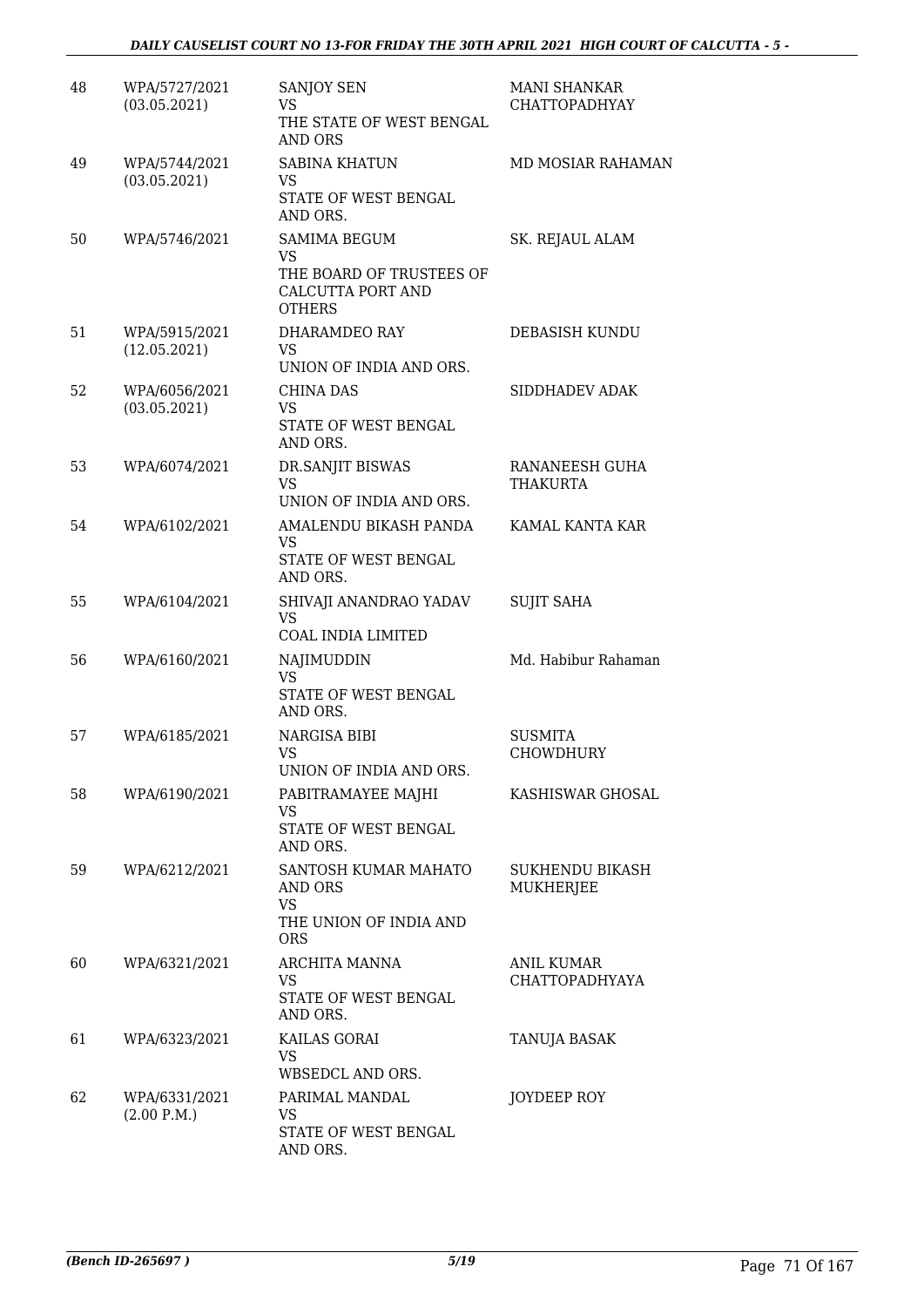| 63 | WPA/6348/2021                 | PRASANTA BESRA<br>VS.<br>STATE OF WEST BENGAL<br>AND ORS.                                            | <b>GORA CHAND</b><br><b>SAMANTA</b> |
|----|-------------------------------|------------------------------------------------------------------------------------------------------|-------------------------------------|
| 64 | WPA/6377/2021                 | RAJ KUMAR PAL AND ORS<br><b>VS</b><br>STATE OF WEST BENGAL                                           | UDAY NARAYAN BETAL                  |
| 65 | WPA/6464/2021                 | AND ORS.<br>TAPAN KUMAR MANA<br>VS.<br>STATE OF WEST BENGAL<br>AND ORS.                              | <b>INDRAJIT BISWAS</b>              |
| 66 | WPA/6481/2021                 | <b>AMAR DAS</b><br><b>VS</b><br>STATE OF WEST BENGAL<br>AND ORS.                                     | AYAN MITRA                          |
| 67 | WPA/6530/2021                 | RAJDIPTA BARMAN<br><b>VS</b><br><b>EMPLOYEES PROVIDENT</b><br>FUND ORGANISATION AND<br><b>OTHERS</b> | DEBOPRIYO KARAN                     |
| 68 | WPA/6536/2021<br>(03.05.2021) | SMT KAJOL BADYAKAR<br><b>VS</b><br>M/S. EASTERN COAL FIELDS<br>LTD AND ORS                           | AMAL KUMAR DUTTA                    |
| 69 | WPA/6544/2021<br>(03.05.2021) | KRISHNA BHUIYA<br>VS<br>EASTERN COAL FIELDS LTD<br>AND ORS                                           | AMAL KR DATTA                       |
| 70 | WPA/6551/2021<br>(03.05.2021) | <b>MAHESH BAURI</b><br><b>VS</b><br>THE COAL INDIA LTD AND<br><b>ORS</b>                             | AMAL KUMAR DATTA                    |
| 71 | WPA/6587/2021                 | JYOTISH MONDAL AND<br><b>ANOTHER</b><br><b>VS</b><br>STATE OF WEST BENGAL<br>AND ORS.                | TANUJA BASAK                        |
| 72 | WPA/6646/2021                 | SHIKHA DAS<br><b>VS</b><br>THE KOLKATA PORT TRUST<br>AND ORS.                                        | MOHINI MOHAN<br>BHATTACHARJEE       |
| 73 | WPA/6721/2021                 | DEBAPRIYA NAG ROY<br>VS<br>STATE OF WEST BENGAL<br>AND ORS.                                          | PRITAM CHOUDHURY                    |
| 74 | WPA/6729/2021                 | PRIYA KARMAKAR<br>VS.<br>STATE OF WEST BENGAL<br>AND ORS.                                            | <b>BAISAKHI SINGHA</b>              |
| 75 | WPA/6733/2021                 | <b>GURUPADA MURMU</b><br><b>VS</b><br>UNION OF INDIA AND ORS.                                        | kashiswar ghosal                    |
| 76 | WPA/6781/2021                 | MANTULAL MONDAL<br><b>VS</b><br>KOLKATA PORT TRUST AND<br>ORS.                                       | RAJIB KUMAR KUNDU                   |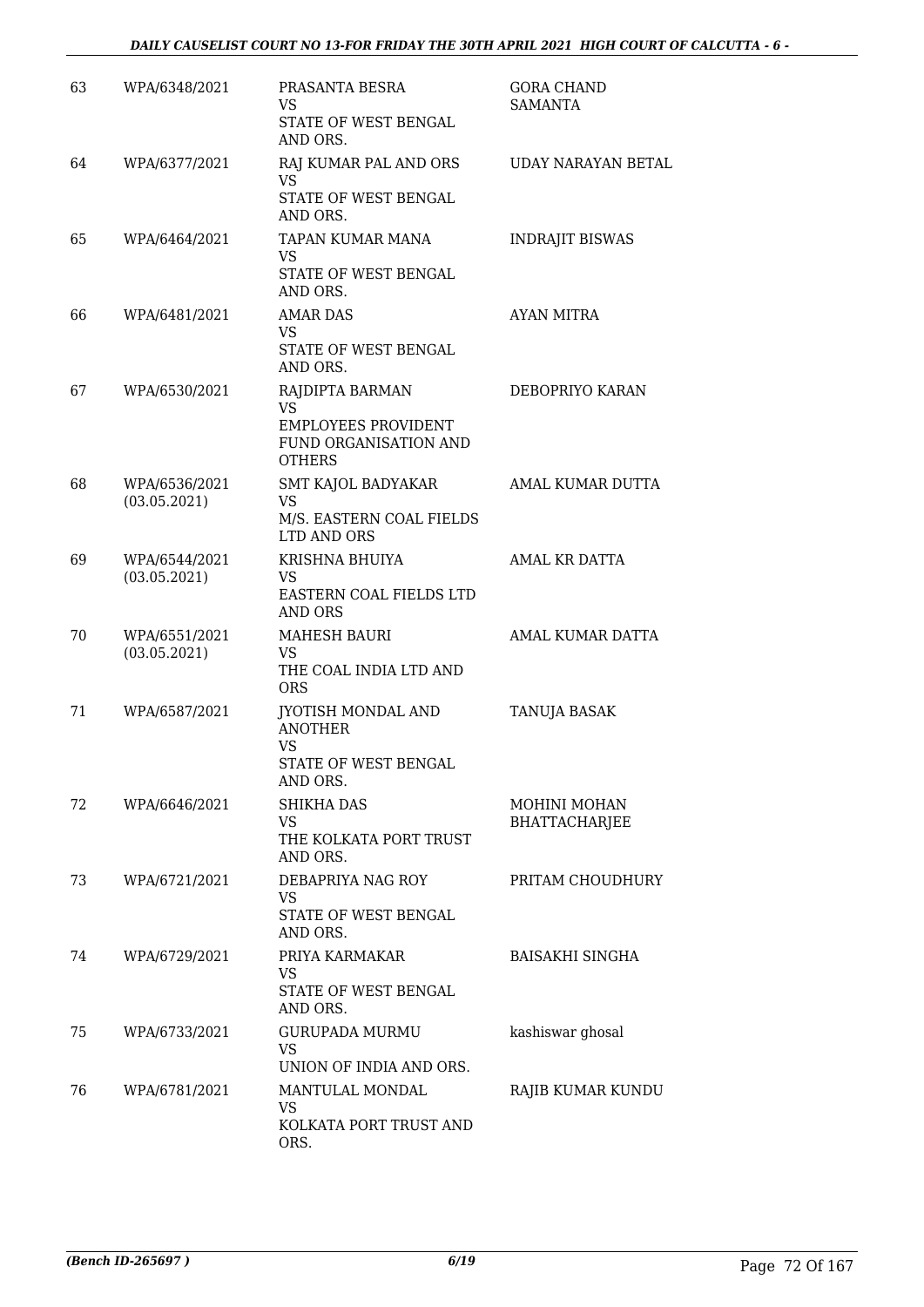| 77 | WPA/6832/2021 | <b>BEAUTY CHAKRABORTY</b><br><b>VS</b><br>STATE OF WEST BENGAL<br>AND ORS.          | PARTHA<br><b>CHAKRABORTY</b>          |
|----|---------------|-------------------------------------------------------------------------------------|---------------------------------------|
| 78 | WPA/6848/2021 | KRISHNENDU CHATTERJEE<br>VS<br>STATE OF WEST BENGAL<br>AND ORS.                     | MONIRUZZAMAN                          |
| 79 | WPA/6859/2021 | AMIT KUMAR HOWLADAR<br>VS<br>UNION OF INDIA AND ORS.                                | PROBAL SARKAR                         |
| 80 | WPA/7007/2021 | PRASANTA KUMAR PAHARI<br>VS<br>STATE OF WEST BENGAL<br>AND ORS.                     | <b>SALONI</b><br><b>BHATTACHARJEE</b> |
| 81 | WPA/7055/2021 | JAYANTI SARKAR ROY<br><b>VS</b><br>STATE OF WEST BENGAL<br>AND ORS.                 | Anirban Banerjee                      |
| 82 | WPA/7072/2021 | TARUN KUMAR MANDAL<br><b>VS</b><br>CENTRAL BANK OF INDIA<br>AND ORS.                | <b>ABHINABA DAN</b>                   |
| 83 | WPA/7088/2021 | PRADIP KUMAR SARKAR<br><b>VS</b><br>WEST BENGAL HOUSING                             | <b>UDAYAN DUTTA</b>                   |
| 84 | WPA/7124/2021 | <b>BOARD AND ORS</b><br>MIRA PANDA<br><b>VS</b><br>STATE OF WEST BENGAL<br>AND ORS. | <b>ABHILASH SINHA ROY</b>             |
| 85 | WPA/7179/2021 | <b>SAHINA YASMIN</b><br>VS<br>STATE OF WEST BENGAL<br>AND ORS.                      | ARUNAVA PATI                          |
| 86 | WPA/7208/2021 | SANJIT KUMAR KOLEY<br>STATE OF WEST BENGAL<br>AND ORS.                              | PRADEEP PANDEY                        |
| 87 | WPA/7220/2021 | KALLOL CHOWDHURY<br>VS<br>UNION OF INDIA AND ORS.                                   | <b>INDRAJIT BISWAS</b>                |
| 88 | WPA/7221/2021 | WASIM AKHTAR ANSARI<br>VS<br>UNION OF INDIA AND ORS.                                | MD. ALI MANSOOR                       |
| 89 | WPA/7247/2021 | PAPIYA BHADURI<br><b>VS</b><br>STATE OF WEST BENGAL<br>AND ORS.                     | ARPA CHAKRABORTY                      |
| 90 | WPA/7287/2021 | <b>DOLI SARKAR</b><br><b>VS</b><br>STATE BANK OF INDIA AND<br><b>OTHERS</b>         | CHIRANJIB SINHA                       |
| 91 | WPA/7311/2021 | HAFIJUL SK.<br><b>VS</b><br>STATE OF WEST BENGAL<br>AND ORS.                        | <b>SANDIP KUMAR</b><br>MONDAL         |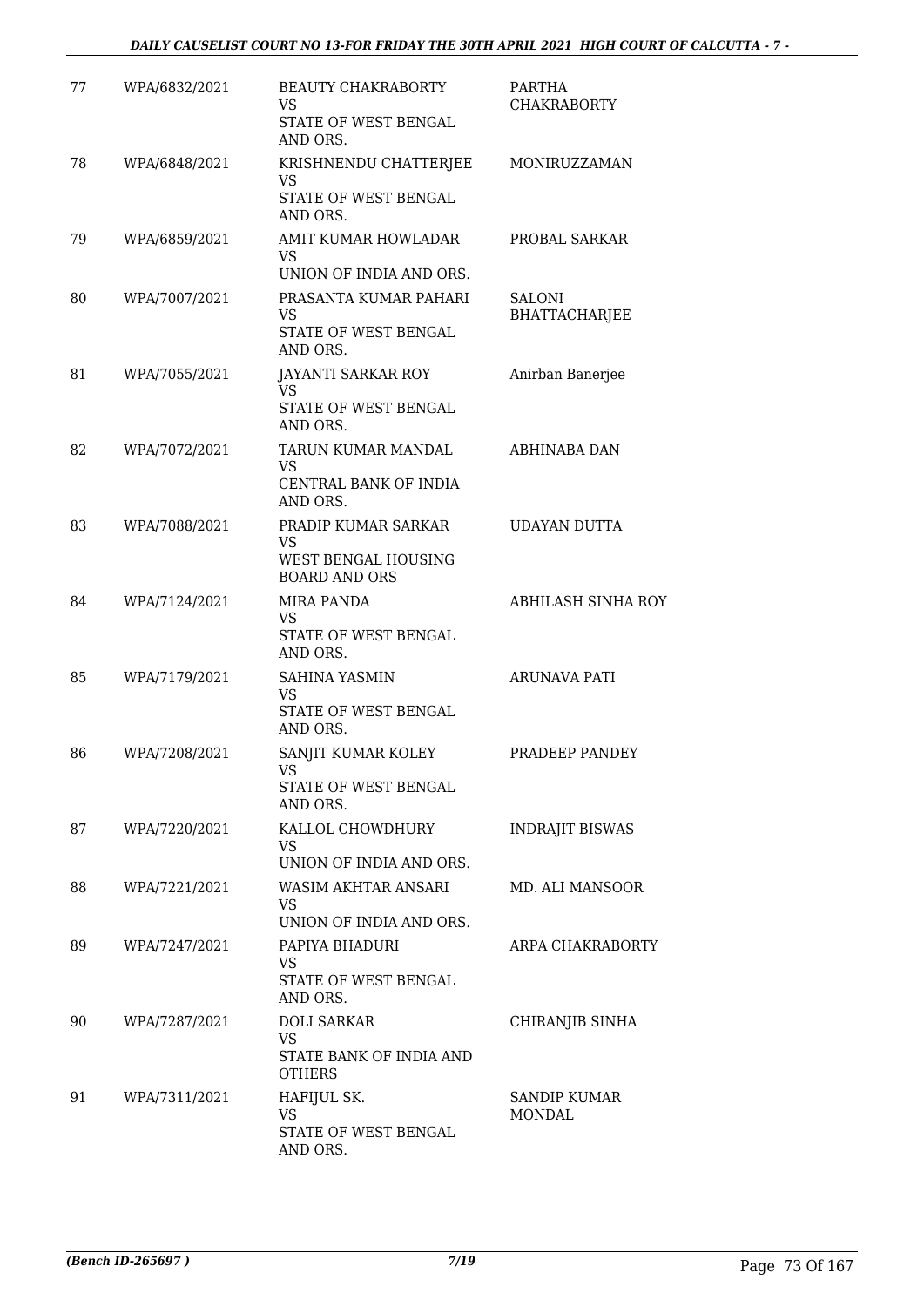| 92  | WPA/7370/2021 | RAJENDRA PRATAP SINGH<br>VS<br>UNION OF INDIA AND ORS.                                         | UJJAL RAY                    |
|-----|---------------|------------------------------------------------------------------------------------------------|------------------------------|
| 93  | WPA/7402/2021 | MAHUYA CHAKRABORTY AND<br><b>ANOTHER</b><br><b>VS</b>                                          | <b>SAMRAT DEY PAUL</b>       |
|     |               | UNION OF INDIA AND ORS.                                                                        |                              |
| 94  | WPA/7406/2021 | <b>BRAJESH KRISHNA DAS</b><br><b>VS</b><br>STATE OF WEST BENGAL<br>AND ORS.                    | <b>GOPAL MONDAL</b>          |
| 95  | WPA/7409/2021 | JIBESH ADHIKARY<br>VS<br>THE DIRECTOR GENERA,<br>RAILWAY PROTECTION<br><b>FORCE AND OTHERS</b> | SANJIB KUMAR<br>MUKHOPADHYAY |
| 96  | WPA/7438/2021 | <b>ARATI SUR</b><br><b>VS</b><br>WEST BENGAL TRANSPORT<br><b>CORPORATION AND OTHERS</b>        | <b>AMAR MITRA</b>            |
| 97  | WPA/7443/2021 | <b>SAMIN SK</b>                                                                                | PRASANTA KUMAR               |
|     |               | VS<br>UNION OF INDIA AND<br><b>ANOTHER</b>                                                     | <b>PAKRASHI</b>              |
| 98  | WPA/7450/2021 | <b>MONOJENDRA</b><br>CHAKRABORTY AND OTHERS<br>VS<br>STATE OF WEST BENGAL                      | <b>MASUM ALI SARDAR</b>      |
|     |               | AND ORS.                                                                                       |                              |
| 99  | WPA/7489/2021 | <b>BHAJA HARI MAHATO</b><br>VS<br>UNION OF INDIA AND ORS.                                      | <b>SOUGATA MITRA</b>         |
| 100 | WPA/7490/2021 | VIVEKANANDA HALDER AND<br><b>ORS</b><br>VS<br>STATE OF WEST BENGAL<br>AND ORS.                 | PARVEJ ALAM                  |
| 101 | WPA/7504/2021 | <b>MRINAL NATH</b>                                                                             | SULENA KUMARI JHA            |
|     |               | <b>VS</b><br>PUNJAB AND SIND BANK AND<br><b>OTHERS</b>                                         |                              |
| 102 | WPA/7521/2021 | <b>SANJOY SAHA</b><br>VS.<br>UNION OF INDIA AND ORS.                                           | <b>SUBODH BANERJEE</b>       |
| 103 | WPA/7563/2021 | <b>SAMIR SARKAR AND ORS</b><br>VS                                                              | <b>TRIPTIMOY TALUKDER</b>    |
|     |               | UNION OF INDIA AND ORS.                                                                        |                              |
| 104 | WPA/7587/2021 | NOJIMODDIN SK. AND ORS<br><b>VS</b><br>UNION OF INDIA AND ORS.                                 | <b>ANKITA DEY</b>            |
| 105 | WPA/7595/2021 | SANAT KUMAR GHOSH AND<br><b>ORS</b><br><b>VS</b><br>STATE OF WEST BENGAL<br><b>AND ANR</b>     | <b>SAMIRAN MANDAL</b>        |
| 106 | WPA/7612/2021 | SUPRIYA BISWAS AND ANR<br><b>VS</b><br>UNION OF INDIA AND ORS.                                 | SANKHA SUBHRA ROY            |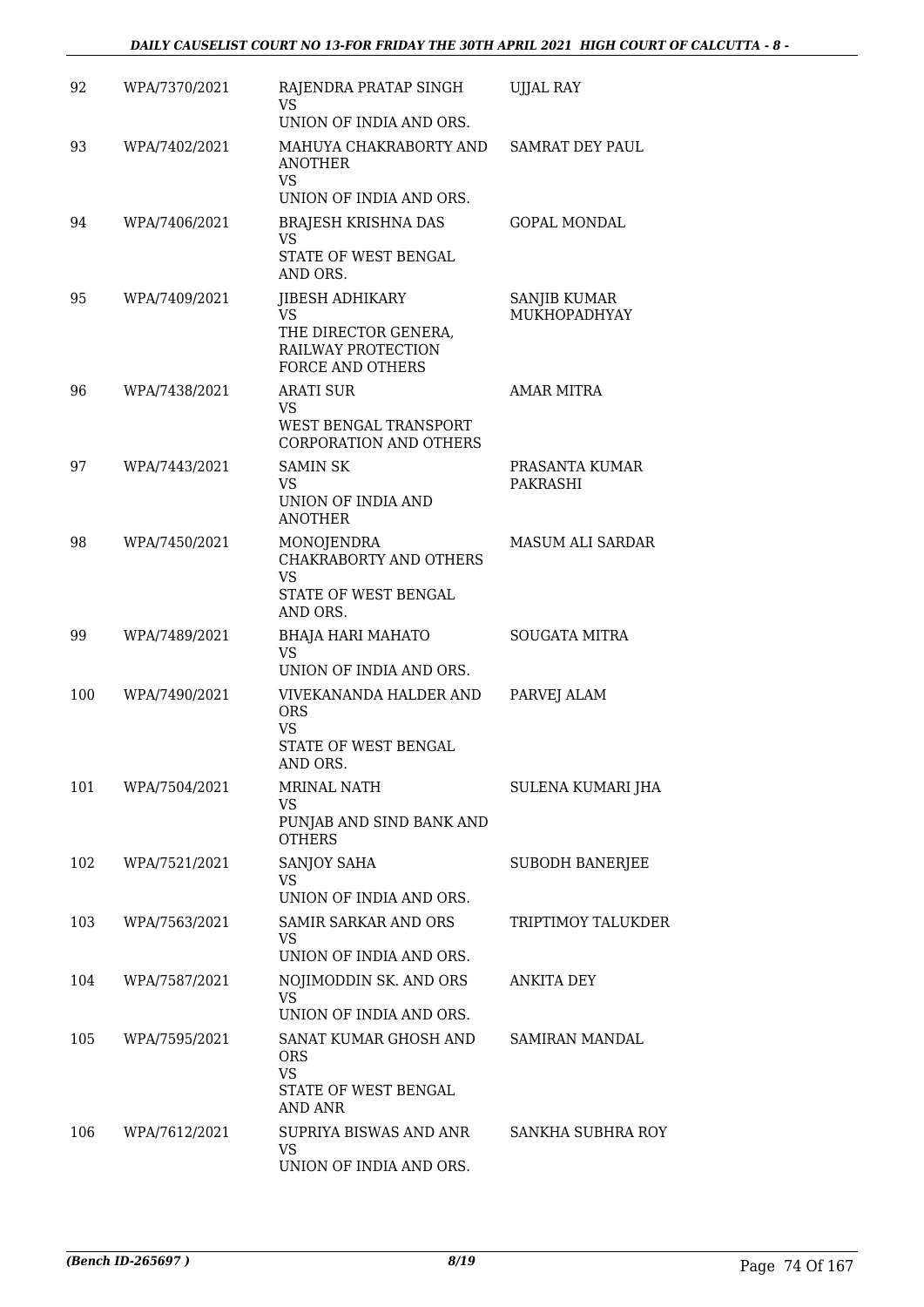| 107 | WPA/7618/2021 | TIRTHANKAR BASU<br><b>VS</b><br>STATE OF WEST BENGAL<br>AND ORS.                                      | ANUJIT MOOKERJEE          |
|-----|---------------|-------------------------------------------------------------------------------------------------------|---------------------------|
| 108 | WPA/7632/2021 | <b>BHASHKAR JYOTI</b><br><b>BHATTACHARJEE</b><br><b>VS</b><br>STATE BANK OF INDIA AND<br><b>ORS</b>   | <b>BISWAPRIYA SAMANTA</b> |
| 109 | WPA/7669/2021 | <b>BISWANATH BOSE AND</b><br><b>OTHERS</b><br><b>VS</b><br>STATE OF WEST BENGAL<br>AND ORS.           | SAKTI PADA JANA           |
| 110 | WPA/7678/2021 | <b>SAFDER ALI</b><br>VS.<br>UNION OF INDIA AND ANR                                                    | MD RIZWAN ALAM            |
| 111 | WPA/7715/2021 | DR SASANKA SEKHAR<br><b>DEBNATH</b><br><b>VS</b><br>THEUNIVERSITY GRANTS<br><b>COMMISSION AND ORS</b> | PRIYANKA LAMA             |
| 112 | WPA/7940/2021 | <b>ASIF MALLICK</b><br>VS<br>STATE OF WEST BENGAL<br>AND ORS.                                         | ROBIUL ISLAM              |
| 113 | WPA/7994/2021 | <b>ABHISHEK NAG</b><br><b>VS</b><br>PUNJAB NATIONAL BANK<br><b>AND ORS</b>                            | <b>RISHAV MAITY</b>       |
| 114 | WPA/8097/2021 | <b>MAHESH PRASAD</b><br><b>VS</b><br>THE FOOD CORPORATION OF<br><b>INDIA AND OTHERS</b>               | <b>SUDIP SARKAR</b>       |
| 115 | WPA/8101/2021 | MOHAN RAM<br><b>VS</b><br>THE FOOD CORPORATION OF<br><b>INDIA AND OTHERS</b>                          | <b>SUDIP SARKAR</b>       |
| 116 | WPA/8104/2021 | ASIATIC SOCIETY AND<br><b>EMPLOYEES UNION AND</b><br>ANR<br>VS.<br>UNION OF INDIA AND ORS.            | <b>SUMAN BANERJEE</b>     |
| 117 | WPA/8105/2021 | RAM JANAM SINGH<br><b>VS</b><br>THE FOOD CORPORATION OF<br><b>INDIA AND OTHERS</b>                    | <b>SUDIP SARKAR</b>       |
| 118 | WPA/8106/2021 | SOURENDRA NATH BISWAS<br>VS.<br>UNION OF INDIA AND ORS.                                               | SUJIT KUMAR GHOSH         |
| 119 | WPA/8109/2021 | <b>B ASHOK</b><br>VS<br>UNION OF INDIA AND ORS.                                                       | SWARNALI DASGUPTA         |
| 120 | WPA/8112/2021 | <b>BABAN SINGH</b><br>VS.<br>THE FOOD CORPORATION OF<br><b>INDIA AND OTHERS</b>                       | <b>SUDIP SARKAR</b>       |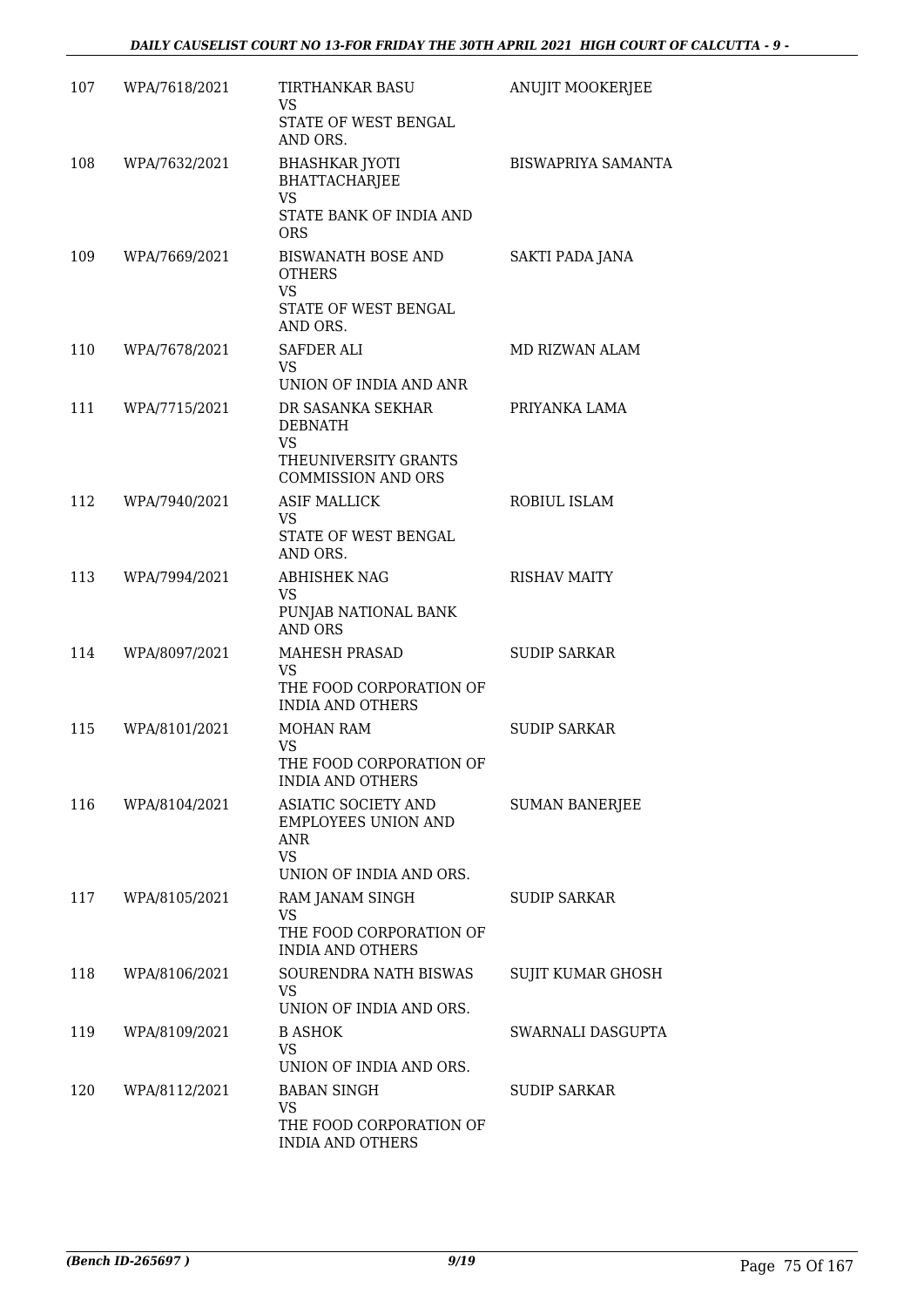| 121 | WPA/8116/2021 | RAM PRIT RAM<br><b>VS</b><br>THE FOOD CORPORATION OF<br><b>INDIA AND OTHERS</b>                           | <b>SUDIP SARKAR</b>                 |
|-----|---------------|-----------------------------------------------------------------------------------------------------------|-------------------------------------|
| 122 | WPA/8200/2021 | TANMOY CHATTOPADHYAY<br>VS.<br>STATE OF WEST BENGAL<br>AND ORS.                                           | DIBYENDU<br><b>CHATTERJEE</b>       |
| 123 | WPA/8211/2021 | KALPANA RANI DEY<br>VS.<br>THE DURGAPUR PROJECTS<br><b>LIMITED AND ORS</b>                                | SOUMO CHOUDHURY                     |
| 124 | WPA/8213/2021 | <b>BHARATI SAHA AND ORS</b><br><b>VS</b><br>STATE OF WEST BENGAL<br>AND ORS.                              | <b>JOY CHAKRABORTY</b>              |
| 125 | WPA/8260/2021 | <b>SUPRIYA DE</b><br><b>VS</b><br>UNION OF INDIA AND ORS.                                                 | APURBA KUAMR<br>BANDYOPADHYAY       |
| 126 | WPA/8262/2021 | KRISHNA PADA<br>CHAKRABORTY AND ORS<br><b>VS</b><br>UNION OF INDIA AND ORS.                               | APURBA KUMAR<br><b>BADYOPADHYAY</b> |
| 127 | WPA/8277/2021 | PROSENJIT GHOSH<br><b>VS</b><br>W.B.S.E.D.C.L. AND ORS                                                    | SAKKHA SUBHRA RAY                   |
| 128 | WPA/8310/2021 | <b>BOBY PANDAY@PANDEY</b><br>VS<br>W.B.S.E.D.C.L. AND ORS                                                 | ANKITA DEY                          |
| 129 | WPA/8333/2021 | PARTHA BISWAS<br><b>VS</b><br>STATE OF WEST BENGAL<br>AND ORS.                                            | ANJANA MEHEBUB                      |
| 130 | WPA/8400/2021 | PRABAHAMAN SHIKHAK<br>KALYAN SAMITY AND<br><b>OTHERS</b><br><b>VS</b><br>STATE OF WEST BENGAL<br>AND ORS. | ASHIS KUMAR PAUL                    |
| 131 | WPA/8428/2021 | PRADIP KR.NAG @PRADIP<br><b>KUMAR NAG</b><br>VS<br>STATE OF WEST BENGAL<br>AND ORS.                       | <b>GOLAM MOHAMMAD</b>               |
| 132 | WPA/8489/2021 | <b>GANDHI BAGDI AND ORS</b><br>VS<br>STATE OF WEST BENGAL<br>AND ANR                                      | <b>SUSANTA PAL</b>                  |
| 133 | WPA/8554/2021 | PRIYA NATH MONDAL<br><b>VS</b><br>THE BIRBHUM CENTRAL CO-<br>OPERATIVE BANK LTD AND<br><b>ORS</b>         | SANKHA SUBHRA RAY                   |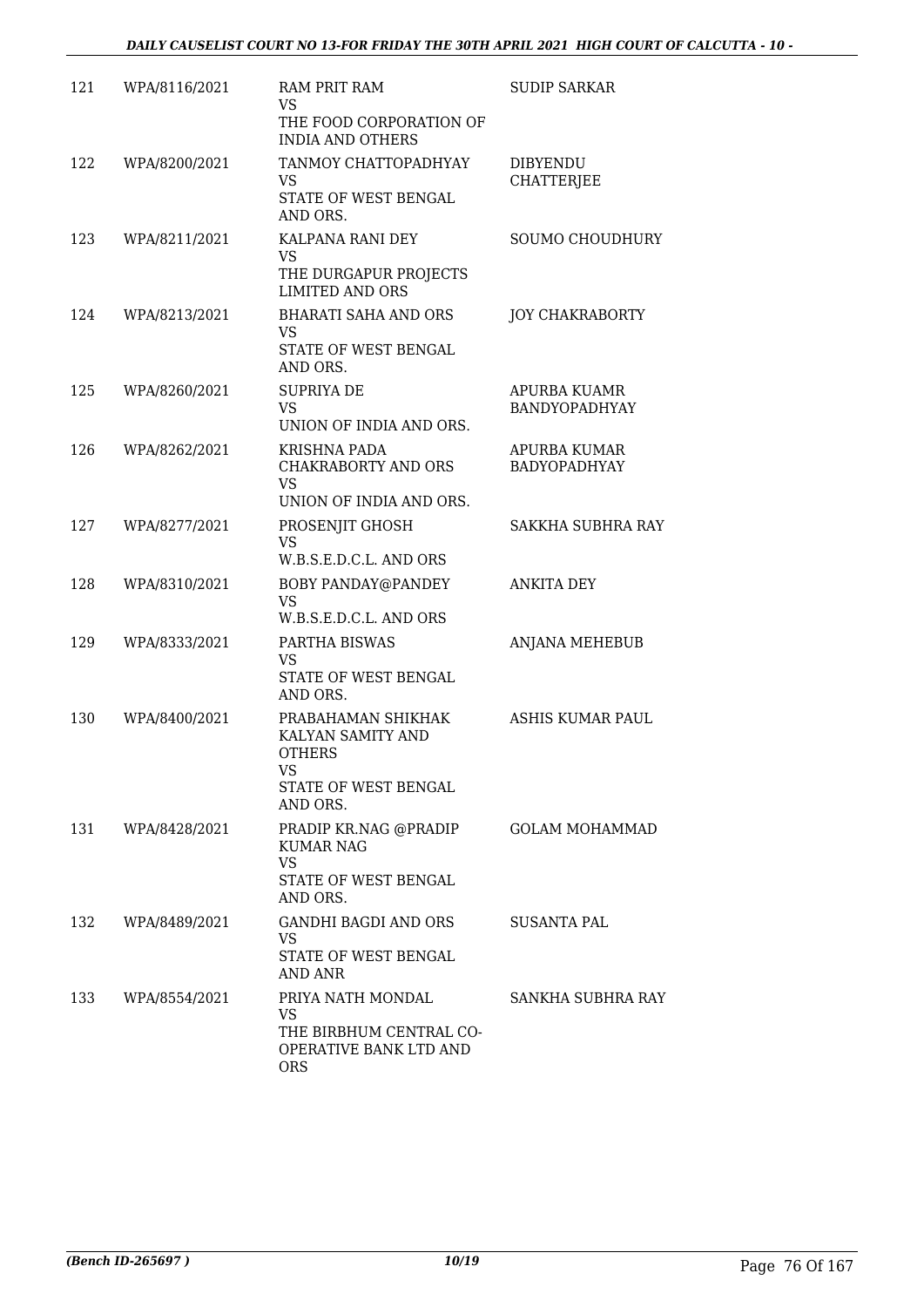| 134 | WPA/8575/2021 | <b>SATYA RANJAN</b><br><b>CHAKRABORTY</b><br><b>VS</b><br>THE LIFE INSURANCE | SUBHAS CJHANDRA<br><b>ATHA</b>            |
|-----|---------------|------------------------------------------------------------------------------|-------------------------------------------|
|     |               | CORPORATION OF INDIA AND<br><b>OTHERS</b>                                    |                                           |
| 135 | WPA/8623/2021 | <b>SOMA SEN BISWAS</b><br><b>VS</b>                                          | JAYA SAHA                                 |
|     |               | FOOD CORPORATION OF<br><b>INDIA AND ORS</b>                                  |                                           |
| 136 | WPA/8721/2021 | ASIM KR. PRAMANIK<br><b>VS</b><br>UNION OF INDIA AND ORS.                    | UDAYAN DATTA                              |
| 137 | WPA/8754/2021 | DR SUDIP KUMAR DAS                                                           | PRODYUT BANERJEE                          |
|     |               | <b>VS</b><br>STATE OF WEST BENGAL<br>AND ORS.                                |                                           |
| 138 | WPA/8762/2021 | <b>SMT PINKY SINGH</b><br><b>VS</b><br>UNION OF INDIA AND ORS.               | <b>ANIMESH PAUL</b>                       |
| 139 | WPA/8795/2021 | <b>KEDAR NATH PRUSTY</b>                                                     | <b>ANITA KAUNDA</b>                       |
|     |               | <b>VS</b><br>UNION OF INDIA AND ORS.                                         |                                           |
| 140 | WPA/8827/2021 | RASANA SING SARDER AND                                                       | <b>SUCHGINDRAM</b>                        |
|     |               | <b>OTHERS</b><br><b>VS</b><br>STATE OF WEST BENGAL<br>AND ORS.               | <b>BHATTACHARJEE</b>                      |
| 141 | WPA/8992/2021 | MANGAL CHAND ADAK<br><b>VS</b><br>UNION OF INDIA AND ORS.                    | <b>SONAM BASU</b>                         |
| 142 | WPA/9180/2021 | MASUDAL HOQUE AND ORS                                                        | MD. KUTUBUDDIN                            |
|     |               | <b>VS</b><br>STATE OF WEST BENGAL<br>AND ORS.                                |                                           |
| 143 | WPA/9223/2021 | SANTU HAZRA AND OTHERS<br>VS.<br>STATE OF WEST BENGAL<br>AND ORS.            | <b>LAKSHMINATH</b><br><b>BHATTACHARYA</b> |
| 144 | WPA/9298/2021 | <b>SWAPNA KUNDU</b><br><b>VS</b><br>STATE OF WEST BENGAL                     | GOURANGA KUMAR<br><b>DAS</b>              |
| 145 | WPA/9320/2021 | AND ORS.<br><b>BABU HALDER</b>                                               | <b>GORA CHAND</b>                         |
|     |               | VS.<br>UNION OF INDIA AND ORS.                                               | SAMANTA                                   |
| 146 | WPA/9324/2021 | RAMKRISHNA GHOSH                                                             | MONIRUZZAMAN                              |
|     |               | <b>VS</b><br>STATE OF WEST BENGAL<br>AND ORS.                                |                                           |
| 147 | WPA/9366/2021 | LAKSHMAN DHAR<br><b>VS</b>                                                   | <b>SUSMITA DEY BASU</b>                   |
|     |               | STATE OF WEST BENGAL<br>AND ORS.                                             |                                           |
| 148 | WPA/9369/2021 | PRABIR KR BHOWMIK<br><b>VS</b>                                               | <b>SUSMITA DEY BASU</b>                   |
|     |               | STATE OF WEST BENGAL<br>AND ORS.                                             |                                           |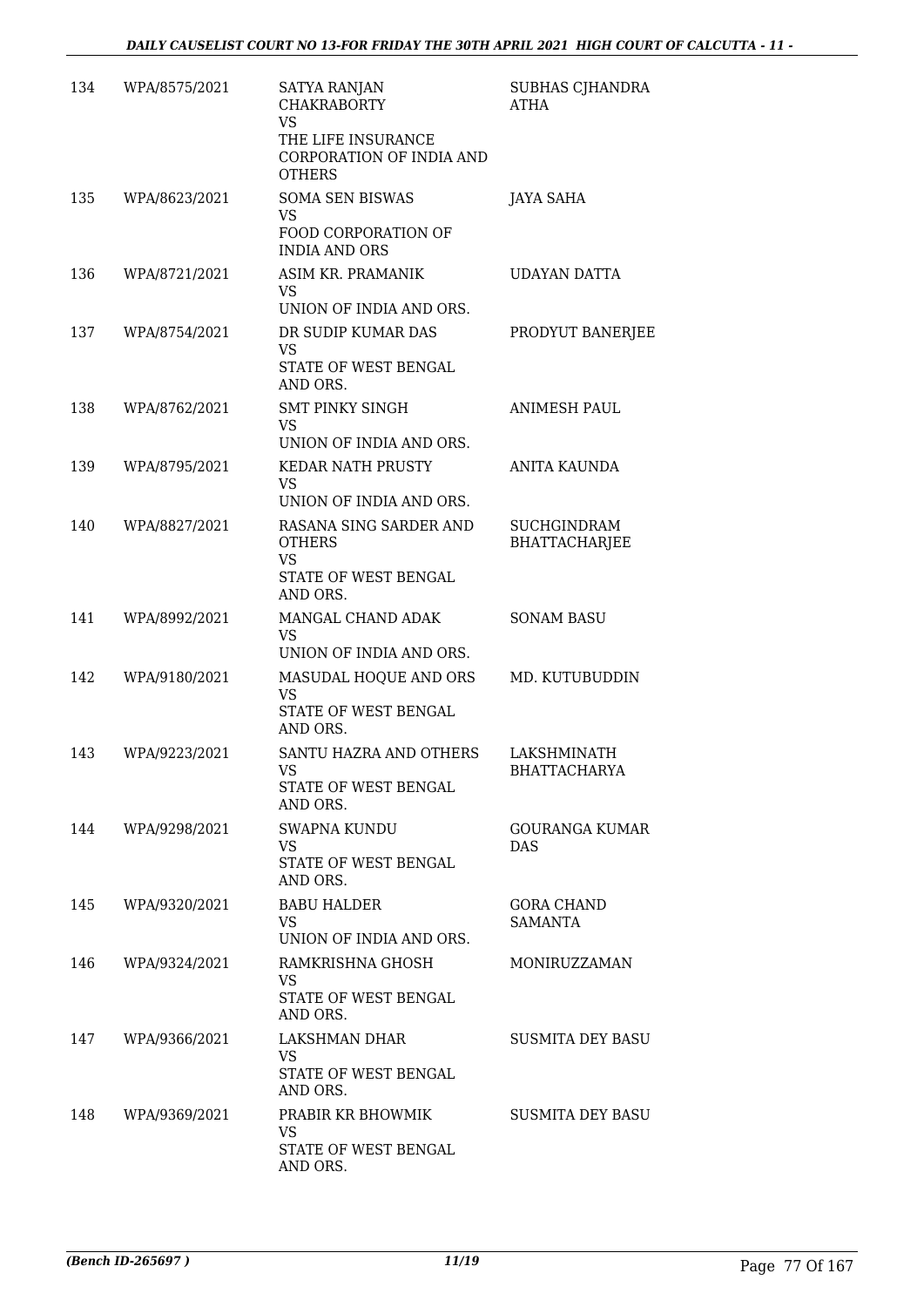| 149 | WPA/9370/2021 | <b>MAYA DAS</b><br>VS.<br>STATE OF WEST BENGAL<br>AND ORS.                                             | <b>MRINAL KANTI GHOSH</b>             |
|-----|---------------|--------------------------------------------------------------------------------------------------------|---------------------------------------|
| 150 | WPA/9372/2021 | SANTANU PATHAK<br><b>VS</b><br>STATE OF WEST BENGAL<br>AND ORS.                                        | SUSMITA DEY BASU                      |
| 151 | WPA/9414/2021 | ARGHA GHOSH<br>VS.<br>STATE OF WEST BENGAL<br>AND ORS.                                                 | ASIM KUMAR NIYOGI                     |
| 152 | WPA/9418/2021 | NITISH MONDAL AND ANR<br><b>VS</b><br>THE BIRBHUM DISTRICT<br>CENTRAL CO-OP BANK LTD<br><b>AND ORS</b> | SANKHA SUBHRA RAY                     |
| 153 | WPA/9428/2021 | SARYESH KUMAR AND ORS<br><b>VS</b><br>UNION OF INDIA AND ORS.                                          | ANIRBAN PRAMANICK                     |
| 154 | WPA/9470/2021 | PRABIR KUMAR MUKHERJEE<br><b>VS</b><br><b>BANK OF INDIA AND ANR</b>                                    | <b>SOURIYA DAS</b>                    |
| 155 | WPA/9507/2021 | <b>GAYATRI TRIPATHI</b><br>VS.<br>UNION OF INDIA AND ORS.                                              | <b>SUJAN DAS</b>                      |
| 156 | WPA/9533/2021 | <b>SMT TANDRA DUTTA</b><br>CHATTERJEE AND ANR<br><b>VS</b><br>STATE OF WEST BENGAL<br>AND ORS.         | <b>SWAGATA DUTTA</b>                  |
| 157 | WPA/9558/2021 | KUNTAL MANDAL<br><b>VS</b><br>UNION OF INDIA AND ORS.                                                  | SK IMTIAZUDDIN                        |
| 158 | WPA/9576/2021 | UNION OF INDIA AND ORS.<br><b>VS</b><br>PRANJIT DAS AND ANR.                                           | <b>DWIJADAS</b><br><b>CHAKRABORTY</b> |
| 159 | WPA/9595/2021 | AJIT KUMAR TALUKDAR<br><b>VS</b><br>UNION OF INDIA AND ORS.                                            | <b>SMITA PAL</b>                      |
| 160 | WPA/9599/2021 | <b>MAYA BARUI</b><br><b>VS</b><br><b>EASTERN COALFIELD</b><br>LIMITED AND ORS.                         | <b>U.S. AGARWAL</b>                   |
| 161 | WPA/9604/2021 | <b>BASANTI NAYAK</b><br><b>VS</b><br>EASTERN COALFIELDS<br>LIMITED AND ORS.                            | <b>U.S.AGARWAL</b>                    |
| 162 | WPA/9606/2021 | PUSPA MAJHI<br><b>VS</b><br><b>EASTERN COALFIELDS</b><br>LIMITED AND ORS.                              | <b>U.S.AGARWAL</b>                    |
| 163 | WPA/9621/2021 | <b>GOUTAM PANDEY</b><br><b>VS</b><br>STATE OF WEST BENGAL<br>AND ORS.                                  | <b>NEIL BASU</b>                      |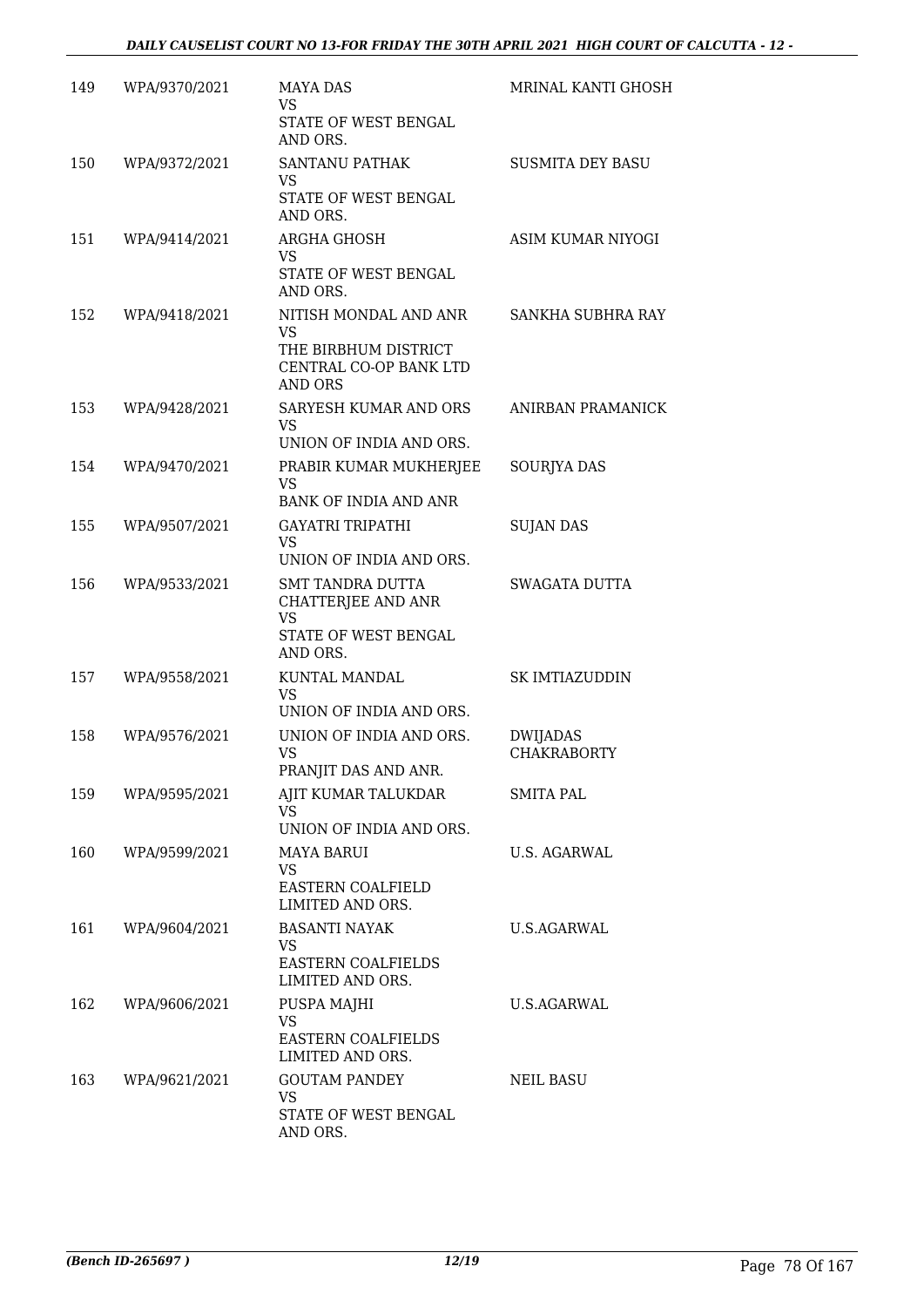| 164 | WPA/9622/2021       | SOURISH BHATTACHARYA                                                                                             | <b>NEIL BASU</b>              |
|-----|---------------------|------------------------------------------------------------------------------------------------------------------|-------------------------------|
|     |                     | <b>VS</b><br>STATE OF WEST BENGAL<br>AND ORS.                                                                    |                               |
| 165 | WPA/9625/2021       | <b>SOMEN DAS</b><br><b>VS</b><br>UNION OF INDIA AND ORS.                                                         | <b>BARUN CHATTERJEE</b>       |
| 166 | WPA/9627/2021       | NRIPENDRA NATH SAHA<br><b>VS</b><br>UNION OF INDIA AND ORS.                                                      | RAMA HALDER                   |
| 167 | WPA/9731/2021       | AZIMUDDIN MIA<br>VS<br>THE EASTERN COALFIELS<br>LIMITED AND OTHER                                                | ARUP KRISHNA DAS              |
| 168 | WPA/9795/2021       | SIKHA CHATTERJEE<br><b>VS</b><br>STATE OF WEST BENGAL<br>AND ORS.                                                | PRASENJIT SAHA                |
| 169 | WPA/9825/2021       | PRABIR DEY SARKAR AND<br><b>OTHERS</b><br><b>VS</b><br>NORTH BENGAL STATE<br>TRANSPORT CORPORATION<br>AND OTHERS | ANIRBAN SAHA                  |
| 170 | WPA/9830/2021       | <b>BIRESWAR BISWAS</b><br><b>VS</b><br>THE STATE OF WEST BENGAL<br><b>AND ORS</b>                                | <b>GOPA BISWAS</b>            |
| 171 | WPA/9851/2021       | PRASAD KUMAR MONDAL<br><b>VS</b><br>UNION OF INDIA AND ORS.                                                      | NEMAI CHANDRA<br><b>BETAL</b> |
| 172 | WPA/9914/2021       | SMT DEBASHMITA DUTTA<br>VS<br>STATE BANK OF INDIA ANR<br><b>ORS</b>                                              | <b>BISWAPRIYA SAMANTA</b>     |
|     | wt173 WPA/9916/2021 | SMT DEBASHMITA DUTTA<br><b>VS</b><br>STATE BANK OF INDIA AND<br><b>ORS</b>                                       | <b>BISWAPRIYA SAMANTA</b>     |
| 174 | WPA/9951/2021       | SUBRATA KUMAR PAUL<br>VS<br>THE DURGAPUR PROJECTS<br>LIMITED AND ORS.                                            | <b>SUMAN BANERJEE</b>         |
| 175 | WPA/9977/2021       | <b>SUDEB MAHATO</b><br>VS<br>STATE OF WEST BENGAL<br>AND ORS.                                                    | <b>ARNAB RAY</b>              |
| 176 | WPA/9984/2021       | <b>RANJIT RUIDAS</b><br>VS<br>EASTERN COALFIELDS LTD.<br>AND ORS.                                                | <b>SSANTANU</b><br>CHATTERJEE |
| 177 | WPA/9999/2021       | SISIR KUMAR GHOSH<br><b>VS</b><br>DURGAPUR PROJECTS<br>LIMITED AND OTHERS                                        | <b>SUMAN BANERJEE</b>         |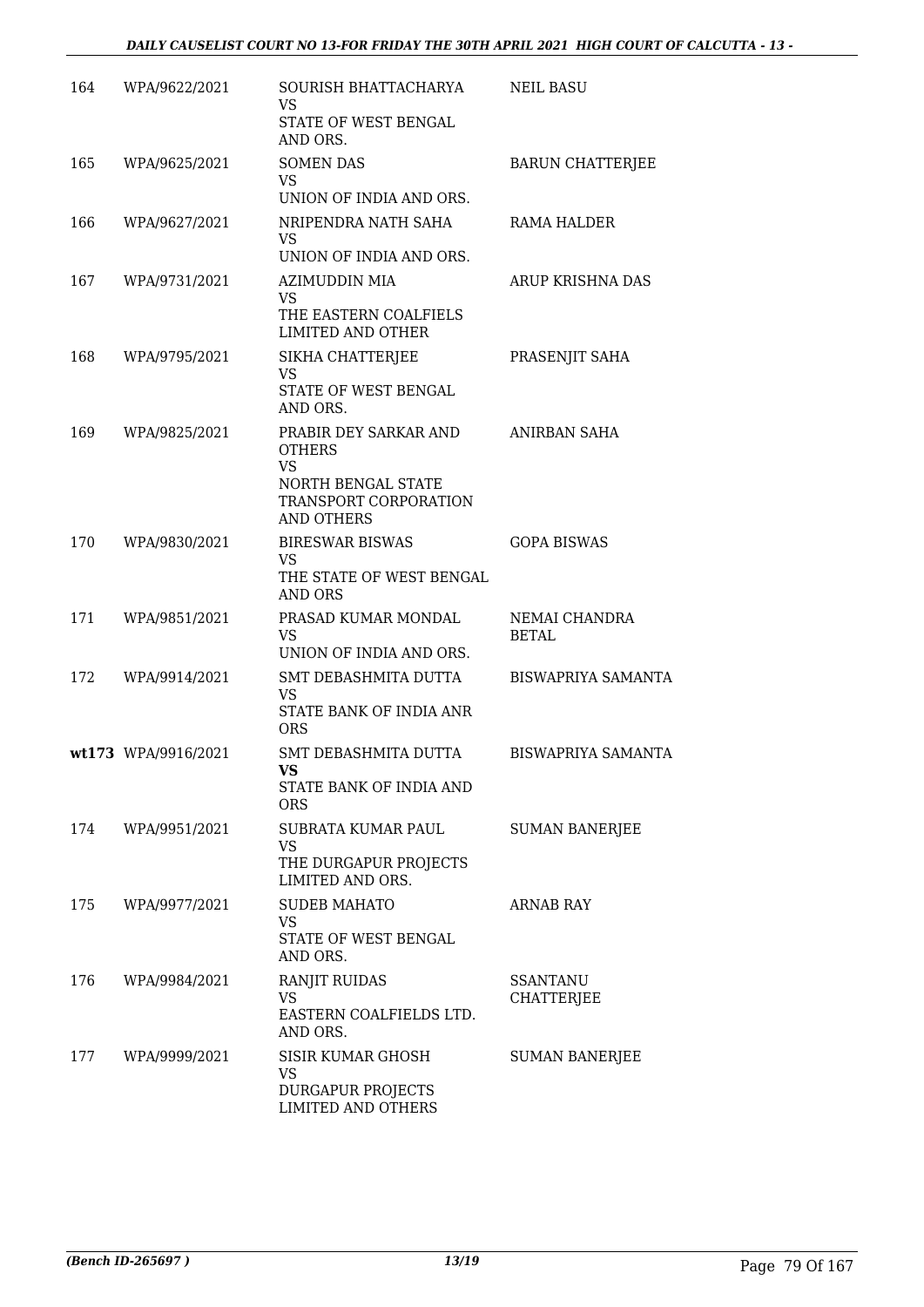| 178 | WPA/10000/2021     | SUBRATA MUKHOPADHYAY<br><b>VS</b><br>THE DURGAPUR PROJECTS      | <b>SUMAN BANERJEE</b>              |
|-----|--------------------|-----------------------------------------------------------------|------------------------------------|
|     |                    | LTD AND ORS                                                     |                                    |
| 179 | WPA/10002/2021     | TAPAS RANJAN GHOSH<br><b>VS</b>                                 | <b>SUMAN BANERJEE</b>              |
|     |                    | <b>DURGAPUR PROJECTS</b><br><b>LIMITED AND OTHERS</b>           |                                    |
| 180 | WPA/10003/2021     | SHYMA PRASAD KUNDU<br>VS                                        | <b>SUMAN BANERJEE</b>              |
|     |                    | DURGAPUR PROJECTS LTD<br><b>AND ORS</b>                         |                                    |
| 181 | WPA/10006/2021     | <b>TULSI ROY</b><br><b>VS</b>                                   | <b>SUMAN BANERJEE</b>              |
|     |                    | THE DURGAPUR PROJECTS<br>LTD AND ORS                            |                                    |
| 182 | WPA/10007/2021     | <b>ASHIS KUMAR</b><br>MUKHOPADHYAY                              | <b>SUMAN BANERJEE</b>              |
|     |                    | <b>VS</b><br>THE DURGAPUR PROJECTS<br><b>LIMITED AND OTHERS</b> |                                    |
| 183 | WPA/10009/2021     | <b>BANDHU KAMAL JASH</b><br><b>VS</b>                           | <b>SUMAN BANERJEE</b>              |
|     |                    | <b>DURGAPUR PROJECTS</b><br><b>LIMITED AND OTHERS</b>           |                                    |
| 184 | WPA/10012/2021     | DINESH KUMAR GOYAL<br><b>VS</b>                                 | RAJANISH KUMAR<br><b>KALAWATIA</b> |
|     |                    | UNION OF INDIA AND ORS.                                         |                                    |
| 185 | WPA/10014/2021     | MRINAL KANTI GHOSH<br><b>VS</b>                                 | <b>SUMAN BANERJEE</b>              |
|     |                    | THE DURGAPUR PROJECTS<br>LTD AND ORS                            |                                    |
| 186 | WPA/10016/2021     | TAPAN KUMAR MALLICK<br><b>VS</b>                                | <b>SUMAN BANERJEE</b>              |
|     |                    | THE DURGAPUR PROJECTS<br><b>LIMITED AND OTHERS</b>              |                                    |
|     | 187 WPA/10017/2021 | MANAS KUMAR BANERJEE                                            | <b>SUMAN BANERJEE</b>              |
|     |                    | VS<br>THE DURGAPUR PROJECTS<br>LTD AND ORS                      |                                    |
| 188 | WPA/10022/2021     | PARTHA SARATHI TEWARI                                           | <b>SUMAN BANERJEE</b>              |
|     |                    | VS<br><b>DURGAPUR PROJECTS</b><br><b>LIMITED AND OTHERS</b>     |                                    |
| 189 | WPA/10023/2021     | DEBASIS SINHA<br>VS                                             | <b>SUMAN BANERJEE</b>              |
|     |                    | THE DURGAPUR PROJECTS<br>LTD AND ORS                            |                                    |
| 190 | WPA/10024/2021     | <b>HIRANMOY DEB</b><br>VS                                       | <b>SUMAN BANERJEE</b>              |
|     |                    | THE DURGAPUR PROJECT<br>LTD AND ORS                             |                                    |
| 191 | WPA/10028/2021     | SANTANU PAL @PAUL AND<br>ANR                                    | Sobhan Majumder                    |
|     |                    | VS<br>UNION OF INDIA AND ORS.                                   |                                    |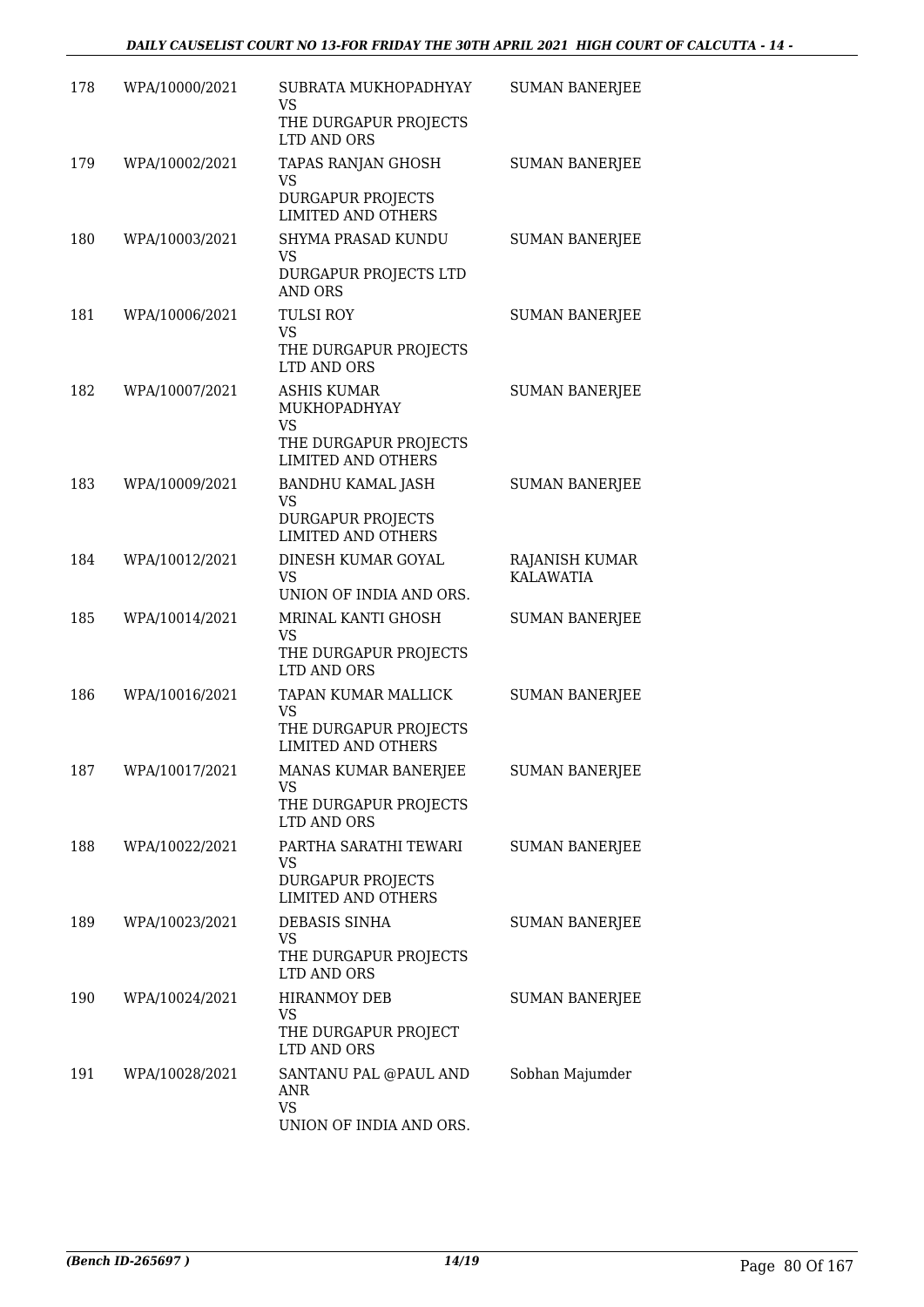| 192 | WPA/10029/2021 | MAHADEB @ MAHADEV<br><b>RUIDAS</b><br><b>VS</b>     | Sobhan Majumder                        |
|-----|----------------|-----------------------------------------------------|----------------------------------------|
|     |                | UNION OF INDIA AND ORS.                             |                                        |
| 193 | WPA/10123/2021 | UNION OF INDIA AND ORS.<br><b>VS</b>                | <b>DWIJADAS</b><br><b>CHAKRABORTY</b>  |
|     |                | SUBHANKAR BHUNIA AND<br><b>ANR</b>                  |                                        |
| 194 | WPA/10126/2021 | NILENDU JYOTI MAITRA<br>VS                          | DEBASHIS SARKAR                        |
|     |                | STATE OF WEST BENGAL<br>AND ORS.                    |                                        |
| 195 | WPA/10129/2021 | UNION OF INDIA AND ORS.<br><b>VS</b>                | <b>DWIJADAS</b><br><b>CHAKRABOIRTY</b> |
|     |                | AMIYA KANTI GHOSH AND<br><b>ANR</b>                 |                                        |
| 196 | WPA/10133/2021 | UNION OF INDIA AND ORS.<br><b>VS</b>                | <b>DWIJADAS</b><br><b>CHAKRABORTY</b>  |
|     |                | KARTIK SANTRA AND<br><b>ANOTHER</b>                 |                                        |
| 197 | WPA/10135/2021 | UNION OF INDIA AND ORS.                             | <b>DWIJADAS</b>                        |
|     |                | <b>VS</b><br>DEBI RANI MAHATA AND<br><b>ANOTHER</b> | <b>CHGAKRABORTY</b>                    |
| 198 | WPA/10137/2021 | UNION OF INDIA AND ORS.<br><b>VS</b>                | <b>DWIJADAS</b><br><b>CHAKRABORTY</b>  |
|     |                | DEBABRATA KHANRA AND<br><b>ANOTHER</b>              |                                        |
| 199 | WPA/10139/2021 | UNION OF INDIAN AND<br><b>OTHERS</b><br><b>VS</b>   | <b>DWIJADAS</b><br><b>CHAKRABORTY</b>  |
|     |                | KANAI MALGOPE AND<br><b>ANOTHER</b>                 |                                        |
| 200 | WPA/10141/2021 | UNION OF INDIA AND ORS.<br><b>VS</b>                | <b>DWIJADAS</b><br><b>CHAKRABORTY</b>  |
|     |                | PRABIR HAZRA AND<br><b>ANOTHER</b>                  |                                        |
| 201 | WPA/10142/2021 | UNION OF INDIA AND ORS.<br><b>VS</b>                | <b>DWIJADAS</b><br><b>CHAKRABORTY</b>  |
|     |                | SUBHAROMI DAS AND<br><b>ANOTHER</b>                 |                                        |
| 202 | WPA/10143/2021 | UNION OF INDIA AND ORS.<br><b>VS</b>                | <b>DWIJADAS</b><br><b>CHAKRABORTY</b>  |
|     |                | SOMNATH HEMBRAM AND<br><b>ANOTHER</b>               |                                        |
| 203 | WPA/10152/2021 | MONGALA MONDAL<br><b>VS</b>                         | KUNAL BANERJEE                         |
|     |                | STATE OF WEST BENGAL<br>AND ORS.                    |                                        |
| 204 | WPA/10169/2021 | <b>INDRAJIT MARJIT</b>                              | PRADIP PAUL                            |
|     |                | VS.<br>STATE OF WEST BENGAL<br>AND ORS.             |                                        |
| 205 | WPA/10185/2021 | benoy kr. pal<br><b>VS</b>                          | ANKUSH GHOSH                           |
|     |                | STATE OF WEST BENGAL<br>AND ORS.                    |                                        |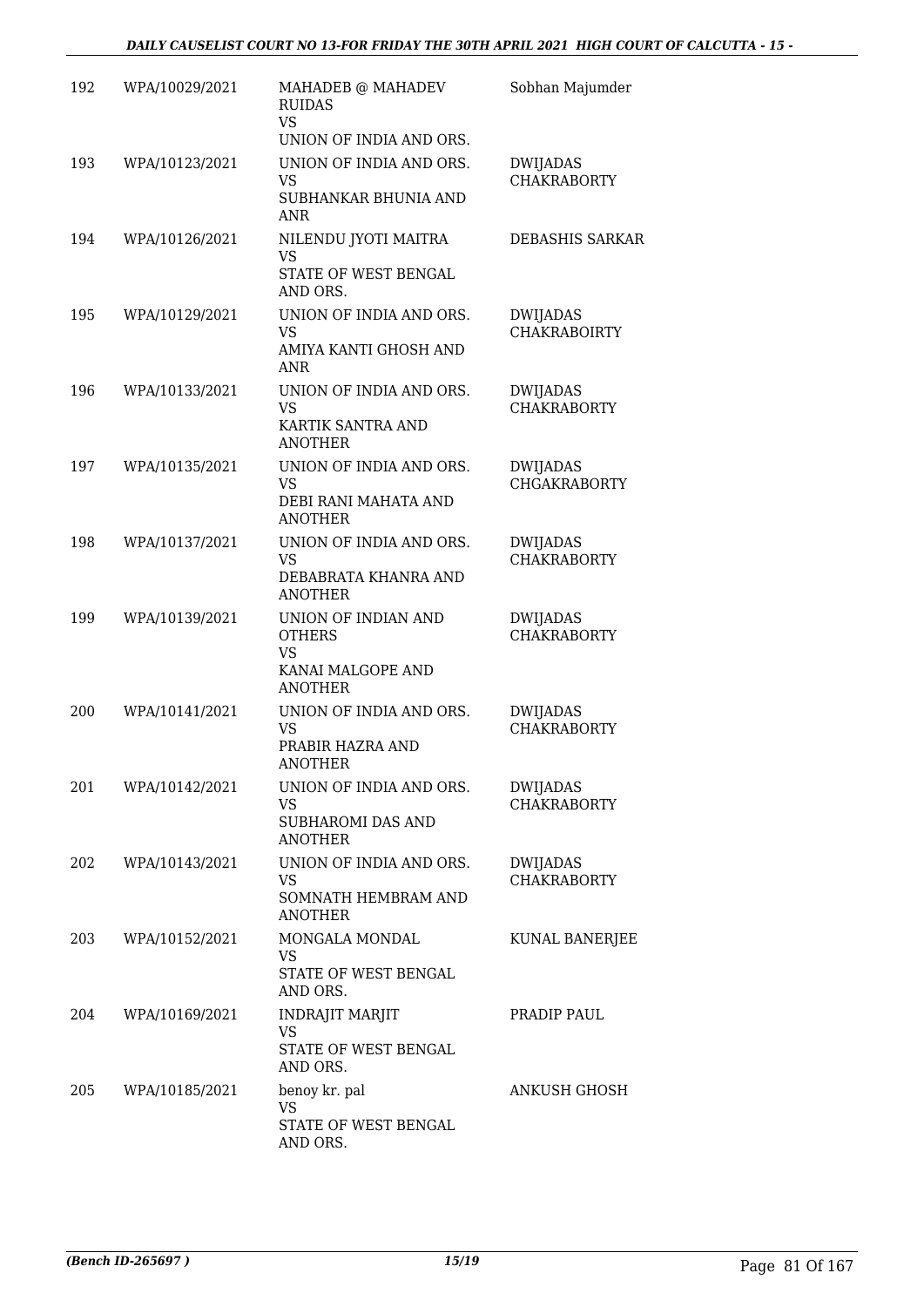| 206 | WPA/10188/2021     | TAPAN KR. NANDY<br><b>VS</b><br>STATE OF WEST BENGAL                       | ANKUSH GHOSH        |
|-----|--------------------|----------------------------------------------------------------------------|---------------------|
|     |                    | AND ORS.                                                                   |                     |
| 207 | WPA/10190/2021     | ASHIM KR. CHATTERJEE<br><b>VS</b>                                          | <b>ANKUSH GHOSH</b> |
|     |                    | STATE OF WEST BENGAL<br>AND ORS.                                           |                     |
| 208 | WPA/10201/2021     | RABINDRA NATH<br><b>BHATTACHARJEE</b><br><b>VS</b><br>STATE OF WEST BENGAL | ANKUSH GHOSH        |
|     |                    | AND ORS.                                                                   |                     |
| 209 | WPA/10204/2021     | MANMOYEE GHOSH<br>VS.<br>STATE OF WEST BENGAL<br>AND ORS.                  | ANKUSH GHOSH        |
| 210 | WPA/10205/2021     | PRANAB KUMAR MANDAL<br><b>VS</b><br>STATE OF WEST BENGAL<br>AND ORS.       | NARATTAM ACHARYYA   |
| 211 | WPA/10206/2021     | TAPAN KUMAR MAHADANI                                                       | NARATTAM ACHARYYA   |
|     |                    | <b>VS</b><br>STATE OF WEST BENGAL<br>AND ORS.                              |                     |
| 212 | WPA/10207/2021     | <b>GITA DAS</b><br><b>VS</b><br>STATE OF WEST BENGAL<br>AND ORS.           | NARATTAM ACHRYYA    |
| 213 | WPA/10208/2021     | TAWHID AHMED KHAN                                                          | NARATTAM ACHARYA    |
|     |                    | <b>VS</b><br>STATE OF WEST BENGAL<br>AND ORS.                              |                     |
| 214 | WPA/10209/2021     | SOUVIK CHAKRABORTY<br><b>VS</b><br>STATE OF WEST BENGAL<br>AND ORS.        | NARATTAM ACHRYYA    |
|     | 215 WPA/10210/2021 | SUDIP DUTTA ROY<br><b>VS</b><br>STATE OF WEST BENGAL<br>AND ORS.           | NARATTAM ACHARYYA   |
| 216 | WPA/10212/2021     | <b>ARUNAVA SHOME</b><br><b>VS</b>                                          | NARATTAM ACHARYYA   |
|     |                    | STATE OF WEST BENGAL<br>AND ORS.                                           |                     |
| 217 | WPA/10219/2021     | SK JAFARULLA HOQUE<br><b>VS</b><br>STATE OF WEST BENGAL<br>AND ORS.        | NARATTAM ACHARYYA   |
| 218 | WPA/10220/2021     | CHITTARANJAN SARKAR<br><b>VS</b><br>STATE OF WEST BENGAL<br>AND ORS.       | ANKUSH GHOSH        |
| 219 | WPA/10222/2021     | <b>SUJATA DAS</b><br><b>VS</b><br>STATE OF WEST BENGAL<br>AND ORS.         | ANKUSH GHOSH        |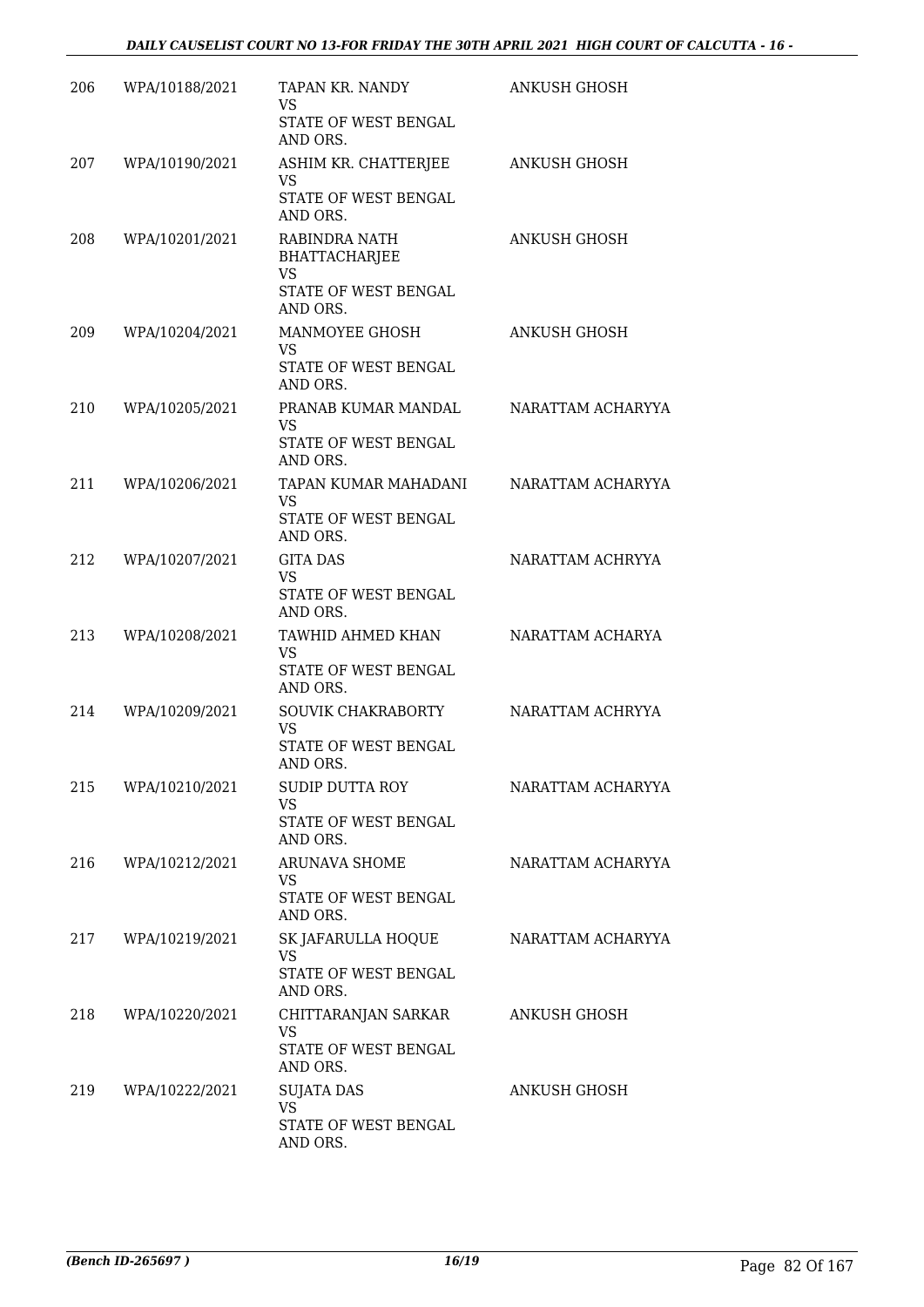| 220 | WPA/10225/2021 | SAIBAL SARKAR<br><b>VS</b><br>STATE OF WEST BENGAL<br>AND ORS.                              | <b>ANKUSH GHOSH</b> |
|-----|----------------|---------------------------------------------------------------------------------------------|---------------------|
| 221 | WPA/10229/2021 | MANJOOR AHMED<br>VS<br>STATE OF WEST BENGAL<br>AND ORS.                                     | NARATTAM ACHARYYA   |
| 222 | WPA/10248/2021 | <b>SUSMITA BISWAS</b><br><b>VS</b><br>STATE OF WEST BENGAL<br>AND ORS.                      | <b>ANKUSH GHOSH</b> |
| 223 | WPA/10249/2021 | CHINMAY RANA<br><b>VS</b><br>STATE OF WEST BENGAL<br>AND ORS.                               | ANKUSH GHOSH        |
| 224 | WPA/10250/2021 | ASHIS DUTTA CHOWDHURY<br>VS<br>STATE OF WEST BENGAL<br>AND ORS.                             | ANKUSH GHOSH        |
| 225 | WPA/10252/2021 | <b>ABHIJIT ROY</b><br><b>VS</b><br>STATE OF WEST BENGAL<br>AND ORS.                         | <b>ANKUSH GHOSH</b> |
| 226 | WPA/10253/2021 | <b>GAYATRI BOSE</b><br>VS.<br>STATE OF WEST BENGAL<br>AND ORS.                              | ANKUSH GHOSH        |
| 227 | WPA/10254/2021 | AMIT KUMAR GHOSH<br><b>VS</b><br>STATE OF WEST BENGAL<br>AND ORS.                           | <b>ANKUSH GHOSH</b> |
| 228 | WPA/10255/2021 | THESEUS DOUGHLAS SMITH ANKUSH GHOSH<br><b>VS</b><br><b>STATE OF WEST BENGAL</b><br>AND ORS. |                     |
| 229 | WPA/10256/2021 | TAPAN KUMAR GHOSH<br>VS<br>STATE OF WEST BENGAL<br>AND ORS.                                 | <b>ANKUSH GHOSH</b> |
| 230 | WPA/10257/2021 | ARGHYA ROY<br>VS<br>STATE OF WEST BENGAL<br>AND ORS.                                        | ANKUSH GHOSH        |
| 231 | WPA/10258/2021 | SHIBAJI ROY CHOWDHURY<br>VS<br>STATE OF WEST BENGAL<br>AND ORS.                             | ANKUSH GHOSH        |
| 232 | WPA/10260/2021 | TARUN KUMAR ADAK<br>VS.<br>STATE OF WEST BENGAL<br>AND ORS.                                 | ANKUSH GHOSH        |
| 233 | WPA/10261/2021 | <b>SUBHAS HAZRA</b><br><b>VS</b><br>STATE OF WEST BENGAL<br>AND ORS.                        | ANKUSH GHOSH        |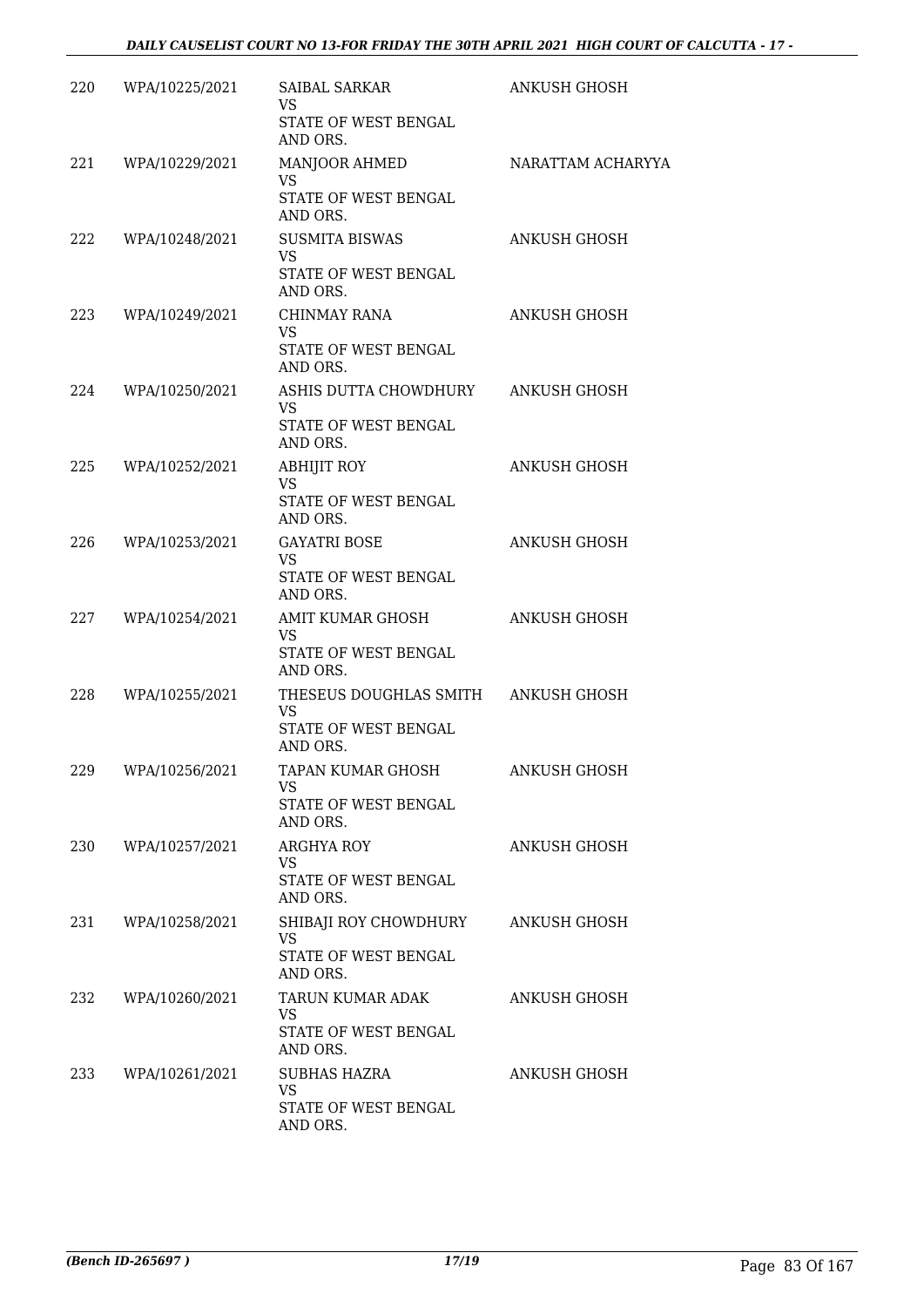| 234 | WPA/10264/2021                          | <b>MALAY DAS</b><br>VS<br>STATE OF WEST BENGAL                          | ANKUSH GHOSH          |
|-----|-----------------------------------------|-------------------------------------------------------------------------|-----------------------|
| 235 | WPA/10265/2021                          | AND ORS.<br><b>SAMAR GHOSH</b><br>VS                                    | ANKUSH GHOSH          |
|     |                                         | STATE OF WEST BENGAL<br>AND ORS.                                        |                       |
| 236 | WPA/10266/2021                          | TAPAS CHAKRABORTY<br><b>VS</b><br>STATE OF WEST BENGAL                  | ANKUSH GHOSH          |
| 237 | WPA/10268/2021                          | AND ORS.<br>SUKHENDU ADHIKARY                                           | ANKUSH GHOSH          |
|     |                                         | <b>VS</b><br>STATE OF WEST BENGAL<br>AND ORS.                           |                       |
| 238 | WPA/10269/2021                          | SUBHASIS CHOUDHURY<br><b>VS</b>                                         | <b>ANKUSH GHOSH</b>   |
|     |                                         | STATE OF WEST BENGAL<br>AND ORS.                                        |                       |
| 239 | WPA/10270/2021                          | TAFFAZZUL HUSSAIN GILANI ADITYA MONDAL<br>VS                            |                       |
|     |                                         | STATE OF WEST BENGAL<br>AND ORS.                                        |                       |
| 240 | WPA/10271/2021                          | <b>SUJOY KUMAR DAS</b><br>VS.                                           | <b>ANKUSH GHOSH</b>   |
|     |                                         | STATE OF WEST BENGAL<br>AND ORS.                                        |                       |
| 241 | WPA/10274/2021                          | SHIB SANKAR SAHA<br><b>VS</b><br>STATE OF WEST BENGAL                   | <b>ANKUSH GHOSH</b>   |
|     |                                         | AND ORS.                                                                |                       |
| 242 | WPA/10280/2021                          | <b>SUMANTA RANA</b><br><b>VS</b><br>UNION OF INDIA AND ORS.             | SOMESH KUMAR<br>GHOSH |
| 243 | WPA/10287/2021                          | ZAKIR HOSSAIN AND ANR<br><b>VS</b><br>STATE OF WEST BENGAL              | MD. KUTUBUDDIN        |
| 244 | WPA/10297/2021                          | AND ORS.<br><b>BALLARI SARKAR</b>                                       | <b>ARKA KUMAR NAG</b> |
|     |                                         | <b>VS</b><br><b>DAMODAR VALLEY</b><br><b>CORPORATION AND OTHERS</b>     |                       |
| 245 | WPA/10299/2021                          | <b>BALLARI SARKAR</b>                                                   | ARKA KUMAR NAG        |
|     |                                         | <b>VS</b><br><b>DAMODAR VALLEY</b><br><b>CORPORTION AND TOHERS</b>      |                       |
|     |                                         | <b>MOTION GROUP - V</b>                                                 |                       |
| 246 | WPA/27406/2014<br>(2)                   | SURENDRA NATH SAHA<br><b>VS</b><br>STATE OF WEST BENGAL &<br><b>ORS</b> | MD HABIBUR<br>RAHAMAN |
|     | IA NO: CAN/1/2019(Old No:CAN/7771/2019) |                                                                         |                       |
| 247 | WPA/24119/2018<br>$(06.05.2021)$ (2)    | CHANDRA MAHATO<br><b>VS</b><br>STATE OF WEST BENGAL &                   | VIVEKANANDA BAURI     |
|     |                                         | <b>ORS</b>                                                              |                       |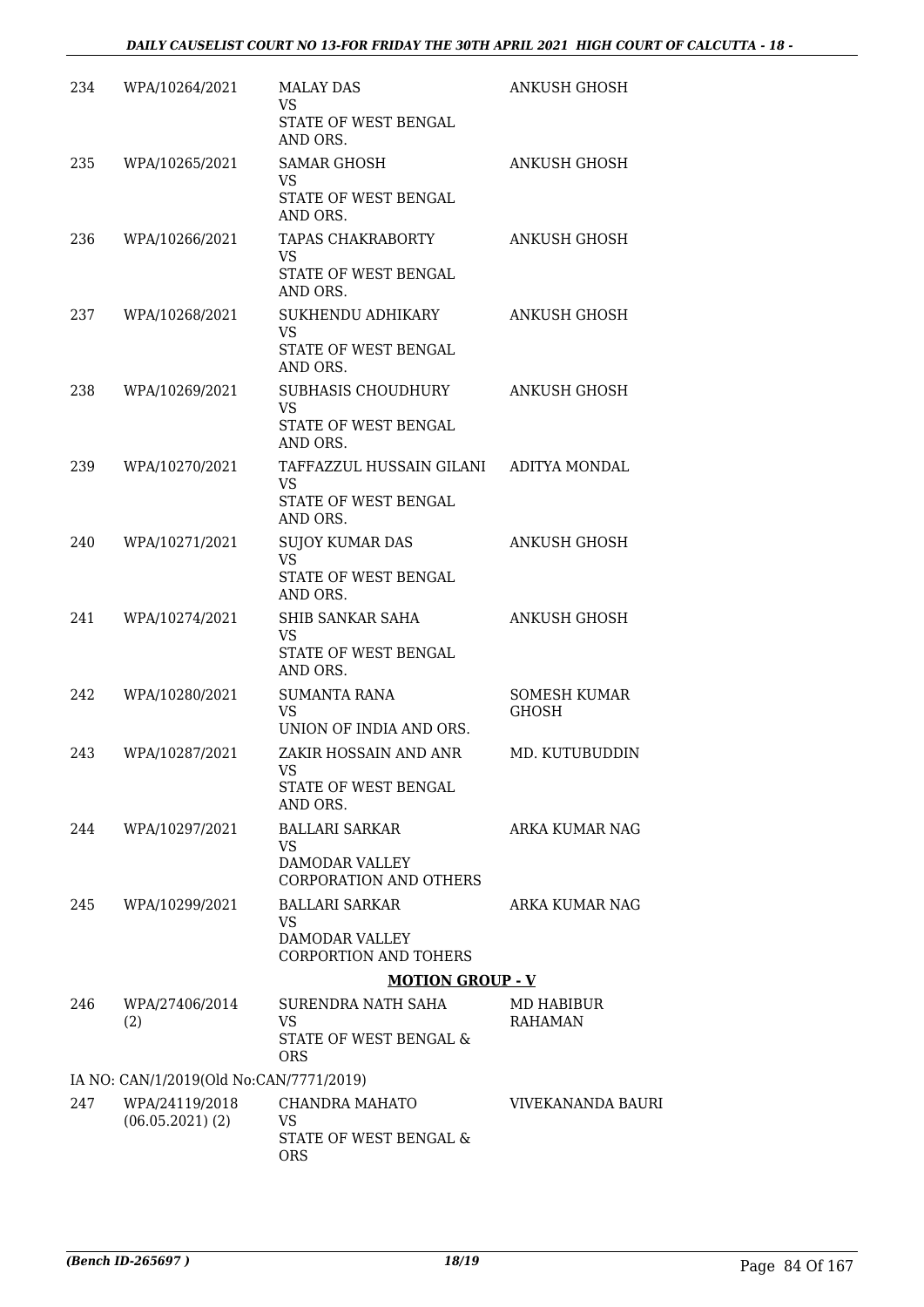#### *DAILY CAUSELIST COURT NO 13-FOR FRIDAY THE 30TH APRIL 2021 HIGH COURT OF CALCUTTA - 19 -*

| 248 | WPA/15214/2019<br>(1)                   | <b>BISWANATH MONDAL</b><br><b>VS</b><br>STATE OF WEST BENGAL &   | <b>SARDA SHA</b>                       |
|-----|-----------------------------------------|------------------------------------------------------------------|----------------------------------------|
|     |                                         | ORS                                                              |                                        |
| 249 | WPA/513/2020<br>(1)                     | <b>GOURI RANI MAITY</b><br><b>VS</b>                             | <b>BIBEKANANDA</b><br><b>TRIPATHY</b>  |
|     |                                         | STATE OF WEST BENGAL &<br><b>ORS</b>                             |                                        |
| 250 | WPA/7441/2020                           | REJAUL KARIM                                                     | DEBOLINA SARKAR                        |
|     | (11.05.2021)(1)                         | VS.<br>State of West Bengal                                      |                                        |
|     | IA NO: CAN/1/2020                       |                                                                  |                                        |
| 251 | WPA/1394/2021<br>(4)                    | SUSMITA MONDAL AND ORS<br><b>VS</b>                              | <b>SUNNY NANDY</b>                     |
|     |                                         | STATE OF WEST BENGAL<br>AND ORS.                                 |                                        |
| 252 | WPA/6803/2021<br>(1)                    | ANKITA DOLUI<br><b>VS</b>                                        | <b>BHASKAR CHANDRA</b><br><b>MANNA</b> |
|     |                                         | STATE OF WEST BENGAL<br>AND ORS.                                 |                                        |
| 253 | WPA/6901/2021                           | <b>GANGADHAR SEN</b>                                             | FALGUNI                                |
|     | (2)                                     | <b>VS</b><br>STATE OF WEST BENGAL<br>AND ORS.                    | BANDYOPADHYAY                          |
| 254 | WPA/8131/2021                           | <b>TAPAN KUMAR</b>                                               | <b>TARAPRASAD HALDER</b>               |
|     | $(30.04.2021)$ $(2)$                    | <b>BHATTACHARYA</b><br>VS                                        |                                        |
|     |                                         | STATE OF WEST BENGAL<br>AND ORS.                                 |                                        |
| 255 | WPA/9446/2021<br>(04.05.2021)           | KABITA KOYAL NEE MONDAL<br><b>VS</b>                             | <b>TINA BISWAS</b>                     |
|     |                                         | STATE OF WEST BENGAL<br>AND ORS.                                 |                                        |
| 256 | WPA/9514/2021<br>(04.05.2021)           | KALYAN MAHATO<br>VS                                              | DILIP KUMAR SADHU                      |
|     |                                         | STATE OF WEST BENGAL<br>AND ORS.                                 |                                        |
|     |                                         | <b>PART HEARD MATTERS</b>                                        |                                        |
| 257 | WPA/24642/2018                          | RAKESH KUMAR SRIVASTAVA<br>& ANR                                 | V. CHATTERJEE                          |
|     |                                         | <b>VS</b><br>W.B. S. E. D. CO-LTD & ORS                          |                                        |
|     | IA NO: CAN/1/2019(Old No:CAN/8318/2019) |                                                                  |                                        |
|     | wt258 WPA/25162/2018                    | ANIRUDDHA KAR & ORS                                              | VICTOR CHATTERJEE                      |
|     |                                         | VS<br>W.B.S. E.D.CO. LTD & ORS                                   |                                        |
|     | IA NO: CAN/1/2019(Old No:CAN/8317/2019) |                                                                  |                                        |
| 259 | WPA/382/2011                            | RAM PROSAD PAN                                                   | <b>GAUTAM NARAYAN</b>                  |
|     |                                         | <b>VS</b><br>UNION OF INDIA AND ORS                              | <b>BHATTACHARJEE</b>                   |
|     | IA NO: CAN/2/2020, CAN/3/2020           |                                                                  |                                        |
| 260 | WPA/20544/2015                          | PURNA CHANDRA SARKAR<br>VS                                       | <b>SUMITA SHAW</b>                     |
|     |                                         | <b>BANGIYA GRAMIN VIKASH</b><br><b>BANK &amp; ORS</b>            |                                        |
|     |                                         | IA NO: CAN/1/2019(Old No:CAN/12708/2019), CAN/2/2020, CAN/3/2020 |                                        |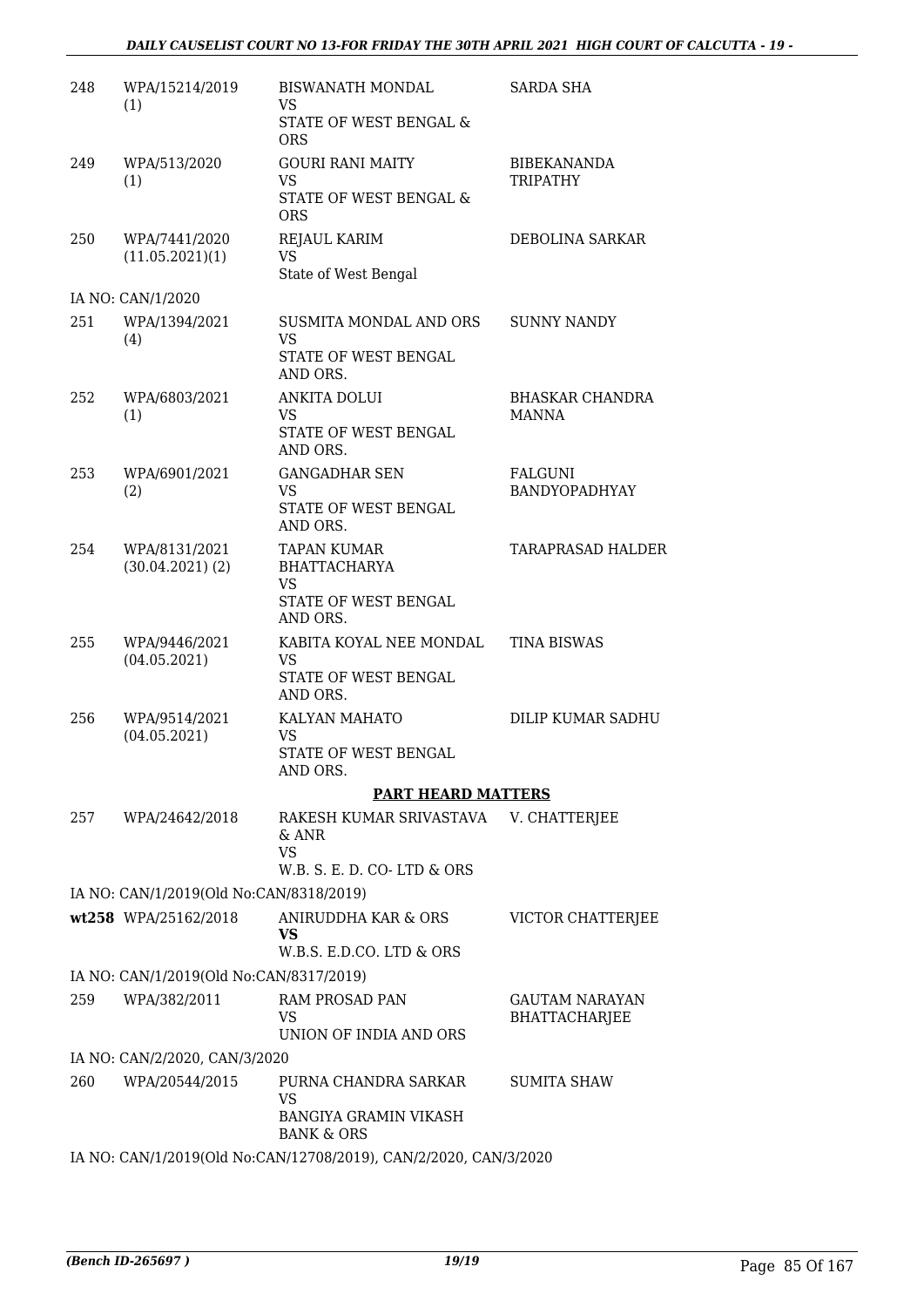

## In The High Court at Calcutta

### **Appellate Side**

**DAILY CAUSELIST For Friday The 30th April 2021**

#### **COURT NO. 8**

#### **SINGLE BENCH (SB - IV)**

#### **AT 11:15 AM**

#### **HON'BLE JUSTICE SABYASACHI BHATTACHARYYA**

#### **(VIA VIDEO CONFERENCE)**

#### **ON AND FROM MONDAY, THE 11TH JANUARY, 2021 – MATTERS (MOTION & HEARING ) UNDER ARTICLE 226 OF THE CONSTITUTION RELATING TO RESIDUARY UNDER GROUP IX [EXCLUDING ELECTRICITY MATTERS AND MATTERS UNDER PUBLIC PREMISES (UNAUTHORISED OCCUPANTS) ACT, 1971] INCLUDING APPLICATIONS CONNECTED THERETO.**

**NOTE (1) : ORIGINAL SIDE MATTERS WILL BE TAKEN UP FROM 10:30 A.M. TILL RECESS, ONLY ON TUESDAYS AND THURSDAYS.**

**NOTE ( 2) : APPELLATE SIDE MATTERS WILL BE TAKEN UP FROM 2 P.M. ONWARDS OR IMMEDIATELY AFTER COMPLETION OF ORIGINAL SIDE MATTERS, WHICHEVER IS EARLIER, ON TUESDAY AND THURSDAYS.**

**NOTE (3) : ON MONDAYS, WEDNESDAYS AND FRIDAYS, APPELLATE SIDE MATTERS WILL BE TAKEN THROUGHOUT THE DAY.**

**NOTE (4) : ON FRIDAY, 'APPLICATION' WILL BE TAKEN UP FIRST, THEN OTHER MATTERS OF THE DAILY LIST WILL BE CALLED SERIALLY.**

**NOTE (5) : DIN MATTERS SHALL NOT BE TAKEN UP TILL APRIL 30, 2021**

**NOTE (6) : MENTIONING SHALL NOT BE TAKEN UP UNTIL FURTHER ORDER**

**MATTERS WILL BE TAKEN UP THROUGH PHYSICAL HEARING ONLY WHEN BOTH THE PARTIES ARE AGREED.**

#### **TO BE MENTIONED**

1 WPA/7989/2020 [ Non-Prosecution] GOPAL MONDAL

State of West Bengal

RINASREE GHOSH

VS

#### **EXTENSION OF INTERIM ORDER**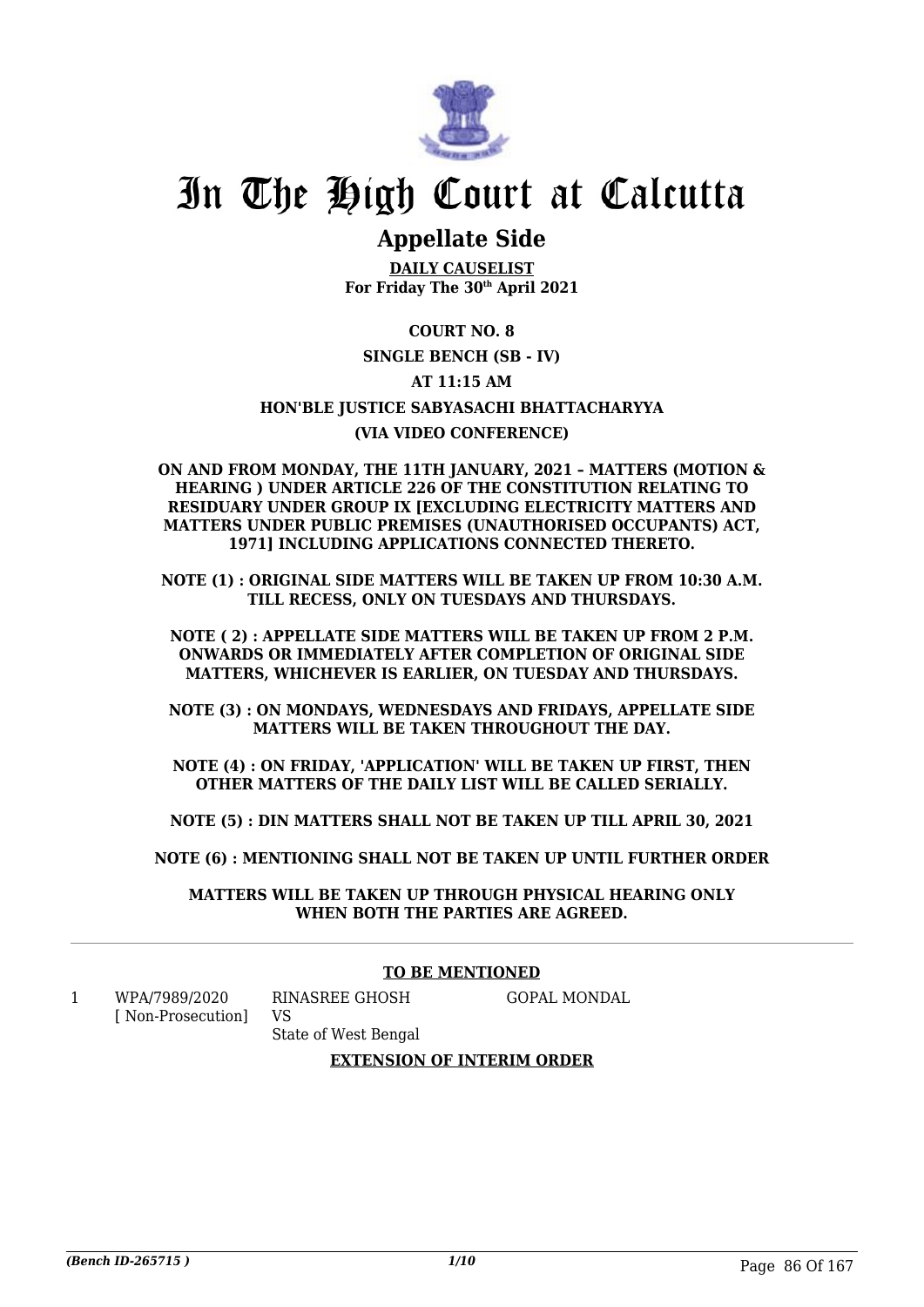| 2  | WPA/9969/2020                             | <b>BHABASINDHU GARAI</b><br>VS<br>THE STATE OF WEST                    | SATRAJIT SINHA ROY                                                                        |
|----|-------------------------------------------|------------------------------------------------------------------------|-------------------------------------------------------------------------------------------|
|    |                                           | <b>BENGAL AND ORS</b>                                                  |                                                                                           |
|    | IA NO: CAN/1/2021                         |                                                                        |                                                                                           |
|    |                                           | <b>APPLICATION</b>                                                     |                                                                                           |
| 3  | CPAN/352/2020                             | <b>SUBARNA SARKAR &amp; ANR</b><br><b>VS</b><br>STATE OF WEST BENGAL & | SUBARNA SARKAR                                                                            |
|    |                                           | <b>ORS</b>                                                             |                                                                                           |
|    | IA NO: CAN/1/2020(Old No:CAN/3705/2020)   |                                                                        |                                                                                           |
|    | wt4 WPA/1141/2020                         | SUBARNA SARKAR & ANR<br><b>VS</b>                                      | <b>MARIA RAHAMAN</b>                                                                      |
|    |                                           | STATE OF WEST BENGAL &<br><b>ORS</b>                                   |                                                                                           |
| 5  | WPA/7304/2020                             | JANE ALAM BEG<br><b>VS</b>                                             | NASREEN ISLAM                                                                             |
|    |                                           | STATE OF WEST BENGAL<br>AND ORS.                                       |                                                                                           |
|    | IA NO: CAN/1/2020, CAN/2/2021, CAN/3/2021 |                                                                        |                                                                                           |
| 6  | CPAN/995/2010                             | <b>BIDYUT BANERJEE</b><br><b>VS</b>                                    | ASHIM KUMAR<br><b>BISWAS</b>                                                              |
|    |                                           | SOUMYA BHATTACHARYA                                                    |                                                                                           |
|    | wt7 WPA/22189/2019                        | SARFARAZ AHMAD<br><b>VS</b>                                            | <b>BIKASH SHAW</b>                                                                        |
|    |                                           | STATE OF WEST BENGAL &<br><b>ORS</b>                                   |                                                                                           |
|    |                                           | <b>TOP</b>                                                             |                                                                                           |
|    |                                           | (URGENT MOTION MATTERS)                                                |                                                                                           |
| 8  | WPA/2034/2014                             | BENGAL SAINIK PUNARVAS<br><b>CORPORATION LTD</b><br><b>VS</b>          | <b>H N PROMANICK</b>                                                                      |
|    |                                           | UNION OF INDIA & ORS                                                   |                                                                                           |
|    |                                           | No:CAN/3818/2017), CAN/4/2017(Old No:CAN/9606/2017), CAN/5/2021        | IA NO: CAN/1/2014(Old No:CAN/11199/2014), CAN/2/2017(Old No:CAN/616/2017), CAN/3/2017(Old |
| 9  | WPA/866/2021                              | SANDHYA DE                                                             | <b>NEIL BASU</b>                                                                          |
|    |                                           | VS<br>STATE OF WEST BENGAL<br>AND ORS.                                 |                                                                                           |
|    | IA NO: CAN/1/2021, CAN/2/2021             |                                                                        |                                                                                           |
| 10 | WPA/2674/2021                             | CHABI SAHA                                                             | <b>SANDIP DAS</b>                                                                         |
|    |                                           | <b>VS</b><br>STATE OF WEST BENGAL                                      |                                                                                           |
|    |                                           | AND ORS.                                                               |                                                                                           |
| 11 | WPA/3607/2021<br>[2.00 P.M.]              | KAVITA JAGATRAMKA AND<br><b>ANR</b><br><b>VS</b>                       | RAJAT DUTTA                                                                               |
|    |                                           | UNION OF INDIA AND ORS.                                                |                                                                                           |
| 12 | WPA/5046/2021                             | RATNA DUTTA AND ANR<br><b>VS</b>                                       | <b>SRABANI BISWAS</b>                                                                     |
|    |                                           | STATE OF WEST BENGAL<br>AND ORS.                                       |                                                                                           |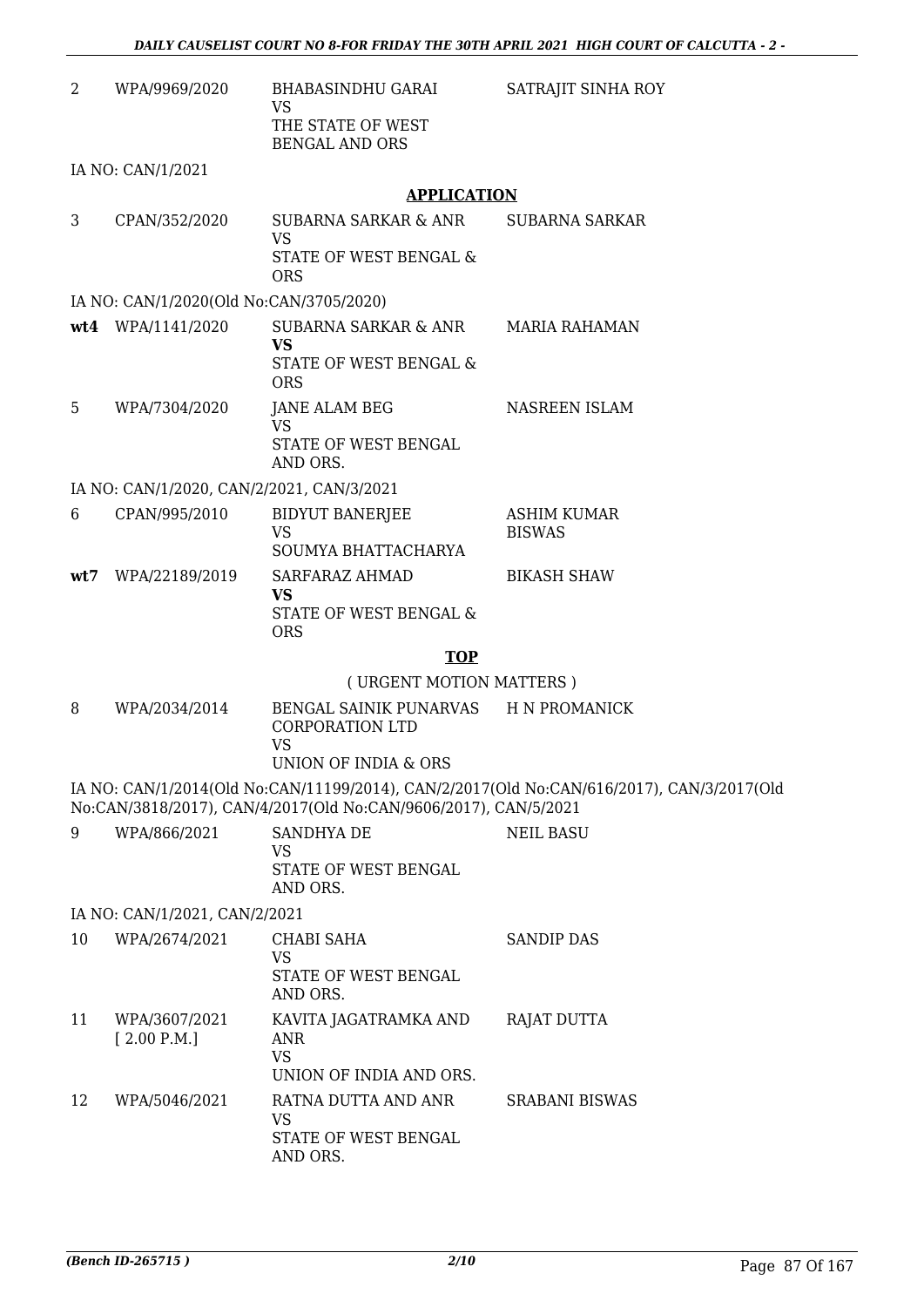| 13 | WPA/9198/2020<br>(AT 11:15 A.M.) | <b>REKHA BARMAN</b><br>VS<br>State of West Bengal                                                          | <b>MADHURIMA</b><br><b>MUKHERJEE</b>       |
|----|----------------------------------|------------------------------------------------------------------------------------------------------------|--------------------------------------------|
| 14 | WPA/8459/2020                    | <b>GOPINATH DHAM</b><br>CONSTRUCTION<br>INFRASTRUCTURE PVT.<br>LTD. AND ANR<br><b>VS</b><br>Union of India | PINAKPANI BISWAS                           |
| 15 | WPA/1370/2021                    | <b>KALYAN NAYAK</b><br><b>VS</b><br>STATE OF WEST BENGAL<br><b>AND ANR</b>                                 | <b>SOURAV PRASANNA</b><br><b>MUKHERJEE</b> |
| 16 | WPA/1434/2021                    | PRONOBESH PAKHIRA<br><b>VS</b><br>STATE OF WEST BENGAL<br>AND ORS.                                         | LAKSHMINATH<br><b>BHATTACHARYA</b>         |
| 17 | WPA/3983/2021<br>[2 P.M.]        | SANDHYA MUKHERJEE<br><b>VS</b><br>UNION OF INDIA AND ORS.                                                  | <b>RAJARSI BASU</b>                        |
| 18 | WPA/4070/2020                    | NARAYAN KR. SAHA<br><b>VS</b><br>STATE OF WEST BENGAL &<br>ORS.                                            | <b>AVISHEK PRASAD</b>                      |
|    | IA NO: CAN/1/2020                |                                                                                                            |                                            |
| 19 | WPA/5144/2020                    | <b>TATA CONSUMER</b><br>PRODUCTS LTD & ORS<br><b>VS</b><br>UNION OF INDIA & ORS                            | <b>RUSHA SAHA</b>                          |
|    | wt20 WPA/7158/2021               | <b>TATA CONSUMER</b><br>PRODUCTS LTD AND ORS<br><b>VS</b><br>UNION OF INDIA AND ORS.                       | <b>RUSHA SAHA</b>                          |
| 21 | WPA/6810/2020                    | RAJGARIA TIMBER<br>PVT.LTD& ANR<br><b>VS</b><br><b>UNION OF INDIA&amp; ORS</b>                             | RAJIB MULLICK                              |
|    |                                  | IA NO: CAN/1/2020(Old No:CAN/5791/2020), CAN/2/2020, CAN/3/2021                                            |                                            |
| 22 | WPA/8209/2020<br>(AT 2:00 P.M.)  | M/S. AATRYEE NIRMAN P.<br>LTD. AND ORS.<br><b>VS</b><br>STATE OF WEST BENGAL<br>AND ORS.                   | <b>SUVAM SINHA</b>                         |
| 23 | WPA/8974/2020                    | ONLY SOLUTION<br><b>VS</b><br>Union of India                                                               | SUBHASISH<br><b>PACHHAL</b>                |
| 24 | WPA/11018/2020                   | <b>ABDUL HALIM</b><br>VS<br>STATE OF WEST BENGAL<br>AND ORS.                                               | <b>ANINDA</b><br><b>BHATTACHARYA</b>       |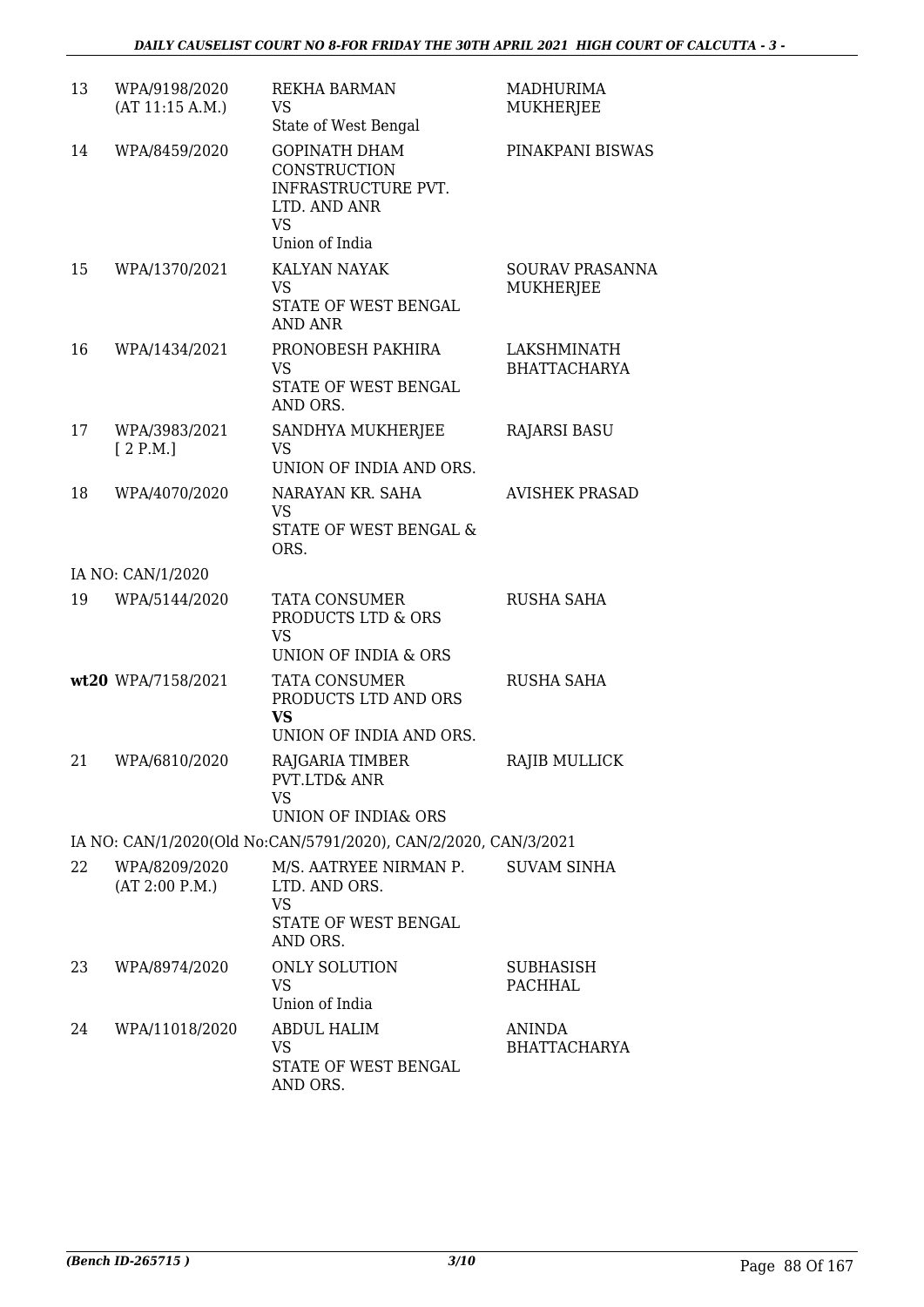| 25 | WPA/9964/2019     | THE PUNJAB<br>HOMOEOPATHIC<br>PHARMACY & ORS CO OPE.<br>INDU. SOC. LT<br><b>VS</b><br>STATE OF WEST BENGAL &<br><b>ORS</b>              | <b>SOMA KAR GHOSH</b>         |
|----|-------------------|-----------------------------------------------------------------------------------------------------------------------------------------|-------------------------------|
| 26 | WPA/14508/2019    | SILA SENGUPTA & ORS<br><b>VS</b><br>STATE OF WEST BENGAL &<br><b>ORS</b>                                                                | SOUMYAJIT BHATTA              |
|    | IA NO: CAN/1/2020 |                                                                                                                                         |                               |
| 27 | WPA/23880/2019    | SAMPA BERA<br>VS<br>STATE OF WEST BENGAL &<br><b>ORS</b>                                                                                | ANJAN<br><b>BHATTACHARYA</b>  |
| 28 | WPA/8725/2020     | <b>HEMKANT ENTERPRISES</b><br>PVT LTD AND ANR<br><b>VS</b><br>Union of India AND ORS                                                    | <b>AMRITA PANDEY</b>          |
| 29 | WPA/10752/2020    | EMAMI AGROTECH LIMITED<br><b>VS</b><br>STATE OF WEST BENGAL<br>AND ORS.                                                                 | RAHUL DHANUKA                 |
| 30 | WPA/23250/2019    | <b>BANANI DUTTA</b><br><b>VS</b><br>STATE OF WEST BENGAL &<br>ORS.                                                                      | CHANDAN DUTTA                 |
| 31 | WPA/7333/2021     | REKHA DEY<br>VS<br>STATE OF WEST BENGAL<br>AND ORS.                                                                                     | RADHEY SHYAM<br><b>TEWARI</b> |
| 32 | WPA/9255/2020     | HIRE PURCHASE AND<br><b>LEASE ASSOCIATION</b><br>VS –<br>RESERVE BANK OF INDIA                                                          | <b>SHOUNAK MITRA</b>          |
| 33 | WPA/9866/2020     | M/S. KALIMATA VYAPAAR<br>PVT LTD AND ANR<br><b>VS</b><br>THE GENERAL MANAGER,<br><b>NORTHERN RAILWAYS AND</b><br><b>ORS</b>             | KALLOL SAHA                   |
| 34 | WPA/10135/2020    | <b>BASIRHAT FOOD SUPPLY</b><br><b>MAHILA CO-OPERATIVE</b><br><b>SOCIETY LIMITED</b><br>VS<br>THE STATE OF WEST<br><b>BENGAL AND ORS</b> | SATRAJIT SINHA ROY            |
| 35 | WPA/1671/2021     | <b>SANWAR HOSSAIN</b><br>VS<br>STATE OF WEST BENGAL<br>AND ORS.                                                                         | <b>SHAIKA KHAN</b>            |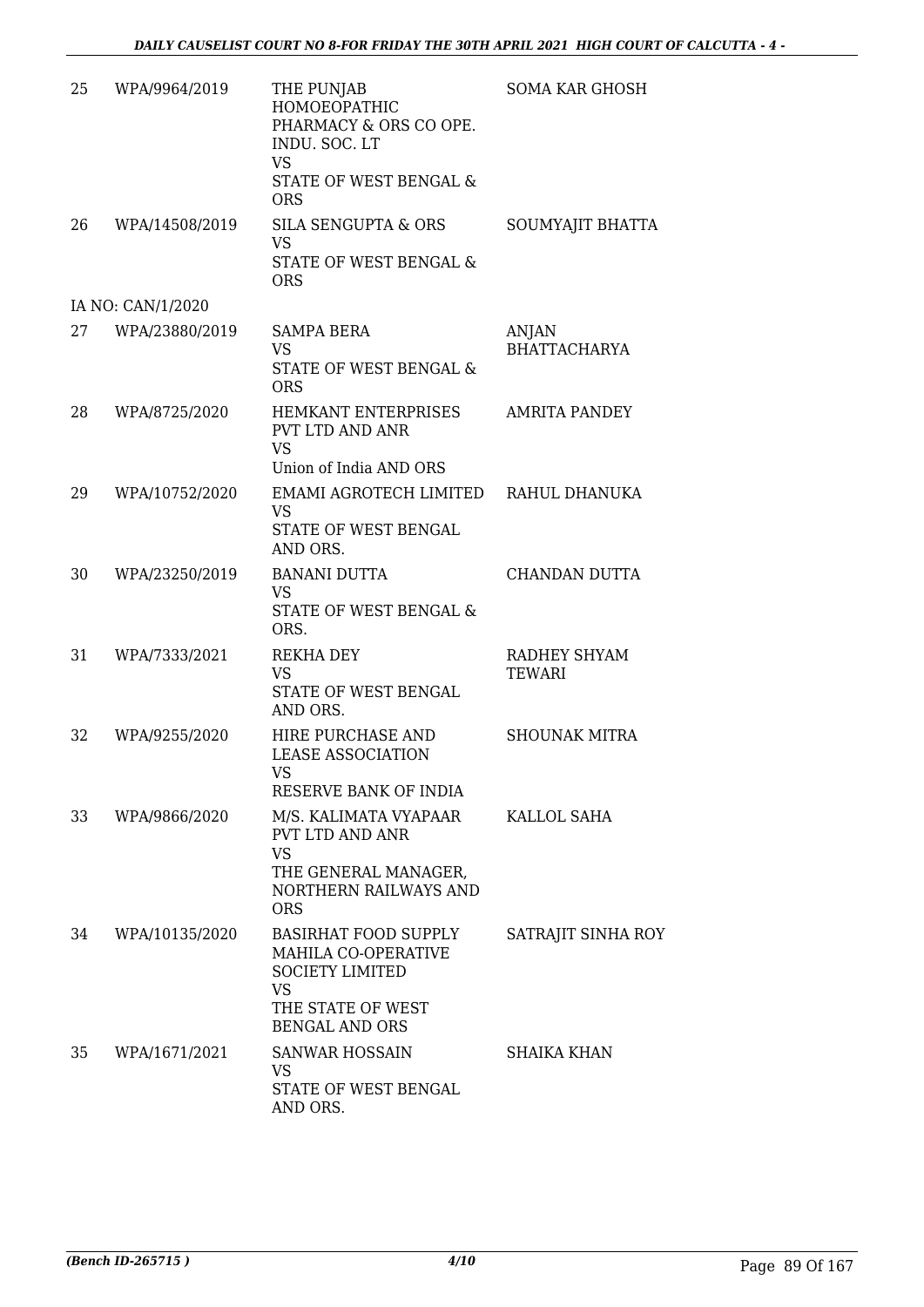| 36 | WPA/3457/2021     | M/S SUDEB KUMAR<br><b>BANERJEE ANE ORS</b><br><b>VS</b><br>STATE OF WEST BENGAL<br>AND ORS. | RIVU DUTTA                   |                        |
|----|-------------------|---------------------------------------------------------------------------------------------|------------------------------|------------------------|
| 37 | WPA/7534/2021     | KALIPADA MONDAL<br><b>VS</b><br>STATE OF WEST BENGAL<br>AND ORS.                            | <b>SANDIP DAS</b>            |                        |
| 38 | WPA/2535/2020     | KASHINATH PAUL<br><b>VS</b><br>STATE OF WEST BENGAL &<br><b>ORS</b>                         | <b>ABDUR RAKIB</b>           |                        |
| 39 | WPA/8425/2020     | SOUMITRA CHAKRABORTY<br><b>VS</b><br>State of West Bengal                                   | <b>GARGI SAHA</b>            |                        |
|    | IA NO: CAN/1/2021 |                                                                                             |                              |                        |
| 40 | WPA/8636/2020     | <b>ALOKE DAS</b><br><b>VS</b>                                                               | <b>ABHIJIT SARKAR</b>        |                        |
| 41 | WPA/9260/2020     | Union of India AND ORS<br>SAHIDUL MONDAL<br><b>VS</b><br>STATE OF WEST BENGAL<br>AND ORS.   | Diptendu<br>Bandyopadhyay    |                        |
| 42 | WPA/9318/2020     | P. B. UDYOG REPRESENTED<br>BY SOLE PROPRIETOR<br><b>BIVAS DE</b><br><b>VS</b>               | PRANTICK GHOSH               |                        |
|    |                   | HDFC BANK LTD AND ANR                                                                       |                              |                        |
|    |                   | <b>URGENT MOTION</b>                                                                        |                              |                        |
|    |                   | (TOP MATTERS)                                                                               |                              |                        |
| 43 | WPA/986/2021      | MD. ABUL BASAR KHAN<br><b>VS</b><br>STATE OF WEST BENGAL<br>AND ORS.                        | <b>MUKTESWAR MAITY</b>       |                        |
| 44 | WPA/7956/2020     | UTTAM KUMAR DAS<br><b>VS</b><br>STATE OF WEST BENGAL<br>AND ORS.                            | SAYANTAN HAZRA               | <b>SAIKAT BANERJEE</b> |
| 45 | WPA/8114/2020     | CHANDICHARAN MONDAL<br><b>VS</b><br>State of West Bengal                                    | PAYEL SHOME                  |                        |
| 46 | WPA/9014/2020     | SAMIR KUMAR CHANDA<br><b>VS</b><br>STATE OF WEST BENGAL<br>AND ORS.                         | MRINAL KANTI<br><b>GHOSH</b> |                        |
| 47 | WPA/21208/2019    | BISWANATH CHAKRABORTY<br><b>VS</b><br>STATE OF WEST BENGAL &<br><b>ORS</b>                  | <b>SUPREEM NASKAR</b>        |                        |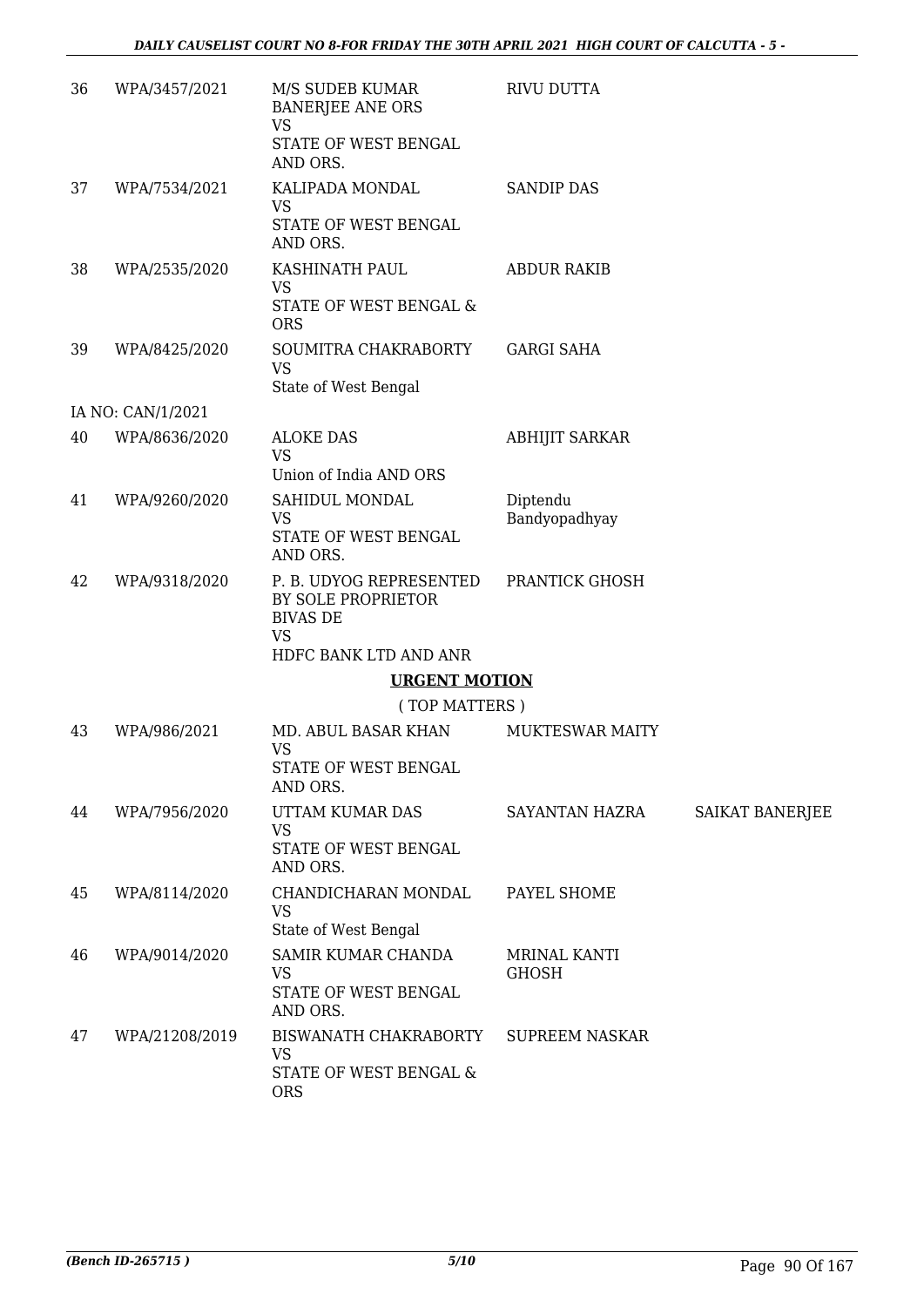| 48 | WPA/2567/2021                           | UNITED ORDER AND<br>SUPPLY CO-OPERATIVE<br>, SOCIETY LTD<br>VS<br>STATE OF WEST BENGAL                                  | SATRAJIT SINHA ROY                    |
|----|-----------------------------------------|-------------------------------------------------------------------------------------------------------------------------|---------------------------------------|
|    |                                         | AND ORS.                                                                                                                |                                       |
| 49 | WPA/3965/2021                           | RAJIB ROY<br><b>VS</b>                                                                                                  | <b>SURYA MAITY</b>                    |
|    |                                         | STATE OF WEST BENGAL<br>AND ORS.                                                                                        |                                       |
|    | IA NO: CAN/1/2021                       |                                                                                                                         |                                       |
| 50 | WPA/10241/2020                          | VISHAMBHAR SARAN<br><b>VS</b><br><b>BUERAU OF IMMIGRATION</b><br><b>AND ORS</b>                                         | <b>NIKITA</b><br>JHUNJHUNWALA         |
|    | IA NO: CAN/1/2021                       |                                                                                                                         |                                       |
|    | wt51 WPA/10247/2020                     | <b>SAROJ AGARWAL</b><br><b>VS</b><br><b>BUREAU OF IMMIGRATION</b><br><b>AND ORS</b>                                     | <b>NIKITA</b><br>JHUNJHUNWALA         |
|    | IA NO: CAN/1/2021                       |                                                                                                                         |                                       |
|    | wt52 WPA/10249/2020                     | <b>VISHAL AGARWAL</b><br><b>VS</b><br><b>BUREAU OF IMMIGRATION</b><br><b>AND ORS</b>                                    | <b>NIKITA</b><br>JHUNJHUWALA          |
|    | IA NO: CAN/1/2021                       |                                                                                                                         |                                       |
| 53 | WPA/11149/2020                          | INDRANIL BHATTACHARYA<br><b>VS</b><br>STATE OF WEST BENGAL                                                              | SATRAJIT SINHA ROY                    |
|    |                                         | AND ORS.                                                                                                                |                                       |
| 54 | WPA/19370/2019                          | M/S. INDUSTRIAL TAPES &<br>FABRICS PVT.LTD.<br><b>VS</b><br>CHITTARANJAN<br><b>LOCOMOTIVE WORKS &amp;</b><br><b>ANR</b> | KUSHAGRA SHAH                         |
| 55 | WPA/13834/2017                          | CHAITANYA BIKASH PAUL<br>VS<br>EPF ORGANISATION,<br>MINISTRY OF LABOUR &<br><b>ORS</b>                                  | <b>MRINAL KANTI</b><br><b>KUNDU</b>   |
|    |                                         | IA NO: CAN/1/2019(Old No:CAN/5144/2019), CAN/2/2020                                                                     |                                       |
| 56 | WPA/23011/2006                          | PRIYA BANERJEE<br>VS<br>STATE OF W.B.                                                                                   | MANISHA<br><b>CHATTERJEE</b>          |
|    |                                         | IA NO: CAN/1/2008(Old No:CAN/1397/2008), CAN/2/2020(Old No:CAN/2093/2020)                                               |                                       |
| 57 | WPA/5592/2020                           | <b>ANUPAM MITRA</b><br>VS<br>STATE OF WEST BENGAL &<br>ORS                                                              | <b>GAZI FARUQUE</b><br><b>HOSSAIN</b> |
|    | IA NO: CAN/1/2020(Old No:CAN/3346/2020) |                                                                                                                         |                                       |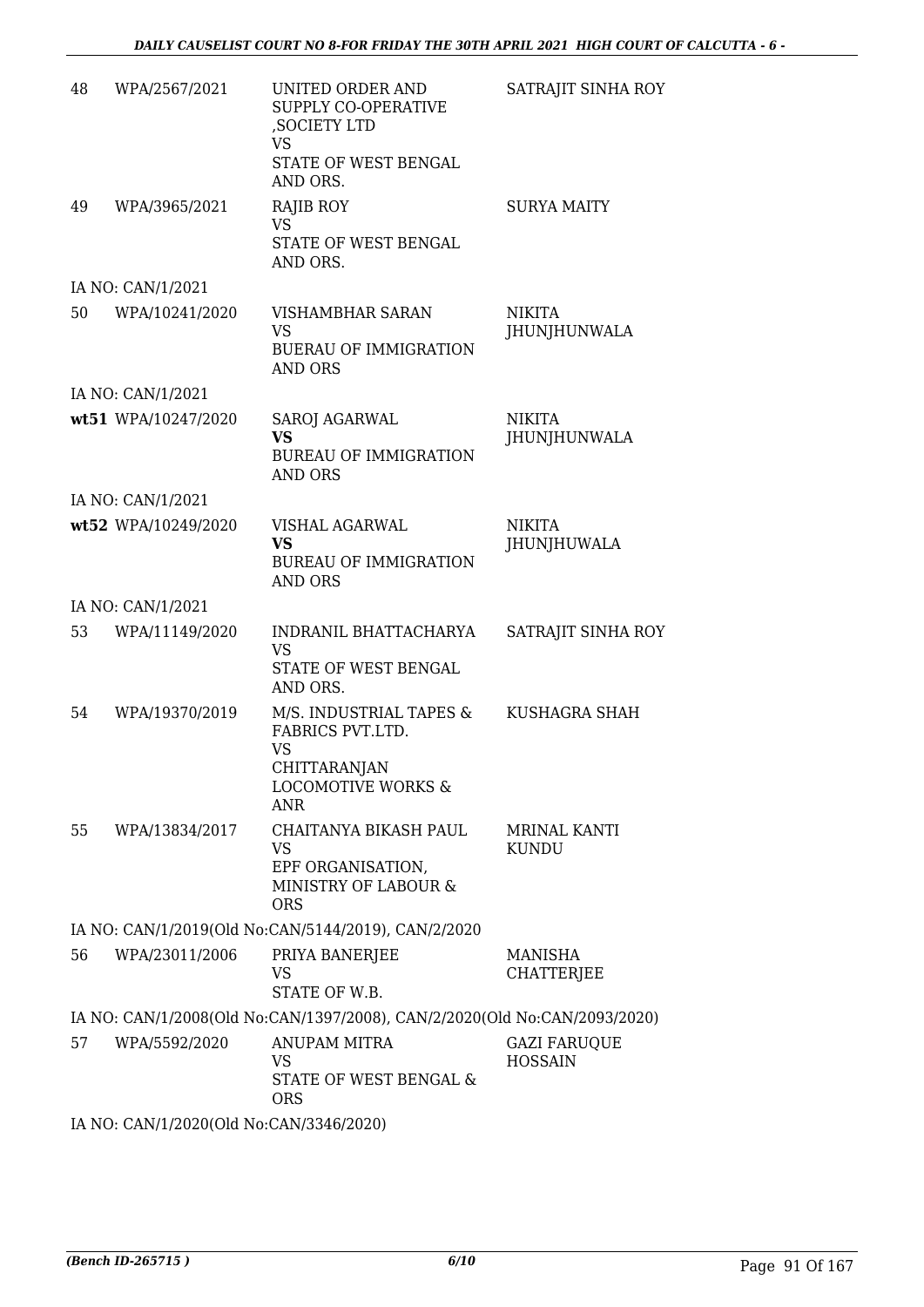| 58 | WPA/17318/2016                          | SIDDHESWAR SEN<br>VS<br>STATE OF WEST BENGAL &<br>ORS.                                    | <b>SANDIP GHOSH</b>                 |
|----|-----------------------------------------|-------------------------------------------------------------------------------------------|-------------------------------------|
| 59 | WPA/2993/2014                           | <b>SUNIL KUMAR</b><br>PRAMANIK@SUNIL<br><b>VS</b><br>STATE OF WEST BENGAL &<br><b>ORS</b> | SANATAN MANNA                       |
|    | IA NO: CAN/1/2014(Old No:CAN/1365/2014) |                                                                                           |                                     |
| 60 | WPA/4597/2021                           | SHREEPARNA MITRA<br>VS<br>STATE OF WEST BENGAL<br>AND ORS.                                | MONOJIT<br><b>BHATTACHARYYA</b>     |
| 61 | WPA/5612/2021                           | <b>BIBHAS KUMAR SAU</b><br><b>VS</b><br>STATE OF WEST BENGAL<br>AND ORS.                  | ANAND FARMANIA                      |
| 62 | WPA/8776/2020                           | <b>BIBEKANANDA MAHATO</b><br><b>AND ORS</b><br><b>VS</b><br>STATE OF WEST BENGAL          | <b>ATANU BASU</b>                   |
|    |                                         | AND ORS.                                                                                  |                                     |
|    |                                         | <b>NEW MOTION</b>                                                                         |                                     |
| 63 | WPA/8790/2021                           | <b>BISWAJIT CHANDRA</b><br><b>VS</b><br>STATE OF WEST BENGAL<br>AND ORS.                  | <b>FATIMA HASSAN</b>                |
| 64 | WPA/9214/2021                           | MADHABILATA MONDAL<br><b>VS</b><br>STATE OF WEST BENGAL<br>AND ORS.                       | TAPODIP GUPTA                       |
| 65 | WPA/9227/2021                           | <b>CHANDAN PALODHY</b><br><b>VS</b><br>STATE BANK OF INDIAN<br><b>AND OTHERS</b>          | <b>SOUMIK GANGULI</b>               |
| 66 | WPA/9482/2021                           | TUSHAR KANTI GHOSH<br><b>VS</b><br>STATE OF WEST BENGAL<br>AND ORS.                       | SOUJANYA<br><b>BANDOPADHYAY</b>     |
| 67 | WPA/9719/2021                           | ALOKE STOCKS AND<br>SECURITIES PVT LTD AND<br>ANR<br><b>VS</b><br>UNION OF INDIA AND ORS. | <b>ARNDAM PAL</b>                   |
| 68 | WPA/9833/2021                           | SWAMI RADHA MADHAB<br>DAS KATHIYA<br><b>VS</b><br>STATE OF WEST BENGAL<br>AND ORS.        | <b>SUJAY KUMAR</b><br><b>HALDER</b> |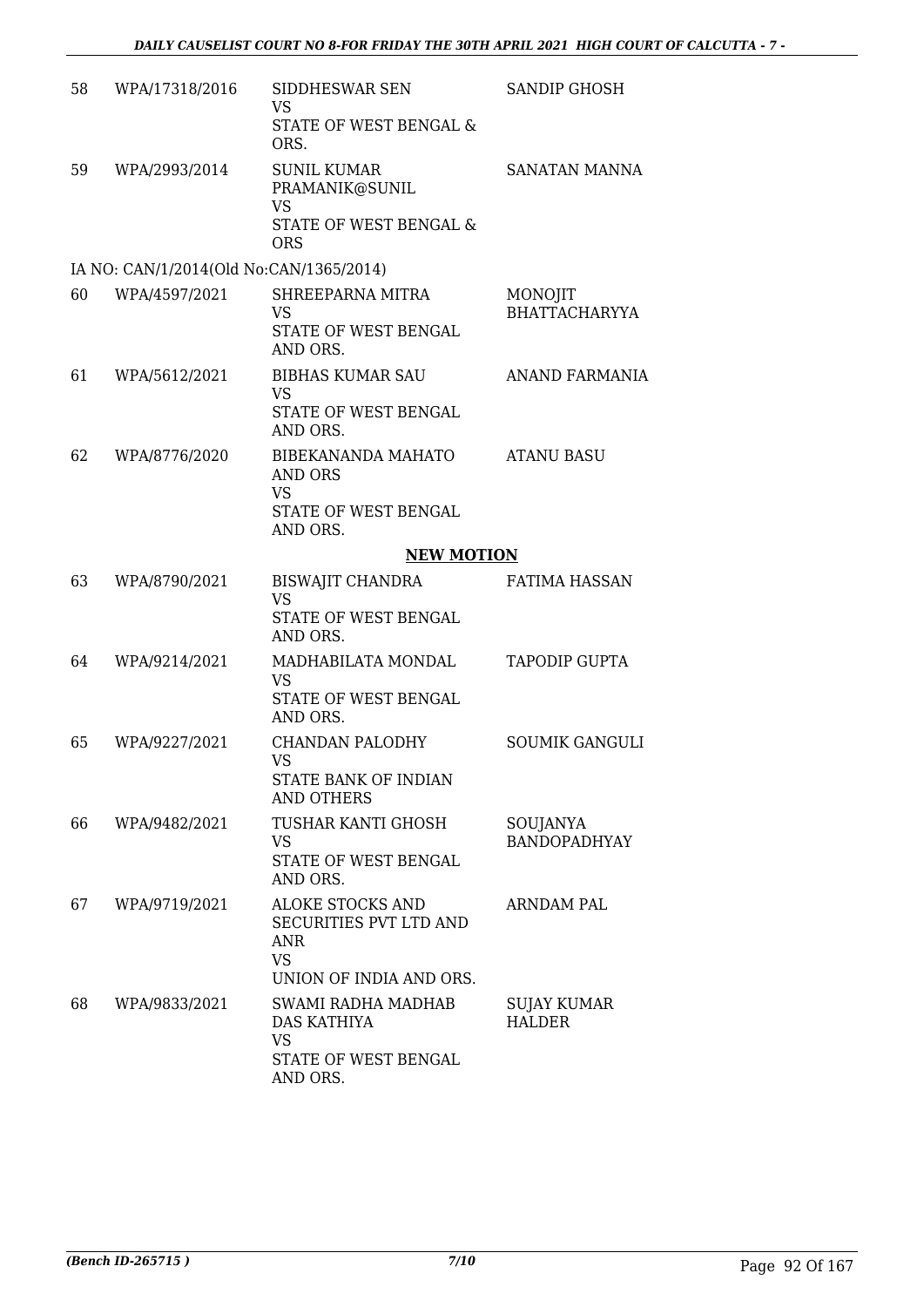| 69 | WPA/9954/2021  | <b>BHRIGURAM SARDAR AND</b><br><b>ANR</b><br>VS<br>STATE OF WEST BENGAL<br>AND ORS.3                    | <b>DILIP KR SADHU</b>                  |
|----|----------------|---------------------------------------------------------------------------------------------------------|----------------------------------------|
| 70 | WPA/9986/2021  | MOHAMMED JAHANGIR<br><b>ALAM AND ANR</b><br><b>VS</b><br>UNION OF INDIA AND ORS.                        | <b>BISWAPRIYA</b><br><b>SAMANTA</b>    |
| 71 | WPA/10038/2021 | RAJAT KUMAR DE<br><b>VS</b><br>STATE OF WEST BENGAL<br>AND ORS.                                         | MAHABOOB AHMED                         |
| 72 | WPA/10121/2021 | MAMATA SENAPATI<br><b>VS</b><br>STATE OF WEST BENGAL<br><b>AND ORS</b>                                  | SK SAHJAHAN ALI                        |
| 73 | WPA/10134/2021 | ALOK KUMAR PORIA<br>VS<br>STATE OF WEST BENGAL<br>AND ORS.                                              | ALOK KUMAR PORIA<br>(IN PERSON)        |
| 74 | WPA/10136/2021 | ALOK KUMAR POIRA<br><b>VS</b><br>STATE OF WEST BENGAL<br>AND ORS.                                       | <b>ALOK KUMAR POIRA</b><br>(IN PERSON) |
| 75 | WPA/10138/2021 | D.N.BAHUMUKHI<br><b>GRAMUNNAYAN SAMITY</b><br>AND ANR.<br><b>VS</b><br>STATE OF WEST BENGAL<br>AND ORS. | <b>MRINAL KANTI</b><br><b>BISWAS</b>   |
| 76 | WPA/10144/2021 | SANJIV RAJ BAWA<br><b>VS</b><br>STATE OF WEST BENGAL<br>AND ORS.                                        | <b>AVIROOP</b><br><b>BHATTACHARYA</b>  |
| 77 | WPA/10168/2021 | NOAPARA SWIMMING<br>CENTRE AND ORS.<br><b>VS</b><br>STATE OF WEST BENGAL<br>AND ORS.                    | EJAZ KHAN                              |
| 78 | WPA/10170/2021 | MD. EBNEY MASUD<br><b>VS</b><br>STATE OF WEST BENGAL<br>AND ORS.                                        | DEBABRATA<br><b>CHAKRABORTI</b>        |
| 79 | WPA/10171/2021 | AFTARUL HAQUE<br><b>VS</b><br>STATE OF WEST BENGAL<br>AND ORS.                                          | DEBABRATA<br><b>CHAKRABARTI</b>        |
| 80 | WPA/10194/2021 | HABRA SHREE LAXMI FOOD<br>PRODUCTS P. LTD. AND<br>ORS.<br><b>VS</b><br>STATE OF WEST BENGAL<br>AND ORS. | SOUMYADEEP<br><b>MUKHERJEE</b>         |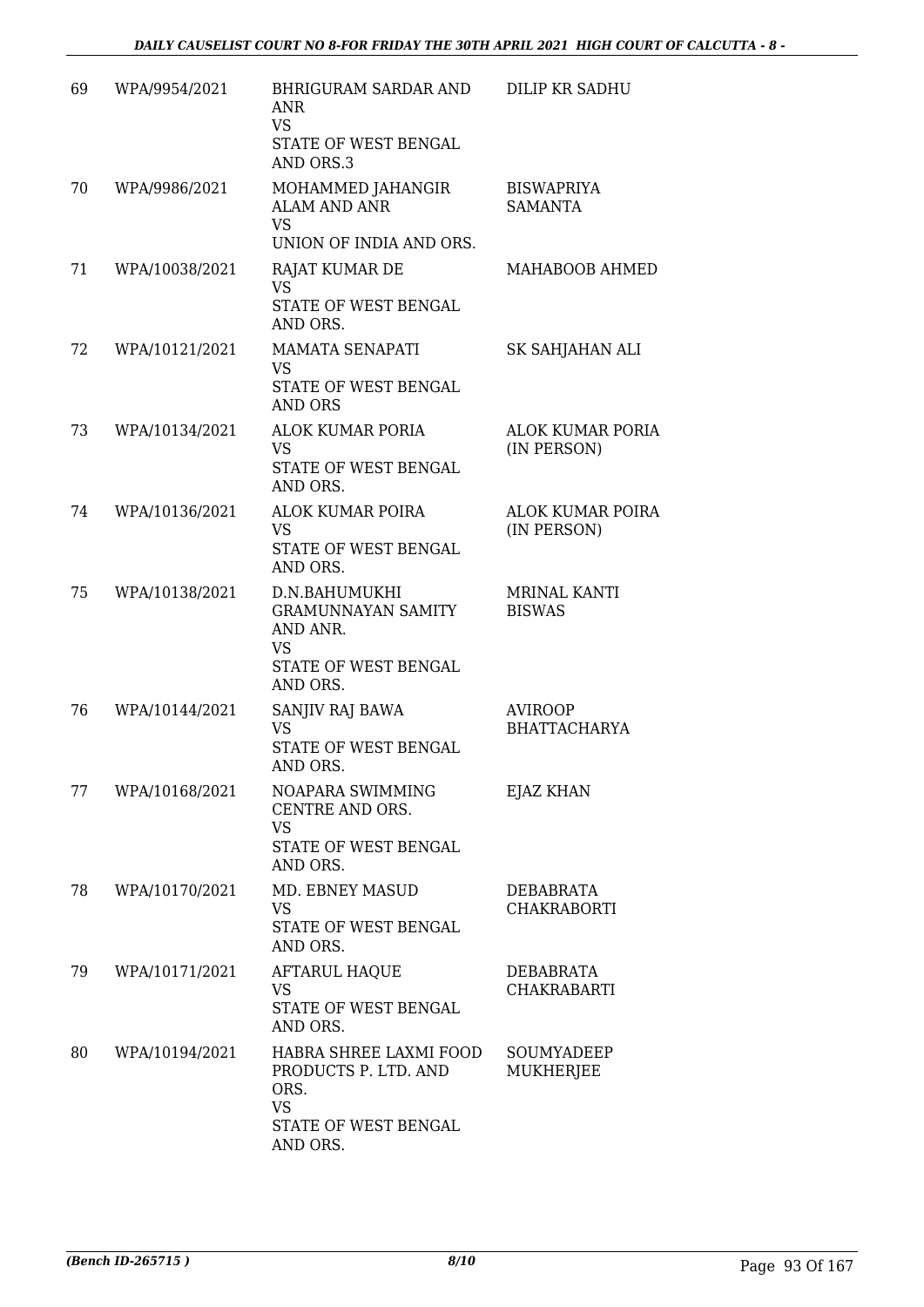| 81 | WPA/10198/2021 | PROMILA SARKAR<br><b>VS</b><br>STATE OF WEST BENGAL<br>AND ORS.                                                       | <b>IBRAHIM SHAIKH</b>                  |
|----|----------------|-----------------------------------------------------------------------------------------------------------------------|----------------------------------------|
| 82 | WPA/10199/2021 | <b>ASIT KUMAR MODAK</b><br><b>VS</b><br>THE OFFICER IN CHARGE,<br>NOWDA POLICE STATION<br>AND ORS.                    | <b>IBRAHIM SHAIKH</b>                  |
| 83 | WPA/10200/2021 | <b>MANIK BARMAN AND</b><br><b>OTHERS</b><br><b>VS</b><br>STATE OF WEST BENGAL<br>AND ORS.                             | SAMPA GHOSH                            |
| 84 | WPA/10218/2021 | <b>JYOGESWAR GHOSH</b><br>VS<br>STATE OF WEST BENGAL<br>AND ORS.                                                      | <b>SYED SHAMSUL</b><br><b>AREFIN</b>   |
| 85 | WPA/10221/2021 | M/S PRIVATE SECURITY<br><b>AGENCY AND DETECTIVE</b><br><b>WORK</b><br><b>VS</b>                                       | SAYUJ KUMAR<br><b>BANERJEE</b>         |
| 86 | WPA/10227/2021 | UNION OF INDIA AND ORS.<br>MAHADEB RANA AND ORS<br>VS<br>THE ELECTION<br><b>COMMISSION OF INDIA</b><br><b>AND ORS</b> | SIRSENDU SINHA<br><b>ROY</b>           |
| 87 | WPA/10239/2021 | PAKHI SAHA AND ANR.<br><b>VS</b><br>STATE OF WEST BENGAL<br>AND ORS.                                                  | <b>SAILEN NASKAR</b>                   |
| 88 | WPA/10244/2021 | KAKALI SAMAJPATI<br><b>VS</b><br>UNION OF INDIA                                                                       | <b>BISWAPRIYA</b><br><b>SAMANTA</b>    |
| 89 | WPA/10262/2021 | PATRA SHIPPING PVT LTD<br>VS<br>STATE OF WEST BENGAL<br>AND ORS.                                                      | ABHISHEK GUPTA                         |
| 90 | WPA/10272/2021 | <b>TUTUL GHOSH</b><br><b>VS</b><br>STATE OF WEST BENGAL<br>AND ORS.                                                   | ANJAN PAUL                             |
| 91 | WPA/10278/2021 | MUSKARA BIBI<br><b>VS</b><br>STATE OF WEST BENGAL<br>AND ORS.                                                         | <b>GOLAM KARIM</b><br><b>CHOWDHURY</b> |
| 92 | WPA/10283/2021 | PRASAD KUMAR MITRA AND<br><b>OTHERS</b><br><b>VS</b><br>UNION OF INDIA AND ORS.                                       | <b>BISWAPRIYA</b><br><b>SAMANTA</b>    |
| 93 | WPA/10288/2021 | ANNAPURNA GUNRI<br><b>VS</b><br>UNION OF INDIA AND ORS.                                                               | MUKUNDA LAL<br><b>SARKAR</b>           |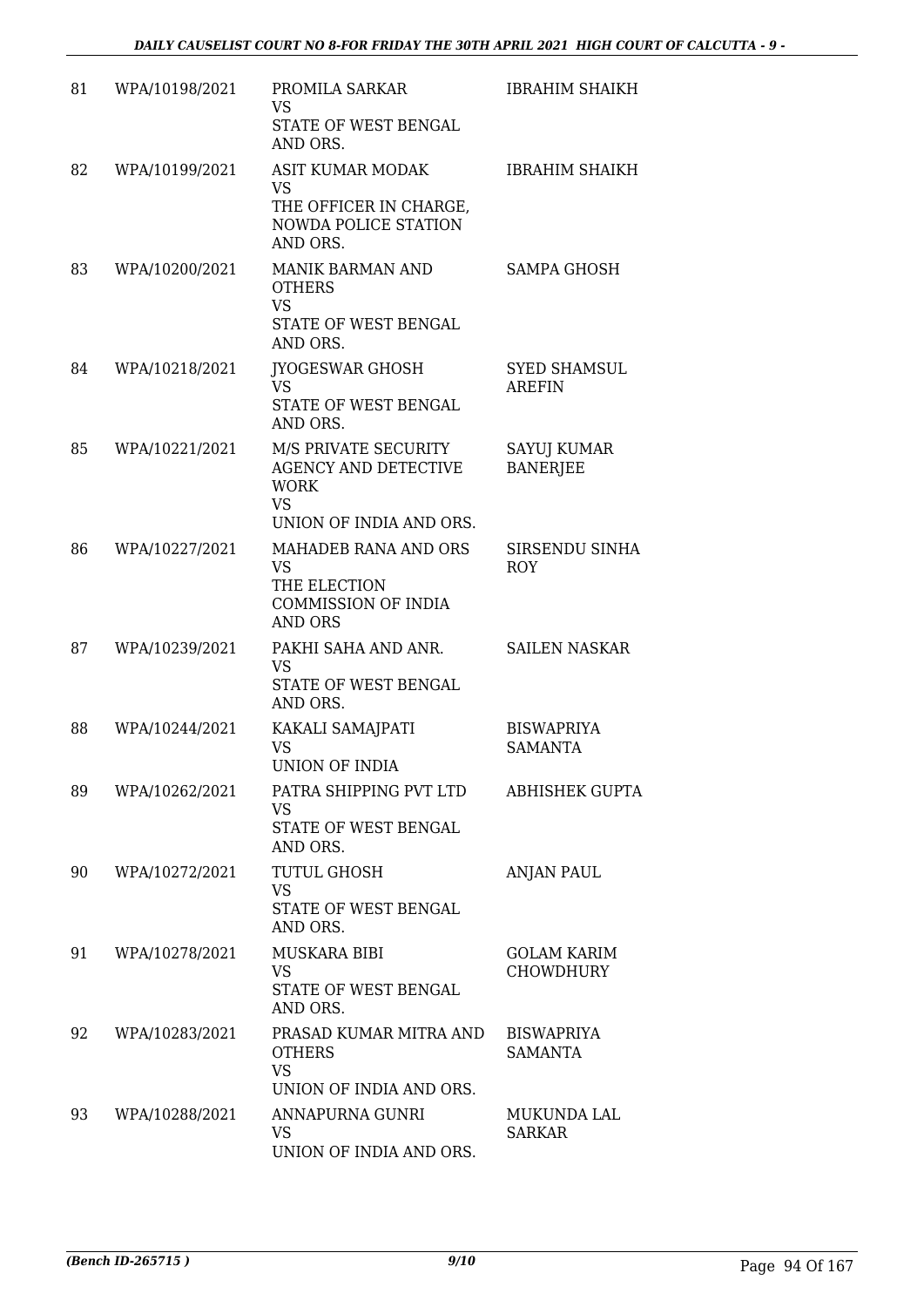94 WPA/10293/2021 UJJAL KUMAR DAS VS UNION OF INDIA AND ORS. PRAGYA SARAF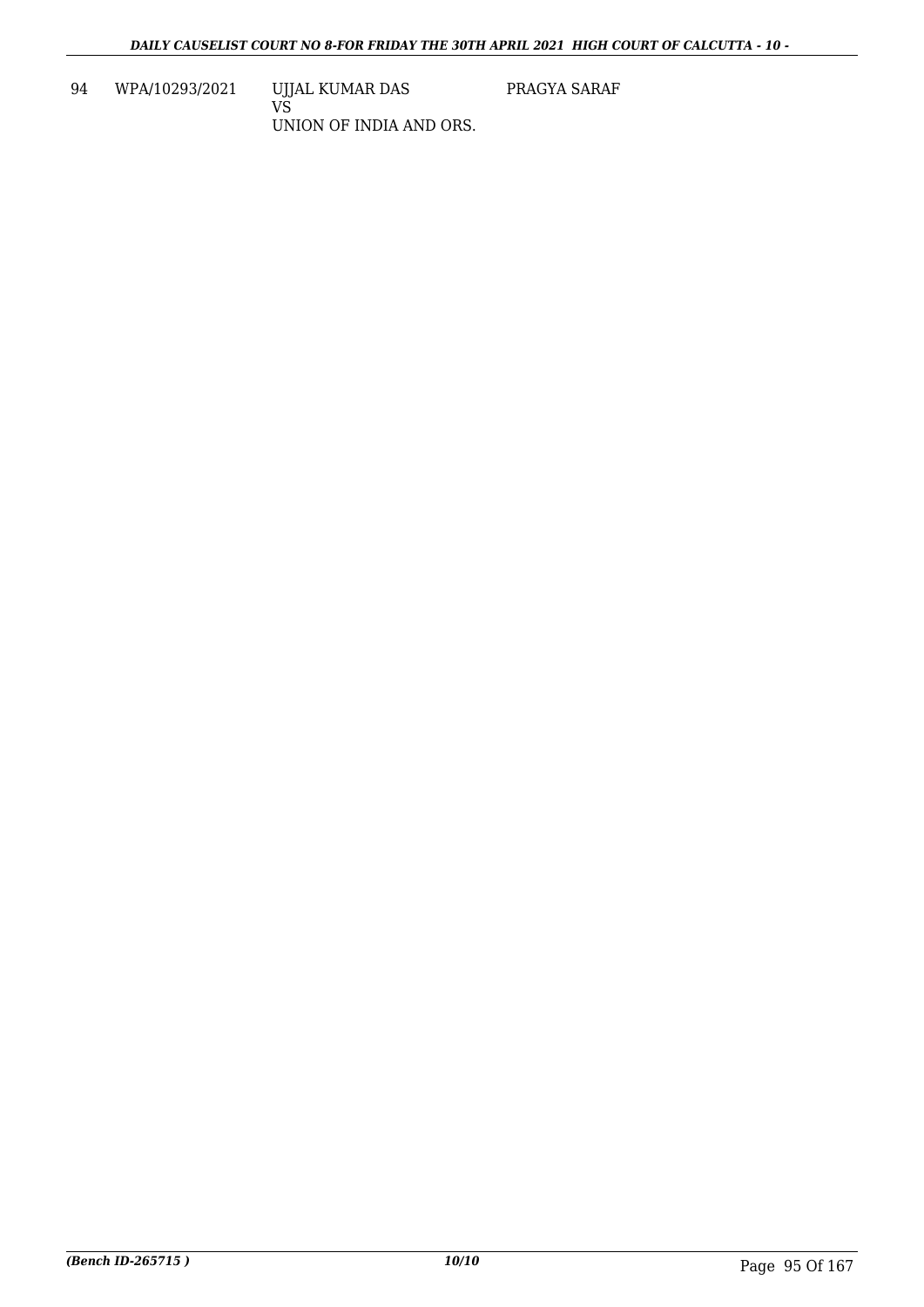

# In The High Court at Calcutta

### **Appellate Side**

**DAILY CAUSELIST For Friday The 30th April 2021**

**COURT NO. 39 SINGLE BENCH (SB)**

**AT 2:00 PM**

**HON'BLE JUSTICE MOUSHUMI BHATTACHARYA**

**(VIA VIDEO CONFERENCE)**

#### **ON 30.04.2021 AT 2.00 P.M.**

#### **ON FRIDAY 30TH APRIL 2021 AT 2.00 P.M. - WILL TAKE UP SOME PART-HEARD, CONTEMPT, ASSIGNED,REVIEW,MODIFICATION/CLARIFICATION MATTERS.**

**NOTE : MATTERS WILL BE TAKEN UP THROUGH PHYSICAL HEARING ONLY WHEN BOTH THE PARTIES ARE AGREED.**

#### **PART HEARD MATTERS**

| WPA/21174/2017       | PRANATI AGUAN<br>VS.<br>STATE OF WEST BENGAL &<br>ORS             | TANUJA BASAK                                                                                                                                                                                                                                                 |
|----------------------|-------------------------------------------------------------------|--------------------------------------------------------------------------------------------------------------------------------------------------------------------------------------------------------------------------------------------------------------|
|                      |                                                                   |                                                                                                                                                                                                                                                              |
|                      | VS.<br>STATE OF WEST BENGAL &<br>ORS                              |                                                                                                                                                                                                                                                              |
|                      |                                                                   |                                                                                                                                                                                                                                                              |
|                      | VS.<br>STATE OF WEST BENGAL &<br><b>ORS</b>                       |                                                                                                                                                                                                                                                              |
| $wt4$ WPA/21322/2017 | NIRMALYA DAS & ORS<br>VS.<br>STATE OF WEST BENGAL &<br><b>ORS</b> | T BASAK                                                                                                                                                                                                                                                      |
|                      |                                                                   |                                                                                                                                                                                                                                                              |
| wt5 WPA/23699/2017   | DOLAN KUNDU<br>VS.<br>STATE OF WEST BENGAL &<br>ORS               | SIDDHARTHA S<br>MONDAL                                                                                                                                                                                                                                       |
|                      |                                                                   | IA NO: CAN/3/2019(Old No:CAN/2777/2019)<br>wt2 WPA/17688/2017 GOUTAM PRAMANIK & ORS SYED MANSUR ALI<br>IA NO: CAN/2/2019(Old No:CAN/2543/2019)<br>wt3 WPA/21173/2017 NARAYAN PODDAR & ANR S S MANDAL<br>IA NO: CAN/1/2017(Old No:CAN/11548/2017), CAN/4/2020 |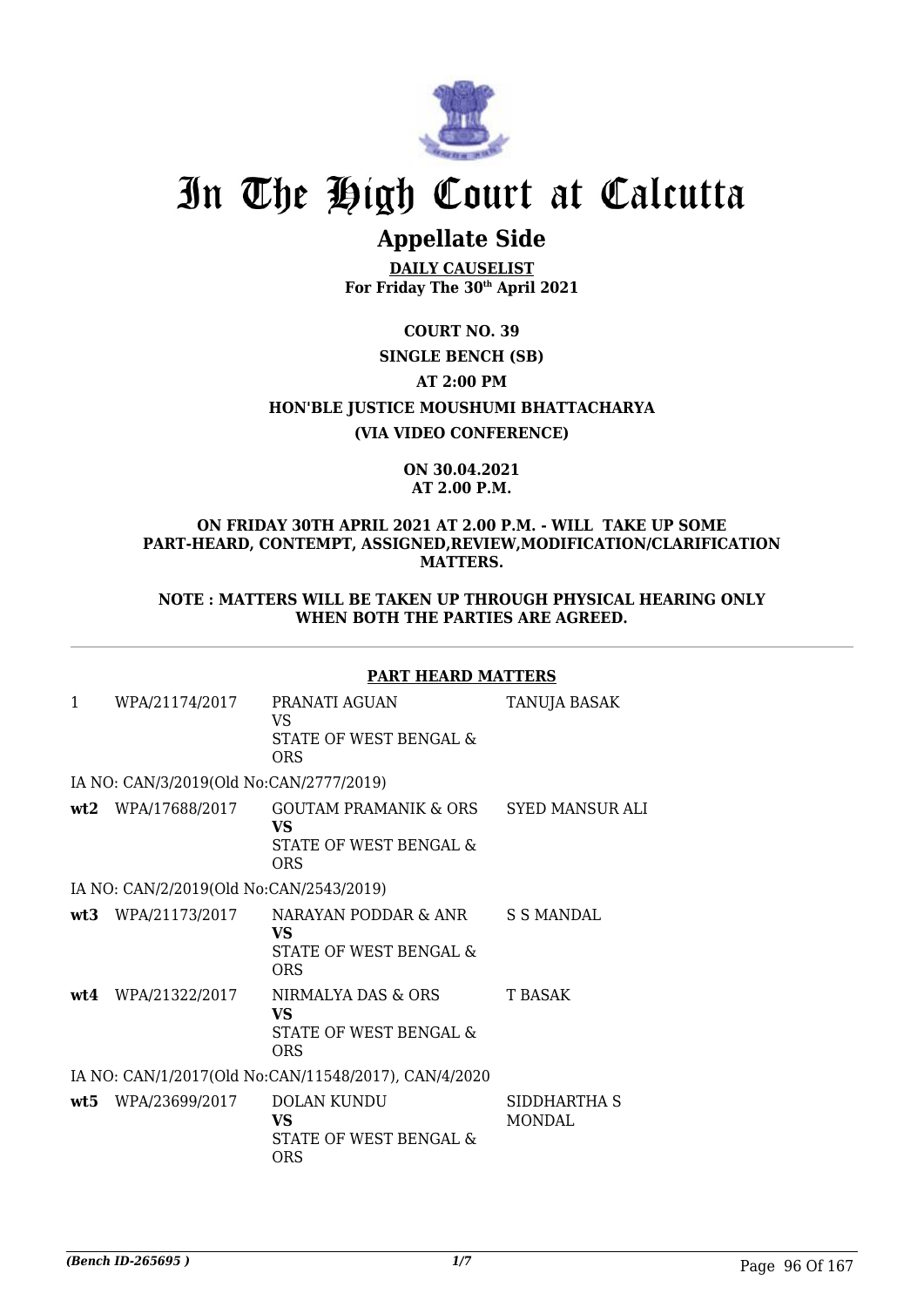|     | wt6 WPA/24431/2017                       | SUMANTA BANERJEE<br><b>VS</b>                     | TANUJA BASAK                       |
|-----|------------------------------------------|---------------------------------------------------|------------------------------------|
|     |                                          | STATE OF WEST BENGAL &<br><b>ORS</b>              |                                    |
| wt7 | WPA/24438/2017                           | <b>BIMAN KUMAR DAS &amp; ORS</b><br><b>VS</b>     | TANUJA BASAK                       |
|     |                                          | STATE OF WEST BENGAL &<br><b>ORS</b>              |                                    |
| 8   | WPA/13318/2018                           | <b>KALPANA PAL</b><br>VS                          | S. CHOUDHURY                       |
|     |                                          | STATE OF WEST BENGAL &<br><b>ORS</b>              |                                    |
| 9   | WPA/8794/2019                            | CHHANDA DUTTA<br><b>VS</b>                        | TANUJA BASAK                       |
|     |                                          | STATE OF WEST BENGAL &<br><b>ORS</b>              |                                    |
|     |                                          | <b>APPLICATION</b>                                |                                    |
| 10  | WPA/24715/2018                           | DIPANKAR CHAKRABORTY                              | ASHIS KUMAR DUTTA                  |
|     | (RECALLING)                              | <b>VS</b><br>STATE OF WEST BENGAL &<br><b>ORS</b> |                                    |
|     | IA NO: CAN/1/2019(Old No:CAN/11616/2019) |                                                   |                                    |
| 11  | CO/1250/2020                             | SAYANTANI GHOSH                                   | AMRIT DE                           |
|     | (RECALLING)<br>(07.05.21)                | VS<br>SUKASH RANJAN KOLEY                         |                                    |
|     | IA NO: CAN/1/2020, CAN/2/2021            |                                                   |                                    |
| 12  | CO/1464/2020<br>(RECALLING)              | DISHA DAS @ KUNDU<br><b>VS</b>                    | Sandip Kundu                       |
|     |                                          | DR. PROSENJIT DAS                                 |                                    |
| 13  | IA NO: CAN/1/2020                        | AMAR PANDEYA AND ORS                              |                                    |
|     | RVW/3/2021<br>(STAY)                     | <b>VS</b><br>PRANAB BOSE                          | Arjun Samanta                      |
|     | IA NO: CAN/1/2021                        |                                                   |                                    |
|     | wt14 CO/1243/2020                        | AMAR PANDEYA<br>VS                                | ARJUN SAMANTA                      |
|     |                                          | PRANAB BOSE                                       |                                    |
|     | IA NO: CAN/1/2020                        |                                                   |                                    |
|     |                                          | <b>CONTEMPT APPLICATION</b>                       |                                    |
| 15  | CPAN/1999/2012<br>(07.05.2021)           | <b>MUKTARA KHATUN</b><br>VS<br>B.K. PANDEY & ORS. | <b>MANORANJAN</b><br><b>MAHATA</b> |
|     | wt16 WPA/15567/2003                      | MUKTARA KHATUN                                    | <b>SHAMIM UL BARI</b>              |
|     |                                          | <b>VS</b><br>STATE OF W.B.                        |                                    |
|     | IA NO: CAN/1/2010(Old No:CAN/6077/2010)  |                                                   |                                    |
|     | wt17 WPCRC/14050/2005                    | <b>MUKTAR KHATUN</b><br><b>VS</b>                 | <b>MANORANJAN</b><br><b>MAHATA</b> |

SUBHENDRA GHOSH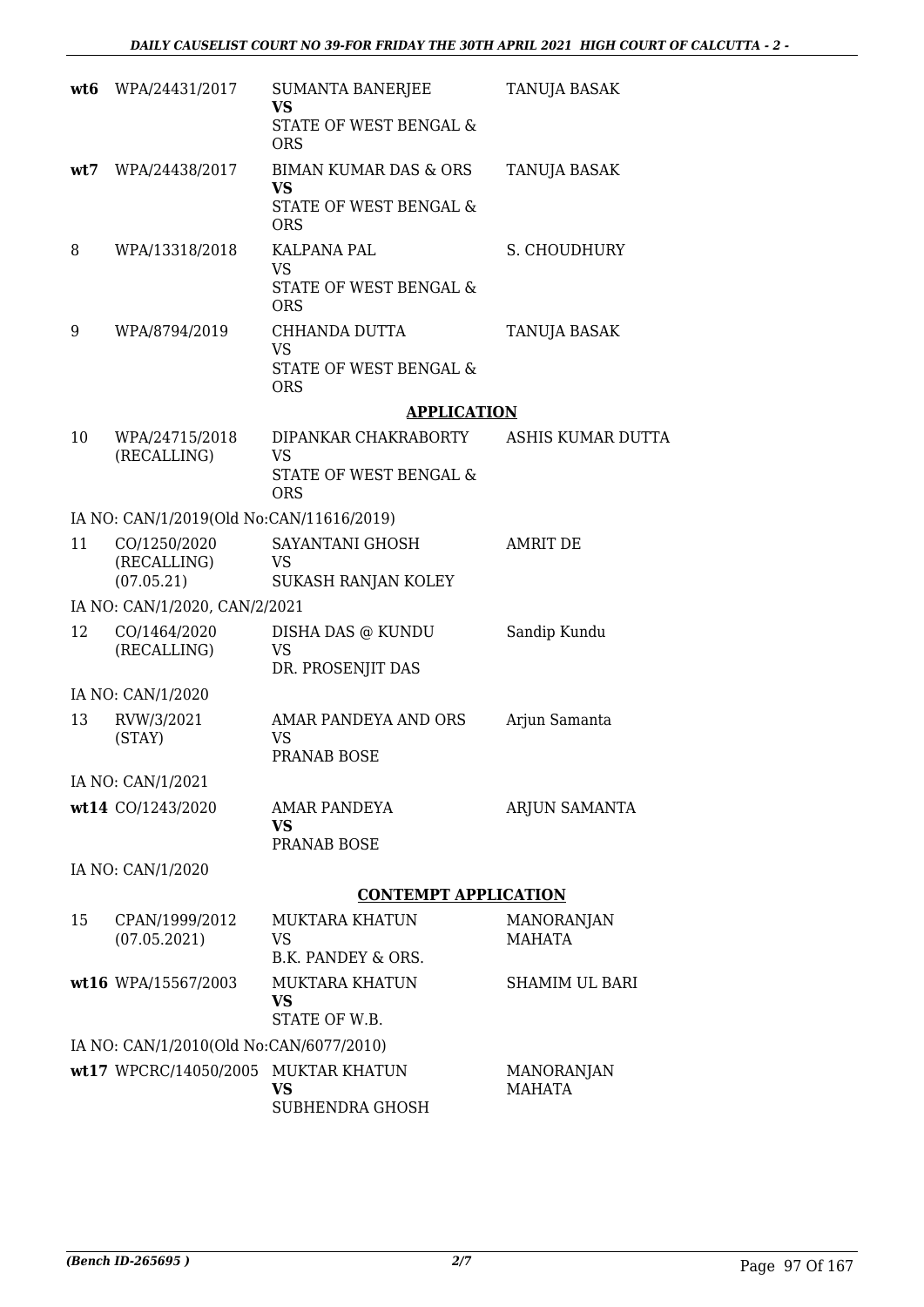| 18 | CPAN/466/2018                           | NISHAT FARHANA<br><b>VS</b><br>DR. R.C. BAGCHI                                                               | TANUJA BASAK                           |
|----|-----------------------------------------|--------------------------------------------------------------------------------------------------------------|----------------------------------------|
|    | wt19 WPA/23312/2017                     | <b>NISHATFARHANA</b><br><b>VS</b><br>STATE OF WEST BENGAL &<br>ORS.                                          | TANUJA BASAK                           |
| 20 | WPCRC/40/2019<br>$+$ CAN 1/2021)        | SONALI TALUKDER<br><b>VS</b><br>DIBYEN MUKHOPADHYAY                                                          | <b>SUMIT GHOSE</b>                     |
|    | IA NO: CAN/1/2018(Old No:CAN/4028/2018) |                                                                                                              |                                        |
|    | wt21 WPA/5658/2002                      | <b>SONALI TALUKDER</b><br><b>VS</b><br>THE STATE OF W.B.                                                     | <b>SUMIT GHOSE</b>                     |
| 22 | CPAN/540/2019                           | <b>SOUMEN MAITY</b><br><b>VS</b><br><b>ASHOK SAHA &amp; ORS</b>                                              | TAPAN KU AR<br><b>MAHAPATTRA</b>       |
|    | wt23 WPA/20429/2018                     | <b>SOUMEN MAITY</b><br><b>VS</b><br>THE WEST BENGAL<br>CENTRAL SCHOOL SERVICE<br>COMM. & ORS                 | <b>TAPAN KUMAR</b><br><b>MAHAPATRA</b> |
| 24 | CPAN/586/2019                           | BARENDRA NATH JANA<br><b>VS</b><br>AMAR KUMAR SEAL, THE<br>D.I. OF SCHOOLS(SE), PAS.<br><b>MEDI &amp;ANR</b> | <b>SUTIRTHA DAS</b>                    |
|    | wt25 WPA/18492/2018                     | BARENDRA NATH JANA<br>VS<br>STATE OF WEST BENGAL &<br><b>ORS</b>                                             | <b>SUTIRTHA DAS</b>                    |
| 26 | CPAN/591/2019                           | UTTAM KR. CHAUDHURI<br><b>VS</b><br>MANISH JAIN & ORS.                                                       | <b>MOUMITA PANDIT</b>                  |
|    | wt27 WPA/25955/2018                     | <b>UTTAM KUMAR</b><br><b>CHAUDHURI</b><br><b>VS</b><br>STATE OF WEST BENGAL<br>&ORS                          | PRABHAT KUMAR<br><b>CHATTOPADHYAY</b>  |
| 28 | CPAN/714/2019                           | <b>BONI AMIN</b><br><b>VS</b><br>SUVAJIT CHATTERJEE& ORS                                                     | NARAYAN CHANDRA<br><b>MONDAL</b>       |
|    | wt29 WPA/11976/2014                     | <b>BANI AMIN</b><br><b>VS</b><br>STATE OF WEST BENGAL &<br><b>ORS</b>                                        | <b>SIPRA MAITY</b>                     |
| 30 | CPAN/994/2019                           | NILADRI SEKHAR DULEY<br><b>VS</b><br><b>ASHIS SATPATI &amp; ANR</b>                                          | ANINDA<br><b>BHATTACHARYA</b>          |
|    | wt31 WPA/12171/2019                     | NILADRI SEKHAR DULEY<br><b>VS</b><br>STATE OF WEST BENGAL &<br><b>ORS</b>                                    | SOURAV PRASANNA<br><b>MUKHERJEE</b>    |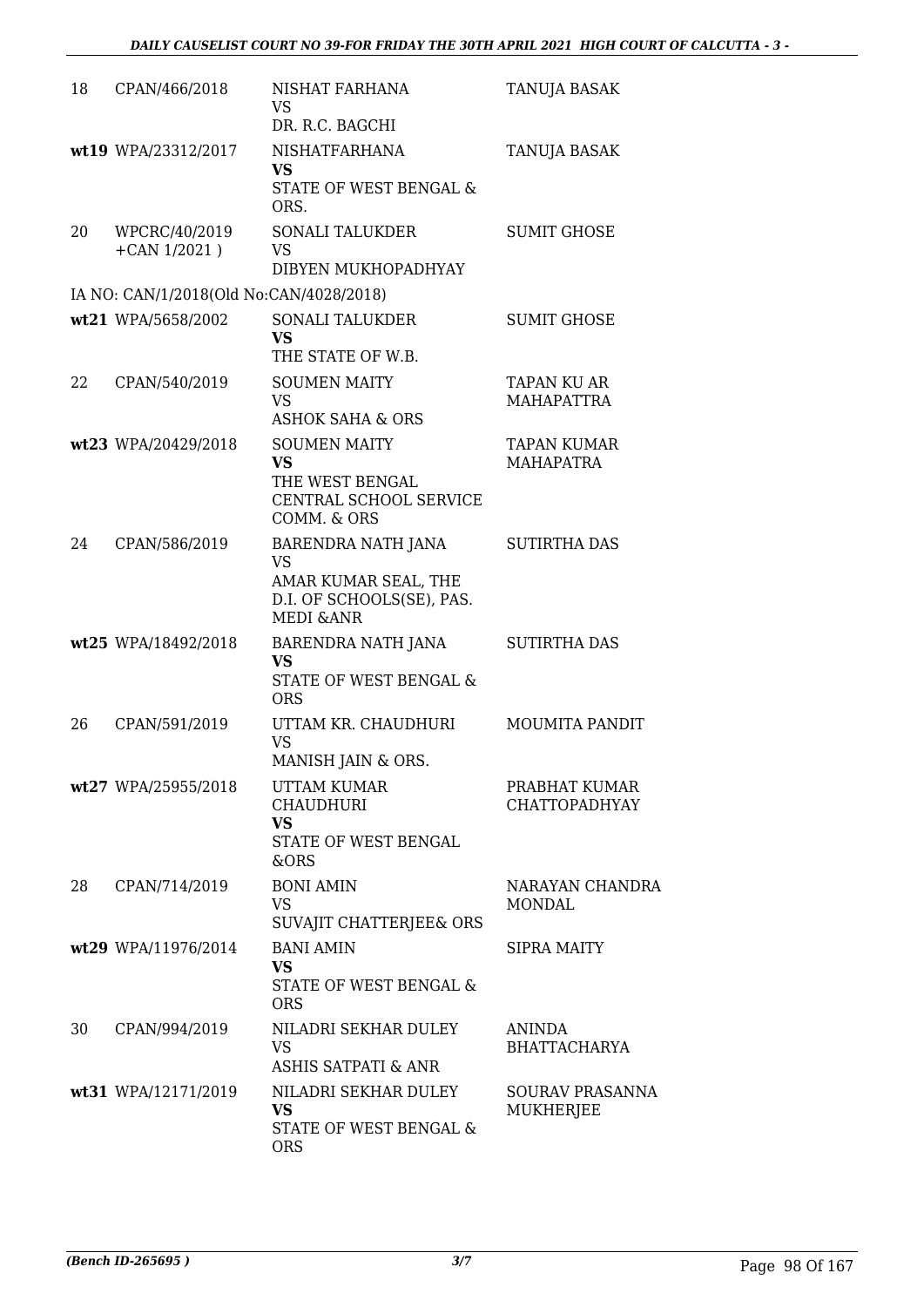| 32 | CPAN/1375/2019      | URMILA SINGH<br><b>VS</b><br>PARVEZ AHMED SIDDIQUE                                                   | SAKTI PADA JANA                         |
|----|---------------------|------------------------------------------------------------------------------------------------------|-----------------------------------------|
|    | wt33 WPA/17826/2019 | <b>AMOY MONDAL</b><br><b>VS</b><br>STATE OF WEST BENGAL<br><b>AND ORS</b>                            | <b>INDRAJIT ROY</b><br><b>CHOWDHURY</b> |
|    | wt34 WPA/8077/2004  | URMILA SINGH<br><b>VS</b><br>DIRECTOR OF SCHOOL                                                      | SAIKAT BANERJEE                         |
|    |                     | <b>EDUCATION</b>                                                                                     |                                         |
| 35 | CPAN/1379/2019      | RANJIT KUMAR MANDAL<br><b>VS</b><br>CHAPESWAR SARDER, THE<br>DIST. INS. OF SCHOOL<br>(SE)PASCHIM MED | <b>SAMIR KUAMR</b><br><b>ADHIKARY</b>   |
|    | wt36 WPA/12738/2018 | RANJIT KUMAR MANDAL                                                                                  | S.K. ADHIKARI                           |
|    |                     | <b>VS</b><br>STATE OF WEST BENGAL&<br><b>ORS</b>                                                     |                                         |
| 37 | CPAN/1382/2019      | ZABED MALLIK<br><b>VS</b><br><b>AMINUL AHASAN</b>                                                    | KAMAL MISHRA                            |
|    | wt38 WPA/16838/2017 | ZABED MALLIK<br>VS<br>STATE OF WEST BENGAL &<br><b>ORS</b>                                           | KAMAL MISHRA                            |
| 39 | CPAN/1396/2019      | RABINDRA KUMAR PAUL<br><b>VS</b><br><b>ASHOK SAHA</b>                                                | ANIRUDDHA MITRA                         |
|    | wt40 WPA/26288/2018 | RABINDRA KUMAR PAUL<br><b>VS</b><br><b>STATE OF WEST BENGAL &amp;</b><br><b>ORS</b>                  | <b>PARSATI</b><br><b>BANDYOPADHYAY</b>  |
| 41 | CPAN/1397/2019      | ASHUTOSH BAIDYA<br><b>VS</b><br>PARVEZ AHMED SIDDIQUE                                                | TANUJA BASAK                            |
|    | wt42 WPA/7534/2019  | ASHUTOSH BAIDYA<br>VS.<br>STATE OF WEST BENGAL &<br><b>ORS</b>                                       | TANUJA BASAK                            |
| 43 | CPAN/1446/2019      | <b>BINAPANI SAINIK</b><br>VS<br>PARVEZ AHMED<br>SIDDIQUE& ANR                                        | SANCHAYITA DE                           |
|    | wt44 WPA/12987/2019 | <b>BINAPANI SAINIK</b><br><b>VS</b><br>STATE OF WEST BENGAL &<br><b>ORS</b>                          | SANCHAYITA DE                           |
| 45 | CPAN/126/2020       | LALJI UPADHYAY<br><b>VS</b><br>KHAGENDRA NATH ROY &<br>ORS.                                          | JAYANTA SAMANTA                         |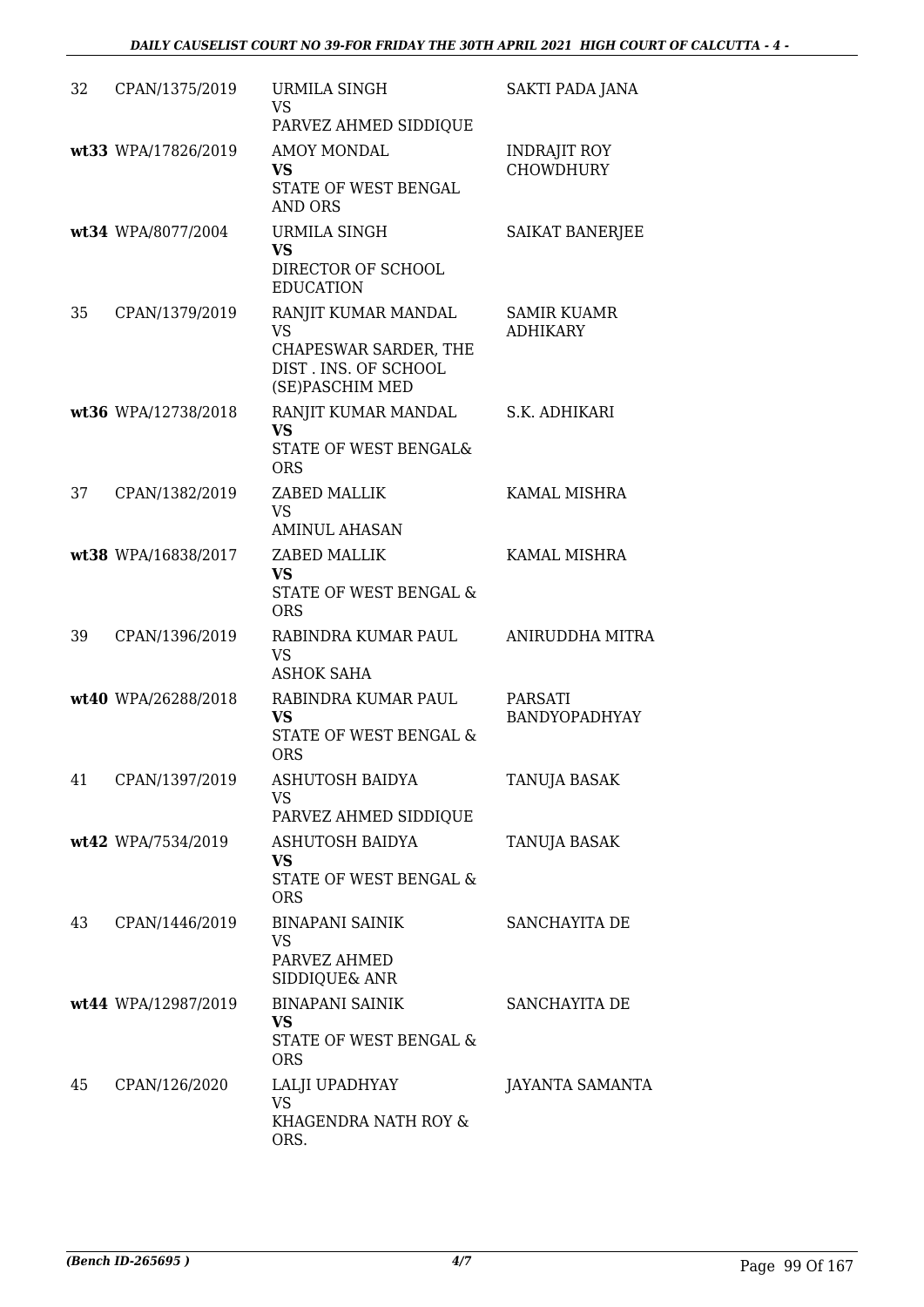|    | wt46 WPA/11357/2009                     | LALJI UPADHYAYA<br>VS<br><b>STATE &amp; ORS</b>                                        | <b>SUDDHASATVA</b><br><b>BANERJEE</b> |
|----|-----------------------------------------|----------------------------------------------------------------------------------------|---------------------------------------|
| 47 | CPAN/256/2020                           | KABITA SINHA<br><b>VS</b><br>PARVEZ AHMED SIDDIQUE                                     | CHANDAN DUTTA                         |
|    | wt48 WPA/7741/2018                      | <b>SMT KABITA SINHA</b><br>VS<br>STATE OF WEST BENGAL &<br><b>ORS</b>                  | CHANDAN DUTTA                         |
| 49 | CPAN/321/2020                           | SAMIR KUMAR BANERJEE<br>VS<br>PARWEZ AHMED SIDDIQUI                                    | SUDIPTA DASGUPTA                      |
|    | wt50 WPA/7521/2019                      | SAMIR KUMAR BANERJEE<br><b>VS</b><br>STATE OF WEST BENGAL &<br><b>ORS</b>              | TANUJA BASAK                          |
| 51 | CPAN/375/2020<br>(APP. ORDER)           | MINAKSHI KHAN<br>VS<br>PAROMITA ROY                                                    | TANMOY MUKHERJEE                      |
|    | IA NO: CAN/1/2020(Old No:CAN/4480/2020) |                                                                                        |                                       |
|    | wt52 WPA/3572/2019                      | BIMAL KR. DAS & ORS.<br><b>VS</b><br>STATE OF WEST BENGAL &<br>ORS.                    | SAKTI PADA JANA                       |
| 53 | CPAN/405/2020<br>(APP. ORDER)           | <b>BANI ROY SARKAR</b><br>VS<br>MANISH JAIN& ORS                                       | <b>GOPA BISWAS</b>                    |
|    | IA NO: CAN/1/2020(Old No:CAN/5481/2020) |                                                                                        |                                       |
|    | wt54 WPA/12441/2018                     | <b>BANI ROY SARKAR</b><br><b>VS</b><br><b>STATE OF WEST BENGAL &amp;</b><br><b>ORS</b> | <b>ARNAB SARDAR</b>                   |
|    | wt55 WPA/2806/2017                      | <b>BANI ROY SARKAR</b><br><b>VS</b><br><b>STATE OF WEST BENGAL &amp;</b><br><b>ORS</b> | DEBSMITA BISWAS                       |
| 56 | CPAN/454/2020<br>(APP. ORDER)           | SAMAR KR MANNA<br>VS<br>KHALID AIZAZ ANWAR                                             | <b>SUBIR SABUD</b>                    |
|    | IA NO: CAN/1/2020                       |                                                                                        |                                       |
|    | wt57 WPA/7433/2019                      | <b>SAMAR KUMAR MANNA</b><br><b>VS</b><br>STATE OF WEST BENGAL &                        | <b>SUBIR SABUD</b>                    |
| 58 | CPAN/532/2020                           | <b>ORS</b><br>RAMA PRASAD MOHANTA<br><b>VS</b><br>RAMENDRANATH DUTTA<br><b>AND ANR</b> | PRARASHAR BAIDYA                      |
|    | wt59 WPA/5843/2020                      | RAMA PRASAD MOHANTA<br><b>VS</b><br>STATE OF WEST BENGAL &<br><b>ORS</b>               | MADHURIMA SARKAR                      |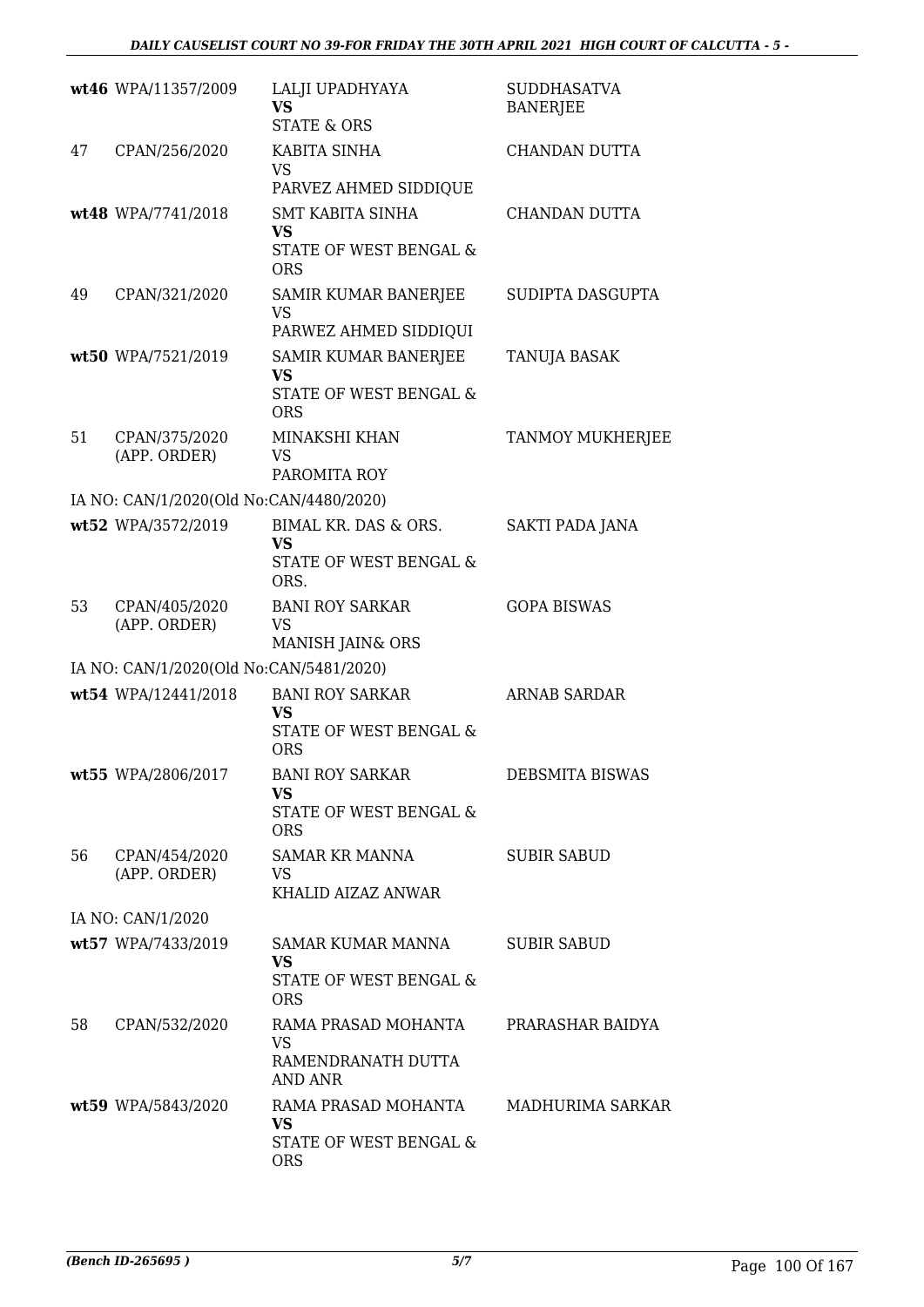| 60 | CPAN/597/2020       | <b>AMAR ROY</b><br><b>VS</b><br><b>CHIRANTAN</b><br>CHATTOPADHYAY AND<br><b>ANOTHER</b> | ANIRUDDHA MITRA          |
|----|---------------------|-----------------------------------------------------------------------------------------|--------------------------|
|    | wt61 WPA/557/2019   | TARUN KR. GAYEN & ANR.<br><b>VS</b><br>STATE OF WEST BENGAL &<br>ORS.                   | <b>BAPIN BAIDYA</b>      |
| 62 | CPAN/646/2020       | <b>BULTI PAL</b><br><b>VS</b><br><b>KEYA SAMANTA</b>                                    | <b>SAYAK KONAR</b>       |
|    | wt63 WPA/4673/2020  | <b>BULTI PAL</b><br><b>VS</b><br>STATE OF WEST BENGAL &<br><b>ORS</b>                   | <b>SAYAK KONAR</b>       |
|    |                     | IA NO: CAN/1/2020(Old No:CAN/4397/2020), CAN/2/2020(Old No:CAN/4398/2020)               |                          |
| 64 | CPAN/647/2020       | <b>SUSMITA MAITY</b><br><b>VS</b><br><b>KEYA SAMANTA</b>                                | <b>SAYAK KONAR</b>       |
|    | wt65 WPA/4677/2020  | <b>SUSMITA MAITY</b><br><b>VS</b><br>STATE OF WEST BENGAL &<br><b>ORS</b>               | <b>SAYAK KONAR</b>       |
|    |                     | IA NO: CAN/1/2020(Old No:CAN/4401/2020), CAN/2/2020(Old No:CAN/4402/2020)               |                          |
| 66 | CPAN/52/2021        | <b>MANAS KR SARKAR</b><br>VS<br>SANDIP DASGUPTA AND<br><b>ORS</b>                       | RITWIK PATTANAYAK        |
|    | wt67 WPA/10409/2019 | MANAS KUMAR SARKAR<br><b>VS</b><br>STATE OF WEST BENGAL &<br><b>ORS</b>                 | <b>RITWIK PATTANAYAK</b> |
| 68 | CPAN/59/2021        | MINU RANI CHAKRABORTY<br>VS<br>CHAPESWAR SARDAR AND<br><b>ANR</b>                       | PRITIKANA GANAIT         |
|    | wt69 WPA/24093/2018 | MINU RANI CHAKRABORTY<br><b>VS</b><br>STATE OF WEST BENGAL &<br><b>ORS</b>              | PRITIKANA GANTAIT        |
| 70 | CPAN/170/2021       | <b>SMITA PAUL</b><br><b>VS</b><br>ALOK BISWAS AND ORS                                   | <b>BISWARUP BISWAS</b>   |
|    | wt71 WPA/16984/2019 | <b>SMITA PAUL</b><br><b>VS</b><br>STATE OF WEST BENGAL &<br><b>ORS</b>                  | <b>BISWARUP BISWAS</b>   |
| 72 | CPAN/215/2021       | URMILA SHAW AND ANR.<br><b>VS</b><br><b>APARNA MOULIK</b>                               | <b>MARIA RAHAMAN</b>     |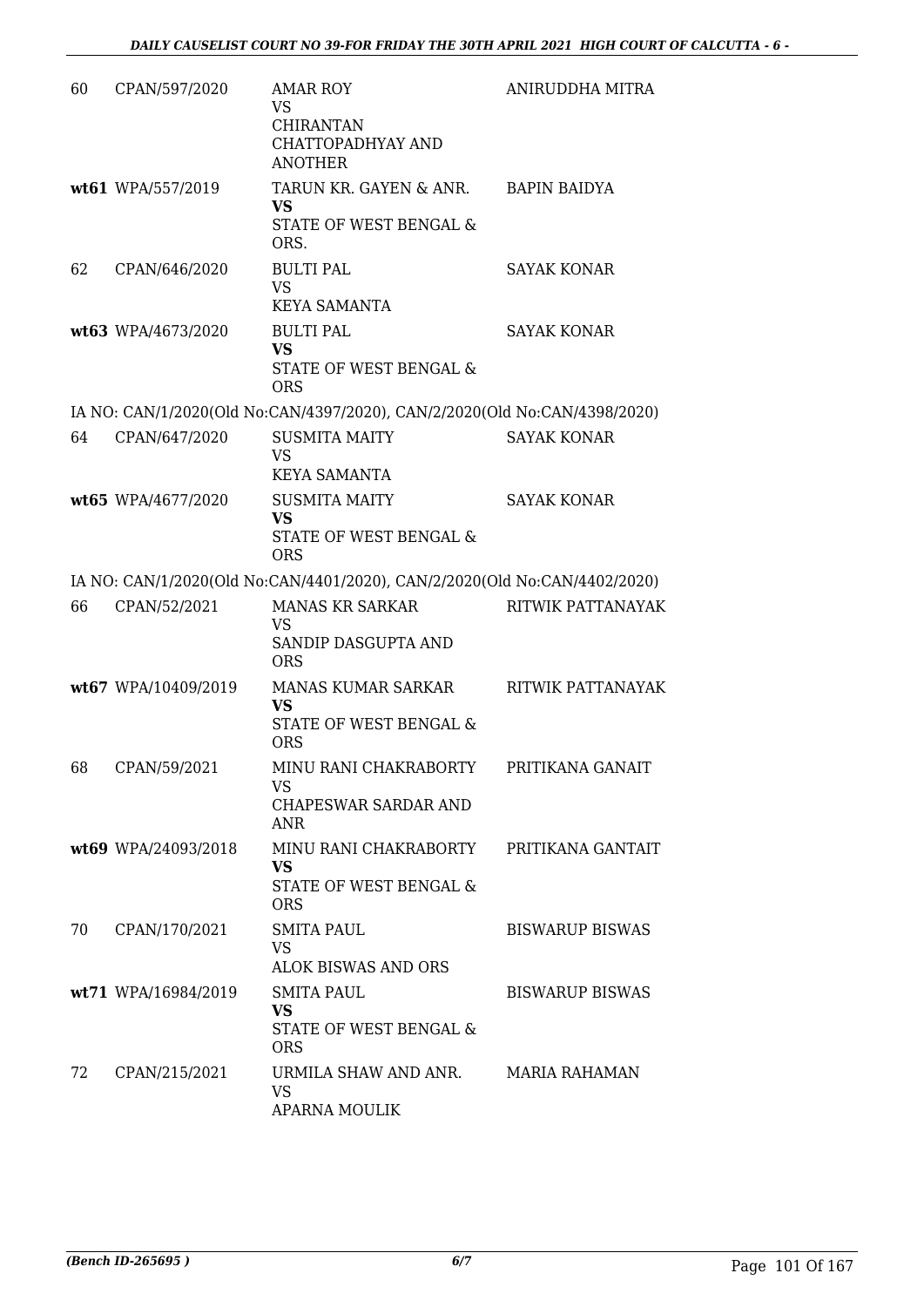**wt73** WPA/7798/2020 URMILA SHAW

**VS** STATE OF WEST BENGAL AND ORS.

MARIA RAHAMAN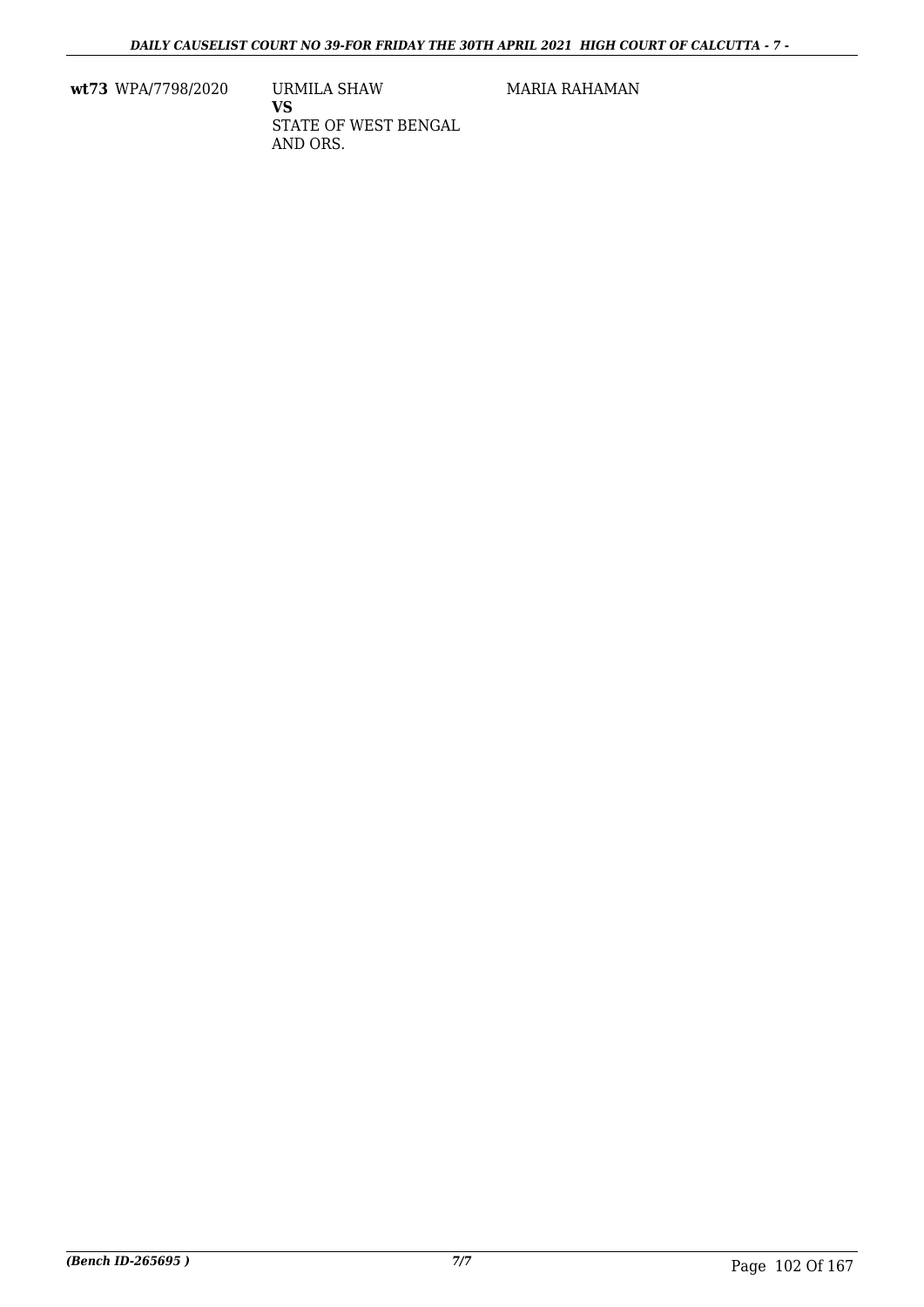

## In The High Court at Calcutta

#### **Appellate Side**

**DAILY CAUSELIST For Friday The 30th April 2021**

**COURT NO. 26**

**SINGLE BENCH (SB - VI)**

**AT 11:15 AM**

**HON'BLE JUSTICE SHEKHAR B. SARAF**

**(VIA VIDEO CONFERENCE)**

**ON AND FROM MONDAY, THE 1ST. MARCH, 2021 – MATTERS (MOTION & HEARING) UNDER ARTICLE 226 OF THE CONSTITUTION RELATING TO SECONDARY AND HIGHER SECONDARY EDUCATION UNDER GROUP II INCLUDING SERVICES AND APPLICATIONS CONNECTED THERETO AND EDUCATIONAL MATTERS NOT ASSIGNED TO ANY OTHER BENCH.**

> **MATTERS (MOTION & HEARING) RELATING TO REVENUE AND TAX LAWS (EXCLUDING LAND REVENUE) UNDER GROUP IV INCLUDING APPLICATIONS CONNECTED THERETO;**

> **HEARING OF WRIT PETITIONS IRRESPECTIVE OF CLASSIFICATION AND APPLICATIONS CONNECTED THERETO. AND**

**ON AND FROM WEDNESDAY, 21ST APRIL, 2021 TO SO LONG AS THE SINGLE BENCH OF HON'BLE JUSTICE AMRITA SINHA DOES NOT SIT - IN ADDITION TO HIS OWN LIST AND DETERMINATION, SHALL TAKE UP MATTERS FROM THE LIST AND DETERMINATION OF HON'BLE JUSTICE AMRITA SINHA.**

> **NOTE : MATTERS WILL BE TAKEN UP THROUGH PHYSICAL HEARING WHEN BOTH THE PARTIES ARE AT CONSENSUS-AD-IDEM SPL.NOTE :**

**I) ORIGINAL SIDE MATTERS WILL NORMALLY BE TAKEN UP AT 3.00 P.M.OR UPON EXHAUSTION OF THE APPELLATE SIDE LIST WHICHEVER IS EARLIER. II) NO MENTIONING FOR INCLUSION IN THE LIST WILL BE ALLOWED UNTIL FURTHER ORDERS.**

**ONLY EXTREMELY URGENT MATTERS MAY BE MENTIONED ON TUESDAY & WEDNESDAY UPON SERVING PROPER NOTICES.**

**III) REVENUE AND TAX MATTERS (GR. IV) WILL BE TAKEN UP FROM MONDAY AFTER RECESS AND ON WEDNESDAY FROM 12.00 P.M. OF EACH WEEK.**

**NOTE : MATTERS WILL BE TAKEN UP THROUGH PHYSICAL HEARING ONLY WHEN BOTH PARTIES ARE AGREED.**

**TO BE MENTIONED**

1 WPA/12327/2019 SNIGDHA MAITI DUTTA VS STATE OF WEST BENGAL & ORS ABHIJIT BASU IA NO: CAN/1/2021, CAN/2/2021 2 WPA/4466/2021 RIYA ROY VS STATE OF WEST BENGAL AND ORS. SUTIRTHA DAS

**FOR ORDERS**

3 WPA/4009/2016 (H.S.) SHATIVISA MANDAL VS STATE OF WEST BENGAL& ORS M. I. KAYAL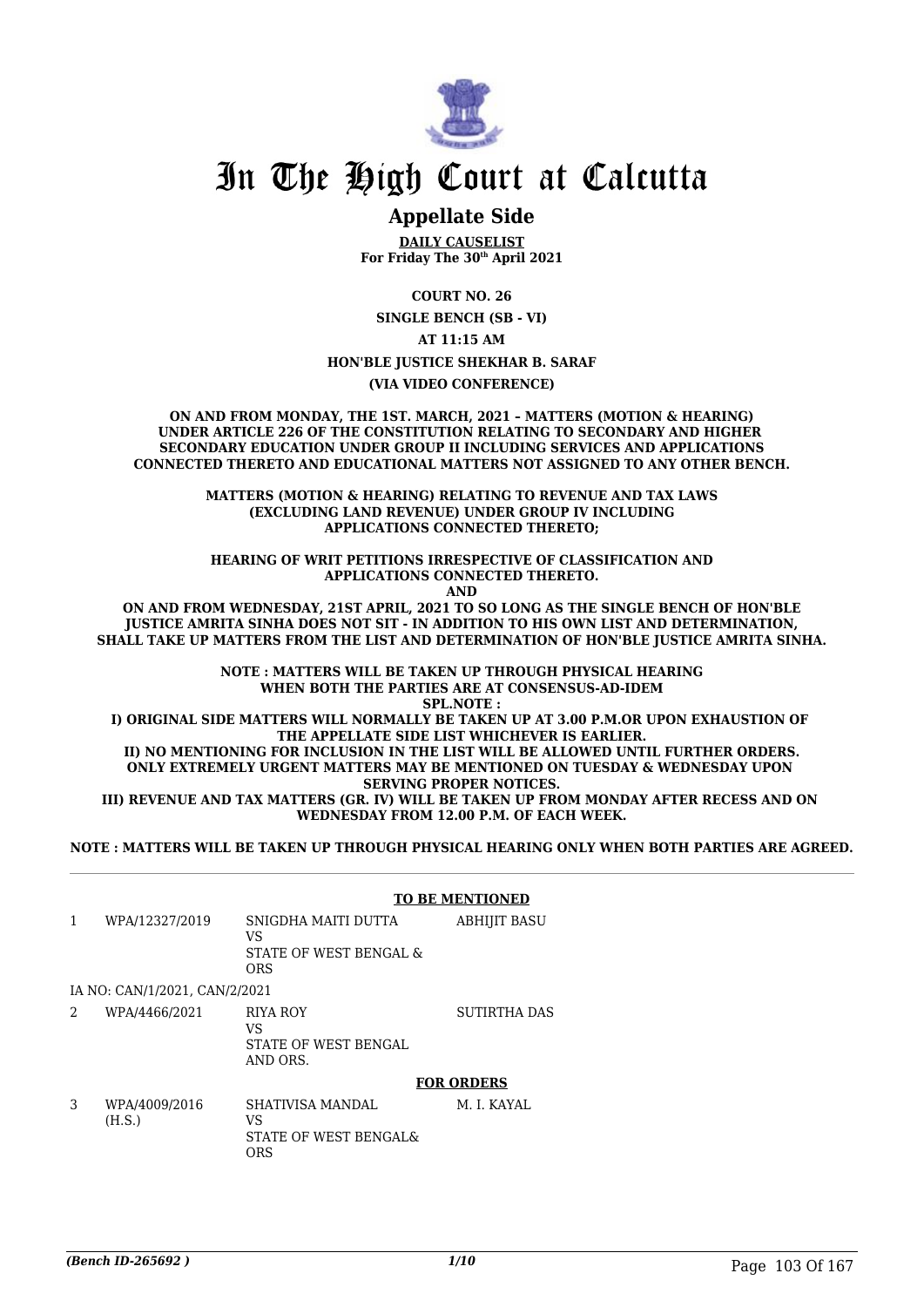| 4  | WPA/24375/2016<br>(H.R.A.) | KUHELI DE RAY<br>VS.<br>STATE OF WEST BENGAL &<br><b>ORS</b>                           | TANUJA BASAK           |
|----|----------------------------|----------------------------------------------------------------------------------------|------------------------|
| 5  | WPA/24863/2016<br>(H.R.A.) | CHITRA CHATTORAJ<br>VS<br>STATE OF WEST BENGAL &<br>ORS                                | TANUJA BASAK           |
| 6  | WPA/24872/2016<br>(H.S.)   | KUNAL KUMAR JHA<br>VS<br>STATE OF WEST BENGAL &<br>ORS.                                | TANUJA BASAK           |
| 7  | WPA/22645/2017<br>(H.S.)   | <b>RINKU SAHA</b><br>VS.<br>STATE OF WEST BENGAL &<br>ORS.                             | TANUJA BASAK           |
| 8  | WPA/24475/2017<br>(H.S.)   | SAHANOWAJ RAHAMOT<br><b>ULLAH</b><br><b>VS</b><br>STATE OF WEST BENGAL &<br><b>ORS</b> | S S MONDAL             |
| 9  | WPA/28537/2017<br>(H.R.A.) | DEBJANI MUKHERJEE<br>VS<br>STATE OF WEST BENGAL &<br><b>ORS</b>                        | T. BASAK               |
| 10 | WPA/29139/2017<br>(H.S.)   | PINTU DEBNATH<br>VS<br>STATE OF WEST BENGAL &<br><b>ORS</b>                            | T, BASAK               |
| 11 | WPA/8686/2019<br>(H.S.)    | KRISHNA BISWAS SARKAR<br>VS<br>STATE OF WEST BENGAL<br>&ORS                            | <b>BISWARUP BISWAS</b> |
| 12 | WPA/20475/2019<br>(H.S.)   | SHARMISTHA GHOSH<br>VS<br>STATE OF WEST BENGAL &<br><b>ORS</b>                         | TANUJA BASAK           |
| 13 | WPA/21294/2019<br>(H.R.A.) | JASMIN PARVIN<br>VS<br>STATE OF WEST BENGAL &<br>ORS                                   | TANUJA BASAK           |
| 14 | WPA/23021/2019<br>(H.S.)   | TANDRA GOSWAMI<br>VS<br><b>STATE OF WEST BENGAL &amp;</b><br>ORS                       | TANUJA BASAK           |
| 15 | WPA/23245/2019<br>(H.S.)   | <b>CHINMOY DEY</b><br>VS<br>STATE OF WEST BENGAL &<br>ORS.                             | SAKTI PADA JANA        |
| 16 | WPA/24111/2019<br>(H.S.)   | <b>JUIN BANERJEE</b><br>VS<br>STATE OF WEST BENGAL &<br>ORS                            | TANUJA BASAK           |
| 17 | WPA/10054/2021<br>(H.S.)   | ANIRBAN MONDAL<br>VS<br>STATE OF WEST BENGAL<br>AND ORS.                               | DEBORUPA MUKHERJEE     |
| 18 | WPA/10108/2021<br>(H.S.)   | <b>ATUL BASAK</b><br>VS<br>STATE OF WEST BENGAL<br>AND ORS.                            | SANJUKTA DAS           |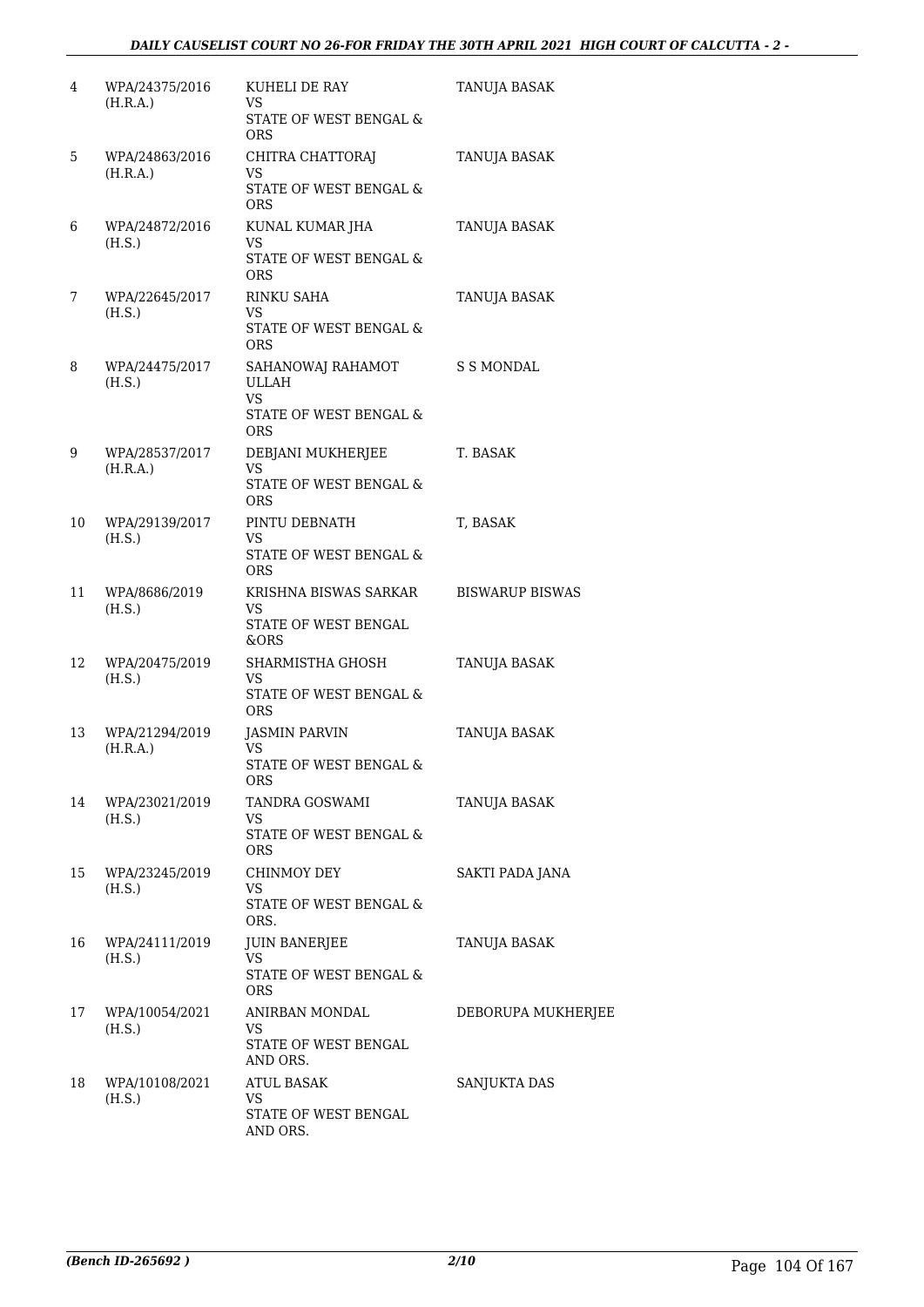| 19 | WPA/10176/2021<br>(H.S.)   | <b>ANKITA BANIK</b><br>VS.                                                   | <b>IMTIAJ UDDIN</b>      |
|----|----------------------------|------------------------------------------------------------------------------|--------------------------|
|    |                            | STATE OF WEST BENGAL<br>AND ORS.                                             |                          |
| 20 | WPA/10178/2021<br>(H.S.)   | <b>SIKHA DEY</b><br>VS.                                                      | <b>IMTIAJ UDDIN</b>      |
|    |                            | STATE OF WEST BENGAL<br>AND ORS.                                             |                          |
| 21 | WPA/10231/2021<br>(H.R.A.) | MOUMITA TAH KONAR AND<br>ANR<br>VS.                                          | KOYEL BAG                |
|    |                            | STATE OF WEST BENGAL<br>AND ORS.                                             |                          |
| 22 | WPA/10233/2021<br>(H.R.A.) | SOMALI BOSE @SOMALI<br><b>BOSE BISWAS AND ANR</b><br>VS                      | SHREYA BHATTACHARJEE     |
|    |                            | STATE OF WEST BENGAL<br>AND ORS.                                             |                          |
| 23 | WPA/10235/2021<br>(H.S.)   | JUTHIKA HALDAR<br>VS.                                                        | SIDDHARTHA SANKAR MANDAL |
|    |                            | STATE OF WEST BENGAL<br>AND ORS.                                             |                          |
| 24 | WPA/10298/2021<br>(H.R.A.) | SHELLEY CHAKRABORTY<br><b>AND ORS</b><br>VS                                  | SHREYA BHATTACHARYA      |
|    |                            | STATE OF WEST BENGAL<br>AND ORS.                                             |                          |
|    |                            |                                                                              | <b>MENTIONED MATTERS</b> |
| 25 | WPA/9258/2020              | D. SAROJINI<br><b>VS</b>                                                     | ASIS BHATTACHARYYA       |
|    |                            | State of West Bengal                                                         |                          |
| 26 | WPA/6834/2021              | KUTUB UDDIN MOLLA<br>VS<br>STATE OF WEST BENGAL                              | <b>MUKTESWAR MAITY</b>   |
|    |                            | AND ORS.                                                                     |                          |
|    |                            |                                                                              | <b>GR-II (MOTION)</b>    |
| 27 | WPA/4750/2020              | MD. FIROJ HOSSAIN<br>VS                                                      | <b>MOLLY SAHA</b>        |
|    |                            | STATE OF WEST BENGAL &<br>ORS                                                |                          |
| 28 | WPA/11848/2020             | APARNA GHOSH<br>VS                                                           | SWAPAN KUAMR CHATTERJEE  |
|    |                            | STATE OF WEST BENGAL<br>AND ORS.                                             |                          |
| 29 | WPA/4782/2021              | ANUKANA BHATTACHARI<br>VS.                                                   | Miss Molly Saha          |
|    |                            | STATE OF WEST BENGAL<br>AND ORS.                                             |                          |
| 30 | WPA/6405/2021              | ANANTA KR PAUL AND<br><b>ANANTA KR PAL ALIAS</b><br><b>ANANTA PAUL</b><br>VS | Subharangshu Panda       |
|    |                            | STATE OF WEST BENGAL<br>AND ORS.                                             |                          |
| 31 | WPA/7001/2021              | RAIKAMAL GUIN<br>VS.                                                         | ASISH DUTTA              |
|    |                            | STATE OF WEST BENGAL<br>AND ORS.                                             |                          |
| 32 | WPA/7258/2021              | PLABONI HOSSAIN<br>VS                                                        | HAKIR HOSSAIN            |
|    |                            | STATE OF WEST BENGAL<br>AND ORS.                                             |                          |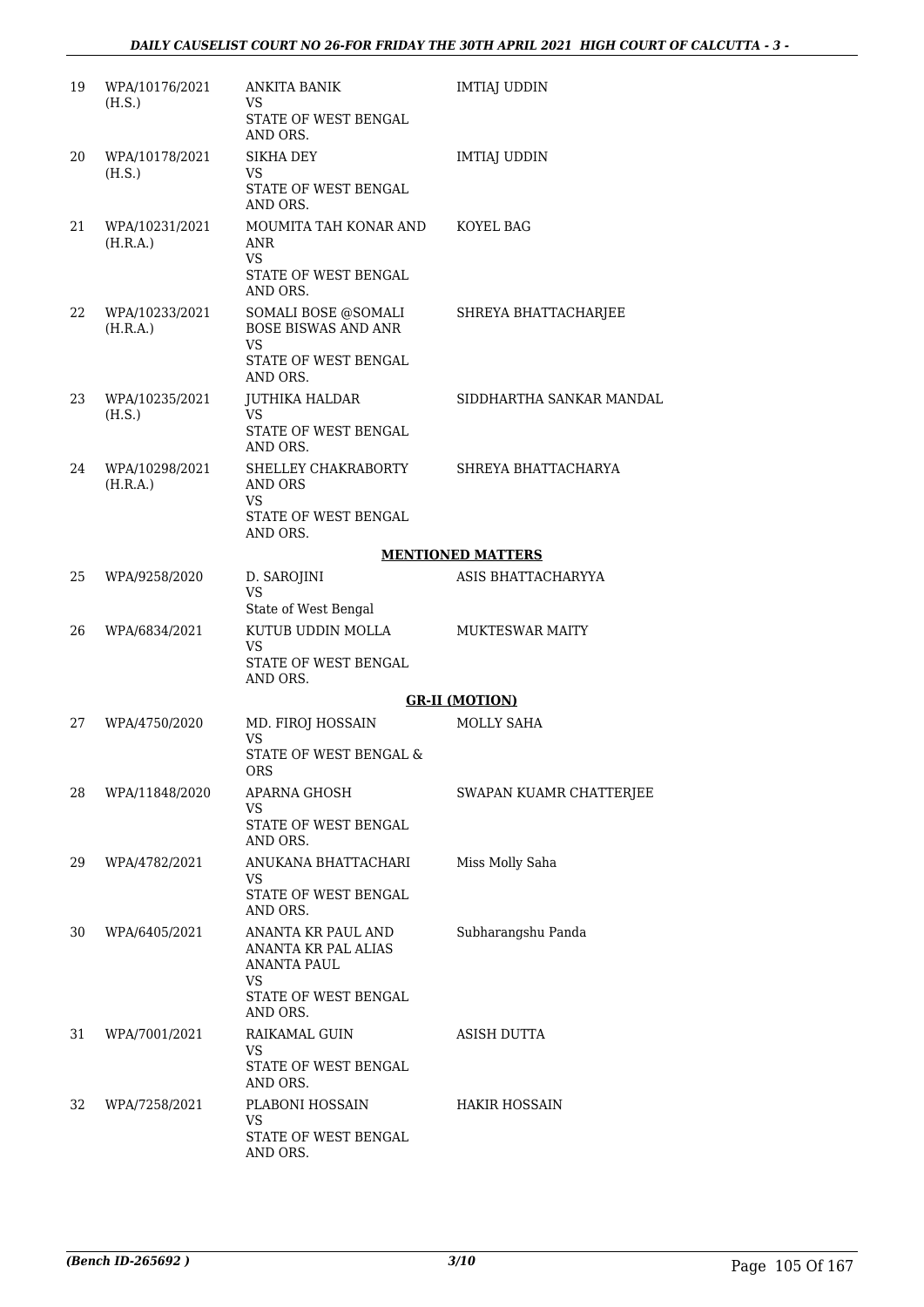| 33<br>WPA/7417/2021  | <b>SHYAM SUNDAR AGARWAL</b><br>VS<br>THE STATE OF WEST<br><b>BENGAL AND ORS</b>                  | SUBRATA BHATTACHARJYA     |
|----------------------|--------------------------------------------------------------------------------------------------|---------------------------|
| 34<br>WPA/8030/2021  | DIPAK KUMAR BARMAN<br>VS<br>STATE OF WEST BENGAL<br>AND ORS.                                     | SAKTIPADA JANA            |
| 35<br>WPA/8208/2021  | ANOWAR HOSSAIN SARDAR<br>VS<br>THE STATE OF WEST<br>BENGAL AND ORS                               | <b>GORA CHAND SAMANTA</b> |
| 36<br>WPA/8904/2021  | <b>BARUN NASKAR</b><br>VS<br>STATE OF WEST BENGAL<br>AND ORS.                                    | N C BHANDARY              |
| 37<br>WPA/9216/2021  | <b>SAMAR MAJHI</b><br>VS<br>THE STATE OF WEST<br><b>BENGAL AND ORS</b>                           | ASHIS KUMAR CHOWDHURY     |
| 38<br>WPA/9222/2021  | TUHIN KUMAR CHOWDHURY ASHIS KUMAR CHOWDHURY<br>VS.<br>THE STATE OF WEST<br><b>BENGAL AND ORS</b> |                           |
| 39<br>WPA/9433/2021  | HERAMBA NATH<br><b>CHAKRABORTY</b><br>VS.<br>STATE OF WEST BENGAL<br>AND ORS.                    | DEBONIPA MUKHERJEE        |
| 40<br>WPA/9745/2021  | DR.ANISUR RAHAMAN<br>VS.<br>STATE OF WEST BENGAL<br>AND ORS.                                     | SAKTIPADA JANA            |
| 41<br>WPA/9935/2021  | SAUMIK MUKHOPADHYAY<br>VS<br>STATE OF WEST BENGAL<br>AND ORS.                                    | ASISH DUTTA               |
| 42<br>WPA/9936/2021  | SURUPA DEY (MAJI)<br>VS<br>STATE OF WEST BENGAL<br>AND ORS.                                      | <b>ASISH DUTTA</b>        |
| 43<br>WPA/9937/2021  | PRASENJIT RAY<br>VS<br>STATE OF WEST BENGAL<br>AND ORS.                                          | ASISH DUTTA               |
| 44<br>WPA/9939/2021  | ARABINDA MAITI<br>VS.<br>STATE OF WEST BENGAL<br>AND ORS.                                        | ASISH DUTTA               |
| 45<br>WPA/9940/2021  | <b>BIMAL SANTRA</b><br>VS<br>STATE OF WEST BENGAL<br>AND ORS.                                    | ASISH DUTTA               |
| 46<br>WPA/9941/2021  | CHAITALI MONDAL<br>VS<br>STATE OF WEST BENGAL<br>AND ORS.                                        | ASISH DUTTA               |
| 47<br>WPA/10001/2021 | <b>SOURAV MANDAL</b><br>VS<br>STATE OF WEST BENGAL<br>AND ORS.                                   | SAKTI PADA JANA           |

#### **REVENUE (GR-IV)**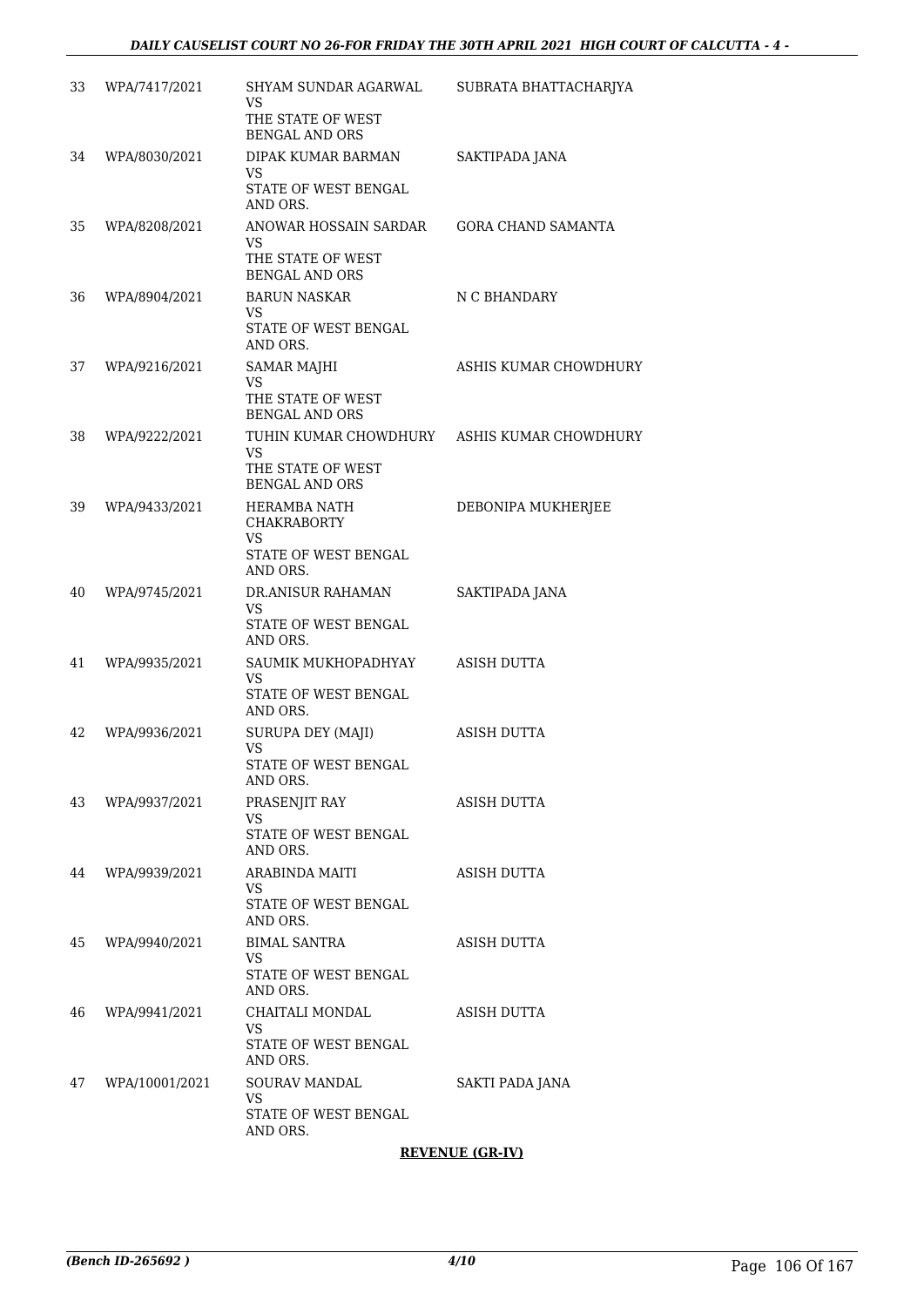| 48 | WPA/8937/2020  | <b>NAKUL NATH</b><br>VS<br>THE PRINCIPAL DIRECTOR<br>OF IT INVESTIGATION AND<br>ORS | ANIRUDDHA AGARWALLA         |
|----|----------------|-------------------------------------------------------------------------------------|-----------------------------|
| 49 | WPA/10203/2021 | <b>G-NET TOURISM PRIVATE</b><br><b>LIMITED AND OTHERS</b><br>VS                     | SANCHARI CHAKRABORTY        |
|    |                | UNION OF INDIA AND ORS.                                                             |                             |
|    |                |                                                                                     | <b>INTEREST ON GRATUITY</b> |
| 50 | WPA/6201/2019  | NASIMA KHATUN<br>VS<br>STATE OF WEST BENGAL                                         | MD. HAFIZUR RAHAMAN         |
|    |                | &ORS                                                                                |                             |
| 51 | WPA/3534/2021  | ACHINTYA KUMAR BERA<br>VS<br>STATE OF WEST BENGAL<br>AND ORS.                       | <b>GOUTAM KUMAR MAITY</b>   |
| 52 | WPA/3537/2021  | ARABINDA JANA<br>VS                                                                 | <b>GOUTAM KUMAR MAITY</b>   |
|    |                | <b>STATE OF WEST BENGAL</b><br>AND ORS.                                             |                             |
| 53 | WPA/3545/2021  | <b>BIJOY KRISHNA GIRI</b>                                                           | <b>GOUTAM KUMAR MAITY</b>   |
|    |                | VS<br>STATE OF WEST BENGAL<br>AND ORS.                                              |                             |
| 54 | WPA/3553/2021  | CHITTARANJAN NASKAR<br><b>VS</b><br>STATE OF WEST BENGAL<br>AND ORS.                | <b>GOUTAM KUMAR MAITY</b>   |
| 55 | WPA/3557/2021  | PALAN CHANDRA PURKAIT<br>VS                                                         | <b>GOUTAM KUMAR MAITY</b>   |
|    |                | STATE OF WEST BENGAL<br>AND ORS.                                                    |                             |
| 56 | WPA/3580/2021  | RABINDRA NATH GIRI<br>VS<br>STATE OF WEST BENGAL<br>AND ORS.                        | <b>GOUTAM KR MAITY</b>      |
| 57 | WPA/4763/2021  | <b>SUNIL BARAN ROY</b><br>VS FOR THE STREET                                         | <b>BIDHAN BISWAS</b>        |
|    |                | STATE OF WEST BENGAL<br>AND ORS.                                                    |                             |
| 58 | WPA/6008/2021  | <b>BULU RAY CHAUDHURY</b><br>PALAI<br><b>VS</b>                                     | SABITA KHUTIA BHUNYA        |
|    |                | STATE OF WEST BENGAL<br>AND ORS.                                                    |                             |
| 59 | WPA/6044/2021  | AMBUJ KUMAR ADAK<br>VS                                                              | SABITA KHUTIA(BHUNYA)       |
|    |                | STATE OF WEST BENGAL<br>AND ORS.                                                    |                             |
| 60 | WPA/6054/2021  | <b>BASUDEV BAG</b><br>VS<br>STATE OF WEST BENGAL                                    | SABITA KHUTIA(BHUNYA)       |
|    |                | AND ORS.                                                                            |                             |
| 61 | WPA/6059/2021  | MADAN MOHAN BARI AND<br>ANR<br>VS                                                   | SABITA KHUTIA(BHUNYA)       |
|    |                | STATE OF WEST BENGAL<br>AND ORS.                                                    |                             |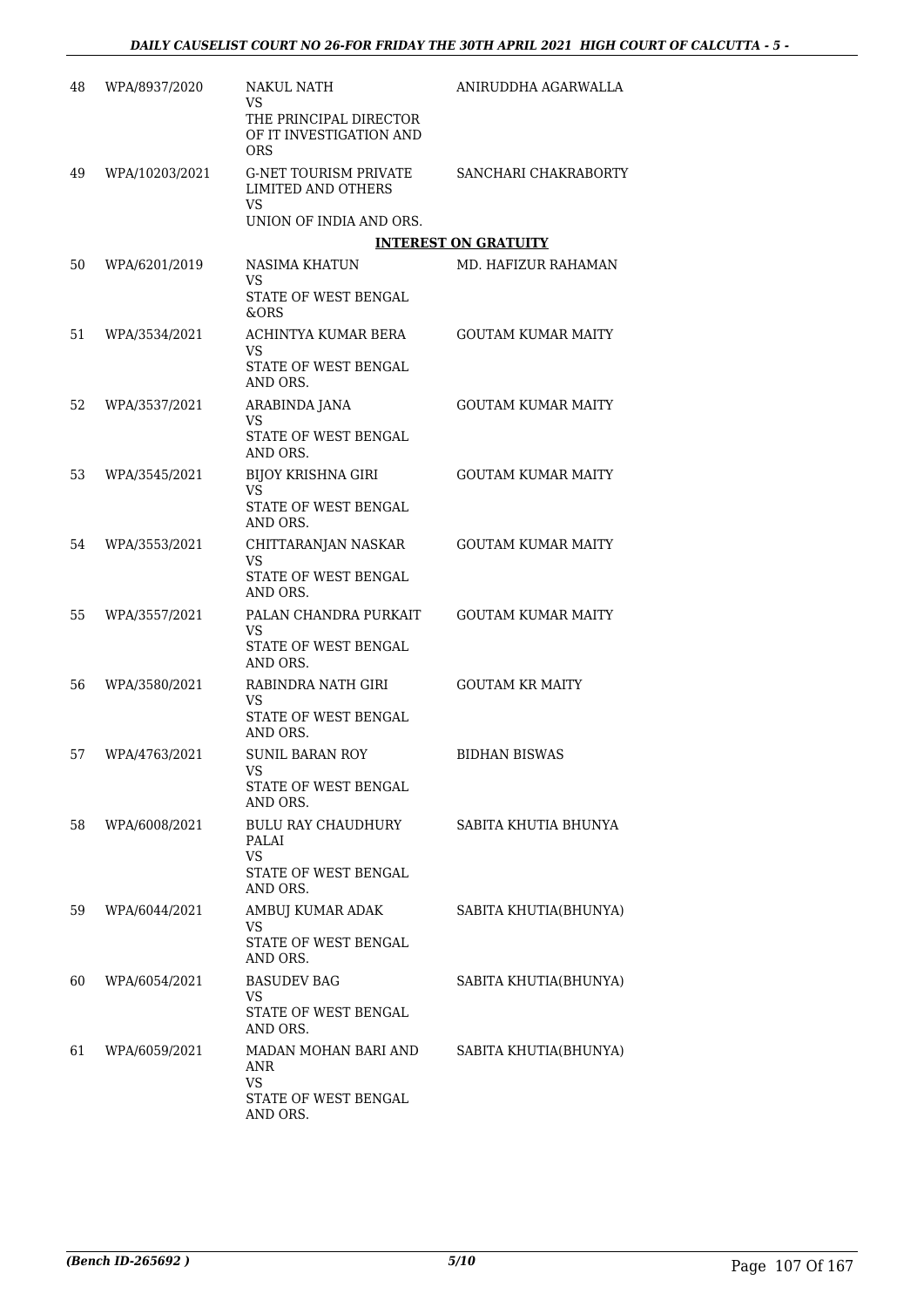| 62 | WPA/6063/2021 | SITANGSHU SEKHAR<br><b>CHAKRABORTI</b>                                         | SABITA KHUTIA(BHUNIYA) |
|----|---------------|--------------------------------------------------------------------------------|------------------------|
|    |               | <b>VS</b><br>STATE OF WEST BENGAL<br>AND ORS.                                  |                        |
| 63 | WPA/6067/2021 | MALAY KANTI MAITI<br>VS<br>STATE OF WEST BENGAL<br>AND ORS.                    | SABITA KHUTIA(BHUNYA)  |
| 64 | WPA/6073/2021 | AMAR KUMAR<br><b>CHAKRABORTY</b><br>VS<br>STATE OF WEST BENGAL<br>AND ORS.     | SABITA KHUTIA(BHUNYA)  |
| 65 | WPA/6078/2021 | KHAGENDRA NATH KAR AND<br>ANR<br><b>VS</b><br>STATE OF WEST BENGAL<br>AND ORS. | SABITA KHUTIA(BHUNYA)  |
| 66 | WPA/6174/2021 | AMIYA KUMAR MONDAL<br>VS<br>STATE OF WEST BENGAL<br>AND ORS.                   | SABITA KHUTIA BHUNYA   |
| 67 | WPA/6284/2021 | ADHIR KRISHNA MONDAL<br>VS<br>STATE OF WEST BENGAL<br>AND ORS.                 | SABITA KHUTIA BHUNYA   |
| 68 | WPA/6382/2021 | LAKSHMI KANTA MONDAL<br>VS<br>STATE OF WEST BENGAL<br>AND ORS.                 | KRISHNA PADA SAMTRA    |
| 69 | WPA/6532/2021 | SAMARENDRA NATH<br>AGAMBAGISH<br>VS<br>STATE OF WEST BENGAL<br>AND ORS.        | SABITA KHUTIA BHUNYA   |
| 70 | WPA/6535/2021 | <b>SUTAPA DAS</b><br>VS<br>STATE OF WEST BENGAL<br>AND ORS.                    | KRISHNA PADA SANTRA    |
| 71 | WPA/6586/2021 | <b>BASUDEV PATRA</b><br>VS<br><b>STATE OF WEST BENGAL</b><br>AND ORS.          | <b>SANDIP GHOSH</b>    |
| 72 | WPA/6775/2021 | SUBAL CHANDRA MANDAL<br>VS<br>STATE OF WEST BENGAL<br>AND ORS.                 | SUDIPTA MAITY          |
| 73 | WPA/6952/2021 | SUDHIR CHANDRA PAUL<br>VS<br>STATE OF WEST BENGAL<br>AND ORS.                  | SABITA KHUTIA BHUNYA   |
| 74 | WPA/7866/2021 | SUBAL CHANDRA MANDAL<br>VS<br>STATE OF WEST BENGAL<br>AND ORS.                 | <b>BISWAJIT MAL</b>    |
| 75 | WPA/7869/2021 | NUR MOHAMMAD<br>VS.<br>STATE OF WEST BENGAL<br>AND ORS.                        | <b>BISWAJIT MAL</b>    |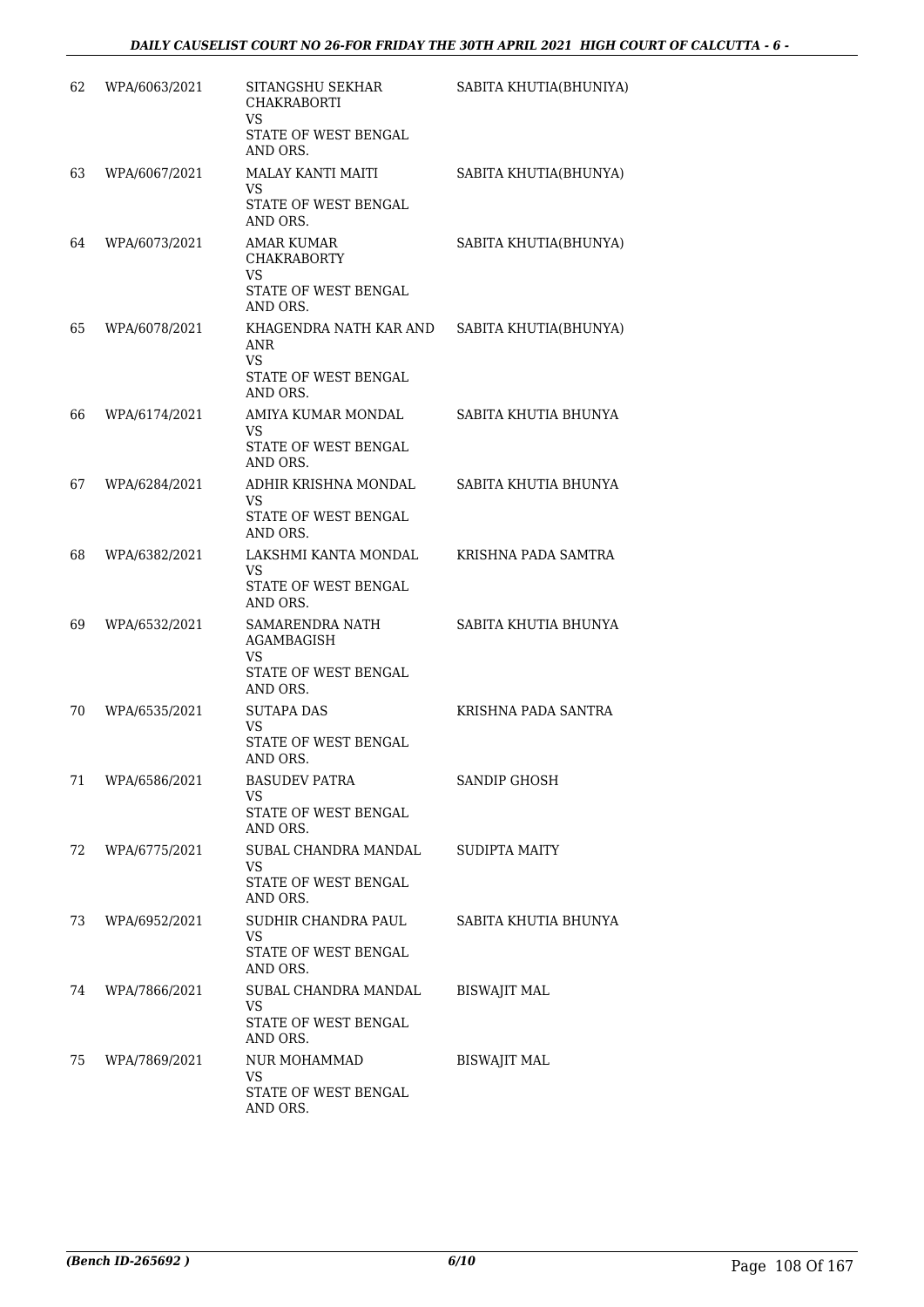| 76 | WPA/7878/2021 | RABI PRASAD SARKAR<br>VS.<br>STATE OF WEST BENGAL<br>AND ORS.         | <b>BISWAJIT MAL</b>       |
|----|---------------|-----------------------------------------------------------------------|---------------------------|
| 77 | WPA/7884/2021 | BHAKTIMAYI NANDA<br>VS<br><b>STATE OF WEST BENGAL</b><br>AND ORS.     | <b>BISWAJIT MAL</b>       |
| 78 | WPA/7886/2021 | AJIT KR. MAITI<br>VS.<br><b>STATE OF WEST BENGAL</b><br>AND ORS.      | biswajit mal              |
| 79 | WPA/7889/2021 | SAKTI PADA MUKHERJEE<br>VS.<br>STATE OF WEST BENGAL<br>AND ORS.       | <b>BISWAJIT MAL</b>       |
| 80 | WPA/7891/2021 | <b>DEBASIS PAIRA</b><br>VS.<br>STATE OF WEST BENGAL<br>AND ORS.       | <b>BISWAJIT MAL</b>       |
| 81 | WPA/8174/2021 | REBA MITRA<br>VS.<br>STATE OF WEST BENGAL<br>AND ORS.                 | KRISHNA PADA SANTRA       |
| 82 | WPA/8278/2021 | CHANDANA MANNA<br>VS.<br>STATE OF WEST BENGAL<br>AND ORS.             | KRISHNAPADA SANTRA        |
| 83 | WPA/8703/2021 | SUNIL KUMAR DUTTA<br>VS.<br>STATE OF WEST BENGAL<br>AND ORS.          | KRISHNA PADA SANTRA       |
| 84 | WPA/8823/2021 | ASIT KUMAR MONDAL<br>VS<br>STATE OF WEST BENGAL<br>AND ORS.           | <b>BIDHAN BISWAS</b>      |
| 85 | WPA/8944/2021 | NITYA GOPAL PATI<br>VS.<br><b>STATE OF WEST BENGAL</b><br>AND ORS.    | <b>BISWAJIT MAL</b>       |
| 86 | WPA/8954/2021 | LAKSHMI KANTA MAJEE<br>VS<br>STATE OF WEST BENGAL<br>AND ORS.         | <b>BISWAJIT MAL</b>       |
| 87 | WPA/8957/2021 | DULAL CHANDRA SARDAR<br><b>VS</b><br>STATE OF WEST BENGAL<br>AND ORS. | <b>BANSHI BADAN MAITY</b> |
| 88 | WPA/8959/2021 | AJOY KUMAR HAZRA<br>VS.<br>STATE OF WEST BENGAL<br>AND ORS.           | <b>BISWAJIT MAL</b>       |
| 89 | WPA/8964/2021 | AJIT KUMAR BHUNIA<br>VS<br>STATE OF WEST BENGAL<br>AND ORS.           | <b>BISWAJIT MAL</b>       |
| 90 | WPA/8972/2021 | ASHOKE KR. GHOSH<br>VS<br>STATE OF WEST BENGAL<br>AND ORS.            | BANSHI BADAN MAITY        |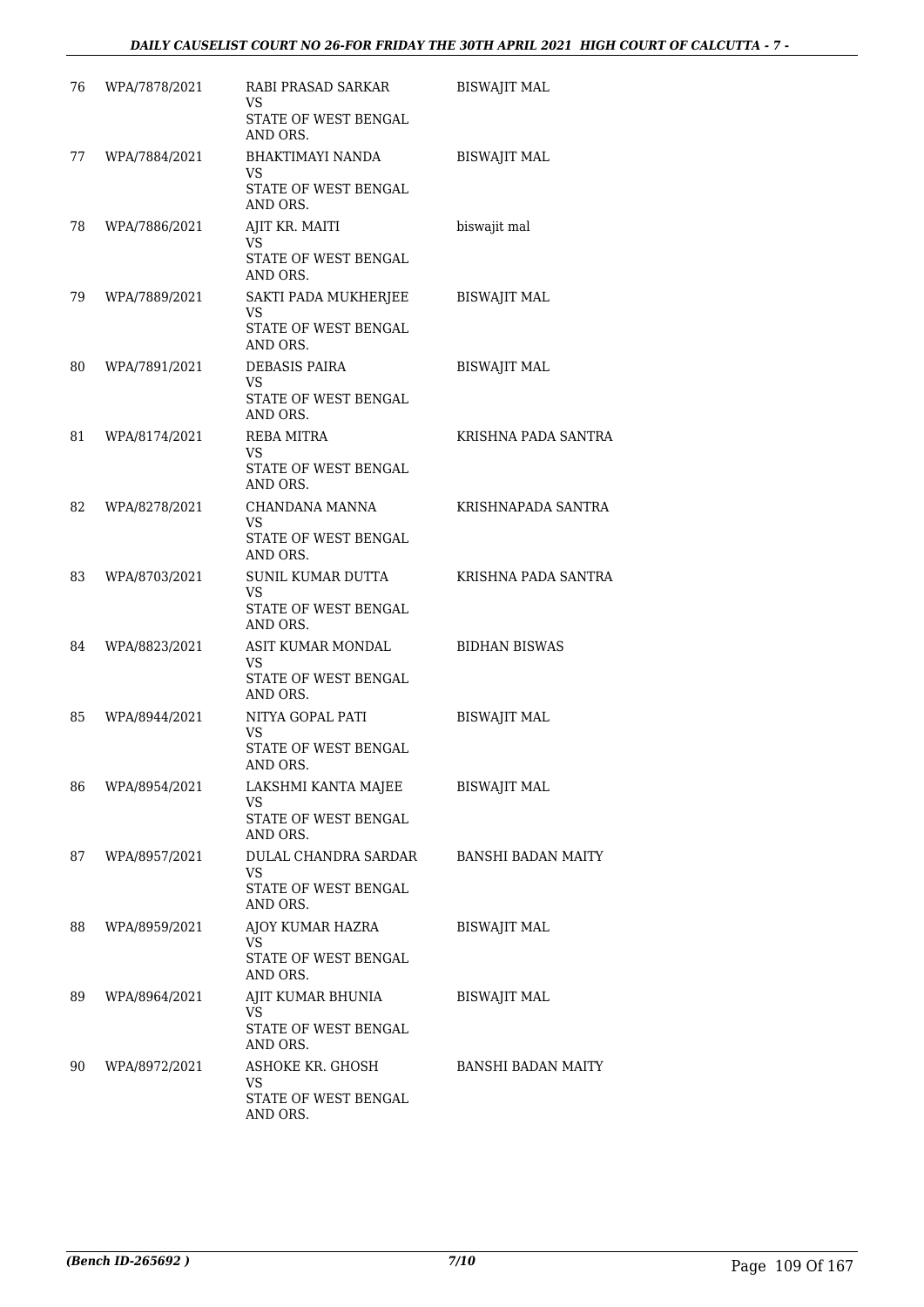| 91  | WPA/8973/2021     | <b>KASTURI BARAT</b><br>VS<br>STATE OF WEST BENGAL<br>AND ORS.      | <b>BISWAJIT MAL</b>       |
|-----|-------------------|---------------------------------------------------------------------|---------------------------|
| 92  | WPA/8978/2021     | DEBIRANJAN ACHARYA<br><b>VS</b><br>STATE OF WEST BENGAL<br>AND ORS. | <b>BISWAJIT MAL</b>       |
| 93  | WPA/8979/2021     | MD. ABDUL WADUD LASKER<br>VS<br>STATE OF WEST BENGAL<br>AND ORS.    | <b>BANSHI BADAN MAITY</b> |
| 94  | WPA/8982/2021     | KABERI GHOSH<br>VS<br>STATE OF WEST BENGAL<br>AND ORS.              | <b>BISWAJIT MAL</b>       |
| 95  | WPA/8983/2021     | HIRAK KR. HALDER<br>VS<br>STATE OF WEST BENGAL<br>AND ORS.          | <b>BANSHI BADAN MAITY</b> |
| 96  | WPA/8984/2021     | NITAI CHAND MANNA<br>VS<br><b>STATE OF WEST BENGAL</b><br>AND ORS.  | <b>BANSHI BADAN MAITY</b> |
| 97  | WPA/8986/2021     | ANITA CHAKRABORTY<br>VS<br>STATE OF WEST BENGAL<br>AND ORS.         | <b>BANSHI BADAN MAITY</b> |
| 98  | WPA/8988/2021     | MADAN MOHAN GIRI<br>VS<br>STATE OF WEST BENGAL<br>AND ORS.          | <b>BANSHI BADAN MAITY</b> |
| 99  | WPA/8991/2021     | SATYENDRA NATH GAYEN<br>VS<br>STATE OF WEST BENGAL<br>AND ORS.      | <b>BANSHI BADAN MAITY</b> |
| 100 | WPA/9032/2021     | <b>MUKUL KR MANDAL</b><br>VS<br>STATE OF WEST BENGAL<br>AND ORS.    | <b>BANSHI BADAN MAITY</b> |
|     | 101 WPA/9035/2021 | PRABIR KR SUR<br>VS<br>STATE OF WEST BENGAL<br>AND ORS.             | BANSHI BADAN MAITY        |
|     | 102 WPA/9037/2021 | SWADESH KR GIRI<br>VS.<br>STATE OF WEST BENGAL<br>AND ORS.          | BANSHI BADAN MAITY        |
|     | 103 WPA/9039/2021 | SHYAMALI HALDAR<br>VS<br>STATE OF WEST BENGAL<br>AND ORS.           | <b>MANARANJAN SAHU</b>    |
|     | 104 WPA/9041/2021 | SABINA YEASMIN<br>VS.<br>STATE OF WEST BENGAL<br>AND ORS.           | MANARANJAN SAHU           |
|     | 105 WPA/9059/2021 | UMA ADHIKARI<br>VS<br>STATE OF WEST BENGAL<br>AND ORS.              | BANSHI BADAN MAITY        |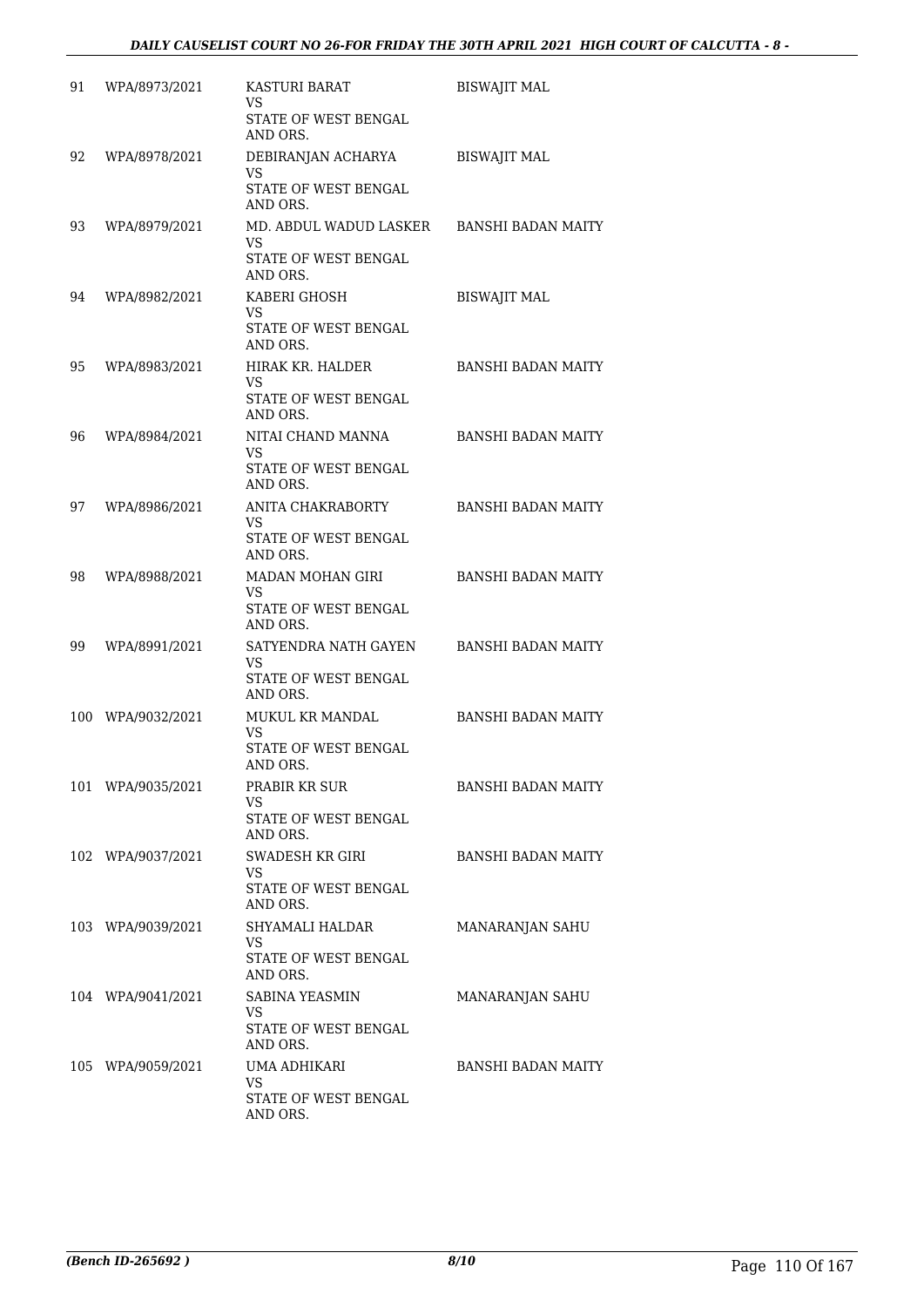| 106 WPA/9135/2021 | BISWAPATI BHARATI<br>VS.<br>STATE OF WEST BENGAL<br>AND ORS.           | <b>ARUN KHUTIA</b>   |
|-------------------|------------------------------------------------------------------------|----------------------|
| 107 WPA/9138/2021 | SUJIT KR MONDAL<br>VS.<br>STATE OF WEST BENGAL<br>AND ORS.             | ARUN KHUTIA          |
| 108 WPA/9144/2021 | KHATIZA BEGUM<br>VS.<br>STATE OF WEST BENGAL<br>AND ORS.               | ARUN KHUTIA          |
| 109 WPA/9149/2021 | KALU KARMAKAR<br>VS.<br>STATE OF WEST BENGAL<br>AND ORS.               | <b>ARUN KHUTIA</b>   |
| 110 WPA/9160/2021 | <b>ABOU TALHA</b><br>VS.<br>STATE OF WEST BENGAL<br>AND ORS.           | ARUN KHUTIA          |
| 111 WPA/9174/2021 | PROTIMA BANERJEE<br>VS<br>STATE OF WEST BENGAL<br>AND ORS.             | <b>SUDIPA BISWAS</b> |
| 112 WPA/9175/2021 | MD. AZIZ KHAN<br>VS.<br>STATE OF WEST BENGAL<br>AND ORS.               | <b>ARUN KHUTIA</b>   |
| 113 WPA/9178/2021 | AJIJUR RAHAMAN<br>VS.<br>STATE OF WEST BENGAL<br>AND ORS.              | ARUN KHUTIA          |
| 114 WPA/9181/2021 | KAMAL KUMAR GHOSH<br>VS<br>STATE OF WEST BENGAL<br>AND ORS.            | <b>ARUN KHUTIA</b>   |
| 115 WPA/9185/2021 | ROUSANARA BIBI<br>VS.<br>STATE OF WEST BENGAL<br>AND ORS.              | <b>ARUN KHUTIA</b>   |
| 116 WPA/9186/2021 | <b>BARIN MONDAL</b><br>VS<br>STATE OF WEST BENGAL<br>AND ORS.          | <b>ARUN KHUTIA</b>   |
| 117 WPA/9187/2021 | ASTAM KUMAR DAS<br>VS<br>STATE OF WEST BENGAL<br>AND ORS.              | SUDIPA BISWAS        |
| 118 WPA/9190/2021 | ANITA DAS<br>VS<br>STATE OF WEST BENGAL<br>AND ORS.                    | ARUN KHUTIA          |
| 119 WPA/9191/2021 | PRASANTA KUMAR<br><b>CHATTARAJ</b><br>VS.<br>STATE OF WEST BENGAL      | SUDIPA BISWAS        |
| 120 WPA/9195/2021 | AND ORS.<br>PROTIMA BANERJEE<br>VS<br>STATE OF WEST BENGAL<br>AND ORS. | SUDIPA BISWAS        |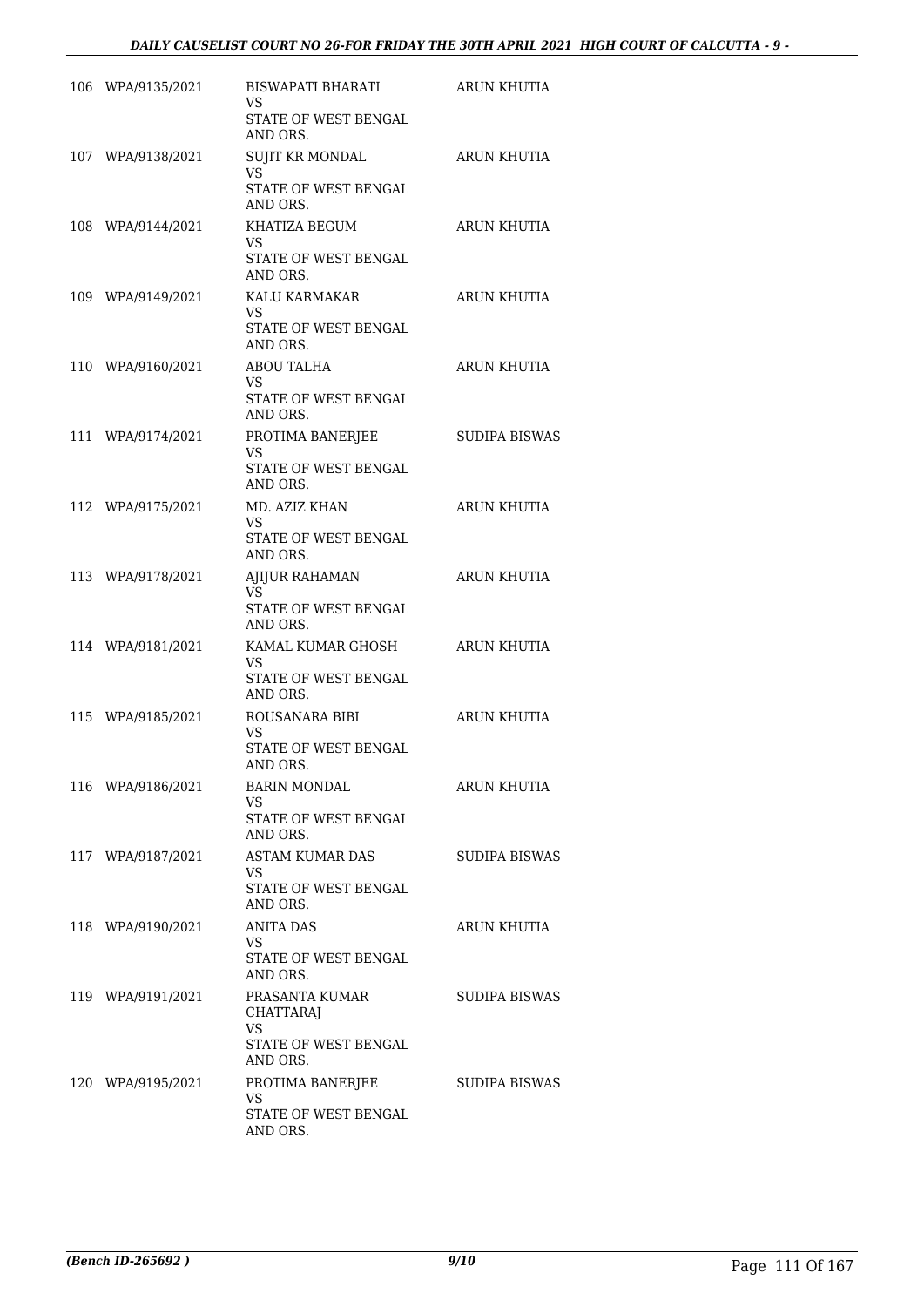| 121 | WPA/9503/2021     | SUBHASHIS BERA<br>VS<br>STATE OF WEST BENGAL<br>AND ORS.     | <b>GOUTAM KR MAITY</b>                                  |
|-----|-------------------|--------------------------------------------------------------|---------------------------------------------------------|
|     | 122 WPA/9643/2021 | SANDHYA NASKAR<br>VS<br>STATE OF WEST BENGAL<br>AND ORS.     | <b>BANSHI BADAN MAITY</b>                               |
|     | 123 WPA/9659/2021 | TAPAS PRIYA HALDER<br>VS<br>STATE OF WEST BENGAL<br>AND ORS. | <b>BANSHI BADAN MAITY</b><br>ADVBANSHIMAITY89@GMAIL.COM |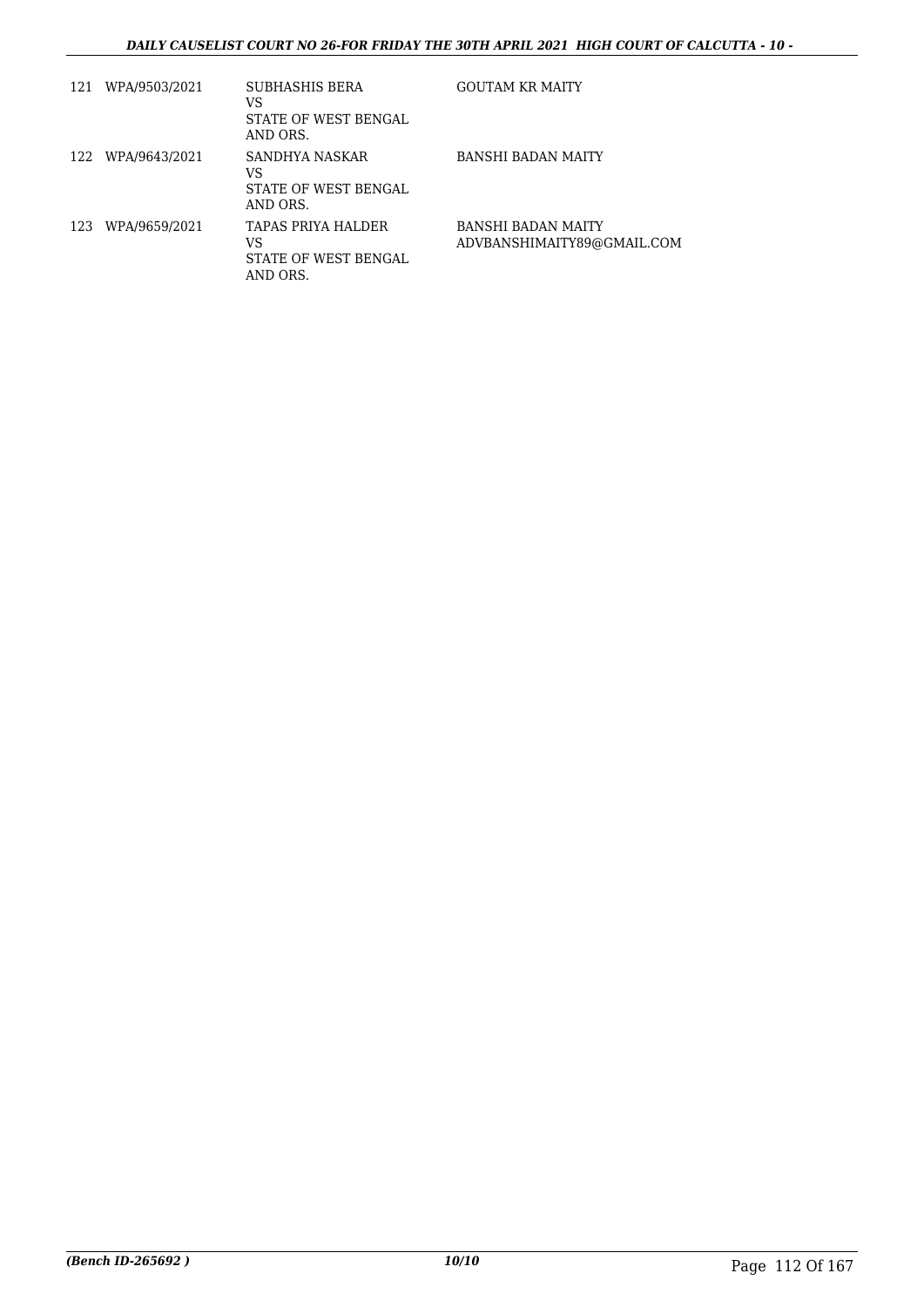

### **Appellate Side**

**DAILY CAUSELIST For Friday The 30th April 2021**

### **COURT NO. 19**

**SINGLE BENCH (SB - VIII) AT 11:15 AM HON'BLE JUSTICE SHAMPA SARKAR (VIA VIDEO CONFERENCE)**

#### **ON AND FROM MONDAY, THE 11TH JANUARY, 2021 - ADMISSION AND HEARING OF CIVIL REVISION APPLICATIONS AND APPLICATIONS UNDER ARTICLE 227 OF THE CONSTITUTION INCLUDING APPLICATIONS CONNECTED THERETO [EXCLUDING CIVIL REVISIONS ARISING OUT OF TESTAMENTARY AND EJECTMENT / EVICTION SUITS AND PUBLIC PREMISES ( UNAUTHORISED OCCUPANTS) ACT, 1971**

**NOTE : MENTIONING ONLY ON MONDAYS AT THE FIRST SITTING OF THE COURT.**

**SPECIAL NOTE : 1) NO PHYSICAL MENTIONING WILL BE ALLOWED.**

**SPECIAL NOTE : 2) MATTERS WHICH ARE NOT IN THE LIST BUT HAVE BEEN MENTIONED WILL BE TAKEN UP ON EVERY FRIDAY IN THE FIRST HALF.**

**SPECIAL NOTE : 3) MONDAY TO THURSDAY FIRST HALF "MOTIONS" WILL BE TAKEN UP SERIALLY.**

|                |                               | <b>TO BE MENTIONED</b>                                                                                                    |                              |  |
|----------------|-------------------------------|---------------------------------------------------------------------------------------------------------------------------|------------------------------|--|
| $\mathbf{1}$   | CO/430/2020<br>[ Correction ] | <b>SUKDEB BARMAN</b><br>VS.<br>KAKALI BARMAN MANNA                                                                        | <b>SUBIR SABUD</b>           |  |
|                |                               | <b>URGENT MOTION</b>                                                                                                      |                              |  |
| $\mathfrak{D}$ | CO/568/2020                   | GOPAL KUMAR AGARWAL<br>VS<br>M/S S.S.S.CONSTRUCTION &<br><b>ORS</b>                                                       | SANJOY<br><b>CHAKRABORTI</b> |  |
| 3              | CO/892/2020                   | GNAN RANJAN HALDER &<br>ANR<br>VS<br>SYNDICATE BANK                                                                       | <b>MIR ANOWAR</b>            |  |
| 4              | CO/1080/2020                  | PRAMSHILA DEBI @ PREM<br>SHILA DEVI @PREM SHILA<br><b>KUMAR</b><br>VS.<br>UNITED INDIA INSURANCE<br>COMPANY LIMITED & ANR | <b>ASHIQUE MONDAL</b>        |  |
|                |                               | TOP                                                                                                                       |                              |  |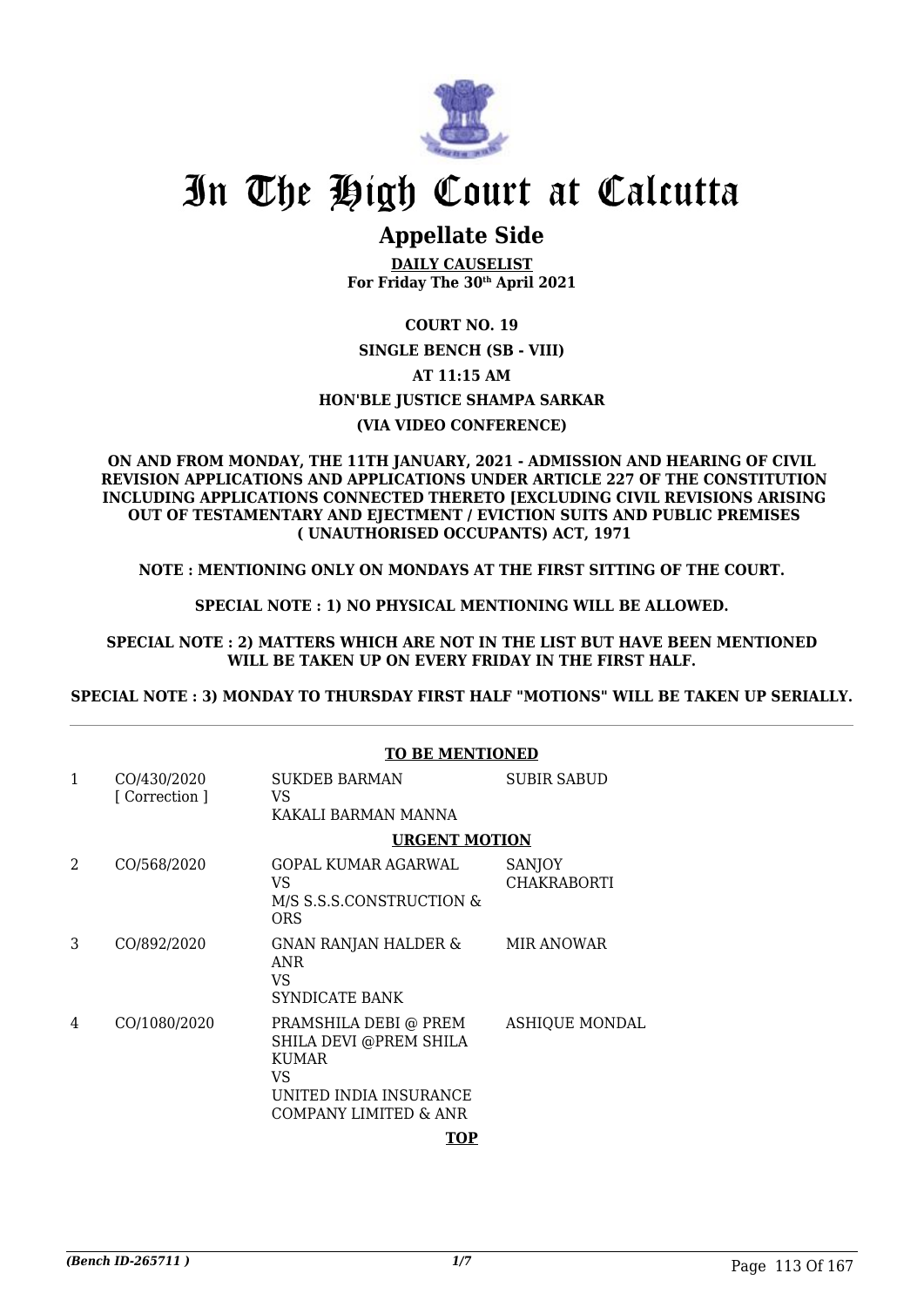| 5  | CO/862/2020                    | PRATIMA GANGULY @<br>PUTUL<br><b>VS</b><br>THE BLOCK LAND AND<br><b>LAND REFORMS OFFICER</b> | <b>ALOTRIYA</b><br>MUKHERJEE          |  |  |
|----|--------------------------------|----------------------------------------------------------------------------------------------|---------------------------------------|--|--|
| 6  | CO/949/2020                    | MANTU CHOWDHURY<br><b>VS</b><br><b>SUBHAS CHOWDHURY &amp;</b><br><b>ANR</b>                  | <b>SUBROTO</b><br><b>MUKHERHEE</b>    |  |  |
| 7  | CO/1100/2020                   | ASHOK KUMAR NAGPURIA<br>VS<br>KRISHNA BAGCHI & ANR                                           | <b>JAVED K</b><br><b>SANWARWALA</b>   |  |  |
| 8  | CO/1447/2020                   | SANJIT JANA<br>VS<br>KALYANI NASKAR                                                          | <b>SOUMEN</b><br><b>BHATTACHARJEE</b> |  |  |
| 9  | CO/1448/2020                   | SANJIT JANA<br><b>VS</b><br>NILANJAN MAL                                                     | <b>SOUMEN</b><br><b>BHATTACHARJEE</b> |  |  |
|    |                                | <b>UPON MENTIONING</b>                                                                       |                                       |  |  |
| 10 | CO/3490/2019                   | <b>SUBRATA DAS</b><br><b>VS</b>                                                              | SARBESH PAL                           |  |  |
|    |                                | JAYANTI DAS & ORS.                                                                           |                                       |  |  |
| 11 | CO/466/2020                    | RUDRAPHEE MONDAL<br><b>VS</b><br><b>ASHOK SARDAR &amp; ORS.</b>                              | <b>DEBAPRATIM</b><br><b>BANERJEE</b>  |  |  |
| 12 | CO/1521/2020                   | SUSHIL KUAMR BANERJEE<br><b>VS</b><br><b>BHABANI DASSI AND ORS</b>                           | ANIRUDDHA MITRA                       |  |  |
|    |                                | <b>LISTED MOTION</b>                                                                         |                                       |  |  |
| 13 | CO/578/2020                    | <b>SMT. PRATIMA PANDIT &amp;</b><br><b>ORS</b>                                               | SANATAN MONDAL                        |  |  |
|    |                                | <b>VS</b><br>SOURINDRA DANDAPAT &<br><b>ORS</b>                                              |                                       |  |  |
| 14 | CO/617/2020                    | RAJIB GHOSHAL<br>VS                                                                          | <b>SHIVANGI THARD</b>                 |  |  |
| 15 | CO/965/2020                    | VANDANA AGARWALLA<br><b>GAUTAM KUMAR SAHA</b><br>VS                                          | DHANANJAY NAYAK                       |  |  |
|    |                                | <b>SUBRATA GOSWAMI &amp; ORS</b>                                                             |                                       |  |  |
|    |                                | <b>FIXED MATTER</b>                                                                          |                                       |  |  |
| 16 | CO/711/2020<br>(AT 12:30 P.M.) | SUNIL SEN @ SUNIL KUMAR<br><b>SEN</b><br><b>VS</b>                                           | CHANDRAMALA<br>MUKHERJEE              |  |  |
|    |                                | <b>CHHANDA DUTTA &amp; ORS</b>                                                               |                                       |  |  |
|    |                                | <b>ADJOURNED MOTIONS</b>                                                                     |                                       |  |  |
| 17 | CO/905/2017                    | <b>SUBRATA DAS</b><br><b>VS</b><br>PANTHEON CO OPERATIVE<br>HOUSING SOCIETY LMT.             | <b>ABHISEK BARAN DAS</b>              |  |  |
| 18 | CO/228/2018                    | MAYA SARKAR @ MITA<br>SARKAR<br><b>VS</b><br>DR. SAMIR SARKAR                                | RAJARSHI BASU                         |  |  |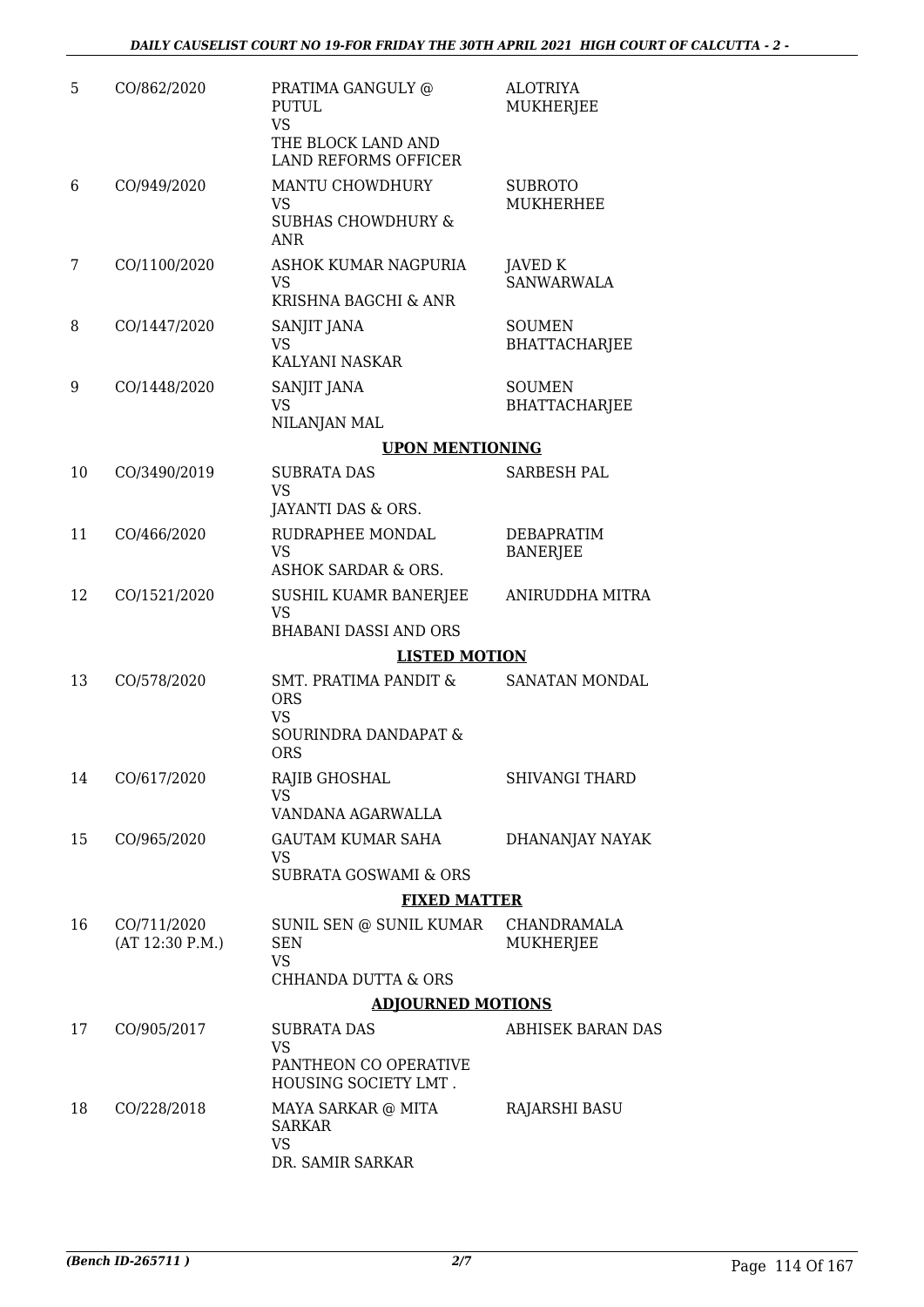| 19 | CO/3758/2019                            | <b>JABEDA KHATUN</b><br><b>VS</b><br><b>BOARD OF AUQAF WEST</b><br><b>BENGAL</b>              | <b>SOMASHREE DEY</b>              |
|----|-----------------------------------------|-----------------------------------------------------------------------------------------------|-----------------------------------|
| 20 | CO/3940/2019                            | AJIT HEMBRAM<br>VS.<br>SERGEANT OF CO<br>OPERATIVE HOUSING<br><b>SOCIETY LTD</b>              | PINTU KARAR                       |
| 21 | CO/4378/2019                            | BHANTU KR. MAITY & ORS.<br>VS.<br>ABDUL SATTER SAH & ORS.                                     | SK. REJAUL ALAM                   |
| 22 | CO/187/2020                             | ABHA MONDAL<br>VS.<br><b>DULAL MONDAL &amp; ANR</b>                                           | SIBSANKAR<br><b>BANDYOPADHYAY</b> |
| 23 | CO/1018/2020                            | RAHUL BHATNAGAR & ANR<br>VS.<br>REGISTRAR, BIDHANNAGAR<br>CIVIL COURT, MAYUK<br><b>BHAWAN</b> | SUBRATA<br><b>CHAKRABORTI</b>     |
| 24 | CO/1363/2020                            | AMIT KUMAR JANA<br>VS<br><b>ASIT JANA</b>                                                     | MALAYSREE MAITY                   |
| 25 | CO/142/2021                             | SRI LAB MONDAL ALIAS LAB<br><b>KUMAR MONDAL</b><br>VS.<br>RANJIT KUMAR HAIT AND<br><b>ORS</b> | SANJIB SETH                       |
|    |                                         | <b>CONTEMPT APPLICATION</b>                                                                   |                                   |
|    |                                         | (AT 2:00 P.M.)                                                                                |                                   |
| 26 | CPAN/152/2020                           | MD AKBAR ALI ANSARI<br><b>VS</b><br><b>TARUN KUMAR</b><br>MUKHOPADHYAY & ANR                  | <b>SOBHAN MAJUMDER</b>            |
|    | wt27 WPA/4400/2019                      | MD. AKBAR ALI ANSARI<br>VS.<br>STATE OF WEST BENGAL&<br><b>ORS</b>                            | <b>SOBHAN MAJUMDER</b>            |
| 28 | CPAN/284/2020                           | DIPAK KUMAR DAS<br>VS<br>NISHANTA MUKHERJEE                                                   | <b>GOURAV</b><br>PURKAYASTHA      |
|    | wt29 WPA/76/2017                        | <b>DIPAK KUMAR DAS</b><br><b>VS</b><br>STATE OF WEST BENGAL &<br><b>ORS</b>                   | <b>GAURAV</b><br>PURKAYASTHA      |
|    | IA NO: CAN/1/2017(Old No:CAN/7540/2017) |                                                                                               |                                   |
| 30 | CPAN/289/2020                           | <b>SIMA HAQUE</b><br><b>VS</b><br>SANTANU KUMAR SINHA                                         | <b>BARNALI GUPTA</b>              |
|    | wt31 WPA/19349/2019                     | <b>SIMA HAQUE</b><br><b>VS</b><br>STATE OF WEST BENGAL &<br><b>ORS</b>                        | <b>BARNALI GUPTA</b>              |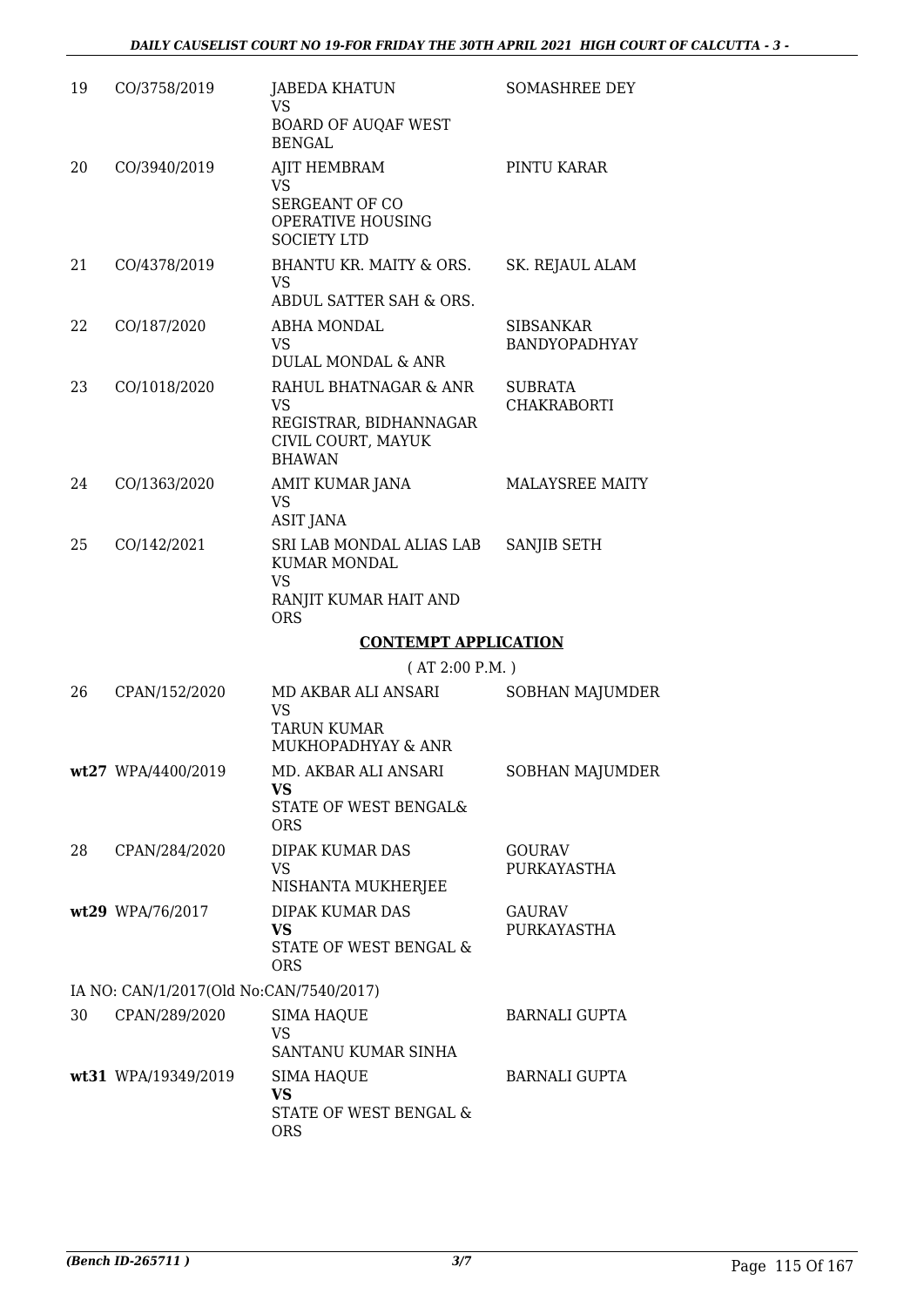| 32 | CPAN/512/2020                             | THE ORGANIZING<br>MANAGING COMMITTEE OF<br>MURULIA AN-NOOR SENIOR<br>MADRASAH REPRESENTED<br>BY THE PRESIDENT<br>VS<br><b>ABID HOSSAIN</b> | TANUJA BASAK                           |
|----|-------------------------------------------|--------------------------------------------------------------------------------------------------------------------------------------------|----------------------------------------|
|    | wt33 WPA/9922/2019                        | ORGANIZING MANAGING<br><b>COMMITTEE OF MURULIA</b><br>AN NOOR SR. MADRASA<br>VS.<br>STATE OF WEST BENGAL &<br><b>ORS</b>                   | TANUJA BASAK                           |
| 34 | WPCRC/11/2021                             | <b>GOUTAM KUMAR DUGAR</b><br>VS<br>PRASENJIT GHOSH                                                                                         | <b>BRATINDRA NARAYAN</b><br><b>ROY</b> |
|    | wt35 WPA/9679/2019                        | <b>GAUTAM KUMAR DUGAR &amp;</b><br><b>ORS</b><br><b>VS</b><br>STATE OF WEST BENGAL &<br><b>ORS</b>                                         | <b>BRATINDRA NARAYAN</b><br><b>RAY</b> |
| 36 | CPAN/196/2021                             | <b>MOHITOSH DAS</b><br>VS<br>PRADYUT SARKAR                                                                                                | TANUJA BASAK                           |
|    | wt37 WPA/15345/2010                       | <b>MOHITOSH DAS</b><br><b>VS</b><br><b>STATE AND ORS</b>                                                                                   | TANUJA BASAK                           |
| 38 | CPAN/221/2021                             | <b>ANARUL ISLAM</b><br>VS<br>TOHIDUR RAHAMAN AND<br><b>ORS</b>                                                                             | DIPTENDU MONDAL                        |
|    | wt39 WPA/10831/2019                       | <b>ANARUL ISLAM</b><br><b>VS</b><br>STATE OF WEST BENGAL &<br><b>ORS</b>                                                                   | DIPTENDU MANDAL                        |
|    | IA NO: CAN/1/2020                         |                                                                                                                                            |                                        |
|    |                                           | <b>TOP (APPLICATION)</b>                                                                                                                   |                                        |
| 40 | CO/741/2011                               | WEST BENGAL HOUSING<br><b>BOARD</b><br><b>VS</b>                                                                                           | SAMRAT SENGUPTA                        |
|    |                                           | <b>WEST BENGAL EMPLOYEES</b><br>(F&S) CO-OPPARATIVE<br><b>HOUSING SOCIETY &amp;</b>                                                        |                                        |
|    |                                           | IA NO: CAN/1/2018(Old No:CAN/7782/2018), CAN/2/2021, CAN/3/2021                                                                            |                                        |
| 41 | CO/3126/2017                              | SURANJANA CHAUDHURY<br><b>VS</b><br>ABHIJIT CHAUDHURY                                                                                      | SANJAY SAHA                            |
|    | IA NO: CAN/1/2019(Old No:CAN/1122/2019)   |                                                                                                                                            |                                        |
| 42 | CO/3880/2017                              | FARID SK.                                                                                                                                  | <b>MANAS KUMAR DAS</b>                 |
|    |                                           | VS<br>AFROJA BIBI                                                                                                                          |                                        |
|    | IA NO: CAN/1/2020, CAN/2/2020, CAN/3/2020 |                                                                                                                                            |                                        |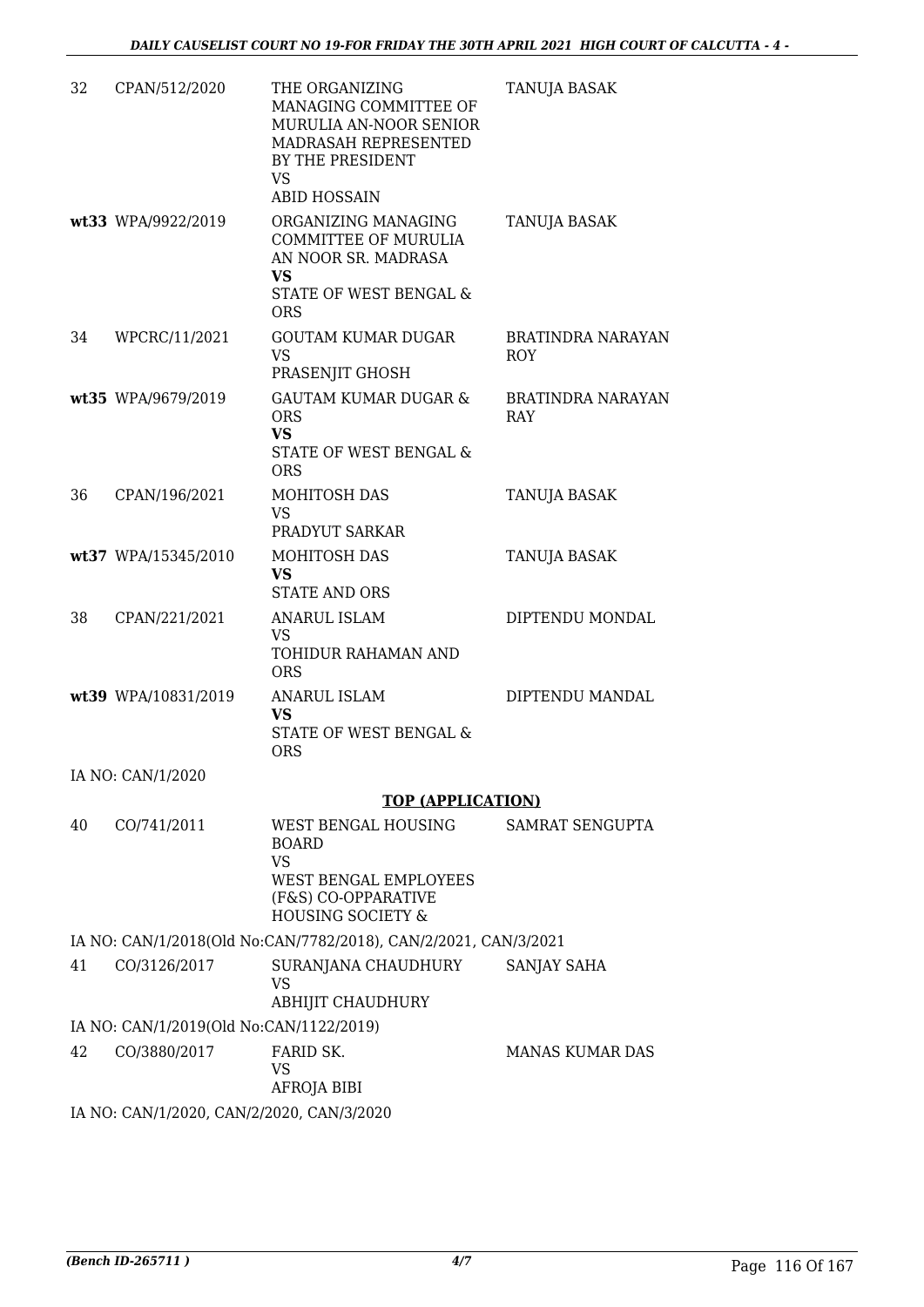| 43 | CO/2875/2019                             | ANIRBAN CHATTOPADJYAY<br>VS<br><b>SANHITA DAS</b>                                                       | DEBLINA LAHIRI               |
|----|------------------------------------------|---------------------------------------------------------------------------------------------------------|------------------------------|
|    | IA NO: CAN/1/2021                        |                                                                                                         |                              |
| 44 | CO/137/2021                              | BERGER PAINTS INDIA LTD<br>VS                                                                           | SARADA HARIHARAN             |
|    |                                          | ASIS CHATTOPADHAYA AND<br><b>ORS</b>                                                                    |                              |
|    |                                          | IA NO: CAN/1/2021, CAN/2/2021, CAN/3/2021, CAN/4/2021                                                   |                              |
|    |                                          | <b>APPLICATION</b>                                                                                      |                              |
| 45 | CO/809/2009                              | JAGANNATH MAITY & ORS<br>VS<br><b>BISWAMAYEE GOLAYA &amp;</b><br><b>ORS</b>                             | SHAHJAHAN ALI<br><b>KHAN</b> |
|    | IA NO: CAN/1/2020, CAN/2/2020            |                                                                                                         |                              |
| 46 | CO/2248/2010                             | <b>BASANTI BANERJEE</b><br>VS<br>NISHA RANI GHOSH                                                       | KESHAB CHANDRA<br><b>DAS</b> |
|    |                                          | IA NO: CAN/1/2019(Old No:CAN/5530/2019), CAN/3/2021, CAN/4/2021                                         |                              |
| 47 | CO/3242/2012                             | SRINIWAS SHANTI<br>PARAMESWARI DEORALIA<br>JANAKALYAN TRUST & ORS<br><b>VS</b><br>RAJKUMAR SUREKA & ORS | <b>ABHIJIT SARKAR</b>        |
|    | IA NO: CAN/1/2021                        |                                                                                                         |                              |
| 48 | CO/1991/2015                             | <b>SANKAR SAHA &amp; ORS</b><br><b>VS</b><br>SUPRIYA KUMAR SETT &<br><b>ORS</b>                         | D.N. CHATTERJEE              |
|    | IA NO: CAN/2/2021                        |                                                                                                         |                              |
| 49 | CO/1865/2017                             | ACHINTYA @ ACHINTA<br><b>BARMAN &amp; ORS</b><br>VS<br><b>KEDAR ROY &amp; ORS</b>                       | R MANNA                      |
| 50 | CO/3268/2017                             | KARTICK CHANDRA SAU<br>VS<br>SM. REKHA BARI PARYA &<br><b>ANR</b>                                       | KHOKAN KUMAR<br><b>DUTTA</b> |
|    | IA NO: CAN/1/2019(Old No:CAN/11763/2019) |                                                                                                         |                              |
| 51 | CO/4261/2017                             | <b>FAJLUR RAHMAN SK.</b><br><b>VS</b><br>BABAR ALI SK @ MONDAL                                          | S. S. MANDAL                 |
|    | IA NO: CAN/1/2018(Old No:CAN/350/2018)   |                                                                                                         |                              |
| 52 | CO/25/2018                               | MASTER MOHD SHAFI &<br>ANR<br><b>VS</b><br>SK. SIRAJUL RAHMAN                                           | TANMOY MUKHERJEE             |
|    | IA NO: CAN/1/2019(Old No:CAN/6759/2019)  |                                                                                                         |                              |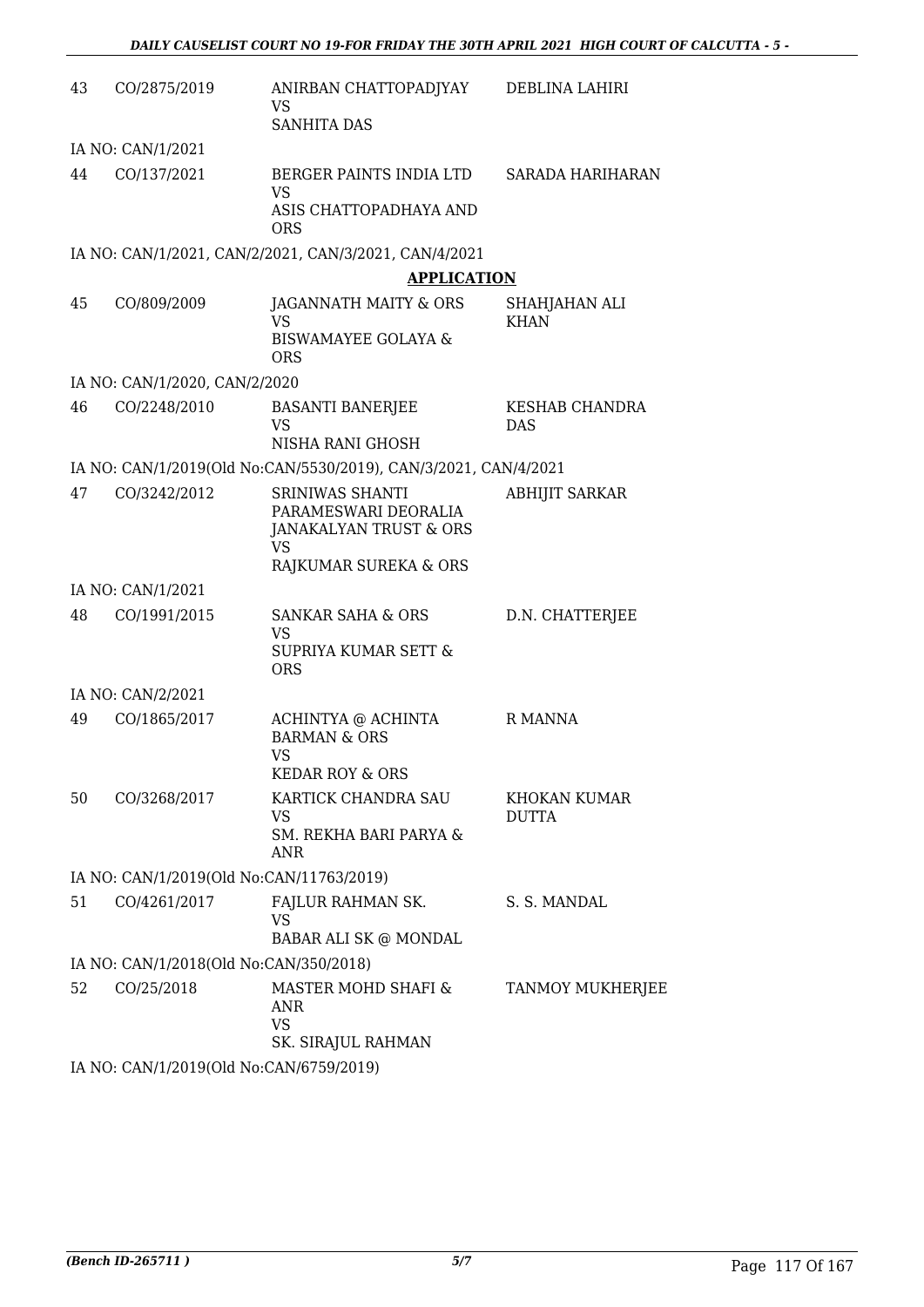| 53 | CO/3497/2018                            | ARABINDA KUMAR MARIK & SHEBATEE DATTA<br><b>ORS</b><br><b>VS</b>                           |                                                                                                   |
|----|-----------------------------------------|--------------------------------------------------------------------------------------------|---------------------------------------------------------------------------------------------------|
|    |                                         | PRAFULLA KUMAR GHOSH<br>& ORS                                                              |                                                                                                   |
|    |                                         | IA NO: CAN/1/2019(Old No:CAN/6123/2019), CAN/2/2021                                        |                                                                                                   |
| 54 | CO/3852/2018                            | <b>SUSHIL SHAW</b><br><b>VS</b><br><b>SULEKHA SHAW &amp; ORS</b>                           | DYUTIMAN BANERJEE                                                                                 |
|    | IA NO: CAN/1/2021                       |                                                                                            |                                                                                                   |
| 55 | CO/2120/2019                            | <b>RINA MALLICK</b><br><b>VS</b><br>ASHIM KUMAR GANGULY @<br><b>GANGOPADHYAY &amp; ORS</b> | DIPTYENDU KUMAR<br>PAL                                                                            |
|    | IA NO: CAN/1/2019(Old No:CAN/8670/2019) |                                                                                            |                                                                                                   |
| 56 | CO/2537/2019                            | MAHADEV GORAI & ORS<br><b>VS</b>                                                           | <b>SOUMIK GANGULY</b>                                                                             |
|    |                                         | SS KOJAGARI LAXMIMATA<br>THAKURANI R/P BY MANIK<br><b>RATAN GORAI&amp;ORS</b>              |                                                                                                   |
|    |                                         | IA NO: CAN/1/2019(Old No:CAN/11452/2019), CAN/2/2019(Old No:CAN/12017/2019)                |                                                                                                   |
| 57 | CO/2847/2019                            | <b>SUJOY PODDER</b><br><b>VS</b><br>SUDIPA PODDER                                          | PTIYANJIT KUNDU                                                                                   |
|    |                                         | IA NO: CAN/1/2019(Old No:CAN/11540/2019)                                                   |                                                                                                   |
| 58 | CO/2922/2019                            | JRE TANK TERMINAL                                                                          | MUDRIKA KHAITAN                                                                                   |
|    |                                         | PRIVATE LIMITED<br><b>VS</b><br>NEPAL VEGETABLE GHEE                                       |                                                                                                   |
|    |                                         | <b>INDUSTRIES LIMITED</b>                                                                  |                                                                                                   |
|    | IA NO: CAN/1/2021                       |                                                                                            |                                                                                                   |
| 59 | CO/3077/2019                            | ROSHNI SOM<br><b>VS</b><br>AVISHEK SOM                                                     | PRABHAT KUMAR<br><b>SINGH</b>                                                                     |
|    |                                         |                                                                                            | IA NO: CAN/1/2019(Old No:CAN/9149/2019), CAN/2/2020(Old No:CAN/2866/2020), CAN/3/2021, CAN/4/2021 |
| 60 | CO/3314/2019                            | <b>LALJI TEWARI</b><br><b>VS</b>                                                           | <b>BISWAJIT TIWARI</b>                                                                            |
|    |                                         | UNION OF INDIA                                                                             |                                                                                                   |
|    | IA NO: CAN/1/2020(Old No:CAN/2260/2020) |                                                                                            |                                                                                                   |
| 61 | CO/3368/2019                            | <b>GANGARAM SARDAR</b><br>VS<br>AMITA RANI SARDAR                                          | <b>RATUL GHOSH</b>                                                                                |
|    | IA NO: CAN/1/2020(Old No:CAN/1417/2020) |                                                                                            |                                                                                                   |
| 62 | CO/3789/2019                            | M/S. SHREE SANKAR<br>SERVICE STATION<br><b>VS</b><br>KOTAK MAHINDRA BANK<br>LTD. & ORS     | SK. MASOOM ALI                                                                                    |
|    |                                         | IA NO: CAN/1/2020(Old No:CAN/4545/2020), CAN/2/2020(Old No:CAN/4547/2020)                  |                                                                                                   |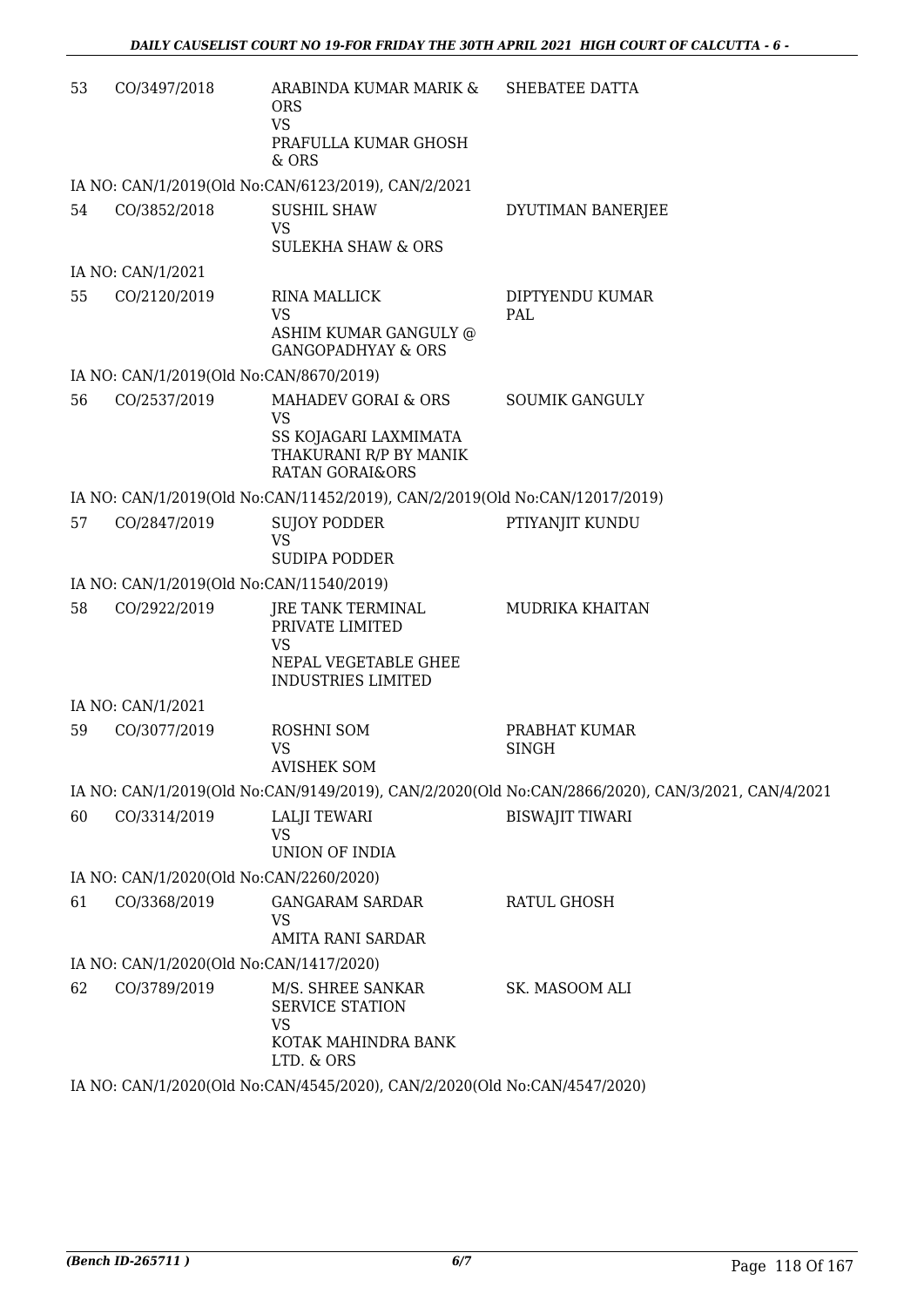| 63 | CO/3927/2019                  | <b>GITA PRADHAN &amp; ORS</b><br>VS<br><b>CONTAI CO-OPERATIVE</b><br><b>BANK LTD. &amp; ORS</b>  | DEBNARAYAN PATRA        |
|----|-------------------------------|--------------------------------------------------------------------------------------------------|-------------------------|
|    | IA NO: CAN/1/2020             |                                                                                                  |                         |
| 64 | CO/4208/2019                  | MAHADEB HALDER & ANR<br><b>VS</b><br>TUTUN NAG & ORS                                             | DIPTA BHANU DUTT        |
|    | IA NO: CAN/1/2021             |                                                                                                  |                         |
| 65 | CO/180/2020                   | PROFULLA KUMAR GHOSH<br>VS<br><b>JOYDIP DAS</b>                                                  | KAMAN SAHOO             |
|    | IA NO: CAN/1/2021             |                                                                                                  |                         |
| 66 | CO/651/2020                   | NIL KAMAL GHOSH & ANR<br>VS<br>KAZI MOHAMMAD ISRAIL &<br><b>ORS</b>                              | <b>SMITA PAL</b>        |
|    | IA NO: CAN/1/2020             |                                                                                                  |                         |
| 67 | CO/1228/2020                  | PRASANTA PAUL<br>VS                                                                              | <b>BRATIN KUMAR DEY</b> |
|    |                               | <b>INDRANI PAIL DEY</b>                                                                          |                         |
|    | IA NO: CAN/1/2020, CAN/2/2021 |                                                                                                  |                         |
| 68 | CO/118/2021                   | GREKA (ZHENGZHOU)<br>TECHNICAL SERVICES CO.<br>LTD.<br>VS<br>PETROPATH FLUIDS (INDIA)<br>P. LTD. | ARANYA SAHA             |
|    | IA NO: CAN/1/2021, CAN/2/2021 |                                                                                                  |                         |
|    |                               | <b>APPLICATION 1</b>                                                                             |                         |
| 69 | RVW/42/2020                   | JIBAN KRISHNA BANIK<br>VS<br>KANIKA SAHA                                                         | ABHIJIT BORAL           |
|    | wt70 CO/2877/2018             | JIBAN KRIHSNA BANIK<br>VS<br>PUSPA RANI DAS                                                      | <b>ABHIJIT BORAL</b>    |
| 71 | RVW/87/2020                   | <b>SUPARNA GHOSH</b><br>VS<br>RAKESH KUMAR GUPTA                                                 | <b>AMRITA DE</b>        |
|    | IA NO: CAN/1/2020, CAN/2/2020 |                                                                                                  |                         |
|    | wt72 CO/51/2017               | RAKESH KUMAR GUPTA                                                                               | DEBAYAN SINHA           |
|    |                               | VS.<br>SMT. SUPARNA GHOSH                                                                        |                         |
|    | wt73 CO/76/2017               | SUPARNA GHOSH<br>VS<br>RAKESH KUMAR GUPTA &<br><b>ORS</b>                                        | <b>TANMOY MUKHERJEE</b> |
| 74 | CO/999/2020                   | <b>SUNIL KUMAR</b><br>VS<br>HDFC BANK LTD. & ORS                                                 | MONOJIT CHATTERJE       |

IA NO: CAN/1/2020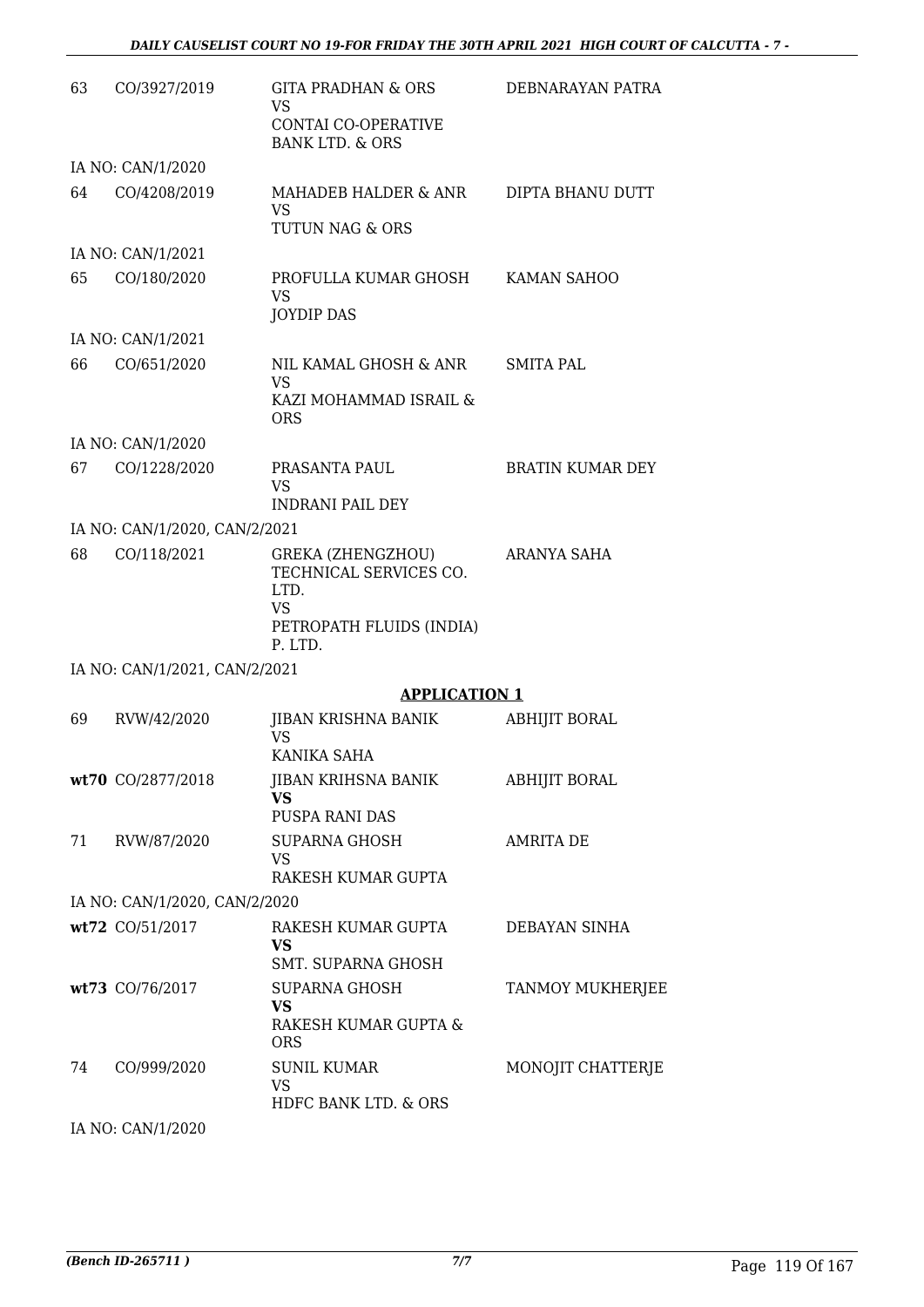

### **Appellate Side**

**DAILY CAUSELIST For Friday The 30th April 2021**

### **COURT NO. 10 SINGLE BENCH (SB - IX) AT 11:15 AM HON'BLE JUSTICE RAVI KRISHAN KAPUR (VIA VIDEO CONFERENCE)**

### **(NOT SITTING ON 30.04.2021)**

**ON AND FROM MONDAY, 1ST MARCH, 2021 - MATTERS (MOTION & HEARING) UNDER ARTICLE 226 OF THE CONSTITUTION RELATING TO RESIDUARY UNDER GROUP IX PERTAINING TO PUBLIC PREMISES (UNAUTHORISD OCCUPANTS) ACT, 1971 AND ELECTRICITY INCLUDING APPLICATIONS CONNECTED THERETO;**

**APPEALS RELATING TO ALL CLAIM CASES INCLUDING APPLICATIONS CONNECTED THERETO (EXCLUDING ADMISSION OF APPEALS UNDER SECTION 30 OF THE EMPLOYEES' COMPENSATION ACT, 1923.**

**HEARING OF WRIT PETITIONS IRRESPECTIVE OF CLASSIFICATION AND APPLICATIONS CONNECTED THERETO.**

**NO PHYSICAL MENTIONING WILL BE ALLOWED UNTIL FURTHER ORDER.**

**NOTE : MATTERS WILL BE TAKEN UP THROUGH PHYSICAL HEARING ONLY WHEN BOTH THE PARTIES ARE AGREED.**

### **TO BE MENTIONED**

| FMA/691/2018   | DR. CHHATRADHAR DAS &<br><b>ORS</b><br>VS<br>STATE OF WEST BENGAL &<br><b>ORS</b> | TANUJA BASAK                          |
|----------------|-----------------------------------------------------------------------------------|---------------------------------------|
| FMAT/1186/2018 | RUMI SARKAR & ANR<br>VS<br>K SRINU & ORS                                          | <b>GAZI FARUQUE</b><br><b>HOSSAIN</b> |
|                | IA NO. CANI112010(Old No.CANI1268/2010). CANI212010(Old No.CANI8070/201           |                                       |

IA NO: CAN/1/2019(Old No:CAN/1368/2019), CAN/2/2019(Old No:CAN/8970/2019)

3 FMA/228/2019  $(PT I + OB + 2ND$  $I/C$ ) NICL. VS SARIFA BEWA & ORS

IA NO: CAN/1/2018(Old No:CAN/10395/2018)

SUCHARITA PAUL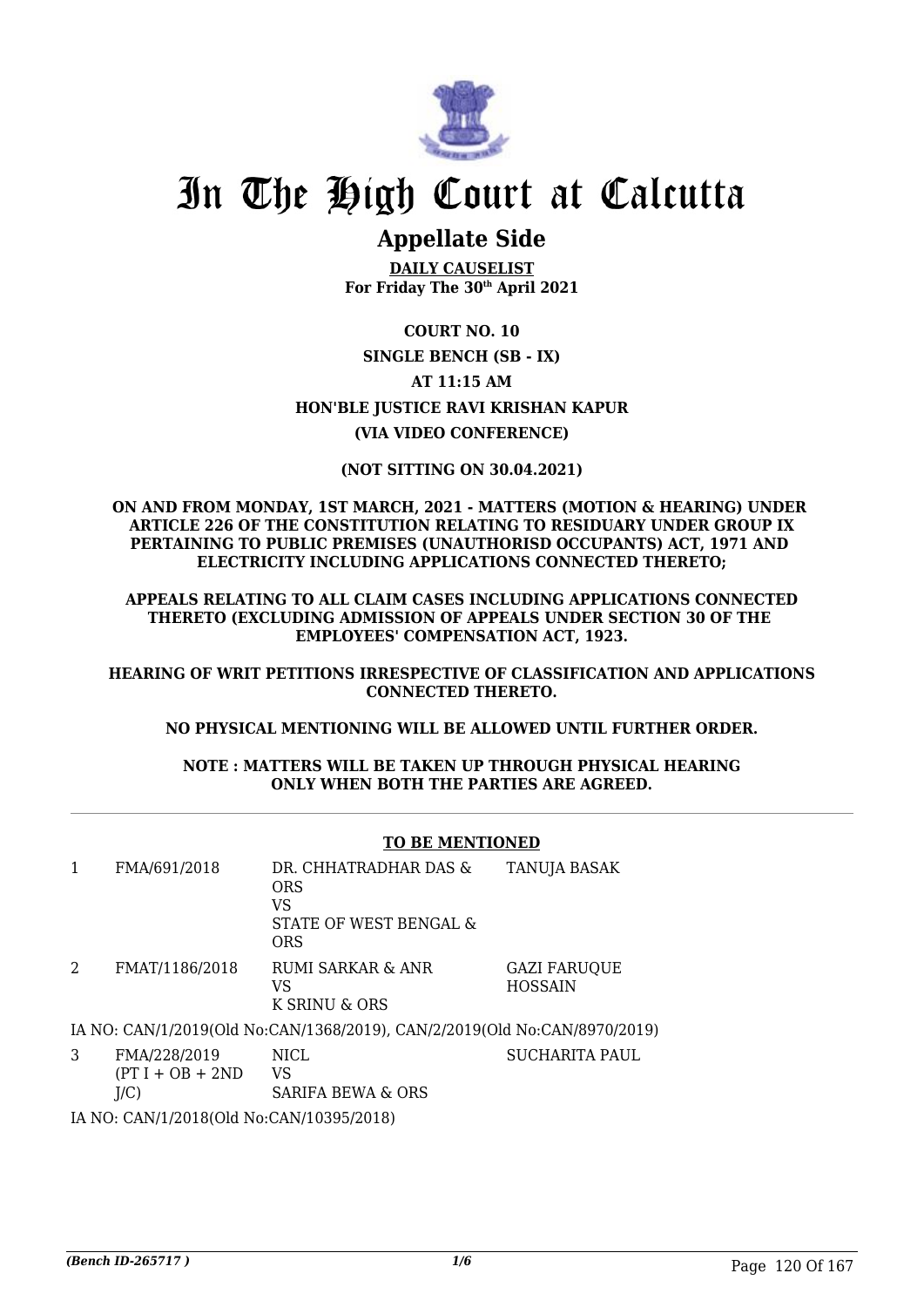| 4  | WPA/6569/2020                           | MD. AFJAL HOQUE & ORS<br><b>VS</b><br><b>STATE OF WEST BENGAL &amp;</b><br><b>ORS</b>                                                          | <b>SUNNY NANDY</b>                    |
|----|-----------------------------------------|------------------------------------------------------------------------------------------------------------------------------------------------|---------------------------------------|
|    | IA NO: CAN/1/2020(Old No:CAN/5351/2020) |                                                                                                                                                |                                       |
| 5  | WPA/11495/2020                          | RAZIA SULTANA<br><b>VS</b><br>THE CESC LTD AND ANR                                                                                             | <b>SHUVANIL</b><br><b>CHAKRABORTY</b> |
| 6  | WPA/11528/2020                          | CHITTARANJAN BASAK<br>VS<br>W.B.S.E.D.C.L. AND ORS                                                                                             | <b>MANIKA SARKAR</b>                  |
|    |                                         | <b>MOTION</b>                                                                                                                                  |                                       |
| 7  | WPA/4085/2018                           | M/S GANGULY RUBBER &<br><b>ANR</b><br><b>VS</b><br>STATE OF WEST BENGAL &<br><b>ORS</b>                                                        | RWITENDRA<br><b>BANERJEE</b>          |
| 8  | WPA/5949/2018                           | SATYA KINKAR SANTRA<br><b>VS</b><br>W.B. S. E. D. COMPANY LTD.                                                                                 | K. S. ALAM                            |
|    |                                         | & ORS                                                                                                                                          |                                       |
| 9  | WPA/7309/2018                           | <b>SOMNATH BASAK</b><br>VS.<br>STATE OF WEST BENGAL&<br><b>ORS</b>                                                                             | S. SULTANA                            |
| 10 | WPA/11494/2020                          | SOMENATH GUCHHAIT<br><b>VS</b><br>CESC LTDAND ORS                                                                                              | <b>INDRANIL HALDER</b>                |
| 11 | WPA/2627/2021                           | M/S PARAS PARVATI<br>REALTY PRIVATE LIMITED<br><b>VS</b><br>WEST BENGAL STATE<br><b>ELECTRICITY</b><br>DISTRIBUTION COMPANY<br>LTD. AND OTHERS | <b>BHUSAN JAIN</b>                    |
| 12 | WPA/2907/2021                           | SAMIR CHAKRABORTY AND<br><b>OTHERS</b><br><b>VS</b><br>STATE OF WEST BENGAL<br>AND ORS.                                                        | DEBOLINA SARKAR                       |
|    | IA NO: CAN/1/2021                       |                                                                                                                                                |                                       |
| 13 | WPA/6566/2021                           | PRADIP MANNA<br><b>VS</b><br>THE WEST BENGAL<br><b>ELECTRICITY</b><br>DISTRIBUTION COMPANY<br><b>LIMITED AND ORS</b>                           | <b>SOUNAK</b><br><b>BHATTACHARYA</b>  |
| 14 | WPA/7157/2021                           | SHREEMANI MISRA<br><b>VS</b><br>THE CESC LIMITED AND<br><b>OTHERS</b>                                                                          | PRADEEP KUMAR                         |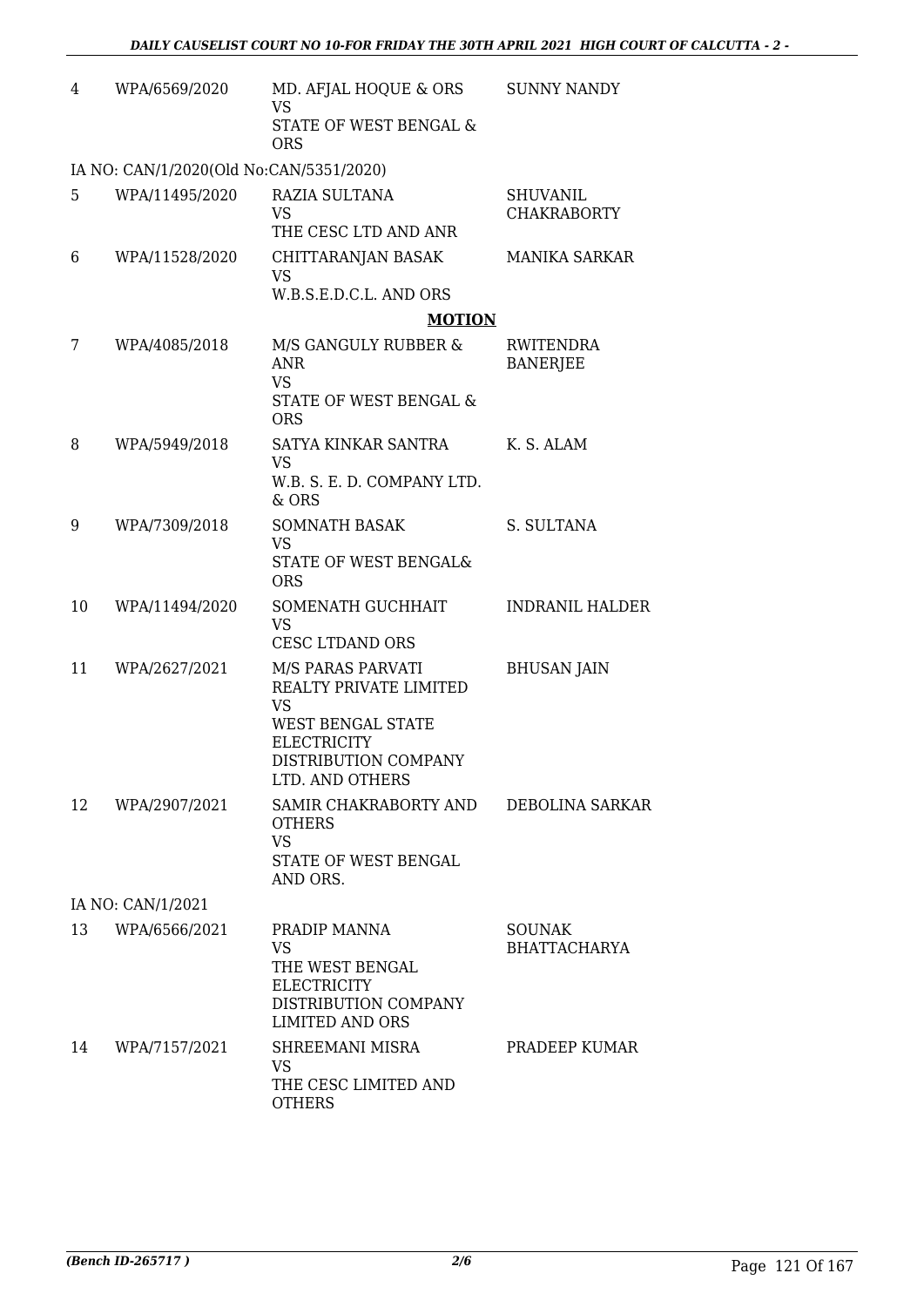| 15 | WPA/7789/2021                           | BISHWANATH PRAMANICK<br>VS<br>WEST BENGAL STATE<br><b>ELECTRICITY</b><br>DISTRIBUTION COMPANY<br><b>LIMITED AND OTHERS</b>        | MUSHARRAF ALAM<br><b>SK</b>            |
|----|-----------------------------------------|-----------------------------------------------------------------------------------------------------------------------------------|----------------------------------------|
| 16 | WPA/9084/2021                           | NILAMBAR MUKHERJEE<br><b>AND ANOTHER</b><br><b>VS</b><br>STATE OF WEST BENGAL<br>AND ORS.                                         | SOURAV SENGUPTA                        |
| 17 | WPA/9094/2021                           | PRADIP KUMAR<br>BANDYOPADHYAY<br><b>VS</b><br>STATE OF WEST BENGAL<br>AND ORS.                                                    | <b>SUDIP GHOSH</b><br><b>CHOWDHURY</b> |
| 18 | WPA/9290/2021                           | NIKHIL RANJAN BANERJEE<br><b>VS</b><br>STATE OF WEST BENGAL<br>AND ORS.                                                           | <b>SALONI</b><br><b>BHATTACHARJEE</b>  |
| 19 | WPA/9357/2021                           | <b>KAMRAN AKHTER</b><br><b>VS</b><br><b>CESC LTD AND ORS</b>                                                                      | <b>AMIT SHARMA</b>                     |
| 20 | WPA/9493/2021                           | <b>SOMA KARMAKAR</b><br><b>VS</b><br>THE STATE OF WEST<br><b>BENGAL AND ORS</b>                                                   | SABYASACHI<br><b>MONDAL</b>            |
| 21 | WPA/9828/2021                           | LICHU MONDAL<br><b>VS</b><br>STATE OF WEST BENGAL<br>AND ORS.                                                                     | DEBABRATA MONDAL                       |
| 22 | WPA/10030/2021                          | SATYA NARAYAN BOSE<br><b>VS</b><br>DIST ENGINEER, THE C E S<br>C LTD AND ORS                                                      | J N MANNA                              |
|    |                                         | <b>FOR HEARING</b>                                                                                                                |                                        |
| 23 | WPA/18824/1996                          | PEERLESS H.H.&<br>RESEARCH CENTER LTD.&<br><b>ORS</b><br><b>VS</b><br>THE ASSISTANT<br>COLLECTOR OF CUSTOMS                       |                                        |
|    | IA NO: CAN/1/1998(Old No:CAN/3529/1998) |                                                                                                                                   |                                        |
| 24 | WPA/20447/1996                          | PEERLESS HOSPITEX<br>HOSPITAL & R.I.& ANR<br><b>VS</b><br>ASSISTANT COLLECTOR OF<br><b>CUSTOMS, AIR CARGO</b><br>COMPLEX (IMPORT) |                                        |

IA NO: CAN/1/1998(Old No:CAN/3528/1998)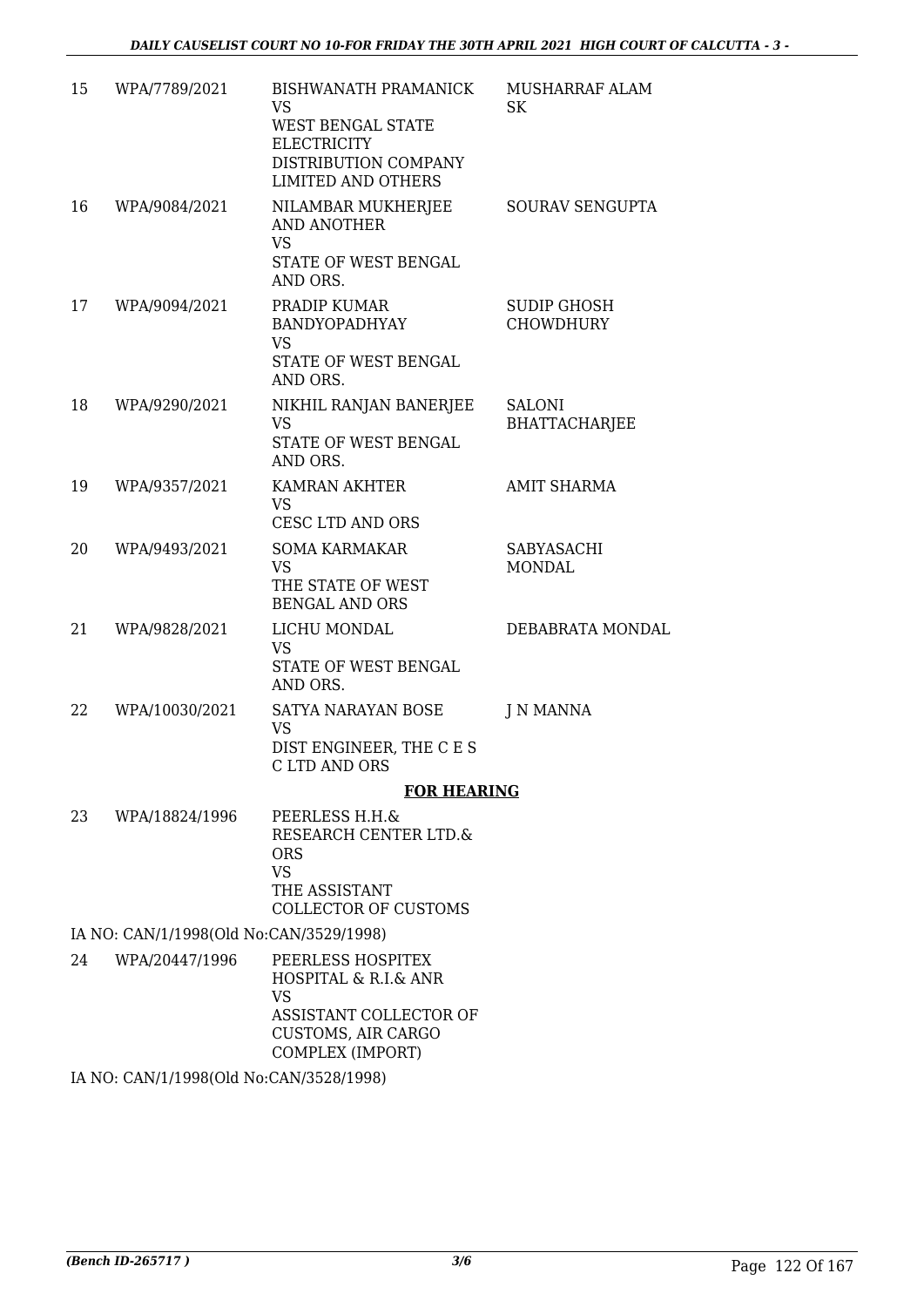| 25 | WPA/7958/2008                            | MANUUSHREE BOSE<br>(GHOSH)<br><b>VS</b><br>STATE OF WEST BENGAL &<br><b>ORS</b>                                                                          | HIMANGSHU GHOSH                                                                                                                                                                         |  |  |
|----|------------------------------------------|----------------------------------------------------------------------------------------------------------------------------------------------------------|-----------------------------------------------------------------------------------------------------------------------------------------------------------------------------------------|--|--|
| 26 | WPA/13677/2010                           | SANDIP SINGHA AND ORS<br>VS<br><b>STATE AND ORS</b>                                                                                                      | TUSHAR KANTI HAR                                                                                                                                                                        |  |  |
|    | CAN/16/2019(Old No:CAN/8859/2019)        |                                                                                                                                                          | IA NO: CAN/6/2012(Old No:CAN/2072/2012), CAN/8/2015(Old No:CAN/5281/2015), CAN/10/2015(Old<br>No:CAN/11545/2015), CAN/12/2018(Old No:CAN/9600/2018), CAN/15/2019(Old No:CAN/8858/2019), |  |  |
|    | wt27 RVW/113/2010                        | SANDIP SINGHA & ORS<br><b>VS</b><br>STATE OF WEST BENGAL &<br><b>ORS</b>                                                                                 | TUSHAR KANTI HAR                                                                                                                                                                        |  |  |
|    | IA NO: CAN/2/2011(Old No:CAN/7948/2011)  |                                                                                                                                                          |                                                                                                                                                                                         |  |  |
|    | wt28 WPA/14358/2010                      | <b>SWARUP KUMAR DASH</b><br><b>VS</b><br><b>STATE AND ORS</b>                                                                                            | <b>JAYANTA DAS</b>                                                                                                                                                                      |  |  |
|    | IA NO: CAN/1/2015(Old No:CAN/11067/2015) |                                                                                                                                                          |                                                                                                                                                                                         |  |  |
|    | wt29 WPA/14366/2010                      | PRODIP KUMAR GUCHAIT<br><b>AND ORS</b><br><b>VS</b>                                                                                                      | <b>SNEHASIS JANA</b>                                                                                                                                                                    |  |  |
|    |                                          | <b>STATE AND ORS</b>                                                                                                                                     |                                                                                                                                                                                         |  |  |
|    | wt30 WPA/224/2013                        | TAPAN KUMAR MANDAL<br><b>VS</b><br><b>STATE OF WB &amp; ORS</b>                                                                                          | <b>SAURAV MITRA</b>                                                                                                                                                                     |  |  |
|    | wt31 WPA/226/2013                        | <b>BIKASH BISAI</b><br><b>VS</b><br>STATE OF W B & ORS                                                                                                   | <b>SAURAV MITRA</b>                                                                                                                                                                     |  |  |
|    | wt32 WPA/8072/2012                       | <b>TAMAL GOSWAMI &amp; ORS</b><br><b>VS</b><br>STATE OF WEST BENGAL &<br><b>ORS</b>                                                                      | TUSHAR KANTI HAER                                                                                                                                                                       |  |  |
|    |                                          | IA NO: CAN/1/2012(Old No:CAN/10520/2012), CAN/2/2013(Old No:CAN/5276/2013)                                                                               |                                                                                                                                                                                         |  |  |
| 33 | WPA/15264/2010                           | HIRALAL CHAKRABORTY<br><b>VS</b><br><b>STATE AND ORS</b>                                                                                                 | KALYAN KUMAR<br><b>PANDA</b>                                                                                                                                                            |  |  |
|    | IA NO: CAN/1/2018(Old No:CAN/5861/2018)  |                                                                                                                                                          |                                                                                                                                                                                         |  |  |
| 34 | WPA/17774/2011                           | ANIL BARAN MONDAL<br>VS<br>STATE OF WEST BENGAL &<br><b>ORS</b>                                                                                          | PINGAL<br><b>BHATTACHARYYA</b>                                                                                                                                                          |  |  |
|    |                                          | IA NO: CAN/1/2019(Old No:CAN/10672/2019), CAN/2/2021, CAN/3/2021, CAN/4/2021                                                                             |                                                                                                                                                                                         |  |  |
| 35 | WPA/20099/2011                           | <b>ESTATE OF NARAYAN</b><br>CHANDRA GHOSH REPTD.<br>BY MANAGER R K GHOSH<br><b>VS</b><br><b>BOARD OF TRUSTEES,</b><br>KOLKATA PORT TRUST &<br><b>ORS</b> | PRADEEP KUMAR                                                                                                                                                                           |  |  |
|    | IA NO: CAN/2/2012(Old No:CAN/11086/2012) |                                                                                                                                                          |                                                                                                                                                                                         |  |  |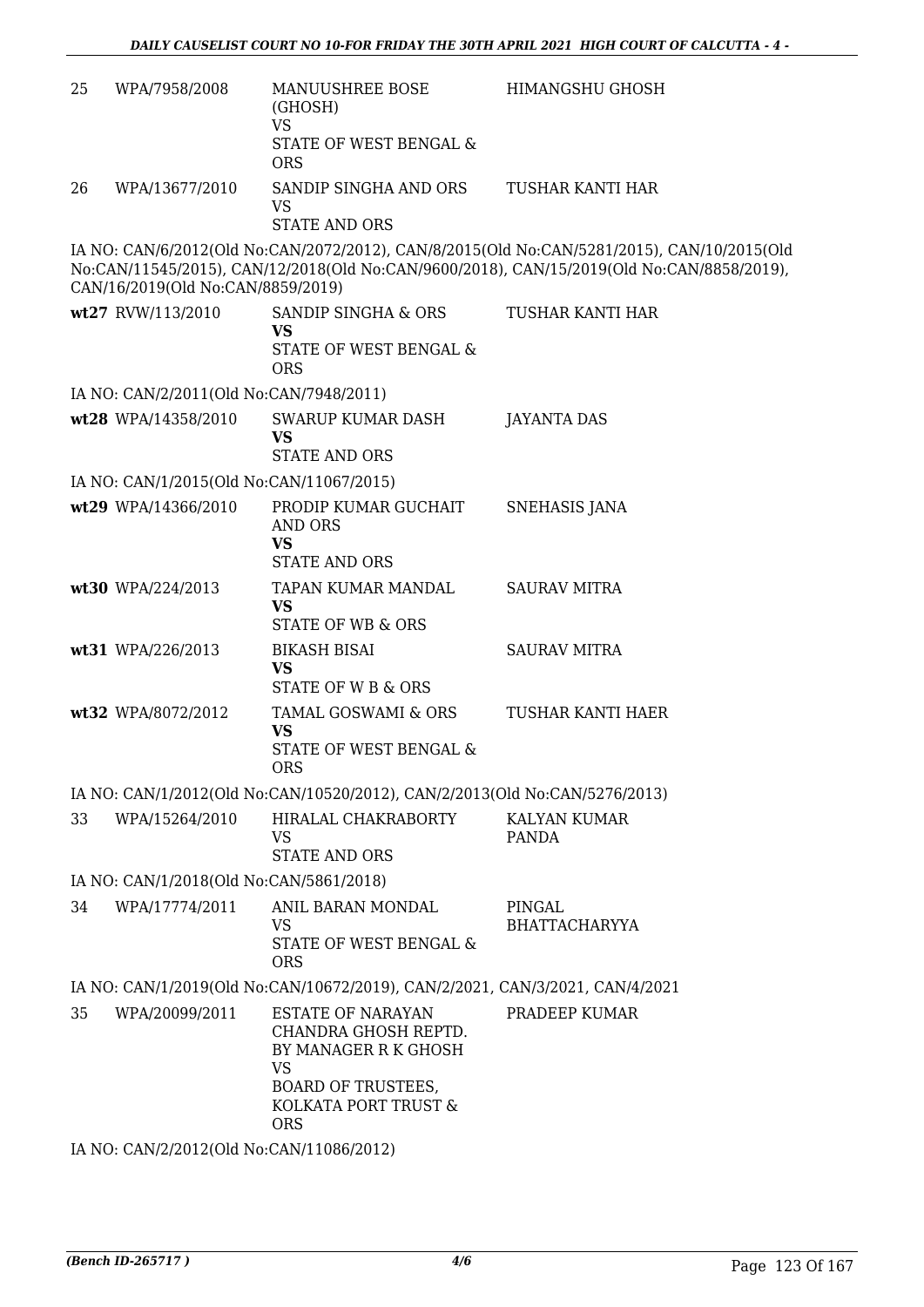| 36 | WPA/21895/2011                           | SWAGAT BUSINESS PVT<br><b>LTD</b><br><b>VS</b><br>UNION OF INDIA & ORS                                                              | <b>SUMITA SHAW</b>    |
|----|------------------------------------------|-------------------------------------------------------------------------------------------------------------------------------------|-----------------------|
|    | IA NO: ASTA/1/2012(Old No:ASTA/4/2012)   |                                                                                                                                     |                       |
| 37 | WPA/21843/2012                           | DEBLINA SAHA<br><b>VS</b><br>INDIAN OIL CORPORATION<br>& ORS.                                                                       | PARTHA PRATIM ROY     |
| 38 | WPA/17649/2014                           | JAYANTA MONDAL<br><b>VS</b><br><b>SOUTH BENGAL STATE</b><br>TRANSPORT CORPORATION<br>& ORS                                          | CHAMDRIMA KUNDU       |
| 39 | WPA/23650/2014                           | RAJENDRA KR. SAHA & ANR<br><b>VS</b><br>STATE OF WEST BENGAL &<br><b>ORS</b>                                                        | <b>GOLAM MASTAFA</b>  |
| 40 | WPA/28982/2015                           | SUDIPTA SAHA<br><b>VS</b><br><b>STATE OF WEST BENGAL &amp;</b><br><b>ORS</b>                                                        | KAKALI SAMAJPATY      |
| 41 | WPA/7633/2016                            | NORTH BENGAL TOURS &<br>TRAVELS & ANR<br><b>VS</b><br><b>INDIAN TOURISM</b><br>DEVELOPMENT<br><b>CORPORATION LTD &amp; ORS</b>      | <b>RAHUL GANGULY</b>  |
|    | IA NO: CAN/1/2019(Old No:CAN/12551/2019) |                                                                                                                                     |                       |
| 42 | WPA/28428/2016                           | KUSHAAL VIKRAM<br><b>VS</b><br>STATE OF WEST BENGAL &<br>ORS.                                                                       | <b>SAMIK SARKAR</b>   |
|    | IA NO: CAN/1/2017(Old No:CAN/2883/2017)  |                                                                                                                                     |                       |
| 43 | WPA/9674/2017                            | SANDIP CHAKRABORTY &<br><b>ORS</b><br><b>VS</b><br><b>DISTRICT PRIMARY</b><br>SCHOOL COUNCIL,<br>PASCHIM MEDINIPORE &<br><b>ORS</b> | A MANDAL              |
| 44 | WPA/14174/2017                           | KALI CHARAN NAG<br><b>VS</b><br>STATE OF WEST BENGAL &<br><b>ORS</b>                                                                | TARA PADA DAS         |
| 45 | WPA/19194/2018                           | RAM PRASAD GHOSH<br>VS<br>STATE OF WEST BENGAL &<br><b>ORS</b>                                                                      | <b>SUKUMAR SARKAR</b> |
| 46 | WPA/5957/2019                            | FENA (P) LIMITED<br><b>VS</b><br>STATE OF WEST BENGAL &<br><b>ORS</b>                                                               | <b>SAYAN SINHA</b>    |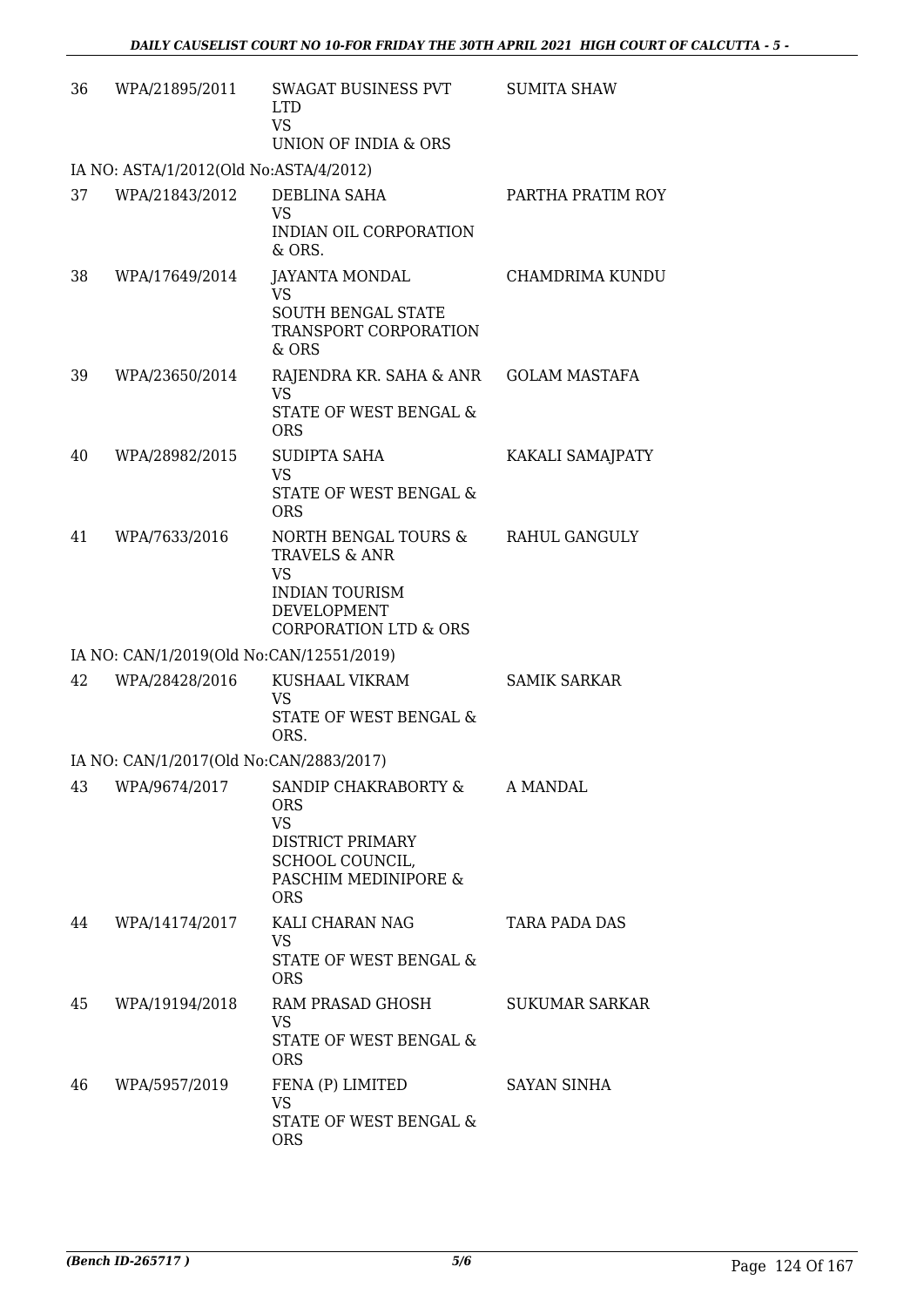| 47 | WPA/17842/2019                                                                                                                                                                                                                                                                                                                     | DEEPANJAN ROY<br><b>VS</b><br>MAULANA ABUL KALAM<br>AZAD UNIVERSITY OF<br><b>TECHNOLOGY &amp; ORS</b>        | RANANEESH GUHA<br>THAKURTA          |
|----|------------------------------------------------------------------------------------------------------------------------------------------------------------------------------------------------------------------------------------------------------------------------------------------------------------------------------------|--------------------------------------------------------------------------------------------------------------|-------------------------------------|
|    |                                                                                                                                                                                                                                                                                                                                    | <b>APPLICATION CLAIM CASE</b>                                                                                |                                     |
| 48 | FMAT/1575/2011                                                                                                                                                                                                                                                                                                                     | PURNIMA ROY & ORS<br>VS<br>NATIONAL INSURANCE CO.<br>LTD. & ORS                                              | JAYANTA KR.<br><b>MANDAL</b>        |
|    | IA NO: CAN/1/2012(Old No:CAN/6195/2012)                                                                                                                                                                                                                                                                                            |                                                                                                              |                                     |
| 49 | FMA/192/2019<br>$(PT I + OB + 2ND$<br>$J/C$ )                                                                                                                                                                                                                                                                                      | <b>HARIPRIYA DAS &amp; ORS</b><br><b>VS</b><br>THE NATIONAL INSURANCE<br>CO. LTD & ANR                       | <b>SAIDUR RAHAMAN</b>               |
| 50 | FMA/35/2021                                                                                                                                                                                                                                                                                                                        | MD TUSIF KHAN@TAUSIF<br>KHAN@TAUSEEF KHAN<br><b>VS</b><br>NATIONAL INSURANCE<br><b>COMPANY LTD &amp; ANR</b> | <b>ASHIQUE MONDAL</b>               |
| 51 | FMA/192/2021                                                                                                                                                                                                                                                                                                                       | SBI GENERAL INSURANCE<br>CO. LTD.<br>VS.<br><b>SHILA ADAK AND ORS</b>                                        | <b>DEBANJAN</b><br><b>MUKHERJEE</b> |
|    | $\mathbf{r}$ $\mathbf{r}$ $\mathbf{r}$ $\mathbf{r}$ $\mathbf{r}$ $\mathbf{r}$ $\mathbf{r}$ $\mathbf{r}$ $\mathbf{r}$ $\mathbf{r}$ $\mathbf{r}$ $\mathbf{r}$ $\mathbf{r}$ $\mathbf{r}$ $\mathbf{r}$ $\mathbf{r}$ $\mathbf{r}$ $\mathbf{r}$ $\mathbf{r}$ $\mathbf{r}$ $\mathbf{r}$ $\mathbf{r}$ $\mathbf{r}$ $\mathbf{r}$ $\mathbf{$ |                                                                                                              |                                     |

IA NO: CAN/1/2021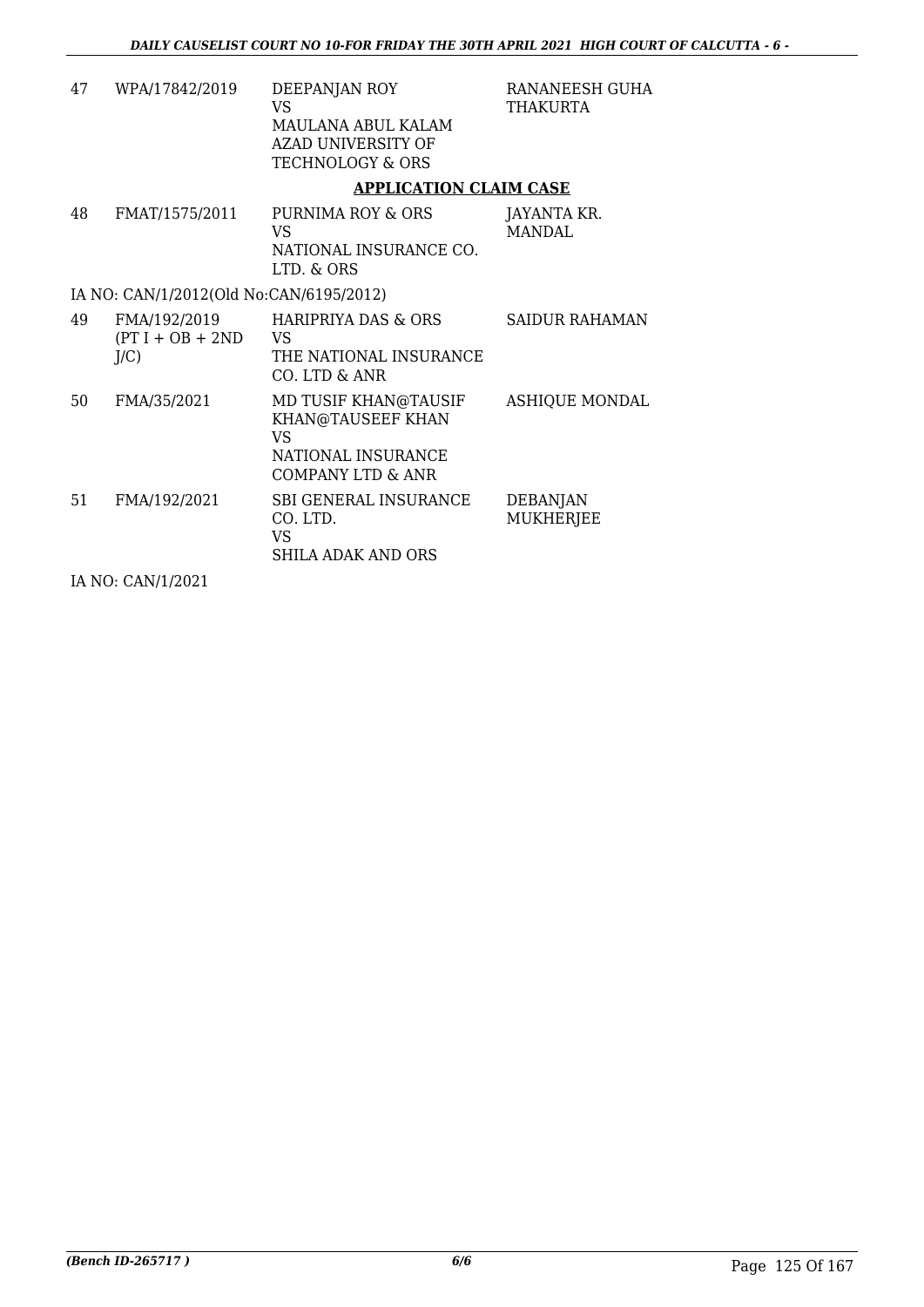

### **Appellate Side**

**DAILY CAUSELIST For Friday The 30th April 2021**

**COURT NO. 23**

### **SINGLE BENCH (SB - X)**

**AT 11:15 AM**

### **HON'BLE JUSTICE ARINDAM MUKHERJEE**

### **(VIA VIDEO CONFERENCE)**

**ON AND FROM MONDAY, 1ST MARCH, 2021 - MATTERS (MOTION & HEARING) UNDER ARTICLE 226 OF THE CONSTITUTION RELATING TO MADHYAMIK SIKSHYA KENDRA UNDER GROUP - II, INCLUDING APPLICATIONS CONNECTED THERETO;**

**MATTERS (MOTION & HEARING) UNDER ARTICLE 226 OF THE CONSTITUTION OF INDIA RELATING TO CO-OPERATIVE SOCIETIES UNDER GROUP - V (EXCLUDING SERVICE MATTERS) AND APPLICATIONS CONNECTED THERETO;**

**AND**

**ON AND FROM MONDAY, 1ST MARCH, 2021 - IN ADDITION TO HIS OWN LIST, SHALL TAKE ITEM NOS.181 TO 235 FROM THE LIST DATED 1ST MARCH, 2021 OF HON'BLE JUSTICE SABYASACHI BHATTACHARYYA.**

**AND ON AND FROM MONDAY, 1ST MARCH, 2021 - WILL SIT SINGLY AND TAKE ITEM NOS.236 TO 279 FROM THE LIST DATED 1ST MARCH, 2021 OF HON'BLE JUSTICE SABYASACHI BHATTACHARYYA (EXCEPT THE MATTERS WHICH ARE ALREADY DISPOSED OF OR ORDERED OTHERWISE).**

**IF NO ONE APPEARS FOR THE PETITIONERS IN THE VIRTUAL MODE, THE MATTERS SHALL BE DISMISSED.** 

**NO PHYSICAL MENTIONING WILL BE ENTERTAINED UNTIL FURTHER ORDER ONLY E-MENTIONING WILL BE ENTERTAINED UPON NOTICE TO THE OTHERSIDE.**

**NOTE : MATTERS WILL BE TAKEN UP THROUGH VIRTUAL MODE ONLY .**

|                                                                                                          | <b>APPLICATION</b> |                                                                             |             |  |
|----------------------------------------------------------------------------------------------------------|--------------------|-----------------------------------------------------------------------------|-------------|--|
| 1                                                                                                        | CPAN/349/2021      | A K BANERJEE AND<br><b>COMPANY AND ANR</b><br>VS<br>RIDDHI BANERJEE AND ORS | K A BHADURI |  |
|                                                                                                          | wt2 WPA/28209/2015 | A. K. BANERJEE &<br>COMPANY & ANR<br>VS<br>UNION OF INDIA & ORS             | K A BHADURI |  |
| <u> IA NIO, CANI/1/2015(OId No.CANI/11000/2015). CANI/2/2020(OId No.CANI/5724/2020). CANI/4/2020(OId</u> |                    |                                                                             |             |  |

IA NO: CAN/1/2015(Old No:CAN/11998/2015), CAN/3/2020(Old No:CAN/5724/2020), CAN/4/2020(Old No:CAN/5725/2020)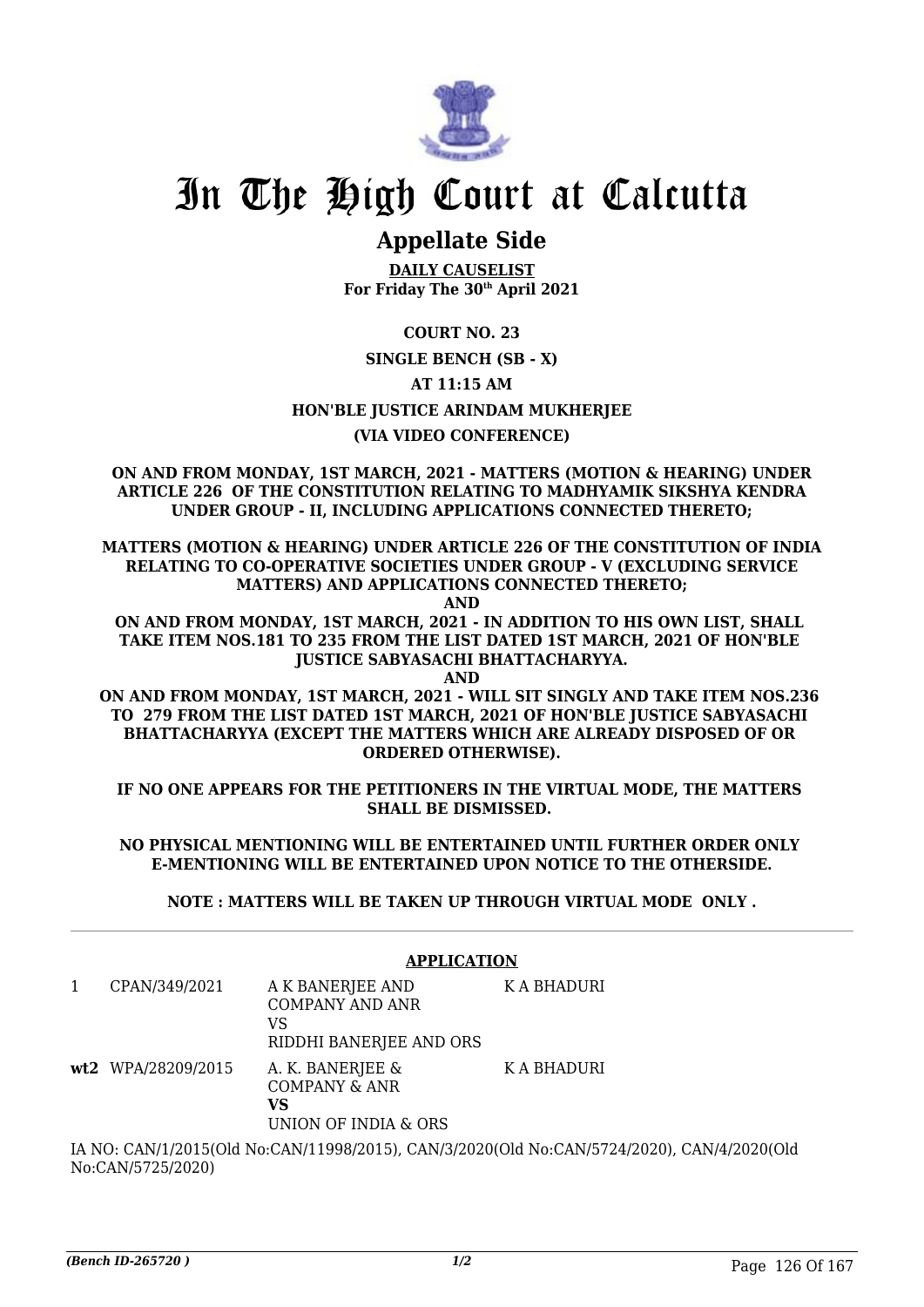| 3 | CPAN/389/2021     | IMPERIUM ENGERCY<br>UTILITY SERVICES LLP<br>VS<br>PREM SAGAR MISHRA AND<br><b>ORS</b>       | RAMENDU AGARWAL |
|---|-------------------|---------------------------------------------------------------------------------------------|-----------------|
|   | wt4 WPA/3749/2021 | <b>IMPERIUM ENERGRYU</b><br>UTILITY SERVICES LLP AND<br>ANR<br>VS<br>COAL INDIA LTD AND ORS | RAMENDU AGARWAL |
|   |                   | <b>ASSIGNED MATTERS</b>                                                                     |                 |

#### 5 WPA/23113/2019 M/S. N.K. MONDAL & SONS VS MONIKA SINHA

UNION OF INDIA & ORS

IA NO: CAN/1/2019(Old No:CAN/12647/2019)

### **MOTION 1**

( GROUP - V)( CO-OPERATIVE SOCIETIES )

6 WPA/6258/2021 SUDHANYA TARAFDER AND MARIA RAHAMAN ORS VS STATE OF WEST BENGAL AND ORS.

### **MOTION**

( GROUP - IX) (RESIDUARY )

| 7  | WPA/8619/2020 | <b>DEUSEN MONDAL</b><br>VS<br>THE STATE OF WEST<br><b>BENGAL AND ORS</b>             | MRINAL KANTI<br><b>SARTDAR</b> |
|----|---------------|--------------------------------------------------------------------------------------|--------------------------------|
| 8  | WPA/8690/2020 | <b>PRADIP KR BISWAS</b><br>VS<br>STATE OF WEST BENGAL<br>AND ORS.                    | <b>ASHOK HALDER</b>            |
| 9  | WPA/677/2021  | <b>RUIA ELECTRONICS PVT</b><br>LTD AND ORS<br>VS<br>STATE OF WEST BENGAL<br>AND ORS. | SOUMYAJYOTI NANDI              |
| 10 | WPA/8654/2021 | SUDHIR CHANDRA MISTRI<br>@ SUDHIR MISTRI<br>VS<br>STATE OF WEST BENGAL<br>AND ORS.   | <b>SOUNAK MONDAL</b>           |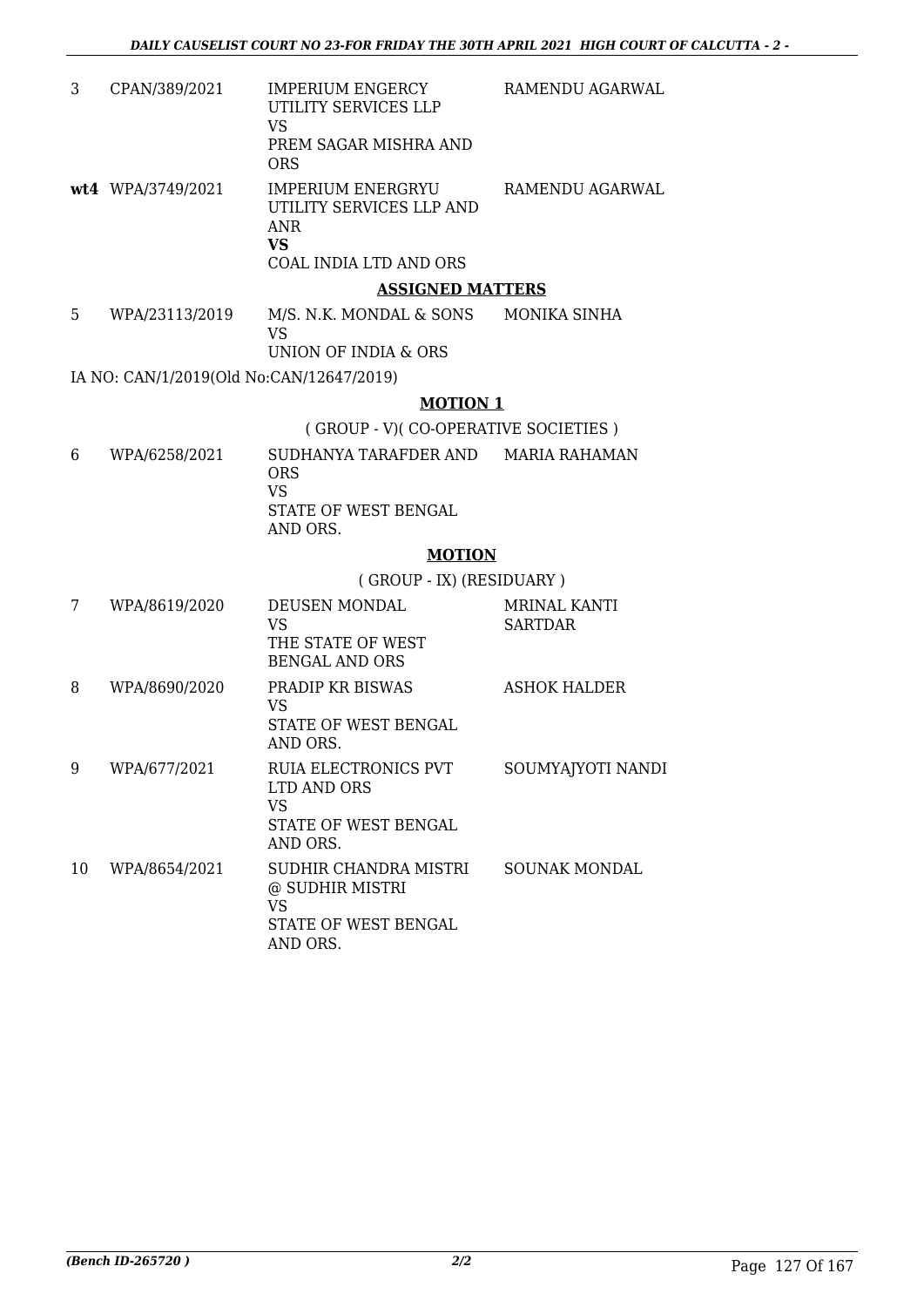

### **Appellate Side**

**DAILY CAUSELIST For Friday The 30th April 2021**

**COURT NO. 18 SINGLE BENCH (SB - XI) AT 11:15 AM HON'BLE JUSTICE BISWAJIT BASU (VIA VIDEO CONFERENCE)**

**NOT SITTING ON 30.04.2021 -------------------------------------------**

**ON AND FROM MONDAY, 22ND FEBRUARY, 2021 ROSTER NOTIFIED ON 8TH JANUARY, 2021 IS MODIFIED TO THE FOLLOWING EXTENT:-** 

**MATTERS (MOTION & HEARING) UNDER ARTICLE 226 OF THE CONSTITUTION RELATING TO MADRASAH EDUCATION UNDER GROUP II AND APPLICATIONS CONNECTED THERETO;**

**MATTERS (MOTION & HEARING) UNDER ARTICLE 226 OF THE CONSTITUTION RELATING TO APPOINTMENT AND SERVICE CONDITION OF PARA TEACHERS UNDER GROUP II AND APPLICATIONS CONNECTED THERETO;**

**ADMISSION AND HEARING OF CIVIL REVISION APPLICATIONS AND APPLICATIONS UNDER ARTICLE 227 OF THE CONSTITUTION OF INDIA ARISING OUT OF TESTAMENTARY, EJECTMENT / EVICTION SUITS AND PUBLIC PREMISES (UNAUTHORISED OCCUPANTS) ACT, 1971 INCLUDING APPLICATIONS CONNECTED THERETO.** 

**MATTERS (MOTION & HEARING) UNDER ARTICLE 226 OF THE CONSTITUTION OF INDIA RELATING TO LAND UNDER GROUP I INCLUDING APPLICATIONS CONNECTED THERETO.** 

**AND**

**ON AND FROM MONDAY, 19TH APRIL, 2021 TO FRIDAY, 30TH APRIL, 2021 – IN ADDITION TO HIS OWN LIST AND DETERMINATION, WILL SIT SINGLY AND TAKE UP THE MATTERS FROM THE LIST AND DETERMINATION OF HON'BLE JUSTICE RAJARSHI BHARADWAJ.** 

#### **NOTE: MATTERS WILL BE TAKEN UP THROUGH VITRUAL MODE ONLY.**

**SPECIAL NOTE : MENTIONING FOR INCLUSION OF "HEARING MATTERS" IN THE LIST WILL NOT BE ENTERTAINED FOR THE TIME BEING.**

|   |               | <b>NEW MOTION (GROUP - II)</b>                                |                    |  |
|---|---------------|---------------------------------------------------------------|--------------------|--|
| 1 | WPA/7270/2021 | SK. HASAN IMAM<br>VS<br>STATE OF WEST BENGAL AND<br>ORS.      | KAZI SAJJAD ALAM   |  |
| 2 | WPA/7517/2021 | TUHIN MOLLA<br>VS<br>STATE OF WEST BENGAL AND<br>ORS.         | PALASH BAPARI      |  |
| 3 | WPA/7574/2021 | MEHEDI HASAN BISWAS<br>VS<br>STATE OF WEST BENGAL AND<br>ORS. | PAMPA DEY (DHABAL) |  |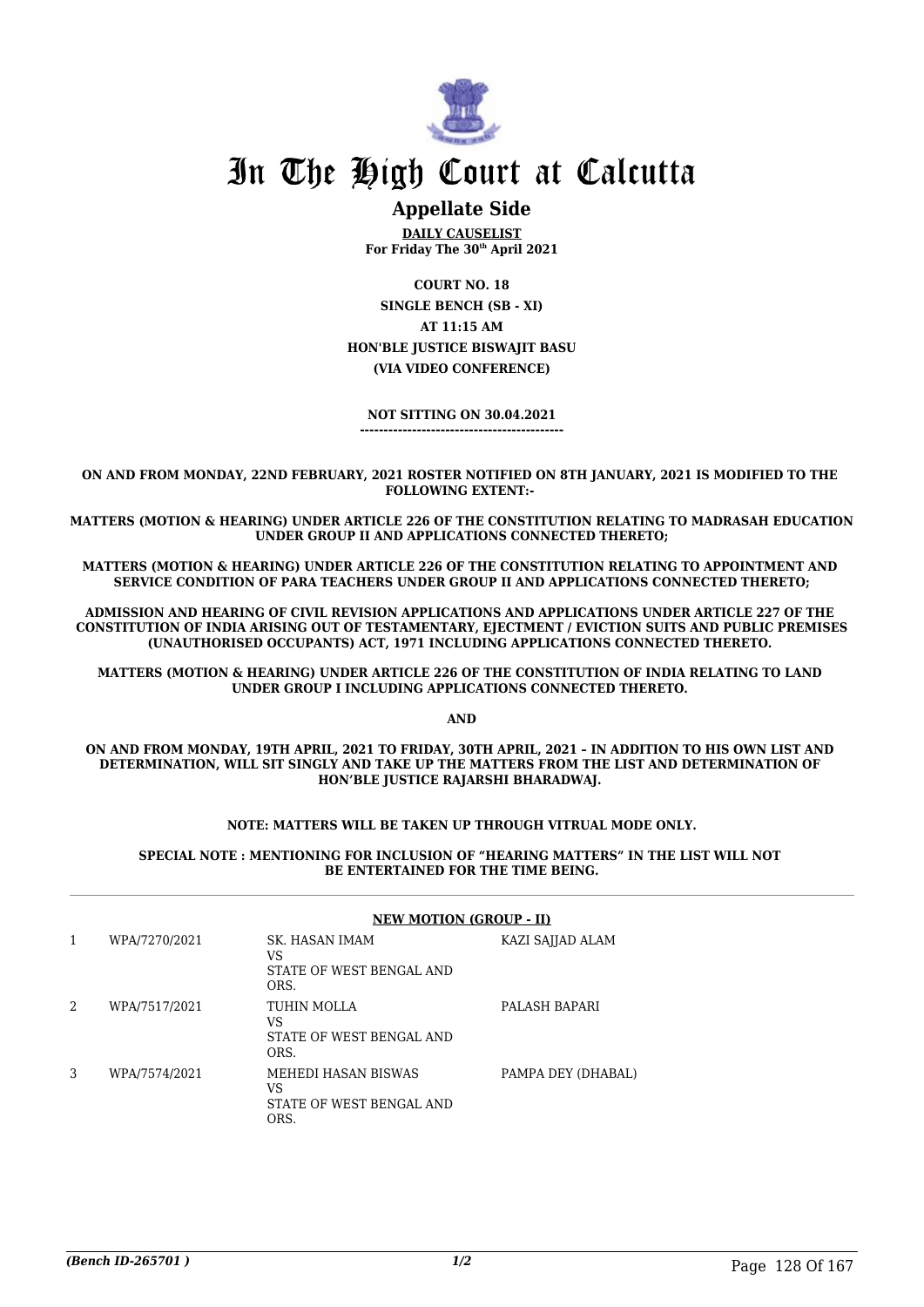### *DAILY CAUSELIST COURT NO 18-FOR FRIDAY THE 30TH APRIL 2021 HIGH COURT OF CALCUTTA - 2 -*

| 4  | WPA/7775/2021 | <b>SYED IMROZE ALI</b><br>VS<br>STATE OF WEST BENGAL AND<br>ORS.                   | <b>REJAUL ALAM</b>    |
|----|---------------|------------------------------------------------------------------------------------|-----------------------|
| 5  | WPA/7932/2021 | SK FAIJUL HOQUE AND ANR.<br>VS<br>STATE OF WEST BENGAL AND<br>ORS.                 | NAYEEMUL HAQUE        |
| 6  | WPA/7937/2021 | MD ALI AHMAD AND ORS.<br>VS<br>STATE OF WEST BENGAL AND<br>ORS.                    | NAYEEMUL HAOUE        |
| 7  | WPA/8765/2021 | HABIBUR RAHAMAN MONDAL<br>AND ORS<br><b>VS</b><br>STATE OF WEST BENGAL AND<br>ORS. | <b>GOUTAM SARDAR</b>  |
| 8  | WPA/8773/2021 | <b>SABINA YASMIN</b><br>VS<br>STATE OF WEST BENGAL AND<br>ORS.                     | <b>SANTANU MAJI</b>   |
| 9  | WPA/9860/2021 | <b>HASANUL ISLAM</b><br><b>VS</b><br>STATE OF WEST BENGAL AND<br>ORS.              | <b>SUBHOJIT GHOSH</b> |
| 10 | WPA/9861/2021 | POPY GHOSH<br><b>VS</b><br>STATE OF WEST BENGAL AND<br>ORS.                        | <b>SUBHOJIT GHOSH</b> |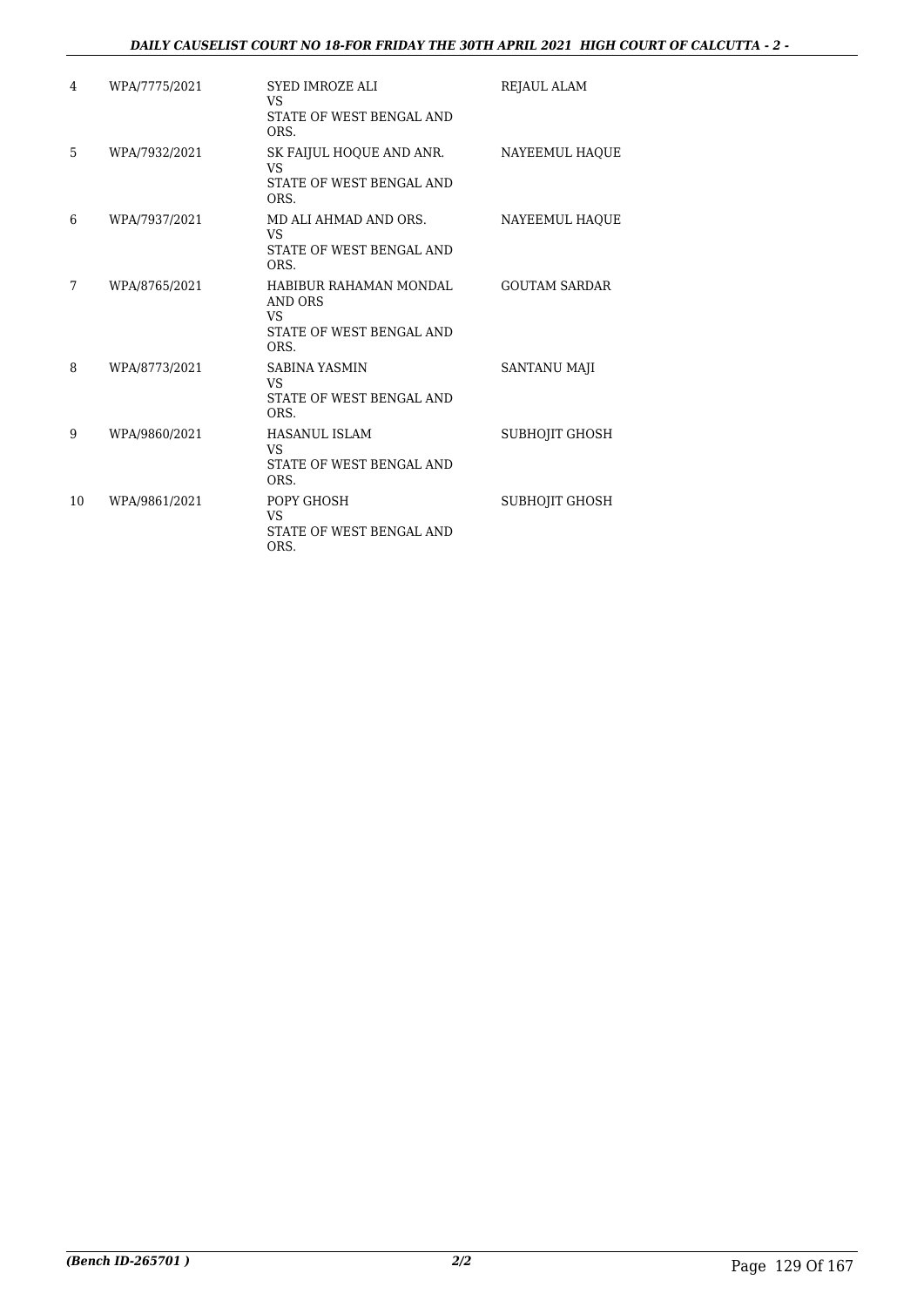

### **Appellate Side**

**DAILY CAUSELIST For Friday The 30th April 2021**

**COURT NO. 24**

**SINGLE BENCH (SB - XII)**

**AT 11:15 AM**

**HON'BLE JUSTICE AMRITA SINHA**

**(VIA VIDEO CONFERENCE)**

**ON AND FROM MONDAY, 11TH JANUARY, 2021 ROSTER NOTIFIED ON 8TH JANUARY, 2021 IS MODIFIED TO THE FOLLOWING EXTENT :- MATTERS (MOTION & HEARING) UNDER ARTICLE 226 OF THE CONSTITUTION RELATING TO MUNICIPALITIES AND PANCHAYATS (EXCLUDING MATTERS RELATED TO CO-OPERATIVE SOCIETIES) UNDER GROUP V AND APPLICATIONS CONNECTED THERETO (INCLUDING ALL SERVICE MATTERS RELATED TO MUNICIPALITY AND CONNECTED APPLICATIONS CONNECTED THERETO).** 

**AND**

**ON AND FROM WEDNESDAY, 21ST APRIL, 2021 TO SO LONG AS THE SINGLE BENCH OF HON'BLE JUSTICE AMRITA SINHA DOES NOT SIT – HON'BLE JUSTICE SHEKHAR B. SARAF IN ADDITION TO HIS OWN LIST AND DETERMINATION, SHALL TAKE UP MATTERS FROM THE LIST AND DETERMINATION OF HON'BLE JUSTICE AMRITA SINHA.** 

**THE FOLLOWING NOTES WILL BE EFFECTIVE ON AND FROM 11.01.2021.**

**SPECIAL NOTE : NO FURTHER INCLUSION IN THE LIST WILL BE ALLOWED UNTIL FURTHER ORDER.** 

**1.ON EVERY MONDAY MUNICIPALITY MOTIONS WILL BE TAKEN UP FOR THE WHOLE DAY. IF TIME PERMITS PANCHAYAT MOTIONS WILL BE TAKEN UP.** 

**2. ON EVERY TUESDAY PANCHAYAT MOTIONS WILL BE TAKEN UP TILL RECESS. AFTER RECESS APPLICATIONS WILL BE TAKEN UP AND IF TIME PERMITS PANCHAYAT MOTIONS WILL BE TAKEN UP AND THEREAFTER MUNICIPALITY MOTIONS WILL BE TAKEN UP.**

**3. ON EVERY WEDNESDAY MUNICIPALITY MOTIONS WILL BE TAKEN UP TILL RECESS. AFTER RECESS CONTEMPT MATTERS WILL BE TAKEN UP AND IF TIME PERMITS MUNICIPALITY MOTIONS WILL BE TAKEN UP AND THEREAFTER PANCHAYAT MOTIONS WILL BE TAKEN UP.** 

**4. ON EVERY THURSDAY PANCHAYAT MOTIONS WILL BE TAKEN UP TILL RECESS. AFTER RECESS HEARING MATTERS WILL BE TAKEN UP. IF TIME PERMITS PANCHAYAT MOTIONS WILL BE TAKEN UP AND THEREAFTER MUNICIPALITY MOTIONS WILL BE TAKEN UP.**

**5. ON EVERY FRIDAY PANCHAYAT MOTIONS WILL BE TAKEN UP TILL RECESS. AFTER RECESS HEARING MATTERS WILL BE TAKEN UP AND IF TIME PERMITS PANCHAYAT MOTIONS WILL BE TAKEN UP AND THEREAFTER MUNICIPALITY MOTIONS WILL BE TAKEN UP.** 

|                                         | <b>TO BE MENTIONED</b>                  |                                                                     |                    |
|-----------------------------------------|-----------------------------------------|---------------------------------------------------------------------|--------------------|
| 1                                       | WPA/13480/2015                          | ASHISH SAMANTA<br>VS<br>STATE OF WEST BENGAL & ORS                  | ABU SOHEL          |
|                                         | IA NO: CAN/1/2019(Old No:CAN/5055/2019) |                                                                     |                    |
| 2                                       | WPA/20454/2019<br>[NON-PROSECUTION]     | SUNIL A. KHUSHALANI<br>VS<br>KOLKATA MUNICIPAL<br>CORPORATION & ORS | KUMK KUM MUKHERJEE |
|                                         |                                         | <b>MUNICIPALITY - MOTIONS</b>                                       |                    |
| 3                                       | WPA/29339/2014                          | KARTICK CHANDRA BARIK<br>VS<br>STATE OF WEST BENGAL & ORS           | KUNAL GANGULY      |
| IA NO: CAN/1/2020(Old No:CAN/2766/2020) |                                         |                                                                     |                    |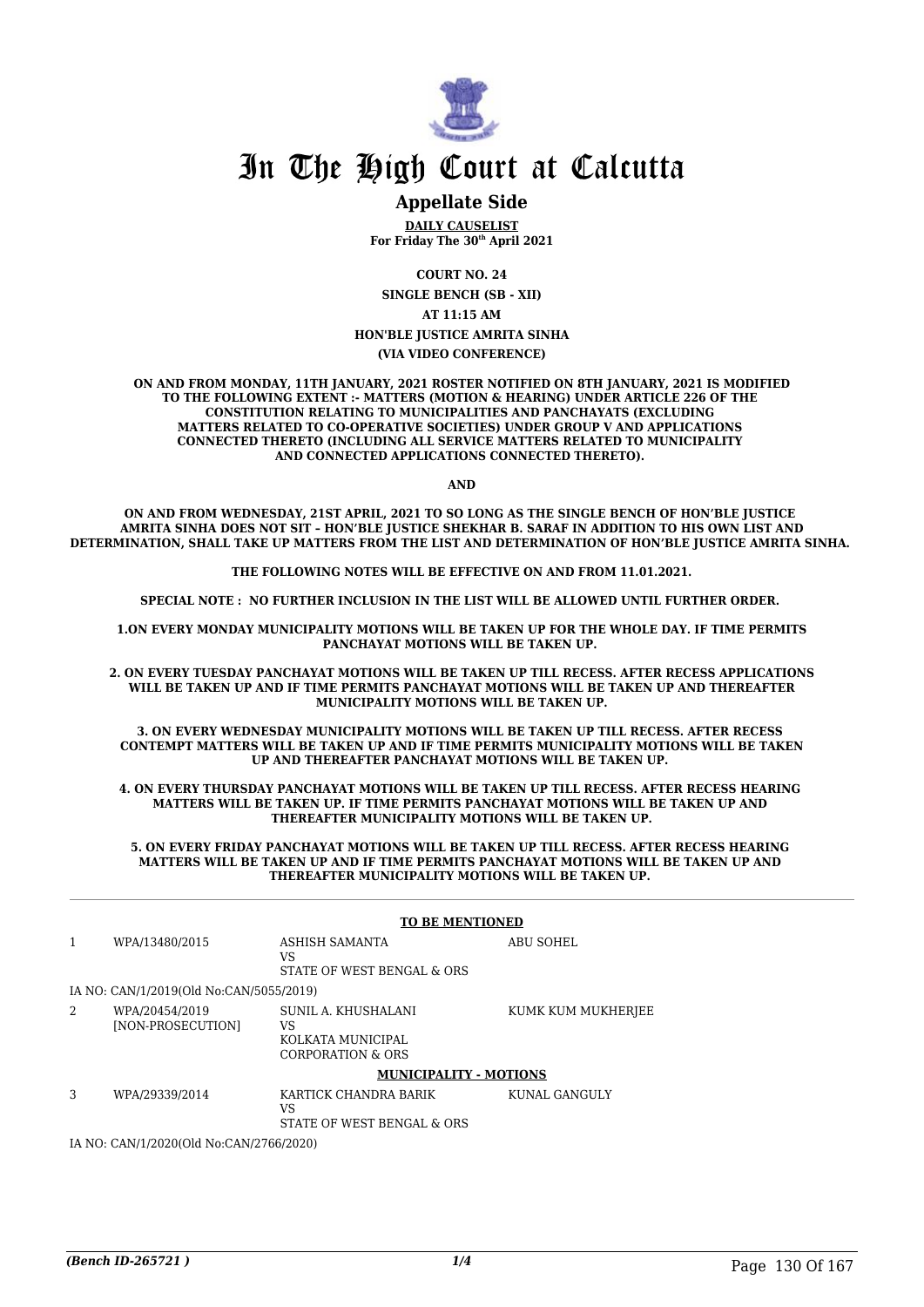| wt4 | WPA/29340/2014                          | SWAPAN CHATTERJEE & ORS<br>VS                                                                                                      | KUNAL GANGULY                      |
|-----|-----------------------------------------|------------------------------------------------------------------------------------------------------------------------------------|------------------------------------|
|     |                                         | STATE OF WEST BENGAL & ORS                                                                                                         |                                    |
|     | IA NO: CAN/1/2020(Old No:CAN/2765/2020) |                                                                                                                                    |                                    |
| 5   | WPA/5052/2019                           | SARASWATI TANTUBAY AND ORS<br>(SWAPAN TANTUBAY SINCE<br>DEACESED)<br><b>VS</b><br>ASANSOL MUNICIPAL<br><b>CORPORATION AND ORSS</b> | NEMAI CHANDRA SAHA                 |
| 6   | WPA/3108/2020                           | ANJALI DHAR                                                                                                                        | SOUNAK BHATTACHARYA                |
|     |                                         | VS<br>KOLKATA MUNICIPAL<br><b>CORPORATION &amp; ORS</b>                                                                            |                                    |
| 7   | WPA/3814/2020                           | AMALENDU KR BERA & ORS                                                                                                             | SOURAV DUTTA                       |
|     |                                         | VS<br>STATE OF WEST BENGAL & ORS                                                                                                   |                                    |
| 8   | WPA/4977/2020                           | <b>HARU BERA</b>                                                                                                                   | SHUVRO PROKASH LAHIRI              |
|     |                                         | VS<br>CHANDANNAGAR MUNICIPAL<br><b>CORPORATION &amp; ORS</b>                                                                       |                                    |
| 9   | WPA/5089/2020                           | NARENDRA NATH SEN<br>VS                                                                                                            | DEBNATH MAHATA                     |
|     |                                         | STATE OF WEST BENGAL & ORS<br>MIRA SHAW                                                                                            | LAKSHMI SHAW                       |
| 10  | WPA/6957/2020                           | VS                                                                                                                                 |                                    |
|     |                                         | <b>BHATPARA MUNICIPALITY</b>                                                                                                       |                                    |
|     | IA NO: CAN/1/2020                       |                                                                                                                                    |                                    |
| 11  | WPA/7246/2020                           | SUBRATA MUKHERJEE<br>VS<br>KOLKATA MUNICIPAL                                                                                       | <b>GITASHREE MISTRY</b>            |
|     |                                         | CORPORATION                                                                                                                        |                                    |
|     | IA NO: CAN/1/2020                       |                                                                                                                                    |                                    |
| 12  | WPA/7527/2020                           | SOUMEN KUMAR DUTTA<br>VS<br>State of West Bengal                                                                                   | <b>SOURAV DUTTA</b>                |
|     | IA NO: CAN/1/2020                       |                                                                                                                                    |                                    |
| 13  | WPA/7785/2020                           | <b>JOYASHREE BASULI</b><br>VS<br>STATE OF WEST BENGAL AND ORS.                                                                     | UTTAM KR<br><b>BHATTACHARYYA</b>   |
| 14  | WPA/8019/2020                           | NANDA GUHA AND ORS                                                                                                                 | MAUSUMI BHOWAL                     |
|     |                                         | VS<br>A MUNICIPAL CORPORATIOPN AND<br>ORS                                                                                          |                                    |
| 15  | WPA/8032/2020                           | <b>IQBAL AHMED</b>                                                                                                                 | GOLAM KARIM                        |
|     |                                         | VS<br>State of West Bengal                                                                                                         | <b>CHOUDHURY</b>                   |
| 16  | WPA/8275/2020                           | <b>BISWARUP PAUL</b><br>VS                                                                                                         | SUTHIRTHA DAS                      |
|     |                                         | THE KOLKATA MUNICIPAL<br><b>CORPORATION AND OTHERS</b>                                                                             |                                    |
| 17  | WPA/8518/2020                           | RAMESH CHOWDHURY AND ORS<br>VS<br><b>HOWRAH MUNICIPAL</b><br>CORPORATION AND ORS                                                   | KOYELI BHATTACAHARYA               |
| 18  | WPA/8593/2020                           | MD PARVEZ                                                                                                                          | ARDHENDU BANERJEE                  |
|     |                                         | VS<br>THE HOWRAH MUNICIPAL<br>CORPORATION                                                                                          |                                    |
| 19  | WPA/8652/2020                           | MD JAWED<br>VS                                                                                                                     | MANABENDRA THAKUR                  |
|     |                                         | the kolkata municipal corporation                                                                                                  |                                    |
| 20  | WPA/9017/2020                           | <b>SUNAND PRASAD SHAW</b><br>VS                                                                                                    | PRATAP RANJAN<br><b>CHATTERJEE</b> |
| 21  | WPA/9080/2020                           | STATE OF WEST BENGAL AND ORS.<br>KANAI PRASAD                                                                                      | MRITYUNJOY SAHA                    |
|     |                                         | VS<br>STATE OF WEST BENGAL AND ORS.                                                                                                |                                    |
|     |                                         |                                                                                                                                    |                                    |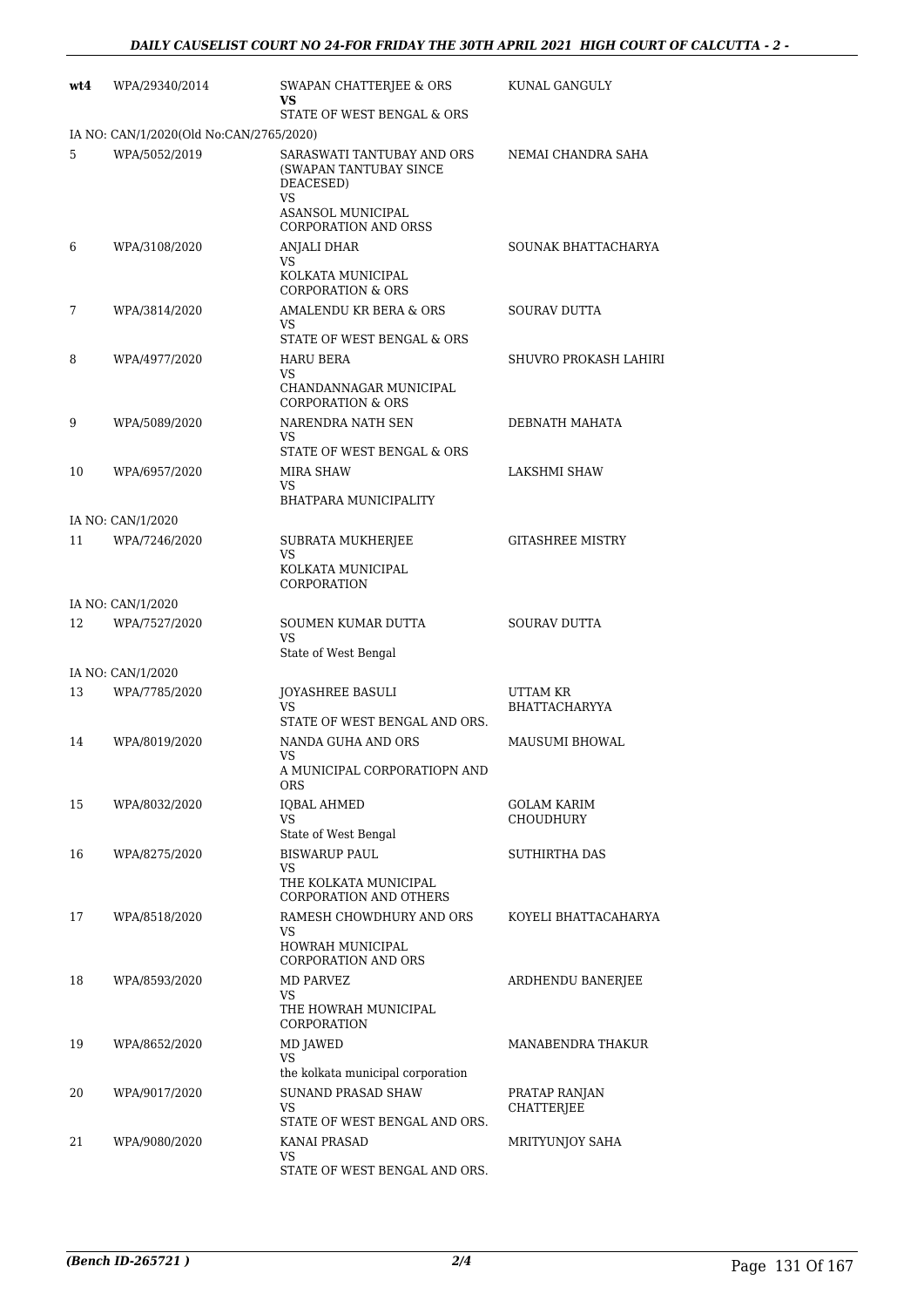| 22 | WPA/9603/2020       | KALIDAS MAITY AND ANR.<br>VS<br>STATE OF WEST BENGAL AND ORS.                                              | <b>TANUSREE DAS</b>           |
|----|---------------------|------------------------------------------------------------------------------------------------------------|-------------------------------|
| 23 | WPA/9772/2020       | <b>ITU CHAKRABORTY</b><br>VS<br>KOLKATA MUNICIPAL                                                          | MANABENDRA THAKUR             |
| 24 | WPA/9865/2020       | CORPORATION<br>PRAVAT KUMAR BANERJEE<br>VS                                                                 | BIDHAYAK LAHIRI               |
| 25 | WPA/10091/2020      | State of West Bengal<br>DEBABRATA PAL AND ANR<br>VS<br>THE STATE OF WEST BENGAL AND<br><b>ORS</b>          | DEBNATH MAHATA                |
| 26 | WPA/10201/2020      | AJAY CHOWDHURY AND ANOTHER<br>VS<br>KOLKATA MUNICIPAL<br>CORPORATION AND OTHERS                            | BRATIN KUMAR DEY              |
| 27 | WPA/10665/2020      | PRADIP KUMAR DEBNATH<br>VS                                                                                 | <b>SUKANTA DAS</b>            |
| 28 | WPA/10734/2020      | STATE OF WEST BENGAL AND ORS.<br>SHYAM SUNDER DUTTA<br>VS                                                  | <b>ABHISHEK BANERJEE</b>      |
| 29 | WPA/10782/2020      | STATE OF WEST BENGAL AND ORS.<br>RUPA BIBI @ RUPA BIBI SEIKH<br><b>VS</b>                                  | ARJUN SAMANTA                 |
| 30 | WPA/11183/2020      | STATE OF WEST BENGAL AND ORS.<br>MANIKA SAHA<br>VS                                                         | NEPESH MAJHI                  |
| 31 | WPA/11323/2020      | PANIHATI MUNICIPALITY AND ORS<br>AJIT KUMAR HAJRA<br><b>VS</b>                                             | TARUN KUMAR DAS               |
| 32 | WPA/11663/2020      | State of West Bengal<br>PAPRI DAS<br>VS<br><b>KMC AND ORS</b>                                              | J K SANWARWALA                |
| 33 | WPA/263/2021        | ABHISHEK MUKHERJEE<br>VS                                                                                   | SANDIP GHOSH                  |
| 34 | WPA/381/2021        | STATE OF WEST BENGAL AND ORS.<br>PAMPA BARMAN DAS<br><b>VS</b><br>STATE OF WEST BENGAL AND ORS.            | <b>BISWAJIT TIWARI</b>        |
| 35 | WPA/1188/2021       | KISHOR KUMAR OJHA<br>VS<br>THE KOLKATA MUNICIPAL                                                           | MD. JALALUDDIN                |
| 36 | WPA/1403/2021       | CORPORATION<br>SWAPAN KUMAR DEY<br>VS<br>STATE OF WEST BENGAL AND ORS.                                     | <b>SURYA MAITY</b>            |
| 37 | WPA/1408/2021       | SANTU GHOSH<br>VS.<br>STATE OF WEST BENGAL AND ORS.                                                        | PALASH MUKHERJEE              |
| 38 | WPA/1433/2021       | <b>GARIMA DEVELOPERS AND</b><br><b>ANOTHER</b><br>VS<br>KOLKATA MUNICIPAL<br><b>CORPORATION AND OTHERS</b> | ANUJIT MOOKHERJI              |
|    | wt39 WPA/37860/2013 | RATNA GHOSE & ORS<br>VS.                                                                                   | TANUSREE DAS                  |
|    |                     | THE K.M.C. & ORS<br>IA NO: CAN/1/2014(Old No:CAN/6994/2014), CAN/2/2018(Old No:CAN/2662/2018)              |                               |
| 40 | WPA/1607/2021       | ALAM ARA BIBI                                                                                              | <b>INDRAJIT BHATTACHARJEE</b> |
|    |                     | VS.<br>KOLKATA MUNICIPAL<br>CORPORATION                                                                    |                               |
| 41 | WPA/1620/2021       | <b>ANJANA ROY</b><br>VS<br>STATE OF WEST BENGAL AND ORS.                                                   | PROBAL SARKAR                 |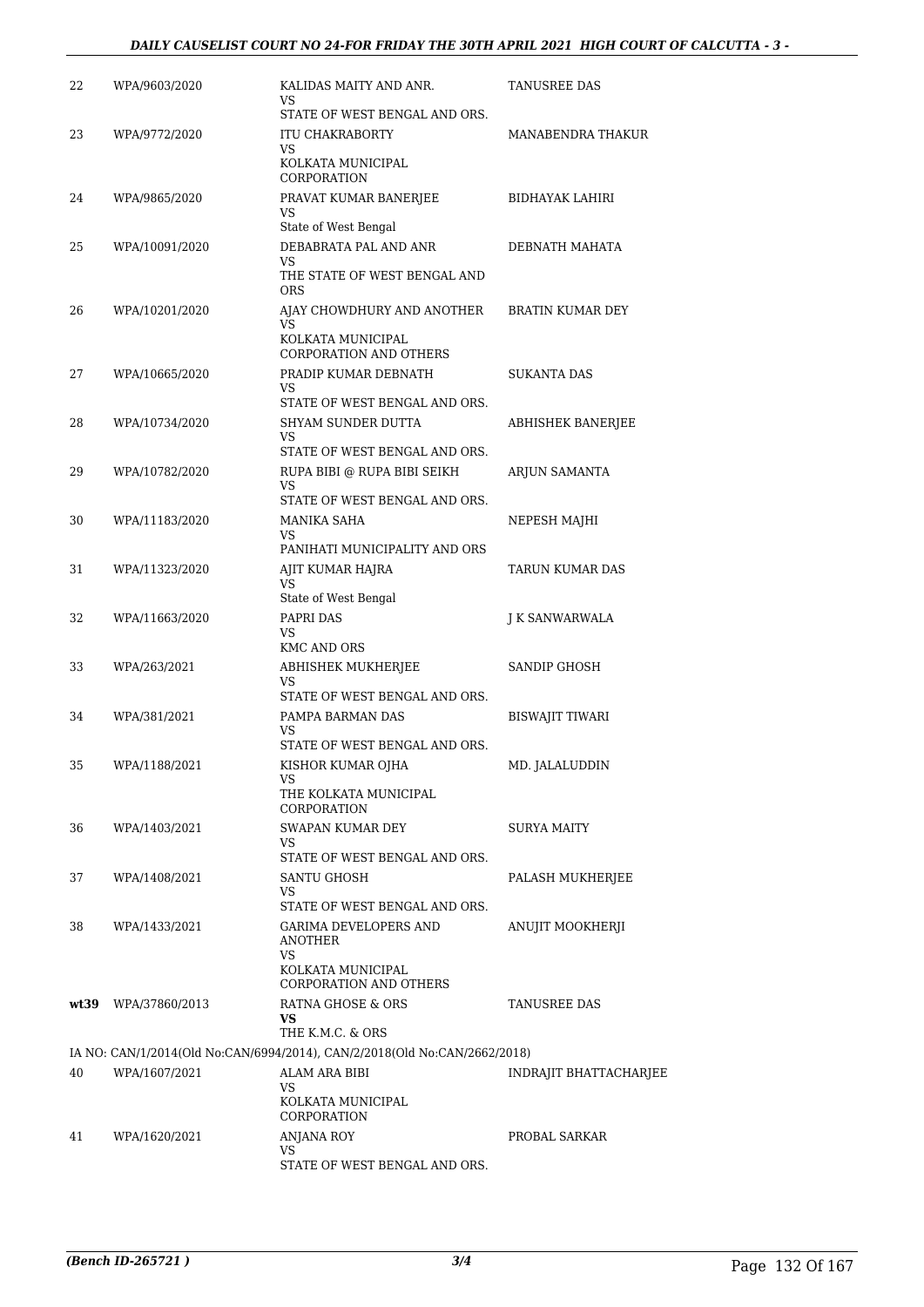| 42 | WPA/1626/2021     | MUNNI DOM<br>VS.<br>STATE OF WEST BENGAL AND ORS.                                              | PROBAL SARKAR         |
|----|-------------------|------------------------------------------------------------------------------------------------|-----------------------|
| 43 | WPA/5114/2021     | <b>SAHADEB DAS</b><br><b>VS</b><br>STATE OF WEST BENGAL AND ORS.                               | PRTANTICK GHOSH       |
|    |                   | <b>PANCHAYAT - MOTIONS</b>                                                                     |                       |
| 44 | WPA/18945/2019    | <b>SUKHEN KUMAR</b><br><b>VS</b>                                                               | SOUNAK BHATTACHARYA   |
|    |                   | STATE OF WEST BENGAL & ORS                                                                     |                       |
| 45 | WPA/4809/2020     | NURUL AMIN @ NURULAMIN<br><b>GAYEN</b><br><b>VS</b><br>STATE OF WEST BENGAL & ORS              | PAMPA DEY (DHABAL)    |
| 46 | WPA/10528/2020    | JOYPRAKASH MONDAL AND ORS<br><b>VS</b><br>STATE OF WEST BENGAL AND ORS.                        | <b>SANKAR HALDER</b>  |
| 47 | WPA/2917/2021     | SANAT KUMAR MANDAL AND<br><b>OTHERS</b><br><b>VS</b><br>STATE OF WEST BENGAL AND ORS.          | SHUVRO PROKASH LAHIRI |
| 48 | WPA/4282/2021     | JAYDEB HALDER PROP OF JYOTI<br><b>ENTERPRISE</b><br><b>VS</b><br>STATE OF WEST BENGAL AND ORS. | <b>ASIF DEWAN</b>     |
|    | IA NO: CAN/1/2021 |                                                                                                |                       |
| 49 | WPA/6192/2021     | SAHINA SK.<br>VS.<br>THE STATE OF WEST BENGAL AND<br><b>ORS</b>                                | MITUL CHAKRABORTY     |
| 50 | WPA/7575/2021     | PRATIP CHAKRABORTY<br><b>VS</b><br>THE STATE OF WEST BENGAL AND<br><b>ORS</b>                  | DEBORUPA MUKHERJEE    |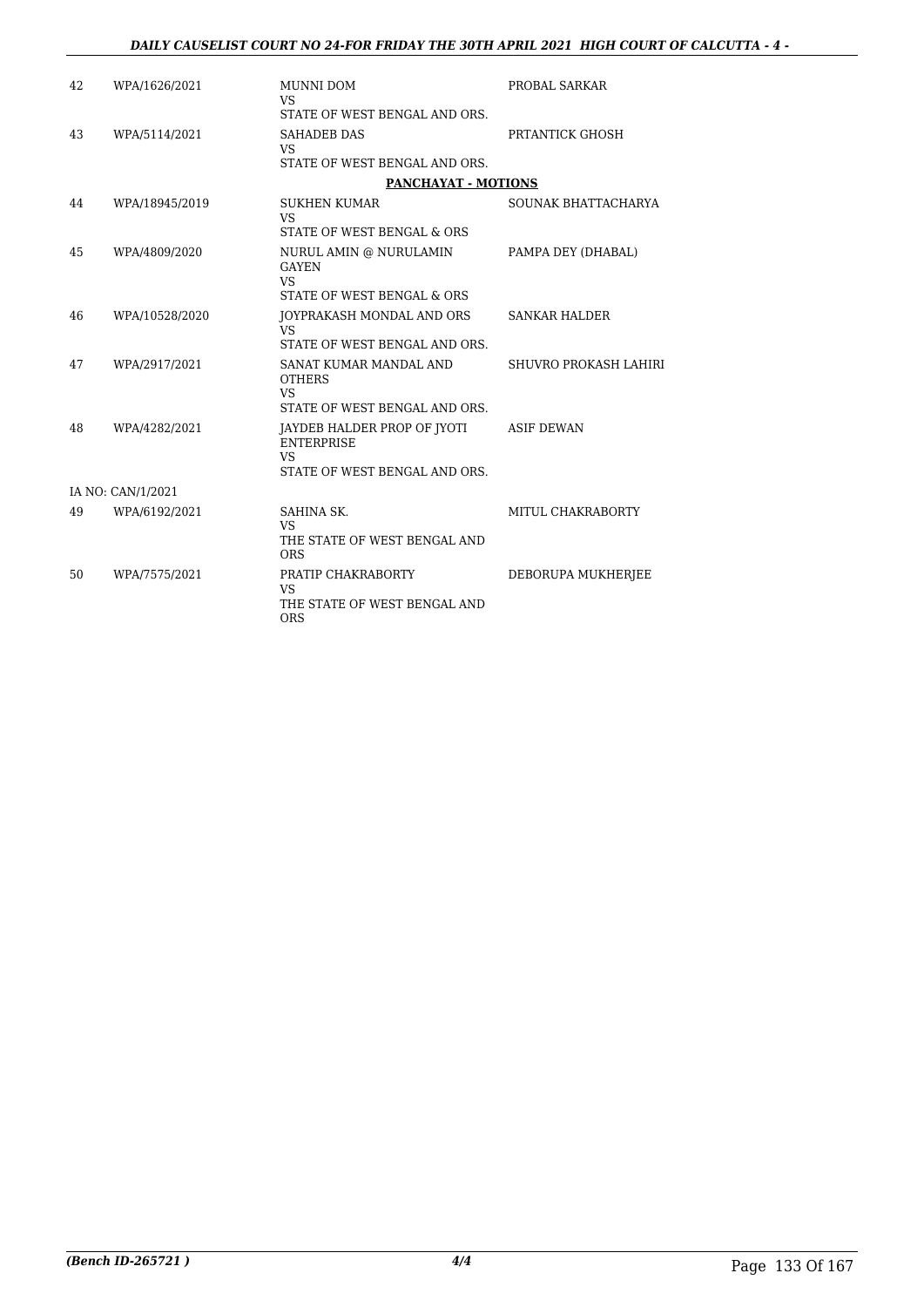

### **Appellate Side**

**DAILY CAUSELIST For Friday The 30th April 2021**

### **COURT NO. 22**

### **SINGLE BENCH (SB - XIII)**

### **AT 11:15 AM**

### **HON'BLE JUSTICE ABHIJIT GANGOPADHYAY**

### **(VIA VIDEO CONFERENCE)**

#### **ON AND FROM MONDAY, THE 11TH JANUARY, 2021 – MATTERS ( MOTION & HEARING) UNDER ARTICLE 226 OF THE CONSTITUTION OF INDIA RELATING TO LABOUR UNDER GROUP III; MATTERS (MOTION & HEARING) UNDER ARTICLE 226 OF THE CONSTITUTION RELATING TO TRANSPORT & TELECOMMUNICATION UNDER GROUP VII INCLUDING HEARING OF WRIT PETITIONS AND APPLICATIONS CONNECTED THERETO;**

**MATTERS(MOTION & HEARING) RELATING TO REGULATION OF INDUSTRIES & ESSENTIAL COMMODITIES & VARIOUS CENTRAL ORDERS UNDER GROUP VIII INCLUDING APPLICATIONS CONNECTED THERETO.**

#### **AND**

**ON AND FROM TUESDAY, 16TH MARCH, 2021 - WILL SIT SINGLY AND TAKE UP HIS REGULAR LIST AND DETERMINATION AS PUBLISHED IN THE ROSTER DATED 7TH JANUARY, 2021. FROM MONDAY, (25.01.2021) THE SCHEDULE GIVEN BELOW WILL BE FOLLOWED.**

### **NOTE : MATTERS WILL BE TAKEN UP SERIALLY.**

#### **NOTE : FROM 13TH APRIL, 2021 TO 30TH APRIL, 2021 NO MENTIONING WILL BE TAKEN FOR INCLUSION IN THE LIST EXCEPT SENIOR CITIZEN MATTERS AND MATTERS OF LEGAL AID.**

#### **FOR JUDGMENT**

| 1 | WPA/3817/2020<br>$[3.00 P.M.]$ (Ch.) | M/S PRECIOUS CARRYING<br>CORPORATION LTD & ANR<br>VS<br>STATE OF WEST BENGAL &<br>ORS                    | RANNI SHROFF |
|---|--------------------------------------|----------------------------------------------------------------------------------------------------------|--------------|
| 2 | WPA/4928/2021<br>$[3.00 P.M.]$ (Ch)  | M/S. SONAI FOOD<br><b>MARKETING PRIVATE</b><br>LIMITED AND ANR<br>VS<br>STATE OF WEST BENGAL<br>AND ORS. | RAMESH DHARA |

### **TO BE MENTIONED**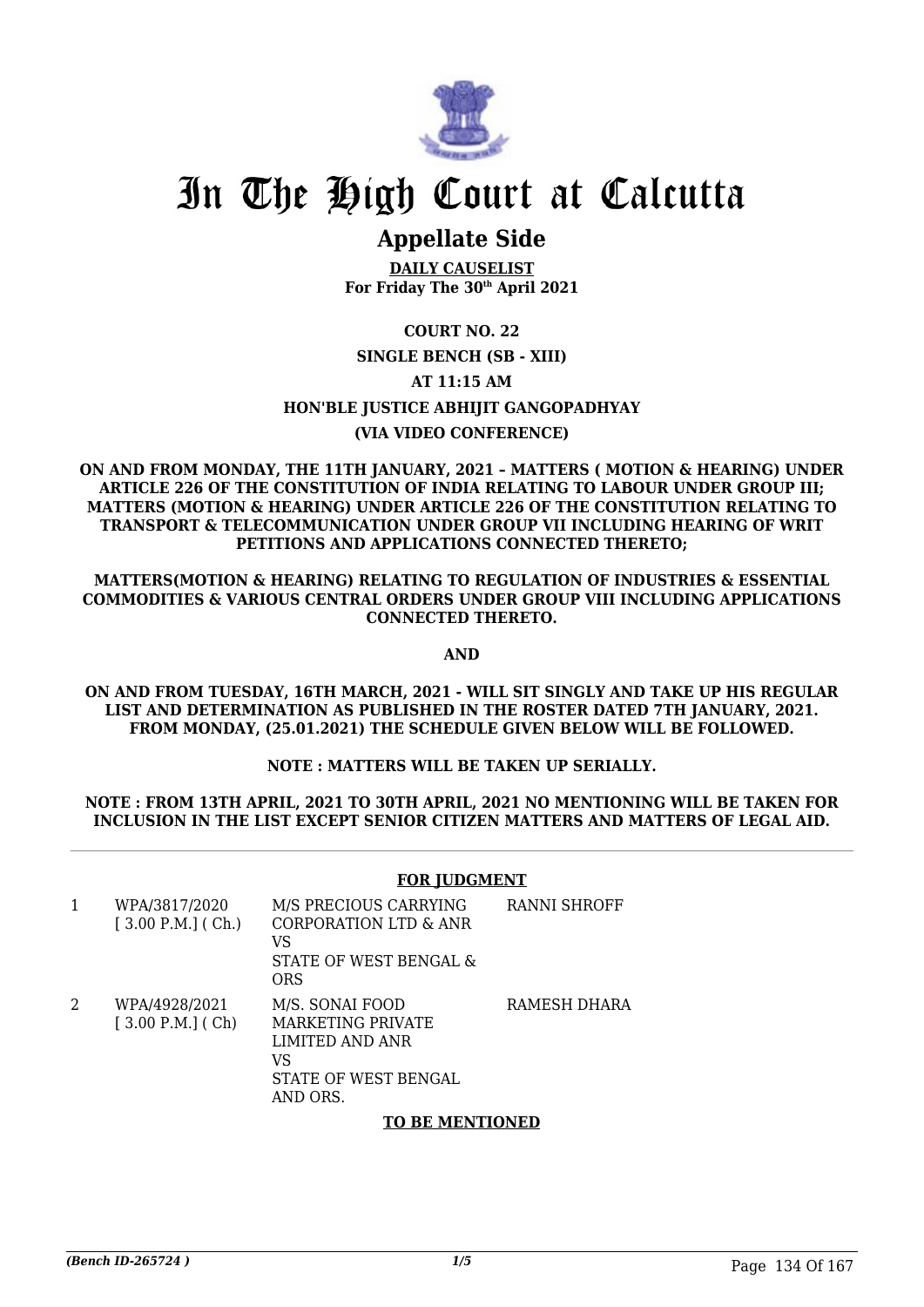| 3  | WPA/25848/2018                           | THE STATESMAN LTD.<br><b>VS</b><br>STATE OF WEST BENGAL &<br>ORS.                                                         | SUPRIYA RANJAN<br><b>SAHA</b>     |
|----|------------------------------------------|---------------------------------------------------------------------------------------------------------------------------|-----------------------------------|
|    |                                          | <b>GR. - III (MOTION)</b>                                                                                                 |                                   |
| 4  | WPA/5049/2021                            | WEST BENGAL MEDICAL<br><b>AND SALES</b><br>REPRESENTATIVES UNION<br><b>AND ANR</b><br><b>VS</b><br>UNION OF INDIA AND ANR | Suvadip Bhattacharjee             |
| 5  | WPA/6467/2021                            | DIPON KUMAR SAHA<br><b>VS</b><br>REGIONALP.F.                                                                             | RAMIJ MUNSHI                      |
| 6  | WPA/8158/2021<br>[11.15 A.M.] [Ch.] (VS) | COMMISSIONER AND ORS.<br><b>FULMATI DEBI</b><br>Personal Appearance LEARNED CONTROLLING                                   | <b>UDDIPAN BANERJEE</b>           |
| 7  | $\mathcal{E}$<br>WPA/8753/2021           | <b>AUTHORITY AND ORS.</b><br>HEMA BHOWMICK<br><b>VS</b><br>STATE OF WEST BENGAL<br>AND ORS.                               | <b>BIKASH SHAW</b>                |
| 8  | WPA/8755/2021                            | MONMATH KUMAR DAS<br><b>VS</b><br>STATE OF WEST BENGAL<br>AND ORS.                                                        | <b>BIKASH SHAW</b>                |
| 9  | WPA/8757/2021                            | RAMLAL KOIRY<br><b>VS</b><br>STATE OF WEST BENGAL<br>AND ORS.                                                             | <b>BIKASH SHAW</b>                |
| 10 | WPA/8761/2021                            | <b>AKHOY MOHANTY</b><br><b>VS</b><br>STATE OF WEST BENGAL<br>AND ORS.                                                     | <b>BIKASH SHAW</b>                |
| 11 | WPA/8763/2021                            | <b>BANKIM MALLICK</b><br><b>VS</b><br>STATE OF WEST BENGAL<br>AND ORS.                                                    | <b>BIKASH SHAW</b>                |
| 12 | WPA/8770/2021                            | <b>DIPAK BOSE</b><br><b>VS</b><br>STATE OF WEST BENGAL<br>AND ORS.                                                        | <b>BIKASH SHAW</b>                |
| 13 | WPA/8771/2021                            | MILAN MUKHERJEE<br><b>VS</b><br>STATE OF WEST BENGAL<br>AND ORS.                                                          | <b>BIKASH SHAW</b>                |
| 14 | WPA/9291/2021                            | anil kr. malick<br><b>VS</b><br>STATE OF WEST BENGAL<br>AND ORS.                                                          | RANANEESH GUHA<br><b>THAKURTA</b> |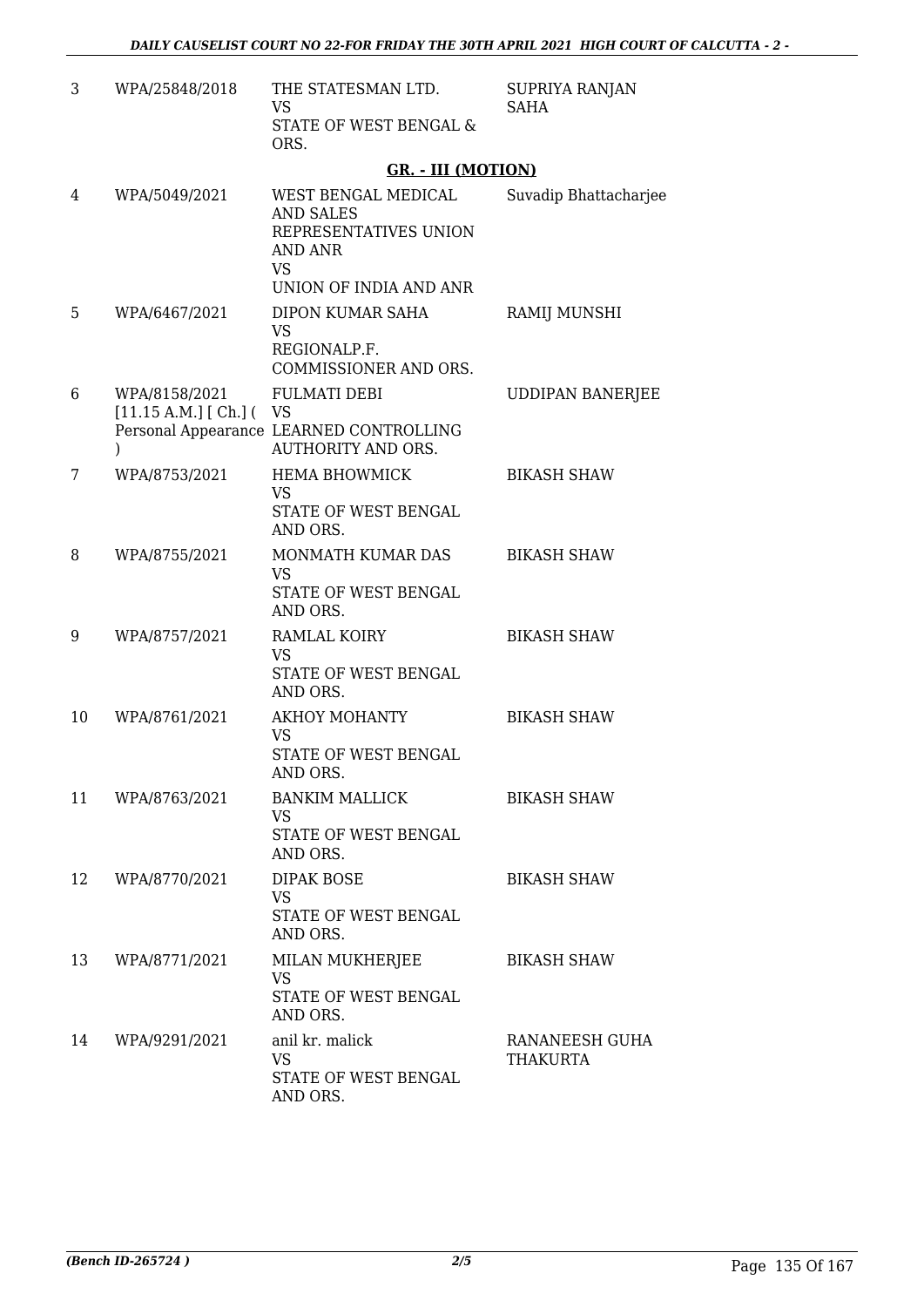| 15 | WPA/10040/2021        | M/S S.N. SURGICAL AND<br>AHELATHCARE SCIENCE<br>PVT. LTD. AND ANR<br><b>VS</b><br>UNION OF INDIA AND ANR                                                    | <b>AVIRUP CHATTERJEE</b>              |
|----|-----------------------|-------------------------------------------------------------------------------------------------------------------------------------------------------------|---------------------------------------|
| 16 | WPA/10060/2021        | MORTEJ ALI SEKH<br><b>VS</b><br>STATE OF WEST BENGAL<br>AND ORS.                                                                                            | RANANEESH GUHA<br><b>THAKURTA</b>     |
| 17 | WPA/10062/2021        | KAMALA PRASAD SINGH @<br>KAMLA PRASAD SINGH<br>VS.<br>THE REGIONAL PROVIDENT<br><b>FUND</b><br>COMMISSIONER, KOLKATA<br><b>AND OTHERS</b>                   | RANANEESH GUHA<br><b>THAKURTA</b>     |
| 18 | WPA/10267/2021        | <b>BOARD OF TRUSTEES FOR</b><br>THE SYAMA PRASAD<br>MOOKERJEE PORT<br><b>KOLKATA</b><br><b>VS</b><br>UNION OF INDIA AND ORS.<br><b>GROUP - VII (MOTION)</b> | <b>ASHOK KUMAR JENA</b>               |
|    |                       |                                                                                                                                                             |                                       |
| 19 | WPA/9021/2021         | MAHIUDDIN MALLICK<br><b>VS</b><br>STATE OF WEST BENGAL<br>AND ORS.                                                                                          | <b>BISWAPRIYA</b><br><b>SAMANTA</b>   |
|    |                       | <b>GR. - VIII (MOTION)</b>                                                                                                                                  |                                       |
| 20 | WPA/9765/2021<br>[CH] | PRABIR KUMAR BAIDYA<br><b>VS</b><br>UNION OF INDIA AND ORS.                                                                                                 | PRITI BANERJEE                        |
| 21 | WPA/10296/2021        | M/S BISWANATH<br><b>AGARWALA AND ANR</b><br><b>VS</b><br>INDIAN OIL CORPORATION                                                                             | ANANDA GOPAL<br>MUKHERJEE             |
|    |                       | <b>LIMITED AND ORS</b>                                                                                                                                      |                                       |
|    |                       | <b>CONTEMPT APPLICATION</b>                                                                                                                                 |                                       |
| 22 | CPAN/731/2020         | SWAPAN KUMAR DUTTA<br>AND ANR<br><b>VS</b><br>HOWRAH ZILLA PARISHAD                                                                                         | <b>SOUMEN</b><br><b>BHATTACHARYA</b>  |
|    |                       | <b>AND ORS</b>                                                                                                                                              |                                       |
|    | wt23 WPA/6205/2020    | SWAPAN KUMAR DUTTA &<br><b>ANR</b><br><b>VS</b><br>HOWRAH ZILLA PARISHAD                                                                                    | <b>SOUMEN</b><br><b>BHATTACHARJEE</b> |
|    |                       | & ORS.                                                                                                                                                      |                                       |

IA NO: CAN/1/2020(Old No:CAN/4548/2020)

### **FIXED MATTER**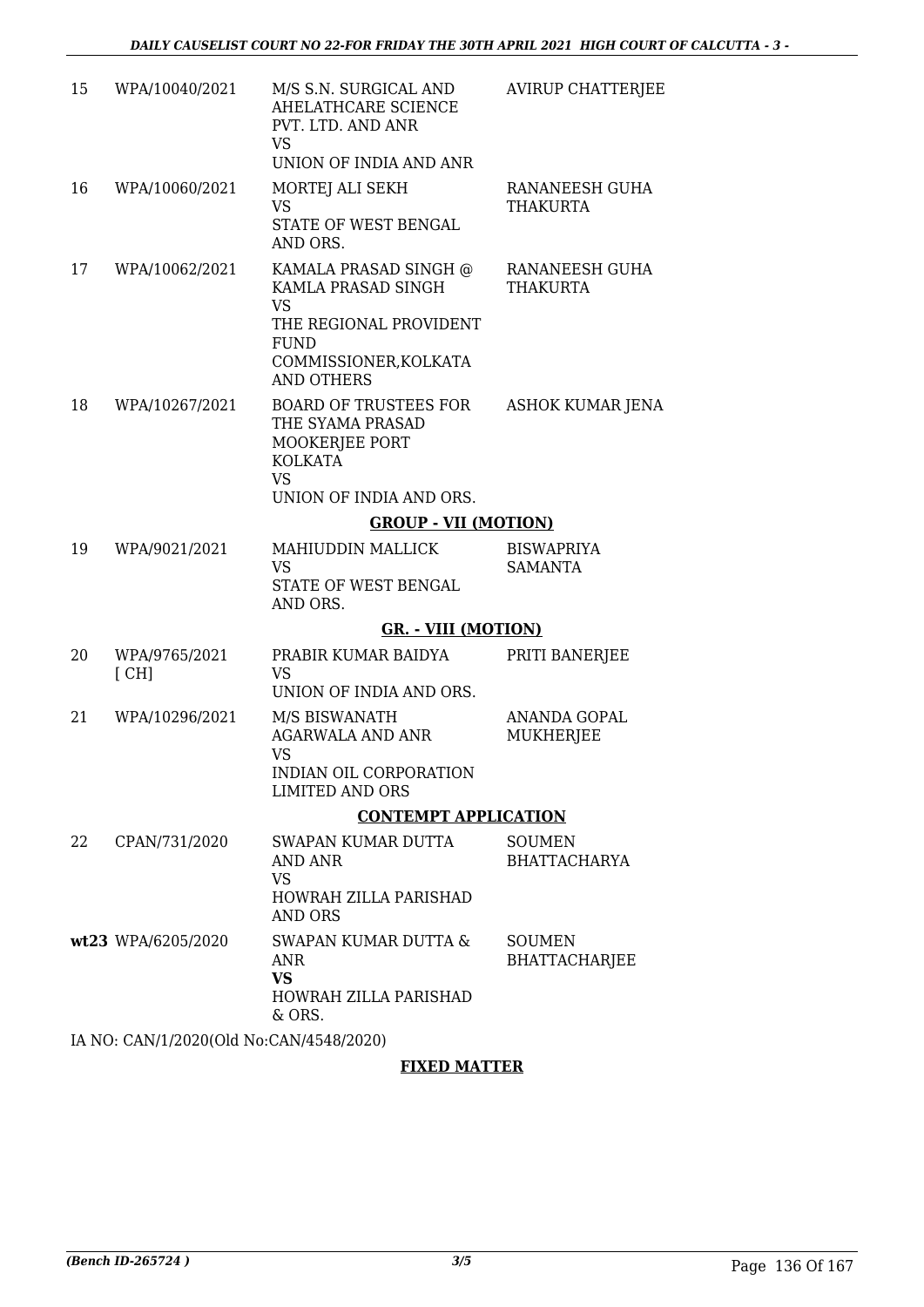| 24 | WPA/11409/2020 | FIS PAYMENT SOLUTIONS<br>AND SERVICES INDIA PVT<br><b>LTD</b><br><b>VS</b> | RISHSAV DUTT        |
|----|----------------|----------------------------------------------------------------------------|---------------------|
|    |                | THE ASSITANT LABOUR<br><b>COMMISSIONER</b><br>(CENTRAL)-II AND ORS         |                     |
| 25 | WPA/11414/2020 | FIS PAYMENT SOLUTIONS<br>AND SERVICES INDIA PVT<br><b>LTD</b><br><b>VS</b> | <b>RISHAV DUTTA</b> |
|    |                | THE ASSISTANT LABOUR<br>COMMISSIONER CENTRAL<br><b>II AND ORS</b>          |                     |
| 26 | WPA/11418/2020 | FIS PAYMENT SOLUTIONS<br>AND SERVICES INDIA PVT<br><b>LTD</b><br><b>VS</b> | <b>RISHAV DUTT</b>  |
|    |                | THE ASSISTANCR LABOUR<br>COMMISSIONER,<br>CENTRTAL II AND ORS              |                     |
| 27 | WPA/11419/2020 | FIS PAYMENT SOLUTIONS<br>AND SERVICES INDIA PVT<br><b>LTD</b><br><b>VS</b> | <b>RISHAV DUTT</b>  |
|    |                | THE ASSISTANT LABOUR<br><b>COMMISSIONERS</b><br><b>CENTRALL II AND ORS</b> |                     |
| 28 | WPA/11445/2020 | FIS PAYMENT SOLUTIONS<br>AND SERVICES INDIA<br>PRIVATE LTD<br><b>VS</b>    | <b>RISHAV DUTT</b>  |
|    |                | THE ASSISTANT LABOUR<br>COMMISSIONER CENTRAL<br><b>2 AND OTHERS</b>        |                     |
| 29 | WPA/11448/2020 | FIS PAYMENT SOLUTIONS<br>AND SERVICES INDIA<br>PRIVATE LTD<br><b>VS</b>    | <b>RISHAV DUTT</b>  |
|    |                | THE ASSISTANT LABOUR<br>COMMISSIONER CENTRAL<br>2 AND OTHERS               |                     |
| 30 | WPA/11454/2020 | FIS PAYMNENT SOLUTIONS<br>AND SERVICES INDIA<br>PRIVATE LTD<br><b>VS</b>   | <b>RISHAV DUTT</b>  |
|    |                | THE ASSISTANT LABOUR<br>COMMISSIONER CENTRAL<br>2 AND OTHERS               |                     |
| 31 | WPA/11458/2020 | FIS PAYMENT SOLUTIONS<br>AND SERVICES PRIVATE<br><b>LTD</b><br><b>VS</b>   | <b>RISHAV DUTT</b>  |
|    |                | THE ASSISTANT LABOUR<br>COMMISSIONER CENTRAL<br><b>2 AND OTHERS</b>        |                     |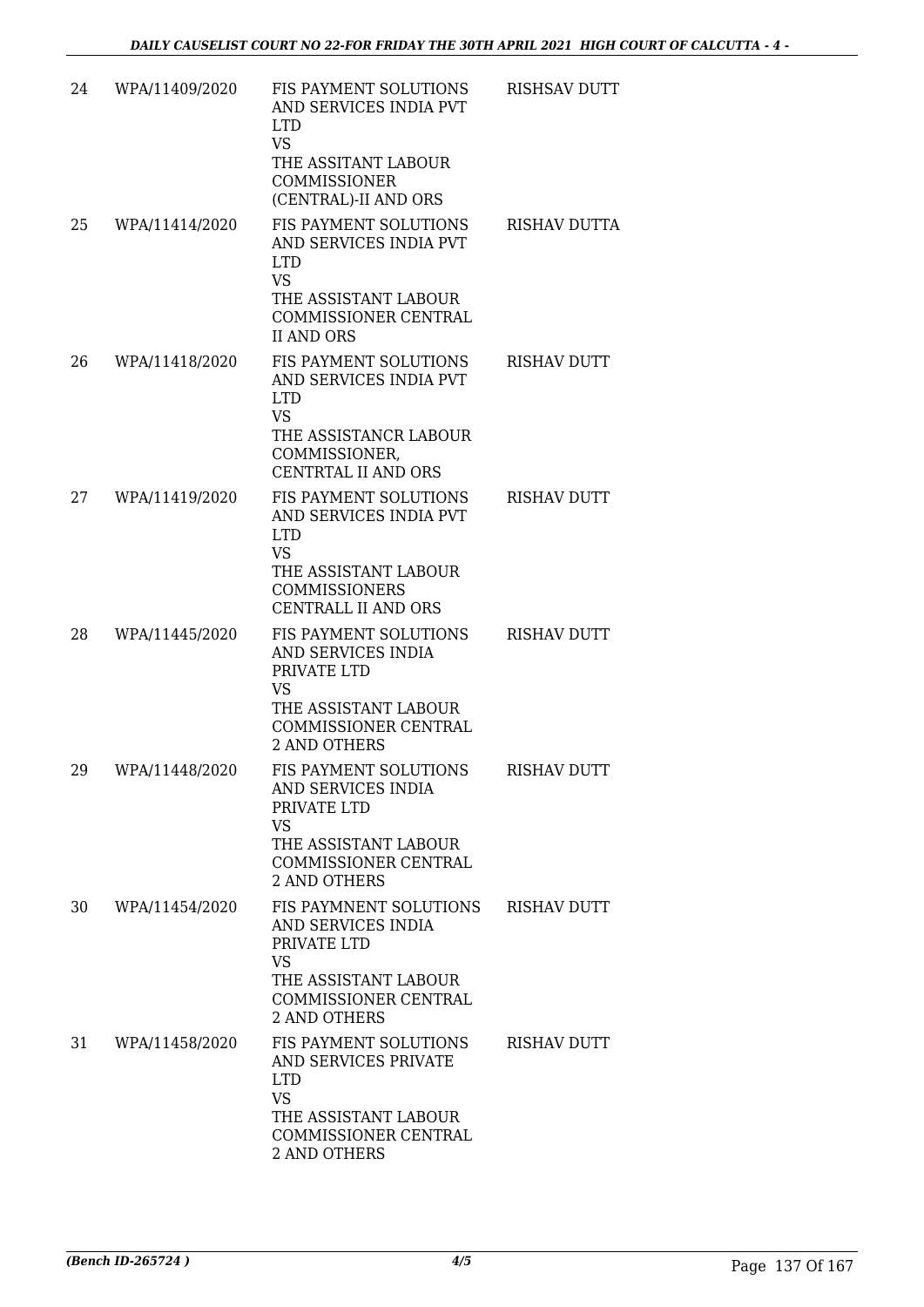| 32 | WPA/11463/2020       | FIS PAYMENT SOLUTIONS<br>AND SERVICES INDIA<br>PRIVATE LTD<br><b>VS</b><br>THE ASSISTANT LABOUR<br>COMMISSIONER CENTRAL<br><b>2 AND OTHERS</b>        | <b>RISHAV DUTT</b>    |
|----|----------------------|-------------------------------------------------------------------------------------------------------------------------------------------------------|-----------------------|
| 33 | WPA/11465/2020       | FIS PAYMENT SOLUTIONS<br>AND SERVICES INDIA<br>PRIVATE LTD<br><b>VS</b><br>THE ASSISTANT LABOUR<br><b>COMMISSIONER CENTRAL</b><br>2 AND OTHERS        | <b>RISHAV DUTT</b>    |
| 34 | WPA/11468/2020       | FIS PAYMENT SOLUTIONS<br>AND SERVICES INDIA<br>PRIVATE LTD<br><b>VS</b><br>THE ASSISTANT LABOUR<br>COMMISSIONER CENTRAL<br><b>2 AND OTHERS</b>        | <b>RISHAV DUTT</b>    |
| 35 | WPA/11472/2020       | FIS PAYMENT SOLUTIONS<br>AND SERVICES INDIA<br>PRIVATE LTD<br><b>VS</b><br>THE ASSISTANT LABOUR<br><b>COMMISSIONER CENTRAL</b><br><b>2 AND OTHERS</b> | <b>RISHAV DUTT</b>    |
| 36 | AST/23/2021<br>[Ch.] | PASCHIM BANGA GRAMIN<br><b>BANK AND OTHERS</b><br><b>VS</b><br><b>EMPLOYEES PROVIDENT</b><br>FUND ORGANIZATION AND<br><b>OTHERS</b>                   | <b>SURASRI BAIDYA</b> |

IA NO: CAN/1/2021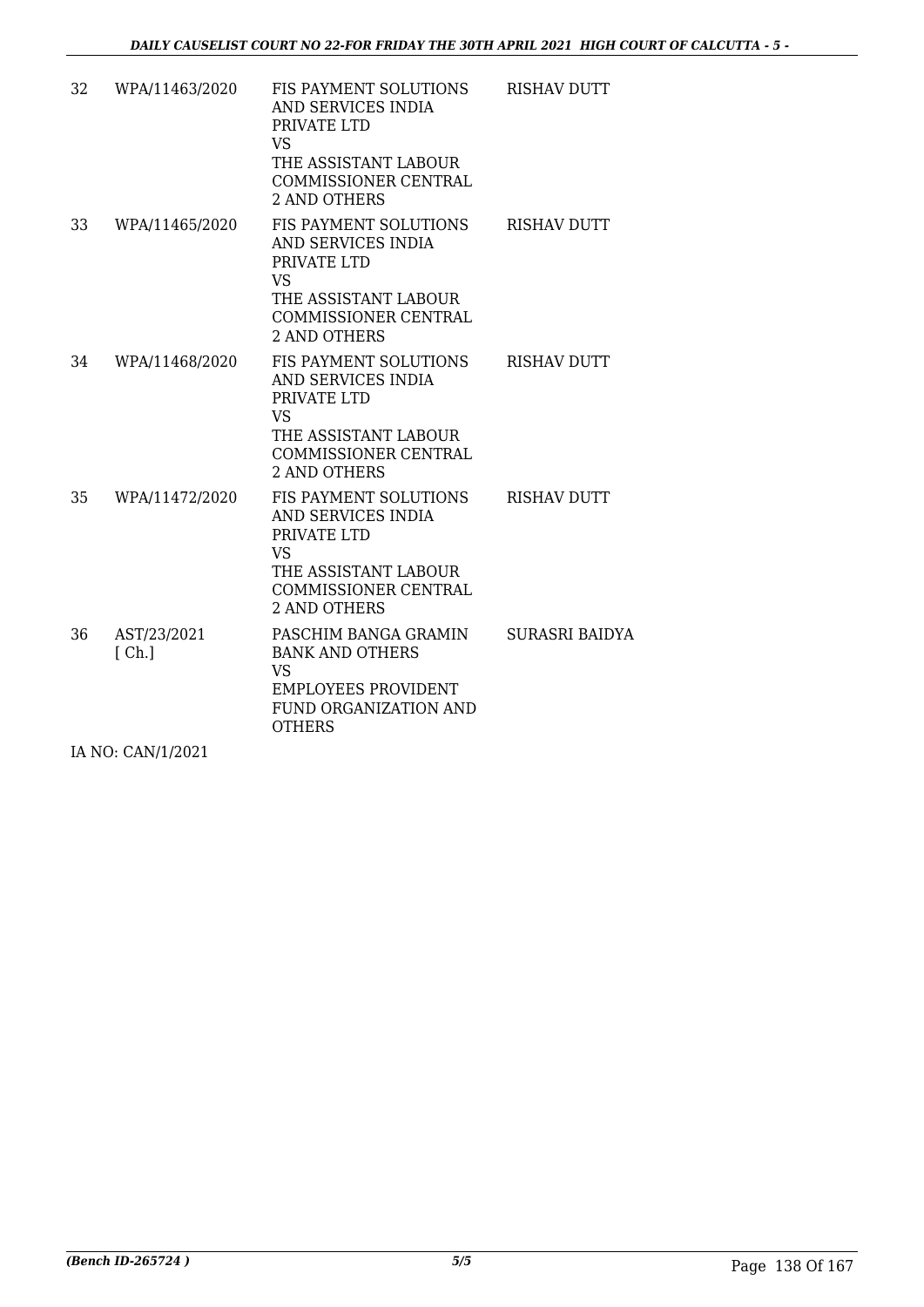

### **Appellate Side**

**DAILY CAUSELIST For Friday The 30th April 2021**

**COURT NO. 32 SINGLE BENCH (SB - XIV) AT 11:15 AM HON'BLE JUSTICE JAY SENGUPTA (VIA VIDEO CONFERENCE)**

**ON AND FROM 11TH JANUARY, 2021 - ADMISSION OF CRIMINAL MOTIONS AND HEARING OF CRIMINAL REVISIONS ARISING OUT OF N.I. ACT; POCSO;**

**MAINTENANCE AND CRIME AGAINST WOMEN (NOT ASSIGNED TO ANY OTHER BENCH) INCLUDING APPLICATIONS CONNECTED THERETO;**

**HEARING OF CRIMINAL REVISIONS, (IRRESPECTIVE OF CLASSIFICATION) FILED FROM 2016 INCLUDING CONNECTED APPLICATIONS; HEARING OF CRIMINAL APPEALS.**

**NOTE : 1. MENTIONING FOR INCLUSION IN THE LIST WILL BE PERMITTED ONLY ON THE FIRST WORKING DAY OF THE WEEK AT THE FIRST SITTING. 2. MENTIONING SLIP SHALL SPECIFICALLY INDICATE WHETHER THE MATTER WAS DIRECTED TO "GO OUT OF LIST" ON THE LAST OCCASION.**

**NOTE : MATTERS WILL BE TAKEN UP THROUGH PHYSICAL HEARING WHEN BOTH THE PARTIES ARE AGREED.**

|   | <b>FOR JUDGMENT</b> |                                                                                           |                                       |  |  |
|---|---------------------|-------------------------------------------------------------------------------------------|---------------------------------------|--|--|
| 1 | CRR/3211/2019       | SUBHANKAR GHOSH<br>VS.<br>MOUSUMI FULMALI                                                 | SUBHANKAR GHOSH<br>(IN PERSON)        |  |  |
| 2 | CRR/3755/2017       | PRADIP KUMAR SENGUPTA<br>VS.<br><b>INDRAJIT SENGUPTA &amp; ANR</b>                        | IN PERSON                             |  |  |
|   |                     | <b>LISTED MOTION</b>                                                                      |                                       |  |  |
| 3 | CRR/987/2021        | MAMTA MUKHERJEE AND<br><b>ANOTHER</b><br>VS<br>STATE OF WEST BENGAL<br><b>AND ANOTHER</b> | <b>SURESH KUMAR</b><br><b>MITRUKA</b> |  |  |
|   | IA NO: CRAN/1/2021  |                                                                                           |                                       |  |  |
| 4 | CRR/934/2021        | KAKALI PANDA AND ANR<br>VS<br>STATE OF WEST BENGAL<br>AND ANR                             | SK JAYED HOSSAIN                      |  |  |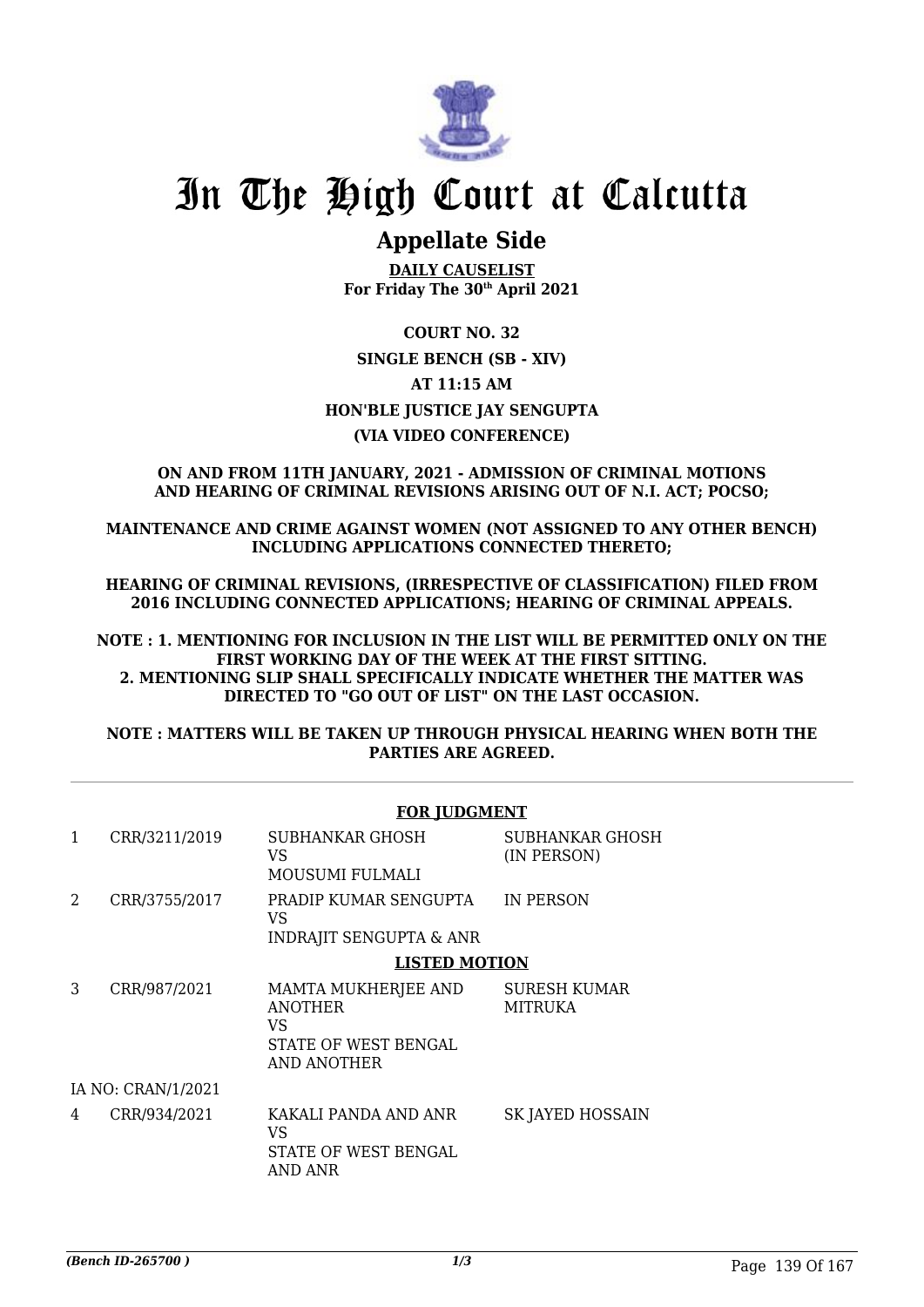| 5  | CRR/935/2021  | SANJAM KUMAR JANA<br><b>VS</b><br><b>SIVAJI ROY</b>                                                    | SOUMYAJIT DAS<br><b>MAHAPATRA</b> |
|----|---------------|--------------------------------------------------------------------------------------------------------|-----------------------------------|
| 6  | CRR/938/2021  | TUTUL KR. GHOSH AND<br>ANR.<br><b>VS</b><br>STATE OF WEST BENGAL<br>AND ANR.                           | ARUNAVA GANGULY                   |
| 7  | CRR/939/2021  | MRI RABIUL ISLAM<br><b>VS</b><br><b>BILKISH PARVIN</b>                                                 | <b>SHAMBHU NATH RAY</b>           |
| 8  | CRR/941/2021  | PRADIPTA DEBNATH AND<br>ORS.<br><b>VS</b><br>STATE OF WEST BENGAL                                      | DILIP KR. SADHU                   |
| 9  | CRR/942/2021  | DILIP KR. NAYAK<br><b>VS</b><br>STATE OF WEST BENGAL<br>AND ANR.                                       | TIRTHANKAR<br>MUKHERJEE           |
| 10 | CRR/943/2021  | AMIT KR. MITRA<br><b>VS</b><br><b>KAMALA DEY</b>                                                       | <b>NAVANIL DE</b>                 |
| 11 | CRR/944/2021  | AMIT KR. MITRA<br><b>VS</b><br><b>KAMALA DEY</b>                                                       | NAVANIL DE                        |
| 12 | CRR/945/2021  | <b>JOYDIP GHOSH</b><br><b>VS</b><br>STATE OF WEST BENGAL<br><b>AND ANR</b>                             | MITUL<br><b>CHAKRABORTY</b>       |
| 13 | CRR/1875/2019 | DIBAKAR ROY PROPRIETOR<br>OF D. K. ROY AND SONS<br><b>VS</b><br>TAI INDUSTRIES LIMITED &<br><b>ANR</b> | <b>KHOUSIK DEY</b>                |
| 14 | CRR/1876/2019 | DIBAKAR ROY PROPRIETOR<br>OF D. K. ROY & SONS<br><b>VS</b><br>TAI INDUSTRIES LIMITED &<br><b>ANR</b>   | <b>KHOUSIK DEY</b>                |
| 15 | CRR/1877/2019 | DIBAKAR ROY PROPRIETOR<br>OF D. K. ROY & SONS<br><b>VS</b><br>TAI INDUSTRIES LIMITED &<br><b>ANR</b>   | KHOUSIK DEY                       |
| 16 | CRR/1878/2019 | DIBAKAR ROY PROPRIETOR<br>OF D. K. ROY & SONS<br><b>VS</b><br>TAI INDUSTRIES LIMITED &<br><b>ANR</b>   | KHOUSIK DEY                       |
| 17 | CRR/1879/2019 | DIBAKAR ROY PROPRIETOR<br>OF D. K. ROY & SONS<br><b>VS</b><br>TAI INDUSTRIES LIMITED &<br><b>ANR</b>   | KHOUSIK DEY                       |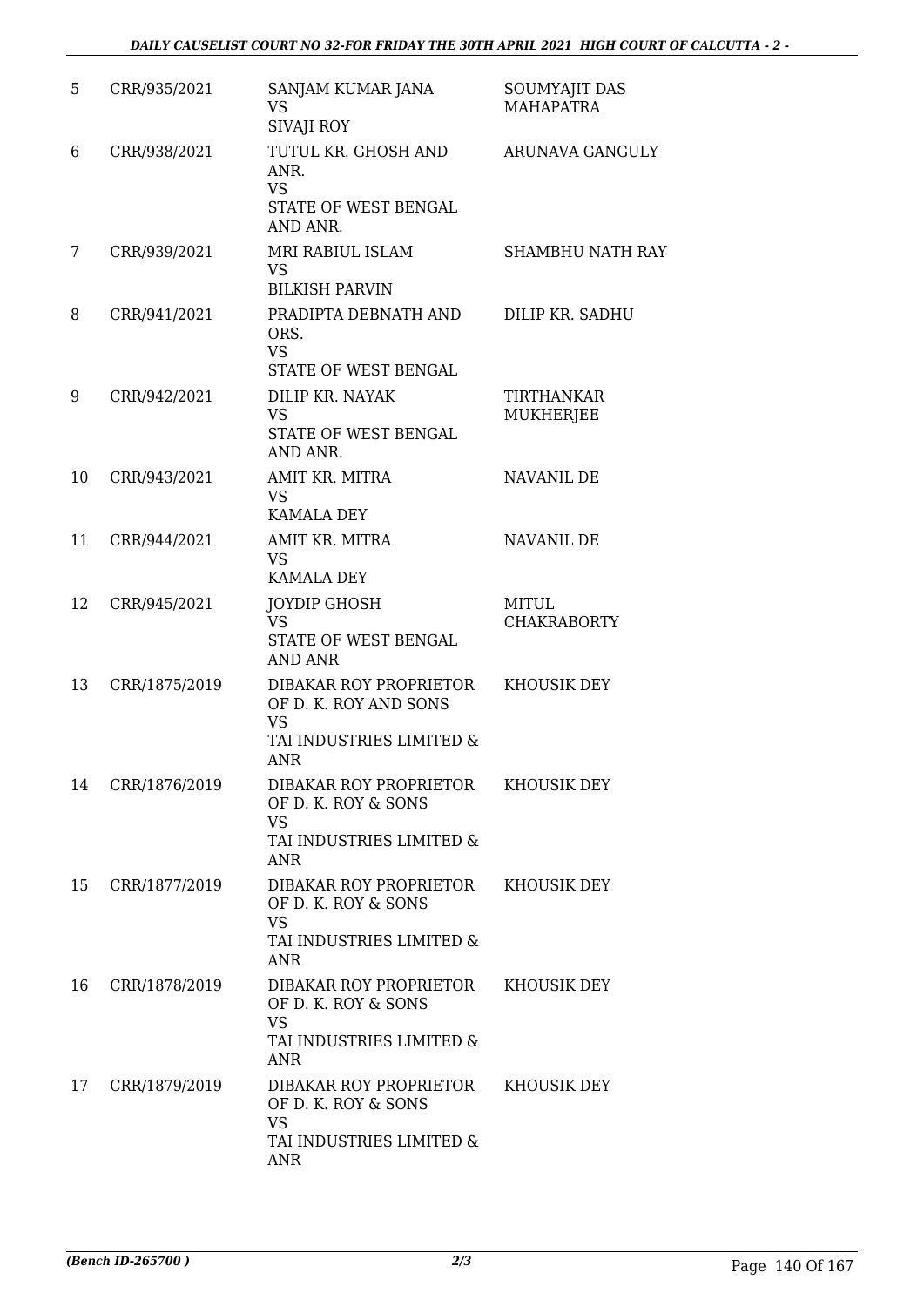| 18 | CRR/562/2021  | BIJAY KUMAR AGARWALA<br><b>AND ORS</b><br><b>VS</b><br><b>ASHOK KUNDU AND ANR</b>                                   | RAJDEEP BANERJEE                       |
|----|---------------|---------------------------------------------------------------------------------------------------------------------|----------------------------------------|
| 19 | CRR/1015/2021 | <b>CHINMOY GHOSH</b><br><b>VS</b><br>PURNIMA GHOSH                                                                  | <b>DHANANJAY</b><br><b>BANERJEE</b>    |
| 20 | CRR/1019/2021 | <b>GANESH MEHRA</b><br><b>VS</b><br>SELVARAJ PALANLSAMY                                                             | <b>ANINDYA HALDER</b>                  |
| 21 | CRR/1020/2021 | SUJATA GUPTA (BANERJEE)<br><b>VS</b><br>ANOOP KUMAR GUPTA                                                           | <b>ARKA PRATIM</b><br><b>CHOWDHURY</b> |
| 22 | CRR/1127/2021 | JASIMUDDIN SHAK @<br>JASIMUDDIN MONDAL @<br><b>JASIMUDDIN SEKH</b><br><b>VS</b><br>POPI BEGAM AND<br><b>ANOTHER</b> | <b>SUMAN</b><br><b>CHAKRABORTY</b>     |
| 23 | CRR/1136/2021 | SANTANOU SAHA AND ORS<br><b>VS</b><br>STATE OF WEST BENGAL                                                          | SHASHANKA<br>SHEKHAR SAHA              |
| 24 | CRR/992/2021  | <b>LAKSHMI PAUL</b><br>VS<br>STATE OF WEST BENGAL<br>AND ANR.                                                       | <b>KISHAN RAY</b>                      |
| 25 | CRR/994/2021  | <b>LAKSHMI PAUL</b><br><b>VS</b><br>STATE OF WEST BENGAL<br>AND ANR.                                                | <b>KISHAN RAY</b>                      |
| 26 | CRR/995/2021  | <b>LAKSHMI PAUL</b><br><b>VS</b><br>STATE OF WEST BENGAL<br>AND ANR.                                                | <b>KISHAN RAY</b>                      |
| 27 | CRR/997/2021  | LAKSHMI PAUL<br><b>VS</b><br>STATE OF WEST BENGAL<br>AND ANR.                                                       | kishan ray                             |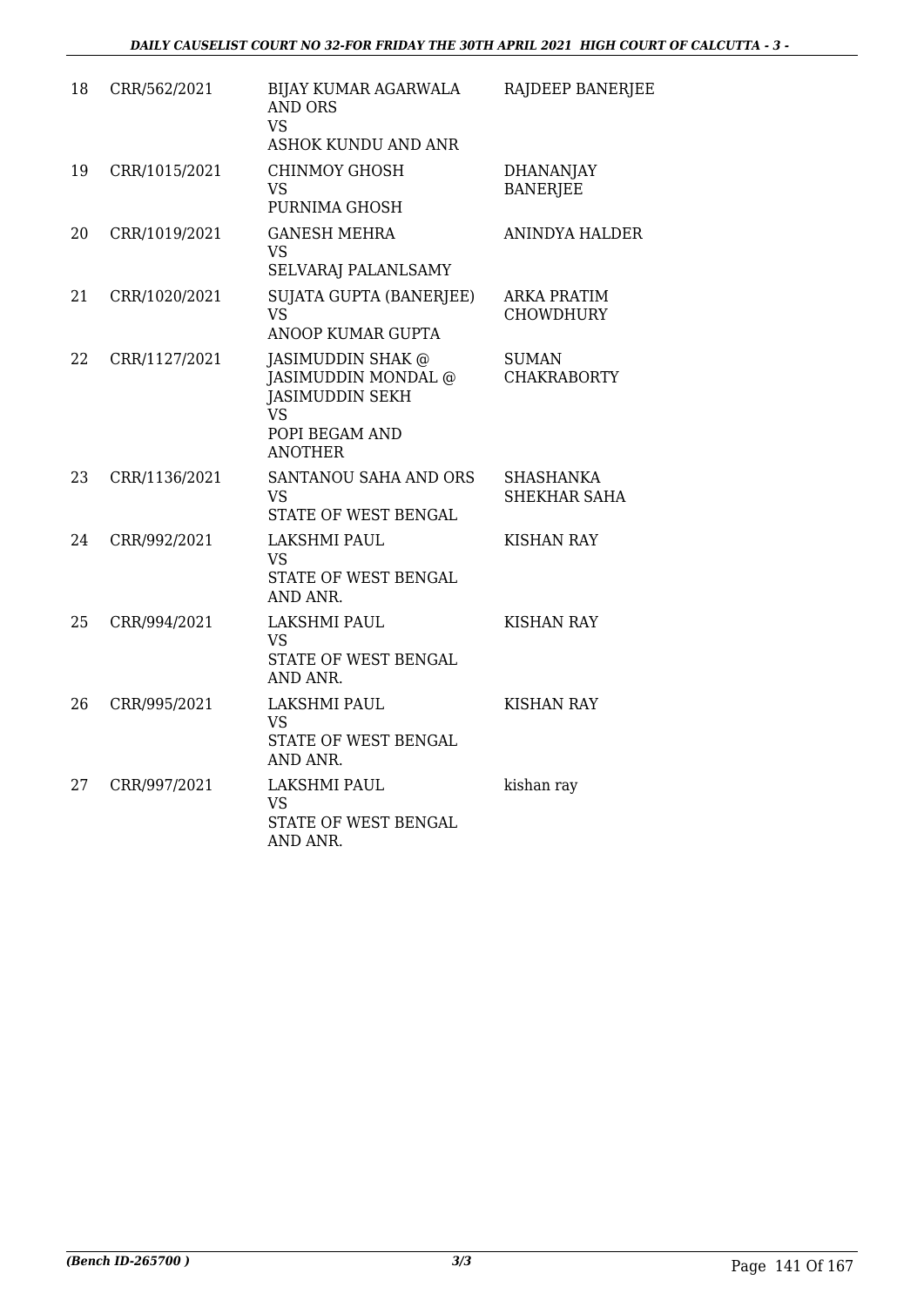

### **Appellate Side**

**DAILY CAUSELIST For Friday The 30th April 2021**

**COURT NO. 30**

**SINGLE BENCH (SB - XV)**

**AT 11:15 AM**

**HON'BLE JUSTICE BIBEK CHAUDHURI**

### **(VIA VIDEO CONFERENCE)**

**ON AND FROM MONDAY, THE 11TH JANUARY, 2021 - ADMISSION AND HEARING OF CRIMINAL APPEALS INCLUDING BAIL (PUNISHMENT UP TO 7 YEARS); ADMISSION OF CRIMINAL MOTIONS AND HEARING OF CRIMINAL REVISIONS ARISING OUT OF D.V.ACT ;**

**HEARING OF CRIMINAL APPEALS,HEARING OF CRIMINAL APPEALS RELATING TO 'CRIMES AGAINST WOMEN'.**

**AND**

**ON AND FROM TUESDAY, 13TH APRIL, 2021 TO SO LONG AS THE SINGLE BENCH OF HON'BLE JUSTICE BIBEK CHAUDHURI DOES NOT SIT - HON'BLE JUSTICE SHIVAKANT PRASAD IN ADDITION TO HIS OWN LIST AND DETERMINATION, WILL SIT SINGLY TO TAKE UP MATTERS FROM THE LIST AND DETERMINATION OF HON'BLE JUSTICE BIBEK CHAUDHURI.**

**NOTE : FINAL HEARING OF CRIMINAL APPEALS SHALL BE TAKEN UP FROM 2 P.M. IF AFTER CONCLUSION OF HEARING OF APPEAL, TIME PERMITS, CRIMINAL MOTIONS AND APPLICATIONS SHALL BE TAKEN UP FOR HEARING.**

**NOTE: MATTERS WILL BE TAKEN UP THROUGH PHYSICAL HEARING ONLY WHEN BOTH THE PARTIES ARE AGREED.**

**NOTE: ON THE BASIS OF THE RESOLUTION TAKEN BY THE COVID COMITTEE OF THE HIGH COURT AT CALCUTTA HEARING OF APPEALS SHALL NOT BE TAKEN UP FROM 12TH APRIL, 2021 TO 30TH APRIL, 2021. ALL OTHER PENDING MATTERS SHALL BE TAKEN UP THROUGHOUT THE DAY TILL 30TH APRIL, 2021.**

#### **CANCELLATION OF BAIL**

1 CRM/1570/2019 SHIB SHANKAR RUNGTA (HUF) REP BY KARTA SHIB SANKAR RUNGTA VS STATE OF WEST BENGAL & ORS ANJAN DATTA

### **BAIL IN CONNECTION WITH APPEAL**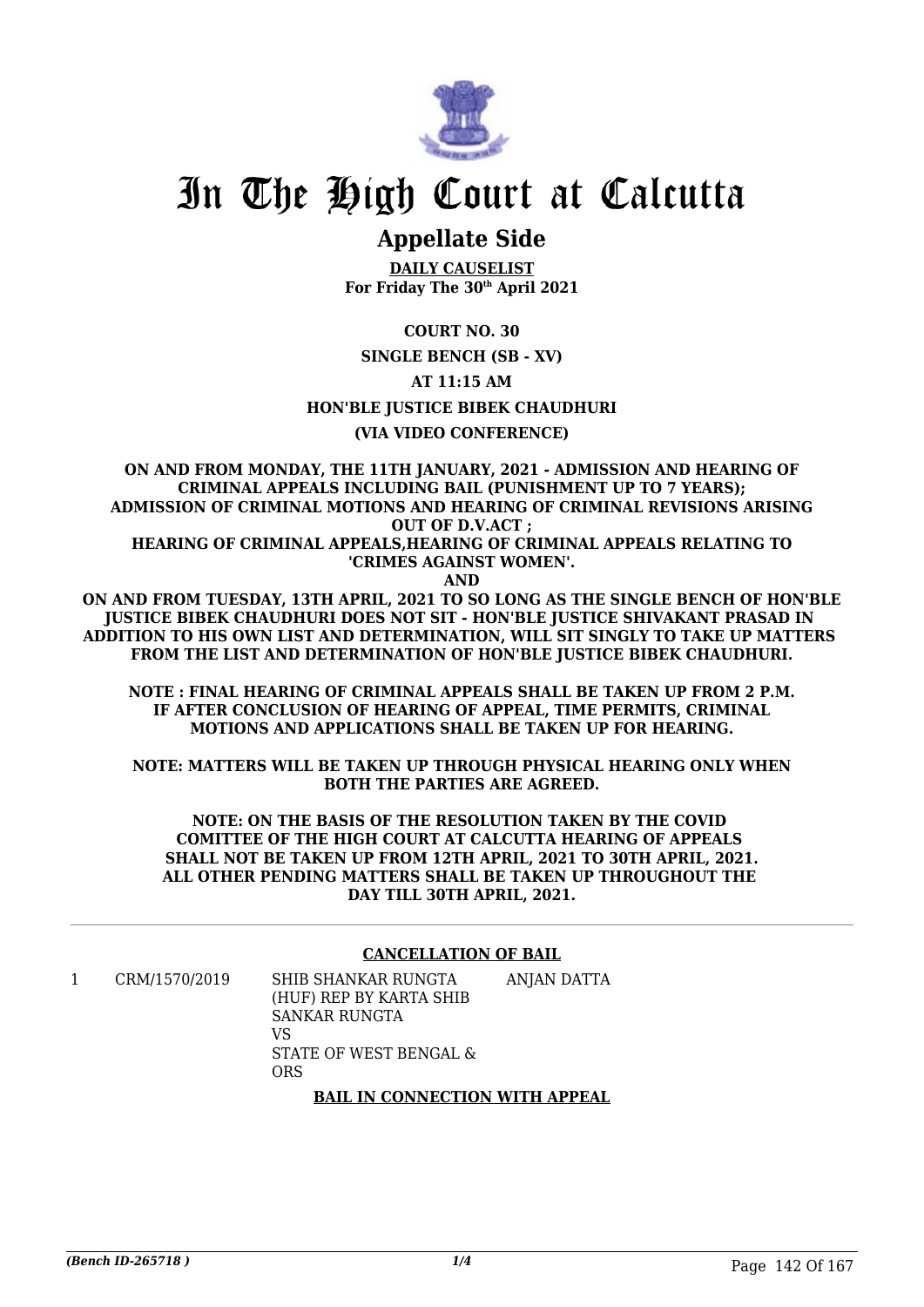| 2  | CRA/121/2021                    | RAJIB DAS<br><b>VS</b>                                                                                    | <b>BISWAJIT HAZRA</b>              |
|----|---------------------------------|-----------------------------------------------------------------------------------------------------------|------------------------------------|
|    |                                 | STATE OF WEST BENGAL                                                                                      |                                    |
|    | IA NO: CRAN/1/2021              |                                                                                                           |                                    |
|    |                                 | <b>MODIFICATION/RELAXATION OF BAIL</b>                                                                    |                                    |
| 3  | CRM/6093/2019                   | <b>BIDHAN KIRTANIA</b><br><b>VS</b><br>STATE OF WEST BENGAL                                               | <b>BISWAJIT MANNA</b>              |
|    | IA NO: CRAN/1/2020              |                                                                                                           |                                    |
| 4  | CRM/6094/2019                   | RAJESH GHOSH<br><b>VS</b>                                                                                 | <b>BISWAJIT MANNA</b>              |
|    |                                 | STATE OF WEST BENGAL                                                                                      |                                    |
|    | IA NO: CRAN/1/2020              |                                                                                                           |                                    |
| 5  | CRA/150/2020                    | <b>RAM PRASAD BISWAS</b><br><b>VS</b>                                                                     | PROBAL SARKAR                      |
|    |                                 | STATE OF WEST BENGAL                                                                                      |                                    |
|    | IA NO: CRAN/4/2020, CRAN/5/2020 |                                                                                                           |                                    |
|    |                                 | <b>MOTION</b>                                                                                             |                                    |
| 6  | CRR/2139/2018                   | CHABI CHOWDHURY & ANR<br><b>VS</b><br><b>SWAPAN KUMAR PAUL &amp;</b>                                      | S MAJI                             |
|    |                                 | <b>ORS</b>                                                                                                |                                    |
| 7  | CRR/2521/2019                   | <b>SHANKAR PARAMANIK @</b><br><b>SANKAR PRAMANIK</b><br><b>VS</b><br>STATE OF WEST BENGAL &<br><b>ANR</b> | SOUMAJIT<br><b>CHATTERJEE</b>      |
|    |                                 | IA NO: CRAN/2/2019(Old No:CRAN/4850/2019)                                                                 |                                    |
| 8  | CRR/662/2019                    | SANKAR PARAMANIK @<br>SHANKAR PARAMANIK<br>VS<br>STATE OF WEST BENGAL &<br>ANR                            | <b>SOUMIK PRAMANICK</b>            |
| 9  | CRR/1776/2020                   | <b>ANINDYA DEB</b><br><b>VS</b><br>DEBJANI DEB                                                            | <b>SUBHAMOY</b><br><b>KARMAKAR</b> |
| 10 | CRR/262/2021                    | <b>MANINDRA BAIN</b><br><b>VS</b><br><b>STATE OF WEST BENGAL</b><br>AND ORS.                              | <b>GAUTAM MISRA</b>                |
| 11 | CRR/1854/2020                   | SAKTIPADA SANNIGRAHI<br><b>AND ANR</b><br><b>VS</b><br>State of West Bengal                               | DEBISREE ADHIKARY                  |
|    | IA NO: CRAN/1/2021              |                                                                                                           |                                    |
| 12 | CRR/1855/2020                   | KALYAN PANDA AND ANR<br><b>VS</b>                                                                         | DEBISREE ADHIKARY                  |
|    |                                 | State of West Bengal                                                                                      |                                    |
| 13 | CRR/292/2021                    | KRITI AGARWAL<br><b>VS</b><br>STATE OF WEST BENGAL                                                        | PRATYUSH PATWARI                   |
|    |                                 | <b>AND ANR</b>                                                                                            |                                    |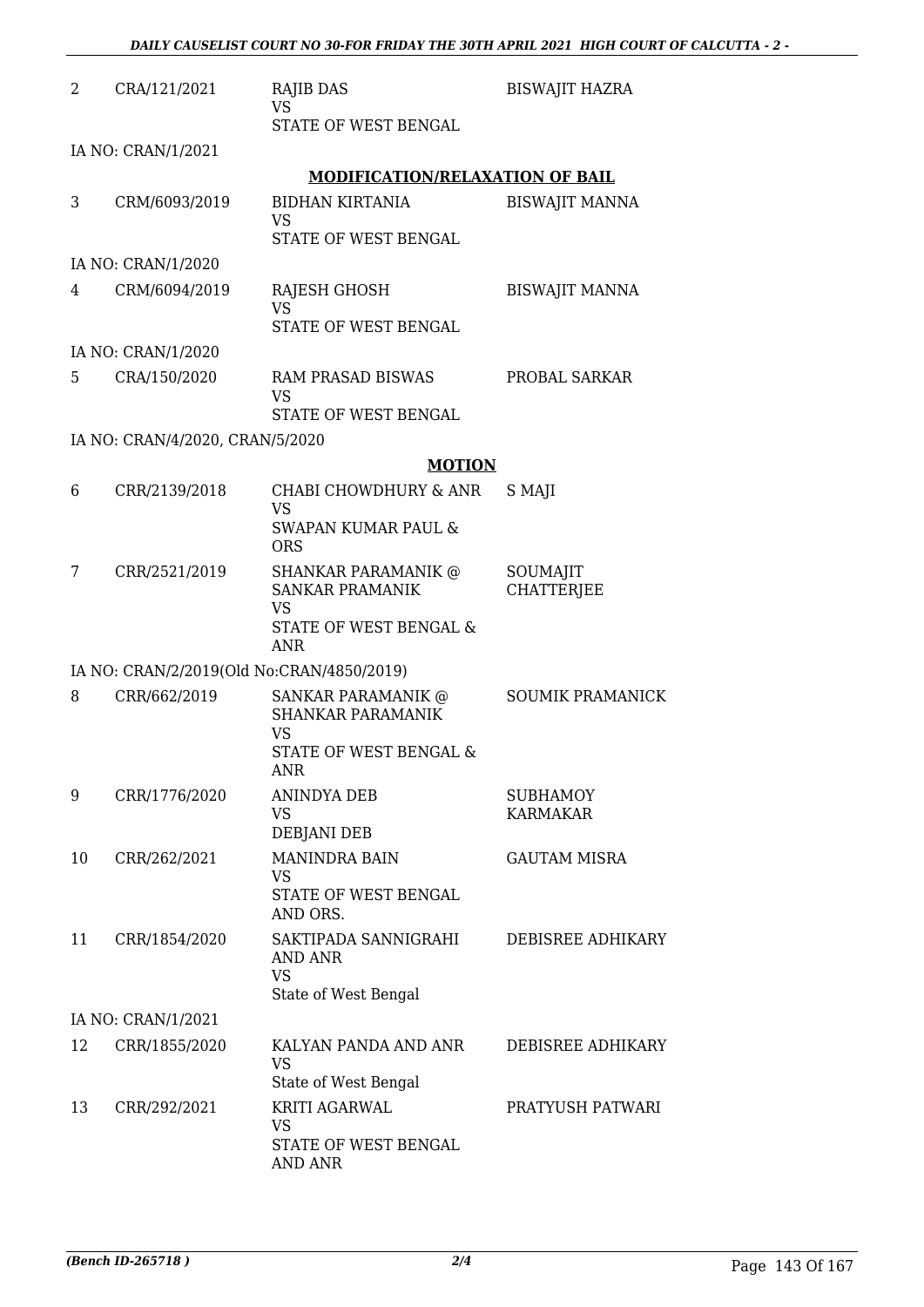| 14 | CRR/1135/2021                             | SARIFUL GAZI<br><b>VS</b>                                                          | <b>MAZAHAR HOSSAIN</b><br><b>CHOWDHURY</b> |
|----|-------------------------------------------|------------------------------------------------------------------------------------|--------------------------------------------|
|    |                                           | STATE OF WEST BENGAL                                                               |                                            |
| 15 | CRR/315/2021                              | RAJKUMAR JAISWAL<br><b>VS</b>                                                      | <b>SANTU PAUL</b>                          |
|    |                                           | NEHA JAISWAL AND ANR                                                               |                                            |
| 16 | CRR/991/2021                              | <b>OSMAN SARDAR</b><br><b>VS</b><br>STATE OF WEST BENGAL                           | <b>MAZHAR HOSSAIN</b><br><b>CHOWDHURY</b>  |
|    |                                           |                                                                                    |                                            |
| 17 | CRR/1102/2021                             | <b>NABIN DAS AND ANR</b><br><b>VS</b><br>SUBHRA DAS (BAKSHI) AND<br><b>ANR</b>     | PARTHA SARATHI<br><b>DAS</b>               |
| 18 | CRR/1108/2021                             | DEBRAJ GAYEN                                                                       | PARTHA SENGUPTA                            |
|    |                                           | <b>VS</b><br>STATE OF WEST BENGAL<br><b>AND ANR</b>                                |                                            |
| 19 | CRR/1109/2021                             | <b>BHAGIRATH SARKAR</b><br><b>VS</b>                                               | <b>MAZHAR HOSSAIN</b><br><b>CHOWDHURY</b>  |
|    |                                           | STATE OF WEST BENGAL                                                               |                                            |
|    |                                           | <b>CONTESTED APPLICATION</b>                                                       |                                            |
| 20 | CRR/745/2018                              | SMT. RADHARANI PRADHAN<br><b>VS</b>                                                | SMT. RADHARANI<br><b>PRADHAN</b>           |
|    |                                           | STATE OF WEST BENGAL &<br><b>ORS</b>                                               | (INPERSON)                                 |
|    | wt21 CRR/2013/2018                        | RADHARANI PRADHAN<br><b>VS</b>                                                     | ANJAN DATTA                                |
|    |                                           | STATE OF WEST BENGAL &<br><b>ORS</b>                                               |                                            |
|    | IA NO: CRAN/5/2020(Old No:CRAN/1329/2020) |                                                                                    |                                            |
| 22 | CRR/1448/2018                             | AKHILESH SHAW@AKLESH<br><b>KUMAR SHAW</b><br><b>VS</b>                             | <b>SAIKA KHAN</b>                          |
|    |                                           | KAKOLI SHAW@MONDAL                                                                 |                                            |
|    |                                           | <b>APPLICATION</b>                                                                 |                                            |
| 23 | CRR/533/2019                              | SMT DIBYA PRASAD<br><b>VS</b>                                                      | AWADHESH KR RAI                            |
|    |                                           | VIKASH KR BARI & ORS                                                               |                                            |
|    | IA NO: CRAN/1/2021, CRAN/2/2021           |                                                                                    |                                            |
| 24 | CRMSPL/46/2019                            | MAHABIR GMB TRADEFIN P. SUBHAMOY PATRA<br>LTD.<br><b>VS</b><br>KASHINATH CHOWDHURY |                                            |
|    |                                           |                                                                                    |                                            |
|    |                                           | IA NO: CRAN/1/2020(Old No:CRAN/1211/2020), CRAN/2/2020(Old No:CRAN/1212/2020)      |                                            |
| 25 | CRMSPL/47/2019                            | MAHABIR GMB TRADEFIN P. SUBHAMAY PATRA<br>LTD.<br><b>VS</b><br>KASHINATH CHOWDHURY |                                            |
|    |                                           | IA NO: CRAN/1/2020(Old No:CRAN/1204/2020), CRAN/2/2020(Old No:CRAN/1210/2020)      |                                            |
|    |                                           |                                                                                    |                                            |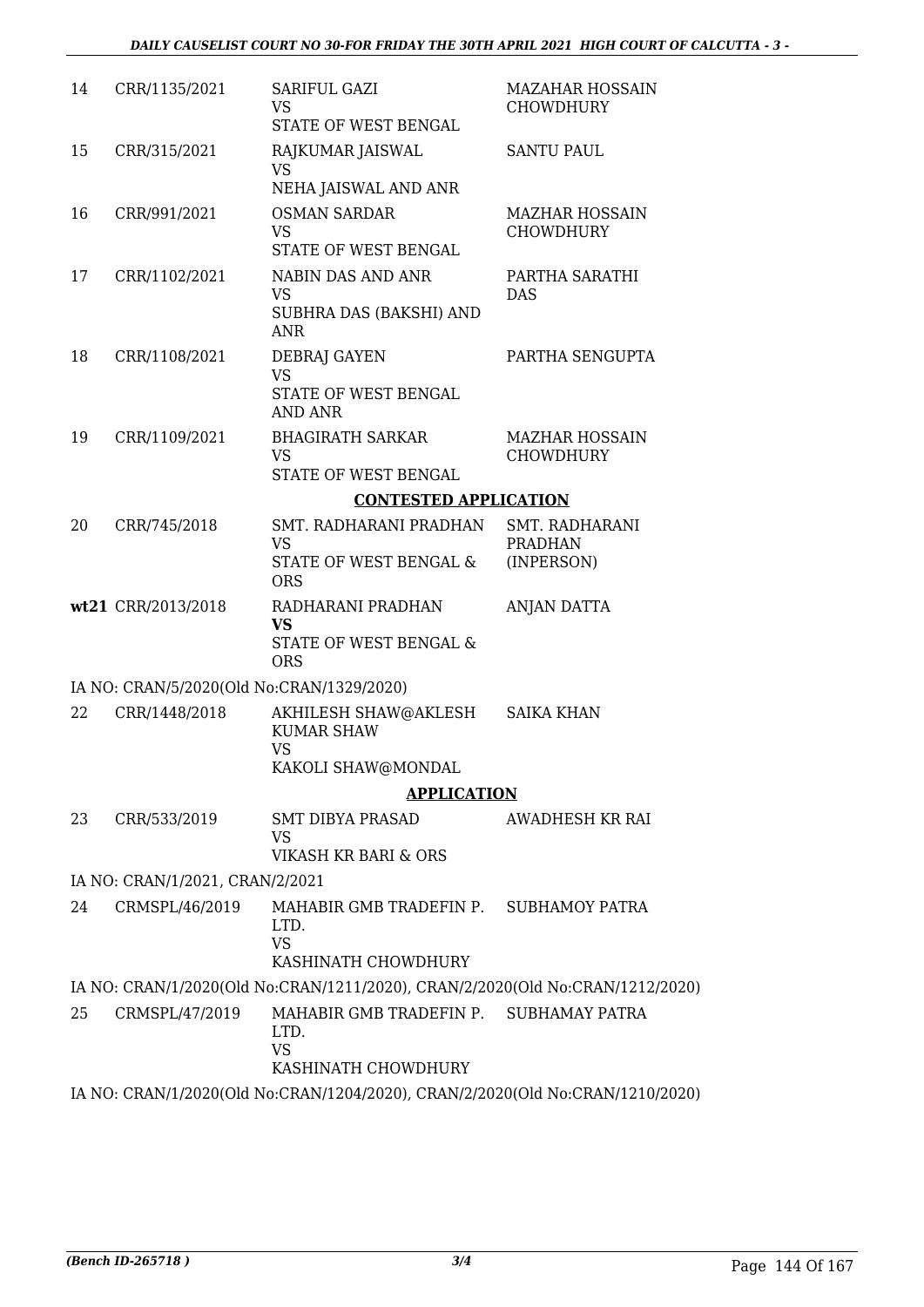| 26 | CRMSPL/45/2019     | MAHABIR GMB TRADEFIN P. SUBHOMAY PATRA<br>LTD.<br>VS.<br>KASHINATRH CHOWDHURY          |        |
|----|--------------------|----------------------------------------------------------------------------------------|--------|
|    |                    | IA NO: CRAN/1/2020(Old No:CRAN/1213/2020), CRAN/2/2020(Old No:CRAN/1215/2020)          |        |
| 27 | CRR/1094/2017      | NIHAR KANTI GHOSH<br>VS.<br>STATE OF WEST BENGAL &<br>ANR                              | A PATI |
|    | IA NO: CRAN/6/2021 |                                                                                        |        |
| 28 | CRR/1095/2017      | NIHAR KANTI GHOSH &<br><b>ORS</b><br><b>VS</b><br>STATE OF WEST BENGAL &<br><b>ANR</b> | A PATI |
|    | IA NO: CRAN/6/2021 |                                                                                        |        |
| 29 | CRR/1093/2017      | NIHAR KANTI GHOSH &<br><b>ANR</b><br>VS.<br>STATE OF WEST BENGAL &<br>ANR              | A PATI |
|    | IA NO: CRAN/6/2021 |                                                                                        |        |
| 30 | CRA/670/2015       | TULSI MAHANTA & ANR<br><b>VS</b><br>STATE OF WEST BENGAL                               | S DAS  |
|    |                    | IA NO: CRAN/1/2015(Old No:CRAN/4078/2015), CRAN/2/2021, CRAN/3/2021                    |        |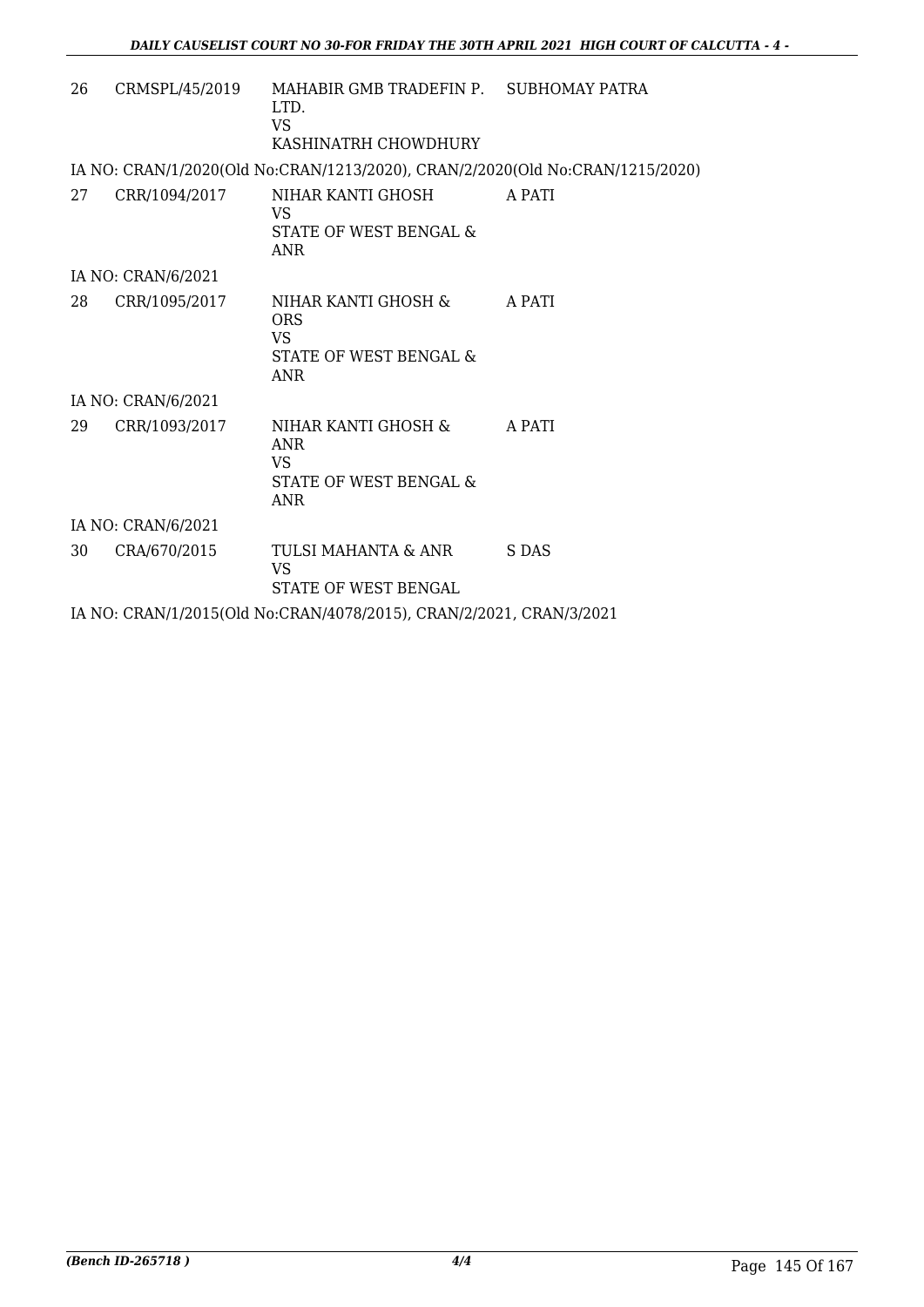

### **Appellate Side**

**DAILY CAUSELIST For Friday The 30th April 2021**

**COURT NO. 42 SINGLE BENCH (SB - XVI) AT 11:15 AM HON'BLE JUSTICE SUBHASIS DASGUPTA**

**(VIA VIDEO CONFERENCE)**

**ON AND FROM MONDAY, THE 11TH JANUARY, 2021 - ADMISSION OF CRIMINAL MOTIONS AND HEARING OF CRIMINAL REVISIONS WHICH ARE NOT ASSIGNED TO ANY OTHER BENCH INCLUDING APPLICATIONS CONNECTED THERETO;**

**HEARING OF CRIMINAL REVISIONS (IRRESPECTIVE OF CLASSIFICATION) FILED UPTO 2015 INCLUDING CONNECTED APPLICATIONS;**

**HEARING OF CRIMINAL APPEALS.**

**SPECIAL NOTE :**

**(A) NO FURTHER INCLUSION IN THE LIST UNTIL FURTHER ORDER. (B) EXTENSION OF INTERIM ORDER FOLLOWED BY "NEW MOTION" WILL BE TAKEN UP FIRST TILL 12.30 P.M., IF NOT EXHAUSTED EARLIER. THEREAFTER, MOTION UNDER THE CATEGORY "LISTED MOTION" WILL BE TAKEN UP.**

> **NOTE : MATTERS WILL BE TAKEN UP THROUGH PHYSICAL HEARING ONLY WHEN BOTH PARTIES ARE AGREED.**

### **EXTENSION OF INTERIM ORDER**

( TOP )

| 1 | CRR/863/2014                               | <b>SOUMEN SARKAR</b><br>VS<br>STATE OF WEST BENGAL &<br><b>ANR</b>            | <b>SUBRATA</b><br><b>BHATTACHARIYA</b> |
|---|--------------------------------------------|-------------------------------------------------------------------------------|----------------------------------------|
|   |                                            | IA NO: CRAN/5/2018(Old No:CRAN/3376/2018), CRAN/7/2019(Old No:CRAN/4307/2019) |                                        |
| 2 | CRR/216/2015                               | DULAL CHANDRA SAHA<br>VS<br>STATE OF WEST BENGAL                              | <b>KRISHAN RAY</b>                     |
|   | IA NO: CRAN/15/2019(Old No:CRAN/1679/2019) |                                                                               |                                        |
| 3 | CRR/122/2020                               | <b>SWATI SULTANIA &amp; ANR</b><br>VS.<br><b>SUJIT PODDAR</b>                 | KUSAL KUMAR<br>MUKHERJEE               |
|   | IA NO: CRAN/2/2021                         |                                                                               |                                        |
|   |                                            |                                                                               |                                        |

4 CRR/660/2020 UJJWAL SHARMA & ORS VS LINK TELECOM PRIVATE LIMITED R. K. KHANNA

IA NO: CRAN/1/2020, CRAN/2/2021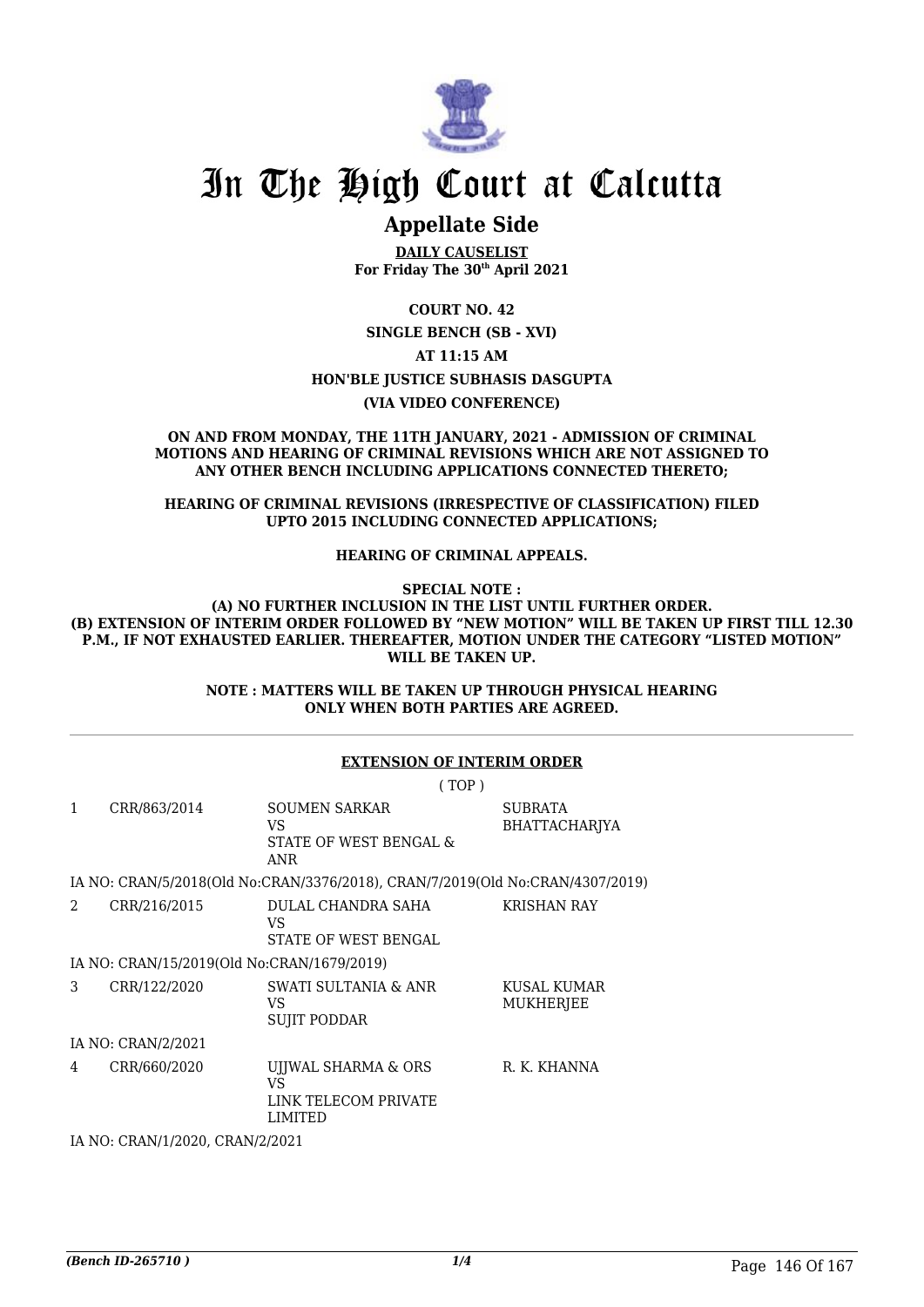| wt5 | CRR/661/2020  | HTC INDIA PRIVATE LIMITED<br>$&$ ORS<br><b>VS</b><br>LINK TELECOM PRIVATE<br>LIMITED | R. K. KHANNA                     |
|-----|---------------|--------------------------------------------------------------------------------------|----------------------------------|
|     |               | IA NO: CRAN/1/2020, CRAN/2/2020, CRAN/3/2021                                         |                                  |
|     |               | <b>NEW MOTION</b>                                                                    |                                  |
| 6   | CRR/1215/2021 | MUKHTAR ALAM                                                                         | ZAINAB TAHER                     |
|     |               | VS<br>STATE OF WEST BENGAL AND<br>ANR                                                |                                  |
| 7   | CRR/1222/2021 | <b>MANIK DAS</b><br>VS.<br>STATE OF WEST BENGAL                                      |                                  |
| 8   | CRR/1227/2021 | <b>ISMAIL SK</b><br>VS.<br>STATE OF WEST BENGAL AND                                  | MD HAFIZ ALI                     |
| 9   | CRR/1228/2021 | ANR<br><b>ANIL NONIA</b><br><b>VS</b><br>STATE OF WEST BENGAL                        | PRONAY BASAK                     |
| 10  | CRR/1229/2021 | SUKDEB MONDAL AND ORS<br><b>VS</b><br>STATE OF WEST BENGAL AND<br><b>ANR</b>         | <b>SNEHASIS JANA</b>             |
| 11  | CRR/1230/2021 | SK. JASIMUDDIN<br><b>VS</b><br>STATE OF WEST BENGAL                                  | TANMOY CHOWDHURY                 |
| 12  | CRR/1231/2021 | <b>SWATI BISWAS</b><br><b>VS</b><br>STATE OF WEST BENGAL AND<br>ANR                  | ANUP KANTI PODDAR                |
| 13  | CRR/1232/2021 | KIRAN DEVI PATWARI<br><b>VS</b><br>STATE OF WEST BENGAL AND<br>ANR.                  | <b>SATADRU LAHIRI</b>            |
| 14  | CRR/1236/2021 | RAWSAN ALI MIR@RAWSON<br>MIR<br><b>VS</b><br><b>STATE OF WEST BENGAL</b>             | SHASHANKA SHEKHAR<br><b>SAHA</b> |
| 15  | CRR/1237/2021 | SADHANA SAHA ALIAS<br>SADHANA GHOSH<br><b>VS</b><br><b>STATE OF WEST BENGAL</b>      | <b>SAYAN KANJILAL</b>            |
| 16  | CRR/1238/2021 | MD. ABDUL SALAM ALIAS<br><b>NANTU</b><br><b>VS</b><br>STATE OF WEST BENGAL           | SHASHANKA SHEKHAR<br><b>SAHA</b> |
| 17  | CRR/1239/2021 | REJAUL KARIM AND ORS<br>VS<br>STATE OF WEST BENGAL                                   | SHASHANKA SHEKHAR<br><b>SAHA</b> |
| 18  | CRR/1240/2021 | ASGAR SYED ALI @SYED ALI<br>ASGAR<br><b>VS</b><br>STATE OF WEST BENGAL               | SK. TOSLIM ALI                   |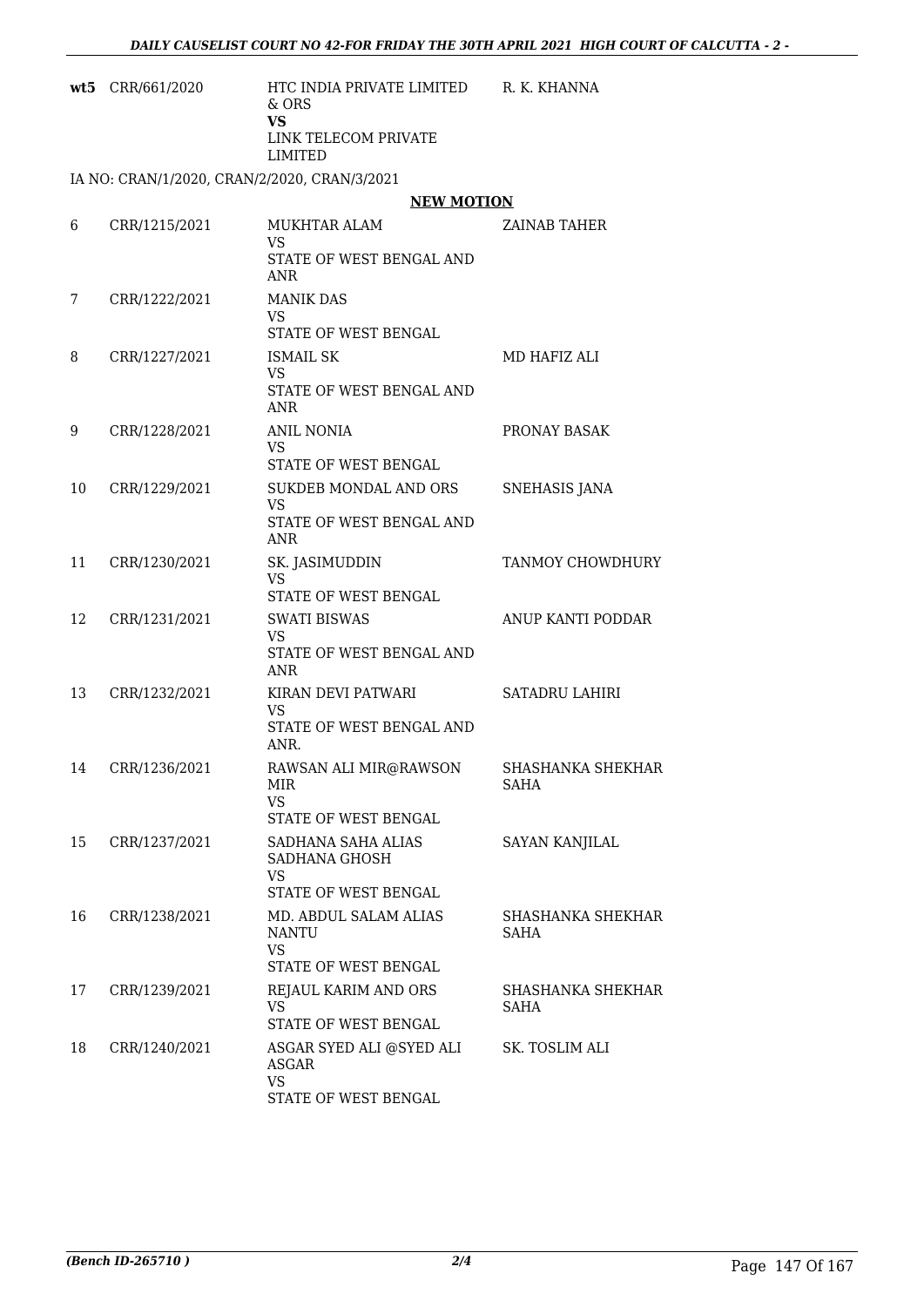| 19 | CRR/1241/2021      | <b>MONOJ KUMAR SAU</b><br><b>VS</b>                     | DEBABRATA MONDAL      |
|----|--------------------|---------------------------------------------------------|-----------------------|
|    |                    | STATE OF WEST BENGAL AND<br>ANR                         |                       |
| 20 | CRR/1242/2021      | MANJU SINGH<br><b>VS</b><br>STATE OF WEST BENGAL        | <b>ANIKET MITRA</b>   |
|    |                    | <b>LISTED MOTION</b>                                    |                       |
| 21 | CRR/2046/2019      | JAHANARA BEGUM                                          | <b>AMIT SHARMA</b>    |
|    |                    | <b>VS</b>                                               |                       |
|    |                    | STATE OF WEST BENGAL &<br><b>ORS</b>                    |                       |
| 22 | CRR/954/2021       | PRADEEP CHORARIA AND ANR<br><b>VS</b><br>UNION OF INDIA | <b>BISWAJIT MANNA</b> |
| 23 | CRR/958/2021       | JAYDEB HALDER                                           | LAKSHMINATH           |
|    |                    | <b>VS</b><br>STATE OF WEST BENGAL AND<br>ANR            | <b>BHATTACHARYA</b>   |
| 24 | CRR/1025/2021      | <b>BALAI LAL DAS</b>                                    | <b>SARTHAK BURMAN</b> |
|    |                    | VS.                                                     |                       |
|    |                    | STATE OF WEST BENGAL                                    |                       |
| 25 | CRR/1069/2021      | MD YOUNUSH AND ORS<br><b>VS</b>                         | MD IBRAHIM            |
|    |                    | STATE OF WEST BENGAL                                    |                       |
| 26 | CRR/1072/2021      | SANJU DHARA<br>VS.<br><b>STATE</b>                      | DIPAYAN KUNDU         |
| 27 | CRR/1074/2021      | MANASH CHAKRABORTY                                      | <b>IVAN ROY</b>       |
|    |                    | VS<br>STATE OF WEST BENGAL AND<br>ANR                   |                       |
| 28 | CRR/1075/2021      | STATE OF WEST BENGAL                                    | <b>SABIR AHMED</b>    |
|    |                    | <b>VS</b><br>MUHIBAR RAHAMAN AND ORS                    |                       |
| 29 | CRR/1077/2021      | <b>GOPAL ROY</b>                                        | ANINDYA HALDER        |
|    |                    | <b>VS</b><br>STATE OF WEST BENGAL                       |                       |
| 30 | CRR/1079/2021      | <b>SADHAN GHOSH</b>                                     | MD. JANNAT UL         |
|    |                    | VS                                                      | <b>FIRDOUS</b>        |
|    |                    | STATE OF WEST BENGAL                                    |                       |
|    | IA NO: CRAN/1/2021 |                                                         |                       |
| 31 | CRR/1085/2021      | MONIRUL SARDAR @ MONI<br>VS<br>STATE OF WEST BENGAL     | <b>SONALI DAS</b>     |
| 32 | CRR/1086/2021      | SHIVAJI SEN@SHIBAJI SEN                                 | MD ZOHAIB RAUF        |
|    |                    | VS<br><b>SISIR KARMAKAR</b>                             |                       |
| 33 | CRR/1096/2021      | <b>JIARUL SARDAR</b>                                    | KAMALESH CH. SAHA     |
|    |                    | VS<br>STATE OF WEST BENGAL                              |                       |
| 34 | CRR/1105/2021      | HARI SHANKAR UPADHYAY<br>AND ORS<br>VS                  | <b>ARUSHI RATHORE</b> |
|    |                    | STATE OF WEST BENGAL                                    |                       |
| 35 | CRR/1114/2021      | RATAN KUMAR ROY<br>VS                                   | RAJNANDINI DAS        |
|    |                    | STATE OF WEST BENGAL                                    |                       |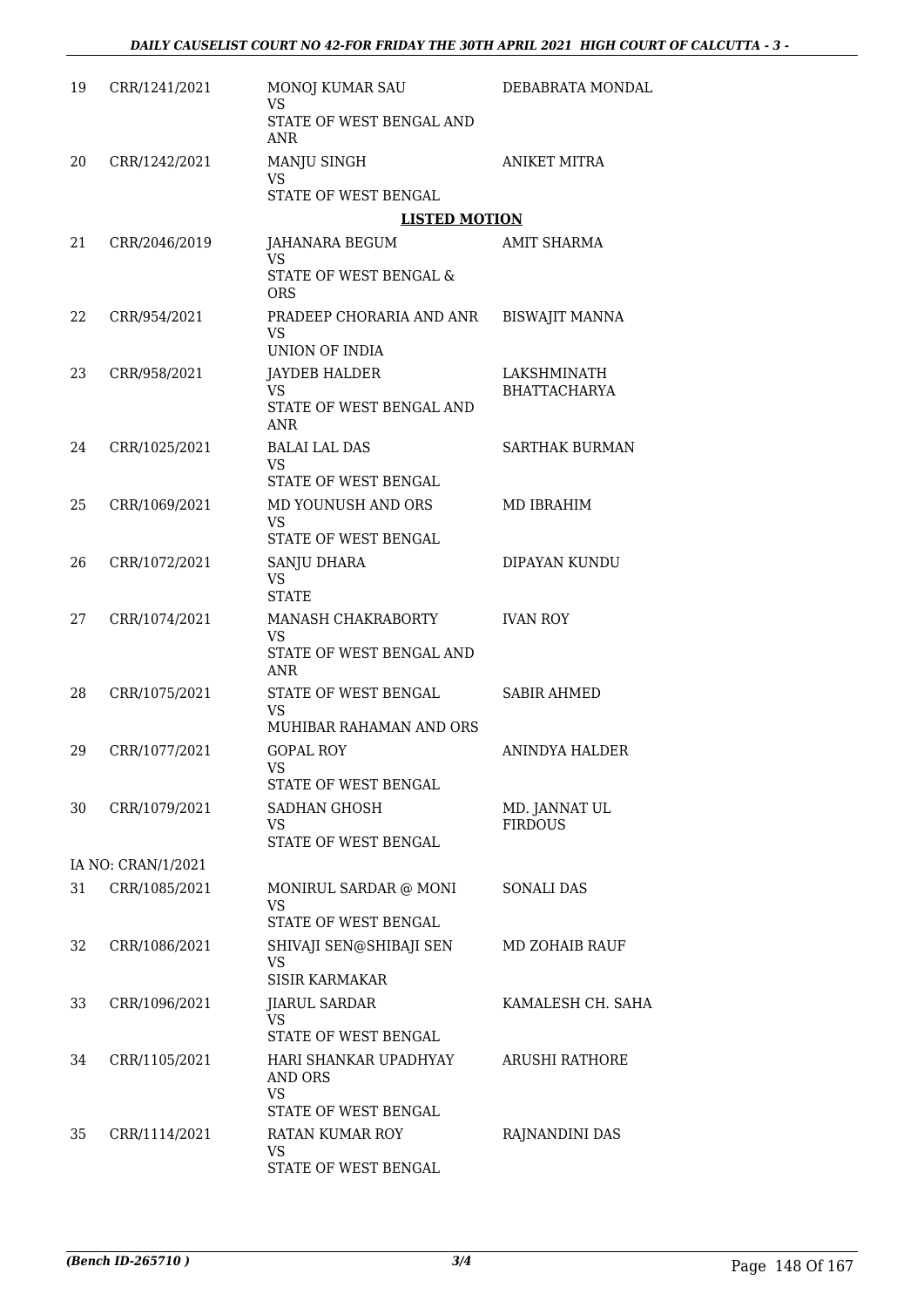| 36 | CRR/1115/2021      | ROHIT KUMAR SAH@ROHIT<br>KUMAR SHAW@ROHIT SHAW<br><b>VS</b><br>STATE OF WEST BENGAL            | SEKHAR MUKHERJEE          |
|----|--------------------|------------------------------------------------------------------------------------------------|---------------------------|
| 37 | CRR/1143/2021      | RAMA RANI DUTTA @ RAMA<br><b>DUTTA</b><br><b>VS</b><br>STATE OF WEST BENGAL                    | SHASHANKA SHEKHAR<br>SAHA |
| 38 | CRR/1144/2021      | SUBHAS DUTTA AND OTHERS<br><b>VS</b><br>STATE OF WEST BENGAL AND<br><b>ANOTHER</b>             | SK.SAHAJAHAN ALI          |
| 39 | CRR/1145/2021      | <b>AMINA KHATUN</b><br><b>VS</b><br>STATE OF WEST BENGAL AND<br>ORS.                           | MOBAIDUR HOSSAIN          |
| 40 | CRR/1146/2021      | <b>SK JAHIR ABBAS</b><br><b>VS</b><br>SK SIRAJUL AHMED AND ANR                                 | ARUNAVA GANGULY           |
|    | IA NO: CRAN/1/2021 |                                                                                                |                           |
| 41 | CRR/1147/2021      | <b>MURARI PATRA</b><br>VS.<br>RADHASHYAM GHOSH                                                 | <b>BISWAJIT DE</b>        |
| 42 | CRR/1148/2021      | OM PRAKASH MALL AND ORS<br><b>VS</b><br>AVS GLOBAL PVT LTD AND<br>ANR                          | PRAN GOPAL DAS            |
| 43 | CRR/1149/2021      | NAIM SK<br><b>VS</b><br>STATE OF WEST BENGAL AND<br>ANR                                        | <b>VIJAY VERMA</b>        |
| 44 | CRR/1150/2021      | OM PRAKASH MALL AND ORS<br><b>VS</b><br>AVS GLOBAL PVT LTD AND<br>ANR                          | PRAN GOPAL DAS            |
| 45 | CRR/1151/2021      | NILKANTHA MONDAL @<br>NILKANTA MONDAL @<br><b>KHONTHO</b><br>VS<br><b>STATE OF WEST BENGAL</b> | DIPAYAN KUNDU             |
| 46 | CRR/1152/2021      | PRITAM SAHA<br>VS.<br>STATE OF WEST BENGAL                                                     | PRABIR MAJUMDER           |
| 47 | CRR/1153/2021      | <b>STATE OF WEST BENGAL</b><br>VS.<br>SADHANA SARKAR AND ORS                                   | <b>AYAN BHATTACHARJEE</b> |
| 48 | CRR/1156/2021      | SMT SUSMITA DAS AND ORS<br><b>VS</b><br>STATE OF WEST BENGAL AND<br>ANR                        | <b>SANJIB MITRA</b>       |
| 49 | CRR/1158/2021      | <b>GOUTAM KUMAR BISWAS</b><br><b>VS</b><br>STATE OF WEST BENGAL AND<br>ANR                     | <b>KUSHAL PAUL</b>        |
| 50 | CRR/1159/2021      | <b>GOUTAM KUMAR BISWAS</b><br><b>VS</b><br>RAFIQUL BISWAS AND ANR                              | KUSHAL PAUL               |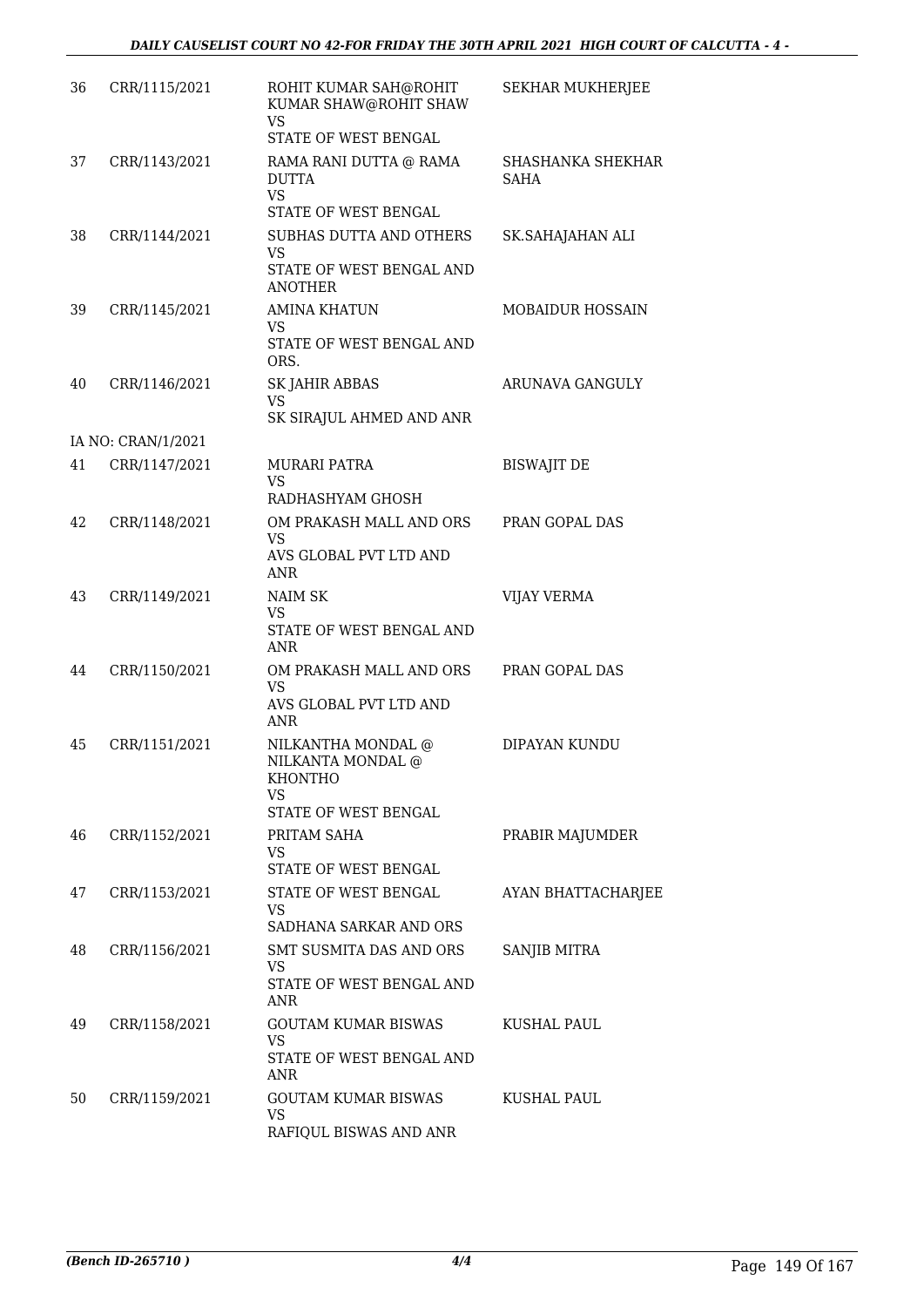

### **Appellate Side**

**DAILY CAUSELIST For Friday The 30th April 2021**

**COURT NO. 34 SINGLE BENCH (SB) AT 2:00 PM HON'BLE JUSTICE TIRTHANKAR GHOSH (VIA VIDEO CONFERENCE)**

#### **ON FRIDAY, 30TH APRIL, 2021 AT 2.00 P.M. - WILL TAKE UP MATTERS LISTED BEFORE HIM ON 23RD APRIL, 2021.**

#### **NOTE: MATTERS WILL BE TAKEN UP THROUGH PHYSICAL HEARING ONLY WHEN BOTH THE PARTIES ARE AGREED.**

|                 |                                               | <b>FOR JUDGMENT</b>                                                |                       |
|-----------------|-----------------------------------------------|--------------------------------------------------------------------|-----------------------|
|                 |                                               | (AT3P.M.)                                                          |                       |
| $\mathbf{1}$    | CRA/672/2016                                  | HARADHAN DUTTA<br><b>VS</b><br>STATE OF WEST BENGAL                | <b>AINDRILA DE</b>    |
|                 |                                               |                                                                    |                       |
|                 |                                               | <b>CRIMINAL APPEAL HEARING</b>                                     |                       |
| 2               | CRA/756/2015<br>$[PT-I+II+1$ $PB+3$           | <b>HARI PRASAD PAL</b><br><b>VS</b>                                | <b>MAYUKH MITRA</b>   |
|                 | LCR(1st & 3rd file has<br>two parts $(A+B)$ ] | ASIT KUMAR MONDAL & ANR                                            |                       |
|                 |                                               | <b>FIXED MATTER</b>                                                |                       |
| 3               | CRR/3646/2019                                 | <b>SUBRATA KUMAR PAL</b><br><b>VS</b>                              | SAYANTI SANTRA        |
|                 |                                               | THE LD SR MUNICIPAL<br><b>MAGISTRATE</b>                           |                       |
| wt4             | CRR/233/2020                                  | RANJAN HALDAR<br><b>VS</b><br>STATE OF WEST BENGAL & ANR           | SAYANTI SANTRA        |
|                 |                                               |                                                                    |                       |
|                 | IA NO: CRAN/1/2021                            |                                                                    |                       |
| wt.5            | CRR/323/2020                                  | AJAY PRASAD & ANR<br>VS.                                           | <b>SAYANTI SANTRA</b> |
|                 |                                               | STATE OF WEST BENGAL& ANR                                          |                       |
|                 | IA NO: CRAN/1/2021                            |                                                                    |                       |
| wt <sub>6</sub> | CRR/325/2020                                  | <b>ALOK CHOUDHURY</b><br>VS <sub>1</sub>                           | SAYANTI SANTRA        |
|                 |                                               | STATE OF WEST BENGAL& ANR                                          |                       |
|                 | IA NO: CRAN/1/2021                            |                                                                    |                       |
| wt7             | CRR/351/2020                                  | MANAB CHANDRA DAS<br><b>VS</b>                                     | SYANTI SANTRA         |
|                 |                                               | STATE OF WEST BENGAL & ANR                                         |                       |
|                 | IA NO: CRAN/1/2021                            |                                                                    |                       |
| wt8             | CRR/352/2020                                  | <b>BISWAK MUKHERJEE</b><br><b>VS</b><br>STATE OF WEST BENGAL & ANR | SAYANTI SANTRA        |

IA NO: CRAN/1/2021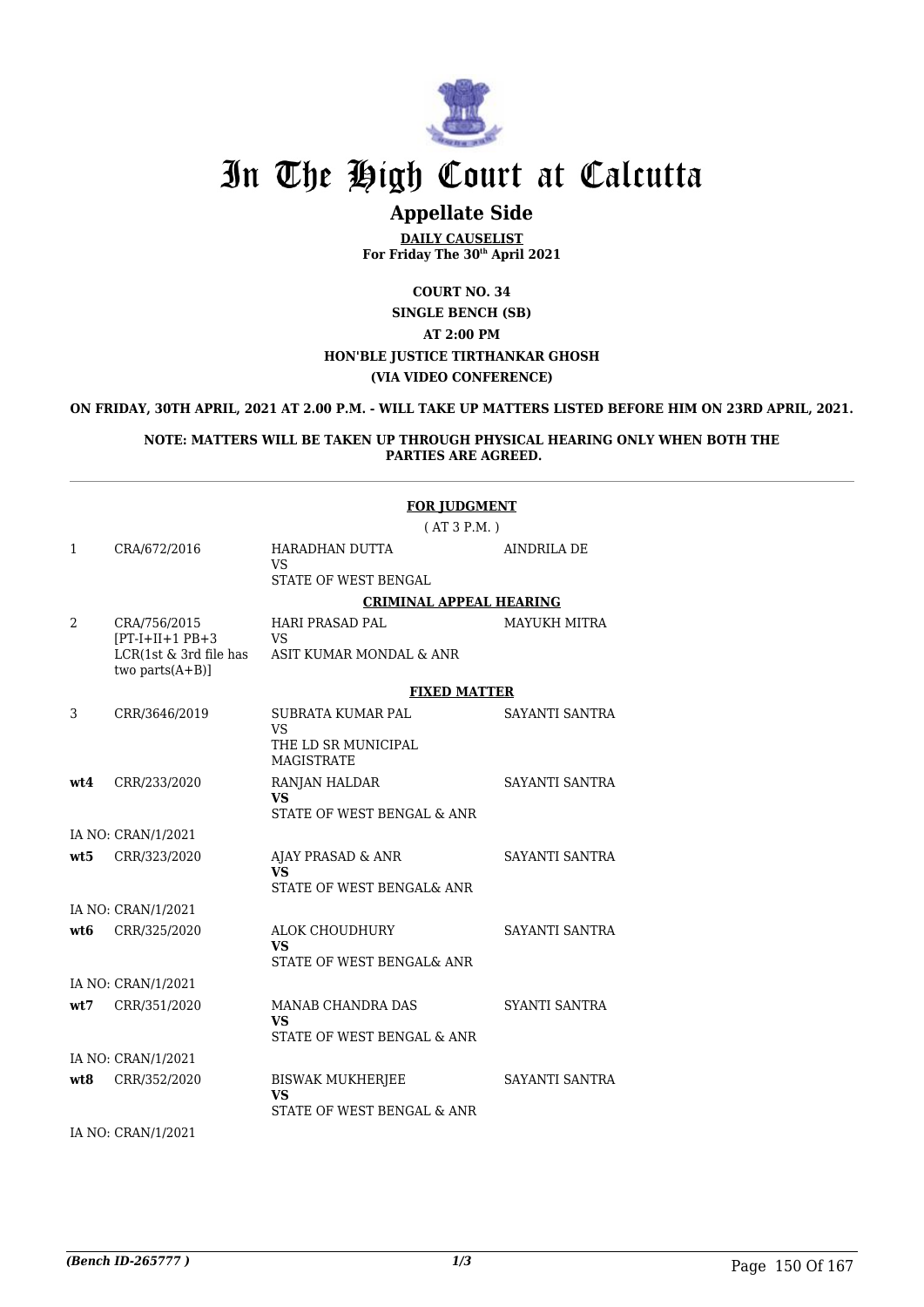| wt9 | CRR/3691/2019                             | NILANJAN BISWAS & ANR<br><b>VS</b><br>STATE OF WEST BENGAL                                              | <b>AVIK GHATAK</b>    |
|-----|-------------------------------------------|---------------------------------------------------------------------------------------------------------|-----------------------|
|     | IA NO: CRAN/1/2021                        |                                                                                                         |                       |
|     | wt10 CRR/377/2020                         | SUDHEER KUMAR<br>NEELAKANTAM<br>VS<br>STATE OF WEST BENGAL & ORS                                        | SAYANTI SANTRA        |
|     | IA NO: CRAN/1/2021                        |                                                                                                         |                       |
|     | wt11 CRR/405/2020                         | <b>SAIKAT NEOGI</b><br><b>VS</b><br>STATE OF WEST BENGAL & ANR                                          | SAYANTI SANTRA        |
|     | IA NO: CRAN/1/2021                        |                                                                                                         |                       |
|     | wt12 CRR/89/2020                          | <b>SUBHOJIT SEN</b><br><b>VS</b><br>THE LEARNED SENIOR<br>MUNICIPAL MAGISTRATE                          | SAYANTI SANTRA        |
|     | IA NO: CRAN/1/2021                        |                                                                                                         |                       |
|     | wt13 CRR/989/2020                         | MEERAJ KHALID & ANR.<br>VS<br>STATE OF WEST BENGAL & ANR.                                               | SAYANTI SANTRA        |
|     |                                           | IA NO: CRAN/1/2020(Old No:CRAN/3991/2020), CRAN/2/2021                                                  |                       |
|     |                                           | <b>CRIMINAL REVISION</b>                                                                                |                       |
| 14  | CRR/1357/2017<br>(Assigned)               | DEBAPRASAD HALDER<br>VS<br>SMT SAILI HALDER & ANR                                                       | P CHATTERJEEE         |
|     | IA NO: CRAN/1/2018(Old No:CRAN/2471/2018) |                                                                                                         |                       |
| 15  | CRR/377/2018                              | RAMLAL HELA @ SANKAR HELA<br>VS<br>REKHA HELA & ANR                                                     | S BASU                |
| 16  | CRR/383/2018                              | <b>BANASREE MAHATO &amp; ORS.</b><br>VS<br>STATE OF WEST BENGAL                                         | PRASENJIT SARKAR      |
| 17  | CRR/385/2018                              | JOYSHREE DAS & ANR.<br>VS<br>STATE OF WEST BENGAL & ORS.                                                | PARTHA SENGUPTA       |
| 18  | CRR/387/2018                              | <b>ANIMEGH MANDAL</b><br>VS<br>POUSALI PAL                                                              | S CHAKRABARTY         |
|     | IA NO: CRAN/2/2018(Old No:CRAN/3368/2018) |                                                                                                         |                       |
| 19  | CRR/389/2018                              | RATHIN CHAKRABORTY & ORS<br>VS<br>STATE OF WEST BENGAL &ANR                                             | <b>KRISHANU BANIK</b> |
| 20  | CRR/390/2018                              | RATHIN CHAKRABORTY @ HABU<br>& ORS<br><b>VS</b><br>STATE OF WEST BENGAL & ANR                           | <b>K BANIK</b>        |
| 21  | CRR/391/2018                              | RATHIN CHAKRABORTY & ORS<br>VS                                                                          | KRISHANU BANIK        |
| 22  | CRR/1143/2019                             | STATE OF WEST BENGAL & ANR<br>ALOKENDU CHAKRABORTY @<br>BAPI & ORS.<br>VS<br>STATE OF WEST BENGAL & ANR | SAIKAT MONDAL         |
|     | IA NO: CRAN/4/2020(Old No:CRAN/1337/2020) |                                                                                                         |                       |
| 23  | CRR/1210/2019                             | DEBJIT SAHANI<br><b>VS</b><br>STATE OF WEST BENGAL & ORS.                                               | SASHIKANTA PRAMANIK   |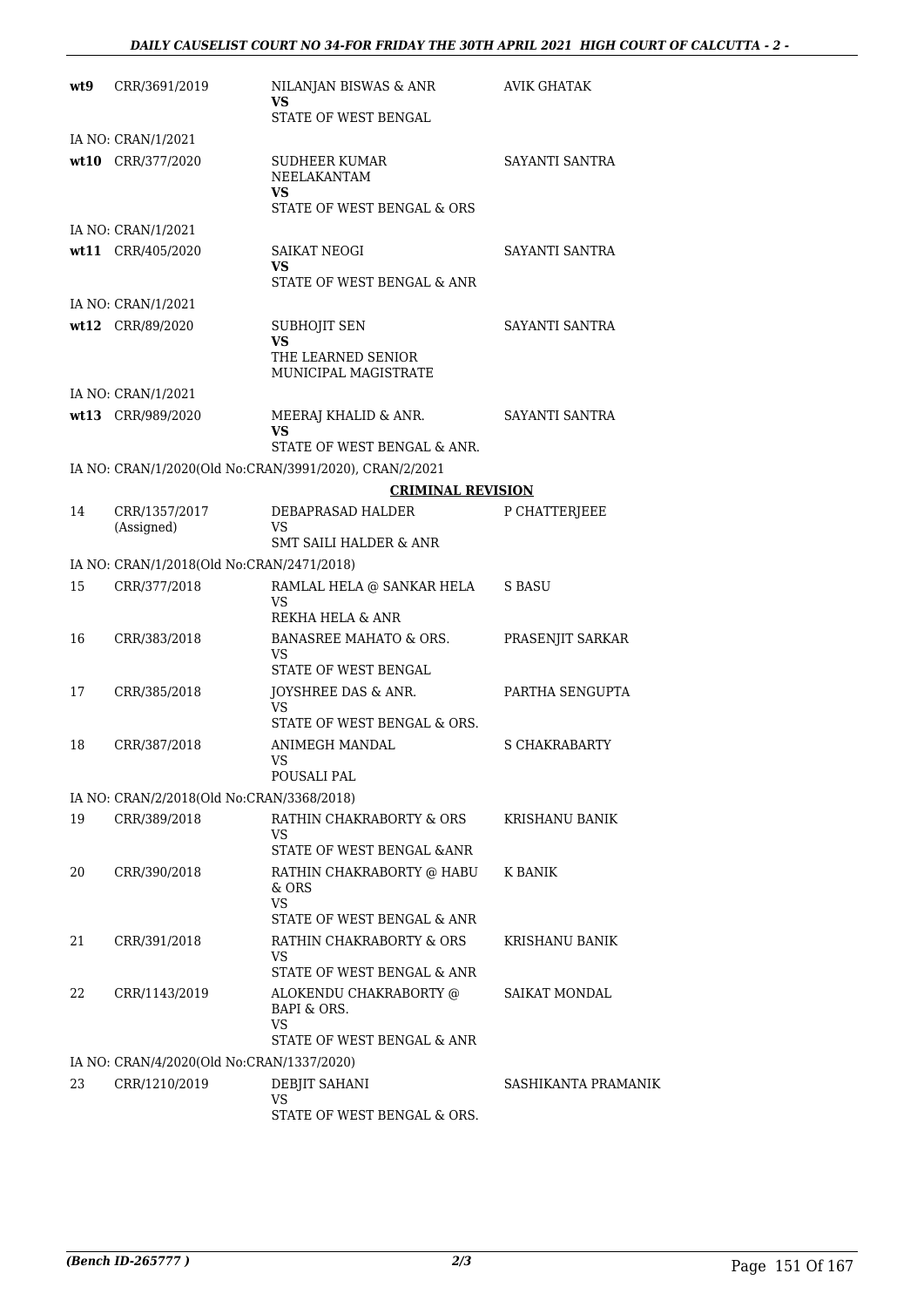| 24 | CRR/1455/2019                             | TAPAS KUMAR BERA & ANR<br>VS<br><b>STATE OF WEST BENGAL &amp; ANR</b>                                    | SUJIT KUMAR RATH       |
|----|-------------------------------------------|----------------------------------------------------------------------------------------------------------|------------------------|
|    | IA NO: CRAN/1/2019(Old No:CRAN/4047/2019) |                                                                                                          |                        |
| 25 | CRR/2734/2019                             | JYOTSNA GHOSH<br><b>VS</b><br>STATE OF WEST BENGAL & ORS                                                 | SHARMISTHA CHINA       |
| 26 | CRR/3163/2019<br>(Assigned)               | LAKSHMAN PRASAD AGARWAL @<br>LAXHMAN PRASAD AGARWALA &<br>ANR<br><b>VS</b><br>STATE OF WEST BENGAL & ANR | <b>SACHIT TALUKDAR</b> |
|    | IA NO: CRAN/1/2020, CRAN/3/2021           |                                                                                                          |                        |
| 27 | CRR/3262/2019                             | M RAGHAVENDRA GOWDA<br>VS<br>L & T FIN LTD                                                               | AISHWARYA KR AWASTHI   |
| 28 | CRR/3715/2019                             | <b>M/S MAKUM MOTORS</b><br>VS                                                                            | PAYEL SHOME            |
|    |                                           | HARI KRISHNA KANOI& ANR                                                                                  |                        |
| 29 | CRR/3836/2019                             | NAMITA MANDAL<br>VS                                                                                      | TIRTHANKAR DHALI       |
|    |                                           | STATE OF WEST BENGAL & ORS                                                                               |                        |
|    |                                           | <b>CONTESTED APPLICATION</b>                                                                             |                        |
| 30 | CRR/213/2019                              | SUBRATA SANKU BISWAS<br>VS                                                                               | ASIS BHATTACHARYYA     |
|    |                                           | STATE OF WEST BENGAL & ANR                                                                               |                        |
|    |                                           | <b>CONTESTED APPLICATION (ASSIGNED)</b>                                                                  |                        |
| 31 | CRR/1837/2019<br>(Assigned)               | NEHA BANKA KANORIA<br>VS                                                                                 | <b>RAKESH PODDAR</b>   |
|    |                                           | YASHODHAN KANORIA & ORS                                                                                  |                        |
|    | IA NO: CRAN/1/2019(Old No:CRAN/2723/2019) |                                                                                                          |                        |
|    | wt32 CRR/1405/2019                        | DEVAPRIYA KANORIA & ORS.<br>VS                                                                           | PRADYOT KR. DAS        |
|    |                                           | STATE OF WEST BENGAL & ANR.                                                                              |                        |
|    | wt33 CRR/1406/2019                        | YASHODHAN KANORIA<br>VS<br>STATE OF WEST BENGAL & ANR                                                    | PRADYOT KUMAR DAS      |
|    | IA NO: CRAN/1/2021                        |                                                                                                          |                        |
|    | wt34 CRR/2527/2018                        | YASHODHAN KANORIA<br>VS.                                                                                 | P. K. DAS              |
|    |                                           | STATE OF WEST BENGAL & ORS                                                                               |                        |
|    | IA NO: CRAN/1/2021                        |                                                                                                          |                        |
|    | wt35 CRR/2829/2018                        | NEHA (BANKA) KANORIA<br>VS.                                                                              | S. HASAN               |
|    |                                           | YASHODHAN KANORIA                                                                                        |                        |
|    |                                           | <b>APPLICATION</b>                                                                                       |                        |
| 36 | CPAN/538/2020                             | SHYAM LAL LYADAV<br>VS                                                                                   | ARPAN GUHA             |
|    |                                           | SRI KUNAL AGGARWAL AND ANR                                                                               |                        |
|    | wt37 WPA/6172/2020                        | SHYAM LAL YADAV<br><b>VS</b>                                                                             | ARPAN GUHA             |
|    |                                           | STATE OF WEST BENGAL & ORS                                                                               |                        |
|    | IA NO. CANI/1/2020(OId No.CANI/1473/2020) |                                                                                                          |                        |

IA NO: CAN/1/2020(Old No:CAN/4473/2020)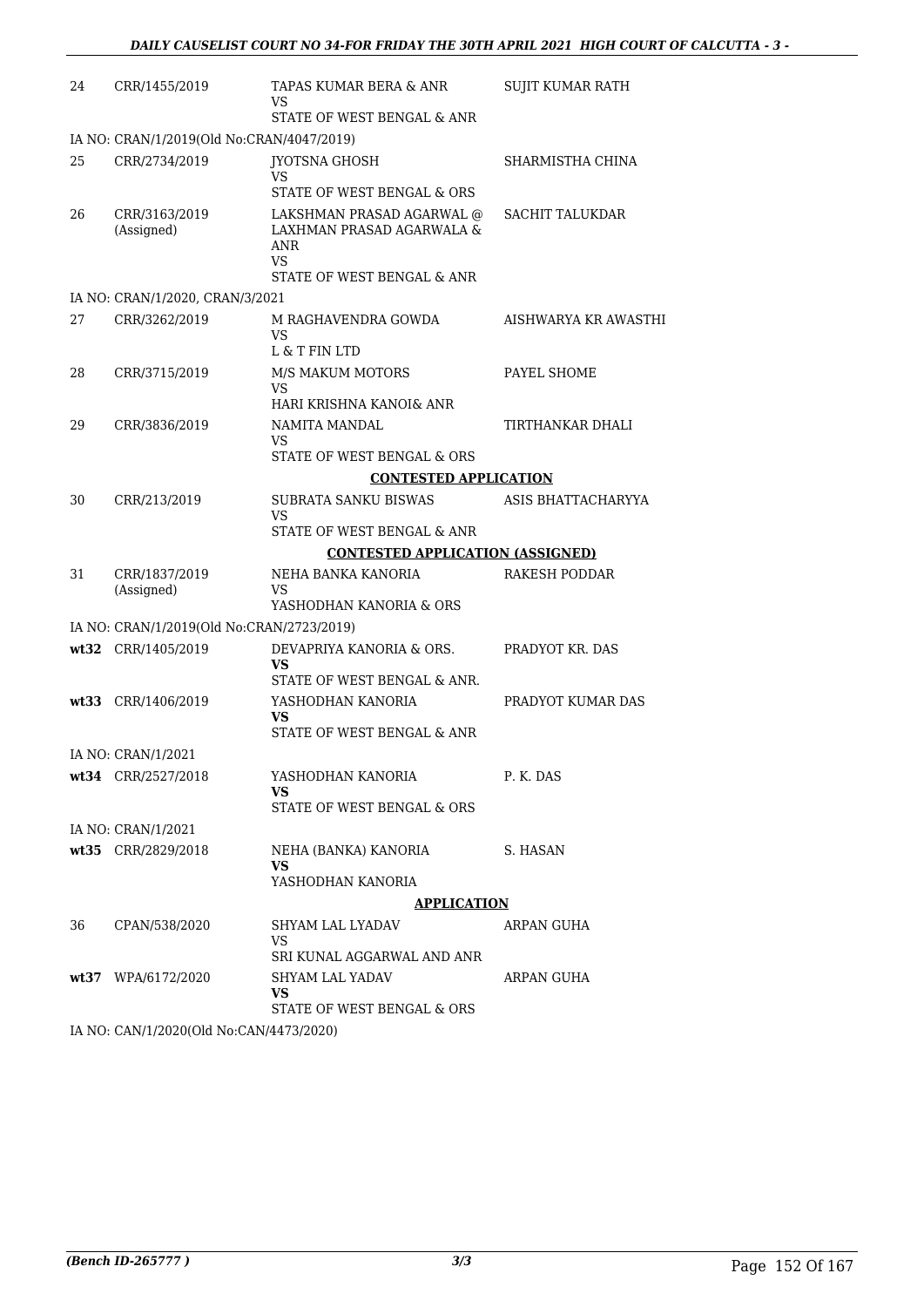

## **Appellate Side**

**DAILY CAUSELIST For Friday The 30th April 2021**

**COURT NO. 16 SINGLE BENCH (SB) AT 11:15 AM HON'BLE JUSTICE ANIRUDDHA ROY (VIA VIDEO CONFERENCE)**

> **ON 30.04.2021 ------------------------**

**FOR FRIDAY, 30TH APRIL, 2021 - 1. WILL TAKE UP MATTERS LISTED BEFORE HIM ON 17TH APRIL, 2021.**

**2. URGENT MATTERS RELATED TO LISTS AND DETERMINATIONS OF HON'BLE JUSTICE RAVI KRISHAN KAPUR AND HON'BLE JUSTICE BISWAJIT BASU.** 

**NOTE: MATTERS WILL BE TAKEN UP THROUGH PHYSICAL HEARING ONLY WHEN BOTH THE PARTIES ARE AGREED.**

### **LISTED MATTERS OF HON'BLE JUSTICE SAUGATA BHATTACHARYYA, DATED 19.03.2021 FOLLOWING FILES ARE LYING IN CT. NO. 12**

|      |                                         | <b>TO BE MENTIONED</b>                                                              |                            |  |
|------|-----------------------------------------|-------------------------------------------------------------------------------------|----------------------------|--|
| 1    | CO/3415/2014<br>[ FILE NOT HERE ]       | SK. SOHARAB ALI<br><b>VS</b><br><b>ABDUL RAHIM &amp; ANR</b>                        | <b>MRINAL KANTI BISWAS</b> |  |
| 2    | CO/3415/2019                            | <b>MANIK CHANDRA RUIDAS</b><br><b>VS</b><br><b>GANESH BOURI &amp; ORS</b>           | ABBAS IBRAHIM KHAN         |  |
|      |                                         | <b>FIXED MATTER</b>                                                                 |                            |  |
| 3    | CO/2678/2019                            | HARDYAL MOCHI @ HARDYAL<br><b>GOEL</b><br><b>VS</b><br>PRABIR KUMAR MISRA           | MD. FARHADUDDIN            |  |
|      | IA NO: CAN/1/2019(Old No:CAN/9352/2019) |                                                                                     |                            |  |
|      |                                         | <b>APPLICATION</b>                                                                  |                            |  |
| 4    | CPAN/234/2020                           | JHARNA DUTTA MAITY<br><b>VS</b>                                                     | <b>ARIJIT PRADHAN</b>      |  |
| wt.5 | WPA/6352/2018                           | NAZRUL HAQUE SEPAI<br>JHARNA DUTTA MAITY<br><b>VS</b><br>STATE OF WEST BENGAL & ORS | ARIJIT PRADHAN             |  |
|      |                                         | <b>EDUCATION (GR - II)</b>                                                          |                            |  |
| 6    | WPA/21223/2011                          | <b>SK. APSARUL HOSSAIN</b><br>VS                                                    | TANUJA BASAK               |  |
|      |                                         | STATE OF WEST BENGAL & ORS                                                          |                            |  |
| 7    | WPA/23867/2017                          | KANCHIRAM SARKAR & ORS<br><b>VS</b><br>STATE OF WEST BENGAL & ORS                   | <b>S S MONDAL</b>          |  |
| 8    | WPA/11002/2018                          | <b>SUBHADIP PATRA &amp; ORS</b><br>VS<br>STATE OF WEST BENGAL & ORS                 | TANUJA BASAK               |  |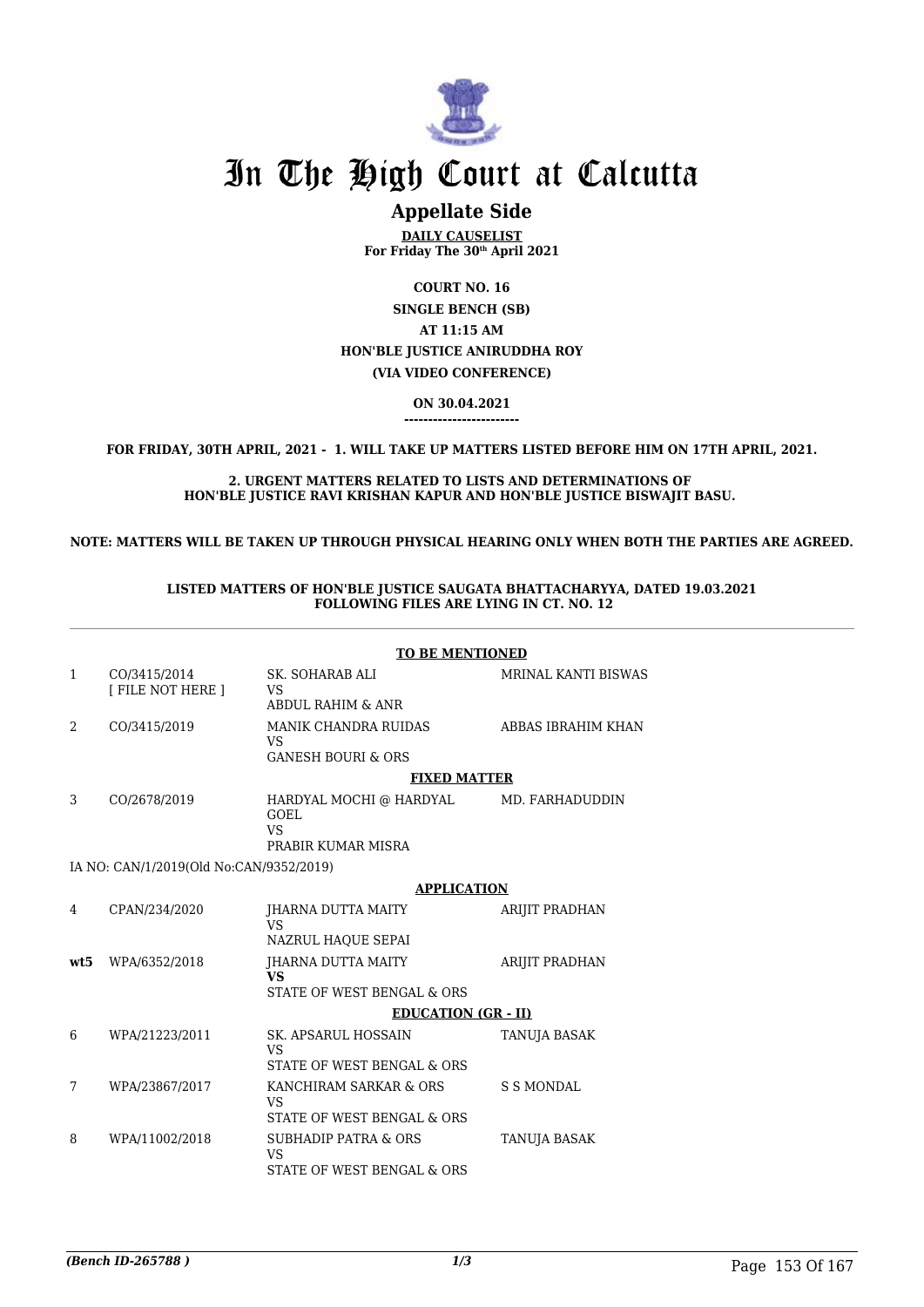| 9  | WPA/19544/2018                          | SARFARAJ HASAN KAZIM & ORS<br>VS<br>STATE OF WEST BENGAL & ORS                                                                            | MOUSUMI MITRA                                                                                                |
|----|-----------------------------------------|-------------------------------------------------------------------------------------------------------------------------------------------|--------------------------------------------------------------------------------------------------------------|
| 10 | WPA/14133/2019<br>(2nd Time)            | KANAILAL JANA<br>VS.                                                                                                                      | SAKTI PADA JANA                                                                                              |
|    |                                         | STATE OF WEST BENGAL & ORS                                                                                                                |                                                                                                              |
|    |                                         | <b>CIVIL REVISION 2</b>                                                                                                                   |                                                                                                              |
| 11 | CO/2876/2019<br>[3rd Time] (S)          | SHRI SHRI MA LAKSHMI<br>JAGABANDHU SEBAYAN TRUST<br>VS.                                                                                   | RAHUL KARMAKAR                                                                                               |
|    |                                         | UNION OF INDIA & ANR                                                                                                                      |                                                                                                              |
|    |                                         | <b>CIVIL REVISION</b>                                                                                                                     |                                                                                                              |
| 12 | CO/2214/2019<br>[2nd Time]              | TIRTHANKAR DAS<br><b>VS</b><br><b>SARBANI DAS</b>                                                                                         | <b>SOUVIK MAJI</b>                                                                                           |
|    | IA NO: CAN/1/2019(Old No:CAN/8596/2019) |                                                                                                                                           |                                                                                                              |
|    |                                         | <b>LISTED MOTION 1</b>                                                                                                                    |                                                                                                              |
| 13 | CO/2550/2019<br>[3rd Time]              | <b>BISWAJIT DAS</b><br>VS                                                                                                                 | <b>BHASKAR HUTAIT</b>                                                                                        |
|    |                                         | ANKITA DAS @ MONDAL                                                                                                                       |                                                                                                              |
|    |                                         | <b>CIVIL REVISION 1</b>                                                                                                                   |                                                                                                              |
| 14 | CO/182/2013<br>(2ND TIME)               | CHINMAY DUTTA & ORS<br><b>VS</b><br>DILIP HALDER & ORS                                                                                    | SARBANANDA SANNYAL                                                                                           |
|    | IA NO: CAN/1/2013(Old No:CAN/9491/2013) |                                                                                                                                           |                                                                                                              |
| 15 | CO/228/2013                             | SMT LABANYA PROVA SAHA                                                                                                                    | TARAK NATH HALDER                                                                                            |
|    | (3RD TIME)                              | <b>VS</b><br><b>SMT KALPANA GHOSH &amp; ORS</b>                                                                                           |                                                                                                              |
| 16 | CO/318/2013<br>(3RD TIME)               | <b>BAIDUR RAHAMAN &amp; ORS</b><br>VS.<br>BIKRAM SINGHA & ORS                                                                             | PARTHA PRATIM ROY                                                                                            |
| 17 | CO/464/2013<br>[3rd Time]               | AVIJIT DEB ROY<br><b>VS</b><br>ASHIS KUMAR NATH                                                                                           | RAHUL KARMAKAR                                                                                               |
| 18 | CO/498/2013<br>[3rd Time]               | AMIT KUMAR SHAW & ANR<br>VS.<br>NAMITA GANGULY                                                                                            | TARAK NATH HALDER                                                                                            |
| 19 | CO/734/2013                             | SHYAM KANHAIYA SINGH & ORS                                                                                                                | PRAMOD KUMAR KEDIA                                                                                           |
|    | [3rd Time]                              | <b>VS</b><br>SK. DAMAN & OTHERS WAKF<br><b>EASTATE &amp; ORS</b>                                                                          |                                                                                                              |
| 20 | CO/906/2013<br>[3rd Time]               | <b>BARUN KUMAR DEY</b><br>VS.<br>MALOBIKA DEY (ROY)                                                                                       | <b>UJJAL ROY</b>                                                                                             |
| 21 | CO/1008/2013<br>[3rd Time]              | JAMIL AHMED (ON THE DEATH OF<br>DEFND HAMIDUNNESSA BIBI )&<br><b>ORS</b><br><b>VS</b><br>TANVEER AHMED(ON THE DEATH<br>OF S. AHMED) & ORS | SYED NASIRUL HOSSAIN                                                                                         |
|    |                                         | CAN/4/2015(Old No:CAN/9437/2015), CAN/5/2015(Old No:CAN/9454/2015)                                                                        | IA NO: CAN/1/2014(Old No:CAN/4293/2014), CAN/2/2015(Old No:CAN/9433/2015), CAN/3/2015(Old No:CAN/9434/2015), |
| 22 | CO/1019/2013<br>[2nd Time]              | SACHINDRA NATH DAS<br>VS<br>SMT NILIMA DAS & ORS                                                                                          | SHARMISTHA GHOSH<br>SHARMA                                                                                   |

| 23 | CO/1020/2013<br>[3rd Time] | SOUMITRA BHATTACHARYYA<br>VS<br>SMT POULAMI BHATTACHARYYA                      | VIVEKANANDA BOSE |
|----|----------------------------|--------------------------------------------------------------------------------|------------------|
| 24 | CO/1036/2013<br>[3rd Time] | GURUDAS GHOSH & ORS<br>VS<br>GANESH CHANDRA BASAK REPT<br>BY PALLAB BASAK &ORS | TANMAY MUKHERJEE |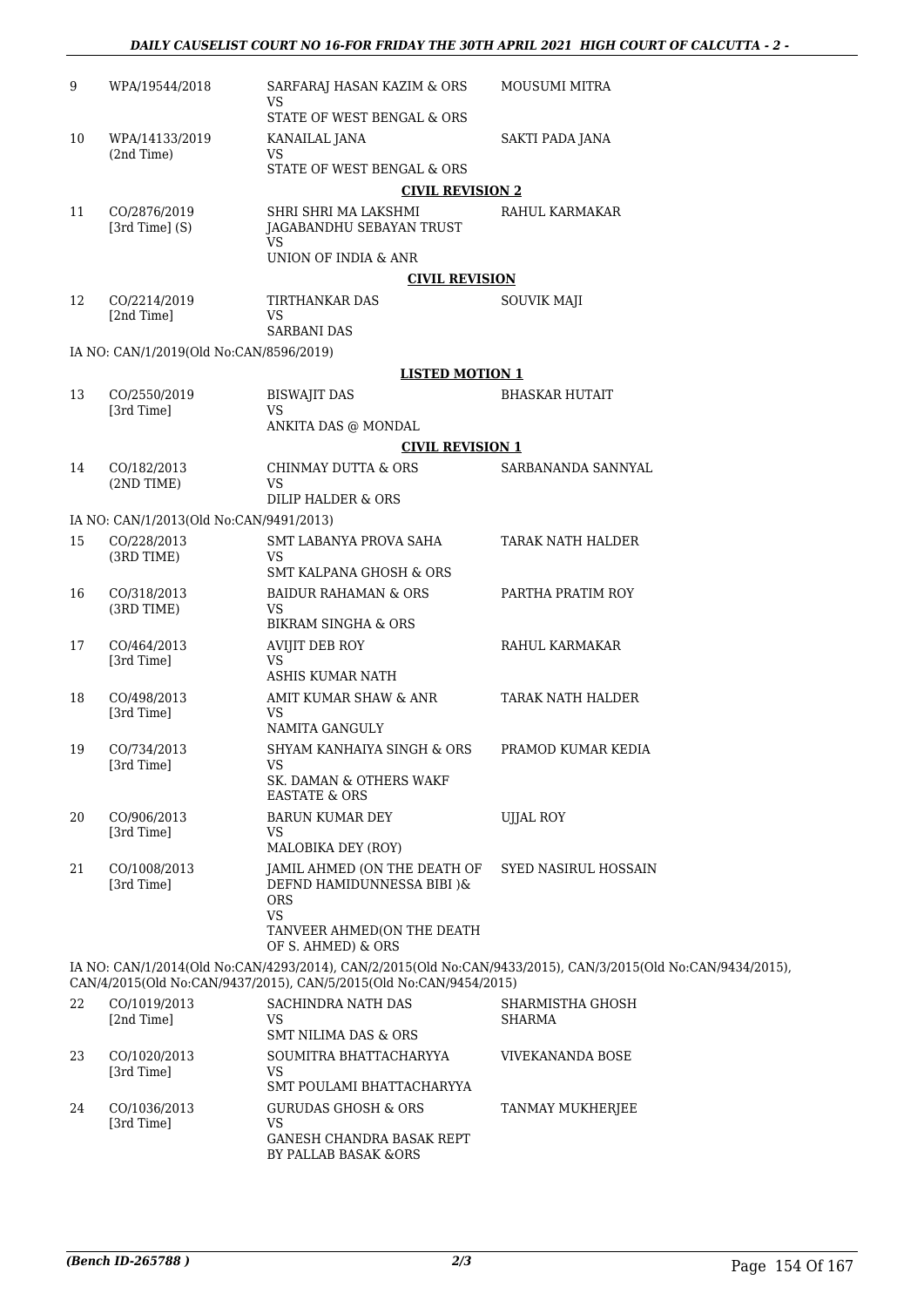| 25 | CO/1046/2013<br>[3rd Time]              | <b>SMT KUSUM RANI KILLA</b><br>VS.<br>THE CALCUTTA STOCK<br>EXCHANGE ASSOCIATION LTD. &<br><b>ORS</b>                                                        | <b>GOPAL MUSKARA</b>       |
|----|-----------------------------------------|--------------------------------------------------------------------------------------------------------------------------------------------------------------|----------------------------|
| 26 | CO/1058/2013<br>[3rd Time]              | MST HUSENARA MUFTI & ORS<br>VS<br>M/S. METROPOLITAN REAL<br>ESTATE PVT LTD & ORS                                                                             | <b>BAISALI BASU</b>        |
| 27 | CO/1084/2013<br>[3rd Time]              | <b>ASHOKE KUMAR</b><br>MONDAL@ASHOKE MONDAL<br><b>VS</b><br>SANTOSH MONDAL & ANR                                                                             | <b>ASRAF MONDAL</b>        |
| 28 | CO/1146/2013<br>(3RD TIME)              | KUMAR BHATTACHARJEE<br>VS<br>AJAY BHATTACHARJEE & ORS                                                                                                        | <b>BASUDEB GAYEN</b>       |
| 29 | CO/1273/2013<br>[2nd Time]              | TULSI RANI MONDAL & ORS<br>VS.<br>DUKHARAM MONDAL                                                                                                            | DIPENDRA NATH BOSE         |
| 30 | CO/1313/2013<br>[3rd Time]              | CHITRA MONDAL<br>VS<br>RISHIKESH MONDOL & ORS                                                                                                                | <b>SOUGATA MITRA</b>       |
| 31 | CO/1368/2013<br>[3rd Time]              | <b>SWAPAN KARMAKAR</b><br>VS.<br><b>RINA GHOSH &amp; ORS</b>                                                                                                 | SARBANANDA SANNYAL         |
| 32 | CO/1432/2013<br>[3rd Time]              | ADWAITA KR. DAS<br>VS<br>SUPRABHA MONDAL & ANR.                                                                                                              | HIMADRI KR. MAHATA         |
| 33 | CO/1452/2013<br>[3rd Time]              | SRI SRI JAGAN MATRIKA RAKSHA<br>KALI TRUST REPT BY S. ROY &<br><b>ORS</b><br>VS.<br>GENERAL HINDU PEOPLE OF<br><b>BALIDANGA GHOSH PARA</b><br>KALITALA & ORS | SARBANANDA SANNYAL         |
| 34 | CO/1511/2013<br>[3rd Time]              | SMT NILIMA JAISWAL<br><b>VS</b><br>RAHUL JAISWAL                                                                                                             | <b>BHASKAR SETH</b>        |
| 35 | CO/1518/2013<br>[3rd Time]              | TRIDIBESH CHANDRA MONDAL<br>VS<br><b>SMT BELA MONDAL &amp; ORS</b>                                                                                           | INTIKHAB ALAM MIZA         |
| 36 | CO/1536/2013<br>[3rd Time]              | <b>BISWANATH SAMANTA</b><br>VS<br>SAMBHUNATH SAMANTA & ANR.                                                                                                  | SUKDEB CHATTERJEE          |
|    | IA NO: CAN/2/2013(Old No:CAN/9467/2013) |                                                                                                                                                              |                            |
| 37 | CO/1615/2013<br>[3rd Time]              | <b>SMT RENUKA GHANTI</b><br>VS<br>TAPAN DUTTA & ANR                                                                                                          | SABYASACHI<br>MUKHOPADHYAY |
| 38 | CO/1033/2018                            | SHREE DIGVIJAY CEMENT CO.<br><b>LTD</b><br><b>VS</b><br><b>BANK OF BARODA &amp; ORS</b>                                                                      | R. K. RAI                  |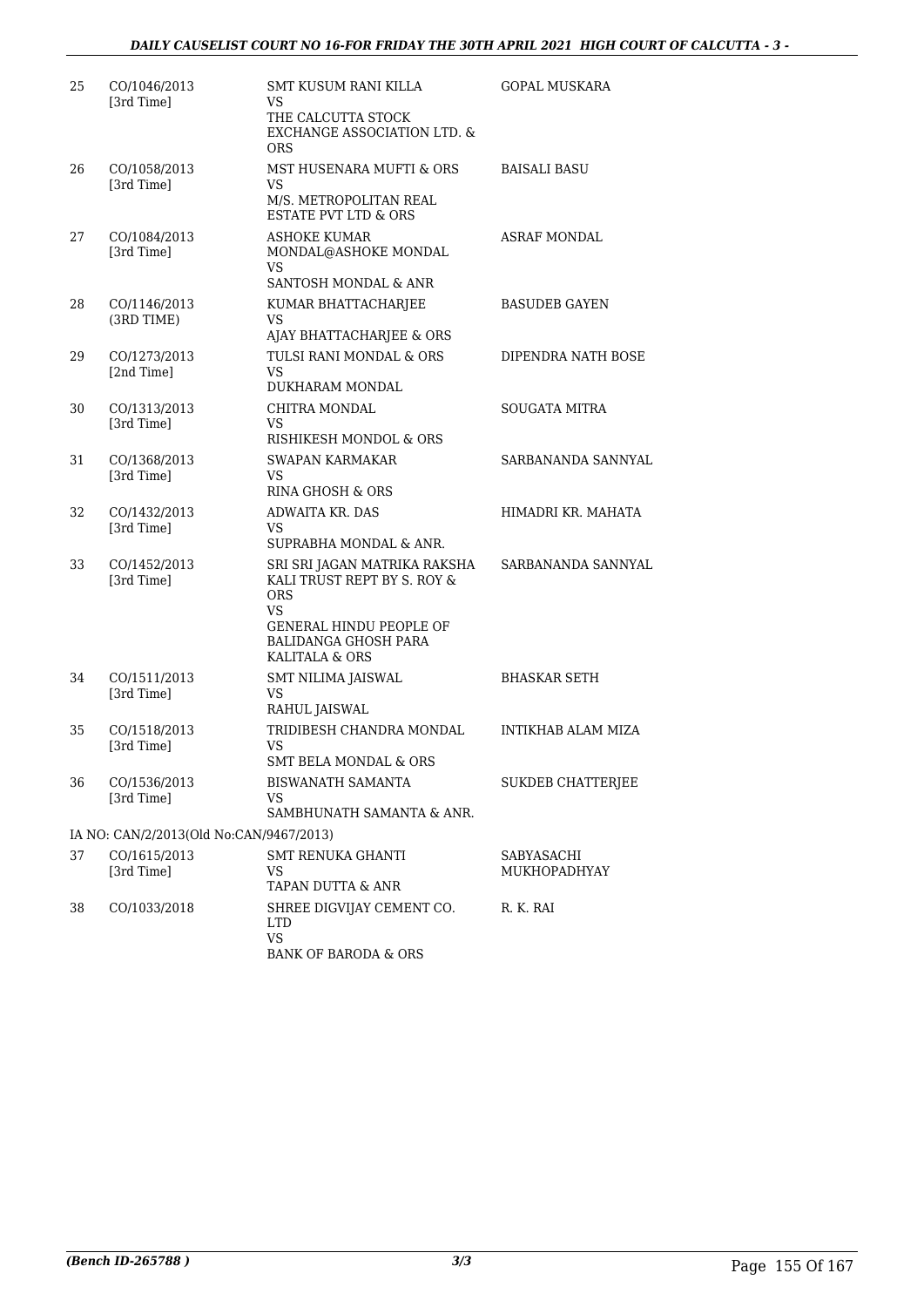

### **Appellate Side**

**WARNING CAUSELIST For Friday The 30th April 2021**

### **(FMA SECTION AND MANDAMUS SECTION)**

### **THE FOLLOWING MATTERS WILL BE TAKEN UP BY HON'BLE JUSTICE RAVI KRISHAN KAPUR ON AND FROM 22.03.2021 SERIALLY AS PER THE DIRECTIONS IN THE DAILY CAUSE LIST.**

### **WARNING LIST (FMA SECTION)**

| $\mathbf{1}$   | FMA/361/2019<br>$J/C$ + PT II + 2 FILE VS<br>LCR | NATIONAL INSURANCE<br>$(PT I + OB + 2ND$ COMPANY LIMITED<br>PUTUL DULAY & ORS                           | SAILALENDU<br><b>BHOWMICK</b>  |
|----------------|--------------------------------------------------|---------------------------------------------------------------------------------------------------------|--------------------------------|
|                |                                                  | IA NO: CAN/1/2018(Old No:CAN/1967/2018), CAN/2/2019(Old No:CAN/7465/2019)                               |                                |
| $\mathcal{L}$  | FMA/362/2019<br>$(PT I + OB + 2ND$<br>J/C        | TATA AIG GEN INS CO LTD<br><b>VS</b><br><b>GUNBALA RANA &amp; ANR</b>                                   | RAJESH SINGH                   |
|                | IA NO: CAN/1/2018(Old No:CAN/9054/2018)          |                                                                                                         |                                |
| 3              | FMA/364/2019<br>$(PT I + OB + 2ND$<br>$J/C$ )    | NATIONAL IN, CO. LTD.<br><b>VS</b><br>RAJNI DHADA & ORS.                                                | PARIMAL KUMAR<br><b>PAHARI</b> |
|                | IA NO: CAN/1/2019(Old No:CAN/4071/2019)          |                                                                                                         |                                |
| $\overline{4}$ | FMA/366/2019<br>$(PT I + OB + 2ND$<br>J/C        | NATIONAL IN. CO. LTD.<br>VS<br>PRADYOT @ PRADYUT KR.<br><b>GHOSH (DEAD) SUBTD. BY</b><br>PARTHA GHOSH & | <b>SUCHARITA PAUL</b>          |
|                | IA NO: CAN/1/2018(Old No:CAN/8857/2018)          |                                                                                                         |                                |
| 5              | FMA/369/2019<br>$(PT I + OB + 2ND$<br>J/C        | HIRANMOY MONDAL<br>VS<br>NEW INDIA ASSURANCE & ANR                                                      | <b>SAIDUR RAHMAN</b>           |
| 6              | FMA/370/2019<br>$(PT I + OB + 2ND$<br>$J/C$ )    | RAHUL SENGUPTA<br><b>VS</b><br>NATIONAL INSURANCE<br><b>COMPANY LIMITED &amp; ANR</b>                   | <b>ASHIQUE MONDAL</b>          |
| 7              | FMA/373/2019<br>$(PT I + OB + 2ND$<br>$J/C$ )    | RINA BISWAS & ANR<br>VS<br>THE UNITED INDIA INSURANCE<br>CO. LTD & ORS                                  | <b>SAIDUR RAHAMAN</b>          |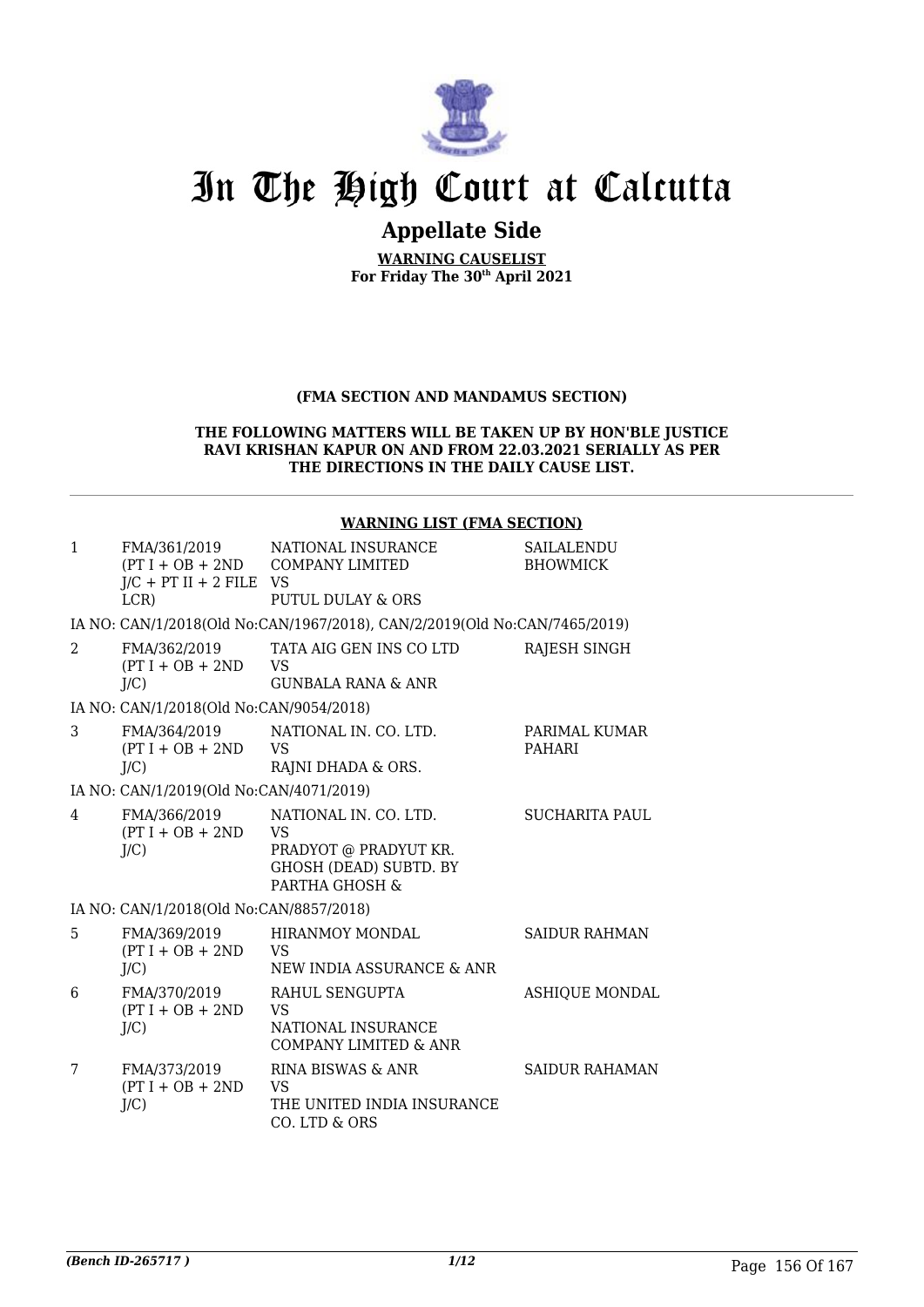| 8  | FMA/374/2019<br>$(PT I + OB + 2ND$<br>$J/C$ ) | <b>DARIFA KHATUN</b><br><b>VS</b><br>THE SHRIRAM GENERAL<br><b>INSURANCE CO. LTD &amp; ANR</b>                                    | <b>SAIDUR RAHAMAN</b>                 |
|----|-----------------------------------------------|-----------------------------------------------------------------------------------------------------------------------------------|---------------------------------------|
| 9  | FMA/376/2019<br>$(PT I + OB + 2ND$<br>$J/C$ ) | LALESHWAR<br>SINH@LALASHWAR SINGH @<br>LALESHWAR SINGH<br><b>VS</b><br>KRISHNENDU PAUL & ORS                                      | SOUJANYA<br><b>BANDOPADHYAY</b>       |
|    |                                               | IA NO: CAN/1/2018(Old No:CAN/2649/2018), CAN/2/2019(Old No:CAN/7494/2019)                                                         |                                       |
| 10 | FMA/379/2019<br>$(PT I + OB + 2ND$<br>$J/C$ ) | JAWAHARLAL GHOSH<br><b>VS</b><br><b>BILLA MULLICK &amp; ANR</b>                                                                   | PURNA CHANDRA<br><b>MAITI</b>         |
| 11 | FMA/380/2019<br>$(PT I + OB + 2ND$<br>$J/C$ ) | VIJAY KUMAR MAHATO<br><b>VS</b><br>SBI GEN INS CO LTD & ANR                                                                       | AMIT RANJAN ROY                       |
|    | IA NO: CAN/1/2021                             |                                                                                                                                   |                                       |
| 12 | FMA/381/2019<br>$(PT I + OB + 2ND$<br>$J/C$ ) | SHYAMAPRASAD GANGULY<br><b>VS</b><br>THE NEW INDIA ASS. CO. LTD. &                                                                | <b>SAIDUR RAHAMAN</b>                 |
| 13 | FMA/382/2019<br>$(PT I + OB + 2ND$<br>$J/C$ ) | ANR.<br>SUJATA PARYA @ SUJATA PARIA<br>$&$ ORS<br><b>VS</b><br><b>ICICI LOMBARD GENERAL</b><br><b>INSURANCE CO. LTD &amp; ANR</b> | <b>JAYANTA KUMAR</b><br><b>MANDAL</b> |
| 14 | FMA/384/2019<br>$(PT I + OB + 2ND$<br>$J/C$ ) | JOGOMAYA MONDAL & ANR<br><b>VS</b><br>NATIONAL INSURANCE CO. LTD<br>& ANR                                                         | <b>JAYANTA KUMAR</b><br><b>MANDAL</b> |
| 15 | FMA/415/2019<br>$(PT I + OB + 2ND$<br>$J/C$ ) | <b>ABHIJIT MAL</b><br><b>VS</b><br>NICL & ANR                                                                                     | AMITV RANJAN ROY                      |
| 16 | FMA/435/2019<br>$(PT I + OB + 2ND$<br>$J/C$ ) | <b>HOPANMAYEE SAREN &amp; ANR</b><br><b>VS</b><br>THE SHRIRAM GENERAL<br><b>INSURANCE CO. LTD &amp; ANR</b>                       | <b>SAIDUR RAHAMAN</b>                 |
| 17 | FMA/592/2019<br>$(PT I + OB + 2ND$<br>$J/C$ ) | <b>SAGAR BARUI</b><br><b>VS</b><br>THE NEW INDIA ASSURANCE<br>CO. LTD. & ANR                                                      | SOUJANYA<br><b>BANDYOPADHYAY</b>      |
|    | IA NO: CAN/2/2018(Old No:CAN/3093/2018)       |                                                                                                                                   |                                       |
| 18 | FMA/619/2019<br>$(PT I + OB + 2ND$<br>$J/C$ ) | NATIONAL IN. CO. LTD.<br><b>VS</b><br>PAMPA SAHA & ORS.                                                                           | PARIMAL KR. PAHARI                    |
|    | IA NO: CAN/1/2019(Old No:CAN/4072/2019)       |                                                                                                                                   |                                       |
| 19 | FMA/622/2019<br>$(PT I + OB + 2ND$ VS<br>LCR) | RELIANCE G.I CO. LTD.<br>$J/C$ + PT II + 2 FILE PANCHAMI MAHATO & ORS.                                                            | KAMAL KRISHNA DAS                     |
|    | IA NO: CAN/1/2018(Old No:CAN/5670/2018)       |                                                                                                                                   |                                       |
| 20 | FMA/659/2019<br>$(PT I + OB + 2ND$<br>$J/C$ ) | ANJANA BAL (TAMANG) & ORS<br><b>VS</b><br>THE ORIENTAL INSURANCE CO<br>LTD & ORS                                                  | LALTUMOHAN<br><b>GHOSH</b>            |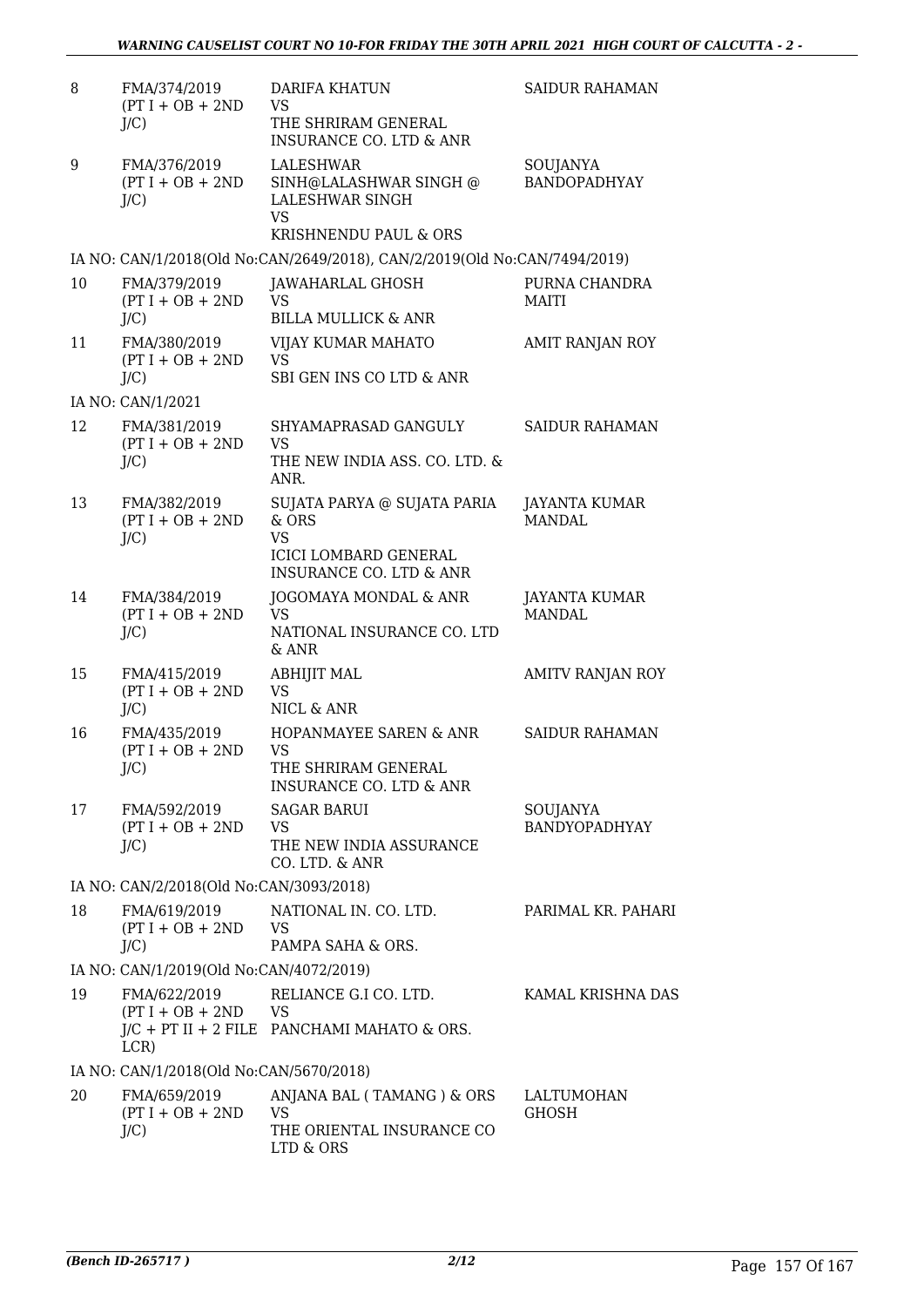| 21 | FMA/820/2019<br>$(PT I + OB + 2ND$<br>$J/C$ )  | SARMILA DEVI & ORS.<br><b>VS</b><br>TARAK DUTTA SINGH                                                     | HEMANDRA GUHA<br><b>ROY</b>        |
|----|------------------------------------------------|-----------------------------------------------------------------------------------------------------------|------------------------------------|
| 22 | FMA/821/2019<br>$(PT I + OB + 2ND$<br>$J/C$ )  | JHARNA DAS & ANR<br><b>VS</b><br>THE UNITED INDIA INS CO LTD<br>& ANR                                     | <b>SAIDUR RAHAMAN</b>              |
| 23 | FMA/822/2019<br>$(PT I + OB + 2ND$<br>$J/C$ )  | ALOKE RANJAN GHOSH & ANR<br><b>VS</b><br>THE ORIENTAL INSURANCE<br><b>COMPANY LIMITED &amp; ANR</b>       | AMIT RANJAN RAY                    |
|    | IA NO: CAN/1/2019(Old No:CAN/11336/2019)       |                                                                                                           |                                    |
| 24 | FMA/921/2019<br>$(PT I + OB + 2ND$<br>$J/C$ )  | ABU KASHEM MONDAL<br><b>VS</b><br>THE ORIENTAL INSURANCE<br><b>COMPANY LIMITED &amp; ANR</b>              | AMIT RANJAN ROY                    |
| 25 | FMA/960/2019<br>$(PT I + OB + 2ND$<br>$J/C$ )  | ICICI LOMBARD G.I CO. LTD.<br><b>VS</b><br>REKHA MURMU & ANR.                                             | PARIMAL KR. PAHARI                 |
|    | IA NO: CAN/1/2019(Old No:CAN/3212/2019)        |                                                                                                           |                                    |
| 26 | FMA/964/2019<br>$(PT I + OB + 2ND$<br>$J/C$ )  | THE ORIENTAL INSURANCE<br>CO.LTD.<br><b>VS</b>                                                            | <b>SANJOY PAUL</b>                 |
|    |                                                | <b>SMT SHAMPA MONDAL &amp; ORS</b>                                                                        |                                    |
|    | IA NO: CAN/1/2019(Old No:CAN/1431/2019)        |                                                                                                           |                                    |
| 27 | FMA/965/2019<br>$(PT I + OB + 2ND$<br>$J/C$ )  | NEW INDIA ASS. CO. LTD.<br><b>VS</b><br>HAFIJA BEWA & ORS.                                                | RAJDEEP<br><b>BHATTACHARYA</b>     |
|    | IA NO: CAN/2/2019(Old No:CAN/4357/2019)        |                                                                                                           |                                    |
| 28 | FMA/1125/2019<br>$(PT I + OB + 2ND$<br>$J/C$ ) | MANABHAVATI MISHRA & ORS<br><b>VS</b><br>NATIONAL INSURANCE<br>COMPANY LTD. & ORS                         | <b>SUUBHANKAR</b><br><b>MANDAL</b> |
| 29 | FMA/1129/2019<br>$(PT I + OB + 2ND$<br>$J/C$ ) | <b>AMIT KUNDU</b><br>VS<br>FARUKUDDIN MIDDYA & ANR                                                        | DEBAKI NANDAN<br>MAITI             |
| 30 | FMA/1130/2019<br>$(PT I + OB + 2ND$<br>$J/C$ ) | SAIFUL MONDAL@SK SAIFUL<br>MONDAL<br><b>VS</b><br>THE NEW INDIA ASSURANCE<br><b>COMPANY LTD &amp; ANR</b> | JAYANTA BANERJEE                   |
| 31 | FMA/1553/2019<br>$(PT I + OB + 2ND$<br>$J/C$ ) | MAMTAZ BIBI & ORS.<br>VS.<br>NATIONAL IN. CO. LTD. & ANR.                                                 | DHANANJAY ADAK                     |
| 32 | FMA/1610/2019<br>$(PT I + OB + 2ND$<br>$J/C$ ) | <b>SAMIM ARA</b><br><b>VS</b><br>NEW INDIA ASSURANCE<br>COMPANY LIMITED & ANR                             | <b>SAIDUR RAHAMAN</b>              |
| 33 | FMA/1638/2019<br>$(PT I + OB + 2ND$<br>$J/C$ ) | PARESH NATH GHOSH<br>VS.<br>NATIONAL INSURANCE CO. LTD<br>& ANR                                           | <b>SASWATA</b><br>BHATTACHARYYA    |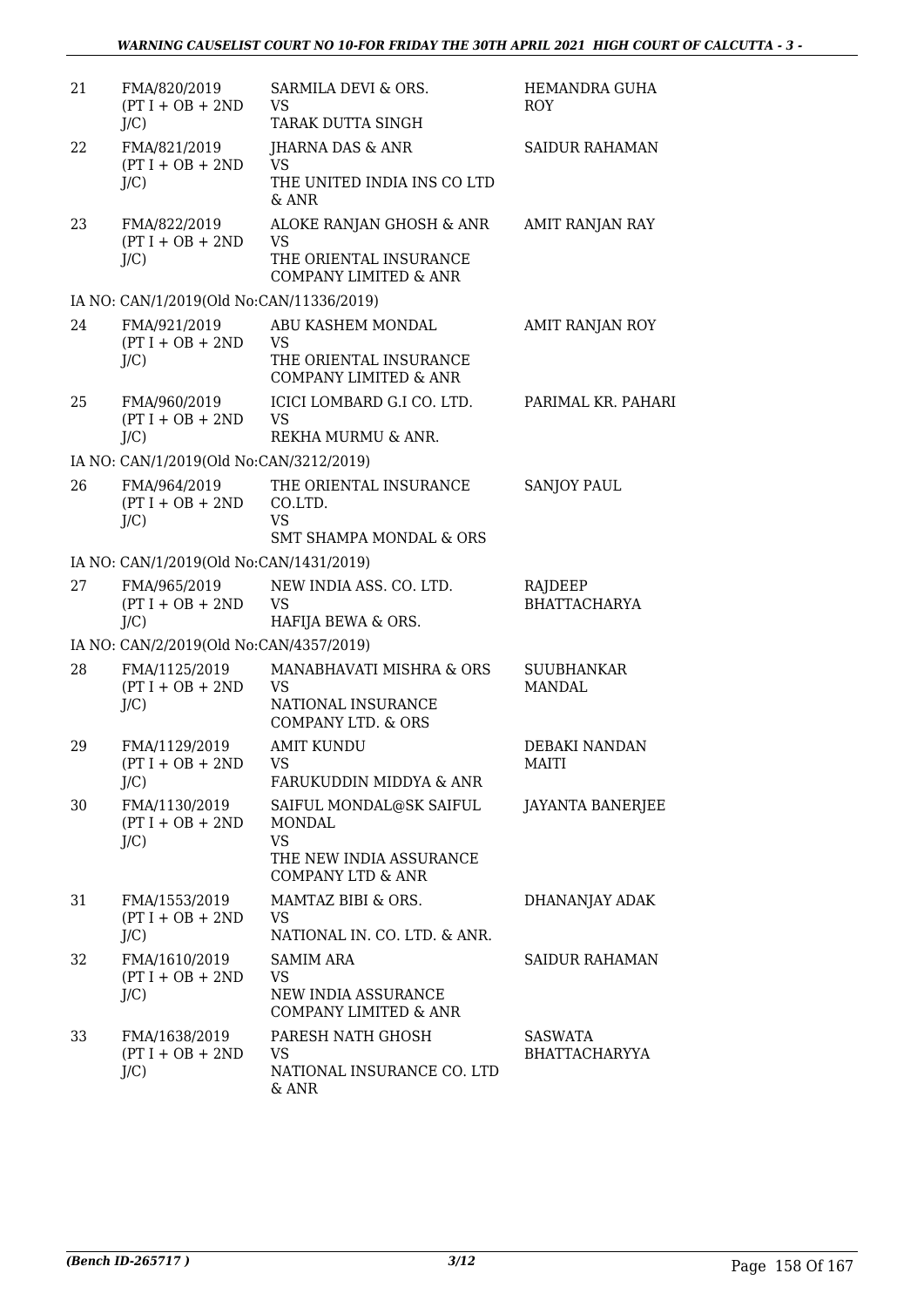| 34 | FMA/1640/2019<br>$(PT I + OB + 2ND$<br>$J/C$ ) | THE NATIONAL INSURANCE<br><b>COMPANY LTD</b><br><b>VS</b>                                                    | <b>SANJAY PAUL</b>             |
|----|------------------------------------------------|--------------------------------------------------------------------------------------------------------------|--------------------------------|
|    |                                                | SAMIRESH BHADURI & ANR                                                                                       |                                |
|    | IA NO: CAN/1/2019(Old No:CAN/8603/2019)        |                                                                                                              |                                |
| 35 | FMA/1642/2019<br>$(PT I + OB + 2ND$<br>$J/C$ ) | <b>ICICI LOMBARD GEN INS CO</b><br><b>LTD</b><br>VS.<br>MUJLEKHA KHATUN & ORS                                | PARIMAL KUMAR<br>PAHARI        |
|    |                                                | IA NO: CAN/1/2019(Old No:CAN/8719/2019), CAN/2/2019(Old No:CAN/9710/2019)                                    |                                |
| 36 | FMA/1645/2019                                  | RAMGOPAL DAS                                                                                                 | MUKTAKESH DAS                  |
|    | $(PT I + OB + 2ND$<br>$J/C$ )                  | <b>VS</b><br><b>SUBHAS PRAMANICK &amp; ANR</b>                                                               |                                |
| 37 | FMA/1646/2019                                  | JIAUL HOQUE & ANR                                                                                            | <b>S GHOSH</b>                 |
|    | $(PT I + OB + 2ND$<br>$J/C$ )                  | <b>VS</b><br>M/S BAJAJ ALLIANZ GEN INS CO<br>LTD & ANR                                                       |                                |
| 38 | FMA/1647/2019                                  | SABNAM AZMI                                                                                                  | <b>SAIDUR RAHAMAN</b>          |
|    | $(PT I + OB + 2ND$<br>$J/C$ )                  | <b>VS</b><br>THE NEW INDIA ASSURANCE<br>COMPANY LTD, MALDA DIV. &<br><b>ANR</b>                              |                                |
| 39 | FMA/1652/2019                                  | <b>SANGITA KUMARI</b>                                                                                        | JAYANTA KR.                    |
|    | $(PT I + OB + 2ND$<br>$J/C$ )                  | <b>VS</b><br>BHARATI AXA GEN. INSURANCE<br>CO. LTD.                                                          | <b>MANDAL</b>                  |
| 40 | FMA/1654/2019<br>$(PT I + OB + 2ND$<br>$J/C$ ) | <b>GULSHAN ARA &amp; ORS</b><br><b>VS</b><br>NATIONAL INSURANCE CO. LTD<br>$&$ ANR                           | JAYANTA KUMAR<br><b>MANDAL</b> |
| 41 | FMA/1668/2019<br>$(PT I + OB + 2ND$<br>$J/C$ ) | <b>GOLAPSA LAILA FARDOUS &amp;</b><br>ORS.<br><b>VS</b><br>THE UNITED INDIA IN. CO. LTD.<br>& ANR.           | <b>SAIDUR RAHAMAN</b>          |
|    | IA NO: CAN/1/2019(Old No:CAN/5146/2019)        |                                                                                                              |                                |
| 42 | FMA/1670/2019<br>$(PT I + OB + 2ND$<br>$J/C$ ) | RANJIT MAHATO<br>VS.<br>THE ORIENTAL INSURANCE CO.<br>LTD & ANR                                              | JAYANTA KUMAR<br><b>MANDAL</b> |
| 43 | FMA/1671/2019<br>$(PT I + OB + 2ND$<br>$J/C$ ) | <b>EMRAN ALI KHAN</b><br>VS.<br>NATIONAL IN. CO. LTD. & ANR.                                                 | DHANANJAY NAYAK                |
| 44 | FMA/1676/2019<br>$(PT I + OB + 2ND$<br>$J/C$ ) | THE ORIENTAL INSURANCE CO.<br>LTD.<br><b>VS</b><br>SARASWATI DEVI @ SARASWATI<br><b>DEVI SINGH &amp; ANR</b> | PARIMAL KUMAR<br>PAHARI        |
|    | IA NO: CAN/1/2019(Old No:CAN/10864/2019)       |                                                                                                              |                                |
| 45 | FMA/1677/2019<br>$(PT I + OB + 2ND$<br>$J/C$ ) | THE NEW INDIA ASSURANCE<br>CO. LTD.<br><b>VS</b><br>TARULATA SAHA & ANR                                      | PARIMAL KUMAR<br>PAHARI        |
|    | IA NO: CAN/1/2019(Old No:CAN/11046/2019)       |                                                                                                              |                                |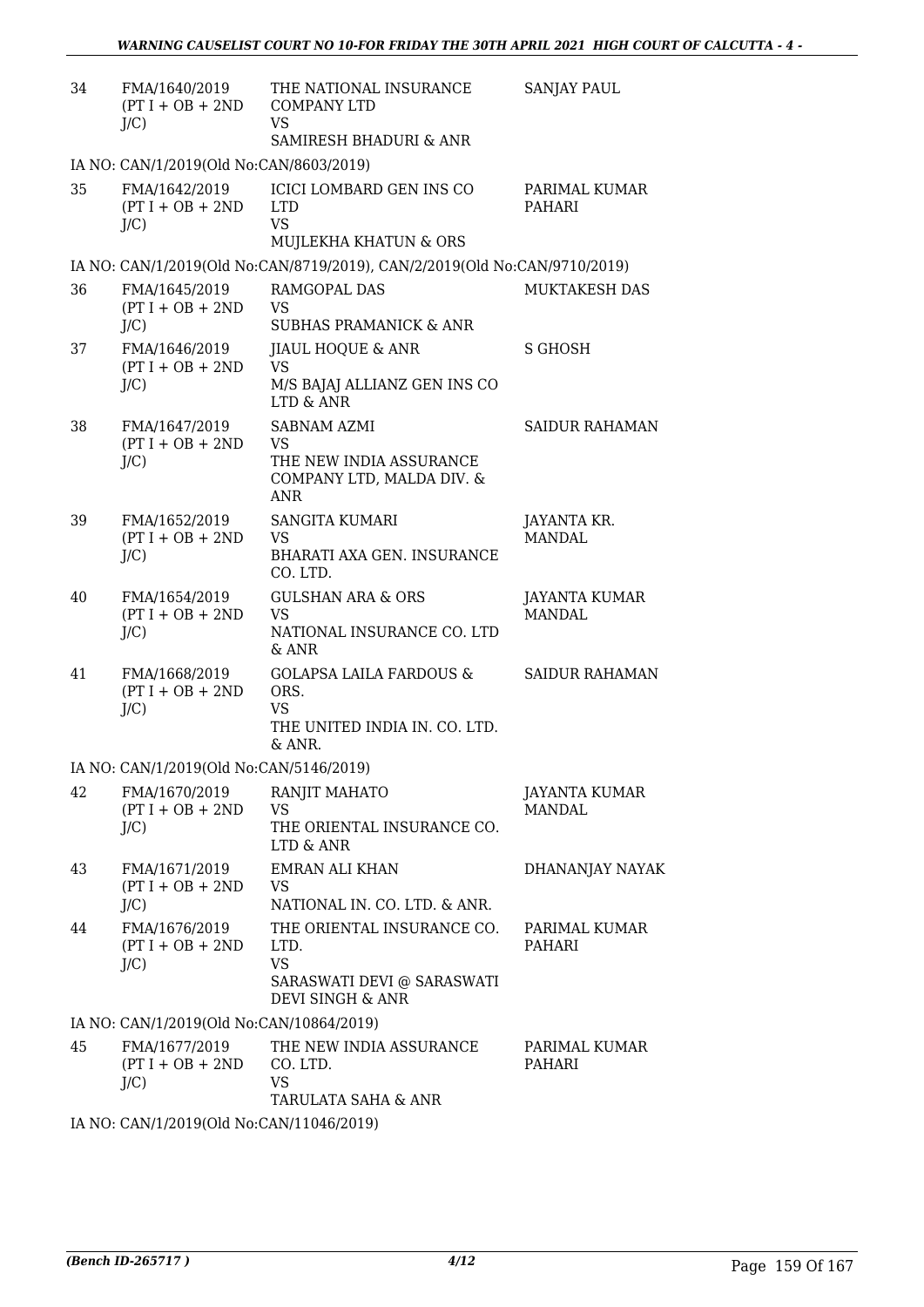| 46 | FMA/1723/2019<br>$(PT I + OB + 2ND$<br>$J/C$ )     | <b>BIMAL MONDAL</b><br><b>VS</b><br>THE ORIENTAL INSURANCE<br><b>COMPANY LTD &amp; ANR</b>            | <b>SAIDUR RAHAMAN</b>                   |
|----|----------------------------------------------------|-------------------------------------------------------------------------------------------------------|-----------------------------------------|
| 47 | FMA/1725/2019<br>$(PT I + OB + 2ND$<br>$J/C$ )     | NATIONAL INS CO LTD<br><b>VS</b><br><b>DIPA ROY</b>                                                   | PARIMAL KUMAR<br>PAHARI                 |
|    | IA NO: CAN/1/2019(Old No:CAN/10522/2019)           |                                                                                                       |                                         |
| 48 | FMA/1730/2019<br>$(PT I + OB + 2ND$<br>$J/C$ )     | SMT SANGITA ROY & ANR<br><b>VS</b><br>THE NEW INDIA ASSURANCE<br>CO. LTD & ANR                        | JAYANTA KUMAR<br><b>MANDAL</b>          |
| 49 | FMA/1732/2019<br>$(PT I + OB + 2ND$<br>$J/C$ )     | NATIONAL INSURANCE CO.LTD.<br><b>VS</b><br>RAKHI MISHRA & ANR                                         | PARIMAL KUMAR<br>PAHARI                 |
|    | IA NO: CAN/1/2019(Old No:CAN/10907/2019)           |                                                                                                       |                                         |
| 50 | FMA/1733/2019<br>$J/C$ + PT II + 2 FILE VS<br>LCR) | THE CALCUTTA STATE<br>(PT I + OB + 2ND TRANSPORT CORPORATION<br>MOUSUMI CHATTOPADHYAY &<br><b>ORS</b> | <b>RAM UDAY</b><br><b>BHATTACHARYYA</b> |
|    |                                                    | IA NO: CAN/1/2019(Old No:CAN/5218/2019), CAN/2/2021                                                   |                                         |
| 51 | FMA/1736/2019<br>$(PT I + OB + 2ND$<br>$J/C$ )     | MIRA CHAKRABORTY<br><b>VS</b><br>ORIENTAL INSUARANCE CO LTD                                           | <b>SAIDUR RAHAMAN</b>                   |
| 52 | FMA/1738/2019<br>$(PT I + OB + 2ND$<br>$J/C$ )     | KEYA CHATTERJEE<br><b>VS</b><br>MAGMA HDI GENERAL INS. CO.<br>LTD.                                    | <b>SAIDUR RAHAMAN</b>                   |
| 53 | FMA/1864/2019<br>$(PT I + OB + 2ND$<br>$J/C$ )     | ICICI LIMBARD GENERAL INS.<br>CO.LTD.<br><b>VS</b><br><b>SANTI SARADAR</b>                            | PARIMAL KUMAR<br>PAHARI                 |
|    | IA NO: CAN/1/2019(Old No:CAN/9712/2019)            |                                                                                                       |                                         |
| 54 | FMA/1865/2019<br>$(PT I + OB + 2ND$<br>LCR)        | JOYDEB GHOSH<br><b>VS</b><br>J/C + PT II + 2 FILE NATIONAL INSURANCE<br><b>COMPANY LTD &amp; ORS</b>  | ABHIJIT SINGHA RAY                      |
| 55 | FMA/344/2020<br>$(PT I + OB + 2ND$<br>$J/C$ )      | <b>MUNMUN KAR &amp; ORS</b><br><b>VS</b><br>THE NATIONAL INSURANCE<br><b>COMPANY LTD &amp; ANR</b>    | SAIDUR RAHAMAN                          |
|    | IA NO: CAN/1/2019(Old No:CAN/3665/2019)            |                                                                                                       |                                         |
| 56 | FMA/350/2020                                       | SMT MITHU SINGH & ORS<br><b>VS</b><br>THE ORIENTAL INSURANCE CO.<br>LTD. & ANR                        | JAYANTA BANERJEE                        |
| 57 | FMA/463/2020<br>$(PT I + OB + 2ND$<br>$J/C$ )      | NATIONAL INSURANCE CO. LTD. ARABINDA KUNDU<br><b>VS</b><br>SANTOSH TUTEJA @ BAGGA &<br>ORS.           |                                         |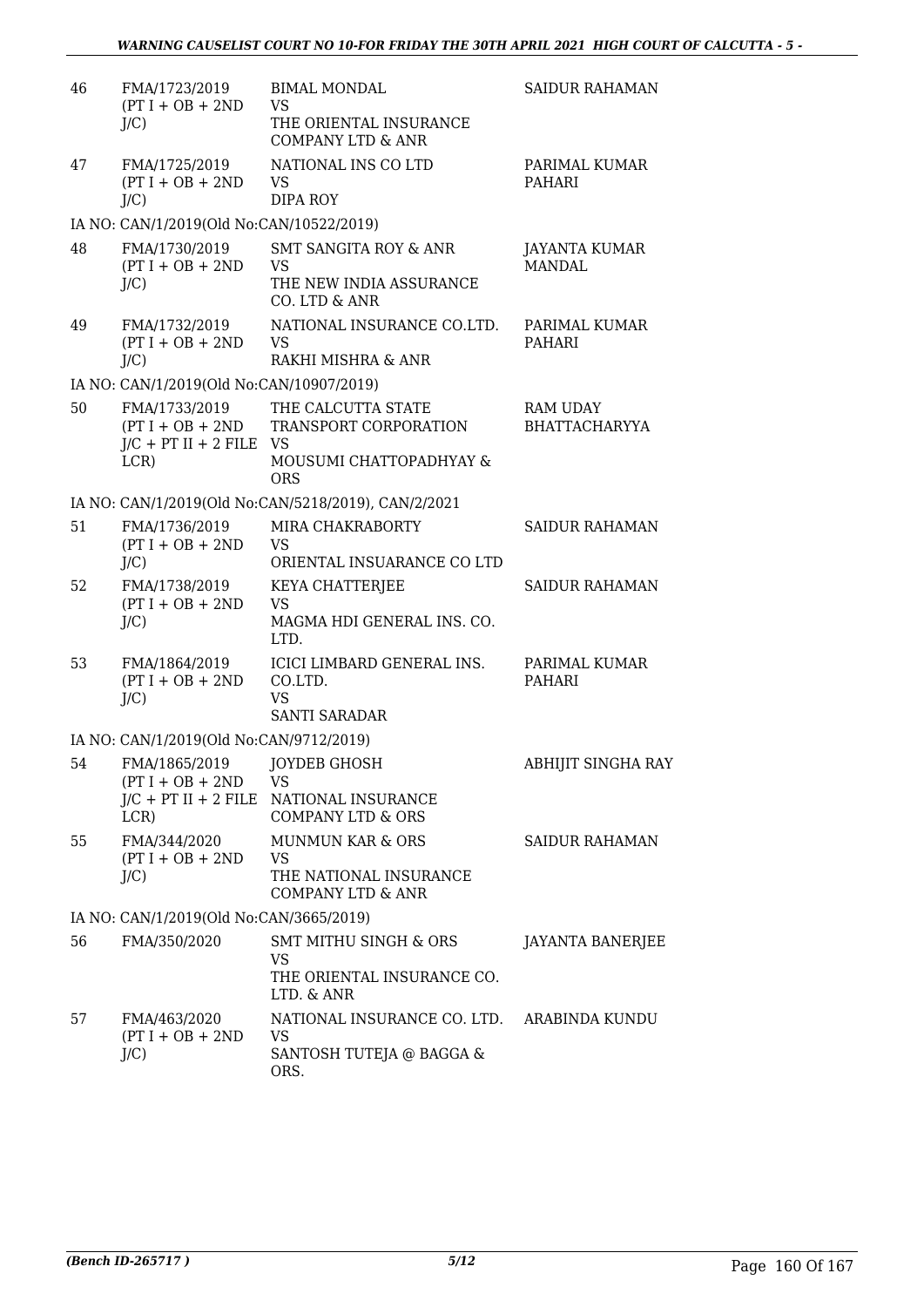| 58 | FMA/464/2020<br>$(PT I + OB + 2ND$<br>$J/C$ ) | THE NEW INDIA ASSURANCE<br>CO. LTD<br><b>VS</b><br>TAPAS CHAKRABORTY @                                  | <b>SANJAY PAUL</b>            |
|----|-----------------------------------------------|---------------------------------------------------------------------------------------------------------|-------------------------------|
|    |                                               | TAPASH CHAKRABORTY & ANR                                                                                |                               |
|    | IA NO: CAN/1/2019(Old No:CAN/3013/2019)       |                                                                                                         |                               |
| 59 | FMA/465/2020<br>$(PT I + OB + 2ND$<br>$J/C$ ) | <b>ICICI LOMBART GENERAL</b><br><b>INSURANCE CO. LTD</b><br>VS<br>MANSURA BIBI SEIKH & ORS              | SAYAK MAJUMDER                |
|    | IA NO: CAN/1/2015(Old No:CAN/7833/2015)       |                                                                                                         |                               |
| 60 | FMA/467/2020                                  | SHEFALI SARKAR (PAUL) & ORS                                                                             | <b>SAIDUR RAHAMAN</b>         |
|    | $(PT I + OB + 2ND$<br>$J/C$ )                 | <b>VS</b><br>THE UNITED INDIA INSURANCE<br><b>COMPANY LTD. &amp; ANR</b>                                |                               |
| 61 | FMA/468/2020<br>$(PT I + OB + 2ND$<br>$J/C$ ) | SK. LUTAPHAR @ LUTAPHAR<br>SEIKH @ SK. LUTFAR<br><b>VS</b>                                              | KRISHANU BANIK                |
|    |                                               | THE UNITED INDIA INSURANCE<br><b>COMPANY LTD &amp; ORS</b>                                              |                               |
| 62 | FMA/469/2020<br>$(PT I + OB + 2ND$<br>J/C     | <b>SWAPAN</b><br>CHATTERJEE@CHATTOPADHYAY<br><b>VS</b>                                                  | <b>SUJOY GUHA ROY</b>         |
|    |                                               | SK SHAHNAWAZ ALI & ANR                                                                                  |                               |
| 63 | FMA/470/2020                                  | UMA MONDAL                                                                                              | AMIT RANJAN ROY               |
|    | $(PT I + OB + 2ND$<br>$J/C$ )                 | <b>VS</b><br>THE NATIONAL INS CO LTD &<br><b>ANR</b>                                                    |                               |
|    | IA NO: CAN/1/2019(Old No:CAN/11812/2019)      |                                                                                                         |                               |
| 64 | FMA/471/2020<br>$(PT I + OB + 2ND$<br>$J/C$ ) | MANJU HAZRA & ORS.<br><b>VS</b><br>UNITED INDIA INSURANCE CO.<br>LTD. & ANR.                            | AMIT RANJAN ROY               |
|    | IA NO: CAN/1/2019(Old No:CAN/11268/2019)      |                                                                                                         |                               |
| 65 | FMA/472/2020<br>$(PT I + OB + 2ND$<br>$J/C$ ) | MINOR DEBJYOTI SEN & ANR.<br>VS<br>NATIONAL INSURANCE CO. LTD.                                          | KRISHANU BANIK                |
| 66 | FMA/473/2020                                  | & ANR.<br><b>BIJALI MAJI &amp; ORS</b>                                                                  | DHANANJAY NAYAK               |
|    | $(PT I + OB + 2ND$<br>J/C                     | <b>VS</b><br>THE ORIENTAL INSURANCE CO.<br>LTD & ANR                                                    |                               |
| 67 | FMA/492/2020<br>$(PT I + OB + 2ND$<br>$J/C$ ) | SHIPRA BRAHMA & ORS<br><b>VS</b><br>THE NEW INDIA ASSURANCE<br>CO. LTD. & ORS                           | <b>GAUTAM KUMAR</b><br>THAKUR |
|    | IA NO: CAN/2/2017(Old No:CAN/5266/2017)       |                                                                                                         |                               |
| 68 | FMA/509/2020<br>$(PT I + OB + 2ND$<br>$J/C$ ) | KAMRUN NESHA BIBI & ORS<br><b>VS</b><br>THE DIVISIONAL MANAGER,<br><b>SOUTH BENGAL</b><br>S.TRANS.CORPO | ASHIQUE MONDAL                |
| 69 | FMA/571/2020<br>$(PT I + OB + 2ND$<br>$J/C$ ) | DURGA RANI BAG<br><b>VS</b><br>THE UNITED INDIA INS CO LTD                                              | AMIT RANJAN ROY               |
|    | IA NO: CAN/1/2019(Old No:CAN/11092/2019)      |                                                                                                         |                               |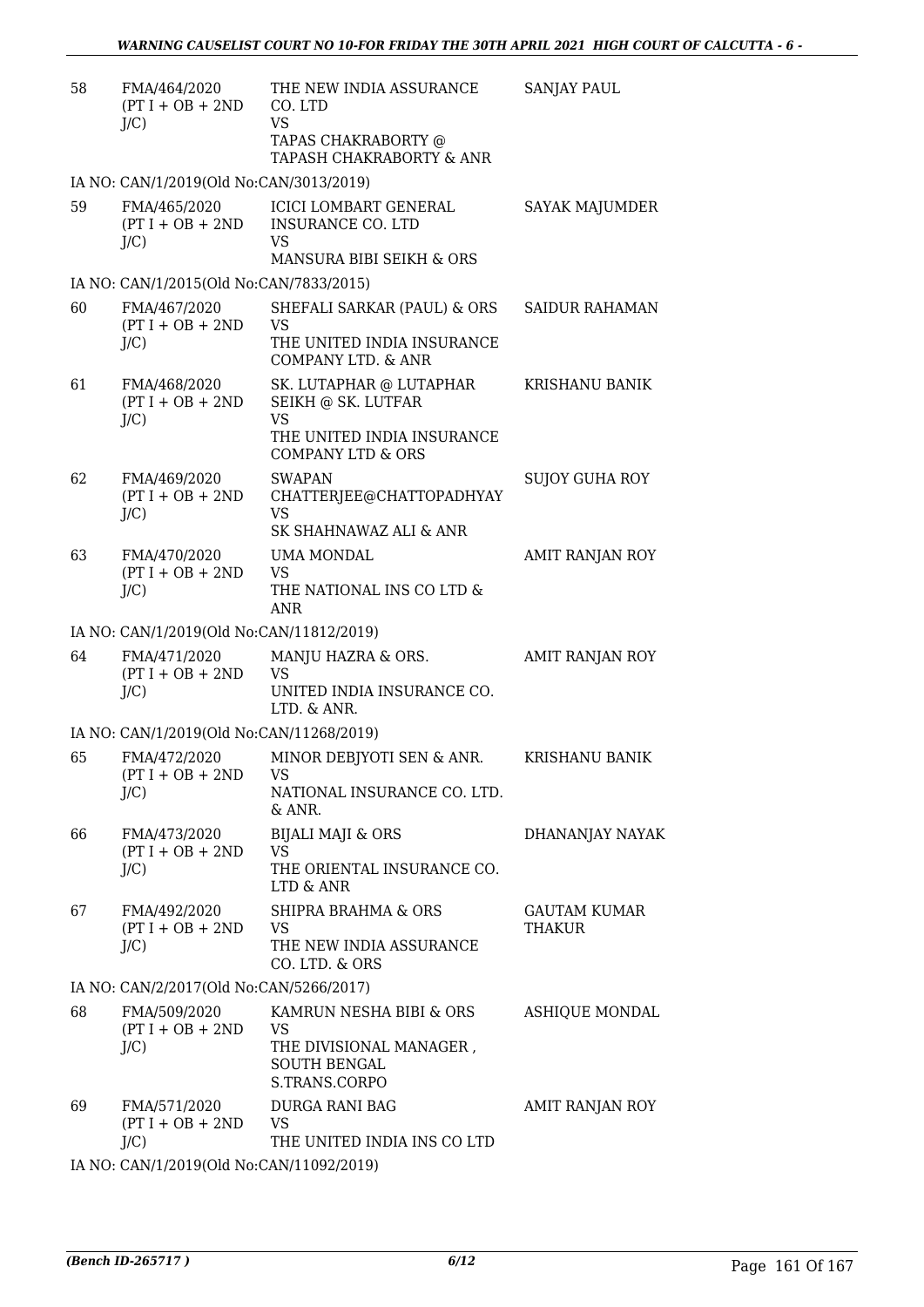| 70 | FMA/572/2020<br>$(PT I + OB + 2ND$<br>$J/C$ ) | NOOR MOHAMMAD<br><b>VS</b><br><b>BHAJAN LAL SARKAR &amp; ANR</b>                                                  | <b>SAJAL KANTI</b><br><b>BHATTACHARYYA</b> |
|----|-----------------------------------------------|-------------------------------------------------------------------------------------------------------------------|--------------------------------------------|
| 71 | FMA/573/2020<br>$(PT I + OB + 2ND$<br>$J/C$ ) | <b>BISWAMOY JANA</b><br><b>VS</b><br>NATIONAL INSURANCE CO. LTD<br>& ANR                                          | JAYANTA KUMAR<br><b>MANDAL</b>             |
| 72 | FMA/574/2020<br>$(PT I + OB + 2ND$<br>$J/C$ ) | SALMAN SK @ SEKH & ORS<br><b>VS</b><br>THE NEW INDIA ASSURANCE<br>CO. LTD & ORS                                   | JAYANTA KUMAR<br><b>MANDAL</b>             |
| 73 | FMA/575/2020<br>$(PT I + OB + 2ND$<br>$J/C$ ) | JHUMA SARKAR & ANR<br><b>VS</b><br>THE NATIONAL INSURANCE CO.<br>LTD. & ORS                                       | JAYANTA KUMAR<br><b>MANDAL</b>             |
| 74 | FMA/576/2020<br>$(PT I + OB + 2ND$<br>$J/C$ ) | JAYEDA BEWA @ JAYEDA & ORS<br><b>VS</b><br>THE CHOLAMANDALAM M/S<br>GENERAL INSURANCE CO. LTD.<br>$&$ ANR         | <b>JAYANTA KUMAR</b><br><b>MANDAL</b>      |
| 75 | FMA/580/2020<br>$(PT I + OB + 2ND$<br>$J/C$ ) | KALPANA MALO & ORS<br><b>VS</b><br><b>IFFCO TOKIO GENERAL</b><br><b>INSURANCE COMPANY LTD &amp;</b><br><b>ANR</b> | <b>SAIDUR RAHAMAN</b>                      |
|    | IA NO: CAN/1/2019(Old No:CAN/3666/2019)       |                                                                                                                   |                                            |
| 76 | FMA/582/2020<br>$(PT I + OB + 2ND$<br>$J/C$ ) | <b>ANITA SENAPATI &amp; ORS</b><br><b>VS</b><br>NATIONAL INSURANCE<br><b>COMPANY LTD &amp; ANR</b>                | <b>KRISHANU BANIK</b>                      |
|    |                                               | <b>WARNING LIST (MANDAMUS SECTION)</b>                                                                            |                                            |
| 77 | CPAN/625/2019                                 | HARU MALIK & ANR.<br><b>VS</b><br>PARTHA RANJAN MONDAL &<br>ANR.                                                  | <b>ARUN NASKAR</b>                         |
|    | wt78 WPA/14160/2017                           | HARU MALIK & ANR<br>VS<br>STATE OF WEST BENGAL & ANR                                                              | <b>ARUN NASKAR</b>                         |
| 79 | WPA/3270/2019                                 | KHAIRUL ISLAM<br><b>VS</b><br>THE WEST BENGAL STATE<br>ELECTRICITY DIST. CO LTD &<br><b>ORS</b>                   | LIPIKA CHATTERJEE                          |
| 80 | WPA/3480/2019                                 | JHHALAK CHARITABLE TRUST &<br>ANR<br><b>VS</b><br>HALDIA ENERGY LIMITED &<br><b>ORS</b>                           | <b>SOUMA SUBHRA RAY</b>                    |
| 81 | WPA/8272/2019                                 | MOSARAF HOSSAIN@BABAR ALI<br>SK<br><b>VS</b><br>W.B.S.E.D.C.LTD. & ORS                                            | <b>BIDYUT BARAN</b><br><b>BISWAS</b>       |
| 82 | WPA/9705/2019                                 | YIASUF SEKH<br><b>VS</b><br>THE CHAIRMAN, W.B.S.E.D.CL &<br>ANR                                                   | MD HASANUZZAMAN                            |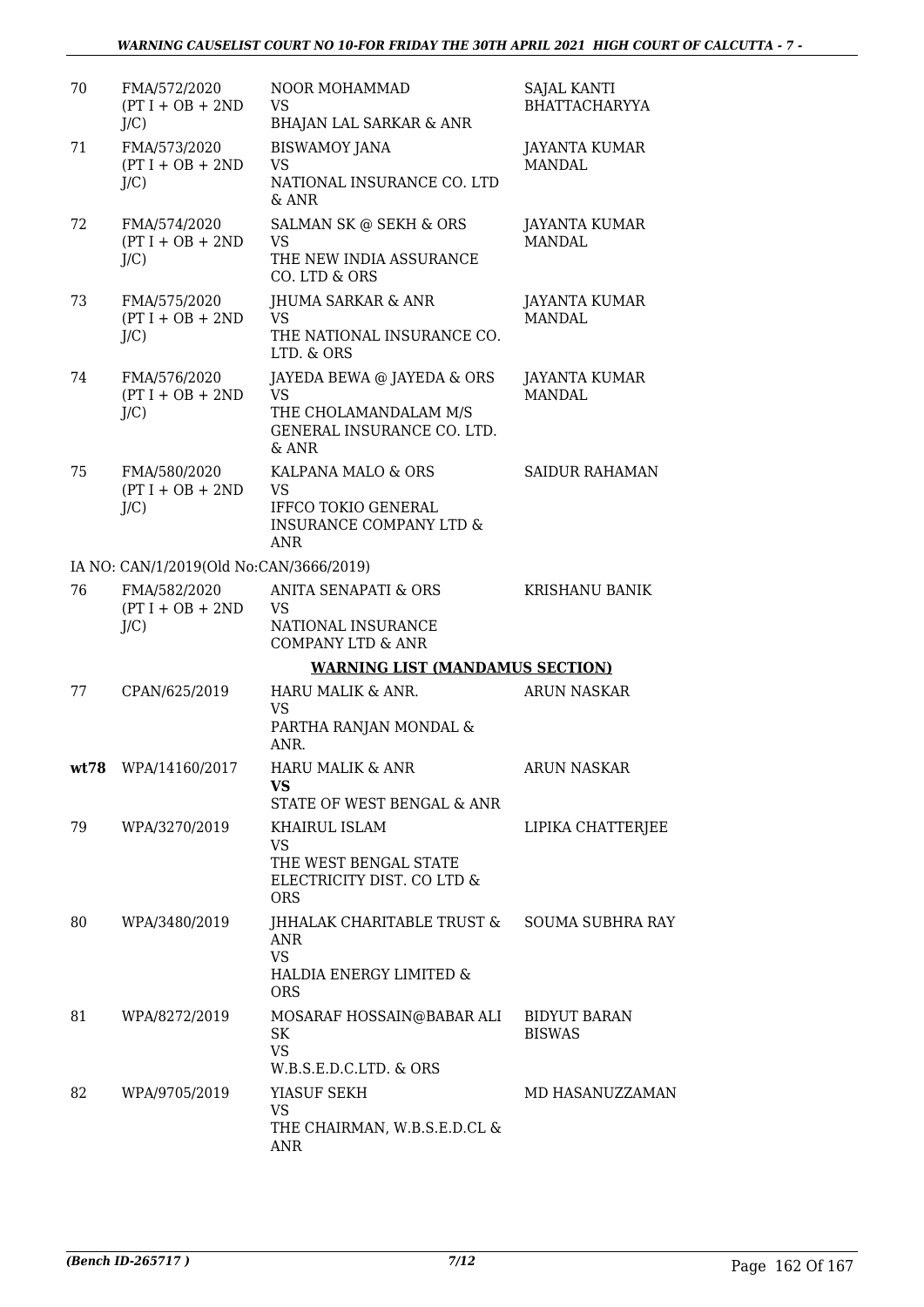| 83 | WPA/10143/2019 | MOHIUDDIN MALLICK<br>VS<br>C.E.S.C. LIMITED & ORS                                                   | KAJAL RAY                               |
|----|----------------|-----------------------------------------------------------------------------------------------------|-----------------------------------------|
| 84 | WPA/10300/2019 | <b>BHUWAN PROPERTIES (P) LTD</b><br><b>VS</b><br><b>CESC LTD &amp; ANR</b>                          | <b>INDRANIL HALDER</b>                  |
| 85 | WPA/10438/2019 | PABITRA NATH LAHA<br><b>VS</b><br><b>WBSEDC LTD &amp; ORS</b>                                       | <b>MD ALI MALLICK</b>                   |
| 86 | WPA/10509/2019 | <b>CHAMPA GHOSH</b><br><b>VS</b><br>W.B. STATE ELECTRICITY<br>DISTRIBUTION COMPANY LTD.<br>& ORS    | SOURAV MUKHERJEE                        |
| 87 | WPA/10669/2019 | SUPARTHA GHOSH<br><b>VS</b><br><b>W B STATE ELECTRICITY</b><br>TRANSMISSION CO LTD & ORS            | <b>ABHISEK B DAS</b>                    |
|    |                | IA NO: CAN/1/2019(Old No:CAN/5751/2019), CAN/2/2020, CAN/3/2020                                     |                                         |
| 88 | WPA/11390/2019 | <b>BASANTA KR. SHAW</b><br><b>VS</b><br>CESC LTD. & ANR.                                            | <b>INDRANIL HALDER</b>                  |
| 89 | WPA/12080/2019 | ANADI CHARAN BARMAN<br><b>VS</b><br>W.B. STATE ELECTRICITY<br>DISTRIBUTION COMPANY LTD.<br>& ORS    | <b>GITASHREE MISTRY</b>                 |
| 90 | WPA/12671/2019 | S.M. SHAFI ALAM<br>VS<br><b>CESC LIMITED &amp; ORS</b>                                              | <b>SEKHAR MUKHERJEE</b>                 |
| 91 | WPA/16597/2019 | <b>INDRANI SARKAR</b><br><b>VS</b><br>CALCUTTA ELECTRIC SUPPLY<br><b>CORPORATION LTD. &amp; ORS</b> | <b>BISWADEB RAY</b><br><b>CHAUDHURI</b> |
| 92 | WPA/16922/2019 | MAHENDRA KUMAR BAID<br>VS –<br>CALCUTTA ELECTRIC SUPPLY<br><b>CORPORATION LTD. &amp; ORS</b>        | <b>CHINMOY</b><br>MUKHOPADHYAY          |
| 93 | WPA/17075/2019 | VIJAY KR GUPTA<br><b>VS</b><br>THE CESC LTD & ORS                                                   | <b>SUKUMAR GHOSH</b>                    |
| 94 | WPA/17486/2019 | TAPAS KUMAR SAMANTA<br>VS.<br><b>CESC LIMITED &amp; ORS</b>                                         | <b>ARNAB ROY</b>                        |
| 95 | WPA/18776/2019 | AMARNATH SEN & ORS<br>VS.<br>W.B. STATE ELECTRICITY<br>DISTRIBUTION COMPANY LTD.<br>$&$ ORS         | NILANJAN ADHIKARI                       |
| 96 | WPA/18984/2019 | ARUN KANTI CHAKRABORTY<br>VS.<br>STATE OF WEST BENGAL & ORS                                         | PRIYA DEY                               |
| 97 | WPA/19304/2019 | DULAL CHANDRA DAS<br><b>VS</b><br>W.B. STATE ELECTRICITY<br>DISTRIBUTION COMPANY LTD.<br>& ORS      | <b>TAPAS MAITY</b>                      |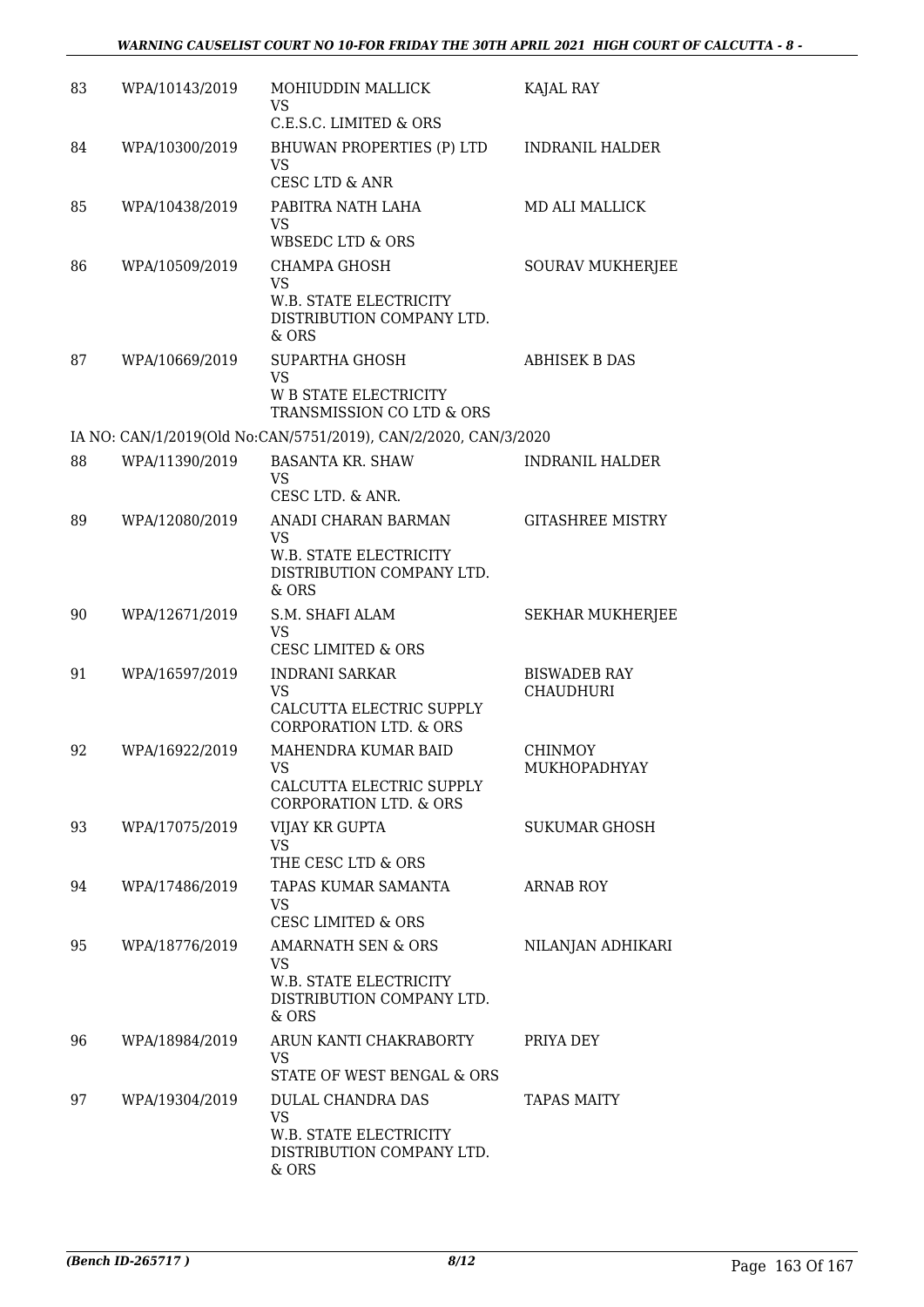| 98    | WPA/19389/2019       | SANTANU KHALU<br><b>VS</b>                                        | <b>SAMRAT DAS</b>  |
|-------|----------------------|-------------------------------------------------------------------|--------------------|
|       |                      | W.B. STATE ELECTRICITY<br><b>BDISTRIBUTION CO. LTD. &amp; ANR</b> |                    |
| wt.99 | WPA/19390/2019       | <b>JAYANTA KHALU</b><br>VS.                                       | <b>SAMRAT DAS</b>  |
|       |                      | W.B. STATE ELECTRICITY<br>DISTRIBUTION CO. LTD. & ORS             |                    |
| 100   | WPA/19558/2019       | UTTAM KUMAR GHOSH<br><b>VS</b>                                    | ARUP SARKAR        |
|       |                      | THE WBSEDCL & ORS                                                 |                    |
|       | wt101 WPA/19560/2019 | <b>DUKARI ROY</b><br><b>VS</b>                                    | <b>ARUP SARKAR</b> |
|       |                      | THE WBSEDCL & ORS                                                 |                    |
|       | wt102 WPA/19562/2019 | <b>SANTA ROY</b>                                                  | <b>ARUP SARKAR</b> |
|       |                      | <b>VS</b><br>THE WBSEDCL & ORS                                    |                    |
|       | wt103 WPA/19565/2019 | DUDKUMAR GHOSH                                                    | <b>ARUP SARKAR</b> |
|       |                      | VS<br>THE WBSEDCL & ORS                                           |                    |
|       | wt104 WPA/19569/2019 | <b>BISWANATH MONDAL</b>                                           | ARUP SARKAR        |
|       |                      | <b>VS</b><br>THE WBSEDCL & ORS                                    |                    |
|       | wt105 WPA/19571/2019 | DHIRENDRA NATH ROY                                                | <b>ARUP SARKAR</b> |
|       |                      | VS<br>THE WBSEDCL & ORS                                           |                    |
|       | wt106 WPA/19573/2019 | SWAPAN KUMAR GHOSH                                                | <b>ARUP SARKAR</b> |
|       |                      | VS<br>THE WBSEDCL & ORS                                           |                    |
|       | wt107 WPA/19575/2019 | HEMANTA KUMAR GHOSH                                               | <b>ARUP SARKAR</b> |
|       |                      | VS<br>THE WBSEDCL & ORS                                           |                    |
|       | wt108 WPA/19578/2019 | <b>BABLU GHOSH</b>                                                | <b>ARUP SARKAR</b> |
|       |                      | VS<br>THE WBSEDCL & ORS                                           |                    |
|       | wt109 WPA/19580/2019 | <b>SANTU PADDHAN</b>                                              | <b>ARUP SARKAR</b> |
|       |                      | VS<br>THE WBSEDCL & ORS                                           |                    |
|       | wt110 WPA/19582/2019 | <b>ASHOK KUMAR ROY</b>                                            | ARUP SARKAR        |
|       |                      | <b>VS</b><br>THE WBSEDCL & ORS                                    |                    |
|       | wt111 WPA/19583/2019 | AJIT KUMAR GHOSH                                                  | <b>ARUP SARKAR</b> |
|       |                      | VS<br>THE WBSEDCL & ORS                                           |                    |
|       | wt112 WPA/19586/2019 | <b>BISHNU KUMAR ROY</b>                                           | <b>ARUP SARKAR</b> |
|       |                      | <b>VS</b>                                                         |                    |
| 113   | WPA/20114/2019       | THE WBSEDCL & ORS<br>MUKUL GHARAMI                                | ANINDYA BOSE       |
|       |                      | <b>VS</b><br>CESC LTD & ORS                                       |                    |
| 114   | WPA/20284/2019       | BIJOY KRISHNA SARKAR & ANR                                        | CHITTARNAJAN RAY   |
|       |                      | VS<br>STATE OF WEST BENGAL & ORS                                  |                    |
| 115   | WPA/20873/2019       | ARAFAT SEKH                                                       | MD BASHA MIR       |
|       |                      | <b>VS</b><br><b>WBSEDC LTD &amp; ORS</b>                          |                    |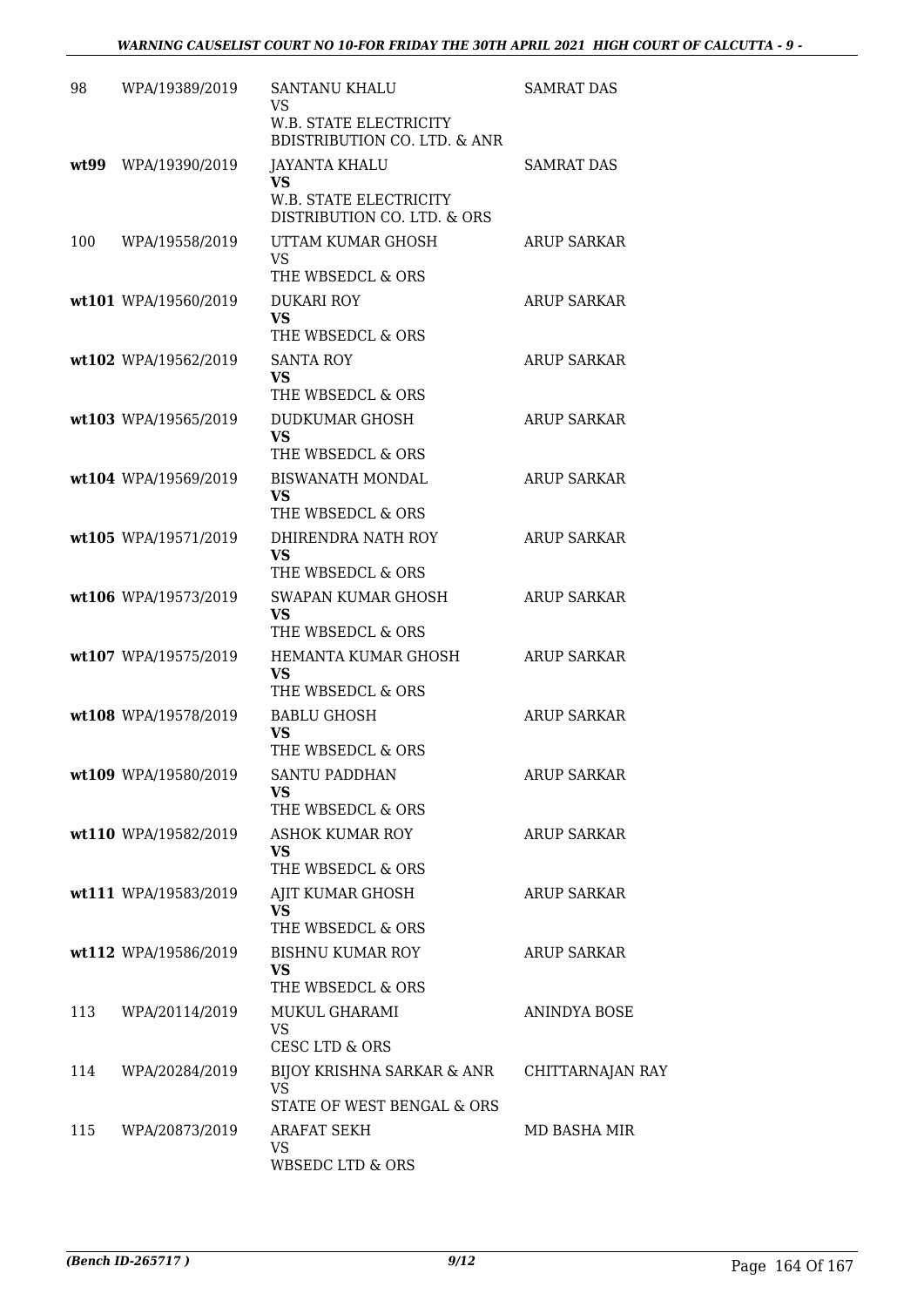| 116 | WPA/21727/2019 | KRISHNA CHANDRA GHOSH<br>VS.<br>THE WBSEDC LTD & ORS                                                              | ARPA CHAKRABORTY                       |
|-----|----------------|-------------------------------------------------------------------------------------------------------------------|----------------------------------------|
| 117 | WPA/22550/2019 | QUAISER IMAM & ANR<br><b>VS</b><br>STATE OF WEST BENGAL & ORS                                                     | MD ASHRAFUL HUQ                        |
| 118 | WPA/22577/2019 | IZAZ AHMED @ EJJAJ AHAMED<br><b>VS</b><br>W.B. STATE ELECTRICITY<br>DISTRIBUTION COMPANY<br>LIMITED & ORS         | <b>RIMA DAS</b>                        |
| 119 | WPA/22590/2019 | SK. NIZAMUDDIN SARKAR<br><b>VS</b><br>STATE OF WEST BENGAL & ORS                                                  | PARTHA SARATHI<br><b>SEN SHARMA</b>    |
| 120 | WPA/22601/2019 | PARESH MARIYA @ PARESH<br><b>KARMAKAR</b><br><b>VS</b><br>STATE OF WEST BENGAL & ORS                              | <b>SUJOY SARKAR</b>                    |
| 121 | WPA/22624/2019 | ATIAR RAHAMAN<br><b>VS</b><br>WBSEDC LTD & ORS                                                                    | MD Z RAHAMAN                           |
| 122 | WPA/22642/2019 | SATYA NARAYAN MAJILYA<br><b>VS</b><br><b>W.B STATE ELECTRICITY</b><br>DISTRIBUTION COMPANY LTD.<br>& ORS          | <b>TARAPADA DAS</b>                    |
| 123 | WPA/22651/2019 | PRABIR GHOSH @ PRABIR<br>KUMAR GHOSH<br><b>VS</b><br>W.B. STATE ELECTRICITY<br>DISTRIBUTION COMPANY LTD.<br>& ORS | <b>BIKASH CHANDRA</b><br><b>HALDER</b> |
| 124 | WPA/22894/2019 | NADUGOPAL SHINRI<br><b>VS</b><br>W.B. STATE ELECTRICITY<br>DISTRIBUTION COMPANY<br><b>LIMITED &amp; ORS</b>       | <b>IQRA RAHAMAN</b>                    |
| 125 | WPA/23020/2019 | EKRAMUL HAQUE MONDAL<br>VS<br>WBSECCL & ORS                                                                       | MD. Z. RAHAMAN                         |
| 126 | WPA/23084/2019 | RADHA KISHAN RATHI & ANR<br>VS.<br>WBSEDCL&ORS                                                                    | SABYASACHI HAZRA                       |
| 127 | WPA/23143/2019 | HOWRAH IDDGAH MAIDAN<br>MASJID & ANR<br><b>VS</b><br>C E S C LIMITED & ORS                                        | <b>SAYED NAZMUL</b><br><b>HOSSAIN</b>  |
| 128 | WPA/23590/2019 | SAHIDUL ISLAM @ MANIK SK<br><b>VS</b><br>STATE OF WEST BENGAL & ORS                                               | SUJIT CHOWDHURY                        |
| 129 | WPA/23608/2019 | ABIN KHAN<br><b>VS</b><br>THE CESC LTD. & ORS                                                                     | SANJAY SAHA                            |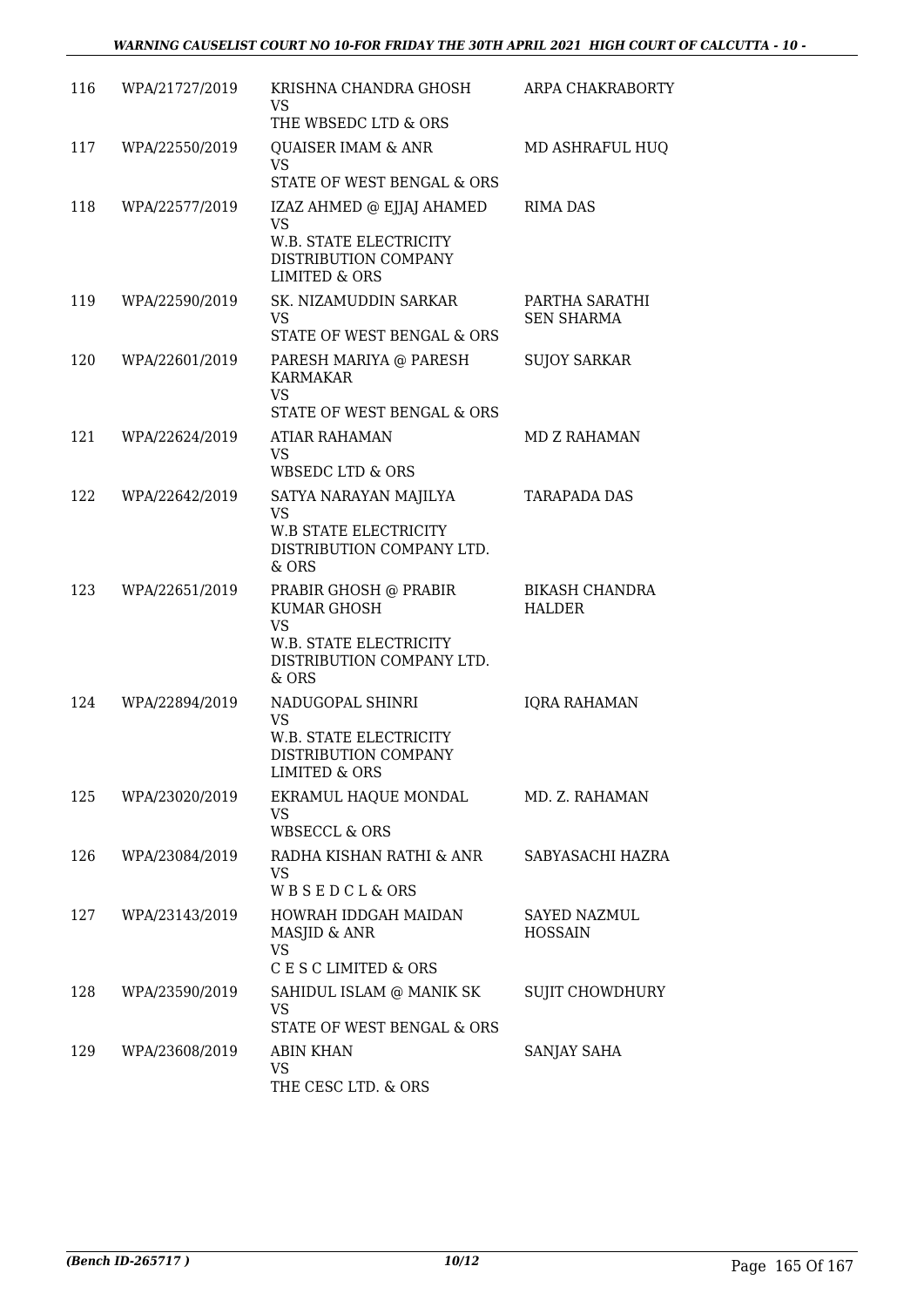| 130 | WPA/23637/2019 | ABDUL GOFFAR LASKAR<br>VS<br>W.B. STATE ELECTRICITY<br>DISTRIBUTION COMPANY LTD.<br>& ORS            | <b>CHANDRA NATH</b><br><b>SARKAR</b> |
|-----|----------------|------------------------------------------------------------------------------------------------------|--------------------------------------|
| 131 | WPA/23728/2019 | <b>AZIDA BIBI</b><br><b>VS</b><br>THE CHAIRMAN, W.B.S.E.D.CO.<br>LTD. & ORS                          | SAILENDR ANATH<br><b>CHAKRABARTI</b> |
| 132 | WPA/23766/2019 | <b>ABDUR RAB</b><br><b>VS</b><br>W.B. STATE ELECTRICITY<br>DISTRIBUTION COMPANY LTD.<br>& ORS        | HARADHAN MONDAL                      |
| 133 | WPA/23831/2019 | <b>JYOTIRMOY NARU &amp; ORS</b><br><b>VS</b><br>THE CHAIRMAN, W.B.S.E.D.C.L.<br>& ORS                | RAM CHANDRA<br><b>GUCHAIT</b>        |
| 134 | WPA/23871/2019 | SK. MONIRUL<br><b>VS</b><br>CALCUTTA ELECTRICITY<br>SUPPLY CORPORATION LTD &<br><b>ORS</b>           | KAMAL KANTA KAR                      |
| 135 | WPA/23940/2019 | PAPAN DEY<br><b>VS</b><br>W.B. STATE ELECTRICITY<br>DISTRIBUTION COMPANY LTD.<br>& ORS               | <b>SNEHASIS JANA</b>                 |
| 136 | WPA/803/2020   | SAHADEB PARAMANIK<br>VS<br>THE WBSEDC LTD & ORS                                                      | <b>TANMOY</b><br><b>CHOWDHURY</b>    |
| 137 | WPA/861/2020   | SAMSUDDIN SEKH<br><b>VS</b><br>W.B.S.D.C.L. & ORS                                                    | RAJENDRA BANERJEE                    |
| 138 | WPA/4507/2020  | <b>SAKILA BIBI &amp; ANR</b><br>VS<br>W.B. STATE ELECTRICITY<br>DISTRIBUTION COMPANY LTD.<br>& ORS   | MD. KUTUBUDDIN                       |
| 139 | WPA/5011/2020  | <b>ABDUL NADEEM</b><br>VS<br>CALCUTTA ELECTRICITY<br>SUPPLY CORPORATION LTD. &<br><b>ORS</b>         | DEBESH HALDER                        |
| 140 | WPA/5012/2020  | GIRIWAR KR, AGARWAL<br><b>VS</b><br>CALCUTTA ELECTRICITY<br>SUPPLY CORPORATION LTD. &<br><b>ORS</b>  | DEBESH HALDER                        |
| 141 | WPA/5058/2020  | JABBAR ALI<br><b>VS</b><br>ASSIST. ENGINEER (AE), W.B.<br>STATE ELEC. TRNSM. CO. LTD &<br><b>ORS</b> | BADRUDDOZA<br>MALLICK                |
| 142 | WPA/5130/2020  | <b>SUKUMAR DAS</b><br><b>VS</b><br><b>CESC LIMITED &amp; ORS</b>                                     | MANIK LAL PODDAR                     |